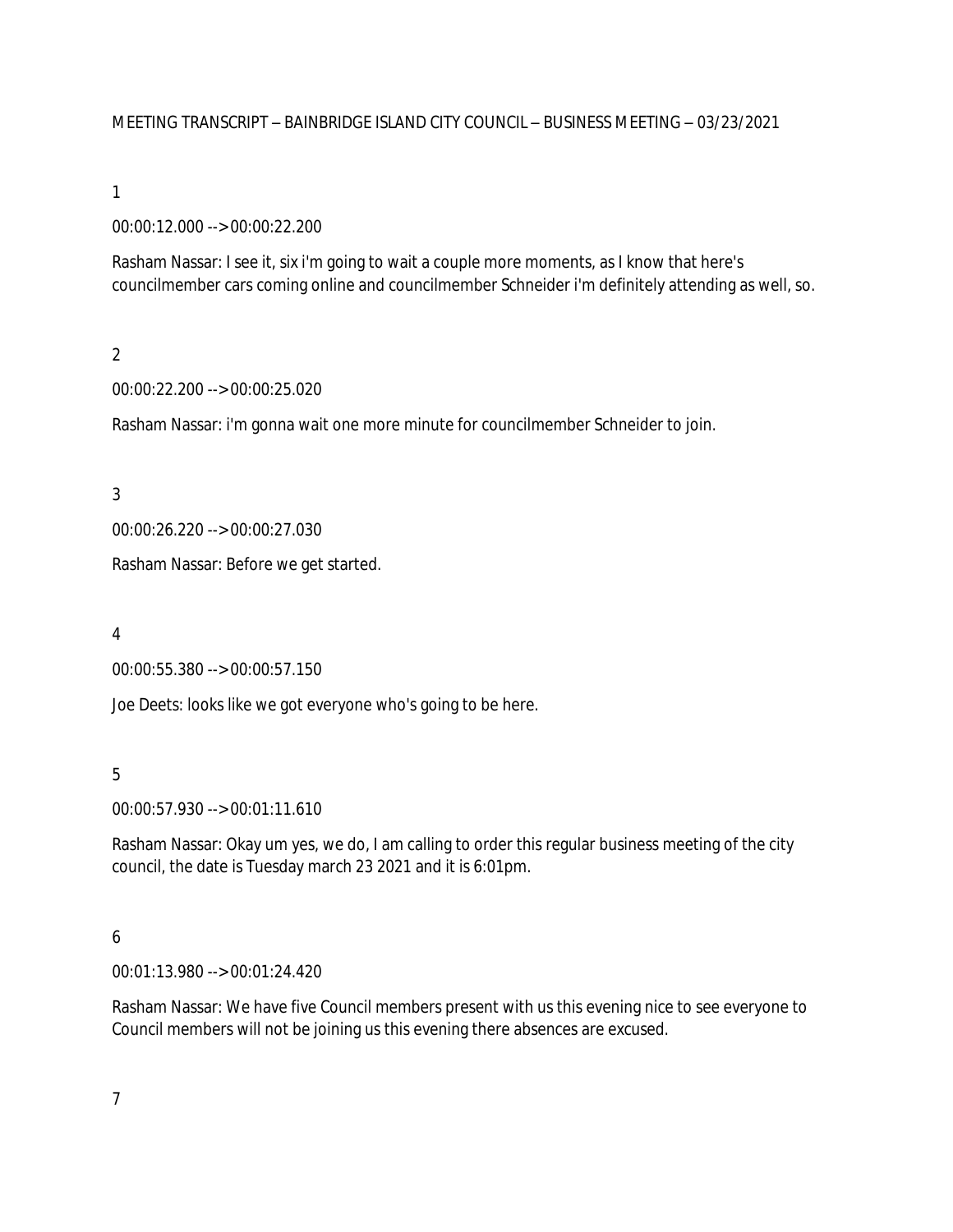00:01:25.020 --> 00:01:38.070

Rasham Nassar: councilmember high topless isn't feeling well, and so we wish her a speedy recovery councilmember pollux mother passed this week, and so our thoughts and condolences are with councilmember pollock.

8

00:01:42.930 --> 00:01:47.250

Rasham Nassar: Also, with us this evening or the interim city manager and the city attorney nice to see you both.

9

00:01:49.110 --> 00:01:51.870

Rasham Nassar: we're also going to start tonight's meeting a little differently.

10

00:01:53.100 --> 00:01:56.790

Rasham Nassar: In light of the recent tragic and devastating loss.

11

00:01:58.080 --> 00:02:00.930

Rasham Nassar: Our community has faced this past week.

12

00:02:02.010 --> 00:02:06.930

Rasham Nassar: The loss of three lives of our Community members of three.

13

00:02:08.070 --> 00:02:11.790

Rasham Nassar: Very well, loved and cherished and amazing girls.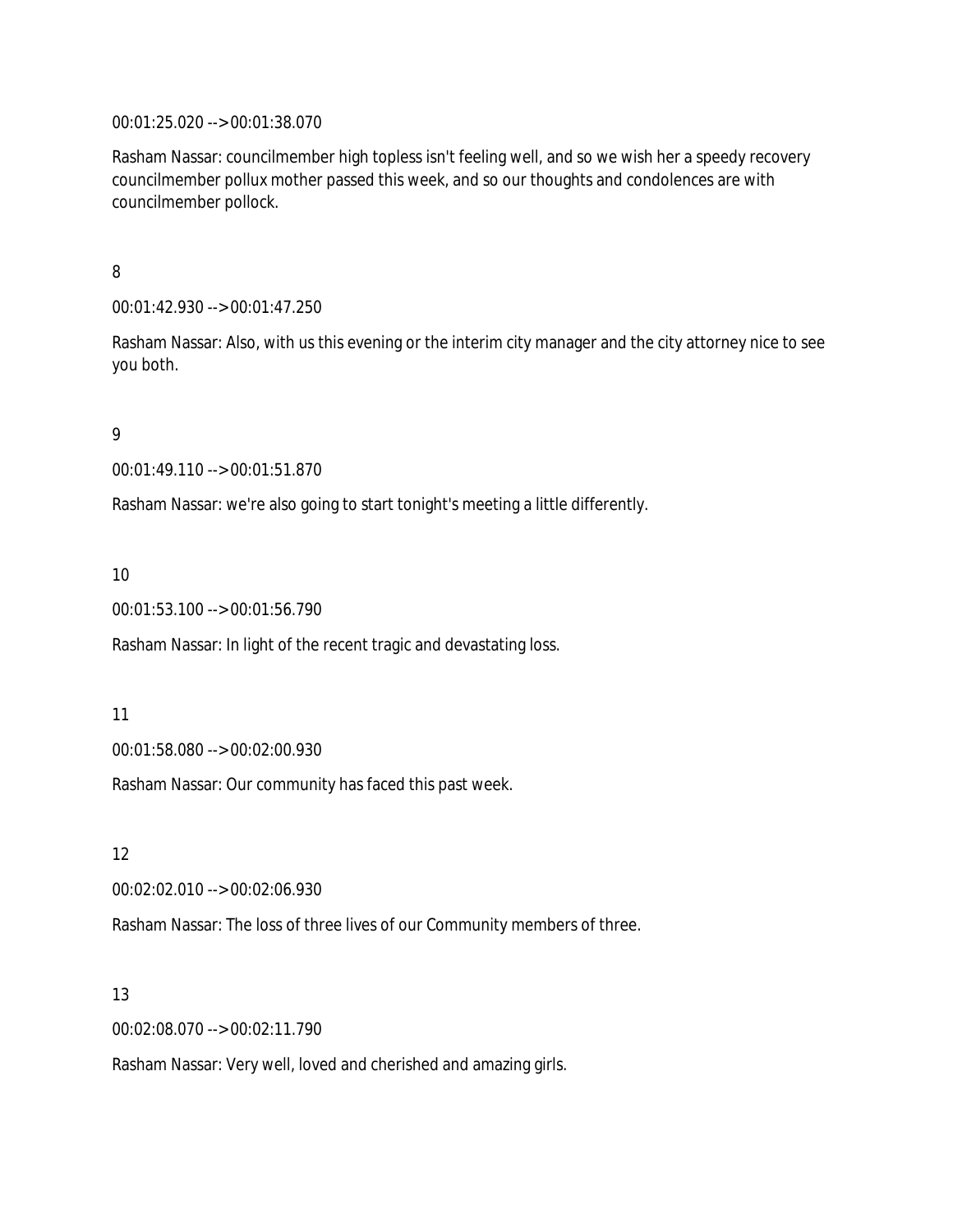00:02:13.470 --> 00:02:27.510

Rasham Nassar: Are Council member our Community isn't morning, this past week, and so I wanted to take a moment to acknowledge that i've also invited councilmember deets to share with the Council, the city and the public, some remarks.

15

00:02:29.790 --> 00:02:30.480

Joe Deets: Thank you mayor.

16

00:02:31.920 --> 00:02:32.340

Joe Deets: Yes.

## 17

00:02:33.690 --> 00:02:44.970

Joe Deets: The community's grieving because it was just a week ago today that there was a tragic car accident on bainbridge island that took the lives of three young girls, as the mayor said.

## 18

00:02:46.680 --> 00:02:52.170

Joe Deets: Hannah Washington 16 years old, Marina Miller 14 years old.

# 19

00:02:53.220 --> 00:02:55.710

Joe Deets: And hazel Kleiner 14 years old.

# 20

00:02:57.180 --> 00:03:04.020

Joe Deets: So i'm going to ask that we all have a moment of silence in respect to these young women.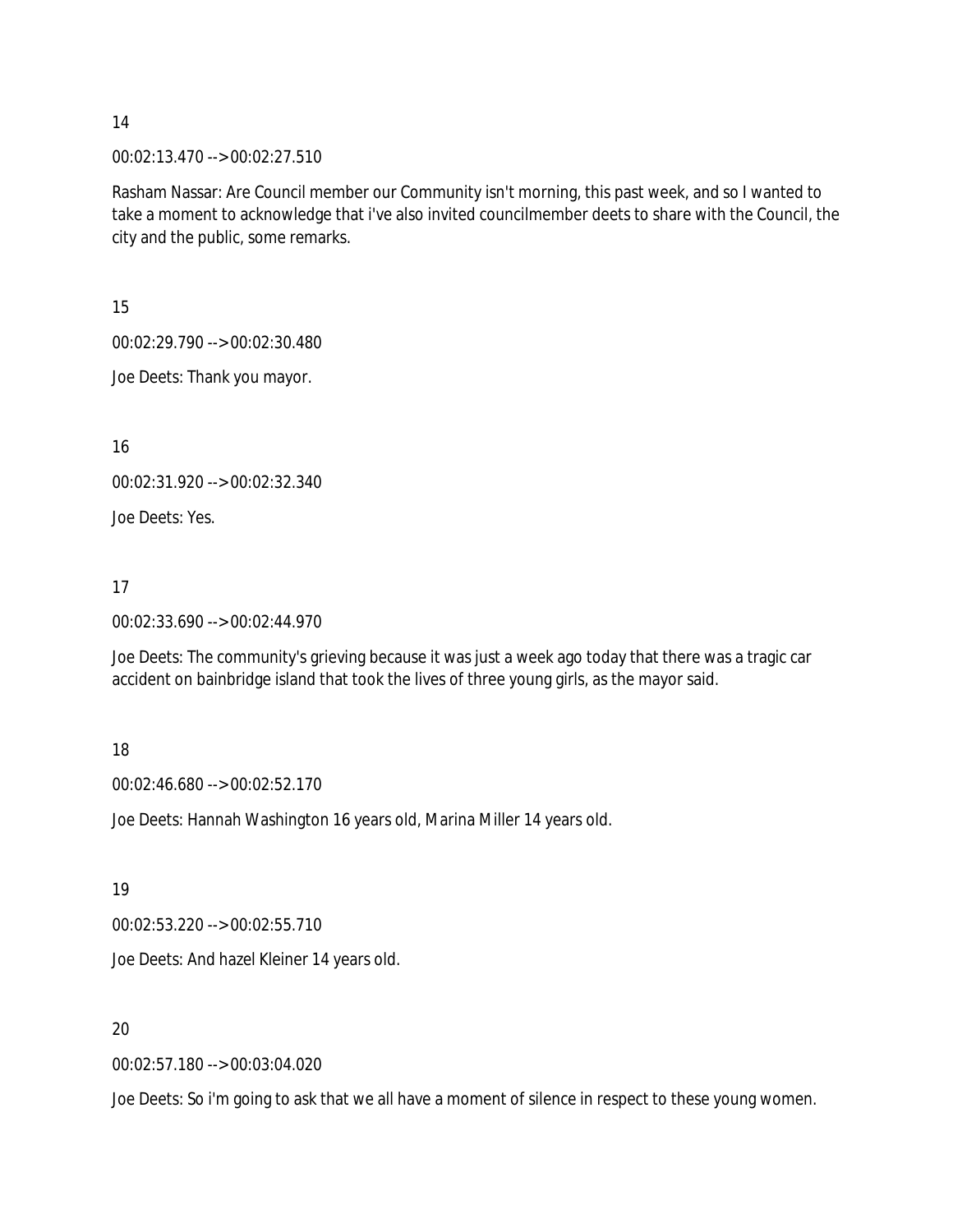21 00:04:09.000 --> 00:04:09.450 Joe Deets: Thank you.

#### 22

00:04:11.550 --> 00:04:15.210

Joe Deets: let's say these young lives they will be their God.

23

00:04:16.890 --> 00:04:19.080

Joe Deets: was tragically but they'll never be forgotten.

24

00:04:21.780 --> 00:04:22.500

Joe Deets: Thank you, Mary.

25

00:04:23.400 --> 00:04:25.080

Rasham Nassar: Thank you for that councilmember deeds.

26

00:04:27.120 --> 00:04:38.160

Rasham Nassar: We will now move on to the second argument on them, which is an executive session item to a pursuant to our CW 42.3 0.101.

## 27

00:04:39.060 --> 00:04:47.790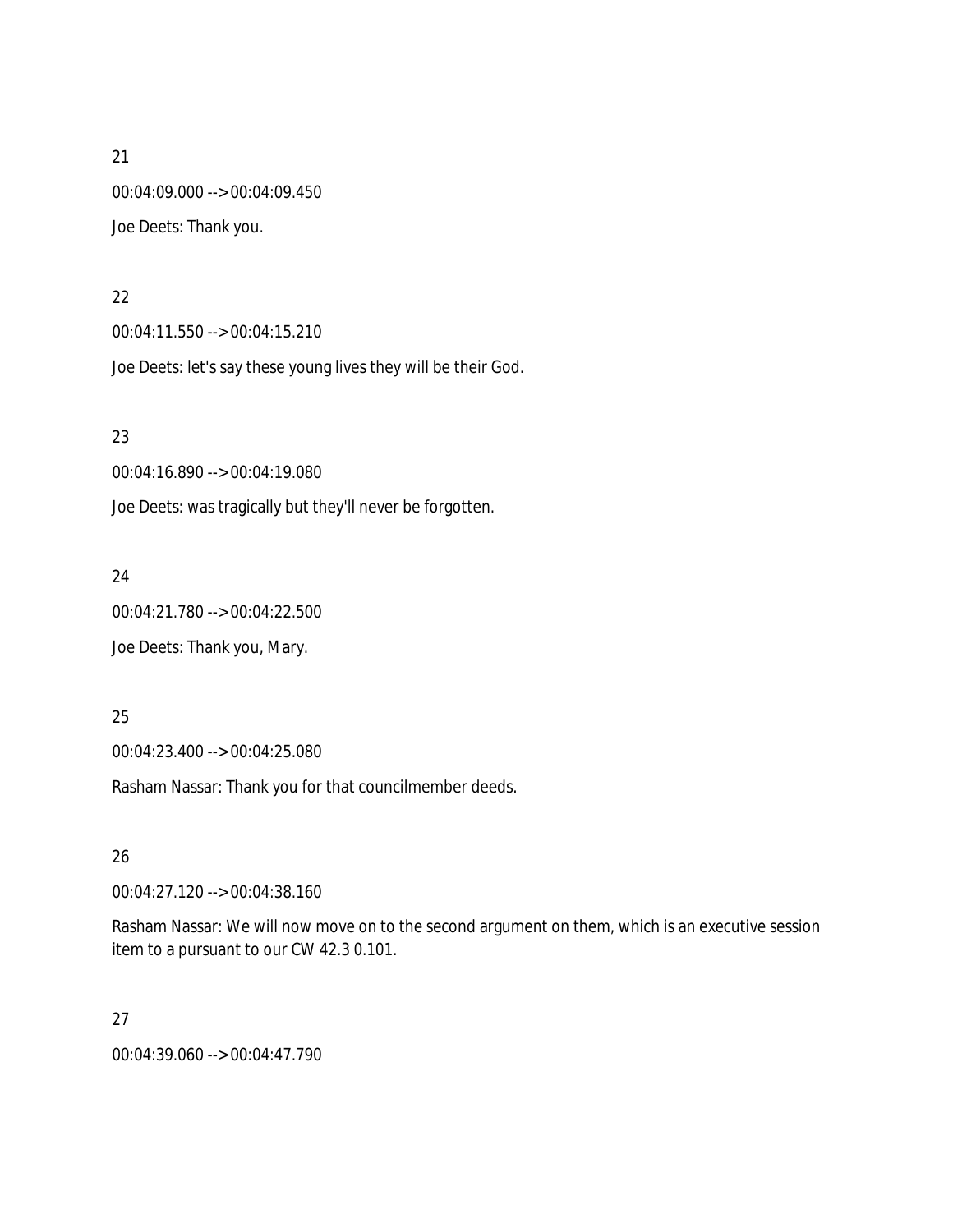Rasham Nassar: To discuss with legal counsel matters relating to litigation or potential litigation which the city, the governing body or Member acting in an official capacity is.

28

00:04:48.240 --> 00:04:55.770

Rasham Nassar: Or is likely to become a party when public knowledge regarding the discussion is likely to result in an adverse legal or financial consequence to the Agency.

# 29

00:04:56.520 --> 00:05:12.300

Rasham Nassar: The time right now is 6:05pm Council expects to be an executive session for about 45 minutes, so we anticipate returning and around 6:55pm and Council will now recessed executive session city attorney.

# 30

00:05:12.990 --> 00:05:16.050

Joe Levan: So the 45 minutes would be 650 I.

# 31

00:05:17.550 --> 00:05:19.440

Joe Levan: told her to come back at 650 right.

# 32

00:05:21.330 --> 00:05:30.330

Joe Levan: And I will send an email to to you all to invite for the exact session have to leave this meeting and join the exact session and we'll go from there, thank you.

# 33

01:08:31.140 --> 01:08:36.510

Rasham Nassar: From your back 512345 councilmember fatma Johnson, are you are you back.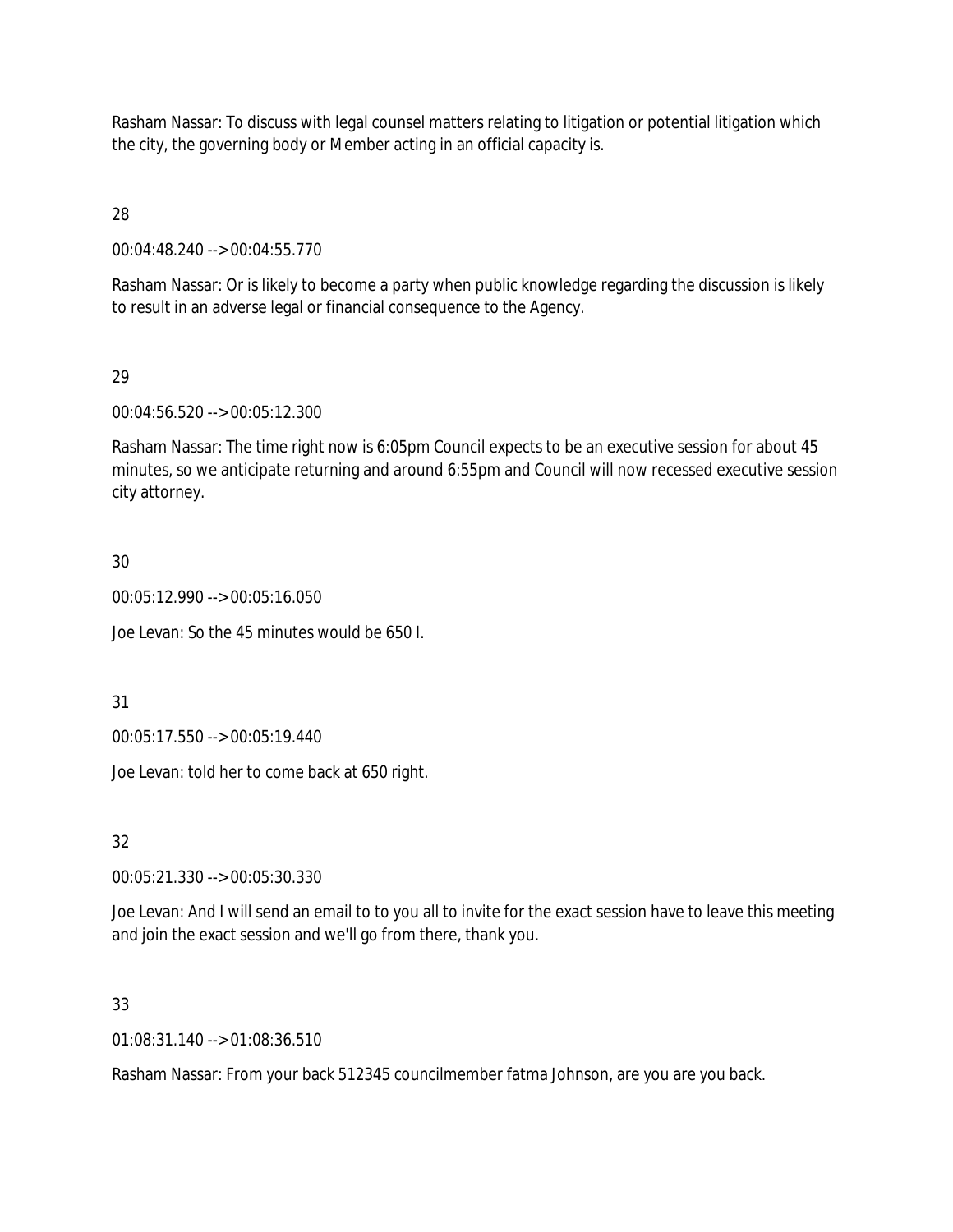01:08:50.670 --> 01:08:52.140

Rasham Nassar: Okay we'll just go ahead and get started.

## 35

01:08:54.150 --> 01:09:02.670

Rasham Nassar: Council has returned from its executive session, the time is seven 8pm we will now reconvene the regular City Council business meeting.

# 36

01:09:04.500 --> 01:09:15.720

Rasham Nassar: Moving on, in our agenda to Item three approval of the agenda and before I look to Council member for emotion, I have a.

## 37

01:09:17.370 --> 01:09:21.390

Rasham Nassar: Observation a suggestion, perhaps something for Councils consideration.

# 38

01:09:22.530 --> 01:09:32.250

Rasham Nassar: To propose tonight, and that is that, in light of the fact that we are missing two Council members, I was wondering if Council would be agreeable to remove item.

# 39

01:09:34.260 --> 01:09:38.910

Rasham Nassar: What is it 11 be discussion of police and court facility project from tonight's agenda.

40

01:09:39.360 --> 01:09:44.730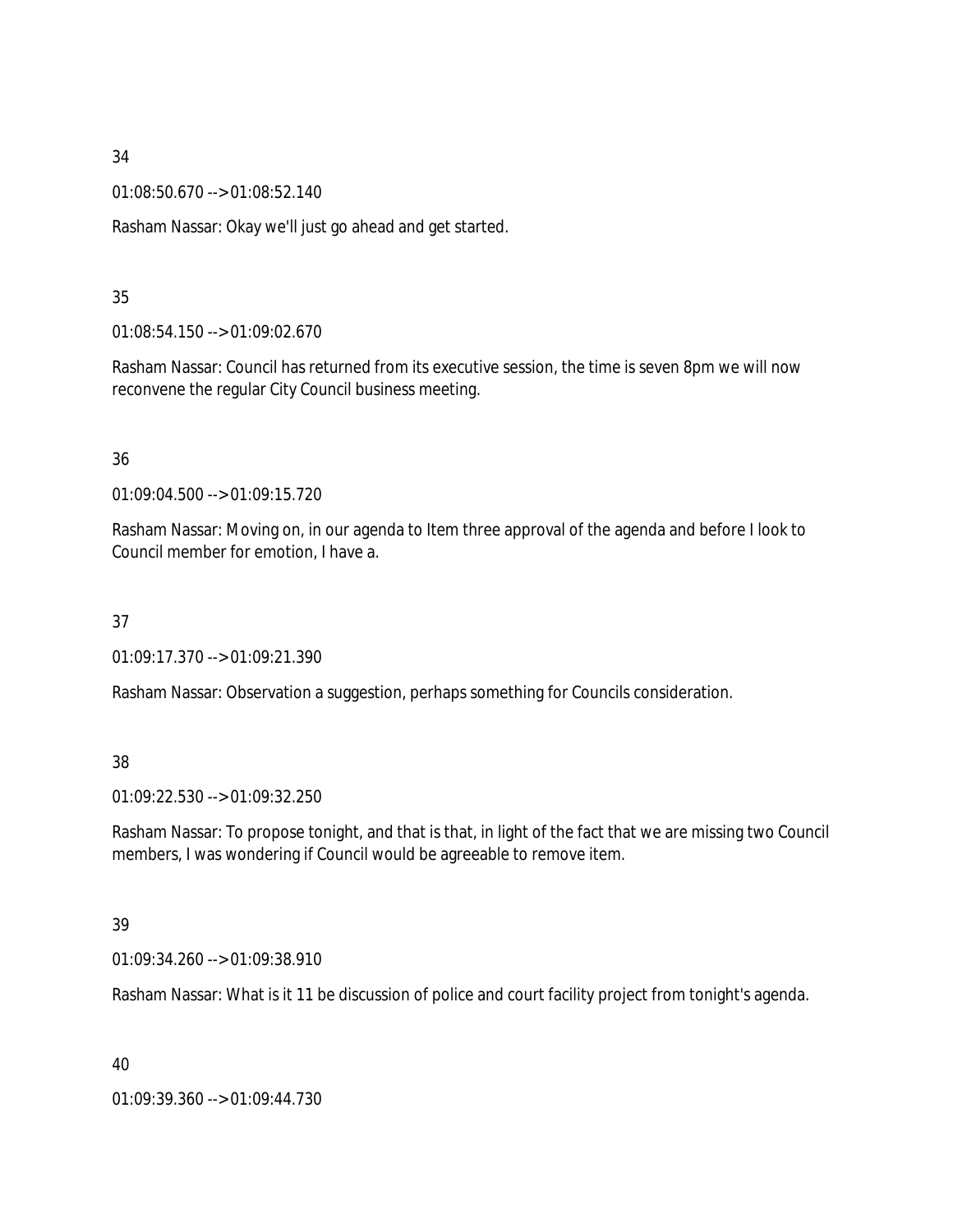Rasham Nassar: I think that's an item that's really important to all Council members, and I personally wouldn't feel comfortable having it.

41

01:09:45.180 --> 01:09:58.830

Rasham Nassar: Without all Council members present I discussed it with the interim city manager this afternoon, she said, delaying a discussion of that item until the April six business meeting does not put the city in any substantial.

# 42

01:10:00.030 --> 01:10:03.630

Rasham Nassar: does not create any substantial problems or issues from the administration side.

## 43

01:10:04.740 --> 01:10:05.610

Rasham Nassar: Council members China.

## 44

01:10:06.990 --> 01:10:09.510

Leslie Schneider: Thank you, yes, I totally support.

# 45

01:10:11.010 --> 01:10:18.120

Leslie Schneider: pushing it might only notice that the April 6 is not a business meeting it's a study sessions, so we should make a special.

## 46

01:10:19.290 --> 01:10:25.530

Leslie Schneider: point to say that we need to make a decision at that meeting, as opposed to waiting yet another week.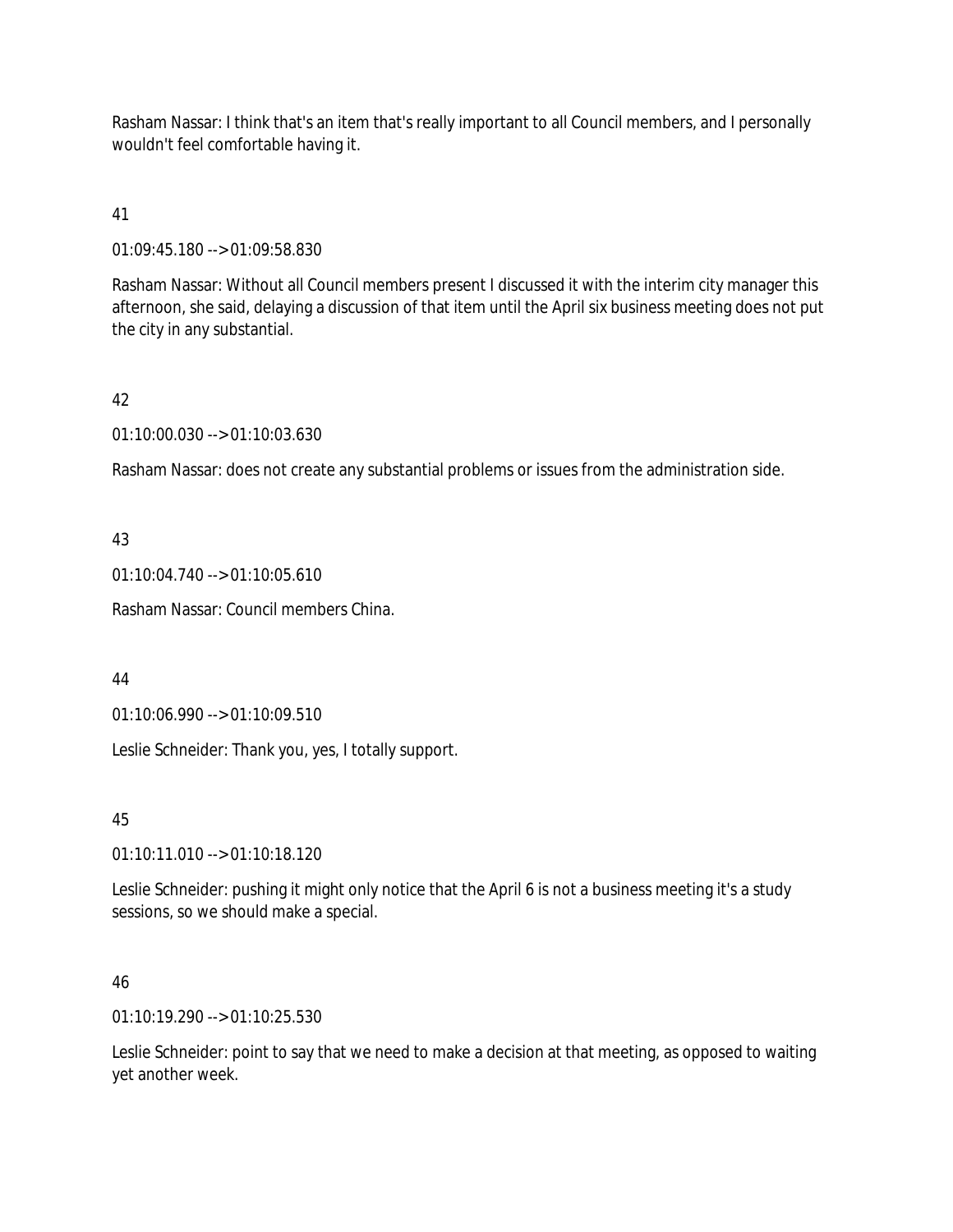01:10:27.210 --> 01:10:33.720

Rasham Nassar: that's a good point because we're so we're missing that we don't have the fifth meeting this month, which would have been the study session so the sixth is.

# 48

01:10:34.320 --> 01:10:44.310

Rasham Nassar: Is a study session so um How does Council feel about that scheduling this for a study session would we be would be be agreeable to allowing public comment on that item only as a compromise.

# 49

01:10:46.800 --> 01:10:56.010

Leslie Schneider: And if I could also add that people are probably here for public comment on that item, so we could go ahead and take that public comment, and therefore we will.

# 50

01:10:56.310 --> 01:11:01.200

Leslie Schneider: not be restricting public comment when when we revisit that item again.

# 51

 $01:11:02.190 \rightarrow 01:11:09.450$ 

Rasham Nassar: Okay, that sounds like a fair compromise, how does house counsel feel about that it feels okay okay that's good okay so um.

# 52

01:11:10.980 --> 01:11:17.820

Rasham Nassar: We would need emotion for that if a Council Member would like to make that motion that would be to remove item 11 be from tonight's agenda.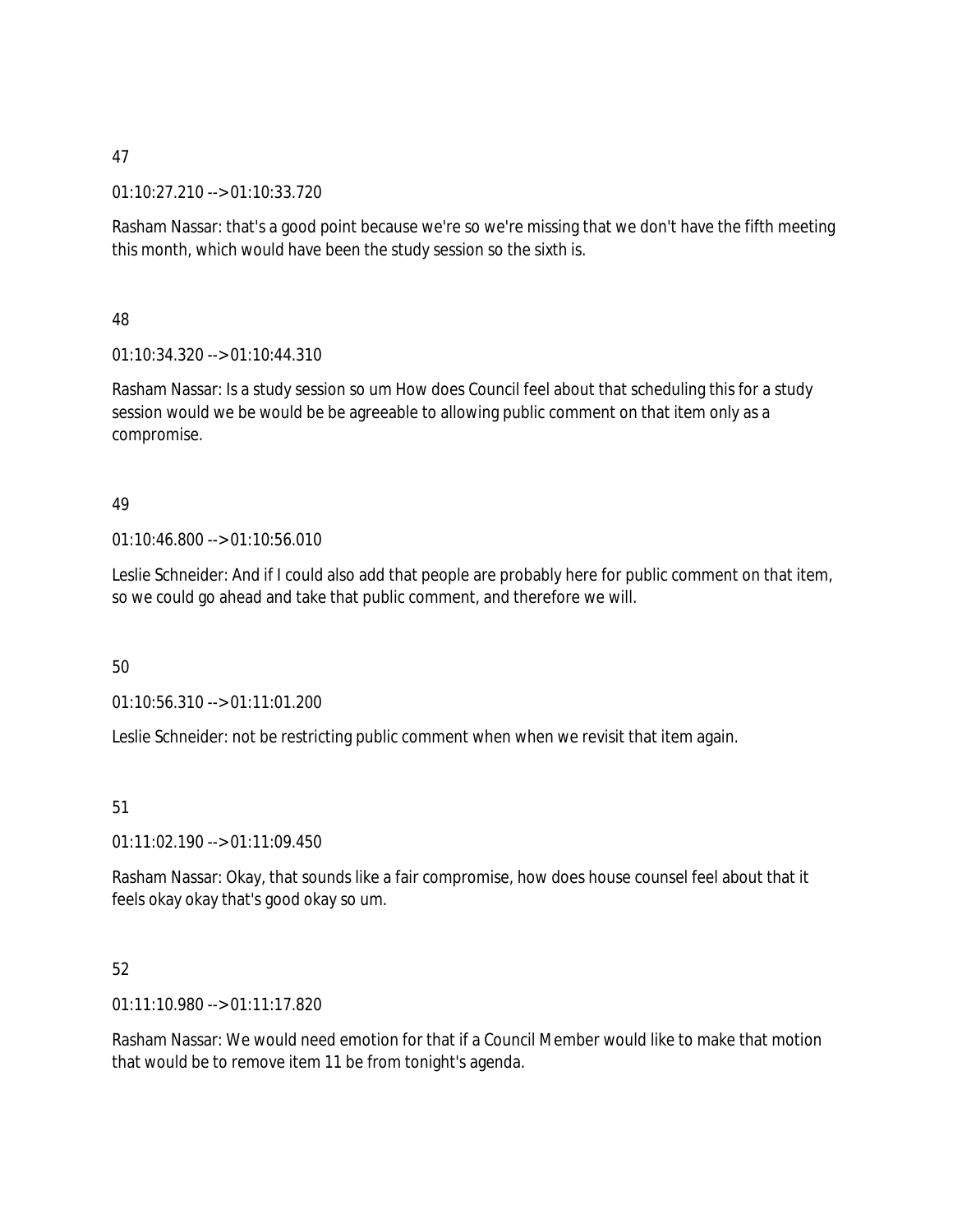01:11:22.140 --> 01:11:34.620

Brenda Fantroy-Johnson: Okay i'll do it i'll make a motion that will remove item 11 be discussing our police and court facility project and put it on the agenda for the April 6 study session.

## 54

01:11:38.460 --> 01:11:47.040

Rasham Nassar: I can cancel cancel our car because remember deeds to second that motion Okay, is there any further debate on that motion all those in favor please say Aye.

55

01:11:47.430 --> 01:11:47.670

Aye.

# 56

01:11:48.720 --> 01:11:53.970

Rasham Nassar: Any opposed Okay, so that motion carries unanimously item 11 be has now been removed from tonight's agenda.

# 57

01:11:56.640 --> 01:11:57.720

Rasham Nassar: councilmember DS.

# 58

01:11:58.020 --> 01:12:07.050

Joe Deets: Yes, thank you mayor, I would like to so we took one item off i'd like to request we add another item on the agenda tonight, this would be to.

# 59

01:12:08.310 --> 01:12:21.480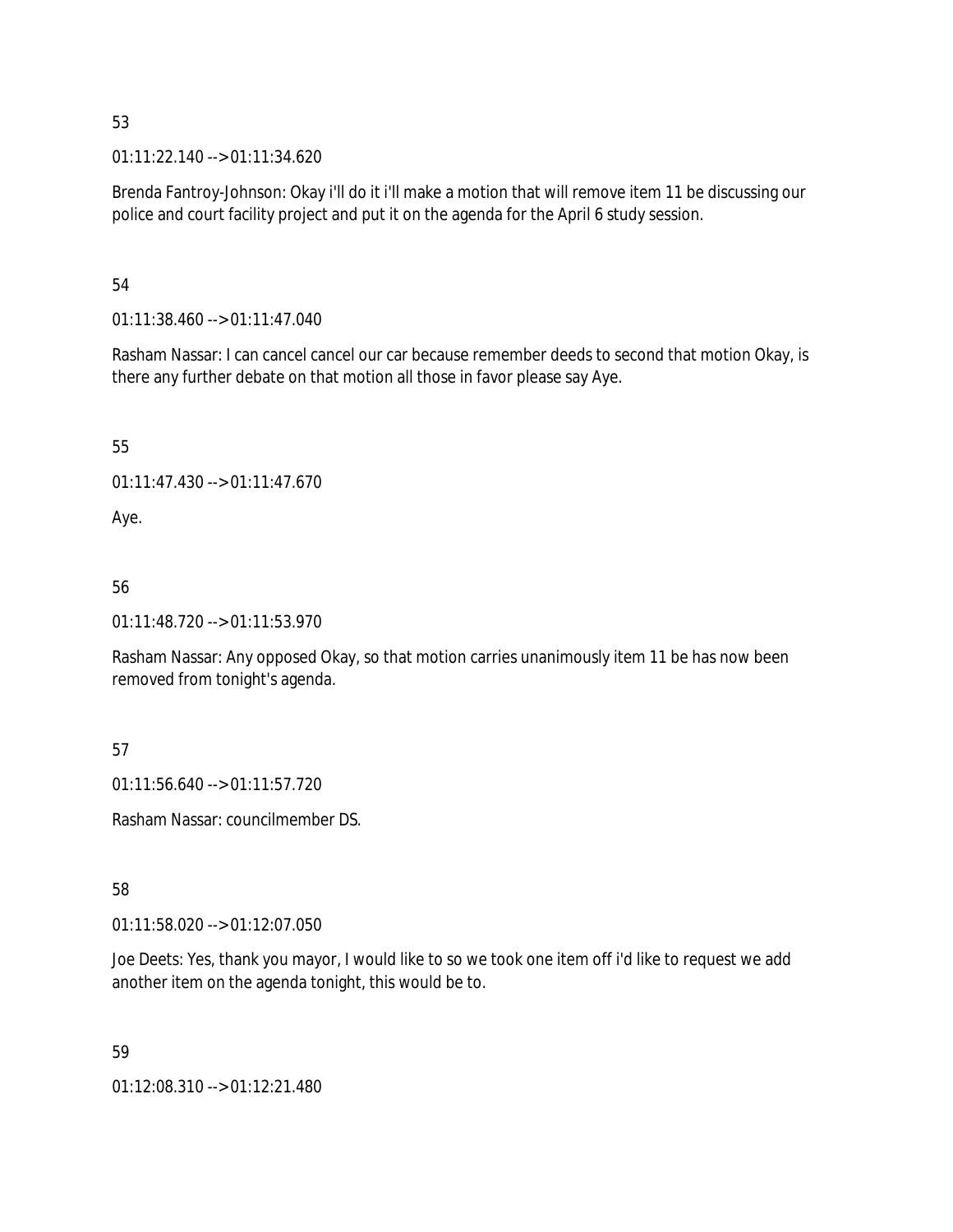Joe Deets: Direct the race equity advisory committee to present to counsel a resolution condemning hate racism and intolerance against Asians and Pacific islanders I would expect this to be a fairly quick conversation maybe 10 minutes.

60

01:12:24.810 --> 01:12:25.890

Rasham Nassar: That emotion comes in, already.

61

01:12:26.460 --> 01:12:36.960

Joe Deets: yeah i'm sorry I guess Okay, yes, let me be clear sorry sorry Mary mayor, I moved to include a on the agenda tonight i'm.

# 62

01:12:37.590 --> 01:12:48.480

Joe Deets: A discussion and then they'll be a motion to direct the race equity advisory committee to present a Council a resolution condemning hate racism and intolerance against Asians and Pacific islanders.

# 63

01:12:51.000 --> 01:12:54.750

Rasham Nassar: councilman or camera Johnson second that motion or any further debate on that motion.

# 64

01:12:56.490 --> 01:13:02.730

Rasham Nassar: i'll just quickly say I support this customer needs and I spoke and the issue with timing of courses because.

# 65

01:13:03.240 --> 01:13:16.470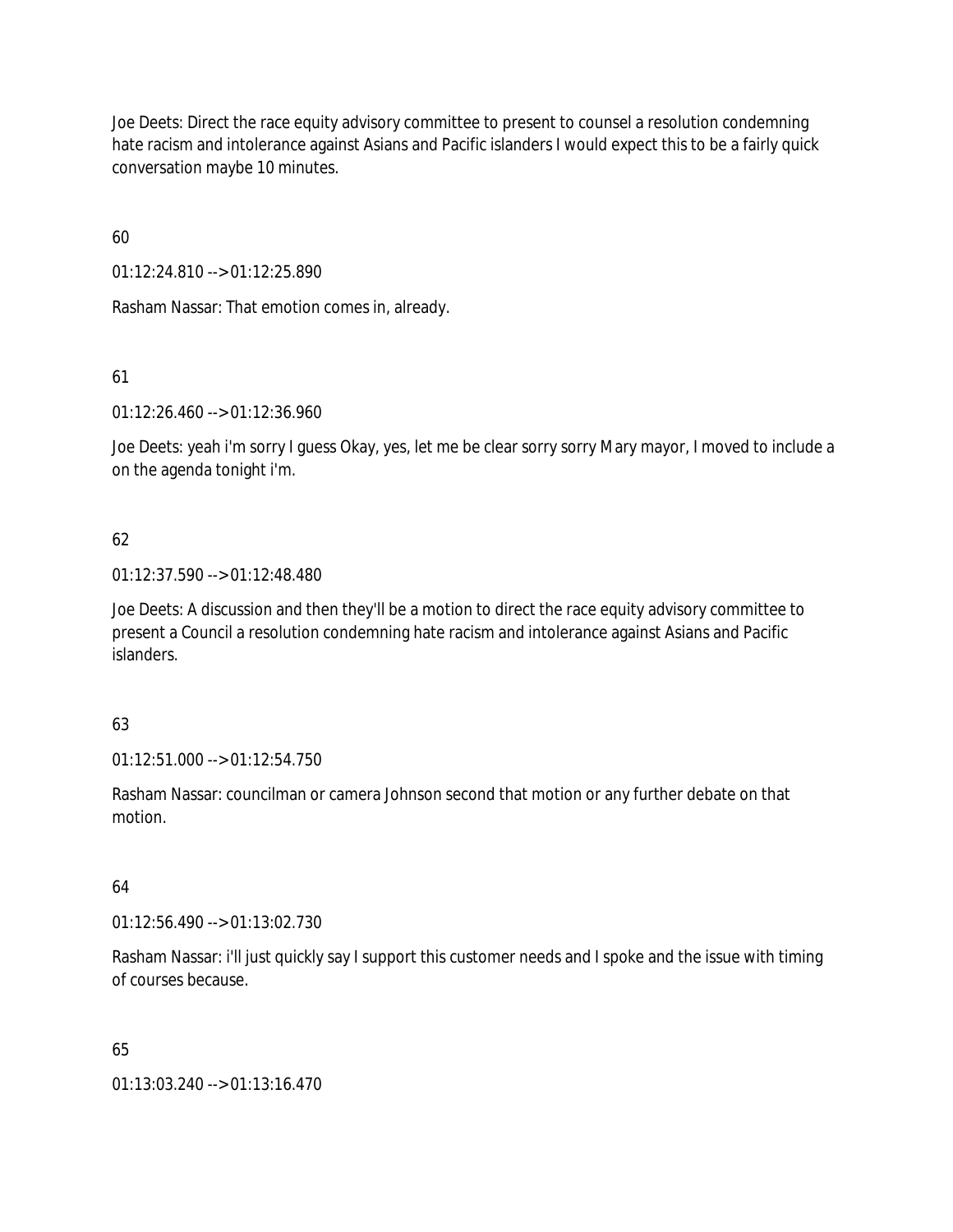Rasham Nassar: it's it's urgent matters and issues that can arise are always urgent, but also the the goal was to get this on the react committee agenda their next meeting, since they only meet monthly and since we don't have a meeting on the 31st of the month.

66

01:13:17.580 --> 01:13:22.500

Rasham Nassar: So tonight was kind of the only opportunity for us to take to provide that formal direction to the committee.

67

01:13:26.100 --> 01:13:28.140

Rasham Nassar: No other accounts but or comments, so you will not vote.

68

01:13:29.250 --> 01:13:30.570

Rasham Nassar: All those in favor please say Aye.

69

01:13:30.960 --> 01:13:31.770

Joe Deets: Aye Aye.

70

01:13:32.370 --> 01:13:33.030

Rasham Nassar: Any opposed.

71

01:13:34.530 --> 01:13:36.030 Rasham Nassar: That must be honestly.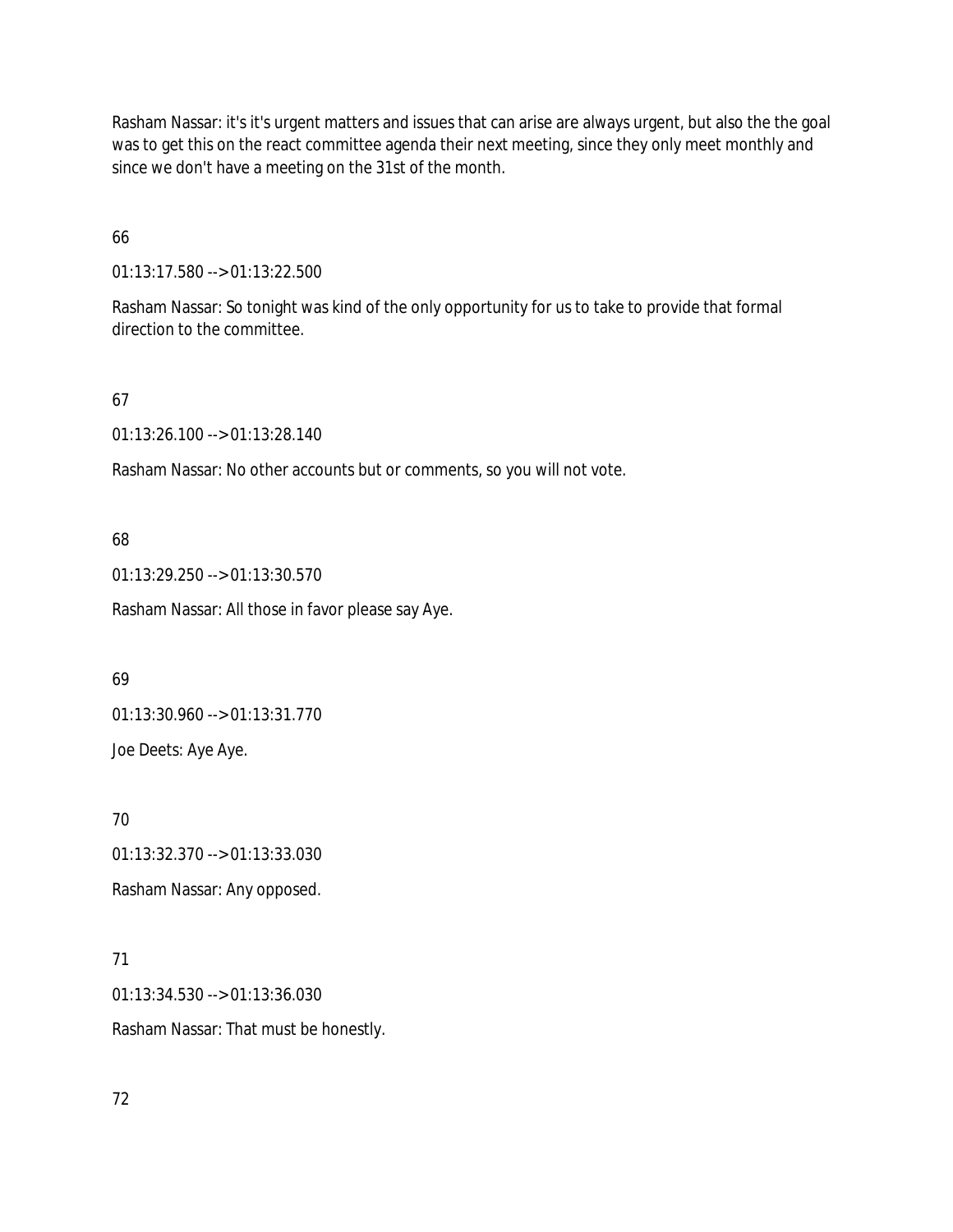01:13:38.040 --> 01:13:40.740

Rasham Nassar: Any other requests or modifications to tonight's agenda from Council.

73

01:13:41.820 --> 01:13:45.000

Joe Deets: Sorry may Where would you like to put that item on the agenda.

74

01:13:45.420 --> 01:13:48.060

Rasham Nassar: I think we'd add it to that it would become a new 11 be.

75 01:13:59.340 --> 01:13:59.610 Joe Deets: OK.

76

01:14:00.600 --> 01:14:05.400

Rasham Nassar: OK, so the the motion that i'm looking for is to approve the agenda as modified.

77

01:14:06.930 --> 01:14:07.680 Rasham Nassar: Council member needs.

## 78

01:14:08.010 --> 01:14:11.130

Joe Deets: yeah happy to do that I moved to approve the agenda as modified.

79

01:14:12.540 --> 01:14:14.970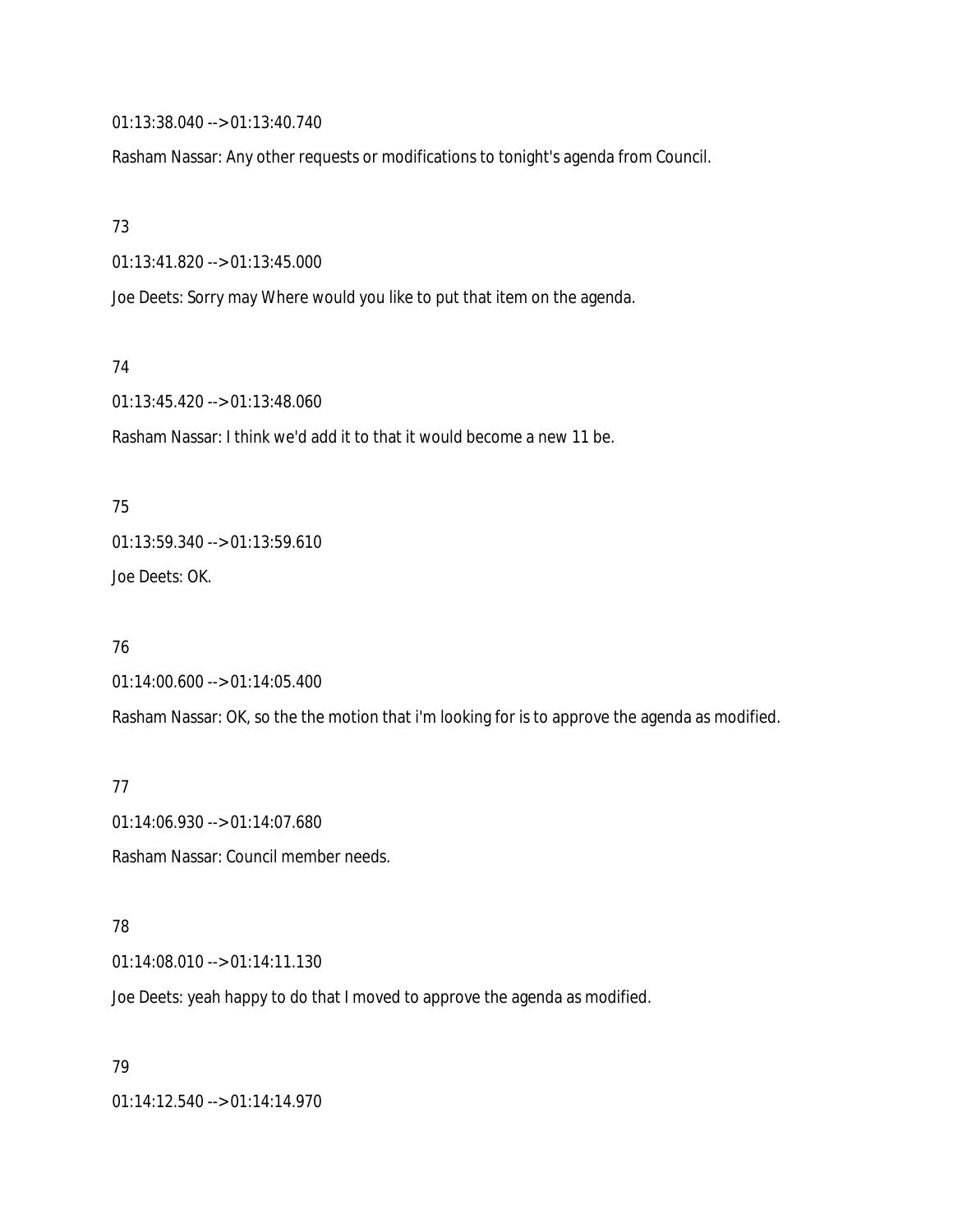Rasham Nassar: councilmember per second that motion sorry for the debate.

80

01:14:16.410 --> 01:14:17.970

Rasham Nassar: All those in favor please say Aye.

81

01:14:19.170 --> 01:14:19.470

Leslie Schneider: Aye.

82

01:14:21.030 --> 01:14:28.890

Rasham Nassar: That motion carries the intimacy or agenda has been approved as amended, are there any conflicts of interests from Council members to disclose this evening.

83

01:14:31.800 --> 01:14:39.390

Rasham Nassar: Okay, see then we will move on to item for in our agenda, which is our public comment period, members of the public who are with us in the room tonight.

# 84

01:14:39.990 --> 01:14:46.470

Rasham Nassar: instructions for providing public comment are included in the agenda packet in order for you to be called to speak.

85

01:14:46.890 --> 01:14:59.280

Rasham Nassar: You first need to raise your hand, you can find the raise hand feature at the bottom of your zoom screen, I will call you into the room in the order in which you appear and city clerk will facilitate your coming and going into the panelists screen.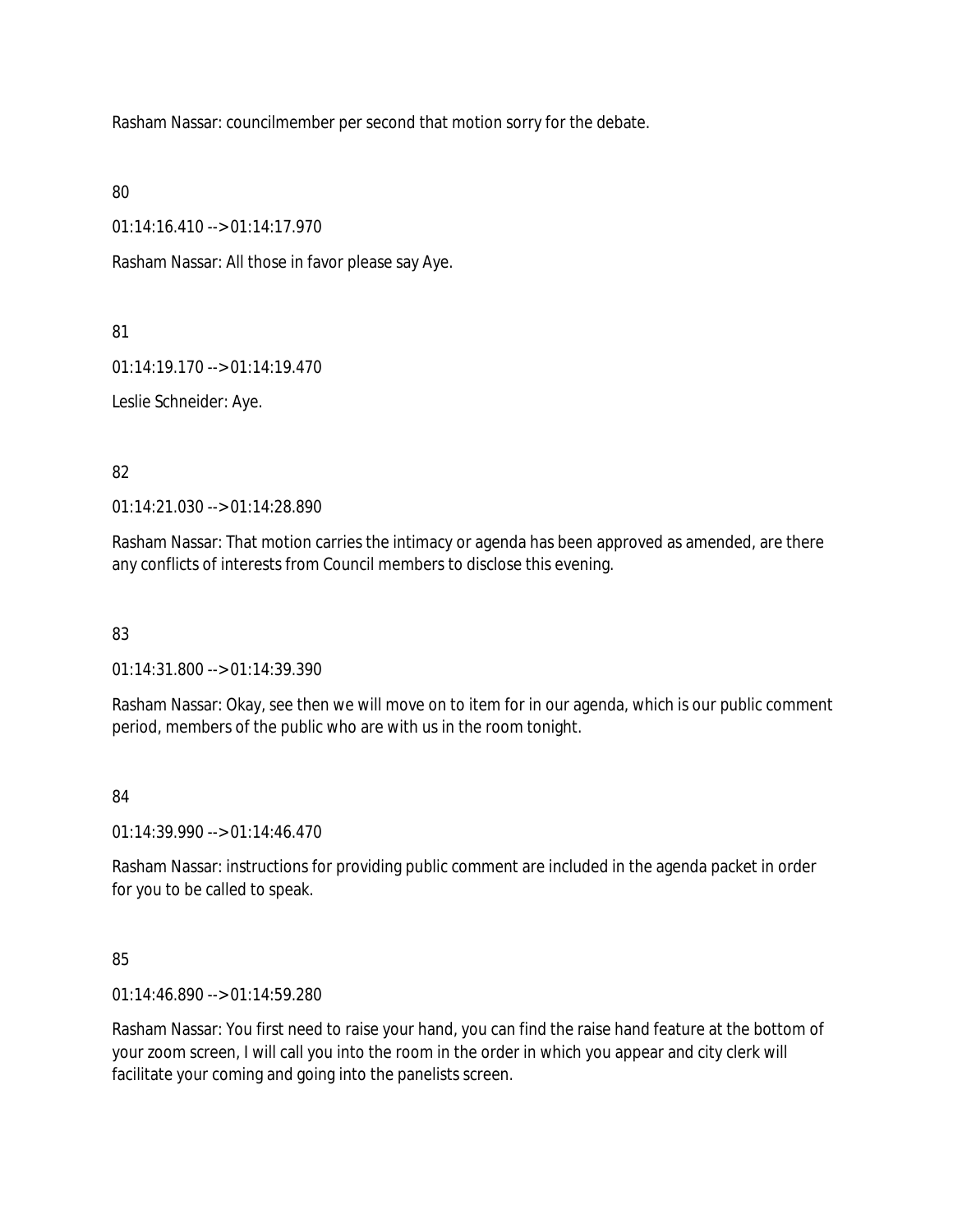01:15:01.650 --> 01:15:07.350

Rasham Nassar: Okay, seeing some hands pop up, so we will begin, we will open the public comment period with Sue will not.

87

01:15:11.880 --> 01:15:23.010

Sue Wilmot: hi my name is Sue well my I live on old mill road and i'm speaking on the hazard pay ordinance but first I want to express my condolences to the family and friends of Marina hazel and Hannah.

# 88

01:15:23.550 --> 01:15:33.690

Sue Wilmot: One of my most treasured parts of my job is watching the island kids grow up and this has really affected a lot of us at the grocery store too, so I just want you to know that.

# 89

01:15:34.200 --> 01:15:46.200

Sue Wilmot: we're we're expressing our condolences to so I believe you have heard from a number of grocery workers, but I assure you that there's many more unheard struggles during this pandemic of grocery workers.

90

01:15:46.620 --> 01:15:56.820

Sue Wilmot: And I want to thank you for the hazard pay ordinance and, more importantly, thank you for the words in this document and the words mean a lot to us because.

# 91

01:15:57.330 --> 01:16:05.730

Sue Wilmot: We have often felt unseen and invisible and it means so much to be publicly and on the record recognize and this really is a boost to our morale.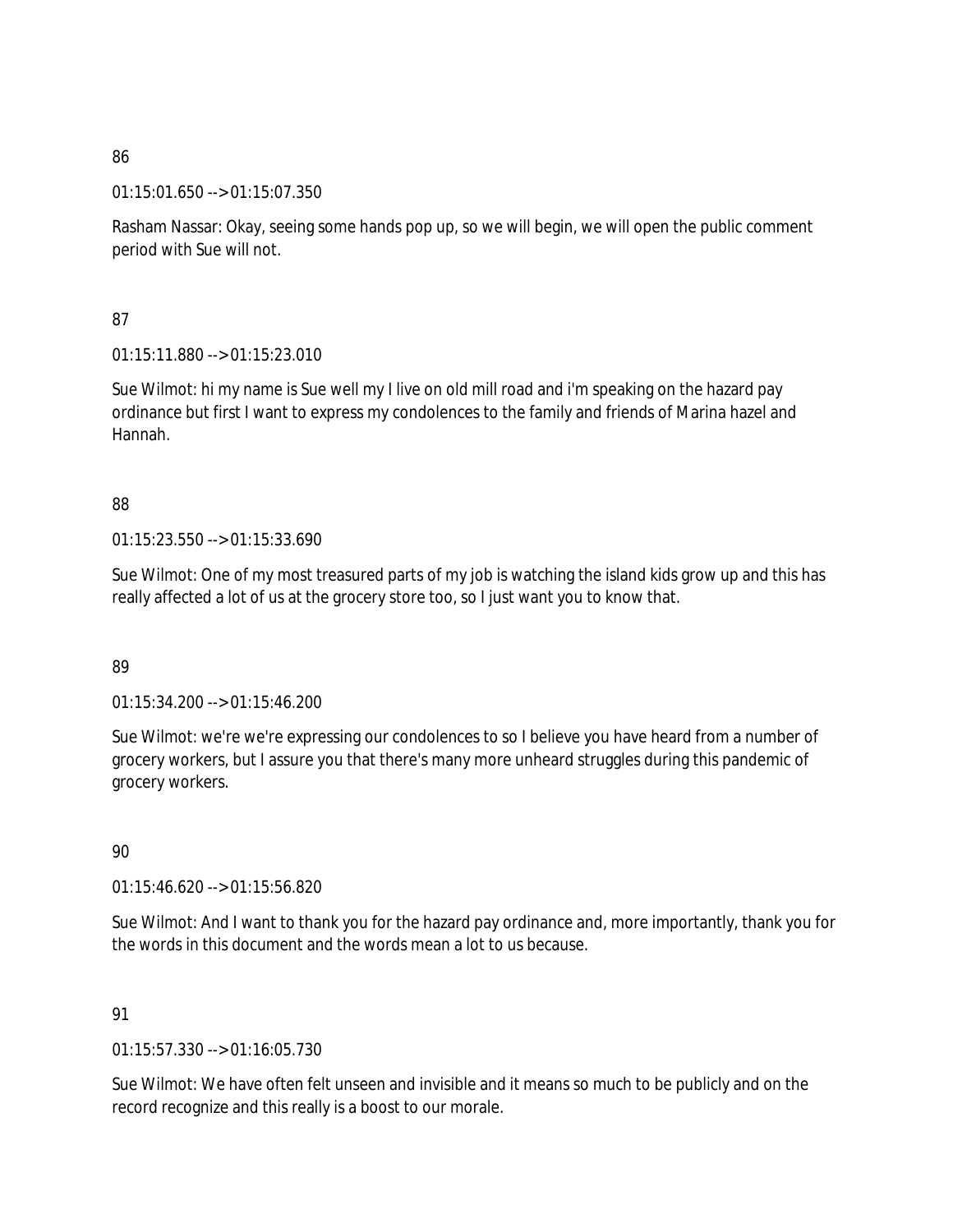01:16:06.240 --> 01:16:13.080

Sue Wilmot: i'm just going to read something from another fellow grocery worker Aaron self she says, thank you for hearing and supporting us local.

## 93

01:16:13.440 --> 01:16:23.880

Sue Wilmot: grocery store workers in these trying times, it means so much that you would take actions to see us compensated for our essential work with the daily hazard and incredible stress, we have been facing for over a year.

# 94

01:16:24.300 --> 01:16:34.650

Sue Wilmot: In a very scary and sometimes cruel world we see and appreciate the Community and the Council support Thank you so thank you very much, and I support the hazard pay ordinance.

# 95

01:16:36.840 --> 01:16:37.230

Rasham Nassar: Thank you.

96

01:16:38.340 --> 01:16:38.790

Sue Wilmot: Our next.

# 97

01:16:38.820 --> 01:16:42.090

Rasham Nassar: Public commenter is Saudi Rosalia.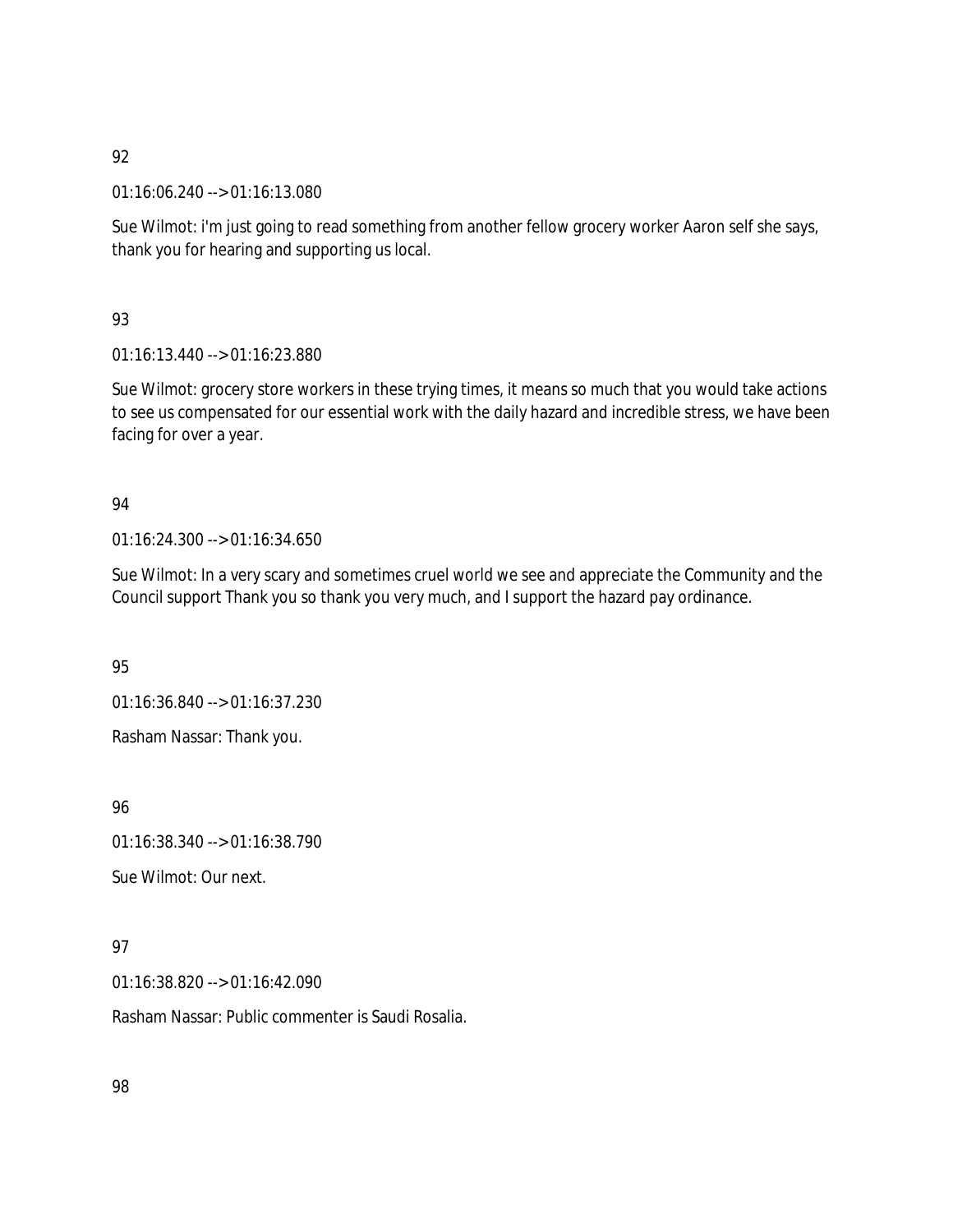01:16:46.290 --> 01:16:59.100

Salvatore DeRosalia: hello, my name is sal Rosalia and I live off of Madison avenue and mayor nisar you totally nailed the last name, and it was really nice to hear someone pronounce your name correctly, I actually never.

## 99

01:16:59.670 --> 01:17:04.800

Salvatore DeRosalia: thought I would think it was that Nice, but I truly appreciate it It made me smile, thank you for it so.

## 100

01:17:06.300 --> 01:17:11.670

Salvatore DeRosalia: A couple things one is, I want to, I want to kind of piggyback on the hazard pay ordinance.

## 101

01:17:12.900 --> 01:17:18.780

Salvatore DeRosalia: i'm a total proponent and the only thing i'd like to say, in addition to that, because I certainly can't add more than Sue.

## 102

01:17:19.500 --> 01:17:26.730

Salvatore DeRosalia: But, but that, like we as city staff as City Council as residents of the city of bainbridge island and.

## 103

01:17:27.240 --> 01:17:39.540

Salvatore DeRosalia: That like when we go in those stores that we treat those people with dignity and respect and honor them as the people who got us through this pandemic, because without them we would not be here.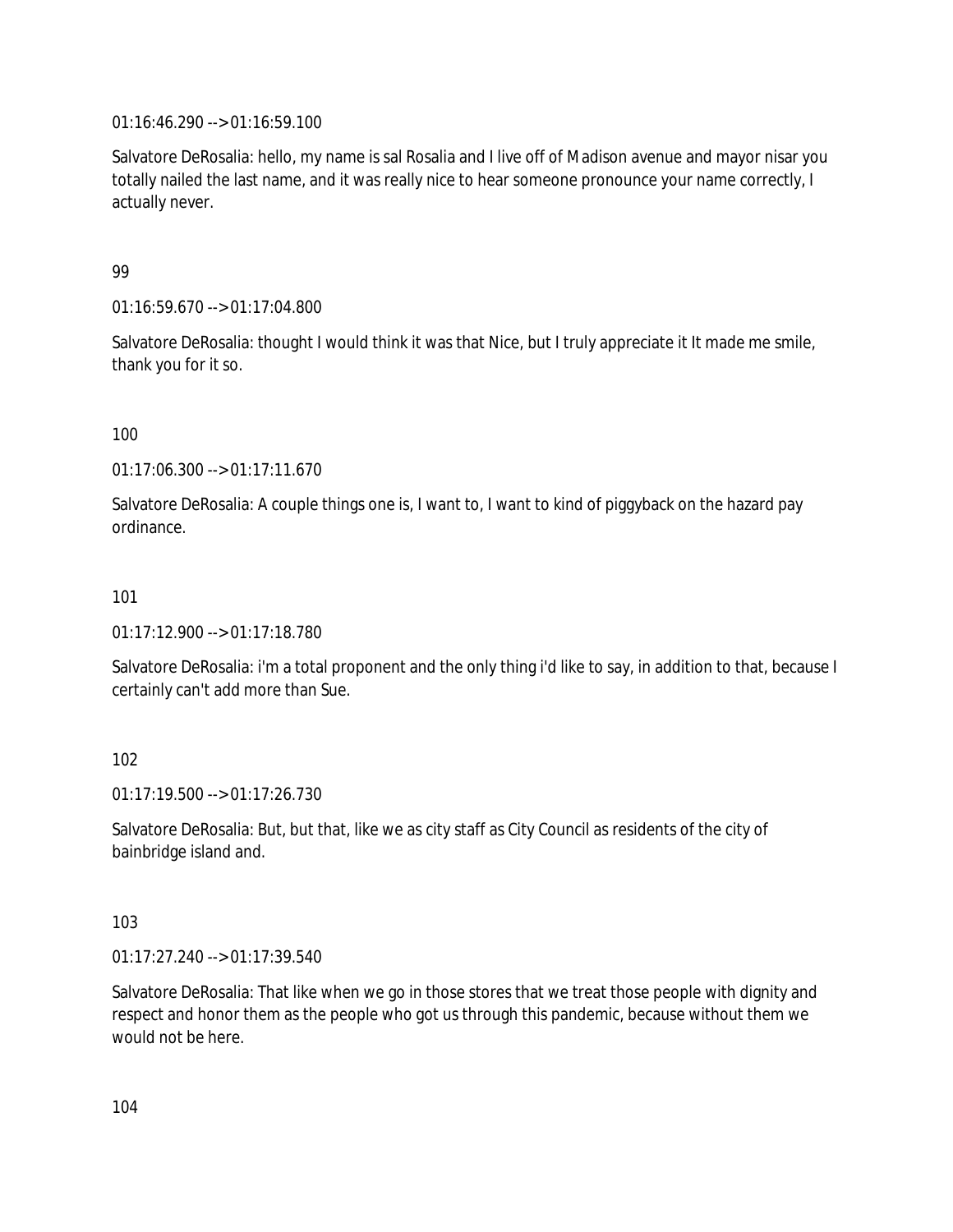01:17:40.080 --> 01:17:48.630

Salvatore DeRosalia: or Jeff bezos would be 1000 times return it already is, and so I just hope that we don't just you know, give them two or \$4 an hour extra and.

105

01:17:48.960 --> 01:17:51.930

Salvatore DeRosalia: And pat ourselves on the back and think that we did such a good thing.

106

01:17:52.320 --> 01:18:00.420

Salvatore DeRosalia: I think that that the reason, people like themselves are probably in the position they're in is because they don't get there just dues every other day of the year.

## 107

01:18:00.810 --> 01:18:10.170

Salvatore DeRosalia: And so I hope that, hopefully, this is like a psychic change and how we treat people who do those those things of service for us so that's that and the other part, is.

108

01:18:11.100 --> 01:18:17.130

Salvatore DeRosalia: I just kind of want to make my monthly push to hope that people at the city level staff.

109

01:18:17.850 --> 01:18:24.840

Salvatore DeRosalia: city council members race equity advisory committee members, everybody on every Task Force committee and everything.

110

01:18:25.230 --> 01:18:37.650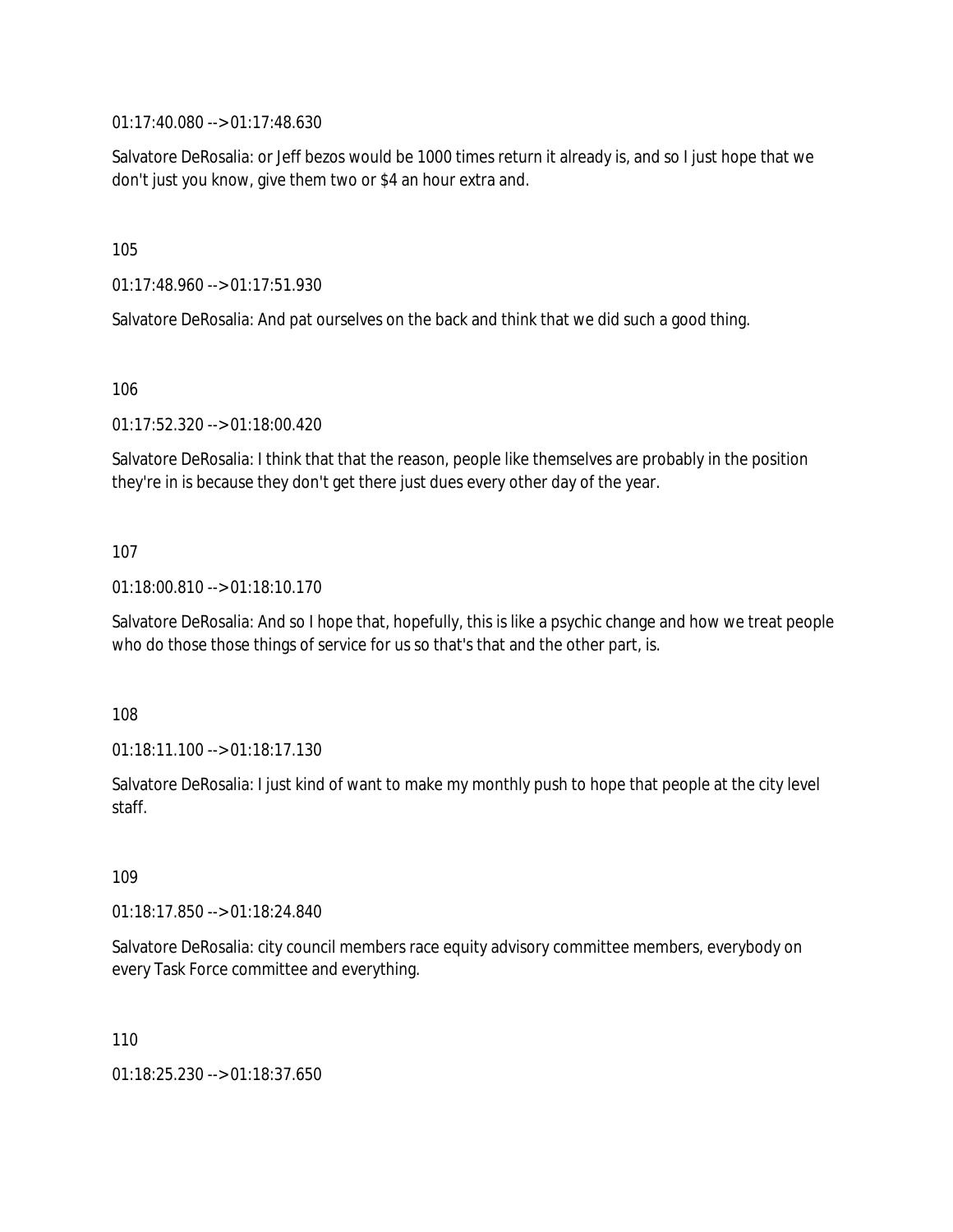Salvatore DeRosalia: Go seek out anti racism training real live anti racism training, not just Robin the angelo's book white fragility, not just you know some stuff that you read, but really seeking out.

111

01:18:38.220 --> 01:18:46.980

Salvatore DeRosalia: The work that gets done and that gets done inside of having trained facilitated you know trainings and my last thing is, I really hope that.

112

01:18:47.370 --> 01:18:54.870

Salvatore DeRosalia: The City of bainbridge island or somebody brings it to the forefront, to introduce like a diversity officer or some kind of inclusion.

113

01:18:55.170 --> 01:19:02.400

Salvatore DeRosalia: Some some kind of real position inside of the city of bainbridge island which takes real looks at diversity inclusion anti racism.

114

01:19:03.150 --> 01:19:16.500

Salvatore DeRosalia: And so that we can kind of tackle these problems as a whole from from inside the city, not just you know getting the race equity advisory committee to you know issue proclamations and things like that so that's it, thank you very much.

115

01:19:18.090 --> 01:19:18.750

Thank you so.

116

01:19:21.330 --> 01:19:24.030

Rasham Nassar: Our next public commenter is RON Peltier.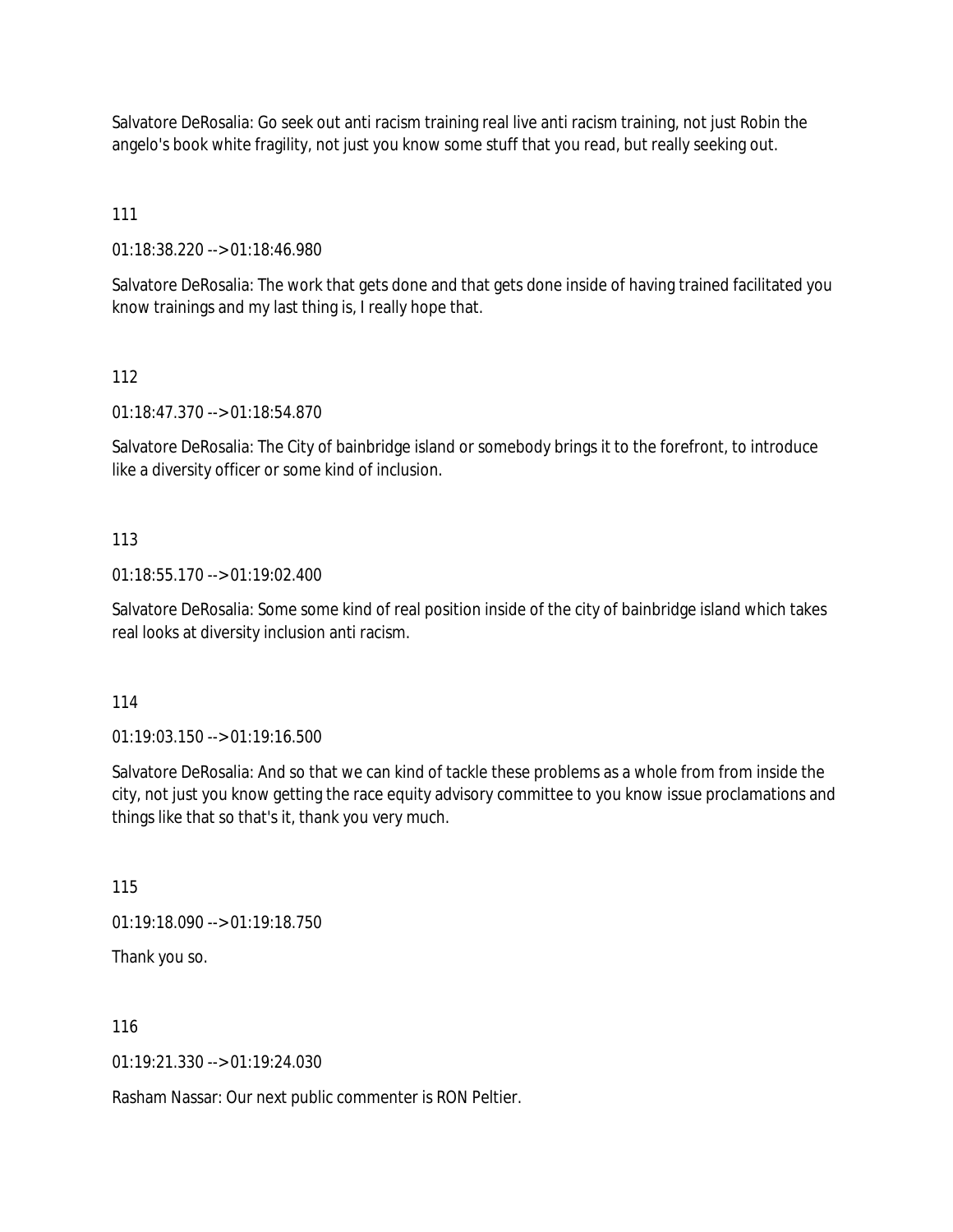## 01:19:29.490 --> 01:19:35.040

Ron Peltier: Did even Council members around pelletier valley road in the March 12 edition of the.

## 118

01:19:35.580 --> 01:19:41.310

Ron Peltier: bainbridge island review an opinion, piece by two Council members regarding the police and core facility was published.

#### 119

01:19:41.910 --> 01:19:48.360

Ron Peltier: i'd like to respond to a couple of things that we're going to put information out there let's do our best to make an accurate.

## 120

01:19:49.140 --> 01:19:58.680

Ron Peltier: Council members wrote to the Harrison facility offered the most cost effective option for new police in court facility, citing cars for other properties ranging as high as 35 million.

## 121

01:19:59.340 --> 01:20:06.780

Ron Peltier: This isn't misleading and not accurate, the first set of estimates that included Harrison also included an estimate for the Kenya property.

## 122

01:20:07.410 --> 01:20:21.660

Ron Peltier: The March 13 2018 estimate for retrofitting Harrison property at that time came in at 25 25.6 million plus the cost of land for total project cost of 34.4 million.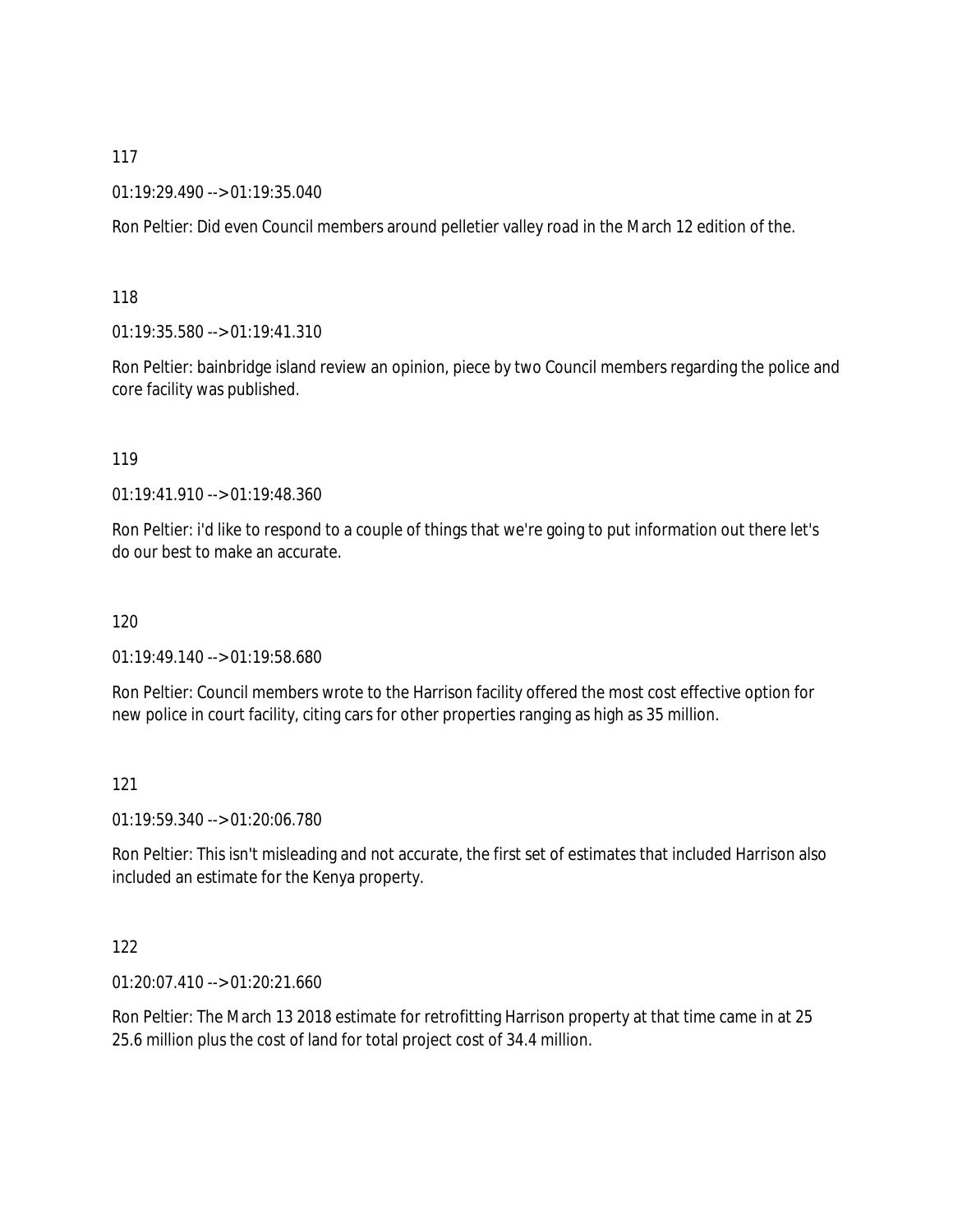01:20:22.230 --> 01:20:39.240

Ron Peltier: The March 30 2000 2018 estimates for the akina property was 25 million plus land costs for a total project cost of 26.2 million \$8 million cheaper than Harrison, which was 23% smaller than you cannot.

124

01:20:40.620 --> 01:20:58.410

Ron Peltier: The facility on July 17 2018 the city council was presented with a revised estimate for the Harrison facility that came in at 18,000,760 \$8,375 about \$15.5 million less than the march 13 estimate.

125

01:20:59.070 --> 01:21:10.710

Ron Peltier: to accomplish this reduction coast design and city administration turn the project down from 29,981 square feet to 17,739 square feet.

126

01:21:11.100 --> 01:21:19.500

Ron Peltier: With 4000 square feet of that reduction being below grade parking leed certification was also in there and soft costs were cut in half.

127

01:21:20.340 --> 01:21:36.180

Ron Peltier: This kind of pencil sharpening was not done for any other site considered by the city if other sites had begin the same treatment at the same square feet, they all would have been competitive with the July 17 2018 estimate for Harrison.

128

01:21:37.320 --> 01:21:48.900

Ron Peltier: In the march 12 opinion piece, it also mentioned the offer from Wisconsin citing the \$18.2 million price tag and this conscious lack of experience, building police facilities.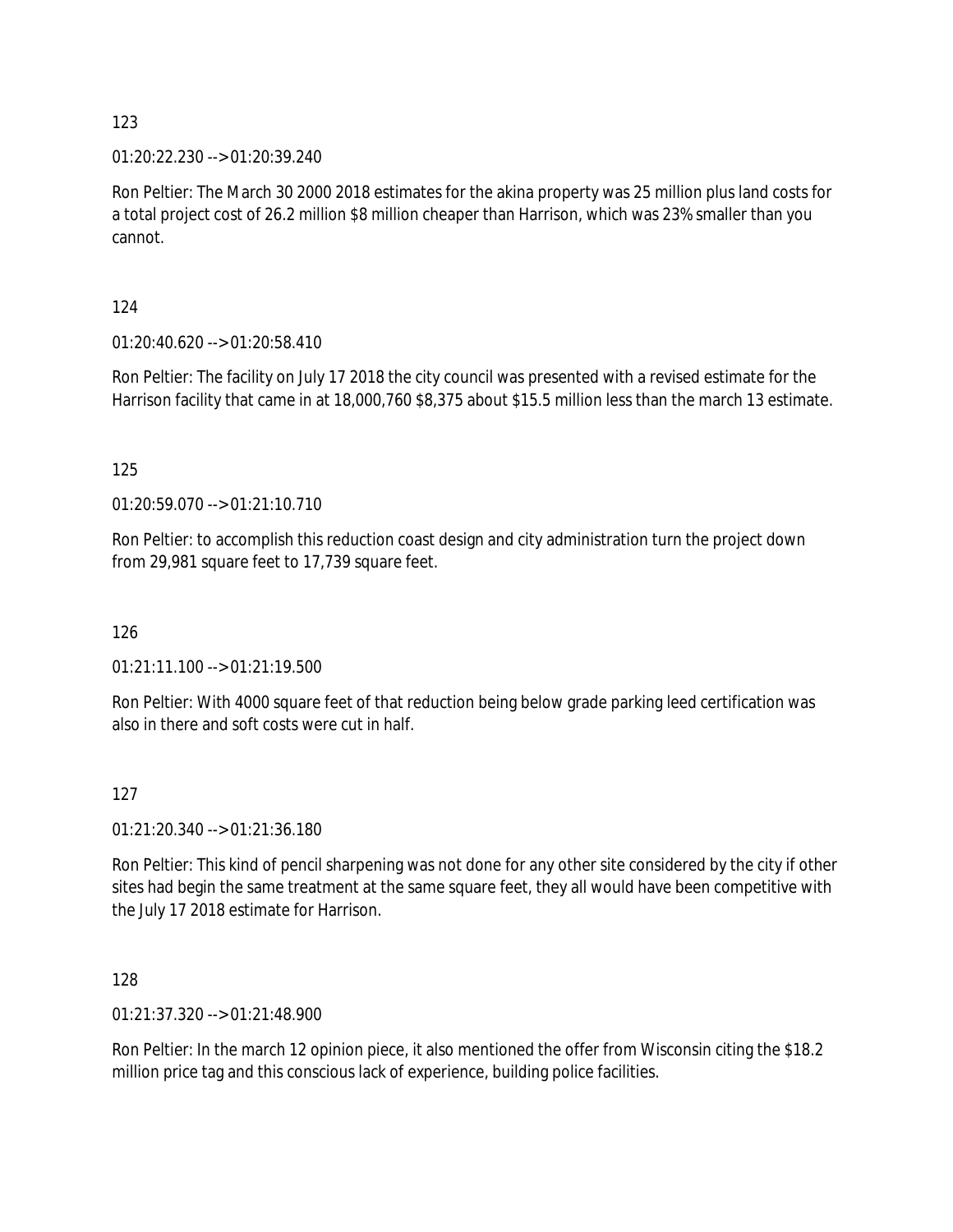01:21:49.500 --> 01:21:59.430

Ron Peltier: This is also misleading and addition to a build as soon option this cost these property at one or green lane was available to be purchased out right for about \$3 million.

130

01:21:59.910 --> 01:22:13.200

Ron Peltier: which would have allowed the city to then select it so when architect and contractors that this currency site was already developed in a better location and would have estimated very competitively in comparison to Harrison, thank you.

131

01:22:15.210 --> 01:22:15.870

Rasham Nassar: Thank you RON.

132

01:22:17.850 --> 01:22:19.680

Rasham Nassar: commenter is actually Matthews.

133

01:22:25.620 --> 01:22:41.910

Ashley Mathews (She, Her): Hello Council um so I went back and forth, with even thing with because it's been a couple weeks, but i'm in light of recent events, I just had to get off my chest so i'm going to read it was the last paragraph, and an article in the February 26 bainbridge review.

134

01:22:43.320 --> 01:22:53.670

Ashley Mathews (She, Her): In another email tollefson reiterated that lily's the better fit, I know that particularly at this point in our national story, you will be criticized if you don't appoint Brenda fan Tory Johnson.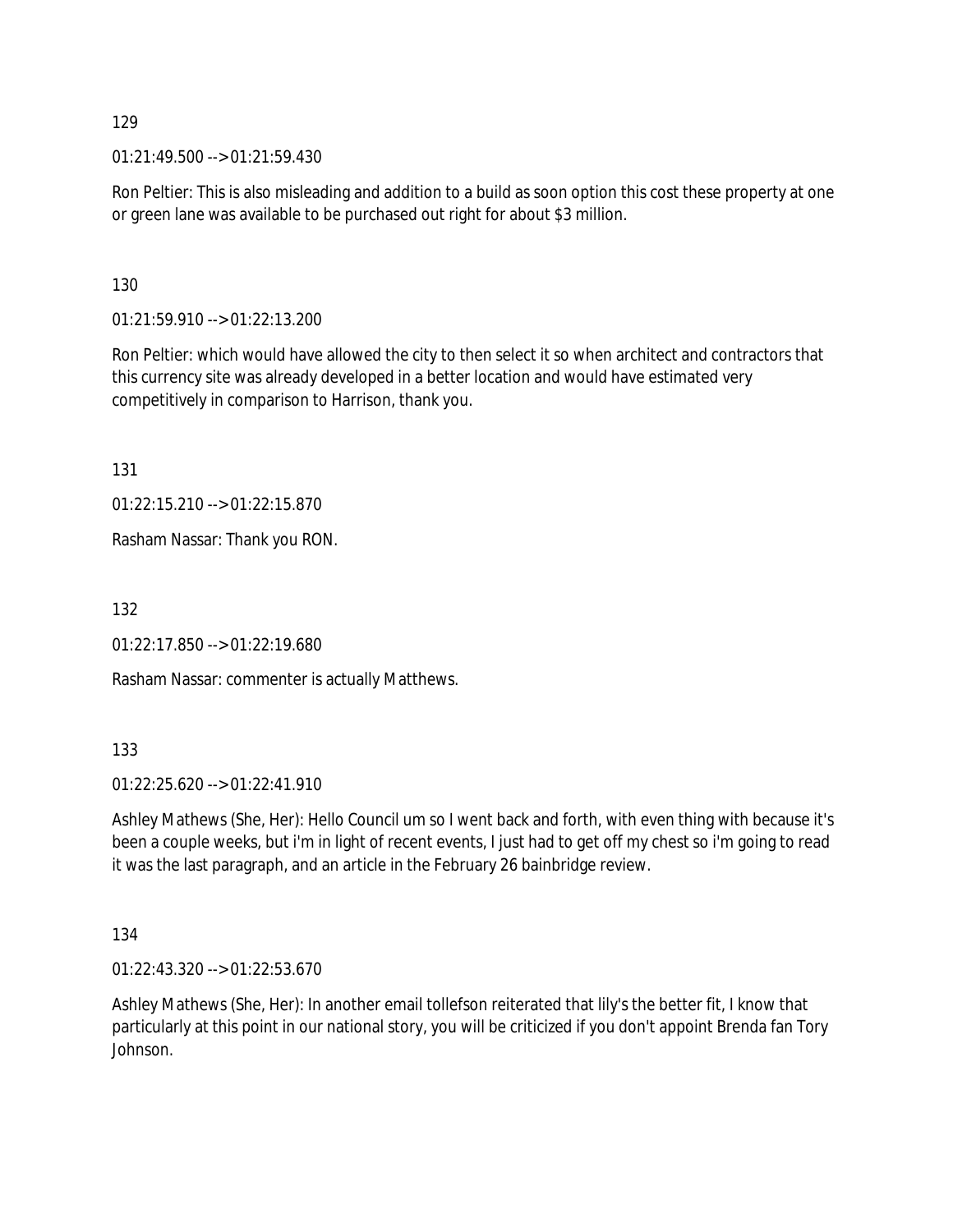01:22:54.300 --> 01:23:00.120

Ashley Mathews (She, Her): The fact that you have recently appointed Ashley Matthews, to the planning Commission should take some of the heat off of you.

136

01:23:01.320 --> 01:23:11.070

Ashley Mathews (She, Her): The difficult fact is that, regardless of race, you should appoint the best qualified candidate and at this point genuinely is in the best position to be a productive and collegial member of this Council.

137

01:23:11.820 --> 01:23:20.790

Ashley Mathews (She, Her): So that just hit me so hard when I read it, but it's been a couple of weeks, and every time I go out really people come up in the Community come up to me and that's what they.

138

01:23:21.480 --> 01:23:26.790

Ashley Mathews (She, Her): want to talk about, and so I gave it a couple weeks because I didn't want emotion or anger, to speak to you tonight.

139

01:23:27.120 --> 01:23:37.020

Ashley Mathews (She, Her): But I also wanted to see if any of you would say anything to me or to him or comment on this publicly and it was so disappointing that I heard nothing about it.

140

01:23:37.980 --> 01:23:50.340

Ashley Mathews (She, Her): i'm asking you guys to stand in the gap and call a spade a spade and to speak up against everyday run of the mill racism like this, when you see it, because that is the most dangerous and damaging of all.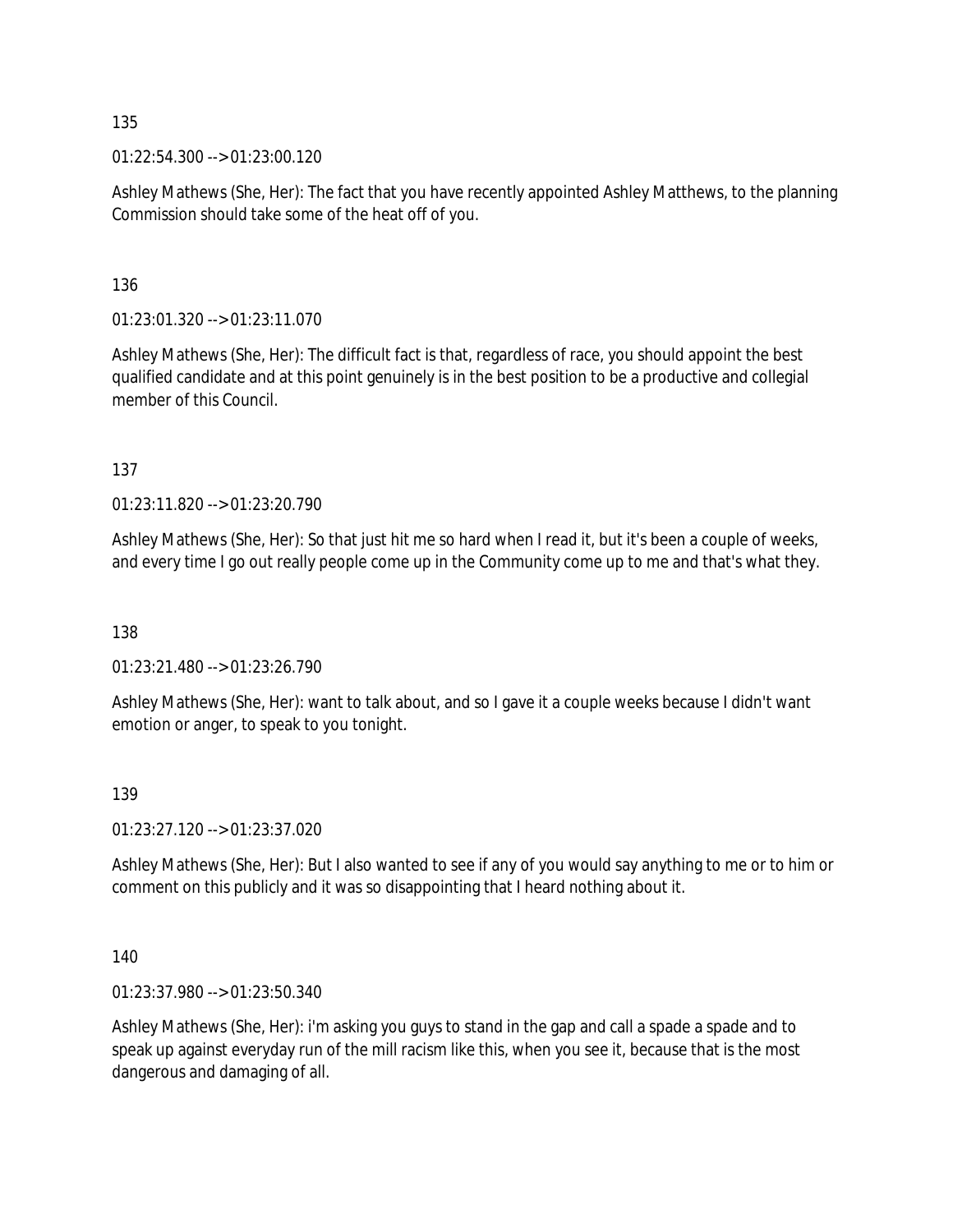01:23:50.730 --> 01:24:00.750

Ashley Mathews (She, Her): So I wish you had done something I wish you had said something um, but I hope that we can go on from here i'm really excited to be a part of the Garret training.

142

01:24:01.110 --> 01:24:05.520

Ashley Mathews (She, Her): And it was really inspiring to hear the younger generation.

143

01:24:06.030 --> 01:24:11.430

Ashley Mathews (She, Her): sort of rallying, even though I didn't agree with all of their with their positions with the police station.

## 144

01:24:11.730 --> 01:24:20.760

Ashley Mathews (She, Her): really becoming involved, and so I asked them to hold us accountable if there are people saying that they want to make proclamations about racism yet don't don't stand up to.

145

01:24:21.000 --> 01:24:31.050

Ashley Mathews (She, Her): Everyday things like this that are said in the dark that come to light, then we aren't making any progress, so if, and if this is also I didn't see the responses, so if.

146

01:24:31.380 --> 01:24:39.990

Ashley Mathews (She, Her): You did respond to this and call a spade a spade and tell him what you thought then I would love for you to in private send that to me because I.

147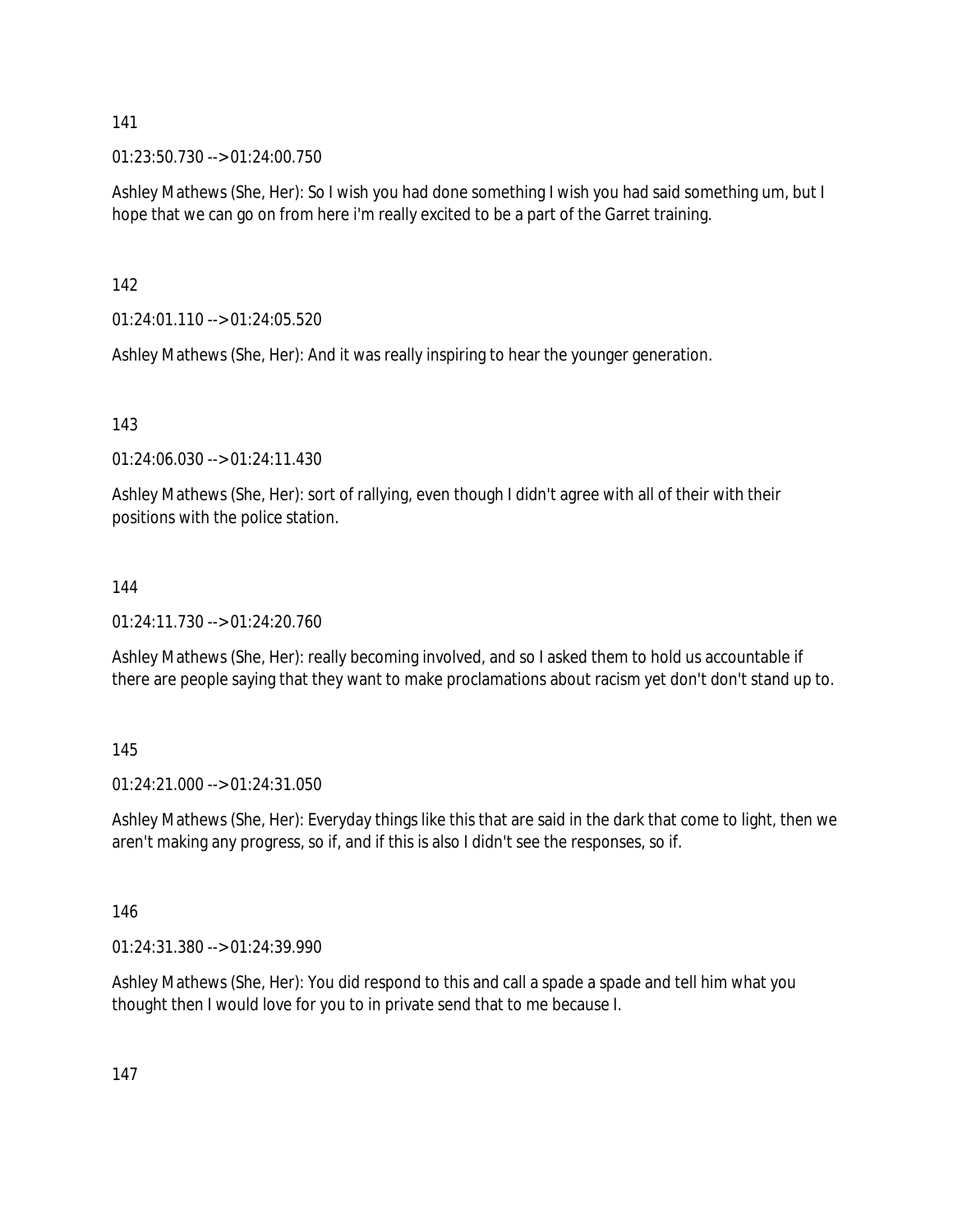01:24:41.040 --> 01:24:45.060

Ashley Mathews (She, Her): I really value, many of you, and I hope we can we can go forward, thank you.

148

01:24:46.950 --> 01:24:47.910

Rasham Nassar: Thank you Ashley.

149

01:24:49.260 --> 01:24:54.600

Rasham Nassar: I don't see any other hands raised from members of the public, so i'll pause for a moment, if a member of the public would like to speak.

150

01:24:55.980 --> 01:25:00.600

Rasham Nassar: At this point before public comment period is closed, you can find the raise hand feature at the bottom of the screen.

151

01:25:03.930 --> 01:25:12.780

Rasham Nassar: Okay, seeing then i'm going to move on and close the public comment period we are now item five in our agenda, which is these city managers report.

152

01:25:15.210 --> 01:25:17.310

Ellen Schroer: Anything Council, thank you, I just have a couple of.

153 01:25:17.310 --> 01:25:18.090 comments.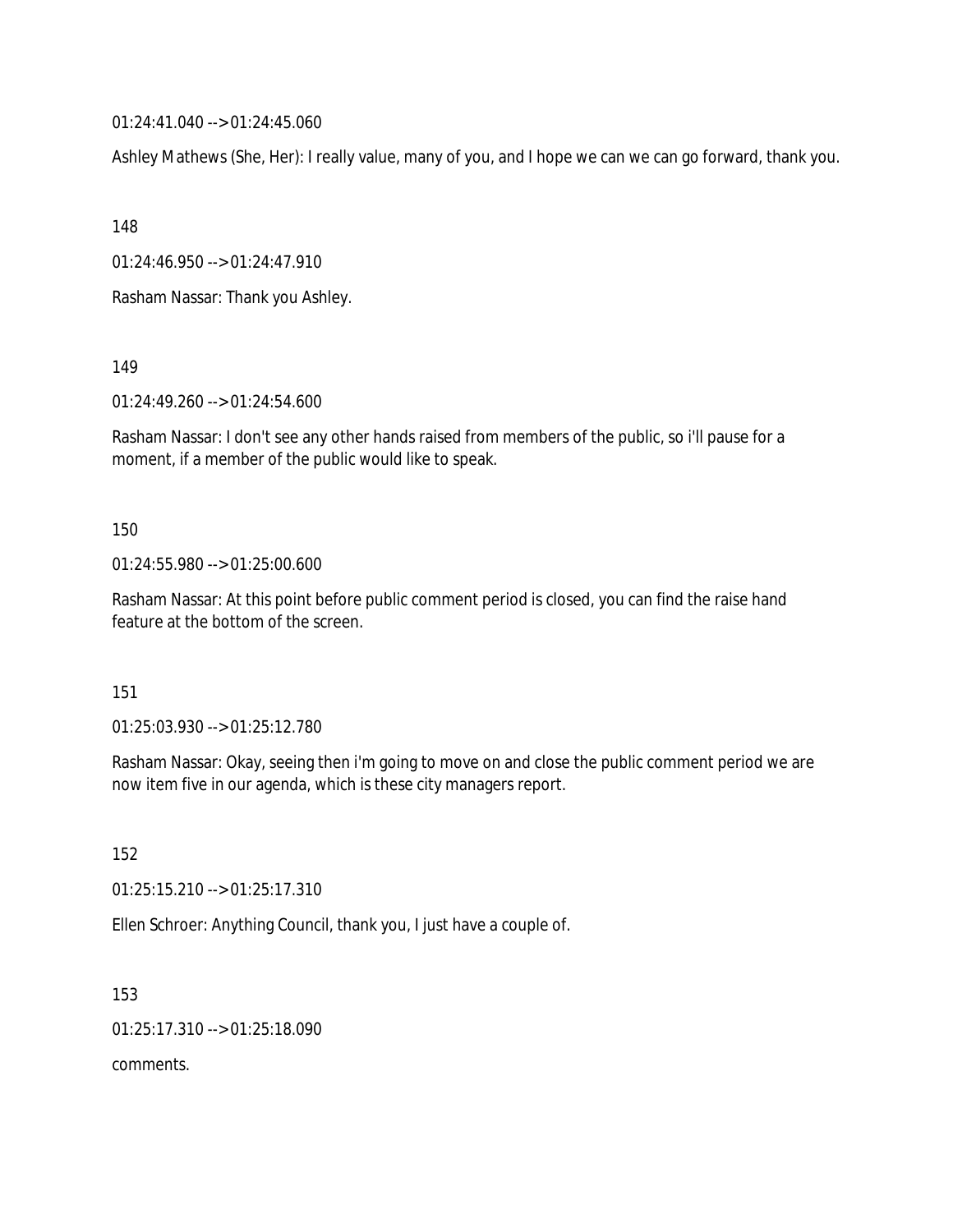01:25:19.440 --> 01:25:27.960

Ellen Schroer: First, to update you on our Kobe response, this is something that the city is spending a lot of time and effort on, and I have some good news to share.

155

01:25:28.680 --> 01:25:36.600

Ellen Schroer: One is that we are getting ready to wrap up our testing site next week we've had a Community testing site available since November.

156

01:25:37.500 --> 01:25:48.180

Ellen Schroer: We are planning to wrap up the planned and scheduled days, but will continue to be able to provide testing as needed if a particular outbreak does occur on our island.

157

01:25:48.570 --> 01:26:00.240

Ellen Schroer: Since November we've administered nearly 3000 tests over 80% of those 84% were to Community residents and others resided around kits at county and in western Washington.

158

01:26:01.470 --> 01:26:09.840

Ellen Schroer: We are turning our attention to really supporting the vaccine clinic clinic this is currently located at the Commodore gym in one of the school buildings.

159

01:26:10.140 --> 01:26:19.500

Ellen Schroer: And appointments are available for those eligible through the Washington phases, by going to our website and signing up these clinics are held on the weekend and.

160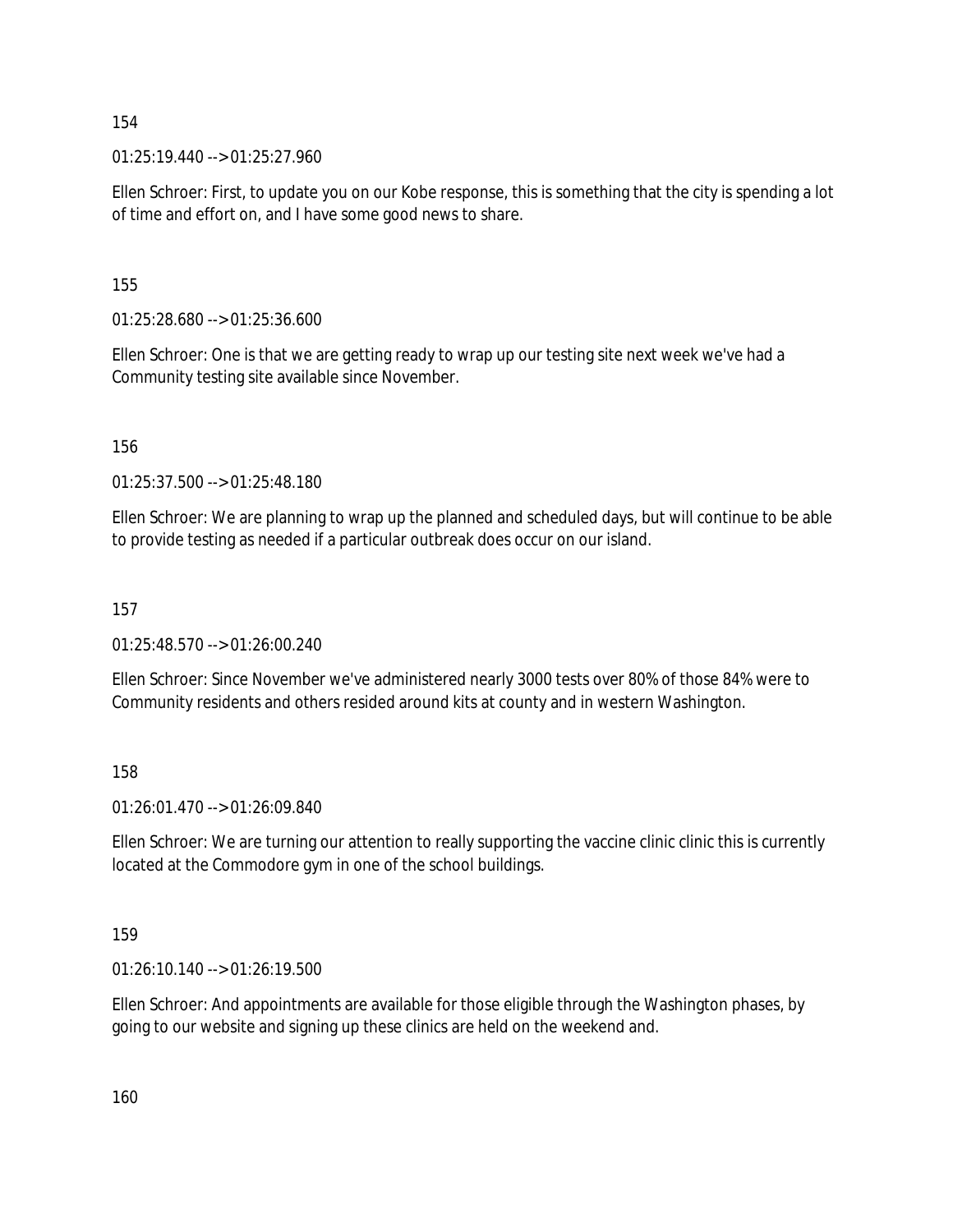01:26:20.400 --> 01:26:32.010

Ellen Schroer: Are we're currently planning to hold them at least through the next couple of months, and as need is as need continues, this is a great partnership with our partner department.

## 161

01:26:32.790 --> 01:26:49.020

Ellen Schroer: bainbridge prepares the Community pharmacy the school district and really hundreds and hundreds of Community volunteers in an exciting milestone This weekend we administered our 10,000 dose on bainbridge island so that was really something to celebrate.

162

01:26:50.130 --> 01:27:07.200

Ellen Schroer: About 60% of those are going to bainbridge residence, so we are really supporting our county and the rest of the region in this really important time and again, you can check out our website to find information about how to sign up for a dose when you are when you're eligible.

163

 $01:27:08.550 \rightarrow 01:27:19.650$ 

Ellen Schroer: In other news I am happy to share that our hydrogeologist will be joining our staff next week, this is a position that we recruited for and are really excited to have join our team.

## 164

01:27:19.980 --> 01:27:33.660

Ellen Schroer: will expect that each of you on the Council will have the opportunity to speak with her directly when she arrived she starts next Tuesday and so please look for an email from her or reach out to her directly when she when she's with us.

165

01:27:35.220 --> 01:27:43.620

Ellen Schroer: We also are looking forward now to the beginning of the farmers market, this is scheduled for Saturday starting on April 3 so please join us there.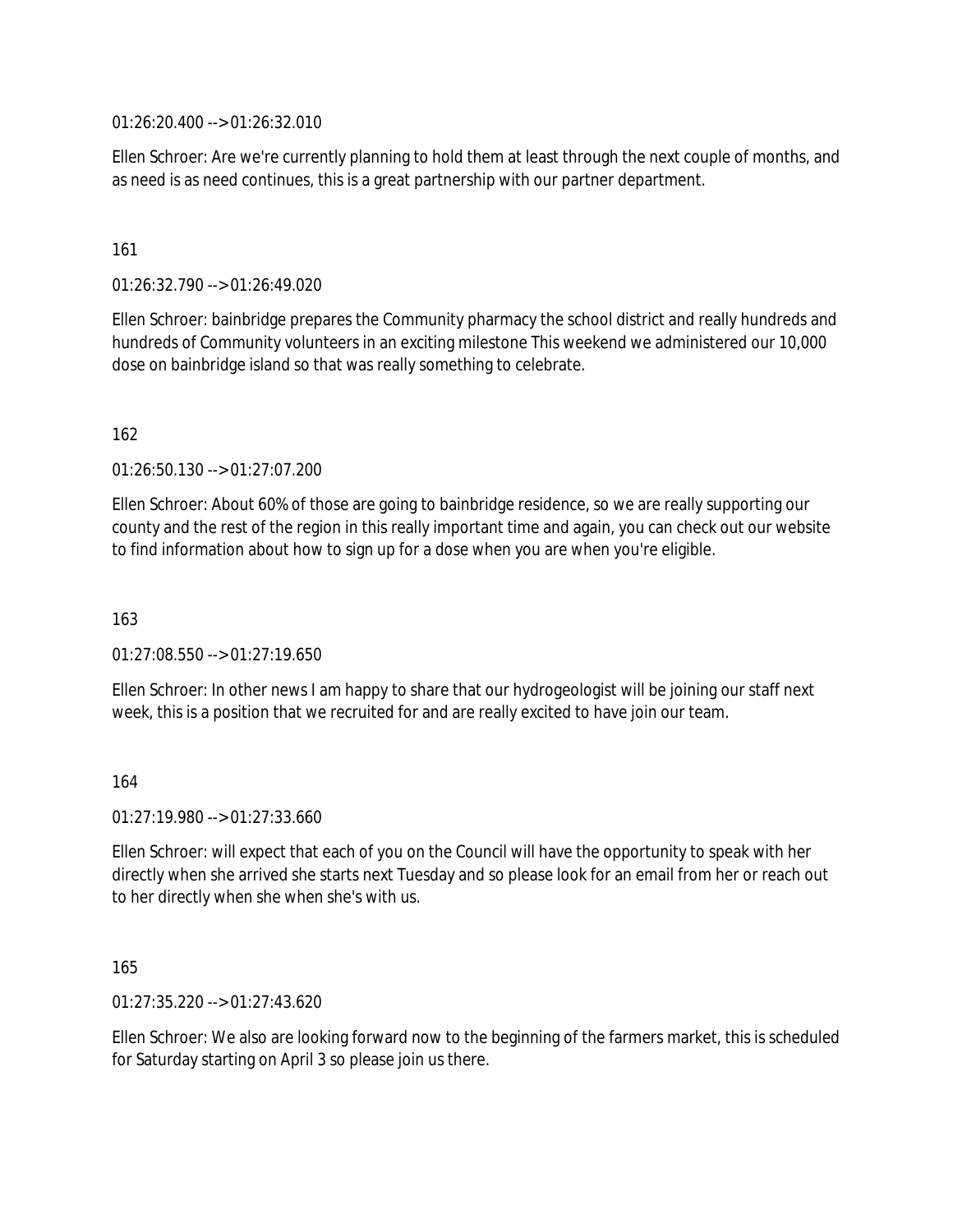$01:27:45.390 \rightarrow 01:27:56.190$ 

Ellen Schroer: We had a virtual lunch today with the police chief and our Community health navigator kelsey lynch it was really an exciting time I thought to try a new time noon time.

167

01:27:57.360 --> 01:28:05.160

Ellen Schroer: outreach for the Community, we had some really good questions and answers, so I want to thank the chief and kelsey and then also the members of the public.

168

01:28:05.670 --> 01:28:16.560

Ellen Schroer: Who decided to come and join us we're anticipating doing this quarterly and are considering what the right time of day and right format are so anyone has ideas, please let me hear the chief know and.

169

01:28:17.190 --> 01:28:23.520

Ellen Schroer: we'll hope to schedule the next one of those probably in June to share the work of the police department, with the Community.

## 170

01:28:24.270 --> 01:28:34.110

Ellen Schroer: And just a couple more things are the economic business grants the support grants for small businesses, the applications are still available, those are open through march 26.

## 171

01:28:34.380 --> 01:28:44.520

Ellen Schroer: And you can get the information, either on our website, this is being administered by the kids up economic development alliance, so the information is also available on their website keita.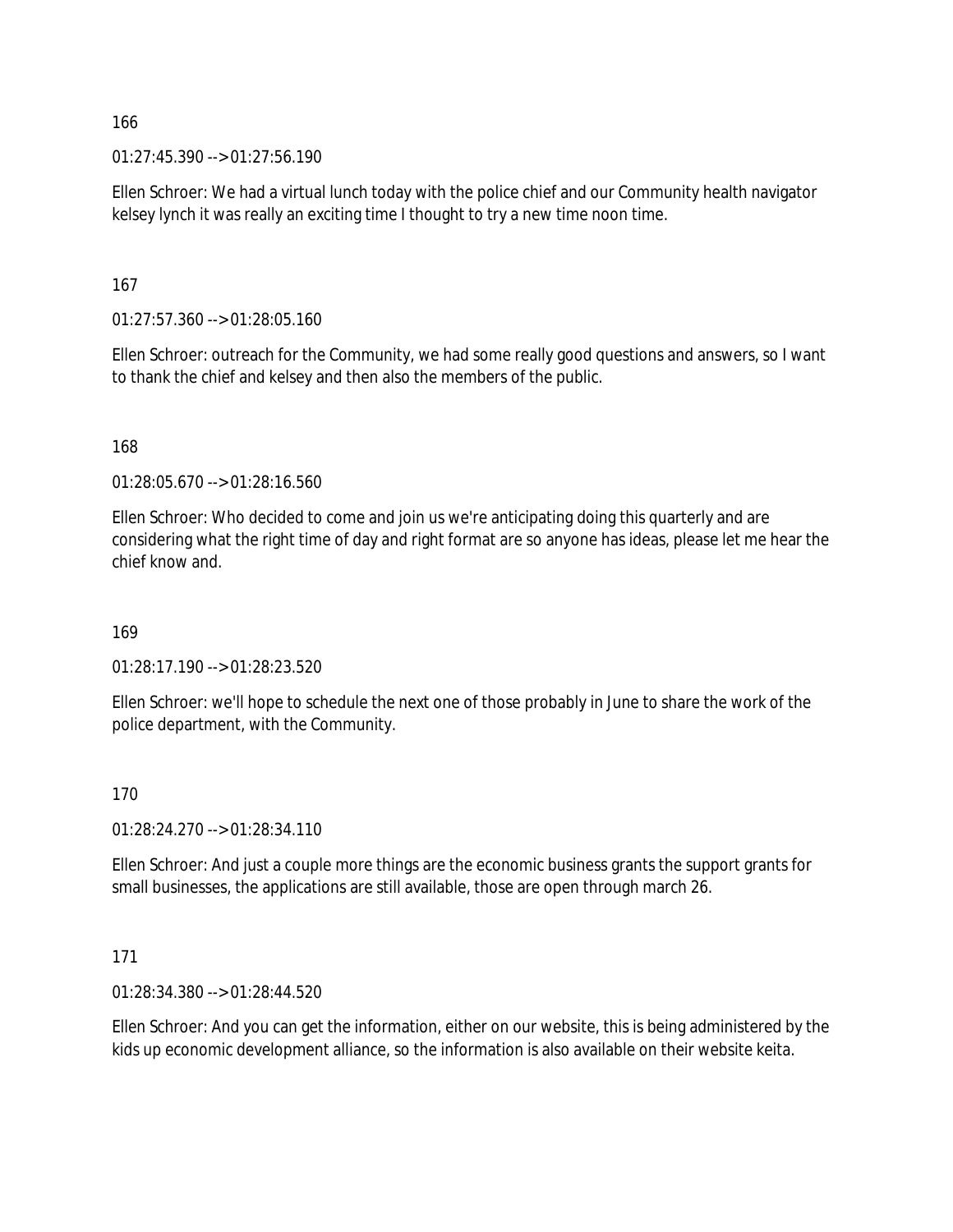01:28:45.090 --> 01:28:52.500

Ellen Schroer: And we will expect to report back to you counsel in May, about how that program went and who was where the recipients of the grants.

173

01:28:52.950 --> 01:29:05.970

Ellen Schroer: And then, finally, as the mayor noted next week is the fifth week of the month, so we won't have a Council meeting and our next meeting will be on Tuesday the sixth of April, that concludes my comments for right now, thanks.

174

01:29:06.630 --> 01:29:09.960

Rasham Nassar: Thank you very much, inner inner city manager appreciate that report.

175

01:29:11.790 --> 01:29:17.460

Rasham Nassar: Moving on, on in our agenda, we are now at item six, which is the consent agenda.

176

01:29:18.540 --> 01:29:19.140

Rasham Nassar: and

177

01:29:20.520 --> 01:29:23.640

Rasham Nassar: i'm going to go ahead and request an item be removed from consent.

178

01:29:28.860 --> 01:29:30.330

Rasham Nassar: And that would be item.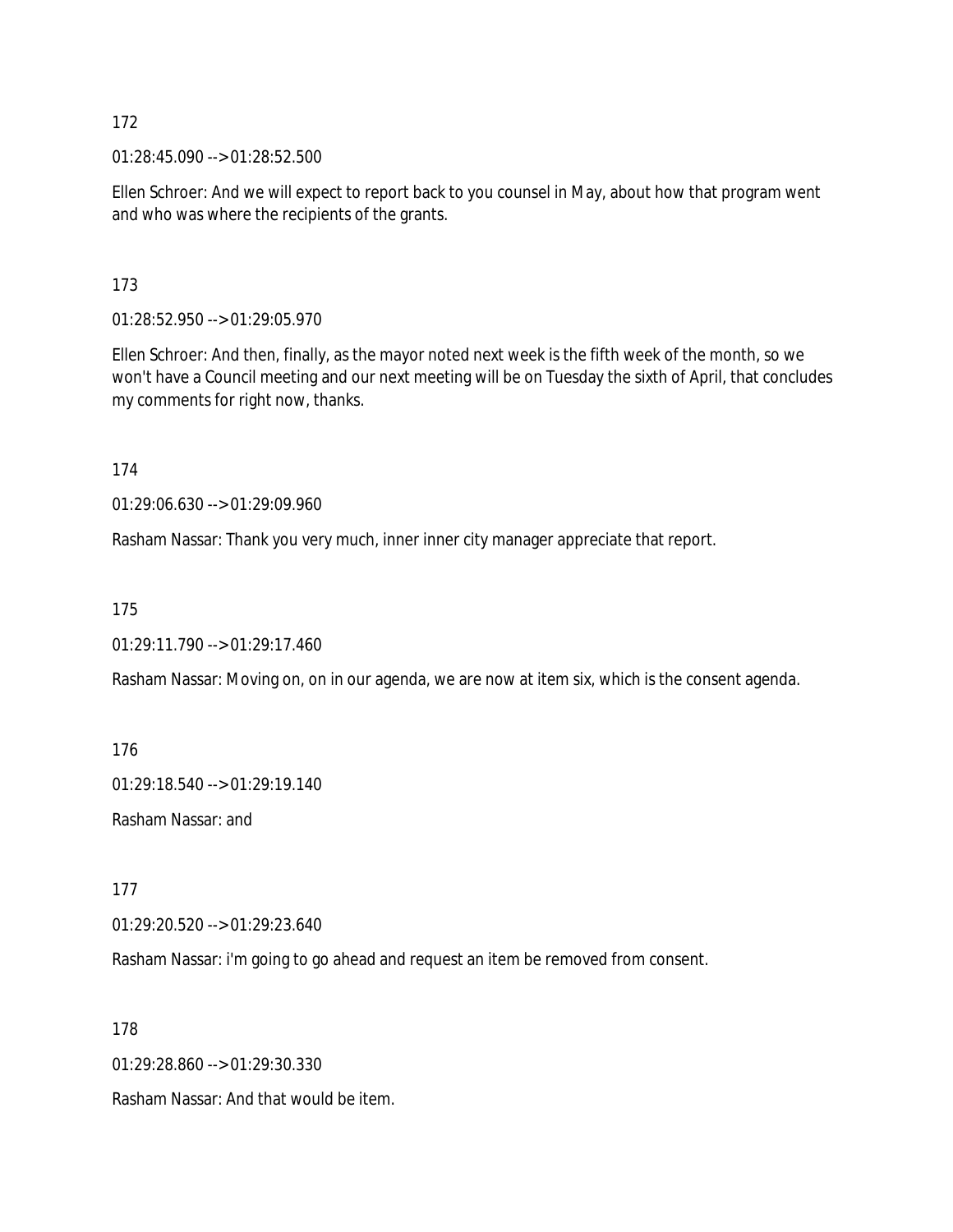01:29:31.830 --> 01:29:45.420

Rasham Nassar: 60 so i'd like to pull items 60 eagle harbor phase two non motorized improvements contract award from consent agenda and then interim see manager does that go on unfinished business, then.

180

01:29:47.370 --> 01:29:54.330

Ellen Schroer: We had agreed that they would we would try to address those items, with the consent agenda in the past.

181

01:29:55.830 --> 01:29:57.960

Ellen Schroer: So, immediately after I think the rest of it.

182

01:29:58.740 --> 01:30:03.510

Rasham Nassar: Right oh you're you're correct about that okay so great, so if it's okay with Council then.

183

01:30:04.710 --> 01:30:09.840

Rasham Nassar: We would schedule it ahead of future Council agendas, is that what we agreed to or immediately after.

184

01:30:11.970 --> 01:30:21.300

Ellen Schroer: I don't recall exactly if it was immediately adjacent to the consent agenda, I think that's probably okay just give the public works director a quick call and make sure that gets available.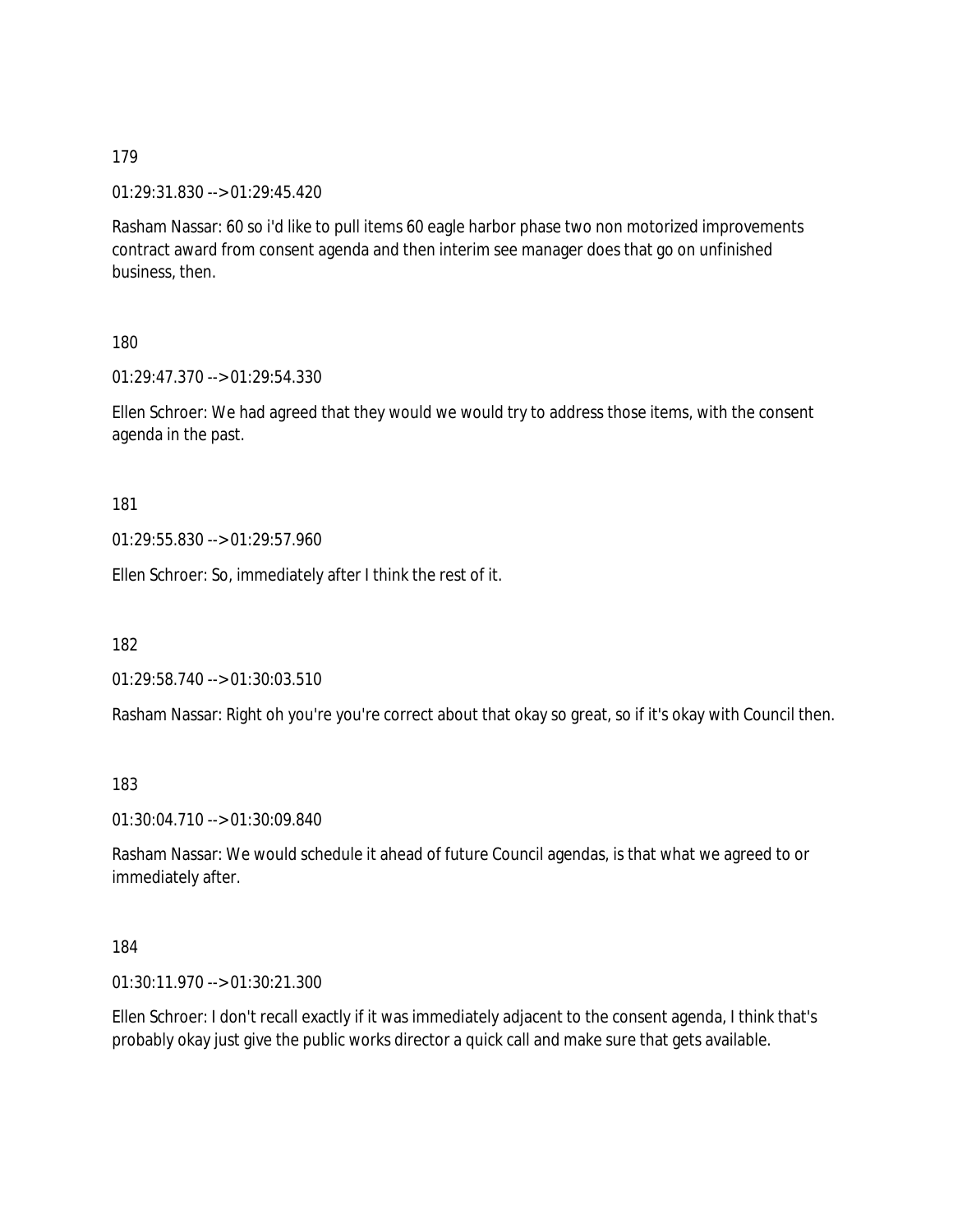01:30:21.750 --> 01:30:23.160

Rasham Nassar: Because it's going to be quick it's going to be.

186

01:30:23.460 --> 01:30:23.790

Ellen Schroer: You know.

187

01:30:23.880 --> 01:30:24.510

Within the minute.

188

01:30:26.010 --> 01:30:33.420

Rasham Nassar: Okay, great so i'm going to I removed it we're going to add 60 right after consent before feature Council agenda, so we are next order of business.

189

01:30:35.610 --> 01:30:45.480

Rasham Nassar: So with that item removed and let's nail any other Council Member would like to request an amendment or changes to the consent agenda, I could look for emotion councilmember deeds.

190

01:30:45.780 --> 01:30:52.170

Joe Deets: yeah pick up where I moved to approve the agenda as a mandatory I moved to approve the consent agenda as a.

191

01:30:53.910 --> 01:30:57.000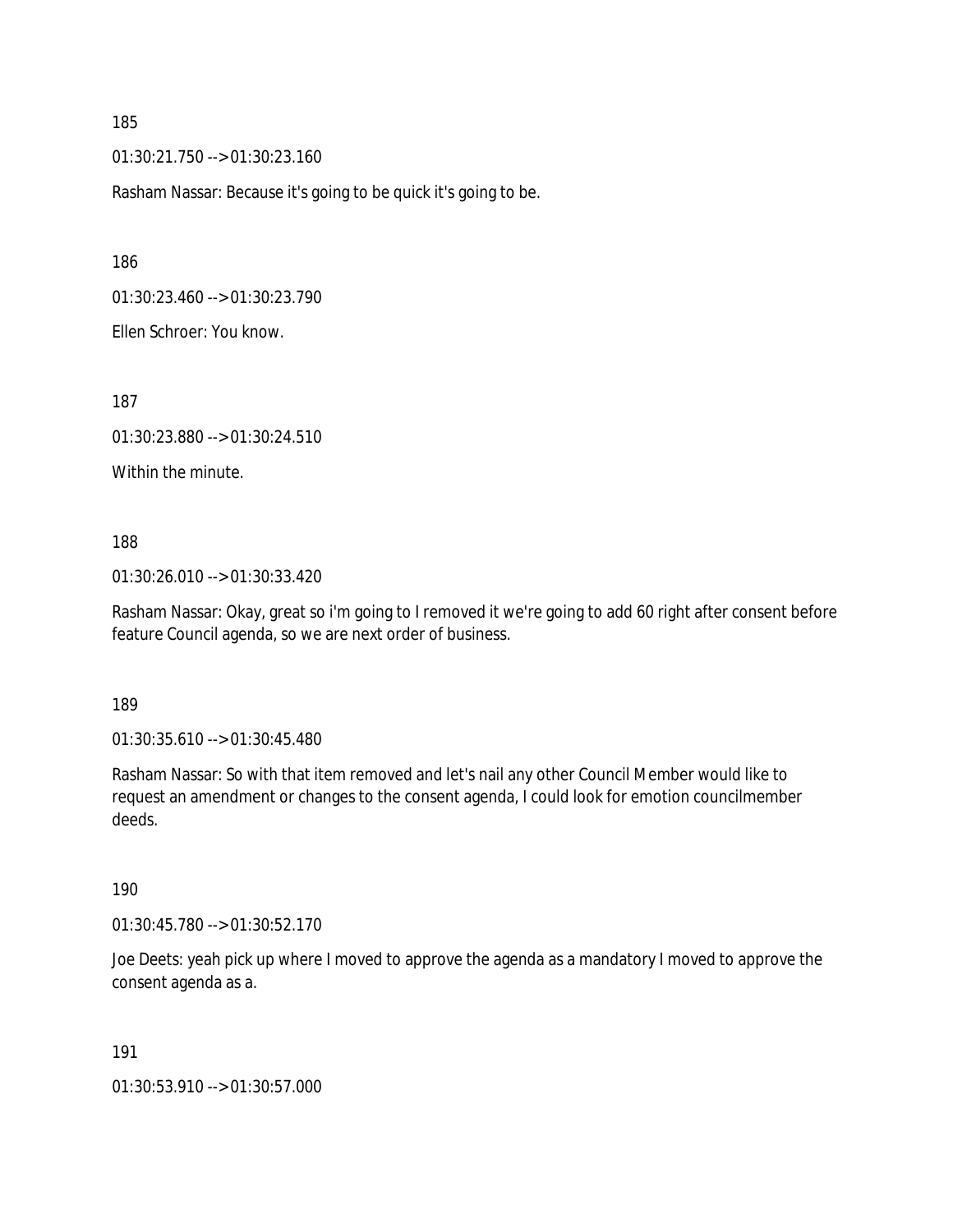Rasham Nassar: counselor a car second set motions are any further discussion.

192

01:30:58.320 --> 01:30:59.940

Rasham Nassar: All those in favor please say Aye.

193

01:31:00.960 --> 01:31:01.200

Rasham Nassar: Aye.

194

01:31:02.100 --> 01:31:03.540

Leslie Schneider: Motion passes unanimously.

195

01:31:05.610 --> 01:31:22.170

Rasham Nassar: Our next item is our new item 60, which is the item that was just pulled from the consent agenda eagle harbor phase two non motorized improvements contract award Chris it's like magic you just to hear that so fast nice to see you public works director i'm.

196

01:31:23.340 --> 01:31:26.340

Rasham Nassar: appreciate it very much if you could help kick us off.

197

01:31:29.520 --> 01:31:39.900

Chris Wierzbicki: Sure, I guess i'm interested to know, the Council would like to know about this project, just a quick recap, we discussed the project back the scope for this non motorized improvement on eagle harbor drive.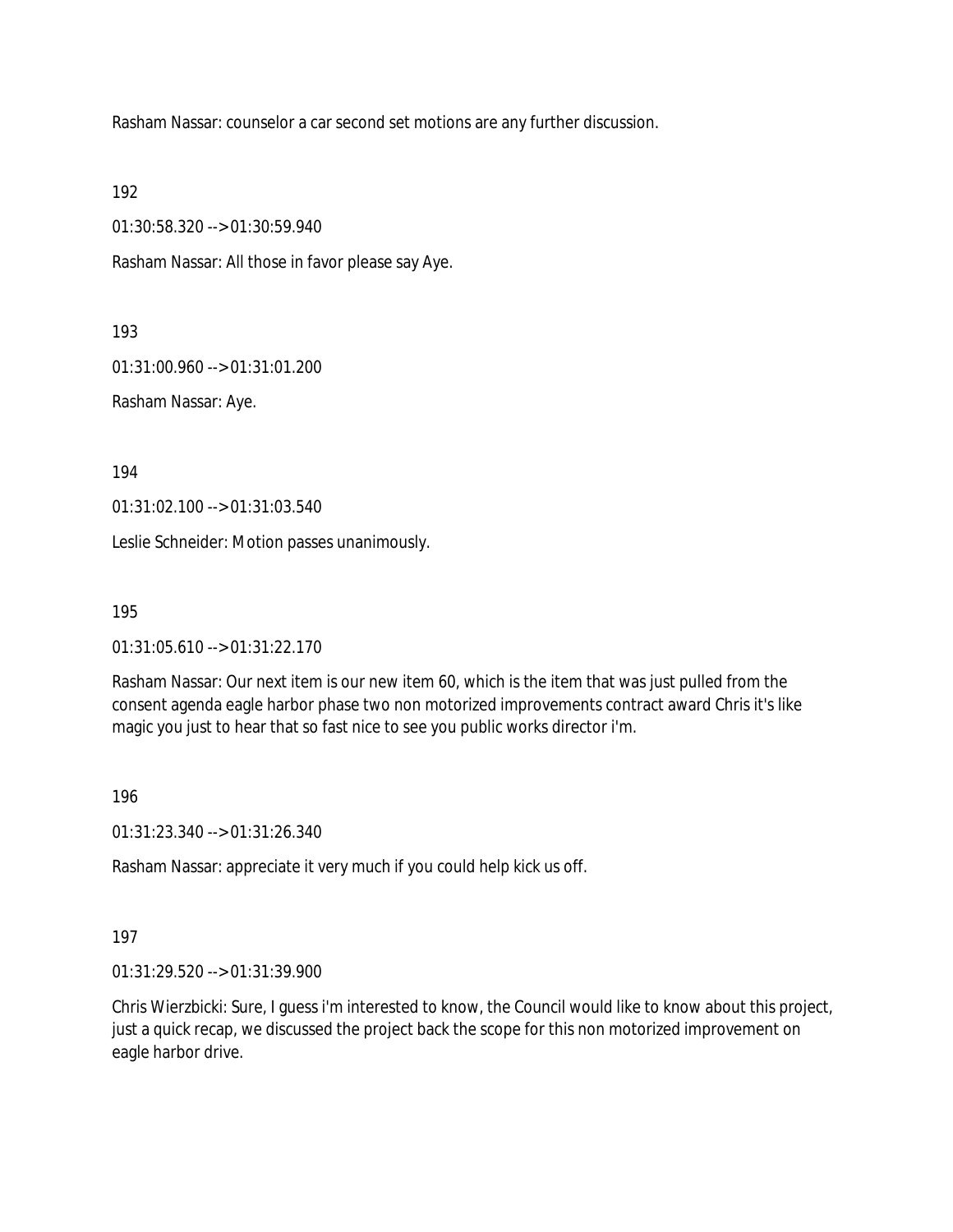01:31:40.980 --> 01:31:59.490

Chris Wierzbicki: I want to say last spring 2020 and determined that the design that we would pursue would be a partially separated bike lane facility on one side of the road and a shoulder improvement on the other side of the road, and we had a bit opening last.

199

01:32:00.630 --> 01:32:12.360

Chris Wierzbicki: Two Fridays ago and received a good bid our estimate for the project was about \$780,000 we got a bid for 512 I believe it is.

200

01:32:13.710 --> 01:32:16.290

Chris Wierzbicki: we've confirmed with the contractor that they.

201

01:32:18.090 --> 01:32:31.500

Chris Wierzbicki: are prepared to deliver the project at that cost and yeah so that that is a good that's good news for budget and we're prepared to deliver this project, the Spring so.

202

01:32:32.340 --> 01:32:42.150

Chris Wierzbicki: I know there's been some conversations amongst the Community in the last couple of days about what flexibility we might have about this facility as there was.

203

01:32:44.040 --> 01:32:55.260

Chris Wierzbicki: Some differing opinions about what what the best facility in this in this location would be, and we were up against some significant time constraints to deliver this project because of the federal requirements.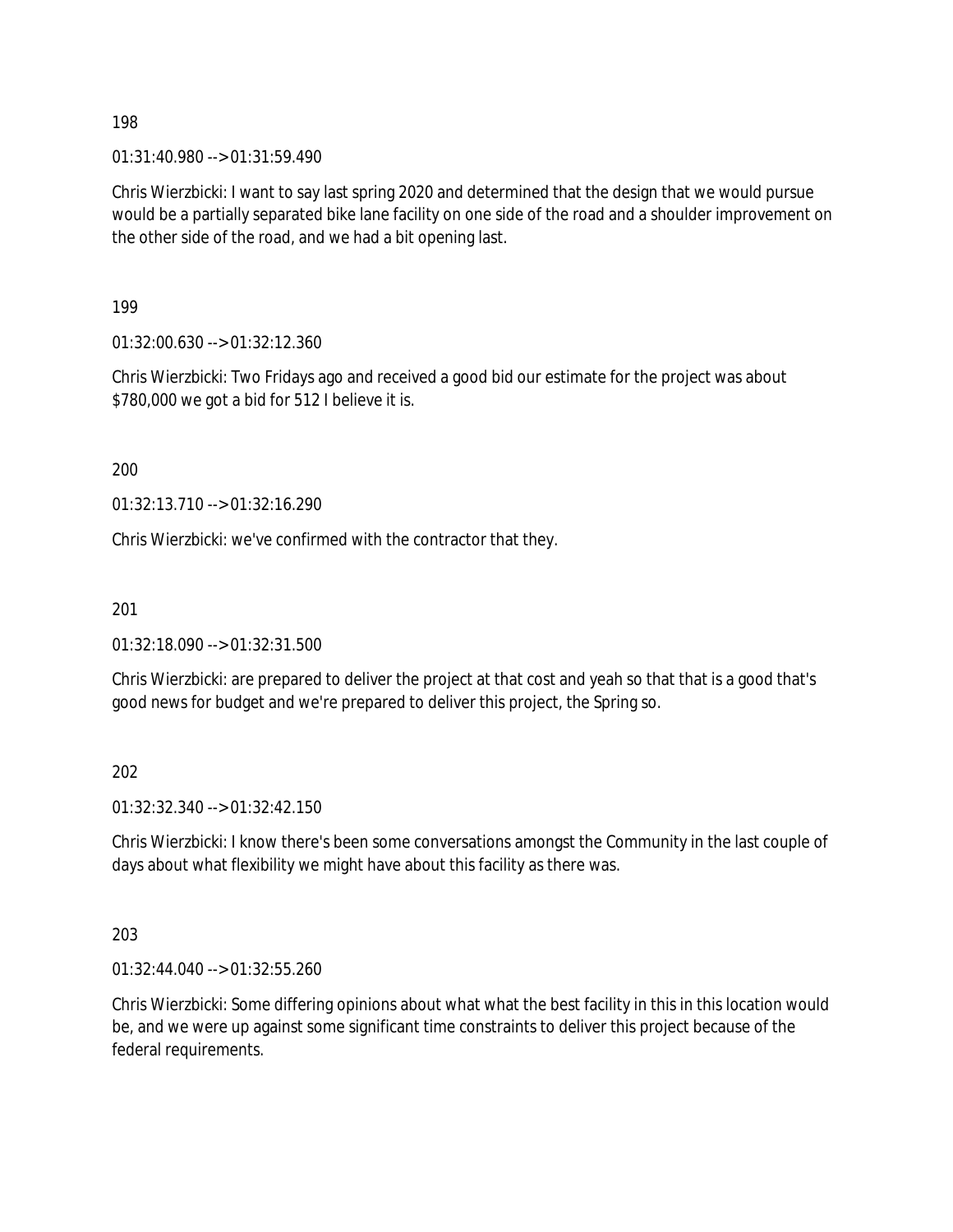01:32:56.670 --> 01:33:11.460

Chris Wierzbicki: And I just want to say that we do probably have some flexibility, but not all, not a ton and what we can what we could potentially commit to as the project goes to construction is to investigate as the project gets laid out on the ground.

205

01:33:12.540 --> 01:33:20.070

Chris Wierzbicki: You know what other modifications, we could make to this project to potentially provide more separation between.

206

01:33:21.990 --> 01:33:28.860

Chris Wierzbicki: vehicles and non motorized users that then we have proposed if that's possible so that's one thing I think there's three things that's the first one.

207

01:33:29.310 --> 01:33:38.310

Chris Wierzbicki: The second would be to potentially look at expanding the gravel shoulder beyond the edge of the lanes to provide a walking path on one or both sides of the road.

208

01:33:39.330 --> 01:33:44.190

Chris Wierzbicki: and also to potentially look at creating some separation at the.

209

01:33:45.480 --> 01:33:50.970

Chris Wierzbicki: At a significant curve in the project alignment, which is all very along the very South side of the project.

210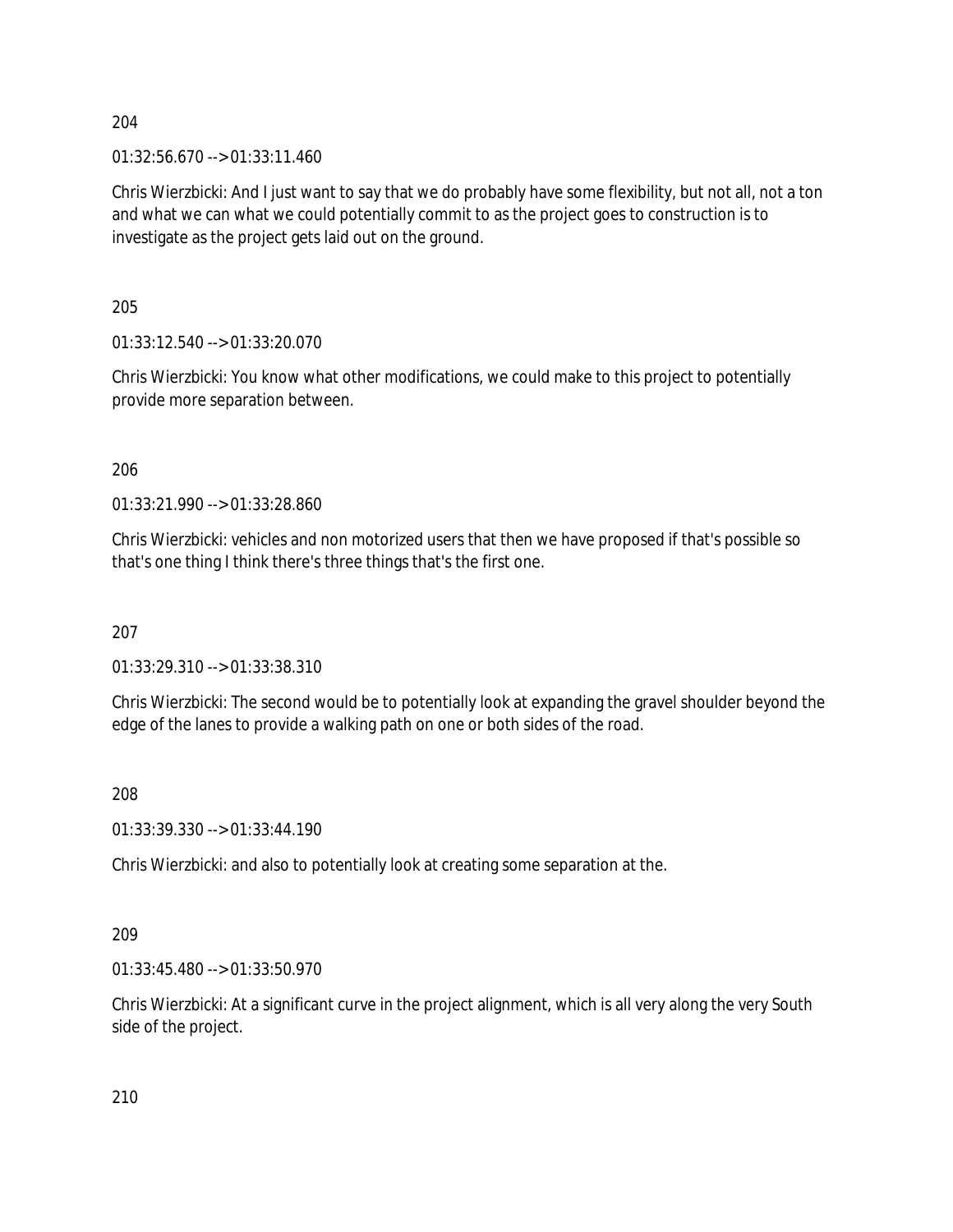01:33:52.380 --> 01:34:05.550

Chris Wierzbicki: It looks like we may be able to create some separation there, although I can't I can't promise that so like I said we we have some flexibility and we're open to looking at those things as the project goes to construction and gets laid out in the field.

211

01:34:06.780 --> 01:34:22.470

Chris Wierzbicki: I can't promise that we can make a lot of changes, but we are certainly open to looking at those so and just so we're all clear on that we any changes to the project would potentially cost more and the project does have budget available.

212

01:34:23.520 --> 01:34:30.360

Chris Wierzbicki: So we would use our budget authority that we have at the staff level to make try to accommodate some of those changes.

213

01:34:31.680 --> 01:34:36.840

Chris Wierzbicki: But it may also get to the point where the Council gets involved in and would need to potentially approve.

214

01:34:38.040 --> 01:34:44.070

Chris Wierzbicki: cost increases to the project if we want to go that direction so happy to answer any questions about that.

## 215

01:34:47.580 --> 01:34:55.650

Rasham Nassar: So I don't see any councilmember hands raised so my my question public works director is I heard you say that you're up against significant time constraints, so.

216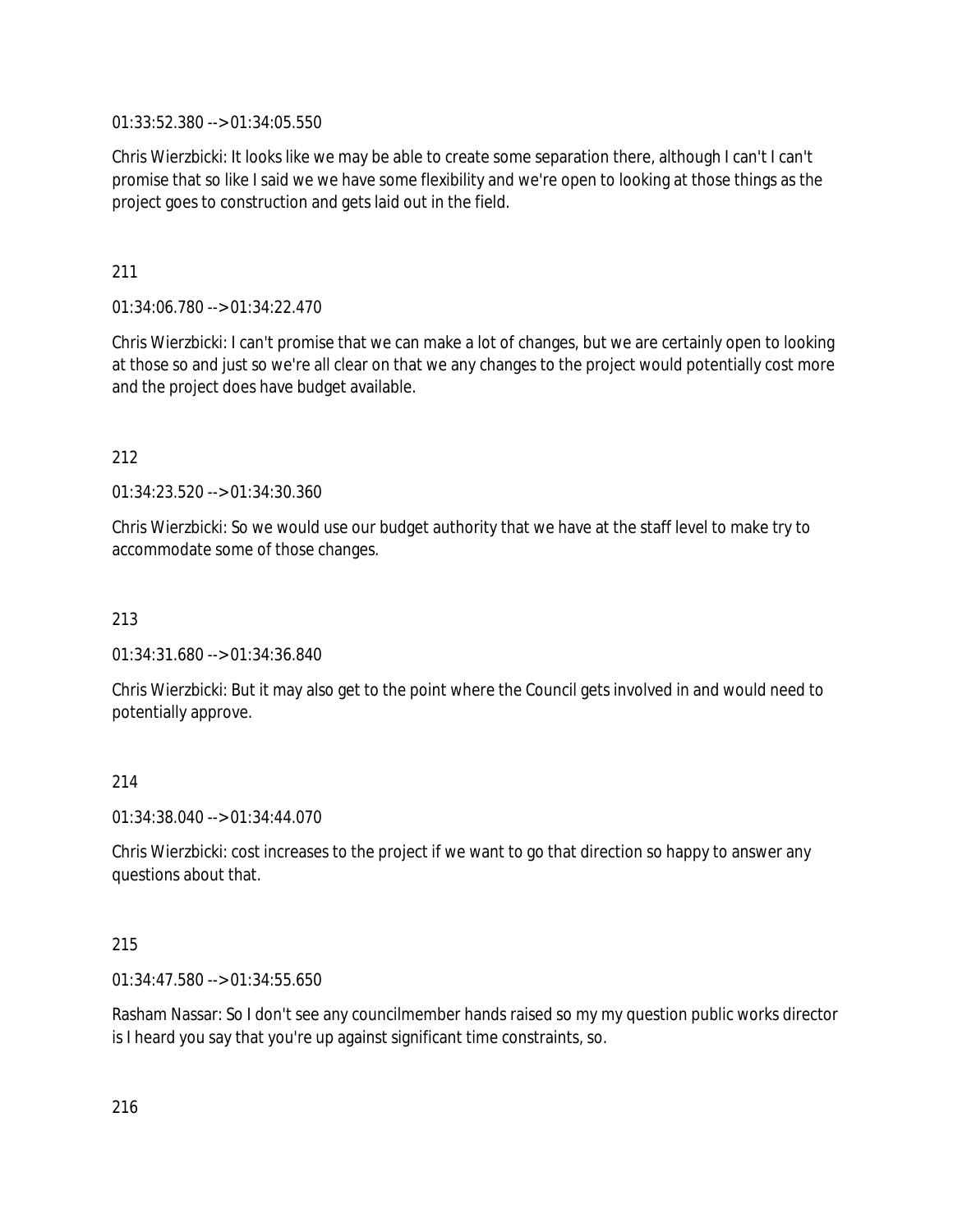01:34:56.580 --> 01:35:07.560

Rasham Nassar: And that and that you think that you can work in some there's some flexibility within the design that has been it's been approved, but that it's not possible to.

# 217

01:35:09.210 --> 01:35:20.970

Rasham Nassar: to redesign in response to the feedback from the community that you've received what what's your time, and when you say you're up against a really tight deadline, what is your, what is your deadline.

218

01:35:21.000 --> 01:35:29.790

Chris Wierzbicki: yeah well, I guess, I was referring to the timeline that we were on when we did when we discussed the design for this project last spring and early summer.

## 219

01:35:30.300 --> 01:35:35.970

Chris Wierzbicki: that's the point where we had to make some quick decisions, along with the Council about what the design was going to look like.

## 220

01:35:36.510 --> 01:35:45.780

Chris Wierzbicki: Because we needed to have get the funds quote unquote obligated for by the Federal grant agency, and we had a quick time turnaround to do that.

## 221

01:35:46.710 --> 01:36:01.980

Chris Wierzbicki: Now we have more time, but of course the project is designed it's been out to bid and I think what i'm saying is we have limited flexibility to change things a lot out in the field, but we do have some flexibility and we're open to to looking for those opportunities.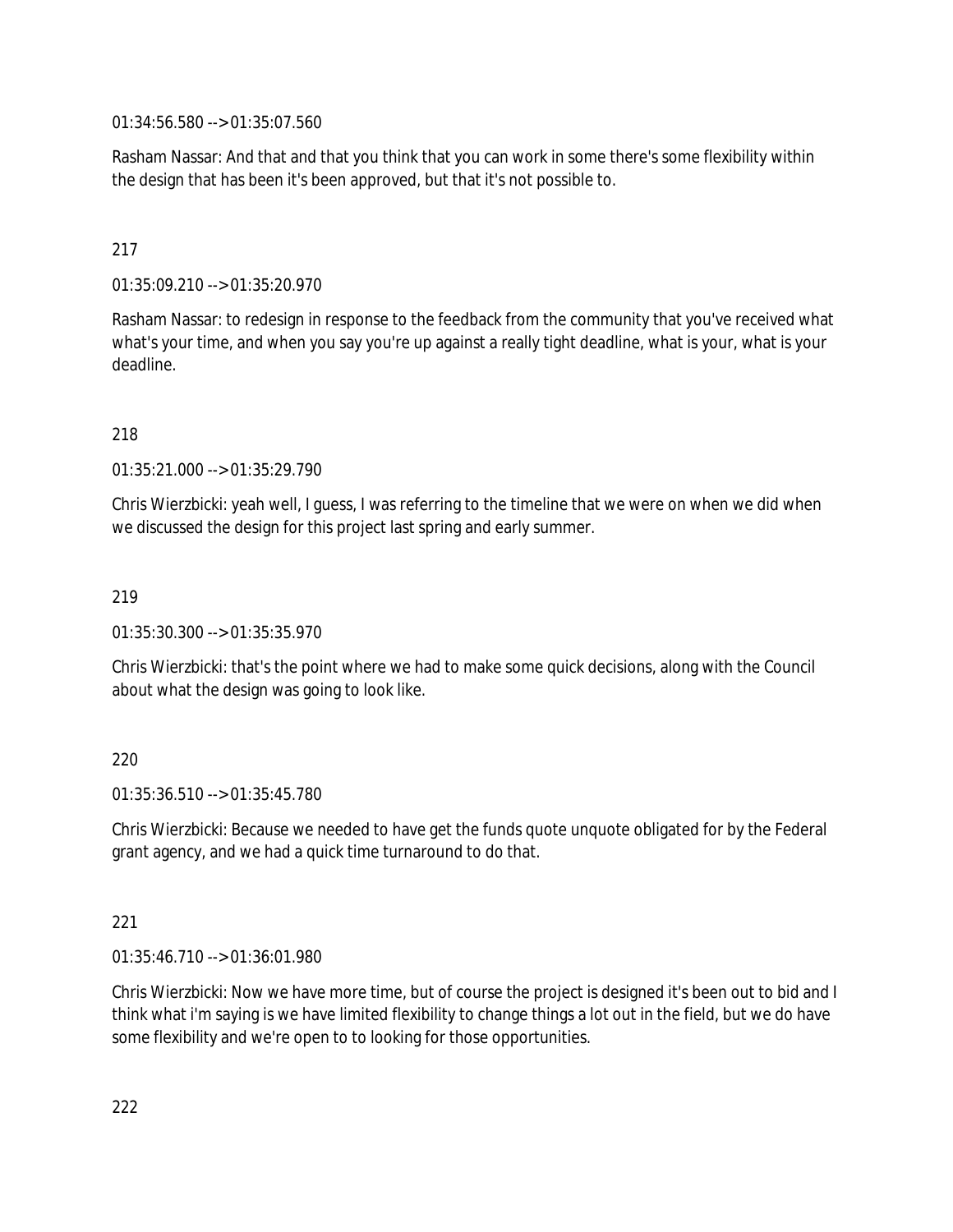01:36:03.180 --> 01:36:04.680

Rasham Nassar: Okay Kevin Johnson.

223

01:36:09.030 --> 01:36:10.050

Brenda Fantroy-Johnson: One of the.

224

01:36:11.220 --> 01:36:32.730

Brenda Fantroy-Johnson: questions that I got on this issue was, is it possible for us to install some guard rails at the ravine and you know that's one of my pet peeves about the roads around here is that It just seems too easy for me to go off the road if there's nothing there blocking it.

225

01:36:34.830 --> 01:36:35.670

Brenda Fantroy-Johnson: As quick.

226

01:36:36.360 --> 01:36:36.570

As.

227

01:36:37.980 --> 01:36:38.460

Chris Wierzbicki: Do you want to.

228

01:36:38.850 --> 01:36:40.590

Chris Wierzbicki: Like tell me what they are and i'll just.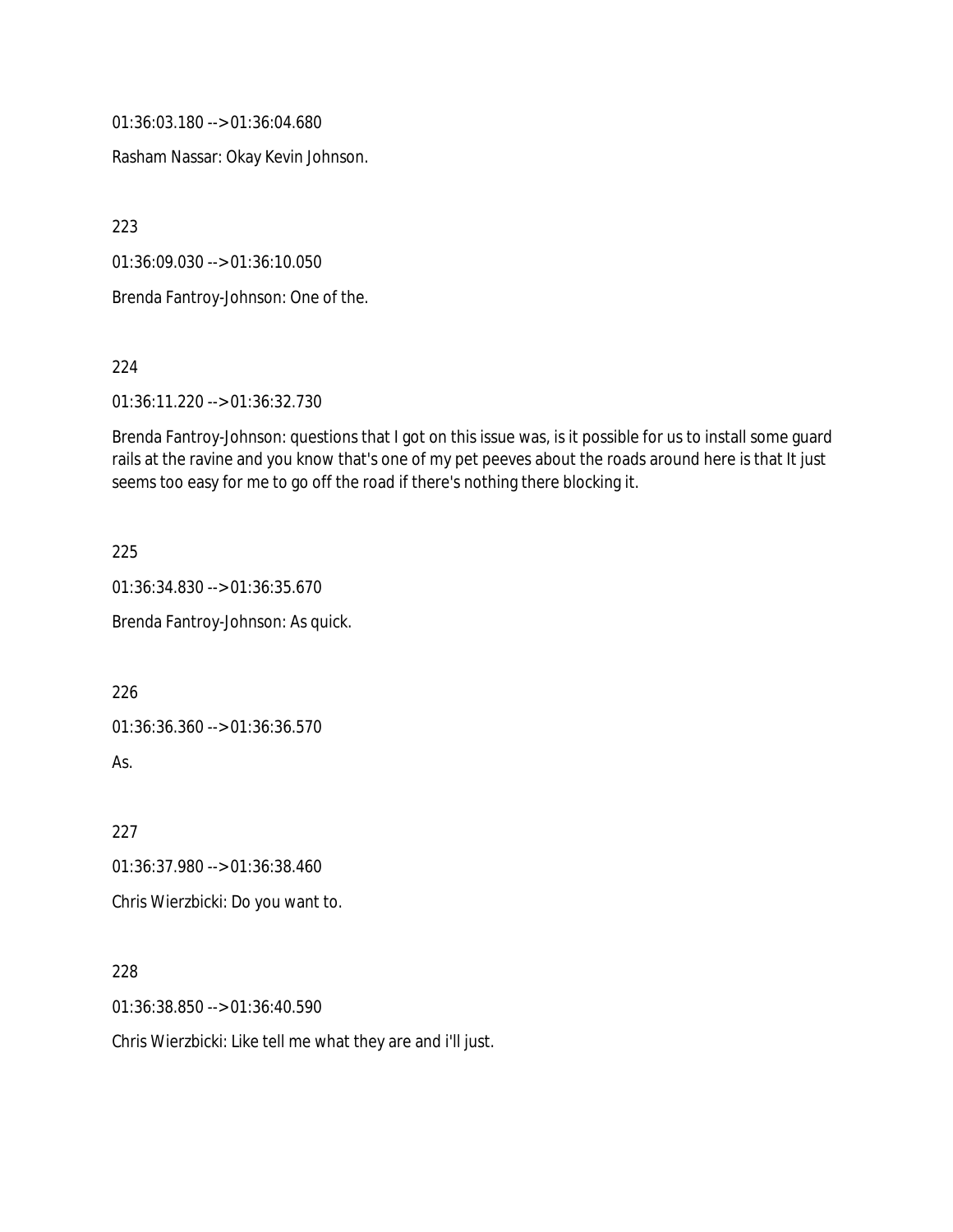01:36:41.580 --> 01:36:58.530

Brenda Fantroy-Johnson: write the second question is pretty much around that the dangerous curve, and you know, I wonder, we just got through going through sustainable transportation and we had Gil here talking about you know bainbridge can be anything it wants to be when it wants to be it.

230

01:36:59.670 --> 01:37:07.530

Brenda Fantroy-Johnson: I think you know, probably now that we know a little bit more about how we can get people engaged on bikes and everything.

231

01:37:08.130 --> 01:37:16.530

Brenda Fantroy-Johnson: That maybe when we're designing this that we're not just designing it for you know, the people in spandex not, not that I got anything against them.

232

01:37:16.950 --> 01:37:27.750

Brenda Fantroy-Johnson: But I want to be able to ride my bike around eagle harbor also without feeling like i'm going to get knocked off the road, so I just wonder if we're looking at it, as far as.

# 233

01:37:28.890 --> 01:37:41.700

Brenda Fantroy-Johnson: You know, certainly not all ages and abilities, but certainly bicyclist who may be afraid to write you know, on that curve that's that's the other question here.

# 234

01:37:41.970 --> 01:37:47.400

Chris Wierzbicki: i'll address them in reverse order so on the on the design of the facility.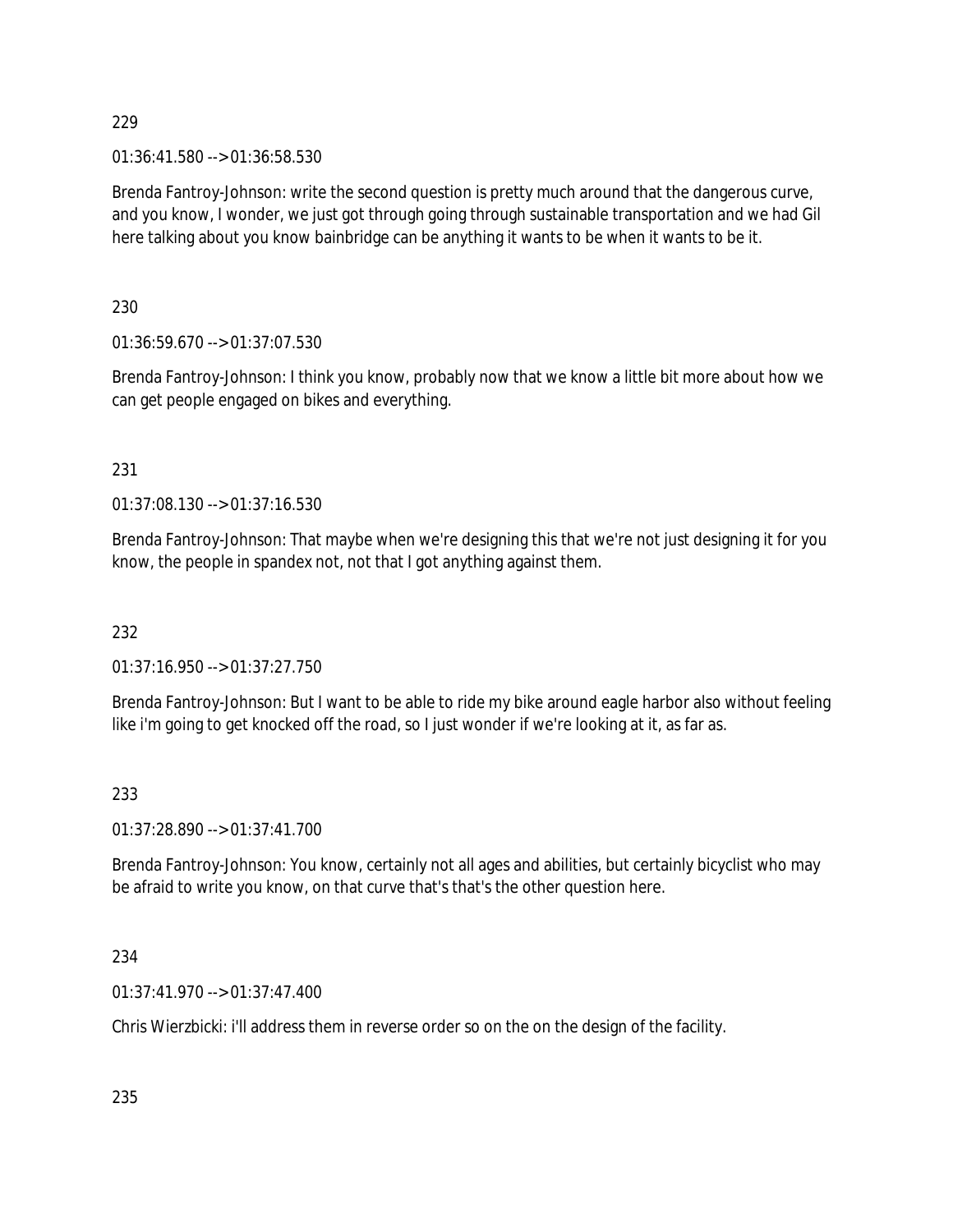01:37:48.720 --> 01:37:53.820

Chris Wierzbicki: I guess the point I would make earlier, is that the project's been designed.

## 236

01:37:54.330 --> 01:38:08.850

Chris Wierzbicki: Right, we talked about the design, in the spring and the summer and what we wanted to move forward with, and right now we're really in the construction stage and it's rare to mix those two things together right once once we set an expectation for the contractor about what they.

## 237

01:38:09.900 --> 01:38:20.850

Chris Wierzbicki: are potentially building and how long that will take, and the resources they will need to build it and we've already potentially created an agreement with the contractor to to build something that looks like the design we've come up with.

### 238

01:38:22.350 --> 01:38:34.650

Chris Wierzbicki: That said, I you know, we do have some flexibility to look at things in the field and try to make some changes that are in alignment with the things you're describing which is trying to create a more of an all ages facility here if possible.

### 239

01:38:35.370 --> 01:38:41.130

Chris Wierzbicki: And I think I think there's a couple things we can do, and one in Section I was mentioning about the separation is on that curve.

### 240

01:38:41.940 --> 01:38:53.970

Chris Wierzbicki: To see if we could particularly weather's bad it's like distances to see if we could create some separation there and and like I can't necessarily commit to being able to do that because I don't know what's what's going to happen when we lay it all out.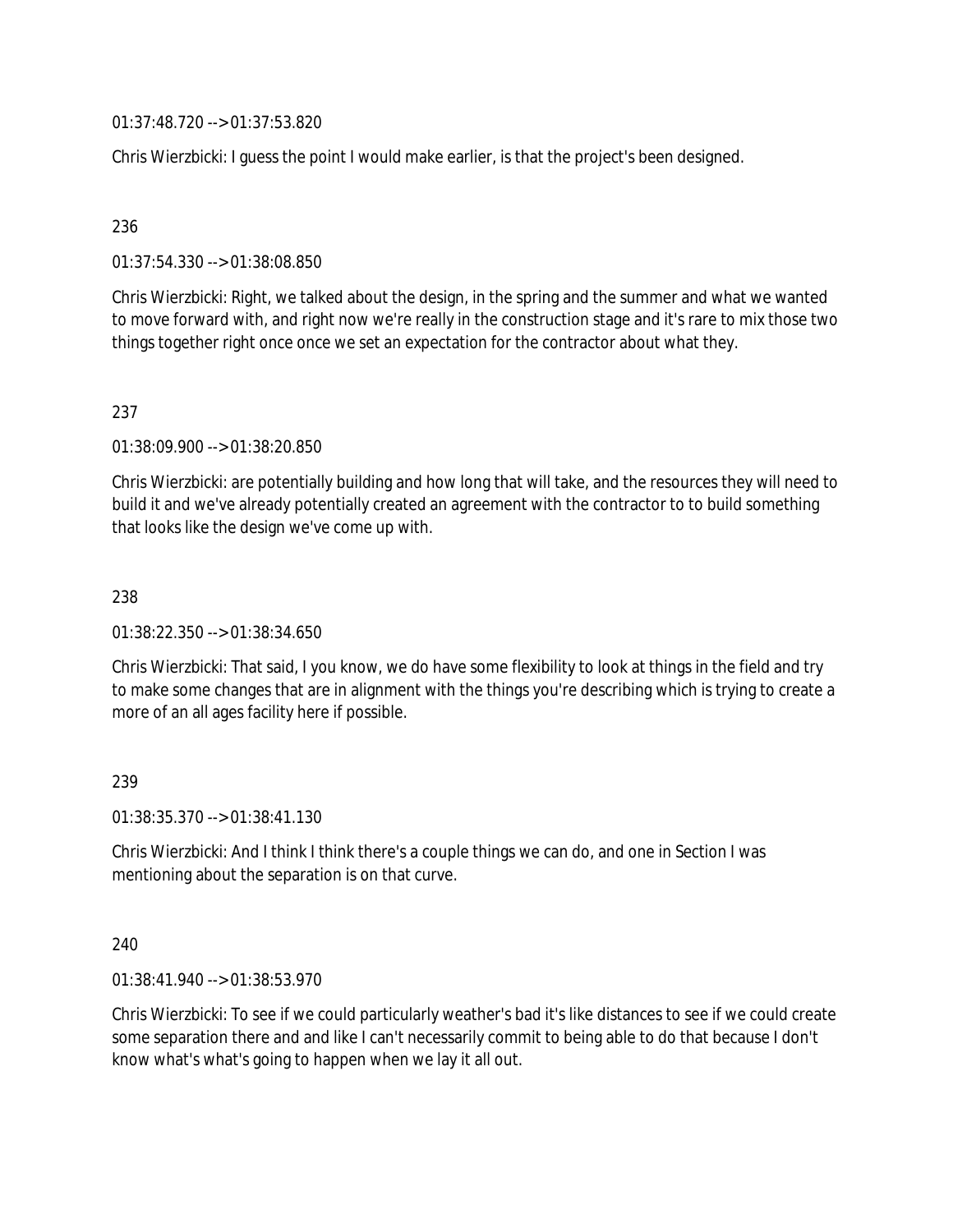01:38:54.990 --> 01:38:58.920

Chris Wierzbicki: But, but I I can commit to looking at it and trying our best to to.

242

01:39:00.780 --> 01:39:05.760

Chris Wierzbicki: move the project closer to a facility and all ages facility type as much as we can.

# 243

01:39:06.990 --> 01:39:22.950

Chris Wierzbicki: With regard to the guardrail question I guess i'm a little confused i'm not sure I also saw the comment about guardrail and i'm not wasn't sure if that meant guardrail at the edge of the project, or if that meant as a separation measure between bicyclists and vehicles.

# 244

01:39:25.170 --> 01:39:39.540

Chris Wierzbicki: I think if if a guardrail is if we're talking about a guardrail first vehicular safety that's probably an easier thing to look at, then something in between these two facility types where there's kind of limited space and we're still trying to figure out.

# 245

01:39:40.800 --> 01:39:44.700

Chris Wierzbicki: Exactly how to lay this latest thing out for making changes to what we've proposed.

# 246

01:39:45.150 --> 01:39:53.280

Chris Wierzbicki: So we can certainly consider guardrail again I can't necessarily make any promises that that's something we could fit between the two facility types, but.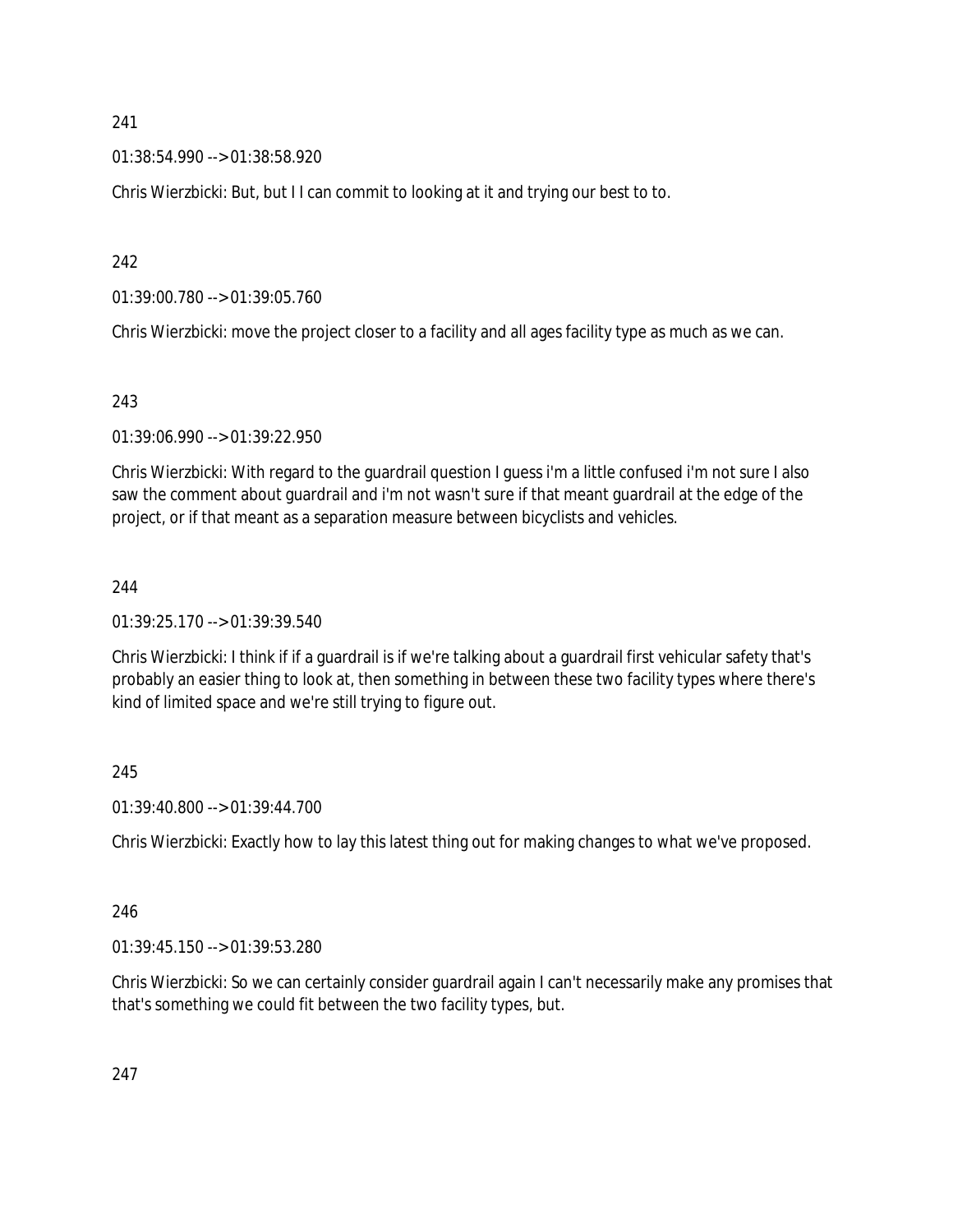01:39:53.610 --> 01:40:01.500

Chris Wierzbicki: Potentially on the edge of those facility, we could there isn't there are some areas where there's some steep slopes adjacent to the road and we can certainly look at that.

248

01:40:05.250 --> 01:40:06.180

Rasham Nassar: councilmember Schneider.

249

01:40:08.130 --> 01:40:26.370

Leslie Schneider: Thank you and Chris I just want to say how grateful I am that you are willing to look deeply at at this project and look for any opportunities for getting us closer to a knowledge is all abilities network i'm pretty sure that the guardrail idea is for the edge.

250

01:40:27.750 --> 01:40:37.680

Leslie Schneider: So if i'm wrong, I apologize, I have been out there and I have been you know it's been a while now, but I was out there, looking closely at those conditions.

251

01:40:39.480 --> 01:40:53.790

Leslie Schneider: So I guess my only point right now is that i'm grateful for any changes that can be worked into this current project and certainly grateful that it's coming under budget which allows us some flexibility and I would just ask that.

252

01:40:54.900 --> 01:41:03.630

Leslie Schneider: If you know if you have any thoughts at all about ways that you think this could be closer to an all ages all abilities.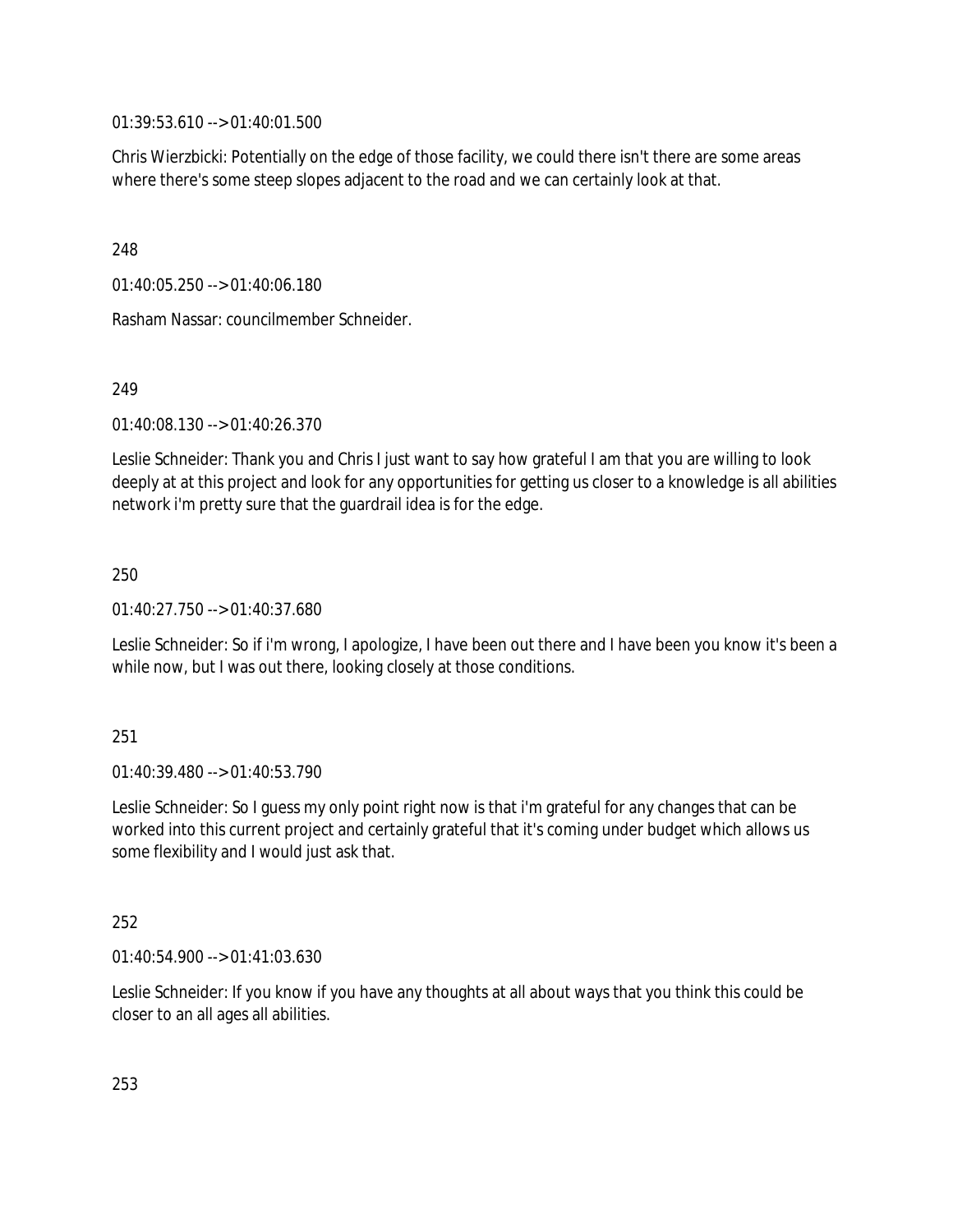01:41:04.860 --> 01:41:11.790

Leslie Schneider: facility that and if you need any help from Council, that you would ask, because I have a sense that there's strong support on Council.

## 254

01:41:12.360 --> 01:41:28.380

Leslie Schneider: For whatever you might be able to do, and maybe also if something would require a separate project, you know, in the future, I know that it's always gonna be more efficient to try to do it at once, but you know if timing and and whatnot just makes it not happen.

255

01:41:29.790 --> 01:41:44.940

Leslie Schneider: The chances of you know if there is a way to set up an opportunity for a separate project in the future, I would also be grateful to know what those possibilities are so thank you very much, I really appreciate it you're welcome.

256

01:41:48.720 --> 01:41:50.190

Rasham Nassar: Any other Council member comments.

# 257

01:41:53.130 --> 01:42:03.570

Rasham Nassar: um okay I i'll just i'll just close by saying, I agree with my colleagues and really want us to try to do everything that we possibly can, and push the edge on flexibility.

### 258

01:42:04.140 --> 01:42:10.530

Rasham Nassar: Public Works director, I know that we're on a tight schedule and other Councils, discuss the slack quite extensively last year.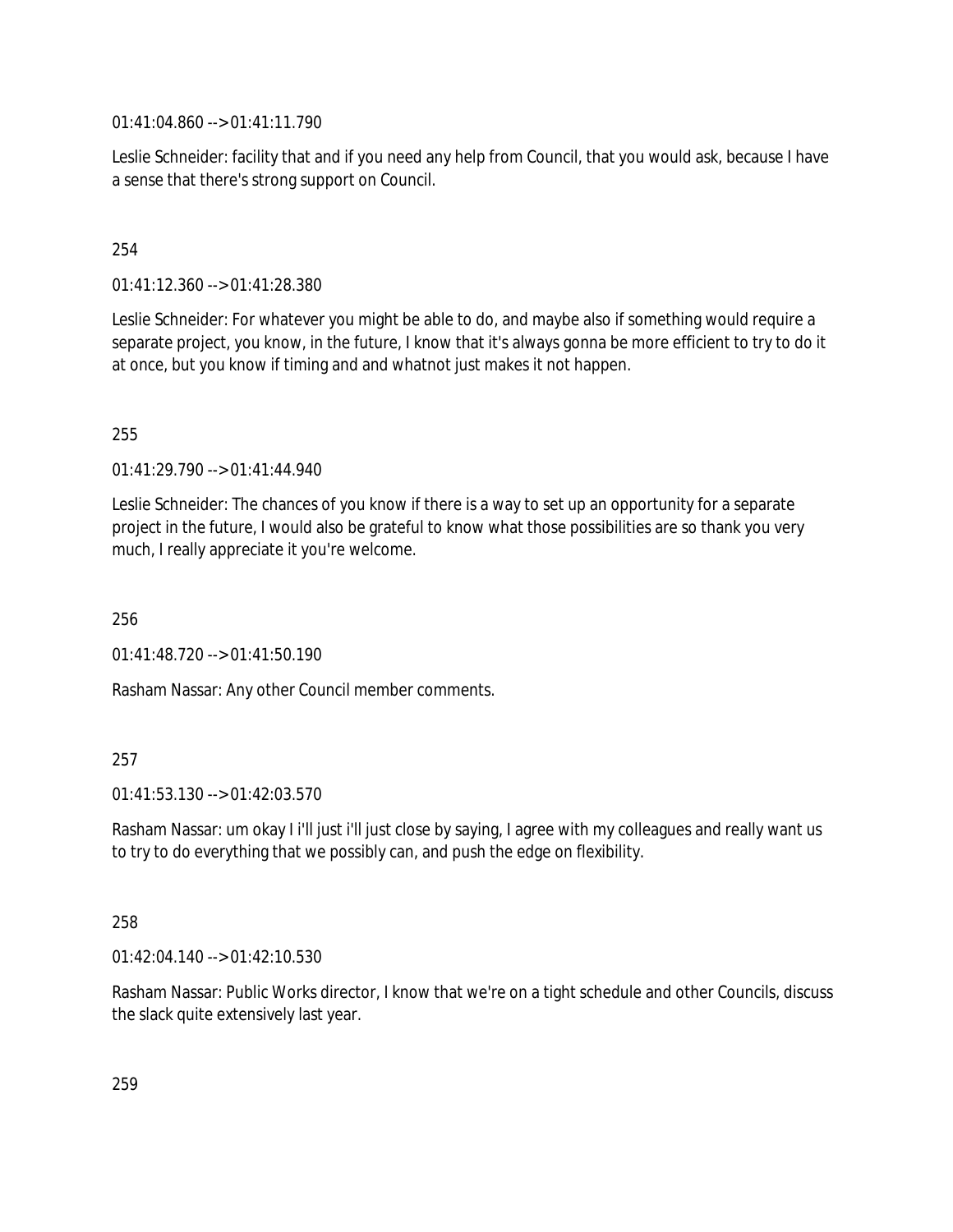01:42:11.760 --> 01:42:19.260

Rasham Nassar: And I appreciate your willingness to sit through another conversation and your email, to the Council earlier as well.

260

01:42:20.340 --> 01:42:29.610

Rasham Nassar: super clear and helpful, but I hope that that counsel agrees that we want to just you know, having just sat through that presentation is customer family Johnson stated.

261

01:42:30.720 --> 01:42:41.280

Rasham Nassar: we're we're shifting models right and and so that means taking advantage of every opportunity, as we as much as we can so really appreciate, if you.

262

01:42:42.210 --> 01:42:57.150

Rasham Nassar: Could honor that and the comments that you've heard tonight, and I would certainly be interested in any updates or feedback from you know, not necessarily has to be at a meeting but email on the record, just so that we, as you know, what's possible the Council knows too.

263

01:43:00.420 --> 01:43:01.110

Rasham Nassar: So, because.

264

01:43:02.250 --> 01:43:03.420

Rasham Nassar: Go ahead public or striker.

265

01:43:05.190 --> 01:43:11.220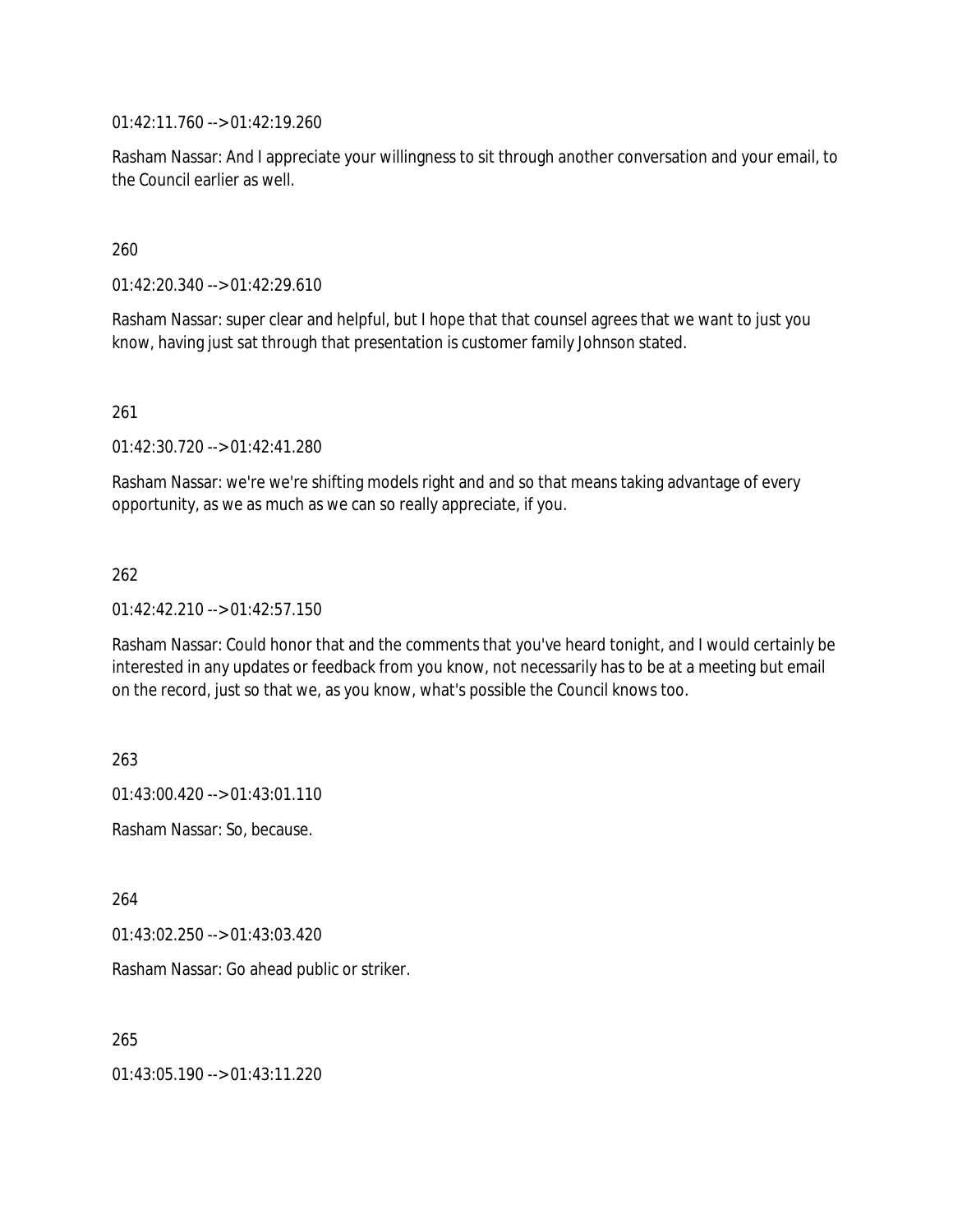Rasham Nassar: Thank you, and because I pulled this from the consent agenda we're going to have to make a motion to.

266

01:43:12.900 --> 01:43:16.560

Rasham Nassar: award the contract So is there a Council member that would like to put that motion on the floor.

267

01:43:19.890 --> 01:43:20.700

Rasham Nassar: councilmember car.

268

01:43:25.500 --> 01:43:27.210

Christy Carr: um I have to make this up.

269

01:43:28.380 --> 01:43:28.830

Christy Carr: But.

270

01:43:29.100 --> 01:43:32.850

Christy Carr: Good Practice yeah I moved to award.

# 271

01:43:33.960 --> 01:43:45.600

Christy Carr: The eagle harbor phase to shoulder improvements project contract to Sultan construction in in the amount of 512,000 \$254 including sales tax.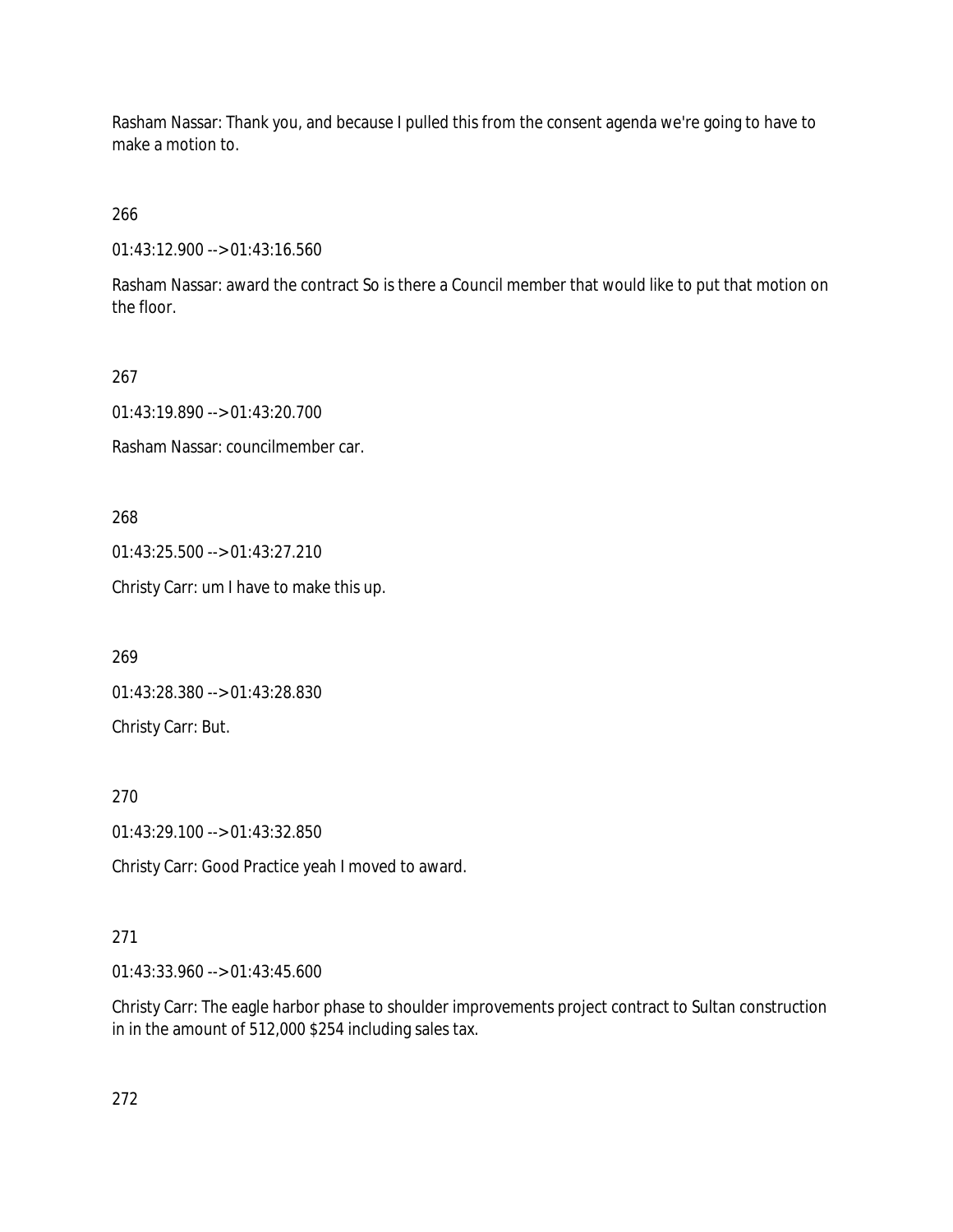01:43:47.670 --> 01:43:51.210

Rasham Nassar: councilmember deets gets a second for that motion is there any further Council discussion.

273

01:43:53.100 --> 01:43:54.840

Rasham Nassar: All those in favor please say Aye.

274

01:43:56.250 --> 01:44:01.860

Rasham Nassar: Any opposed that passes unanimously Thank you again public works director.

275

01:44:02.280 --> 01:44:03.390

Chris Wierzbicki: you're welcome Thank you.

276

01:44:03.780 --> 01:44:07.980

Rasham Nassar: And with that we are moving on to Item seven and our packet.

277

01:44:08.940 --> 01:44:12.090

Joe Deets: of information mayor i'm sorry.

278

01:44:14.190 --> 01:44:20.460

Joe Deets: Go ahead yeah i'm i'm not sure if that was the right emotion, but did we do conflict of interest disclosure.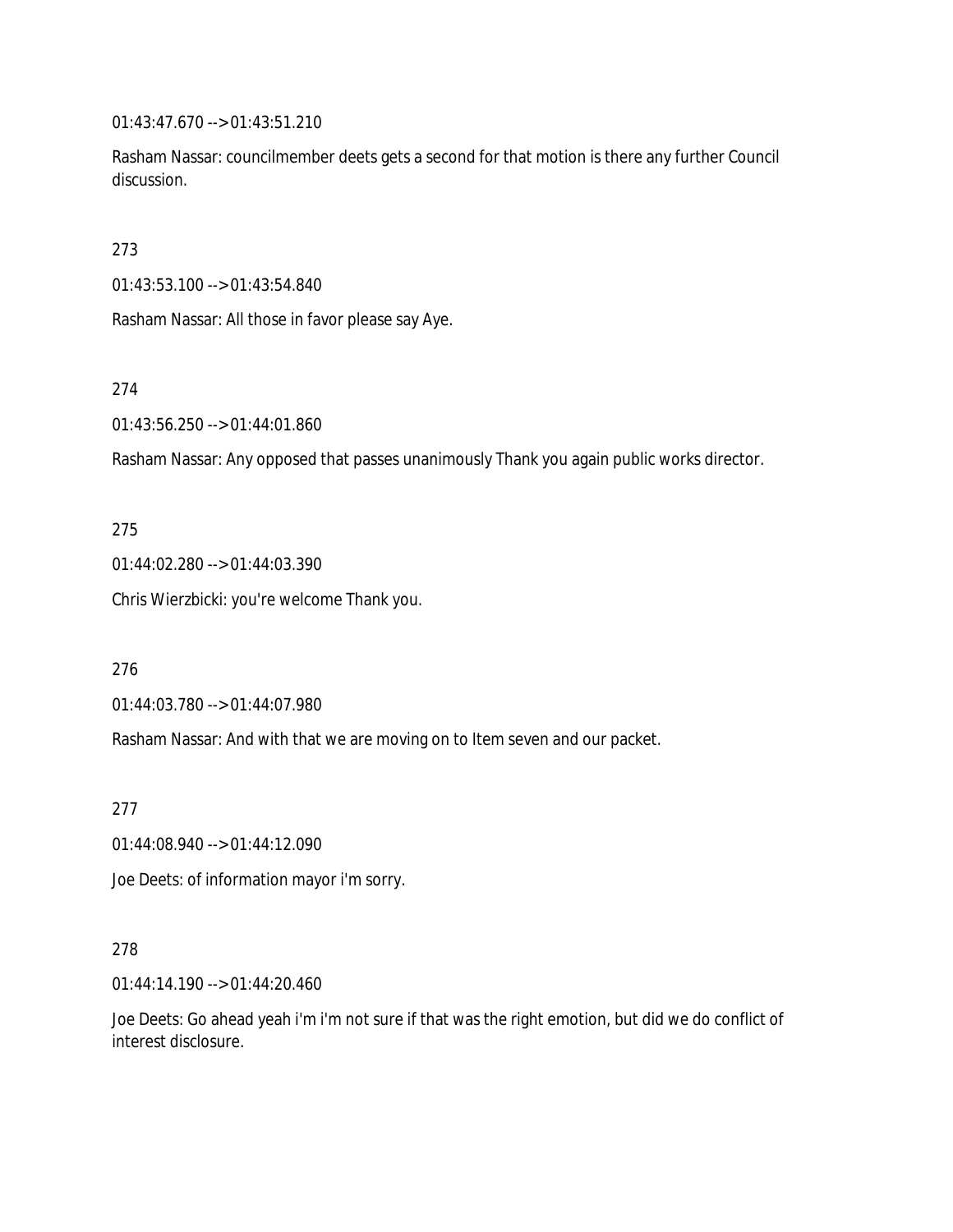01:44:21.060 --> 01:44:21.600

Rasham Nassar: Yes, we did.

280

01:44:22.380 --> 01:44:27.150

Joe Deets: Oh, we did Okay, my apologies, I didn't have it noted so okay nevermind.

281

01:44:27.570 --> 01:44:28.770 Rasham Nassar: yeah Thank you, thank you.

282

01:44:28.950 --> 01:44:29.730

Rasham Nassar: I appreciate.

283

01:44:31.110 --> 01:44:37.500

Rasham Nassar: The support and making sure I keep us on track in our agenda, because I do make mistakes, so I appreciate that um.

284

01:44:38.550 --> 01:44:49.980

Rasham Nassar: We are on future Council agendas that is item seven in the packet I am interested city manager, if you just wanted to walk us through quickly and flag anything that you think Council might need to pay attention to.

285

01:44:51.990 --> 01:44:52.830

Rasham Nassar: now's your chance.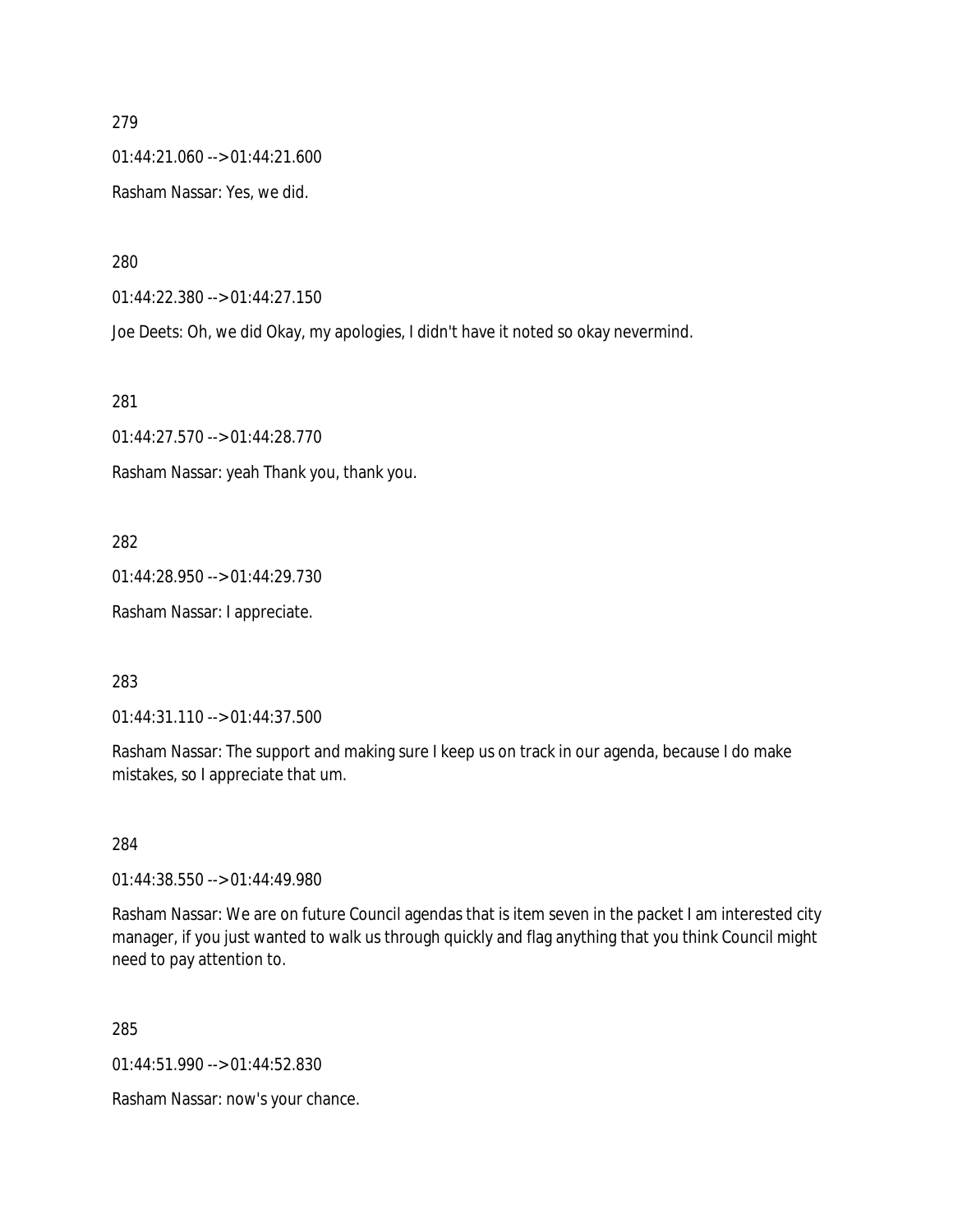01:44:53.280 --> 01:45:10.860

Ellen Schroer: Alright, thanks so much i'm just draw your attention to a couple of things in the future Council agenda is like you know that you'll see the agenda is in the packet for tomorrow, which is the special ethics joint meeting and then all of the meetings in April, are also shown in your packet.

287

01:45:12.000 --> 01:45:17.700

Ellen Schroer: So, as I mentioned tomorrow there's a special meeting with the ethics words that's from calendar from six to 8pm.

### 288

01:45:18.630 --> 01:45:25.650

Ellen Schroer: Moving to April, so the following Tuesday march 30 is a fifth Tuesday, so no meeting.

### 289

01:45:26.400 --> 01:45:41.580

Ellen Schroer: April six we are likely to request adding an item to discuss options for the small wireless facilities discussion that's currently scheduled for April 13th but staff would like to come to you in advance of that time to make sure that we are understanding.

290

01:45:41.880 --> 01:45:50.250

Ellen Schroer: What you would like to do into praying presenting you with some options for the information that we may be able to provide to you and then get your direction on that.

### 291

01:45:51.060 --> 01:45:58.140

Ellen Schroer: And we are also likely to make a change to that agenda to move the discussion on the triangle property out two weeks.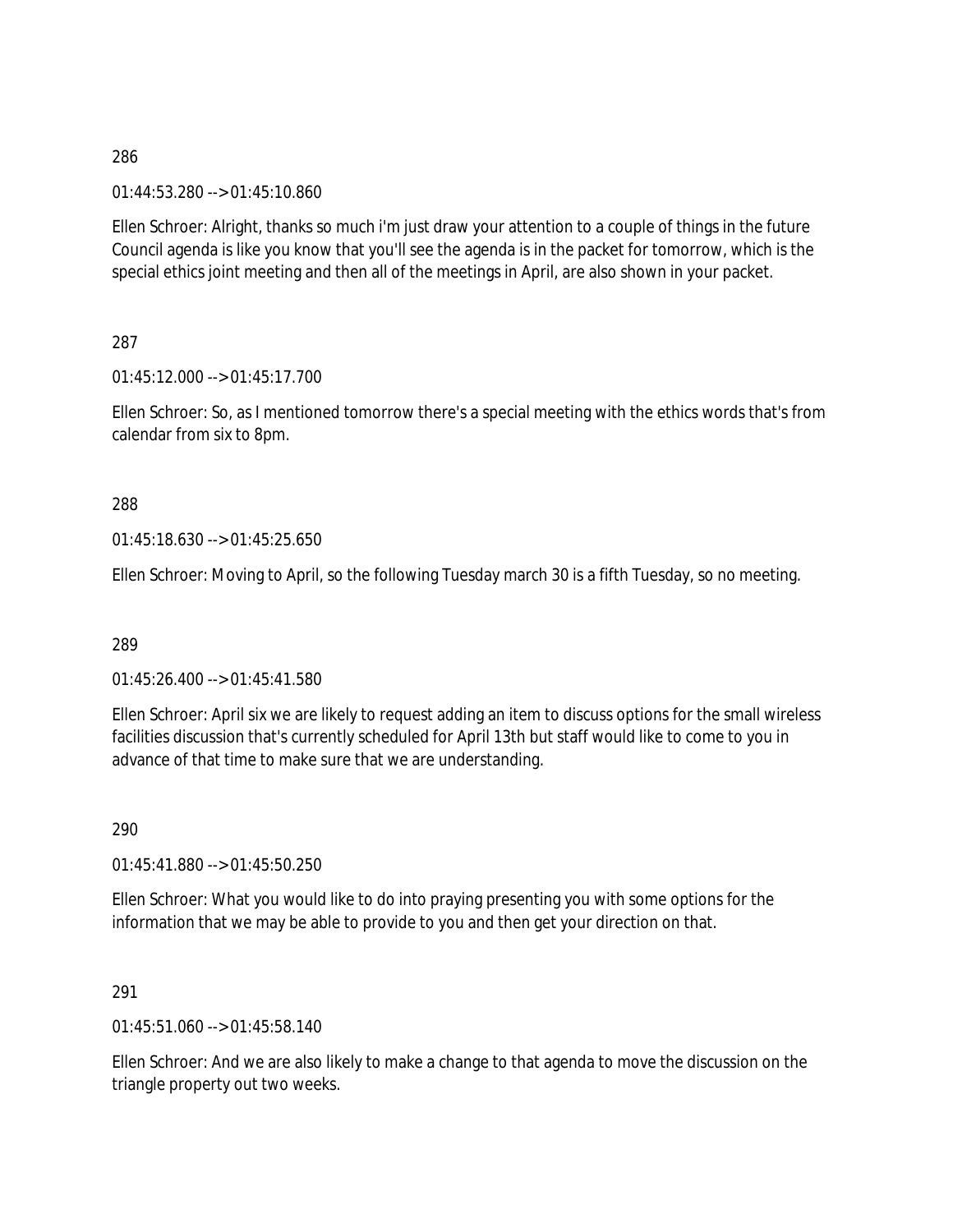01:45:58.350 --> 01:46:06.750

Ellen Schroer: This is so that the representatives from the Department of natural resources dnr will be able to attend, we thought that that would be helpful and.

293

01:46:07.020 --> 01:46:14.850

Ellen Schroer: Actually instrumental and supporting the discussion they're not available on the Sixth so if you're amenable I will work with them to move that to the 20th of April.

## 294

 $01:46:16.050 \rightarrow 01:46:23.160$ 

Ellen Schroer: And we also have some time set aside to talk about the city advisory groups and the word meetings on that on that item.

# 295

01:46:24.210 --> 01:46:32.550

Ellen Schroer: I just talked about the on the next week I just mentioned that we may move the small wireless facilities item out depending on your guidance on the Sixth.

296

 $01:46:33.360 \rightarrow 01:46:41.160$ 

Ellen Schroer: April 20 is a study session we have time set aside to talk about the work plan i'll be working with you.

### 297

01:46:42.120 --> 01:46:58.680

Ellen Schroer: i'll be adding the triangle property to that item, and then on April 27th we currently have the tech presentation scheduled and that's the only I don't currently on that agenda so that concludes my my intro happy to take any questions or turn it over to you.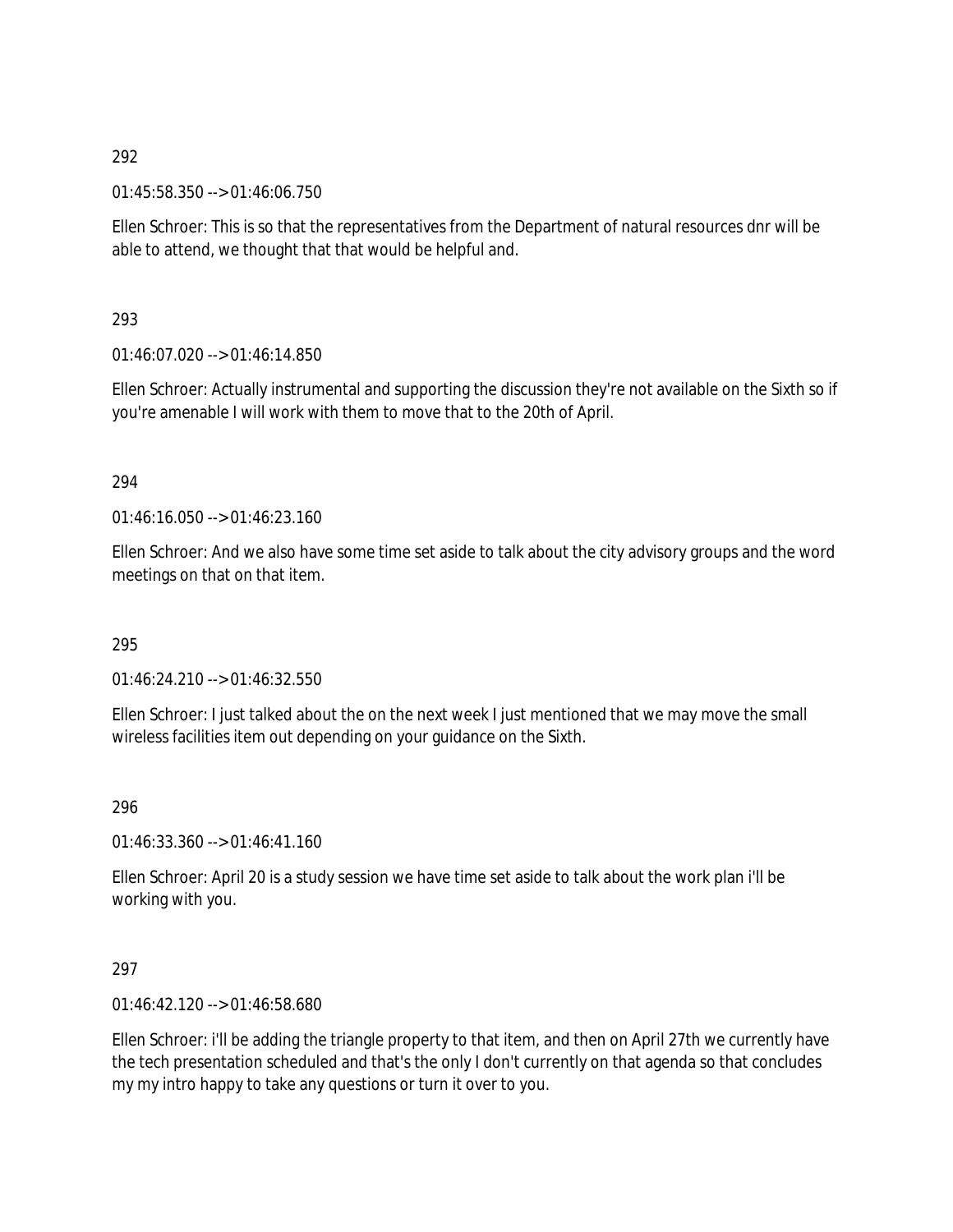01:47:00.690 --> 01:47:04.170

Rasham Nassar: Thank you, in terms of manager i'll go to Council members now Council in the car.

299

01:47:06.420 --> 01:47:24.540

Christy Carr: Thanks, I just wanted to request that and maybe I did this last week, or when I requested the agenda item for the E tech presentation of the groundwater fact sheet the E tech has requested that the fact sheet be included in the coby connects and so.

300

01:47:26.610 --> 01:47:44.490

Christy Carr: I don't know if that's a Council decision or a staff decision, but in terms city manager, if you could be prepared to know how that might work in terms of timing, or what that cost might be to facilitate that discussion or decision that'd be really helpful.

301

01:47:45.120 --> 01:47:54.930

Ellen Schroer: yeah we're looking into that and i'll plan to provide that information to you in writing ahead of that meeting, and then also discuss how we've handled similar things in the past to facilitate that discussion.

302

01:47:55.320 --> 01:47:56.850 Christy Carr: super Thank you yeah.

303

01:47:59.700 --> 01:48:00.690

Rasham Nassar: councilmember snyder.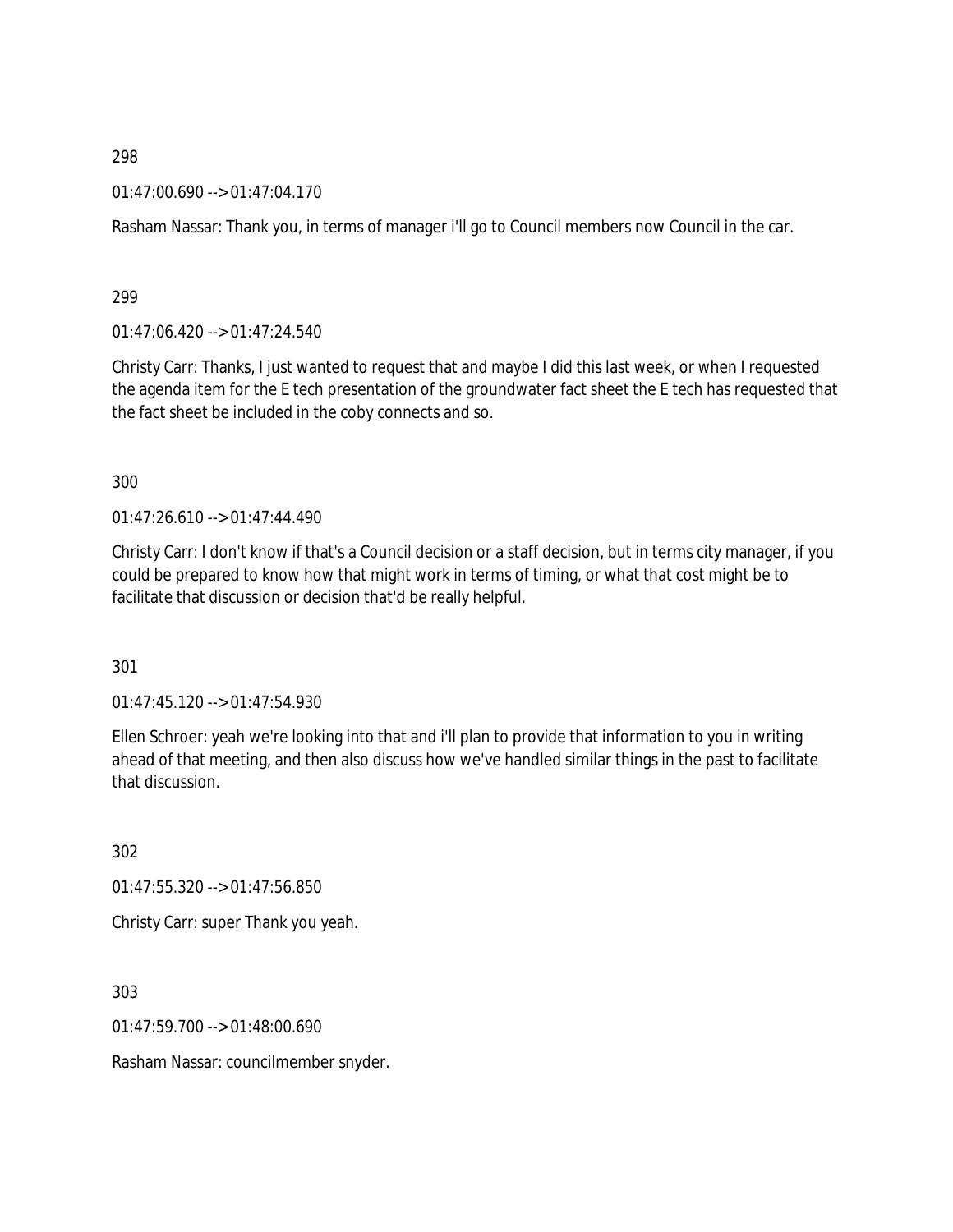01:48:02.310 --> 01:48:13.890

Leslie Schneider: Thank you, I would like to make a request for a short discussion on Council in the near future, not a specific meeting whenever it's required to.

305

01:48:14.490 --> 01:48:27.270

Leslie Schneider: discuss a possible contribution by bainbridge island to the kids SAP small business development Center, as you probably know well, you might not know there they've been very helpful in this Kovac period of.

306

01:48:28.470 --> 01:48:36.480

Leslie Schneider: providing assistance to small businesses towards helping them get grants and so forth, but they do much more than that.

307

01:48:37.500 --> 01:48:41.550

Leslie Schneider: there actually is free consulting to business that's offered regularly.

308

01:48:42.630 --> 01:48:51.990

Leslie Schneider: Just as a small story, and also for transparency early in the organized early in the planning phase for my business office ex pats we.

309

01:48:52.350 --> 01:49:04.890

Leslie Schneider: utilize the free services for an sbc consultant, and at that time the sbc consultant did not really have a home, it was just sort of a roaming around kits up and then in the past three years there now is.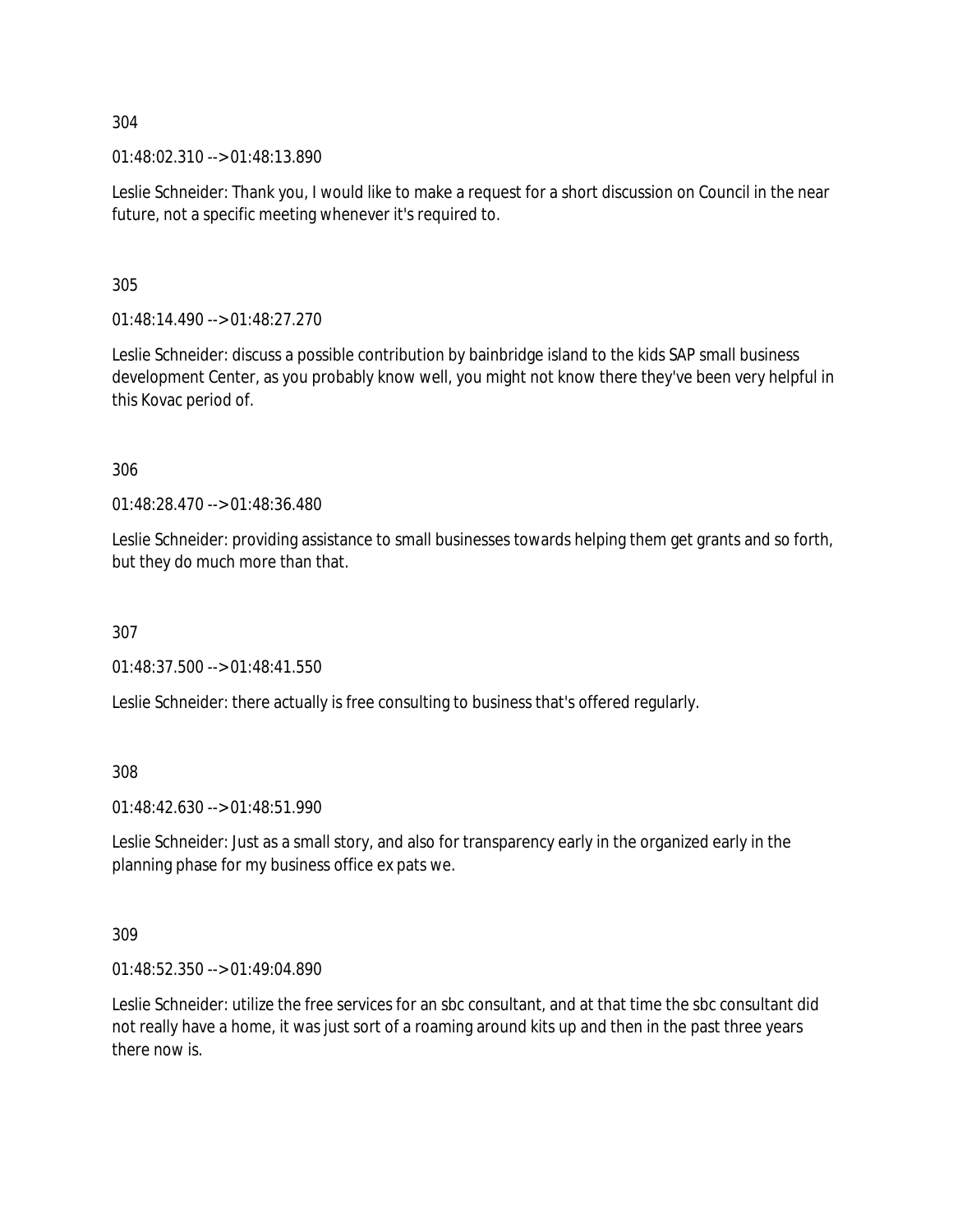01:49:05.700 --> 01:49:23.820

Leslie Schneider: A permanent home for the back office in poulsbo and portfolio has been providing a fair amount of support for that first three years and so now the SPC is kind of reaching out to the entire county to look for support and so.

311

01:49:25.200 --> 01:49:28.200

Leslie Schneider: I just had a call today from the sbc.

312

01:49:30.600 --> 01:49:46.080

Leslie Schneider: director there, and so I did not have a chance to reach out to my colleagues councilmember deets and councilmember high topless choosing them because they would have they have been very involved in our small business response so.

313

01:49:47.220 --> 01:49:56.940

Leslie Schneider: Would we be amenable to having a discussion on Council with more support from the sbc on providing some assistance.

314

01:49:59.010 --> 01:50:01.230

Leslie Schneider: To to them on a yearly basis.

315

01:50:05.640 --> 01:50:08.280

Leslie Schneider: So I see some support from councilmember deets.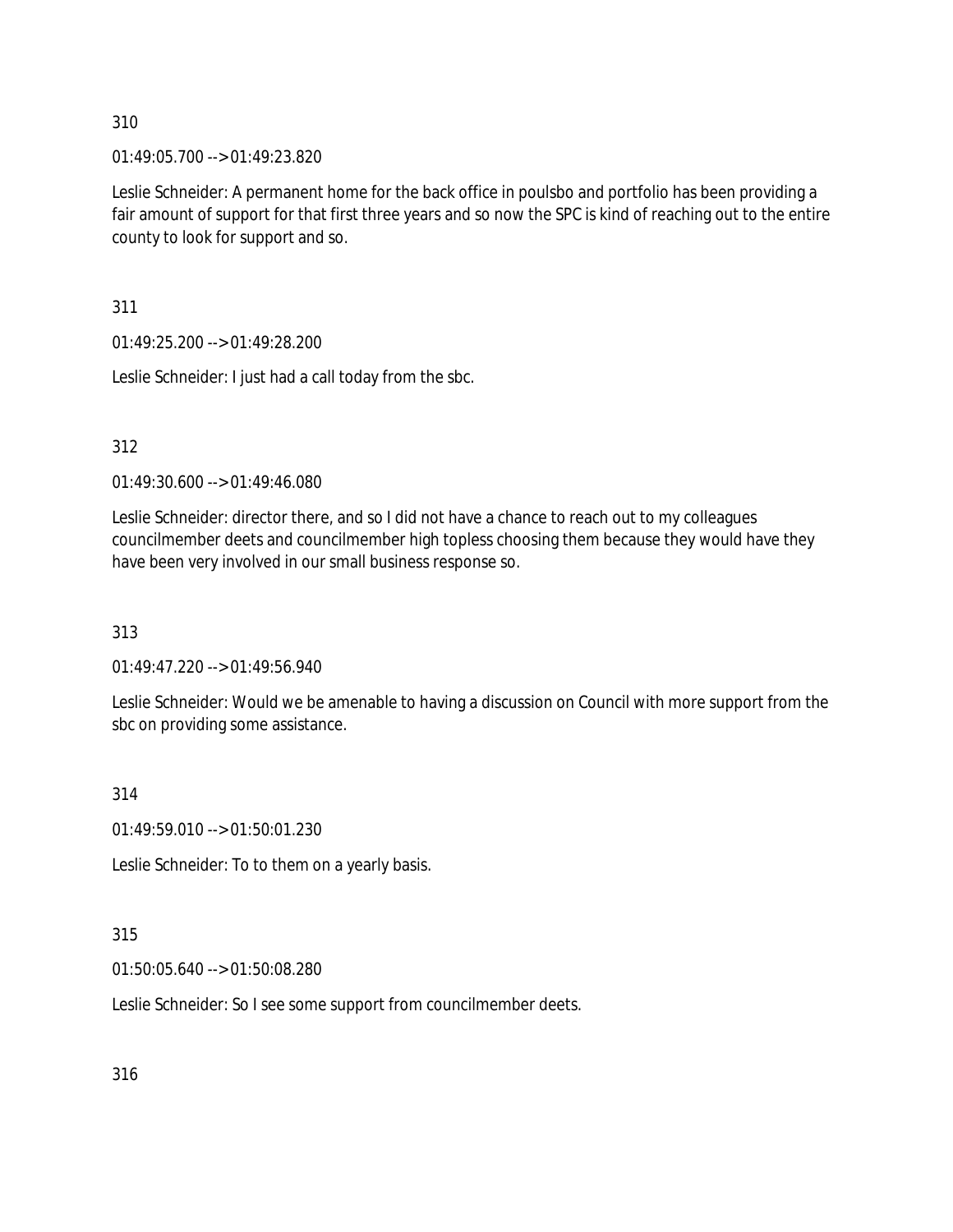01:50:09.900 --> 01:50:10.890

Leslie Schneider: Thank you very much.

317

01:50:13.170 --> 01:50:24.600

Rasham Nassar: I think I think i'm hearing majority Council support to add it to an agenda, it would be really helpful if you could follow up with an email to myself deputy and ingram city manager before the density meeting on Thursday, just so we're clear about how to schedule that.

318

01:50:25.650 --> 01:50:26.850

Rasham Nassar: I appreciate it.

319

01:50:29.010 --> 01:50:30.780

Rasham Nassar: Anything else for future Council agendas.

### 320

01:50:32.370 --> 01:50:47.130

Rasham Nassar: I have, I don't have a thing, but I have a question interim see manager is this is the first time i'm hearing that you're proposing to postpone the triangle property discussion until the 20th remember talking about that on Thursday I could be wrong, but.

321

01:50:47.220 --> 01:51:00.660

Ellen Schroer: You are correct, I just received that information earlier today from our planning director and city attorney they are they had met with the dnr folks last week, and that was the.

322

01:51:01.650 --> 01:51:16.260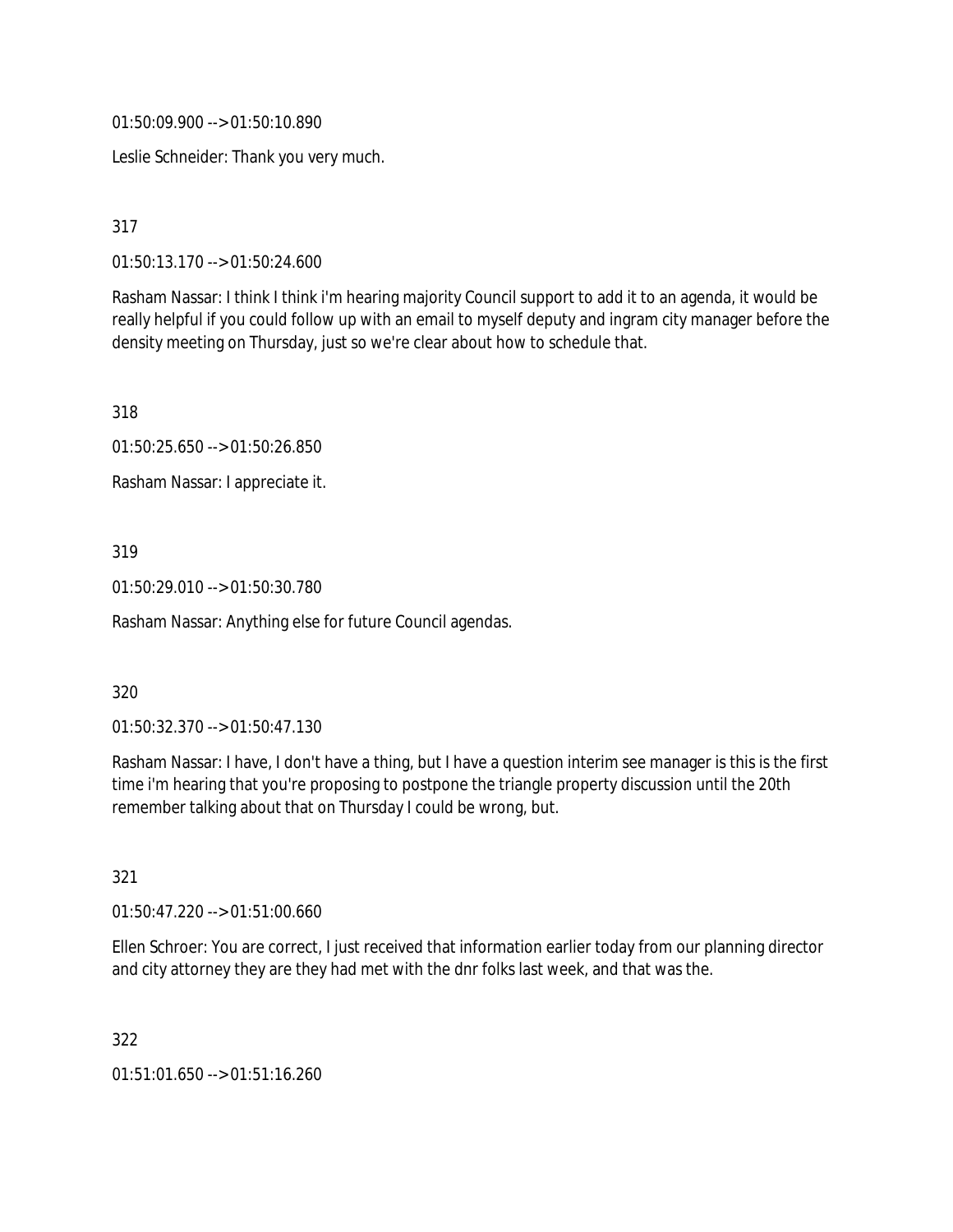Ellen Schroer: In order to support your discussion, we wanted to have the dnr people available, the staff from dnr available to answer your questions and help with the discussion, if you prefer to have that discussion, without their support we can certainly hold on to the April six date.

323

01:51:18.390 --> 01:51:26.970

Rasham Nassar: I i'm wondering, because the the bulk of the of the conversation really is now relating to the permit that the city issued the MDS.

## 324

01:51:27.600 --> 01:51:35.790

Rasham Nassar: And I don't think the dnr has jurisdiction over that permit is there some I mean I wasn't at that meeting and I haven't I don't have any follow up from staff.

## 325

01:51:38.520 --> 01:51:44.400

Ellen Schroer: I just I wasn't I also wasn't able to attend that meeting, so I can't speak to it directly I do understand that they.

### 326

01:51:45.870 --> 01:51:54.570

Ellen Schroer: dnr staff is well versed on what they are doing and has really applicable and relevant information about the topic as a whole.

### 327

01:51:55.740 --> 01:52:03.300

Ellen Schroer: So I think that they would add to the discussion, but it's Councils discretion if you'd prefer to have that without their that their support we can.

### 328

01:52:04.410 --> 01:52:05.280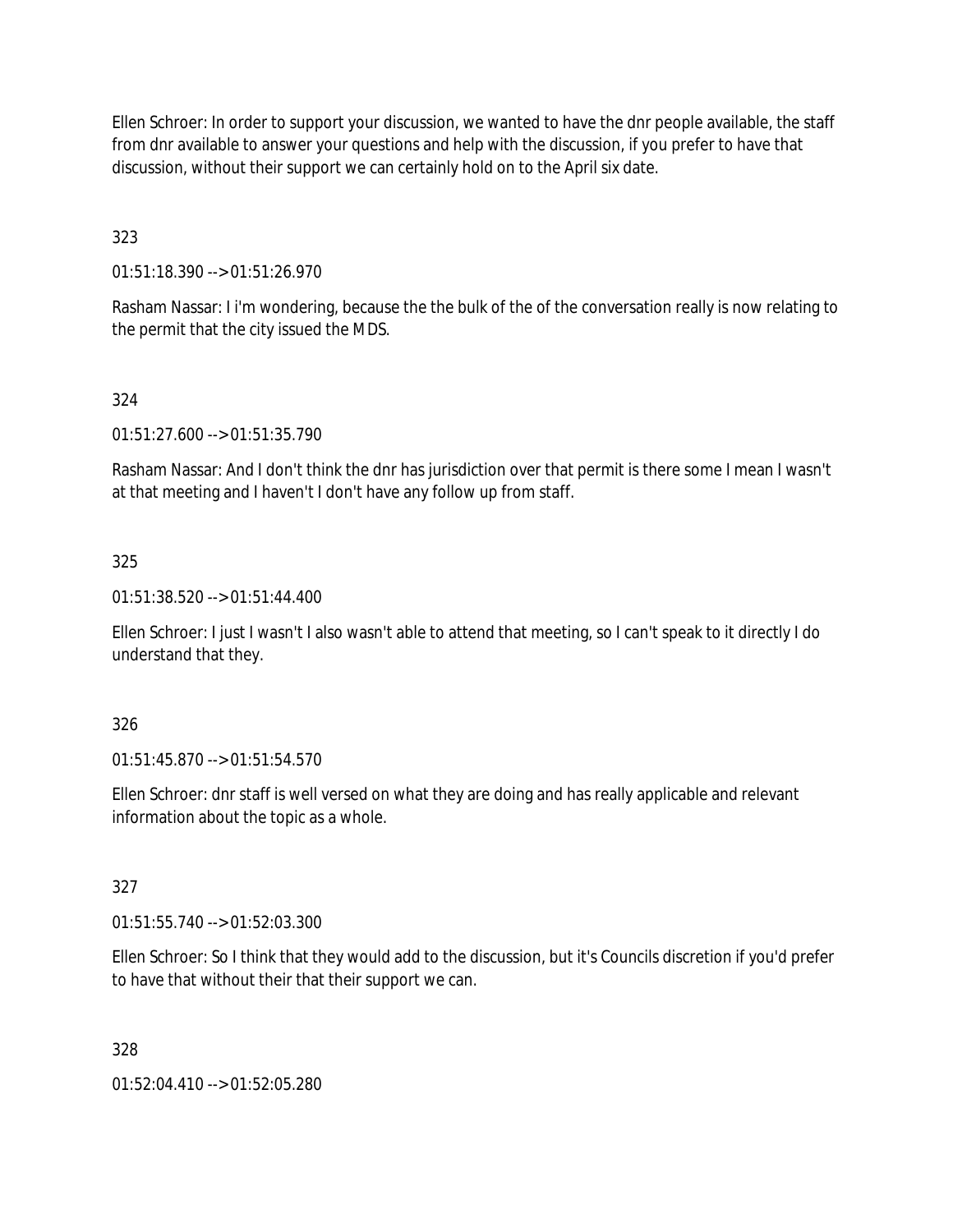Ellen Schroer: Leave it on the Sixth.

329

01:52:08.460 --> 01:52:10.080

Rasham Nassar: Any other counselor have thoughts on that.

330

01:52:11.640 --> 01:52:12.540

Rasham Nassar: councilmember shiner.

331

01:52:13.470 --> 01:52:21.180

Leslie Schneider: Thank you, I guess, I would really support having dnr in the conversation I participated in a number of these.

332

01:52:22.380 --> 01:52:33.990

Leslie Schneider: Trying information gathering sessions, and it was really, really hard to make any progress without some of these other jurisdictions involved, so I mean I remember having them on the phone at one time.

333

01:52:35.160 --> 01:52:40.020

Leslie Schneider: That was kind of awkward, so I think it would be good, that would be my my recommendation.

334

01:52:41.460 --> 01:52:42.690

Rasham Nassar: counselor factory Johnson.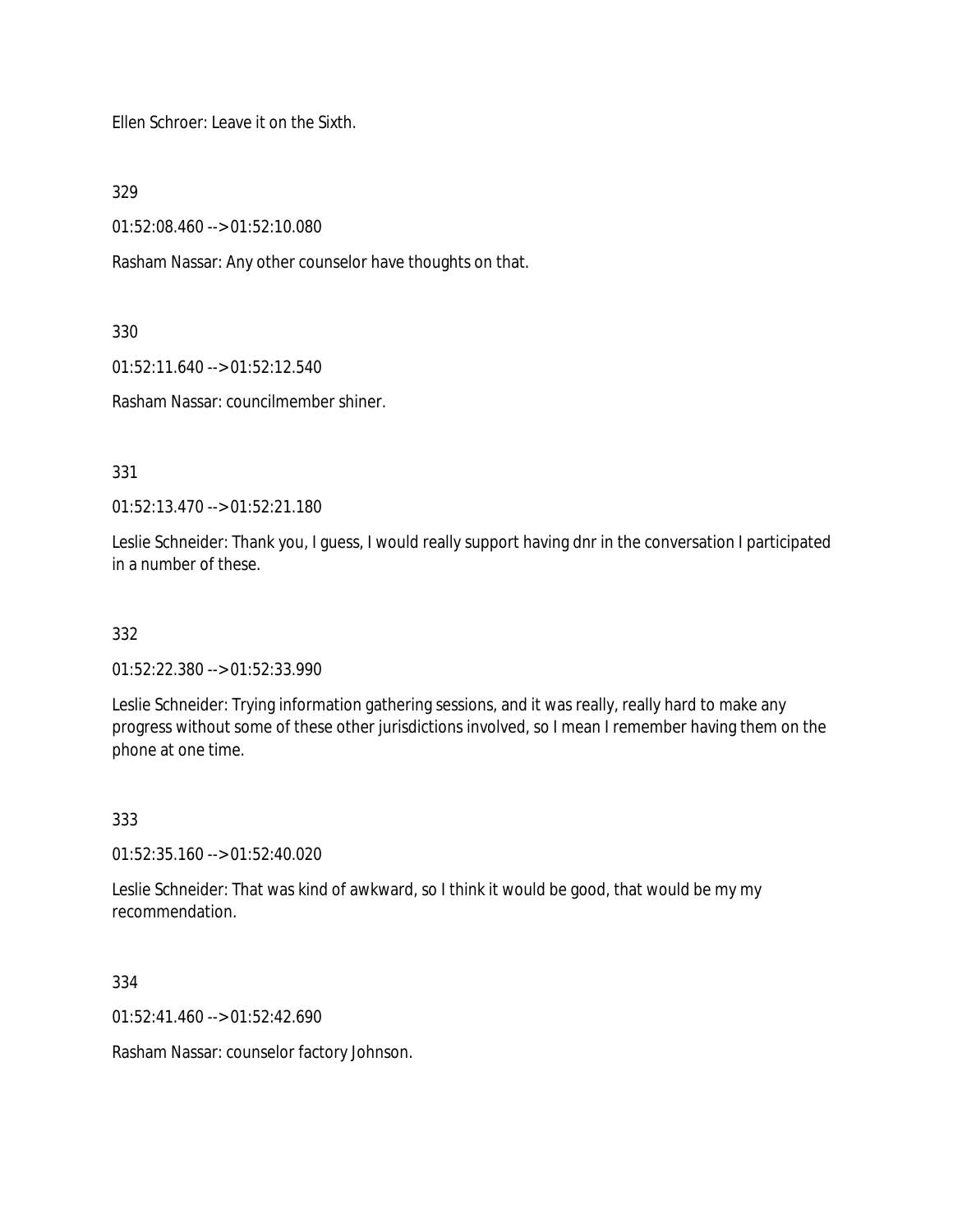01:52:43.650 --> 01:52:46.950

Brenda Fantroy-Johnson: You said just need to know where where are we stuck at.

336

01:52:48.540 --> 01:52:55.890

Brenda Fantroy-Johnson: I thought that i'm not sure if the ball is in our court or isn't in the DNS court to for the next steps.

337

01:52:57.240 --> 01:53:01.590

Brenda Fantroy-Johnson: Is this is this are we waiting for them to take some action or.

338

01:53:02.520 --> 01:53:08.370

Rasham Nassar: I think I think it's I think it's both at this point we're looking at the most recent email from the Community.

339

01:53:08.820 --> 01:53:16.860

Rasham Nassar: And they do identify an action step for dnr at least a dnr should do something, but I also know that they communicate with dnr at least that's my.

340

01:53:17.130 --> 01:53:32.520

Rasham Nassar: assumption that they they're submitting the same material but they're submitting to the city to the department natural resources, what they wanted out of this discussion item, however, was to for Council to discuss potentially withdrawing the permit that it issued.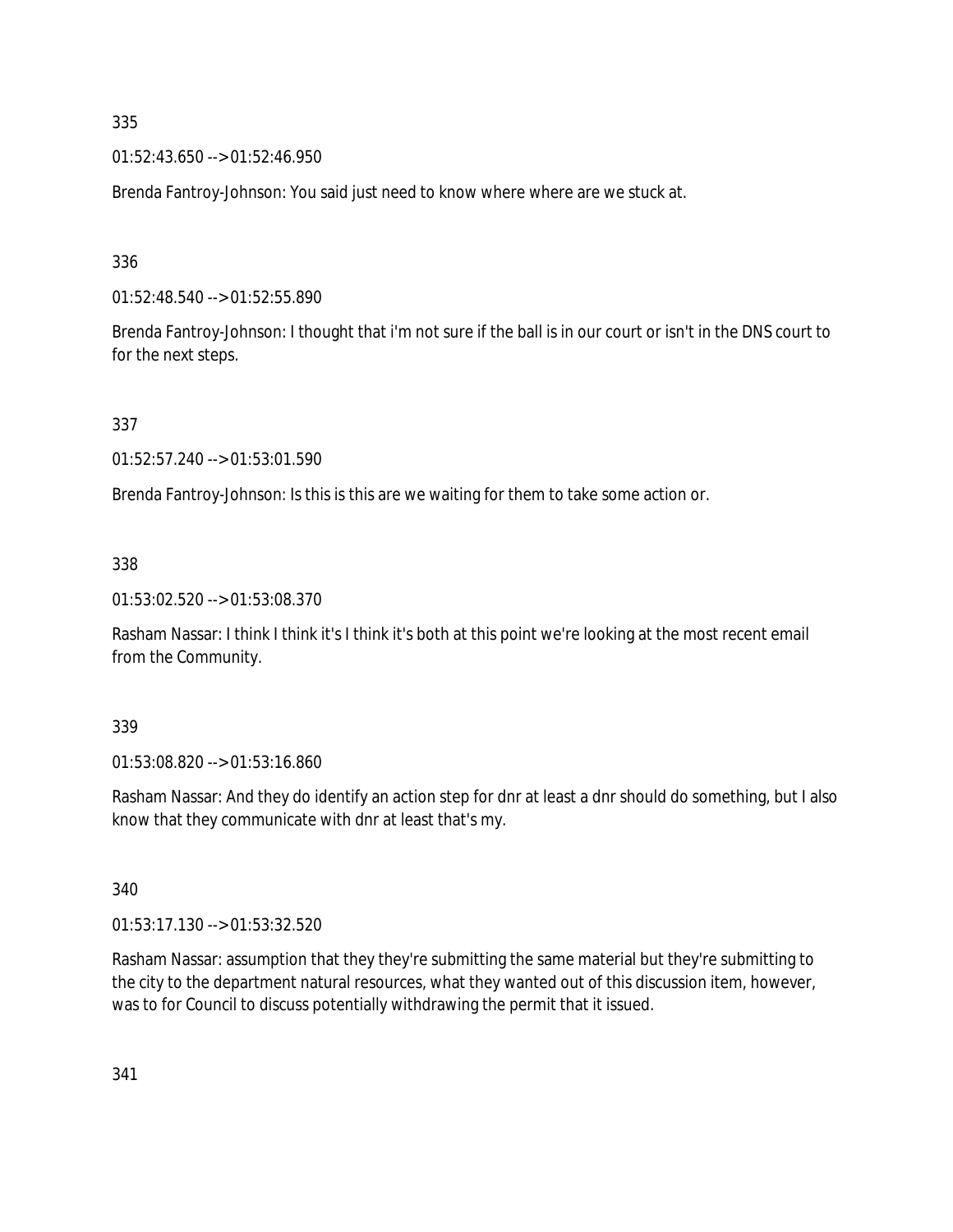01:53:34.530 --> 01:53:36.150

Rasham Nassar: And that's called an m DNS.

342

01:53:37.290 --> 01:53:42.450

Rasham Nassar: I don't know what that stands for, I knew I know, sometimes I do, and right now I can't recall it but um.

343

01:53:42.810 --> 01:53:46.200

Rasham Nassar: But that would be a discussion that the Council would have with with the city where we would.

#### 344

01:53:46.500 --> 01:53:55.800

Rasham Nassar: Talk about the the authority of the city to do that consequences things of that nature so dnr would just kind of be I think they just be sitting back and listening to that part of the discussion.

#### 345

01:53:56.010 --> 01:54:07.860

Rasham Nassar: Unless repealing if it's the case that repealing that ordinance I mean that permit would cause them some issues somehow there's cross over there, but I see the city attorney's hand is right so maybe you want to answer that question.

346

01:54:09.330 --> 01:54:14.400

Joe Levan: Well, just as a one matter that the Council doesn't have the authority to repeal the permit.

347

01:54:15.120 --> 01:54:22.410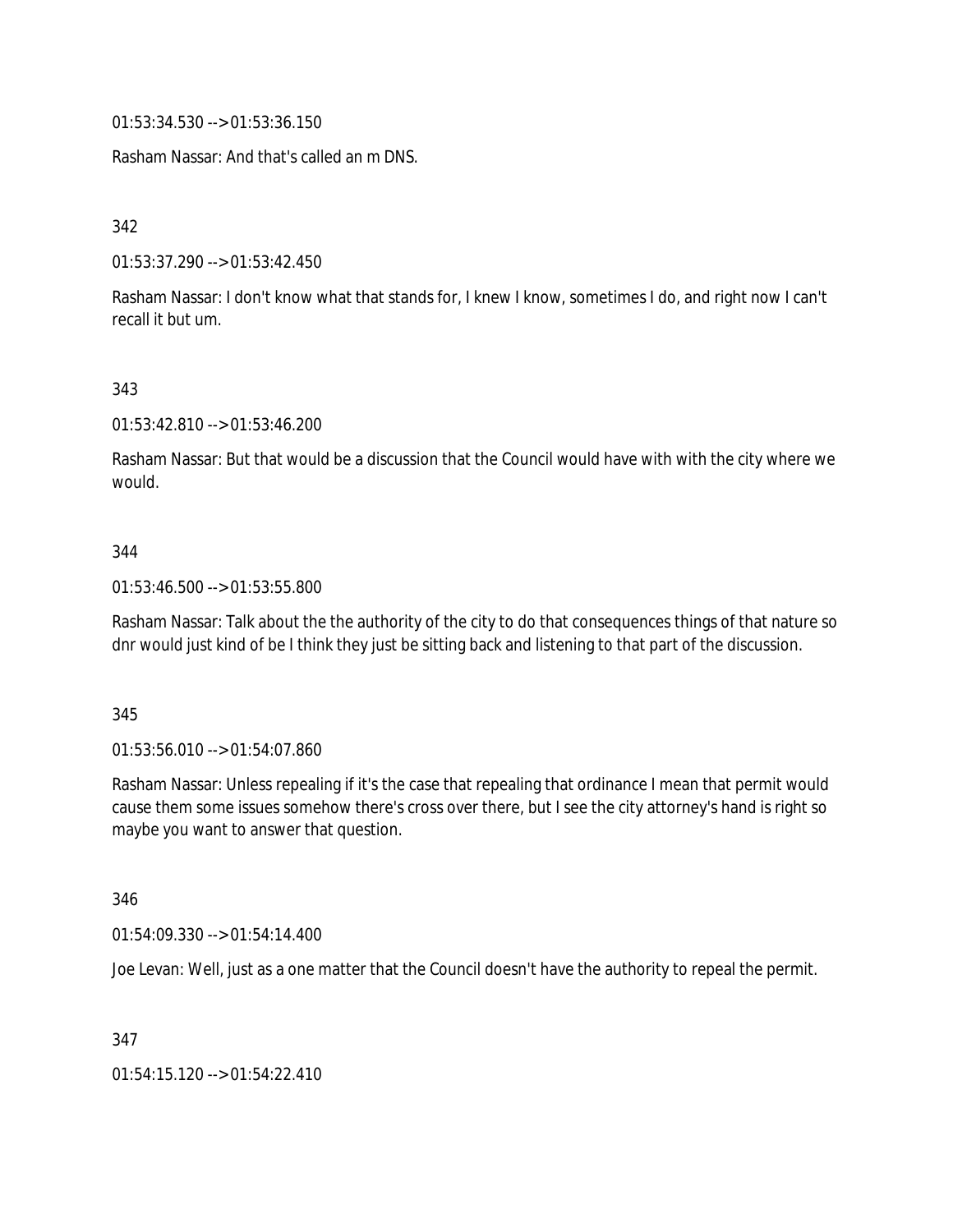Joe Levan: So that that's that's part of the design is that they're bigger issues here with jurisdiction over that property in the activity in that property, the mining activity which is.

348

01:54:22.860 --> 01:54:34.470

Joe Levan: under the jurisdiction of dnr deal, he is also involved, so I I strongly recommend based on the discussion we had with dnr internally, that the Council could benefit from having them.

# 349

01:54:35.160 --> 01:54:46.470

Joe Levan: discuss this with you, so you have an appreciation of the the scope of the issues that are a play with with the neighbors who are concerned and and in the meantime to the city's looking at the permit issue.

## 350

01:54:47.310 --> 01:54:52.800

Joe Levan: So that we can have better information for you, but it's not just about the permit it's it's much bigger than that.

### 351

01:54:53.760 --> 01:55:07.470

Rasham Nassar: Okay, and I didn't mean to imply that the City Council had the authority to to repeal the permit and of the city has that authority, but we did in earlier, I think, in last year, the City Council made emotion to direct the city manager to perform an action that the city manager.

### 352

01:55:08.610 --> 01:55:28.890

Rasham Nassar: did not have to perform at the request of the Council so it's more or less just the bought the R Us as a Council expressing through motion our our request or desire of the interesting edge in terms of how we would like to see the city respond to this ongoing consistent problem.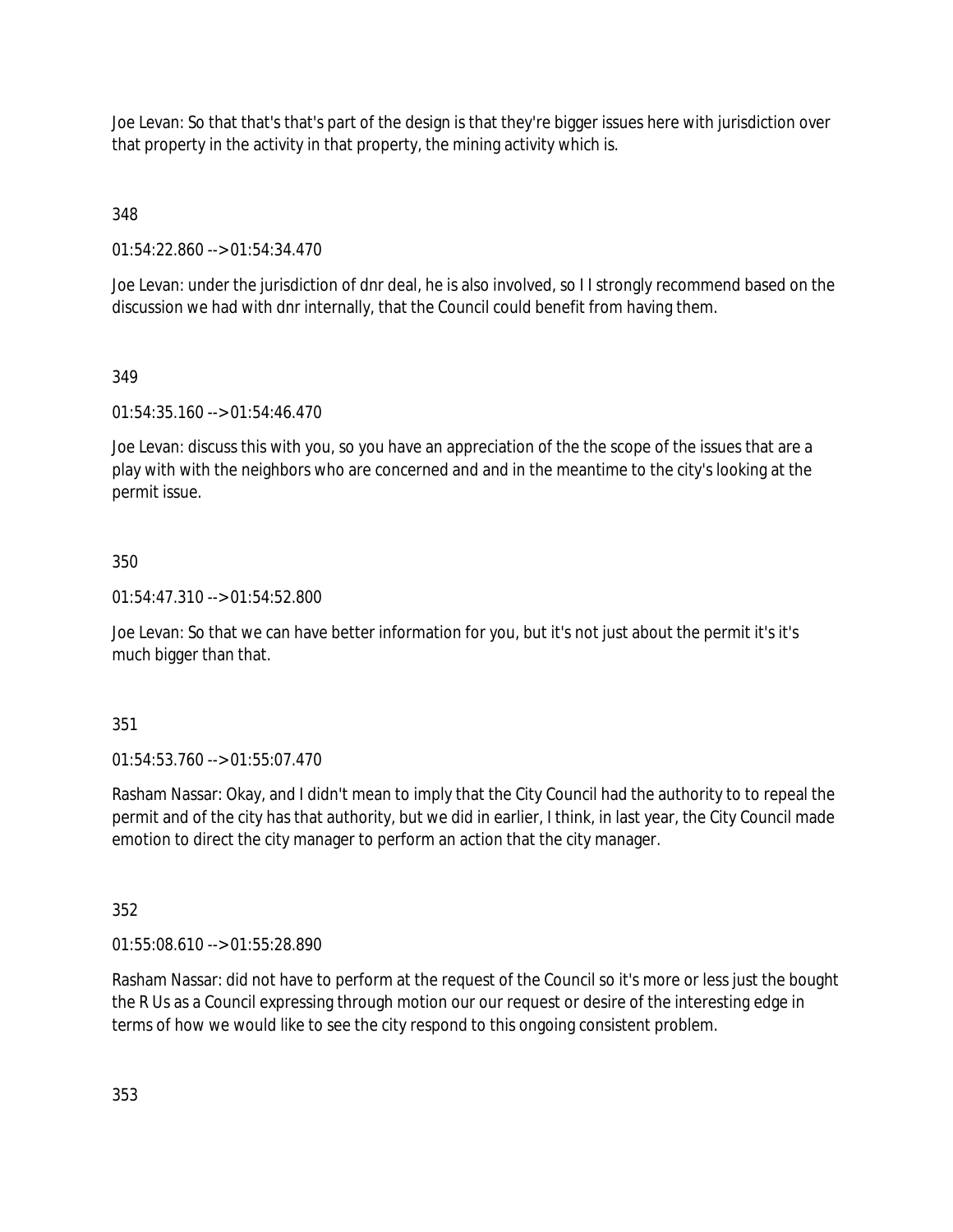01:55:30.420 --> 01:55:31.950

Rasham Nassar: customer of hammer Johnson, you want to follow up.

354

01:55:33.000 --> 01:55:47.400

Brenda Fantroy-Johnson: I do, is it maybe it's not a pulling up the permit that this public that got in touch with me they were talking about a stop order to stop the activities that was going on, because of.

355

01:55:48.840 --> 01:56:02.100

Brenda Fantroy-Johnson: The you know the drill ah, and the houses that are being affected, so I don't you know it wasn't the permit that was the action that they wanted the city to take it was to.

#### 356

01:56:03.990 --> 01:56:08.490

Brenda Fantroy-Johnson: put out a stop order so they could stop the mining or whatever you're doing over there.

357

01:56:11.070 --> 01:56:12.300

Rasham Nassar: And councilmember car.

358

01:56:14.070 --> 01:56:14.670

Christy Carr: Thanks.

359

01:56:15.690 --> 01:56:25.410

Christy Carr: I don't know that there is a sense of urgency because it's been going on a really long time I understand there's that the neighbors have a sense of urgency about this.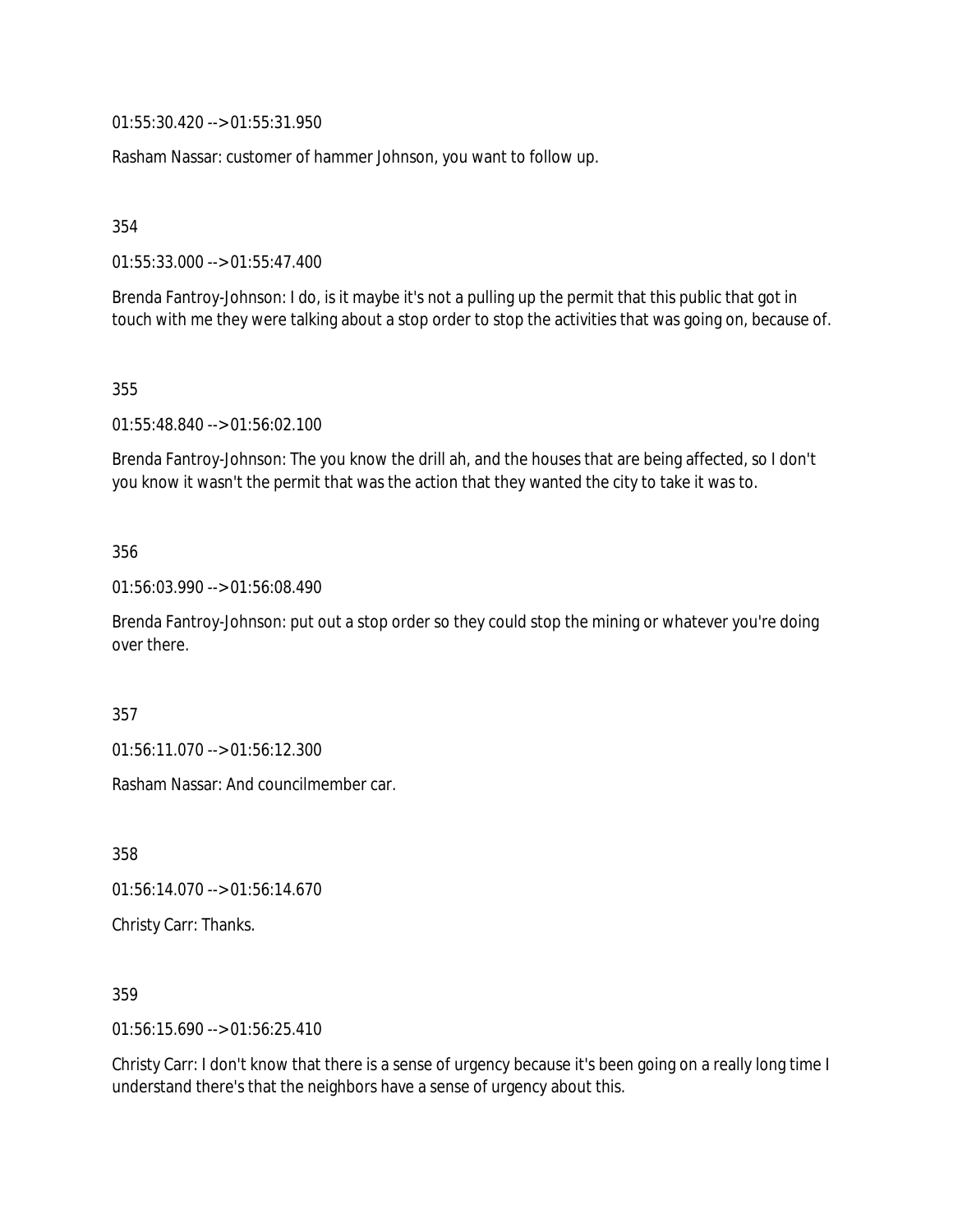01:56:26.550 --> 01:56:43.170

Christy Carr: and a high level of concern i'd like dnr in the zoom room, because I think it's inevitable that a question is going to come up that only they can answer and I would really like to have first hand information from that jurisdiction or that agency and so.

361

01:56:44.340 --> 01:56:49.620

Christy Carr: That would be my preference is to push the meeting, so that they would be available to attend.

362

01:56:50.610 --> 01:56:50.910

Okay.

363

01:56:53.820 --> 01:56:54.150

Rasham Nassar: i'm saying.

364

01:56:54.180 --> 01:57:01.620

Rasham Nassar: Majority Council and support that option so we'll go ahead and schedule it as the interim city manager has requested.

### 365

01:57:04.080 --> 01:57:07.950

Rasham Nassar: Thank you, is there anything else for future agendas.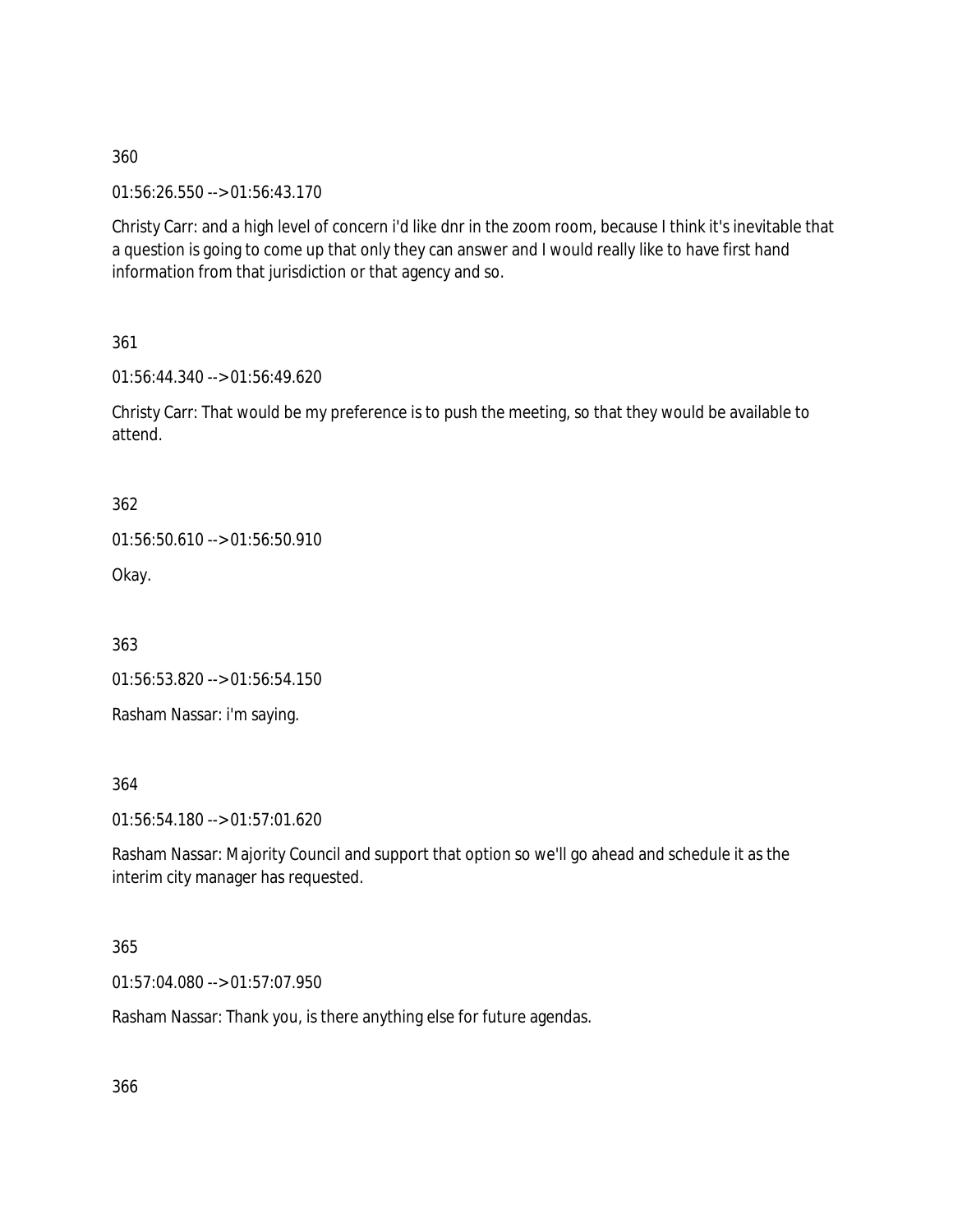01:57:12.120 --> 01:57:18.210

Rasham Nassar: Interim city manager, we discussed board meetings and scheduling those where we circling back i'm.

367

01:57:19.230 --> 01:57:20.370

Rasham Nassar: Not tonight clearly.

368

01:57:21.120 --> 01:57:42.360

Ellen Schroer: No, I think it's on the agenda for April 6 but it might be worth mentioning now to the Council members that we haven't had more meetings, since, maybe even 2019 um and the mayor and I were discussing how that would best be picked back up um whether you wanted to have them all on one.

369

01:57:43.920 --> 01:57:57.270

Ellen Schroer: day or probably in successive weekends, in April and May or May and June and then what format and timing you you preferred so that I think is the intention of that discussion and was for a couple of weeks from now.

370

01:58:00.930 --> 01:58:05.520

Rasham Nassar: Okay, so that's just scheduled that discussion, scheduled for a future agenda we don't have to have that tonight.

### 371

01:58:05.730 --> 01:58:11.820

Rasham Nassar: But um but heads up, we will be looking for suggestions, recommendations and thoughts from Council members, when we get there.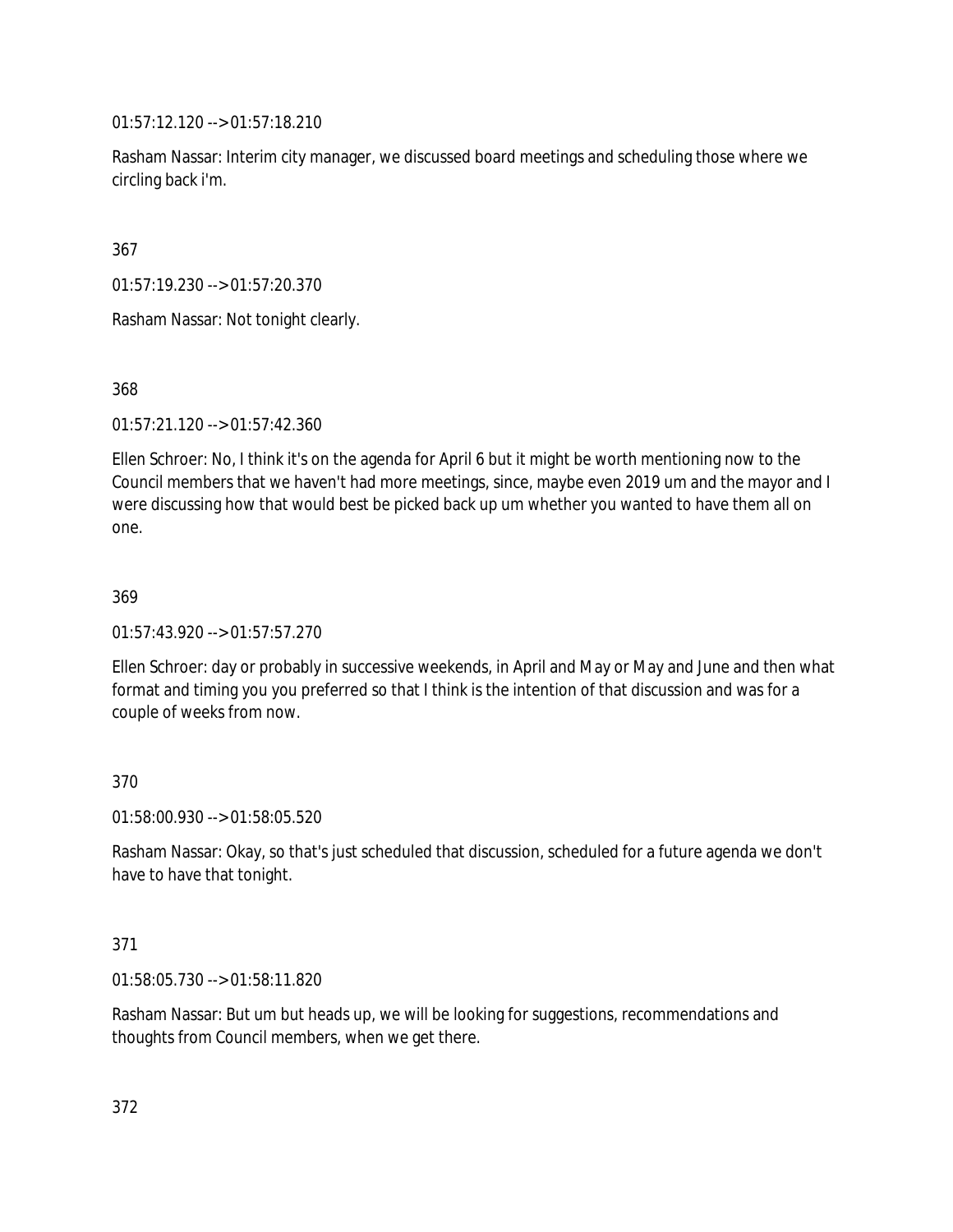01:58:13.260 --> 01:58:14.790

Rasham Nassar: Anything else for future in those.

373

01:58:17.220 --> 01:58:22.590

Rasham Nassar: Okay, we are now moving on to our business business for this evening first.

374

01:58:24.300 --> 01:58:39.780

Rasham Nassar: presentations item eight item eight a proclamation declaring march 24 2021 as education and sharing day, my name is on this agenda item, but I have asked councilmember Schneider to read the proclamation into the record.

#### 375

01:58:41.550 --> 01:58:53.520

Leslie Schneider: Right, thank you very much, this is a proclamation by the city council of the city of bainbridge island Washington declaring march 24 2021 as education and sharing day bainbridge island.

#### 376

01:58:54.390 --> 01:59:02.880

Leslie Schneider: Whereas a quality education is one of the significant foundations for the continuing success of our state our country and our society at large.

### 377

01:59:03.270 --> 01:59:10.380

Leslie Schneider: And in the city of bainbridge island we strive for the betterment of all our citizens through an increased focus on education and sharing.

378

01:59:11.070 --> 01:59:16.680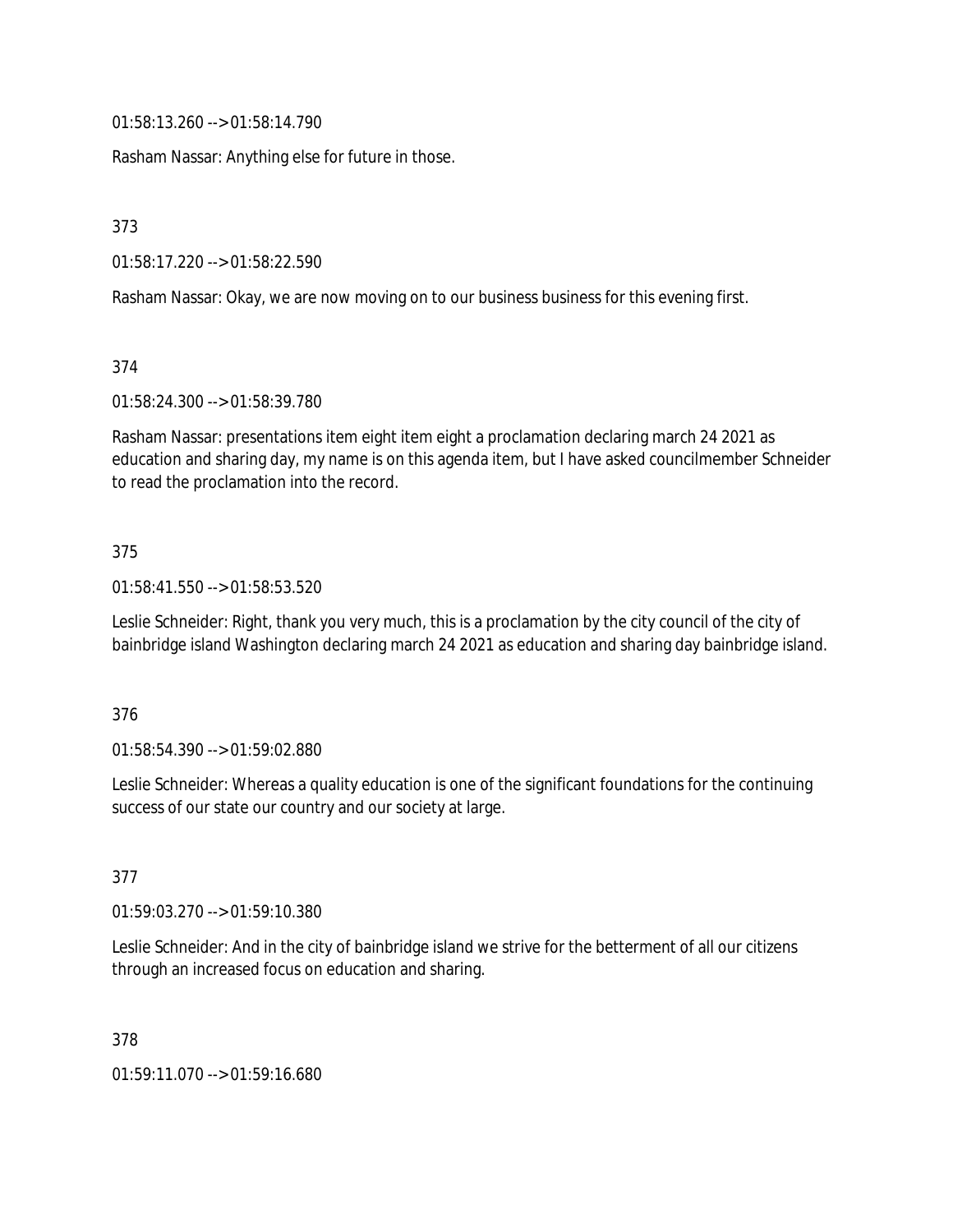Leslie Schneider: And, whereas through providing the possibility of an excellent education for all, especially children.

379

01:59:16.920 --> 01:59:24.780

Leslie Schneider: with which to gain knowledge through rigorous study we can create hope for a brighter kinder and more united and prosperous future in the lives of so many.

380

01:59:25.380 --> 01:59:31.740

Leslie Schneider: And, whereas one of the leading global advocates for the advancement of education rabbi Menachem Pearson.

381

01:59:31.980 --> 01:59:44.370

Leslie Schneider: stress the importance of moral and ethical education as the bedrock of humanity and the hallmark of a healthy society and strongly urge the education be reinforced by the inculcation of strong moral values.

382

01:59:45.030 --> 01:59:54.450

Leslie Schneider: And, whereas in recognition of the rabbi's outstanding and lasting contributions toward improvements in World Education morality and accept charity.

383

01:59:54.840 --> 02:00:04.680

Leslie Schneider: He was awarded the Congressional Gold Medal and the United States Congress has established his birth date as a national day to raise awareness and strengthen the education of our children.

384

02:00:05.310 --> 02:00:17.400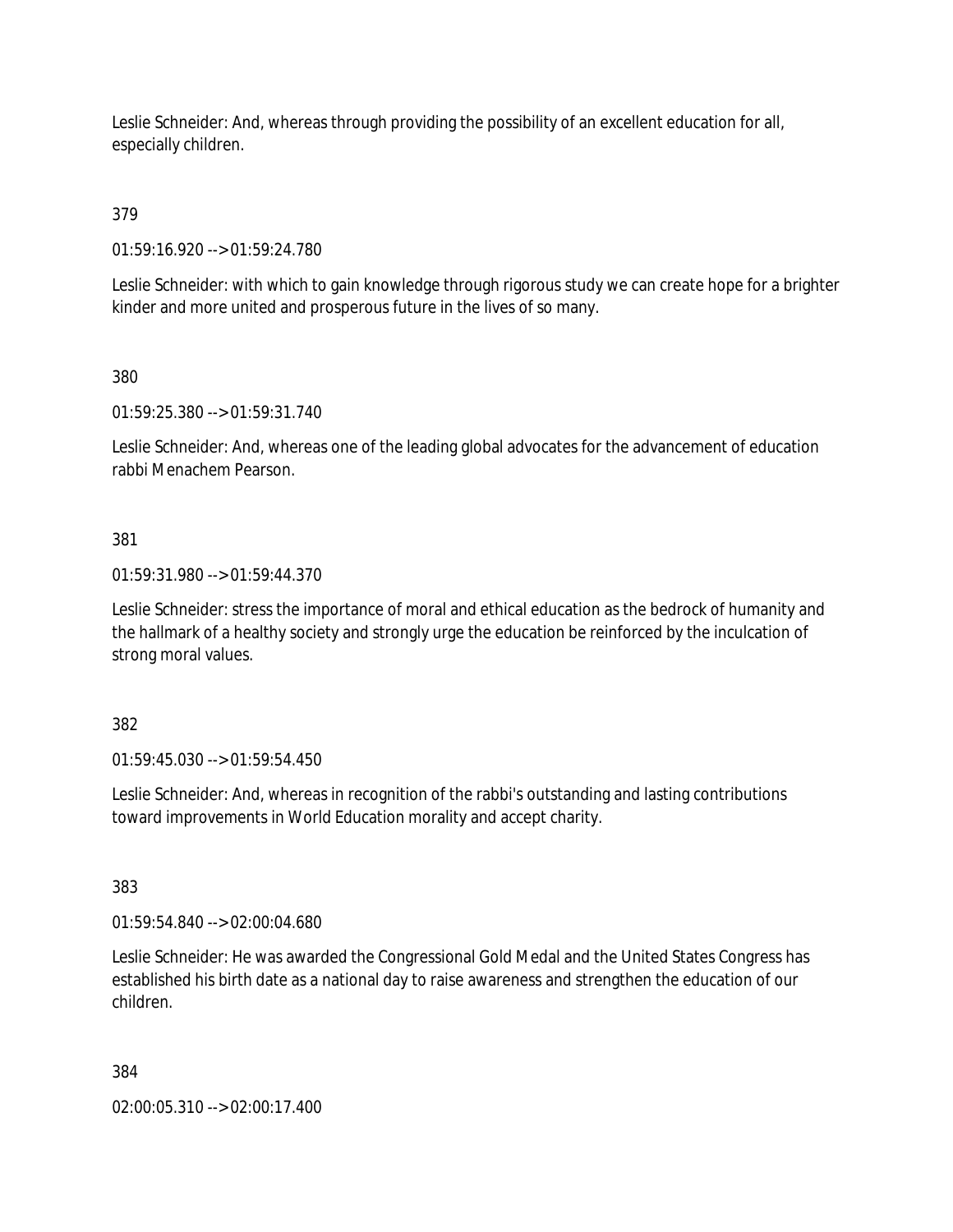Leslie Schneider: And, whereas for more than 40 years, the President of the United States has recognized and honored the rabbi's vision each year on that day by proclaiming it education and sharing day USA.

385

02:00:18.180 --> 02:00:25.500

Leslie Schneider: And, whereas we presently battle a global pandemic, which has disrupted traditional models of education across our nation, while concurrently.

386

02:00:26.130 --> 02:00:32.880

Leslie Schneider: motivating a focus on the stronger core values, we wish to impart to our children and adults beyond academic achievement.

387

02:00:33.240 --> 02:00:44.850

Leslie Schneider: And, whereas we can nurture the unity of diverse peoples, through encouraging increased acts of goodness and kindness imbued with awareness that even a single positive active and individual can make a major impact on this world.

388

02:00:47.730 --> 02:00:51.420

Leslie Schneider: Bear would you like to finish it or i'll just read your name.

389

02:00:53.430 --> 02:00:54.300

Rasham Nassar: Go ahead and keep reading.

390

02:00:54.750 --> 02:01:05.400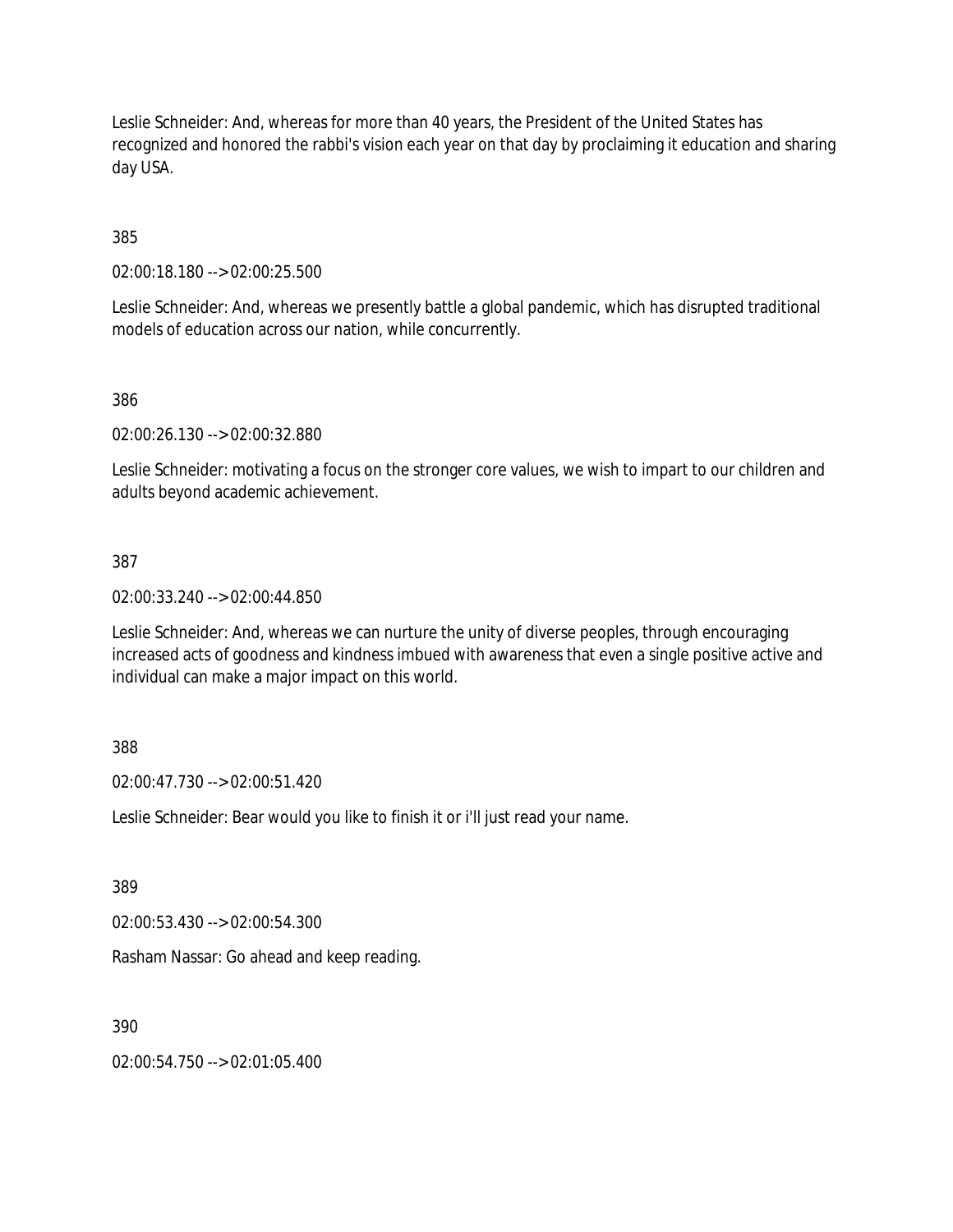Leslie Schneider: Now, therefore, I am disarm Mayor of the city of bainbridge island, on behalf of the City Council do hereby proclaim march 24 2021 as education and sharing day.

# 391

02:01:05.880 --> 02:01:18.330

Leslie Schneider: In the city of bainbridge island and call upon government officials educators volunteers and citizens to reach out to those within your communities and work to create a better brighter and more hopeful future for all thank you.

# 392

02:01:24.660 --> 02:01:32.640

Rasham Nassar: Thank you for reading that councilmember cider and Council there is emotion in our packet that pertains to this item.

### 393

02:01:33.750 --> 02:01:34.320

Brenda Fantroy-Johnson: Okay.

#### 394

02:01:35.460 --> 02:01:43.860

Brenda Fantroy-Johnson: I moved to authorize the mayor to sign the proclamation declared in March 24 2021 as education and sharing day.

#### 395

02:01:46.680 --> 02:01:49.950

Rasham Nassar: councilmember deed second set motion is there any further discussion.

### 396

02:01:51.840 --> 02:01:53.490

Rasham Nassar: All those in favor please say Aye.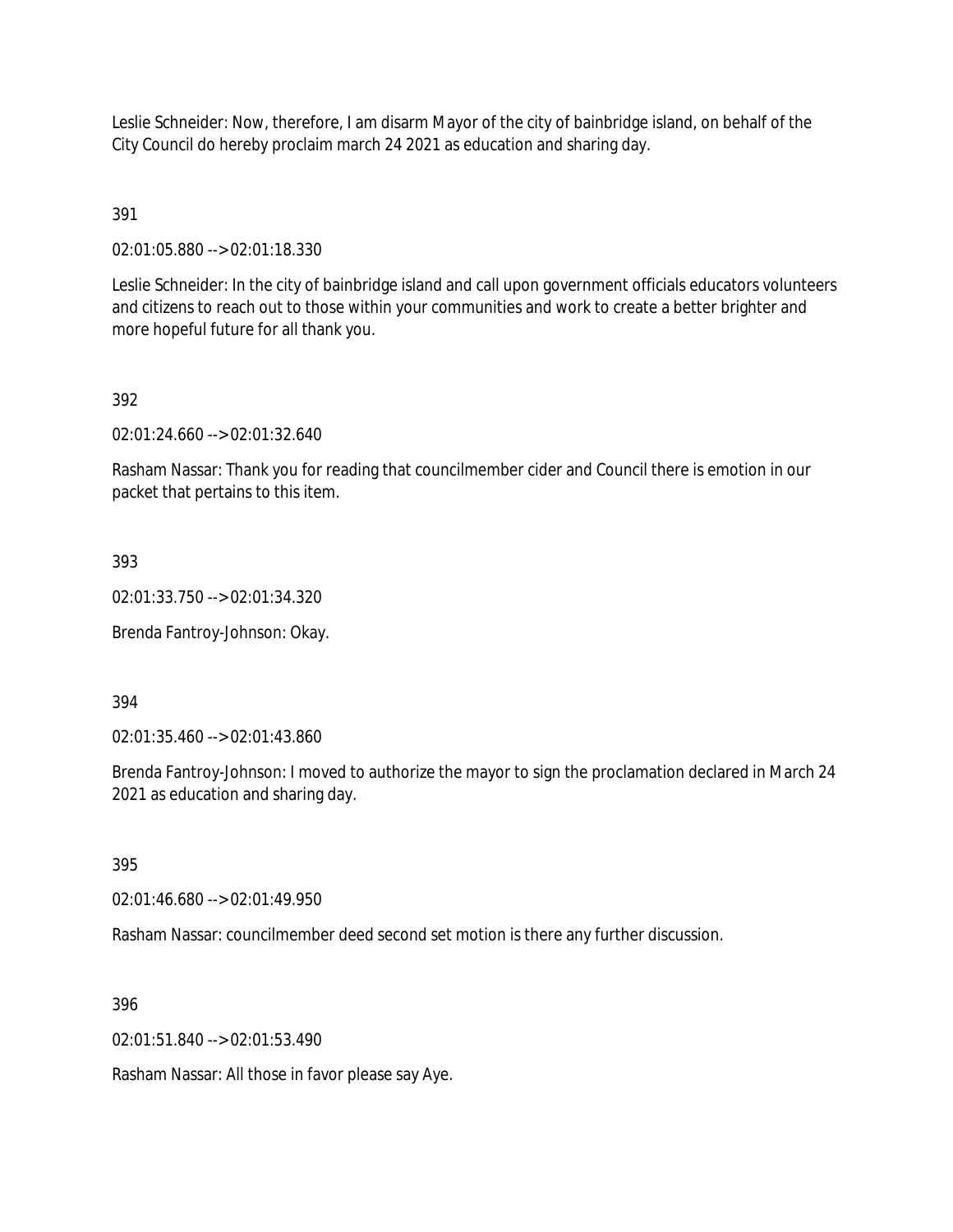02:01:55.110 --> 02:02:12.450

Rasham Nassar: Any opposed great that motion passes unanimously and as per our tradition, we usually invite someone to accept a proclamation i'm very odd thinking about that virtually but I did wasn't communication with.

398

02:02:13.650 --> 02:02:30.630

Rasham Nassar: The Community Member sponsor this afternoon Monday goldschmidt and i've invited him to join and issue if you comment, so I hope the Council will will allow for that great okay so rabbi mandy goldschmidt you're with us, I see your MIC is off, you have the floor.

399

02:02:33.540 --> 02:02:47.520

Rabbi Mendy Goldshmid: hi you, thank you very much mayor of a shaman Old City Council members, on behalf of the Jewish Center here in bainbridge island I am rubbing many goals and really we really.

400

02:02:48.780 --> 02:02:54.960

Rabbi Mendy Goldshmid: info we're going to appreciate it for this amazing the proclamation and I believe this is something very important.

401

02:02:55.650 --> 02:03:03.660

Rabbi Mendy Goldshmid: For our city and for our future here and bainbridge island tonight we actually celebrating the rabbits rabbits rabbits birthday.

402

02:03:04.020 --> 02:03:12.240

Rabbi Mendy Goldshmid: And the rubber i've ever, not to mention there's been a race memory taught that every individual, and in fact every individual action has an impact on the entire universe.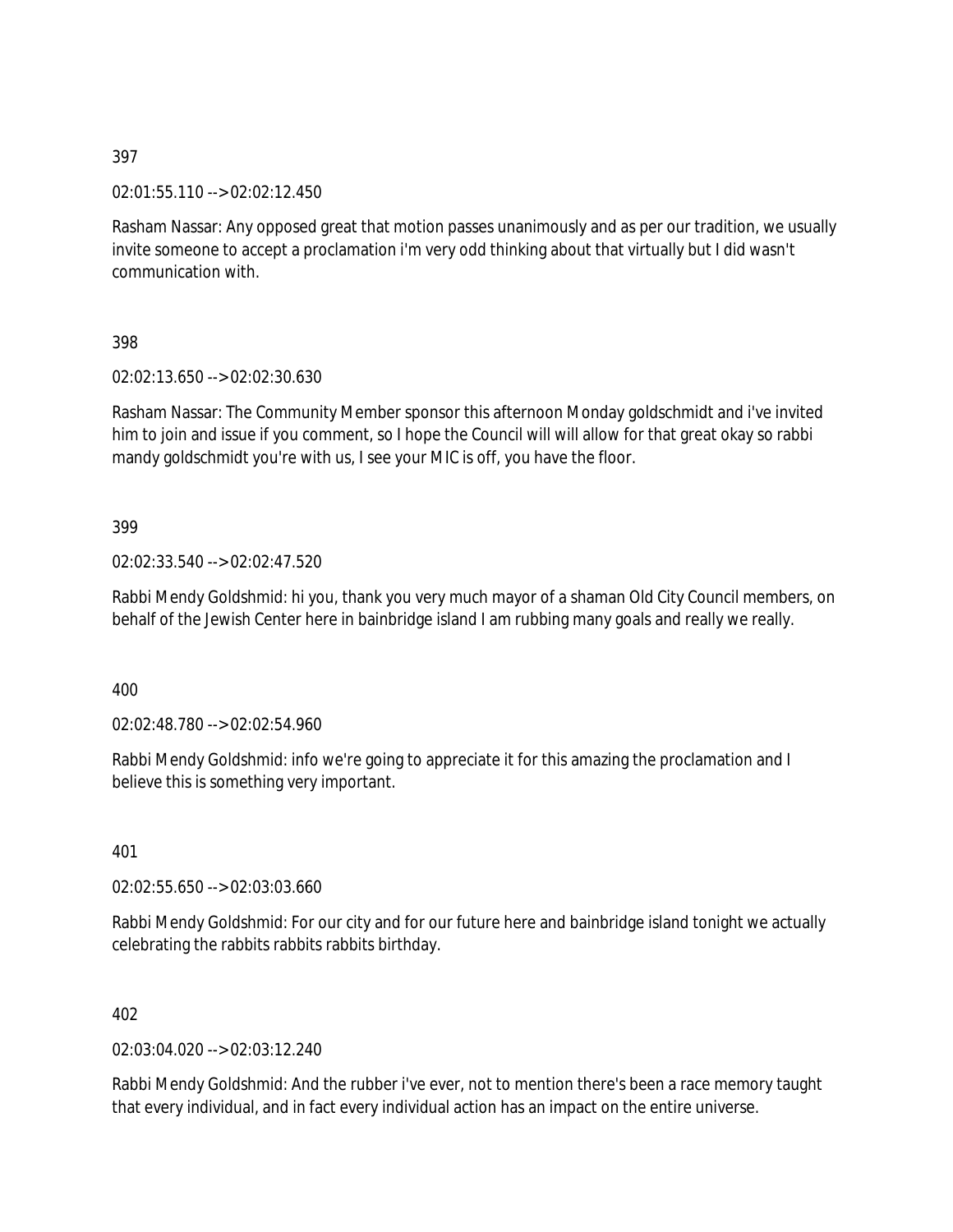02:03:12.630 --> 02:03:23.010

Rabbi Mendy Goldshmid: They have emphasized the importance of education and good character and it's still the hope for a brighter future into the lives of countless people in America and across the globe.

404

02:03:23.700 --> 02:03:32.070

Rabbi Mendy Goldshmid: they've been taught that education in general should not be limited to acquisition of knowledge and preparation for a career.

405

02:03:32.580 --> 02:03:44.640

Rabbi Mendy Goldshmid: Instead, the educational system must pay more attention, indeed, the main attention to the building of character, with emphasis of more on moral and ethical values.

406

02:03:45.150 --> 02:03:57.570

Rabbi Mendy Goldshmid: Over the last four decades, as you mentioned evacuation, the US Congress and set aside education, ensuring the day and it is proclaimed annually by providing us Presidents and the anniversary of the rebels birth in shibuya three.

407

02:03:58.830 --> 02:04:04.950

Rabbi Mendy Goldshmid: Commitment to teaching the next generation of American values that make our country strong.

408

02:04:05.670 --> 02:04:22.830

Rabbi Mendy Goldshmid: This day provides Americans opportunity to pause and recognize our responsibility to ensure that our young people have the Foundation necessary to leave live rich in purpose and fulfillment mayor a seminal city council members you just signed up reclamation this.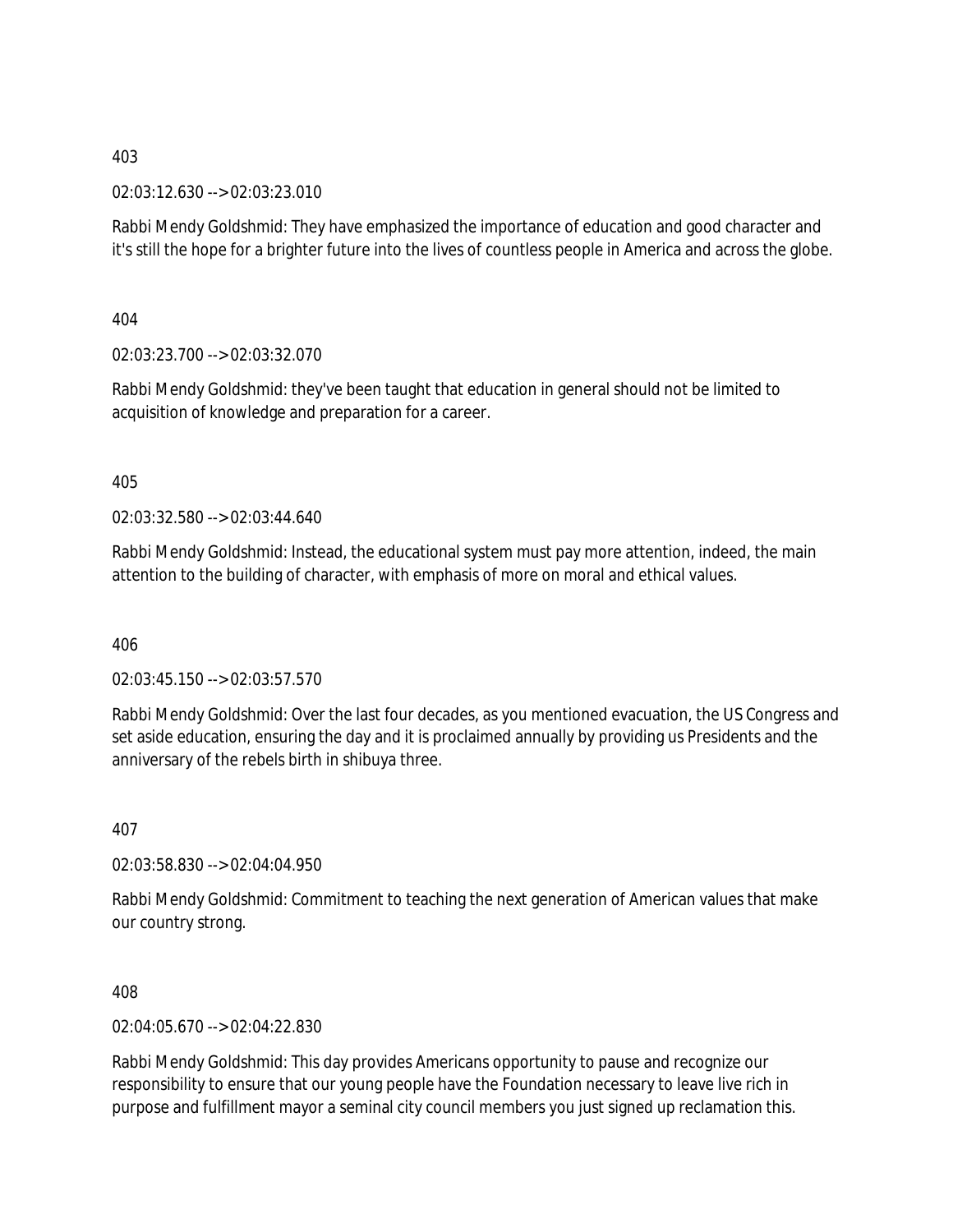02:04:23.970 --> 02:04:32.520

Rabbi Mendy Goldshmid: Designating Wednesday march 24 2021 of the education, ensuring the bainbridge island it's a cold to all bainbridge island residence.

410

02:04:32.970 --> 02:04:42.630

Rabbi Mendy Goldshmid: to reflect on the vital role of education in preparing on your use to be the leaders of tomorrow, with an emphasis and inspiring them.

411

02:04:42.930 --> 02:04:46.860

Rabbi Mendy Goldshmid: of their moral and ethical obligation to serve a cause greater than themselves.

412

02:04:47.280 --> 02:04:57.750

Rabbi Mendy Goldshmid: And filling in their minds and hearts, the empowering message to one act of goodness and kindness can tip the balance of the world in favor of.

413

02:04:58.200 --> 02:05:15.420

Rabbi Mendy Goldshmid: positivity to usher in an era of redemption for the entire world may or city serve a serve as a beacon of light for people of all shapes and walk in walks of life may bainbridge island help achieve the goal so powerfully stated in our pledge.

414

02:05:16.980 --> 02:05:17.130

Rabbi Mendy Goldshmid: Of.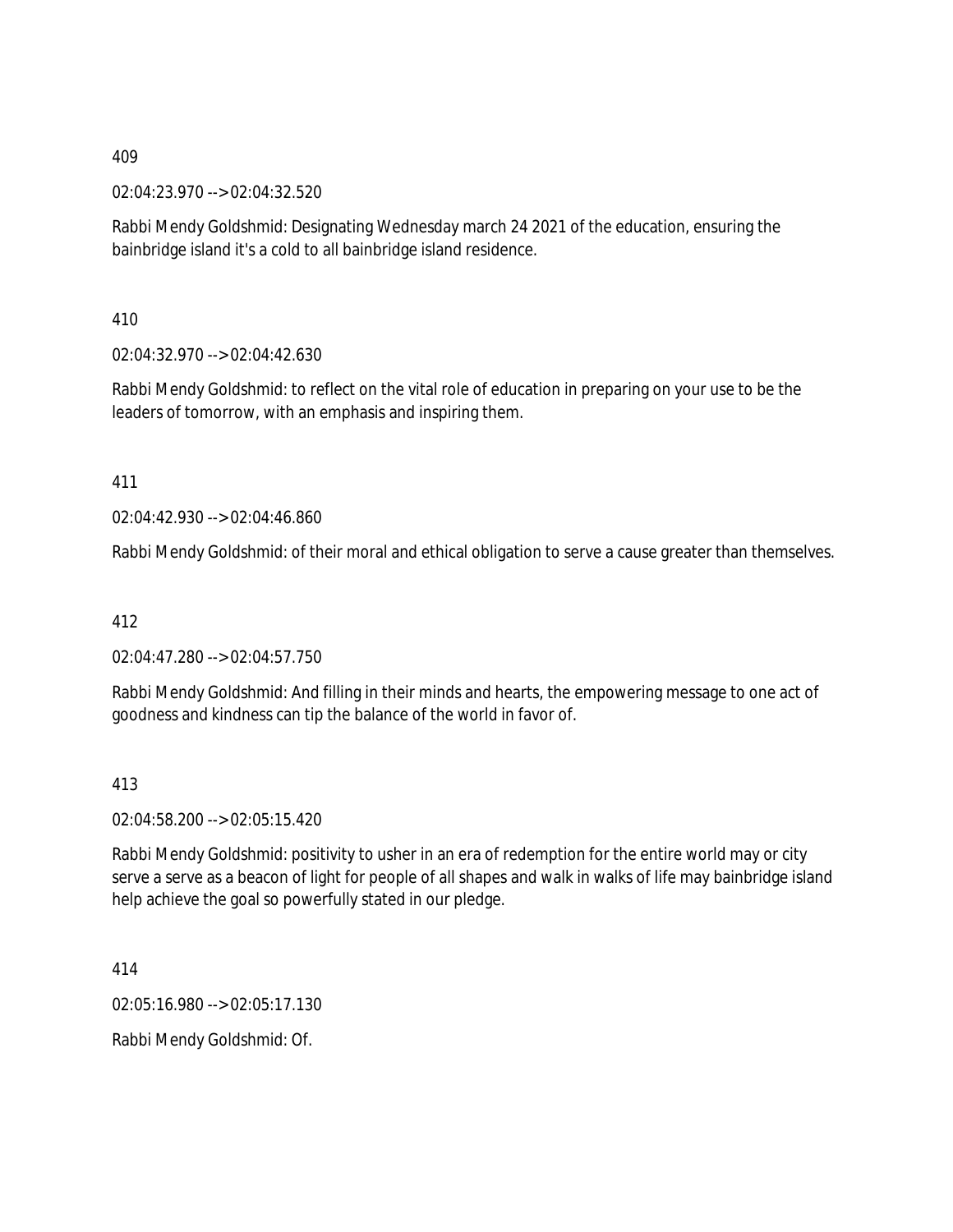02:05:18.300 --> 02:05:37.350

Rabbi Mendy Goldshmid: allegiance that say that America is truly one nation under God indivisible with liberty and justice for all, thank you very much, and I hope our people take this to heart and understand the importance of education in our city, thank you.

416

02:05:39.300 --> 02:05:49.230

Rasham Nassar: Thank you very much for joining us this evening, and I think the city clerk will be in communication with with Monday in order to provide him a cop, a signed copy of the proclamation.

417

02:05:50.460 --> 02:05:51.930

Rabbi Mendy Goldshmid: Okay, very much I really appreciate.

418

02:05:52.320 --> 02:05:52.830

Rasham Nassar: Thank you.

#### 419

02:05:53.940 --> 02:06:03.930

Rasham Nassar: Okay Council we are Moving on now to Item eight be another proclamation this one declaring march 2021 as brain injury awareness month again, my name is.

#### 420

02:06:05.040 --> 02:06:09.810

Rasham Nassar: Next to this proclamation if there's another Council member that would like to read it i'd be happy to.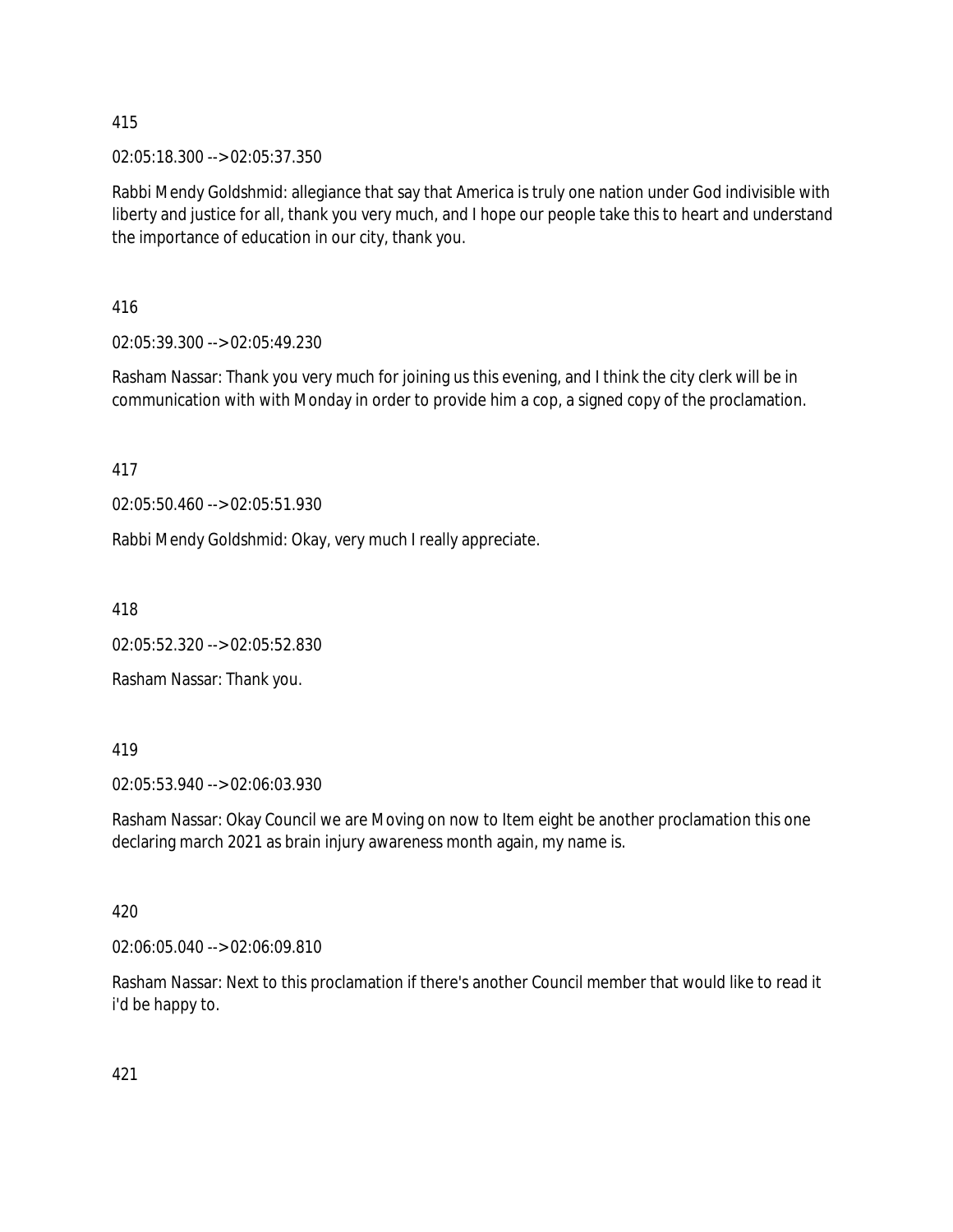02:06:12.150 --> 02:06:15.030

Rasham Nassar: Allow that I don't see any hands raised.

422

02:06:18.450 --> 02:06:25.320

Rasham Nassar: counselor family Johnson, are you offering up towards this yes okay all right, thank you for that councilmember.

### 423

02:06:26.310 --> 02:06:35.730

Brenda Fantroy-Johnson: Proclamation a proclamation by the city council of the city of bainbridge island Washington declare in March 2020 as brain injury awareness month.

#### 424

02:06:36.540 --> 02:06:45.000

Brenda Fantroy-Johnson: Whereas a traumatic brain injury is a contributing factor to a third of all interlinked injury related deaths in the United States.

425

02:06:45.690 --> 02:06:50.250

Brenda Fantroy-Johnson: And is the leading cause of death and disability and children and young adults.

### 426

02:06:51.030 --> 02:06:59.580

Brenda Fantroy-Johnson: And, whereas according to brain to the brain injury association of America each year and estimated 2.5 million children.

### 427

02:07:00.090 --> 02:07:13.170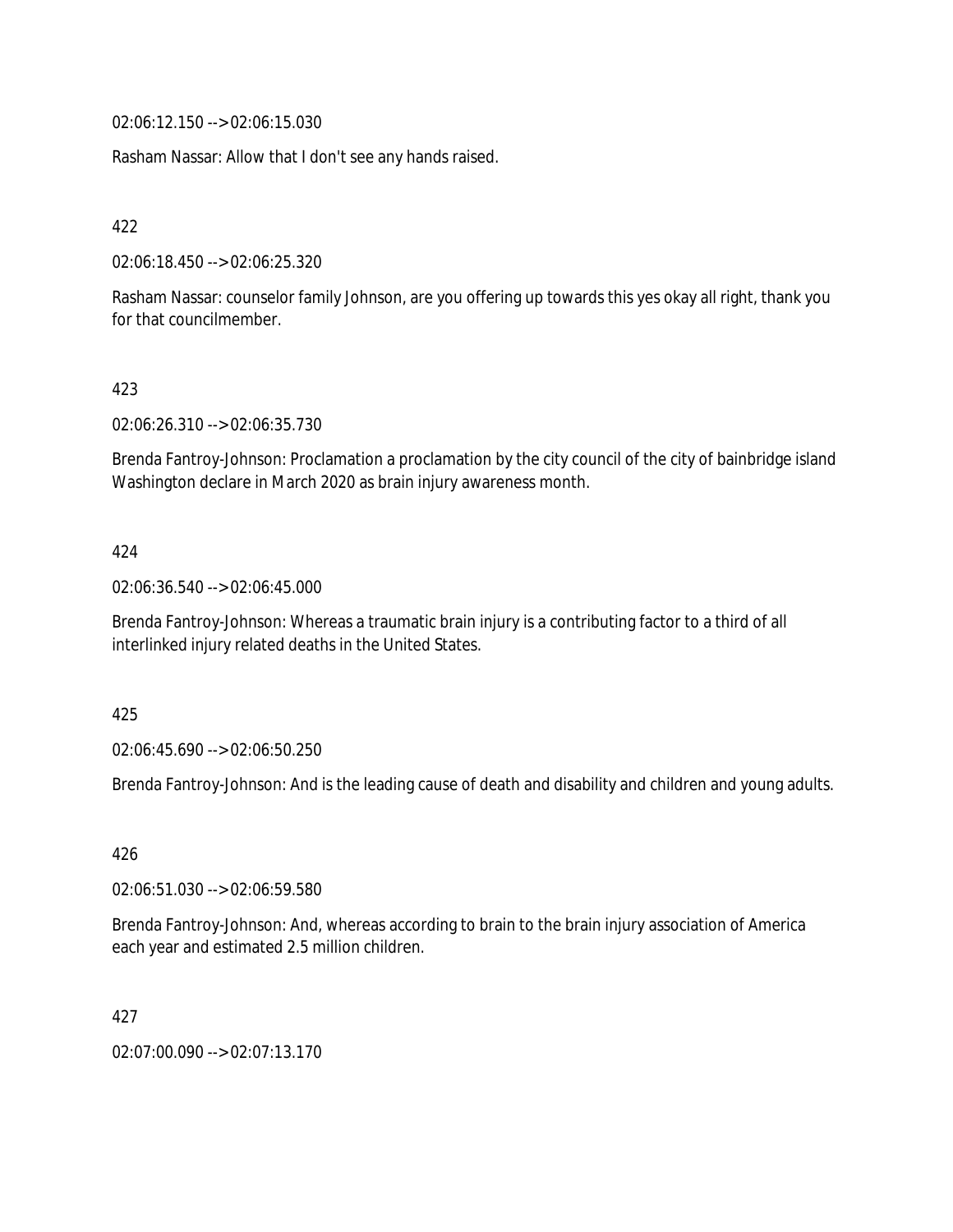Brenda Fantroy-Johnson: and adults in the United States sustained a traumatic brain injury tbi and another 790 5000 individuals sustain an acquired brain injury an API.

428

02:07:13.710 --> 02:07:34.200

Brenda Fantroy-Johnson: From non traumatic causes TV is can affect the functionality of the brain affecting thinking reasoning and memory and whereas most traumatic brain injuries could be prevented with the top causes, including false car crashes struck by against events and assaults.

## 429

02:07:35.850 --> 02:07:44.430

Brenda Fantroy-Johnson: And, whereas traumatic brain injury is the single injury of war, presenting new challenges for members of the military and their families.

### 430

02:07:45.060 --> 02:07:52.650

Brenda Fantroy-Johnson: And, whereas an injury that happens in an instant can bring a lifetime physical cognitive and behavioral challenges.

#### 431

02:07:53.280 --> 02:07:59.280

Brenda Fantroy-Johnson: And, whereas because of a lack of awareness about brain injury and the difficulty of diagnosing brain injury.

#### 432

02:07:59.820 --> 02:08:05.520

Brenda Fantroy-Johnson: Many persons with brain injury live for years without recognizing and dealing with their injuries.

#### 433

02:08:06.330 --> 02:08:18.210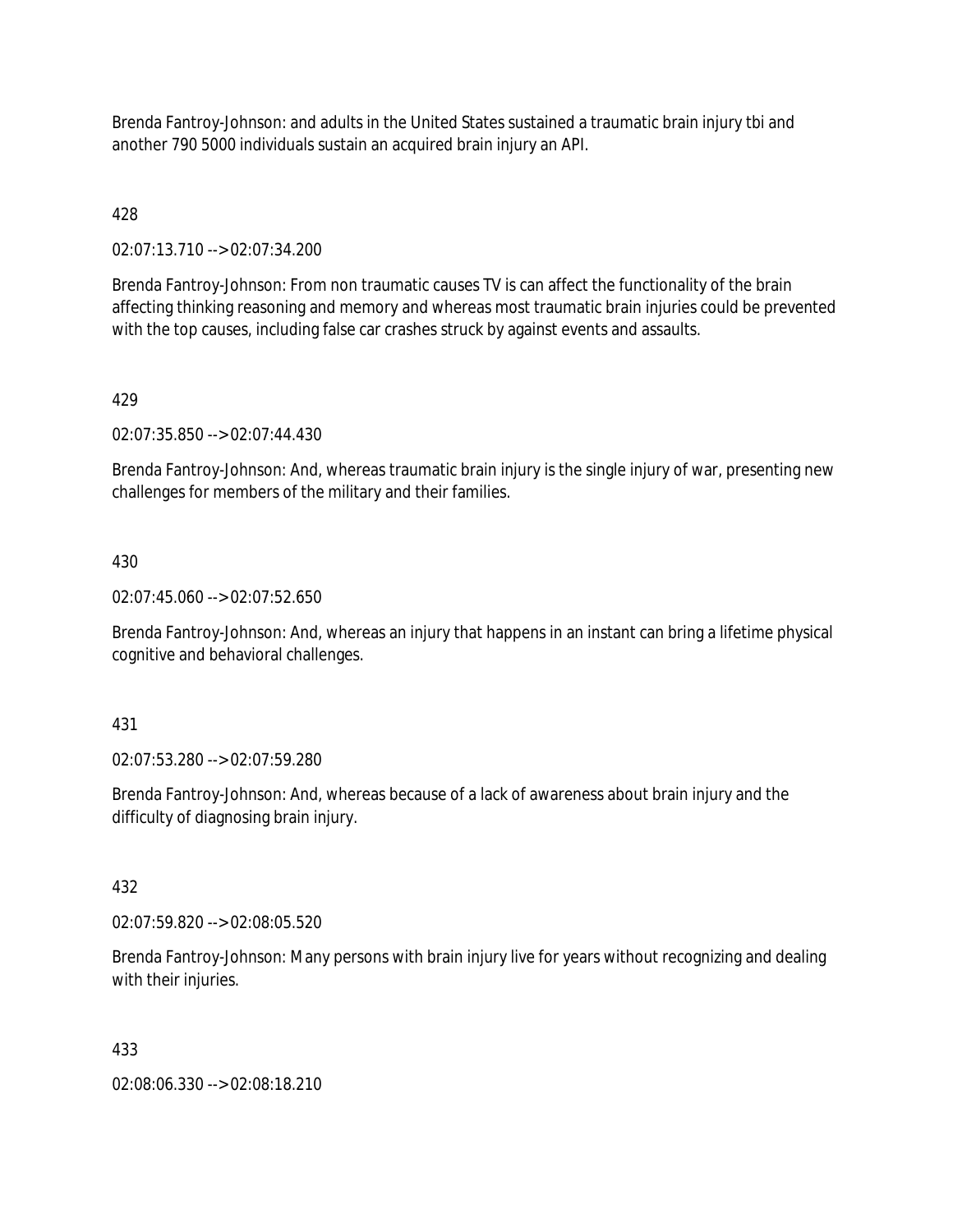Brenda Fantroy-Johnson: And, whereas early equal and adequate access to care greatly increases the overall quality of life and will enable individuals to return to home school work and community.

434

02:08:19.050 --> 02:08:26.370

Brenda Fantroy-Johnson: And, whereas the state of Washington established the Washington traumatic brain injury strategic partnership advisory council.

## 435

02:08:27.030 --> 02:08:33.030

Brenda Fantroy-Johnson: To create a comprehensive plan to help individuals with traumatic brain injuries meet their needs.

## 436

02:08:33.690 --> 02:08:42.510

Brenda Fantroy-Johnson: And, whereas March has been designated as brain injury awareness month to promote public awareness of the extent causes, consequences treatment.

### 437

02:08:43.110 --> 02:08:55.170

Brenda Fantroy-Johnson: and prevention of brain injury now, therefore, I was schamus our Mayor of the city of bainbridge island, on behalf of the City Council do hereby proclaim march 2021.

### 438

02:08:55.590 --> 02:09:07.320

Brenda Fantroy-Johnson: As brain injury awareness month in city of bainbridge island and encourage all citizens to join me in this special observance sign this 23rd day of March 2020.

### 439

02:09:10.320 --> 02:09:17.400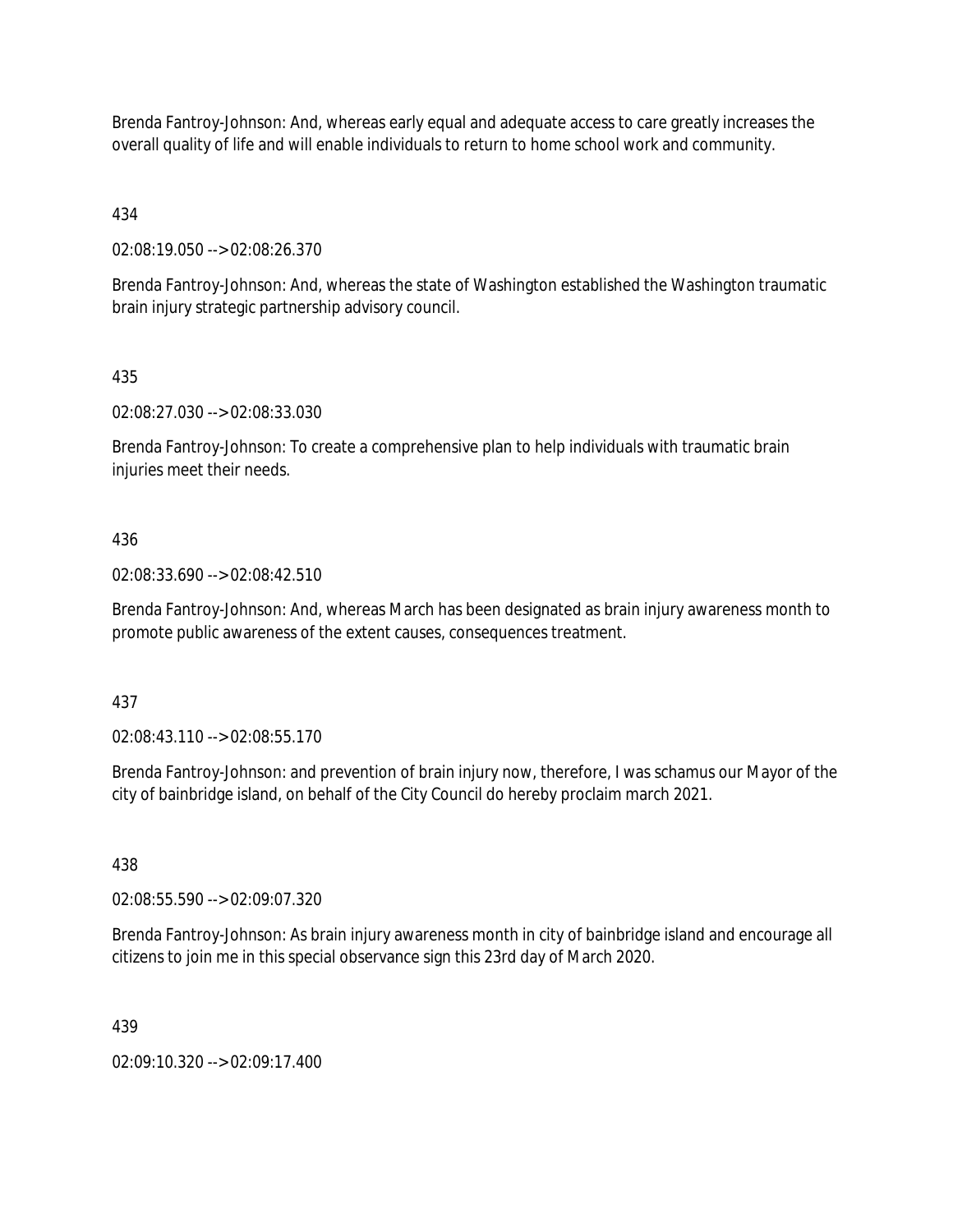Rasham Nassar: Thank you very much for reading that Council member, and this is an annual practice proclamation of previously dockets we don't have a motion.

440

02:09:18.420 --> 02:09:24.810

Rasham Nassar: In the packet I do wonder, though, if there's someone in the audience that we were expecting to accept this this evening.

#### 441

02:09:26.640 --> 02:09:28.860

Rasham Nassar: Do we know I wasn't in communication with anybody so i'm.

#### 442

02:09:30.240 --> 02:09:31.830

Rasham Nassar: not sure city clerk, are you aware.

#### 443

02:09:32.430 --> 02:09:34.770

Christine Brown: This is the city clerk Suzanne Griffin.

#### 444

02:09:35.850 --> 02:09:38.940

Christine Brown: For the proclamation but I don't see her in the attendee list.

### 445

02:09:39.570 --> 02:09:40.170 Okay.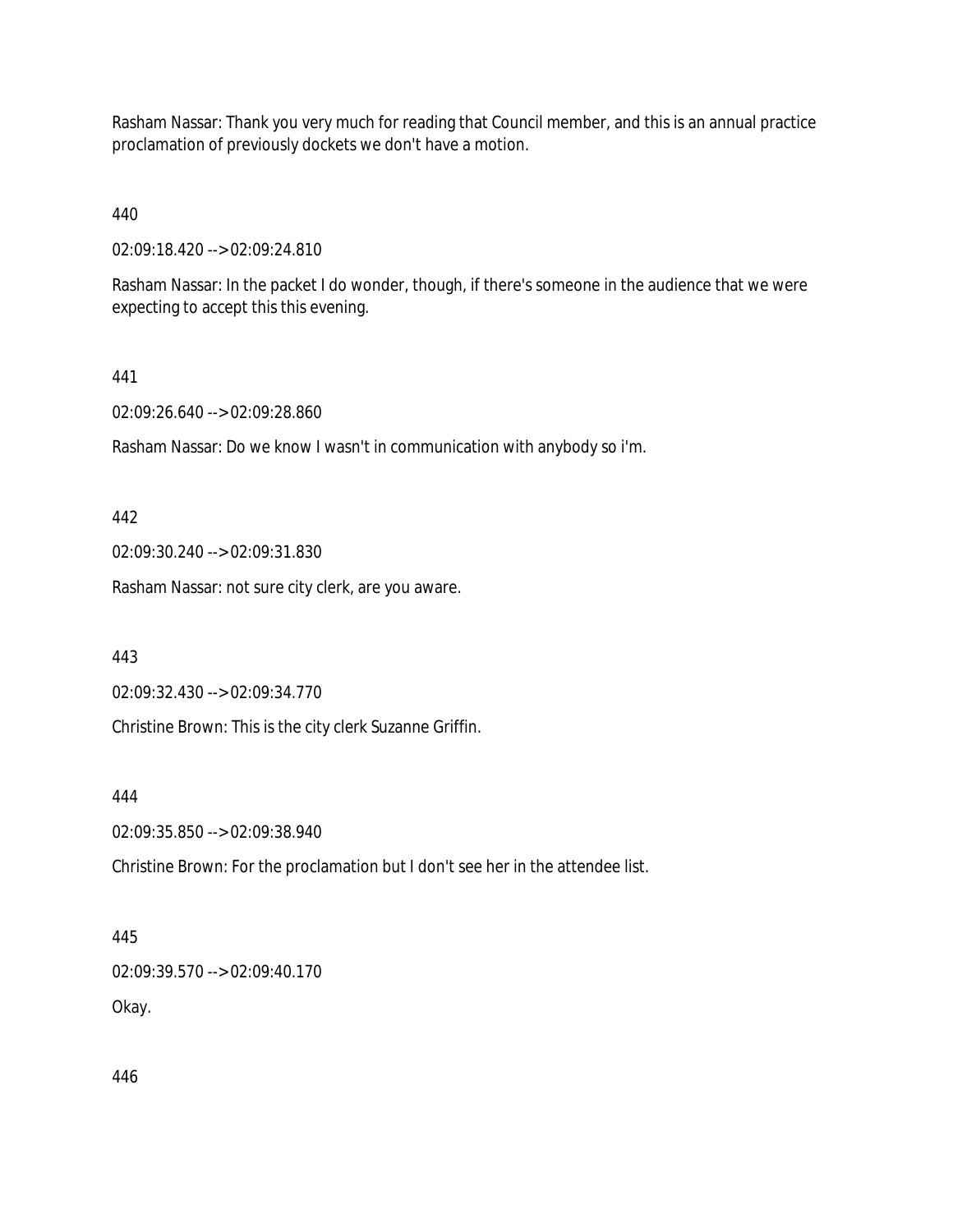02:09:43.140 --> 02:09:45.000

Rasham Nassar: Okay well um.

447

02:09:46.110 --> 02:09:49.770

Rasham Nassar: I guess we'll move on and then and then you'll do the follow up with her over email.

448 02:09:50.880 --> 02:09:51.180 Rasham Nassar: and

449

02:09:52.860 --> 02:09:53.310

Rasham Nassar: tomorrow.

450

02:09:55.080 --> 02:09:55.500 Rasham Nassar: Is that.

451

02:09:57.210 --> 02:10:02.430

Rasham Nassar: Great alright, so we are moving on now Council in our agenda, we are on item.

452

02:10:06.030 --> 02:10:20.430

Rasham Nassar: unfinished business item nine first item of unfinished business is item a nine a ordinance number 2002 one dot 03 joint City Council planning Commission land use subcommittee phase one triage code changes.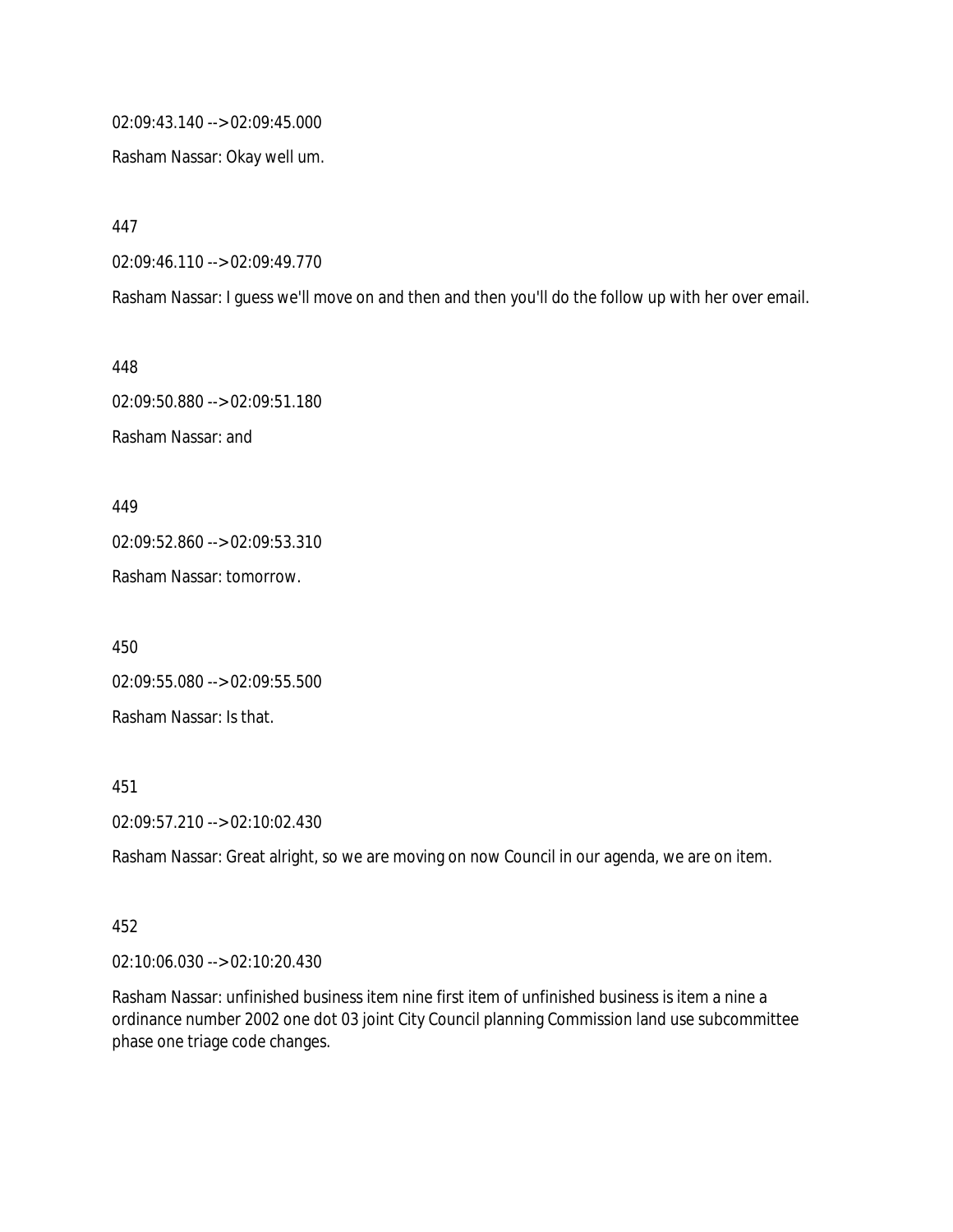02:10:21.660 --> 02:10:25.740

Rasham Nassar: Do we have the planning director joining us.

#### 454

02:10:27.150 --> 02:10:30.480

Rasham Nassar: To to introduce this item tonight or city attorney.

#### 455

02:10:35.850 --> 02:10:37.110

Joe Levan: Someone from planning Jennifer.

#### 456

02:10:38.550 --> 02:10:39.090

Rasham Nassar: hi Jennifer.

#### 457

02:10:40.560 --> 02:10:48.810

Jennifer Sutton: Good evening sorry it takes a minute for the upload from attendee to take effect so sorry about that.

#### 458

02:10:50.430 --> 02:10:53.790

Jennifer Sutton: Should I just should I begin with some just summary remarks.

459

02:10:55.830 --> 02:10:56.370

Rasham Nassar: that'd be great.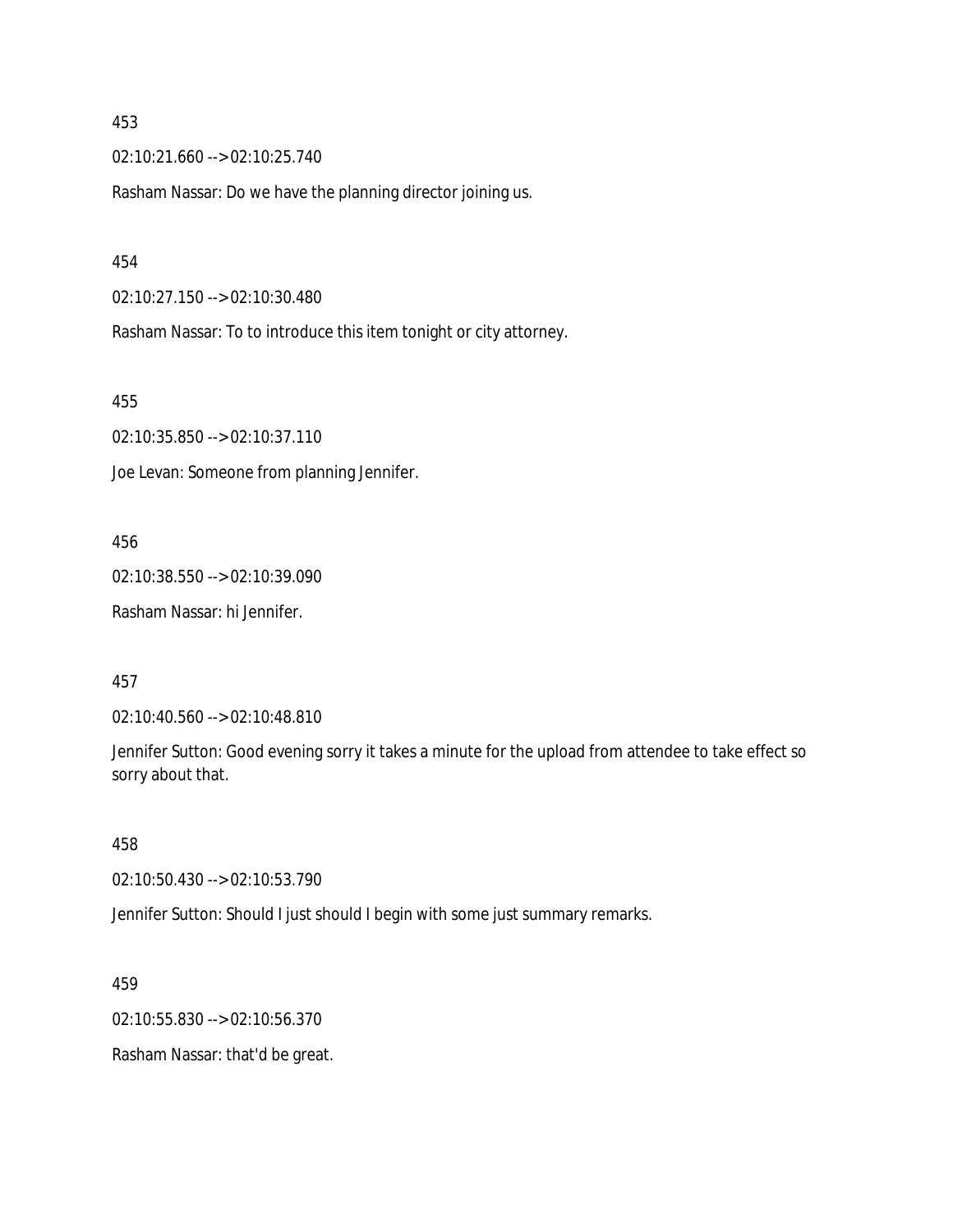02:10:56.820 --> 02:11:05.490

Jennifer Sutton: Okay, great Thank you so good evening city council and members of the public i'm Jennifer senior planner tonight we're bringing forward ordinance number.

461

02:11:06.960 --> 02:11:19.650

Jennifer Sutton: for your consideration this ordinance takes action on phase one of code changes that were recommended by the Joint Council planning Commission land do subcommittee that met in the summer and fall 2020.

462

02:11:20.310 --> 02:11:28.680

Jennifer Sutton: The Council endorsed moving forward with this first phase of code changes from the subcommittee at the October 13 2020 meeting.

463

02:11:30.060 --> 02:11:31.140

Jennifer Sutton: or this ordinance.

464

02:11:32.730 --> 02:11:42.720

Jennifer Sutton: implements part of the phase one changes, some of the code changes in tonight's ordinance can be described as housekeeping or clarifying in nature.

465

02:11:43.230 --> 02:11:51.870

Jennifer Sutton: But the other more substantive changes fall into two categories, first the ordinance clarifies that the planning director and hearing examiner.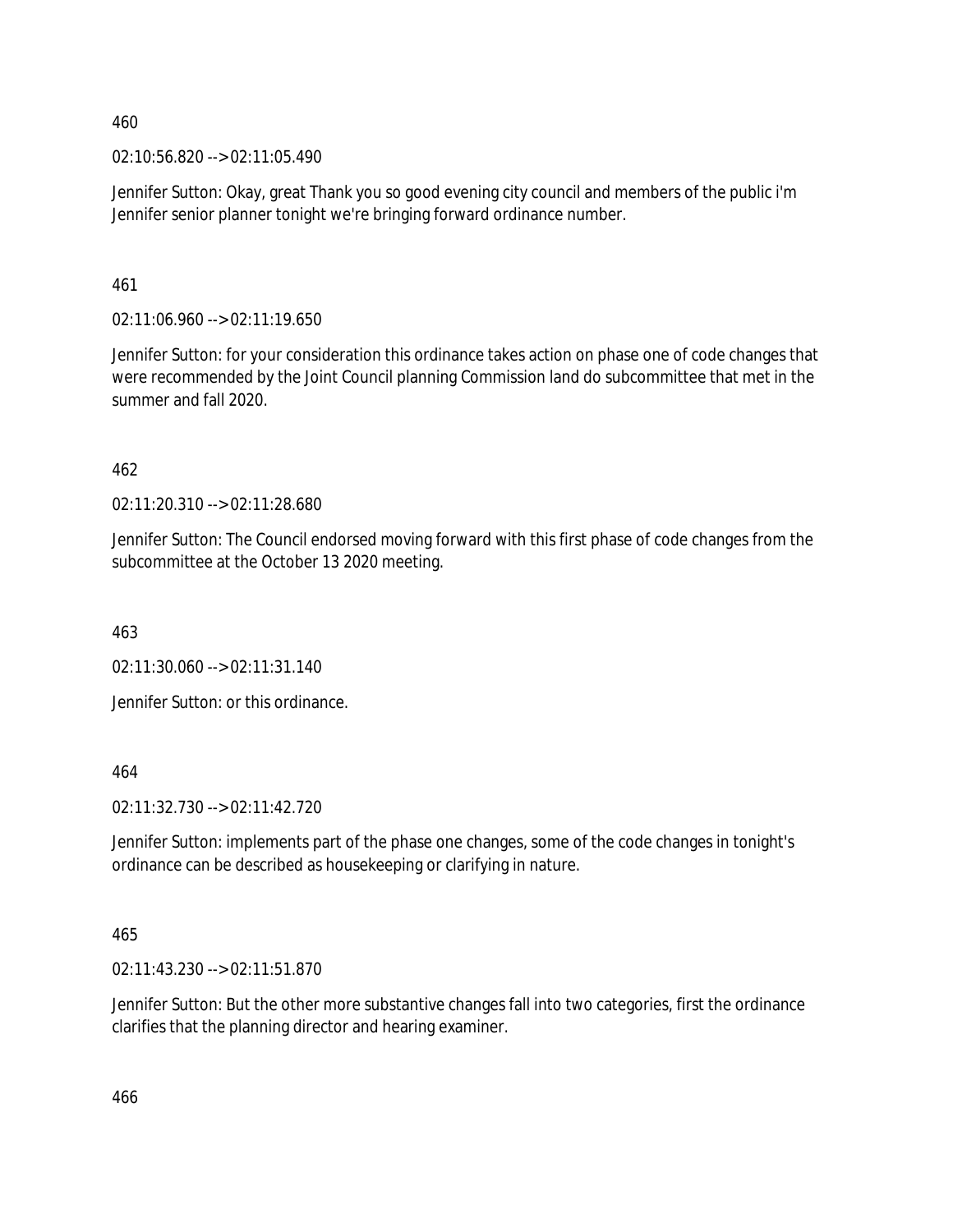02:11:52.320 --> 02:12:09.600

Jennifer Sutton: should give substantial weight to the planning Commission recommendations on land use permits, including recommendations of denial and, second, it prohibits new hotels in the central core gateway and very terminal districts currently hotels, are a conditional use in these zones.

467

02:12:12.360 --> 02:12:20.940

Jennifer Sutton: The planning Commission discuss this body of work last fall and on December 10 2020 held a public hearing and voted to recommend the ordinance to the city council.

468

02:12:21.960 --> 02:12:28.380

Jennifer Sutton: The planning Commission recorded motion is in your packet tonight as part of the materials.

#### 469

02:12:29.010 --> 02:12:36.510

Jennifer Sutton: The motion in your packet tonight is to Ford this ordinance for consideration of approval, as part of the consent agenda on April 13.

470

02:12:36.960 --> 02:12:51.960

Jennifer Sutton: The City Council could also opt to schedule a public hearing on this ordinance and consider after the public hearing a public hearing is not required because of public hearing was held at the planning Commission i'd be happy to answer any questions you may have.

471

02:12:53.730 --> 02:12:54.990

Rasham Nassar: Thank you for that introduction.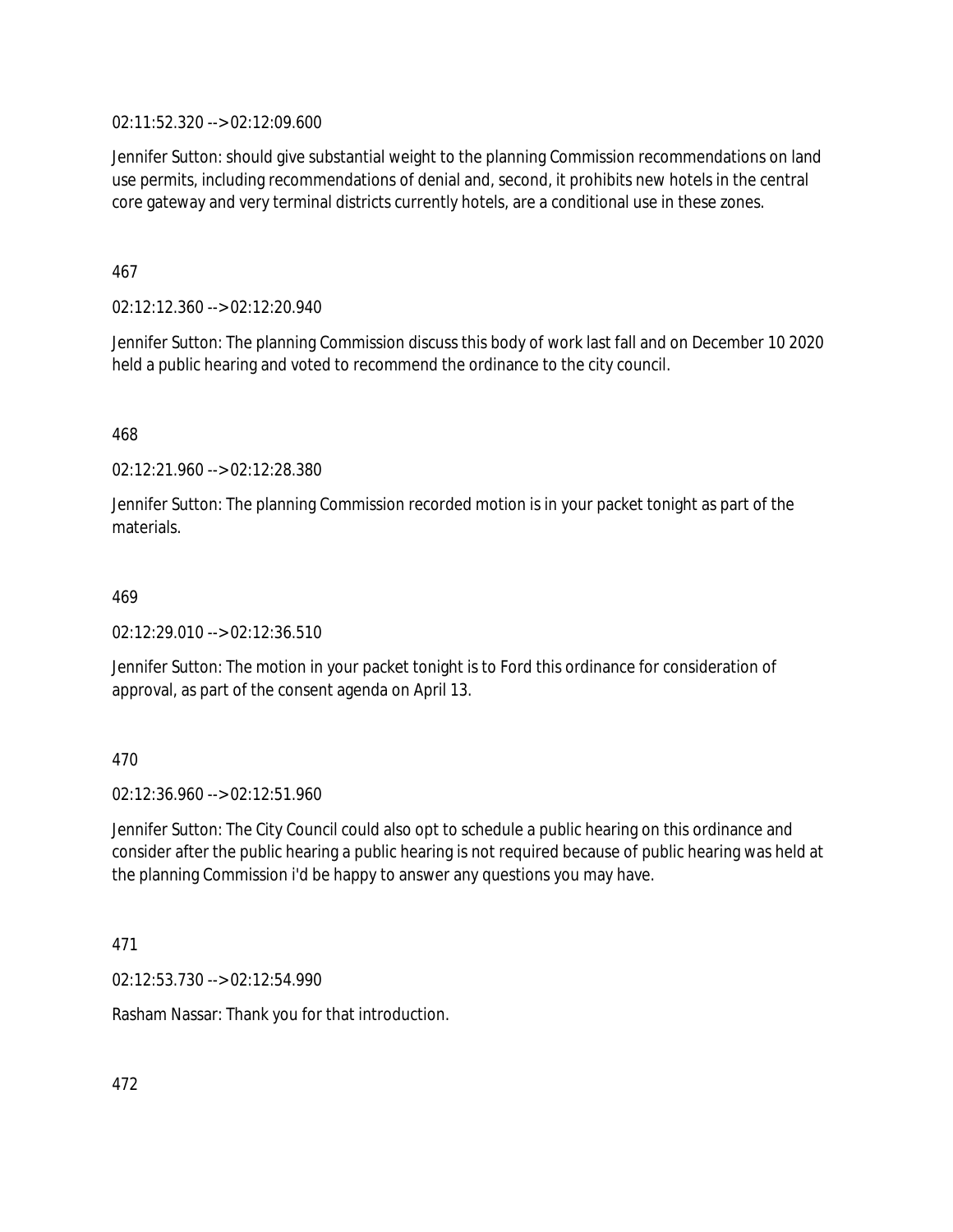02:12:56.460 --> 02:12:59.070

Rasham Nassar: i'm looking to Council members for hands raise.

473

02:13:01.860 --> 02:13:02.790

Rasham Nassar: councilmember car.

474

02:13:05.220 --> 02:13:14.610

Christy Carr: i've moved forward ordinance number 2021 dash oh three for consideration of approval, as part of the consent agenda for the April 13 2021 City Council meeting.

#### 475

02:13:16.920 --> 02:13:18.660

Rasham Nassar: counselor deet second that motion.

476

02:13:19.830 --> 02:13:22.200

Rasham Nassar: I did you want to comment further councilmember car.

477

02:13:24.810 --> 02:13:26.670

Christy Carr: I do actually although.

## 478

02:13:28.230 --> 02:13:31.050

Christy Carr: Ah yes, yes, now is an okay time.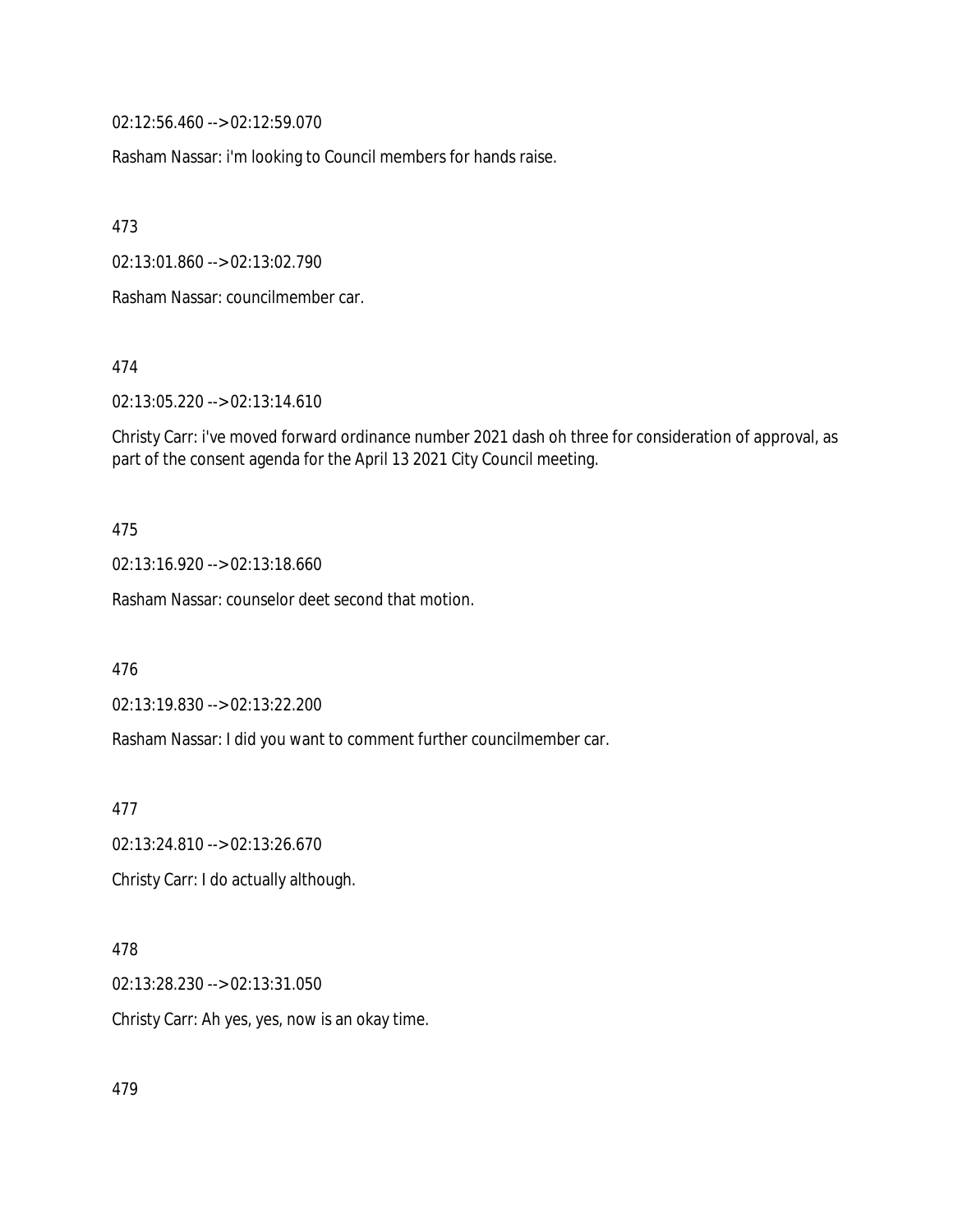02:13:32.370 --> 02:13:37.080

Christy Carr: We did get a number of comments from the community regarding the prohibition of hotels in.

480

02:13:38.250 --> 02:13:51.540

Christy Carr: The winslow course specifically and I, as part of the joint land you subcommittee that worked on these revisions to the code, I did want to bring up.

481

02:13:52.830 --> 02:14:04.860

Christy Carr: What was in the planning commission's recorded action recorded motion that Jennifer mentioned in regarding the intent of the proposed changes.

482

02:14:06.030 --> 02:14:20.370

Christy Carr: And it does read to prohibit hotels in the reference zoning districts, while review of definition and use standards is completed, to determine if and how hotels within these zoning districts are a use consistent with a comprehensive plan.

## 483

02:14:21.210 --> 02:14:28.680

Christy Carr: So this wasn't intended to be a forever prohibition of hotels in these zoning districts, but.

484

02:14:29.400 --> 02:14:44.580

Christy Carr: Because the code resulted in a project that was fairly unpopular in the Community as written, it was decided to just strike that as a use for the time being, while that additional work could be done.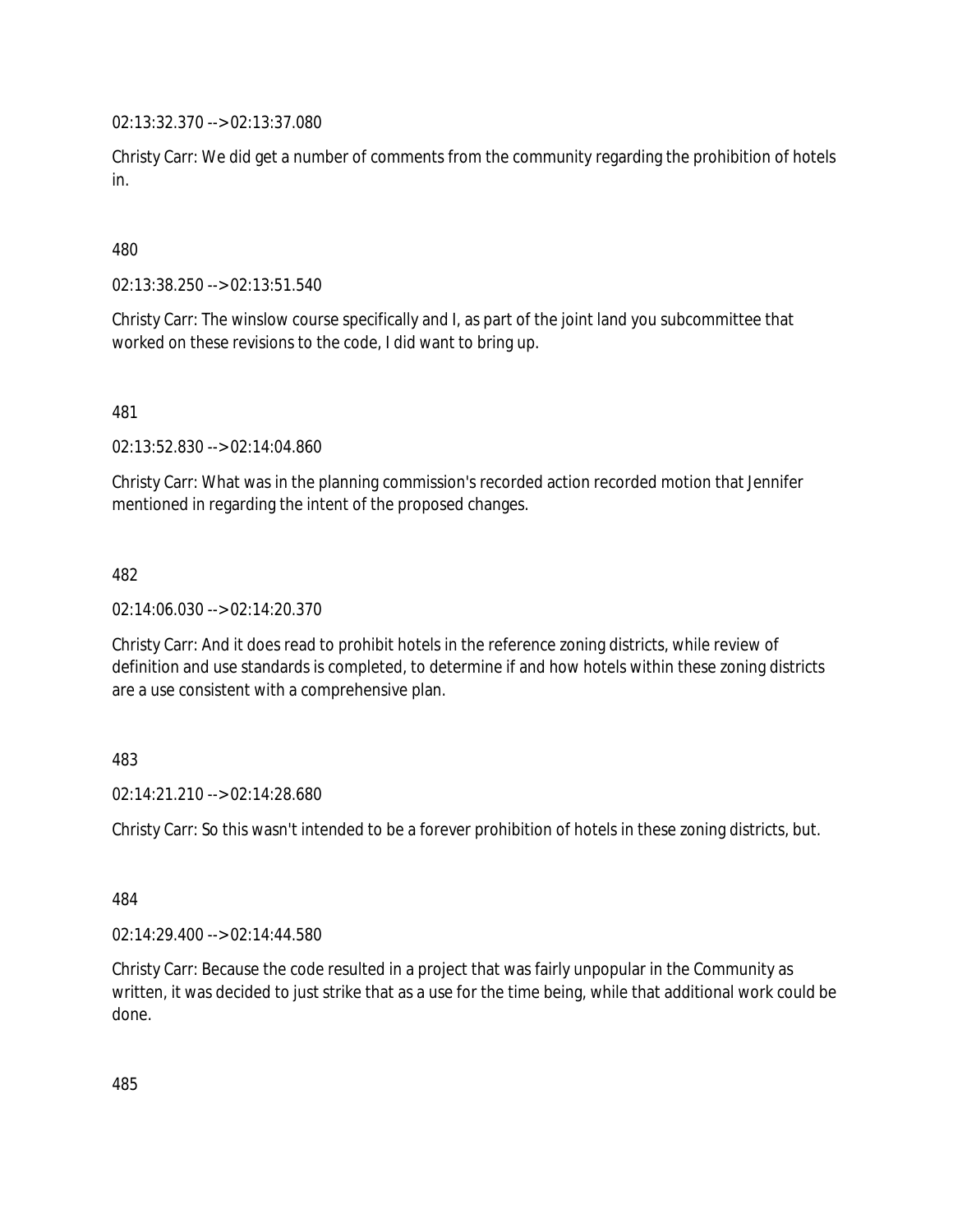02:14:47.700 --> 02:14:51.420

Rasham Nassar: appreciate that background and clarification councilmember car.

486

02:14:52.560 --> 02:14:57.210

Rasham Nassar: Any other Council member comments on the site in this evening city attorney.

487

02:14:59.910 --> 02:15:14.010

Joe Levan: There was, just to clarify those terms of any question about remand authority, there is a provision in the in the ordinance in section six.

488

02:15:14.520 --> 02:15:24.390

Joe Levan: it's under a sub part D that refers to the hearing examiner says the hearings are may approve for with conditions deny deny or remained an application.

489

02:15:24.900 --> 02:15:41.220

Joe Levan: So remand is addressed in the new ordinance counselors have questions about that that was a as a customer card is referred to in terms of the intent of the of the planning Commission that's another item that was addressed in that in that whereas clause about.

490

 $02:15:44.760 \rightarrow 02:15:53.460$ 

Joe Levan: about the hearing examiner and whether or not the decision can be remanded so that's that's in the warehouse as well, so just so you're aware of that that's that's addressed in the ordinance.

491

02:15:56.430 --> 02:15:57.510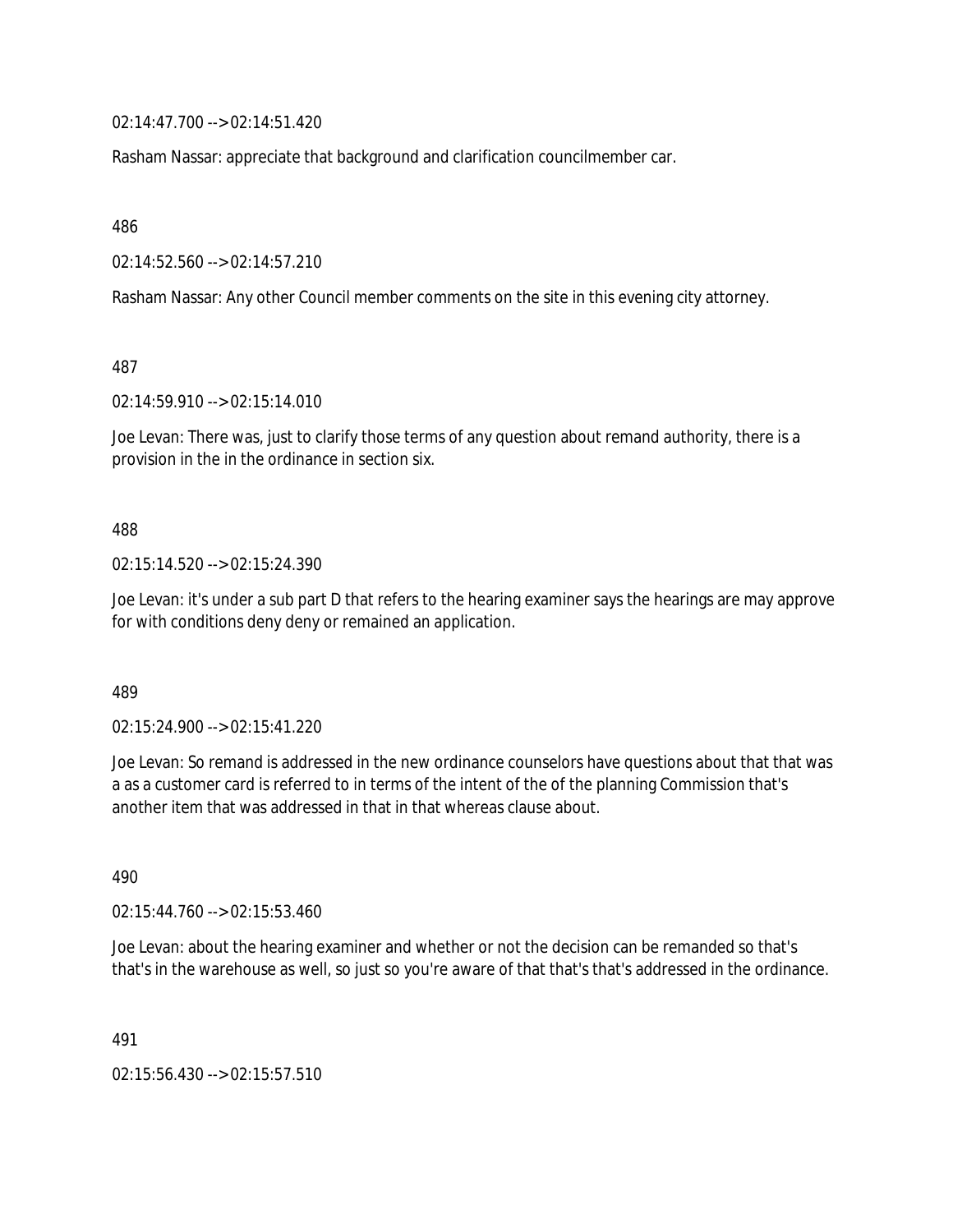Rasham Nassar: Council member deeds.

492

02:15:58.500 --> 02:16:06.120

Joe Deets: Thank you mayor, I have a kind of a follow up question what my colleague customer card just said, and maybe she can answer, or maybe.

493

02:16:06.960 --> 02:16:15.030

Joe Deets: Jennifer or heather but So this was not intended to be a permanent prohibition, but at some point we will be.

494

02:16:15.720 --> 02:16:37.710

Joe Deets: Where maybe it's a new joint committee of this Council and kind of Commission to see what kind of hotels can be approved in this area, but does anyone have a just again open question we have an idea when the timing of that discussion or decision or analysis would be done, I just curious.

495

02:16:41.280 --> 02:16:53.730

Heather Wright: That councilmember deets that would need to be added to our work plan it's not currently slated as an item on our work plan it was something that we would be receiving direction from the joint committee that is no longer.

496

02:16:55.080 --> 02:17:05.070

Heather Wright: Together, so it would have to be added to the future subcommittee as a work plan item, so I don't have a sense at this time as to when that would be coming back.

497

02:17:10.230 --> 02:17:12.120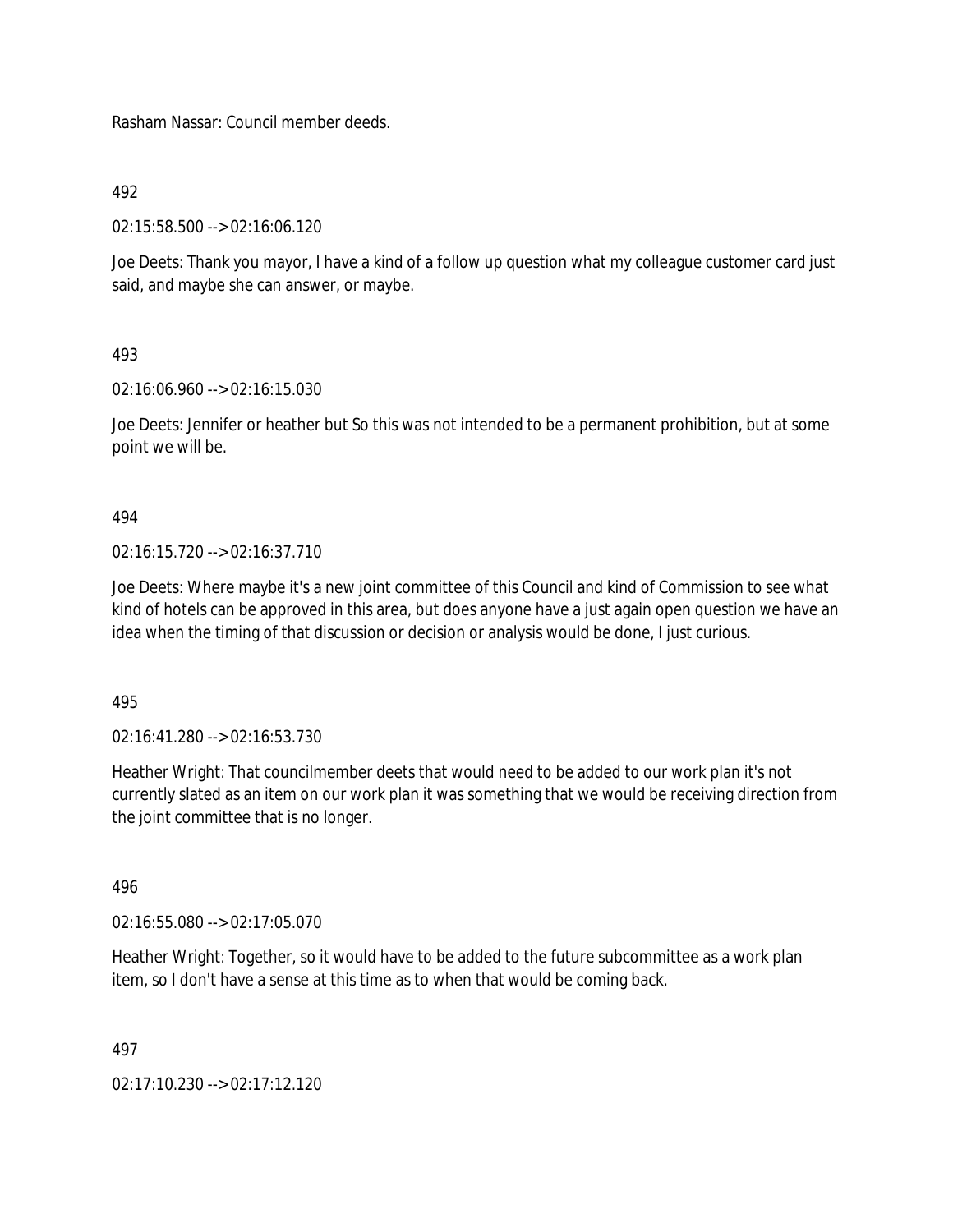Rasham Nassar: And the other Council member comments at this time.

498

02:17:13.680 --> 02:17:19.470

Joe Deets: it's good all right follow up question so maybe, is there a way where we could.

499

02:17:20.130 --> 02:17:32.550

Joe Deets: put that in like when we have our agendas, we have sort of a list of things that kind of we don't have a place for them, but it's sort of a placeholder is there a way, we can have that as a placeholder so that just doesn't get lost.

500

 $02.17:34.170 \rightarrow 02.17:46.290$ 

Heather Wright: Yes, we can add that to our work plan this session on April, the 20th and or it can be added to the joint subcommittee so that decision can be made when we return on April 20 to discuss the left hand.

501

02:17:49.590 --> 02:17:51.210

Rasham Nassar: Any other councilmember comments.

502

02:17:53.730 --> 02:18:00.750

Rasham Nassar: So I have a few comments um and I am going to offer from the amendment to the motion on the floor.

## 503

02:18:02.220 --> 02:18:10.860

Rasham Nassar: city attorney the draft that appears in our packet tonight is different from the draft that originally appeared in before Council, it must have been last month or a month before.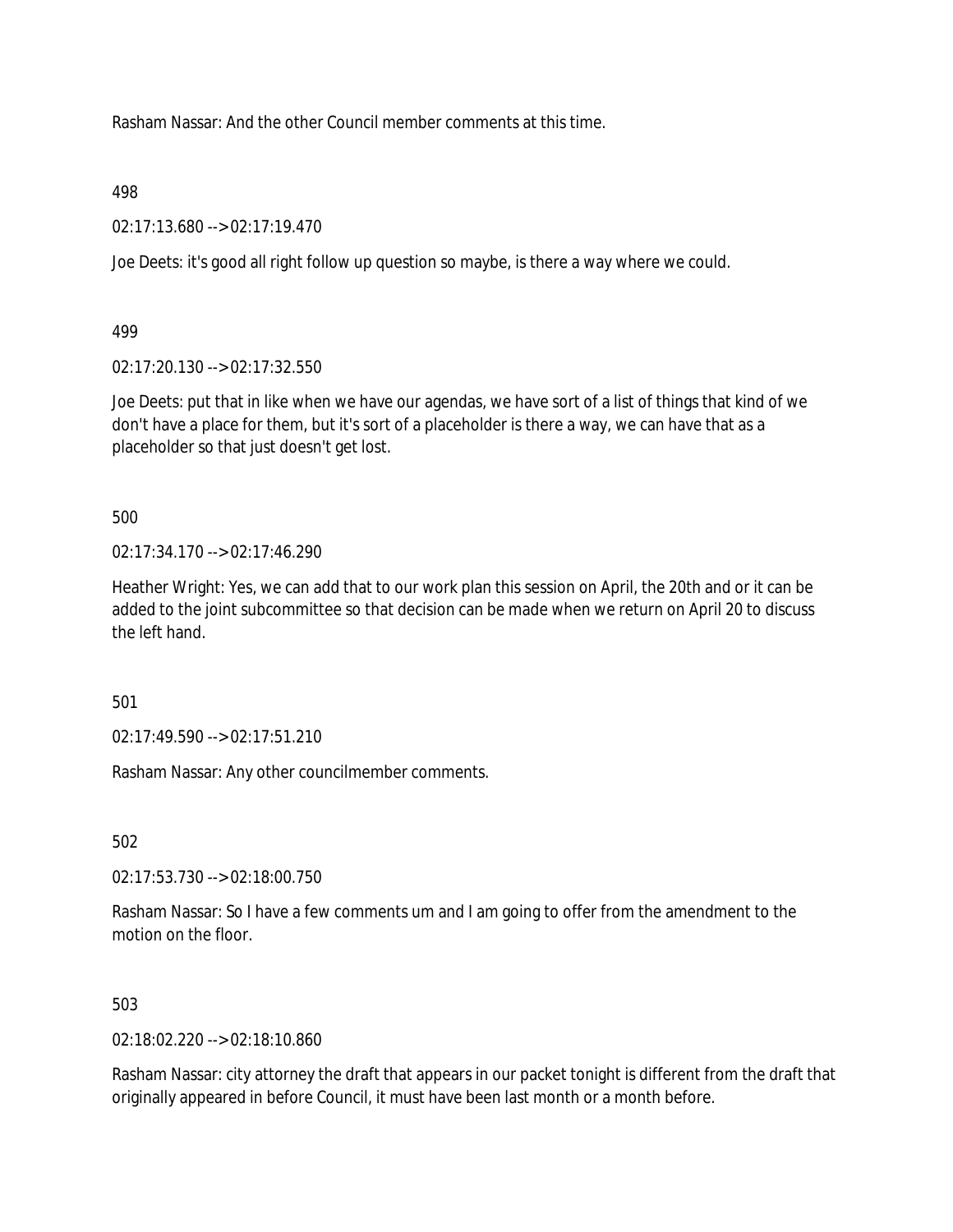## 02:18:11.970 --> 02:18:16.590

Rasham Nassar: Can you, for the benefit of the public just articulate how it's different or what provision was added.

505

02:18:18.660 --> 02:18:28.140

Joe Levan: to his family and the mentioned in the agenda bill itself, as well as there's a there's a provision in section 11.

506

02:18:29.370 --> 02:18:42.720

Joe Levan: That was added for clarification to clarify what the what the these changes, what the ordinance would apply to and it refers to specifically the sections that relate to.

507

02:18:44.400 --> 02:18:48.750

Joe Levan: The prohibition on hotels and it refers to.

508

02:18:49.890 --> 02:19:00.750

Joe Levan: The section section 11 and it kind of speaks for itself and it's meant to clarify that what that provision what these orders applies to related to if there's any current projects out there.

509

02:19:01.890 --> 02:19:10.110

Joe Levan: That have received a certain level of approval is identified in section 11 and also purchase floor area ratio related to that project.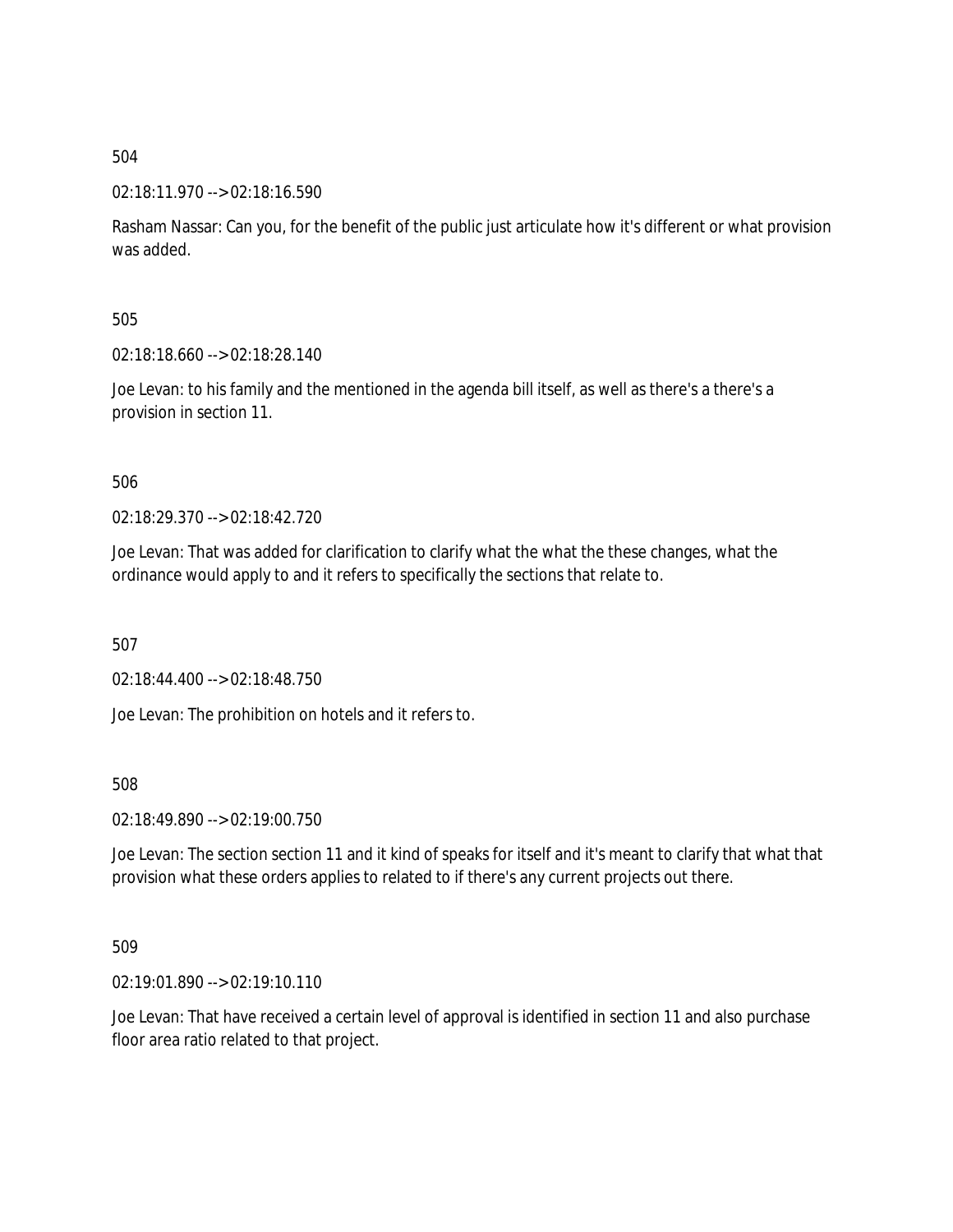02:19:11.790 --> 02:19:14.370

Joe Levan: So that's basically it refers to.

511

02:19:15.780 --> 02:19:25.410

Joe Levan: As you can you can read it, it says that as relates to the current projects to which this ordinance could potentially apply this ordinance is applicable to develop products that do not.

512

02:19:26.010 --> 02:19:33.420

Joe Levan: have an approved land use permit with the city and which also have not purchased from the city or otherwise acquired development rights and so on.

513

02:19:34.440 --> 02:19:37.620

Joe Levan: Prior to the effective date of this ordinance related to that project so.

514

02:19:38.850 --> 02:19:49.770

Joe Levan: Again, the intent of that was to clarify what the ordinance applies to specifically with respect to the prohibition on hotels in the applicable zones.

515

02:19:50.670 --> 02:19:55.260

Rasham Nassar: And are either you or the planning director aware of any projects that have.

516

02:19:56.640 --> 02:20:01.050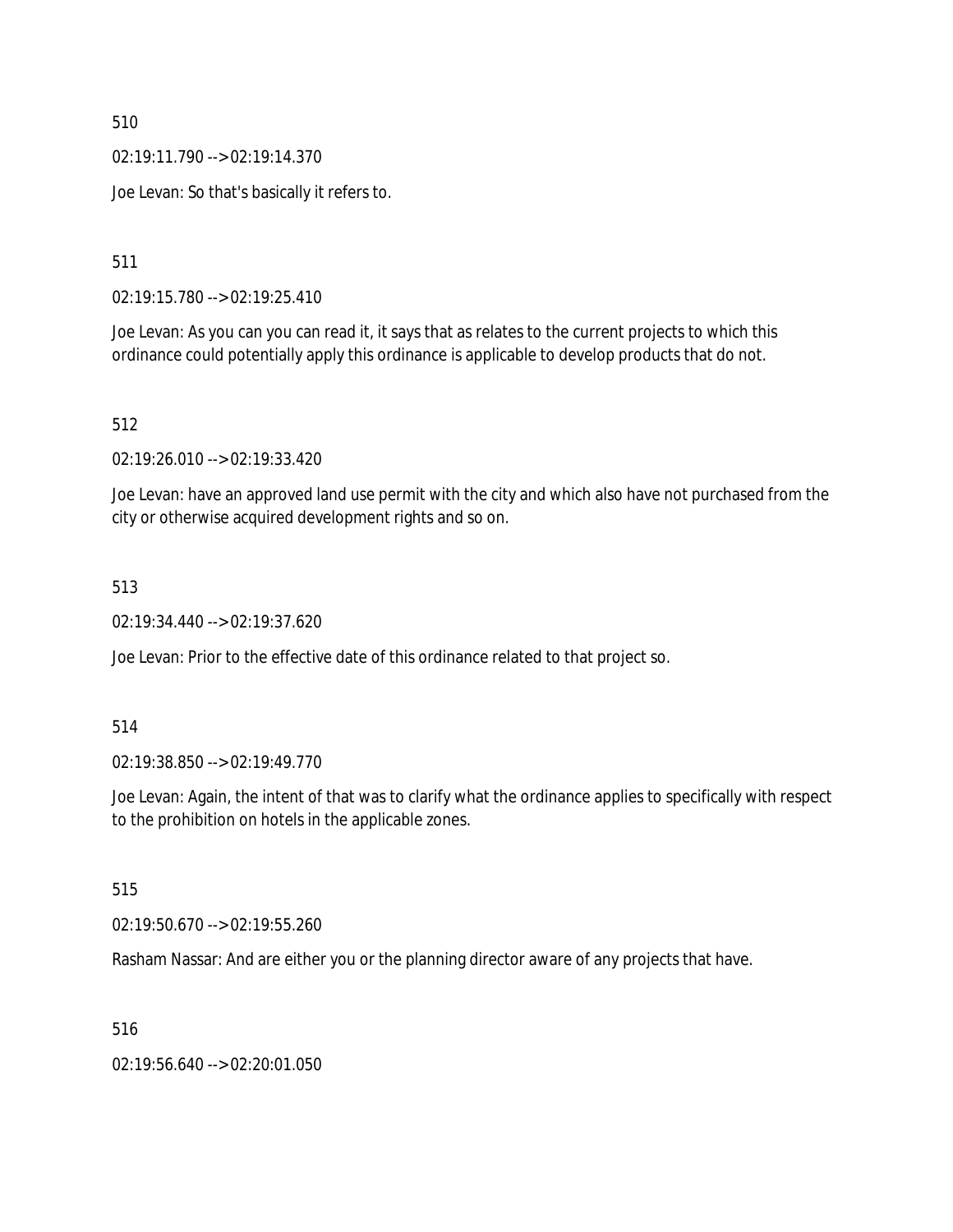Rasham Nassar: Just have that will see this describe level of land use, permitting approval that would be subject to this.

517

02:20:01.050 --> 02:20:03.780

Joe Levan: Exemption or wherever, at least one project.

518

02:20:05.040 --> 02:20:05.670

Joe Levan: Was the hotel.

519

02:20:07.290 --> 02:20:10.620

Rasham Nassar: Was exemption would apply to the window hotel project, it would.

520

02:20:10.680 --> 02:20:13.110

Joe Levan: It would mean that the ordinance would not apply to them.

521

02:20:14.220 --> 02:20:16.170

Joe Levan: So the prohibition would outside of that project.

## 522

02:20:18.420 --> 02:20:24.780

Rasham Nassar: So bear with me one moment i'm going to i'd like to propose a friendly amendment to the motion on the floor.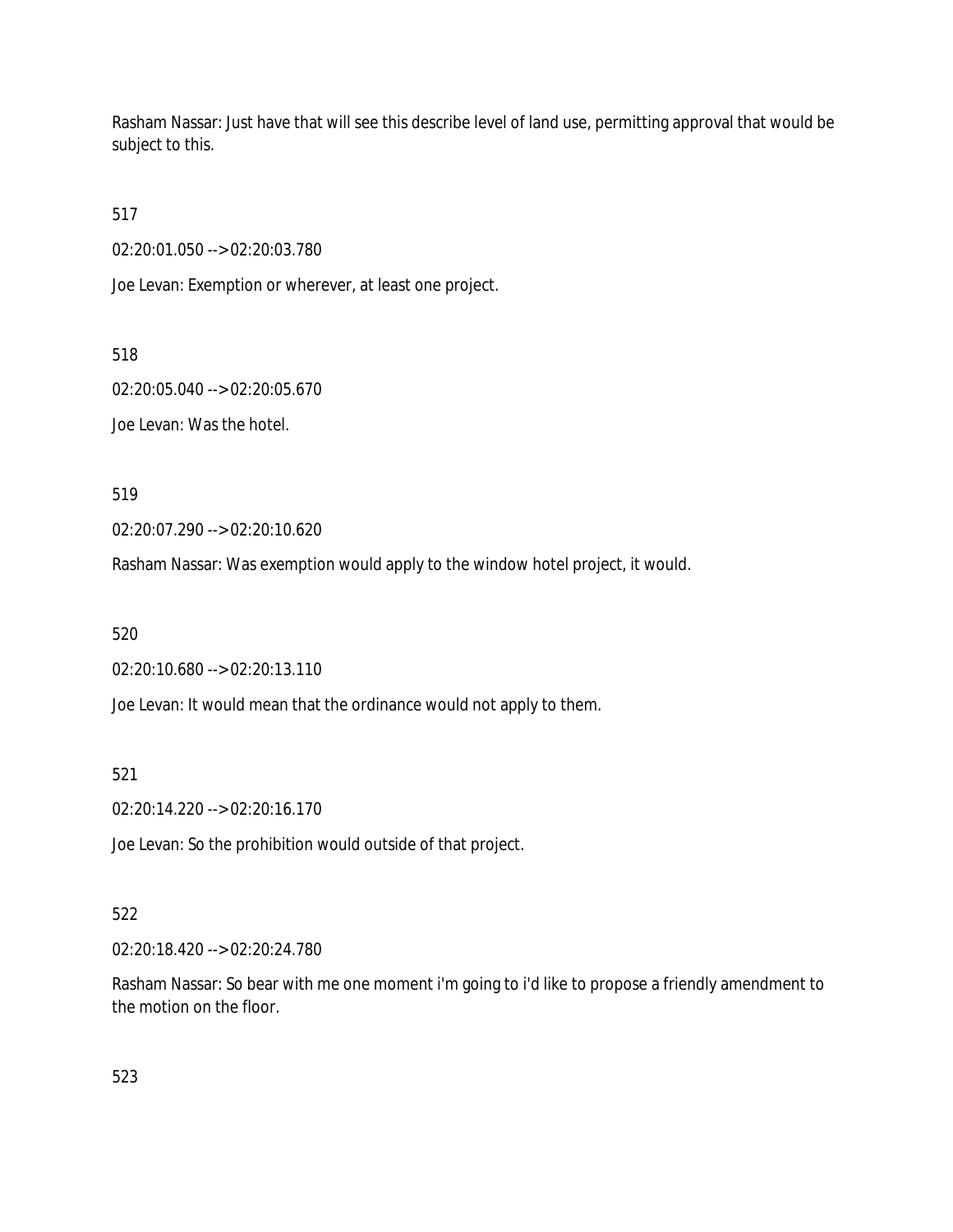02:20:27.000 --> 02:20:27.510

and

524

02:20:33.240 --> 02:20:35.010

Apologies cancel.

525

02:20:37.890 --> 02:20:42.300

Rasham Nassar: Some pulling up the emotion that would that's already on the floor, since we have emotion that's been second 10.

## 526

## 02:20:42.660 --> 02:20:58.620

Rasham Nassar: So i'm going to offer them an amendment to that motion I move to amend the motion on the floor to state to forward ordinance number 2002 one dash 03 with section 11 stricken for consideration of approval, as part of the consent agenda for the April 13 2021 City Council meeting.

527

02:21:02.910 --> 02:21:05.070

Rasham Nassar: And that motion to amend oh.

528

02:21:06.990 --> 02:21:16.350

Rasham Nassar: counselor camera Johnson was that a second for that motion to amend that's a second for the motion treatments, so now Council will debate the motion to amend the motion on the floor councilmember car.

529

02:21:19.680 --> 02:21:24.210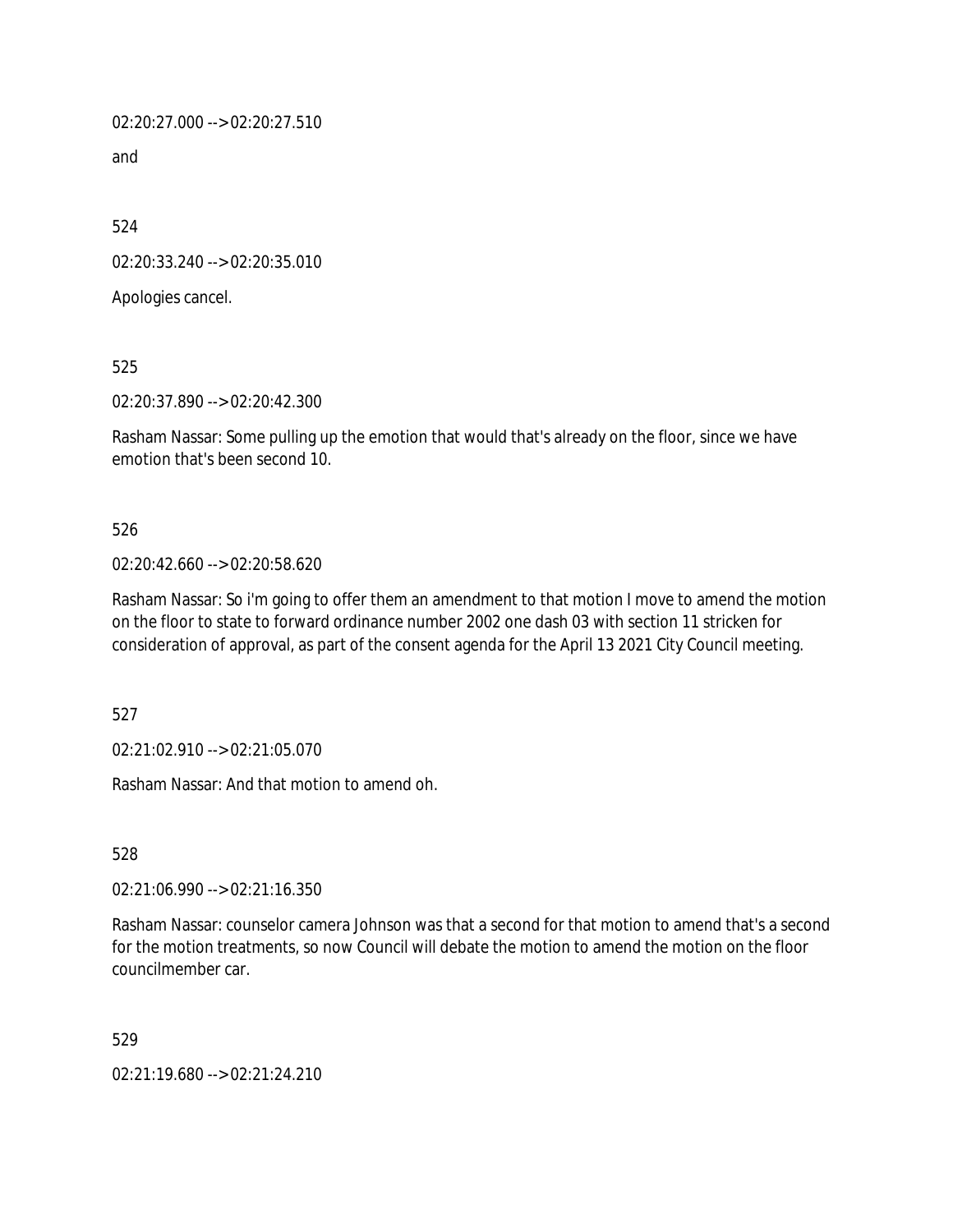Christy Carr: yeah thanks I actually lost track, but I support this amendment.

530

02:21:28.200 --> 02:21:33.630

Rasham Nassar: Okay, so it's Council clear will unless there's any further councilmember comment, we will be voting.

# 531

02:21:34.710 --> 02:21:41.370

Rasham Nassar: On the amendment to the motion on the floor, the amendment would be to adopt to Ford ordinance number.

# 532

02:21:42.660 --> 02:21:44.550

Rasham Nassar: For consideration with section 11.

533

02:21:45.660 --> 02:21:46.170

Rasham Nassar: remote.

# 534

02:21:47.340 --> 02:21:50.010

Rasham Nassar: Unless there's any further councilmember comment discussion.

# 535

02:21:51.660 --> 02:21:53.370

Rasham Nassar: All those in favor please say I.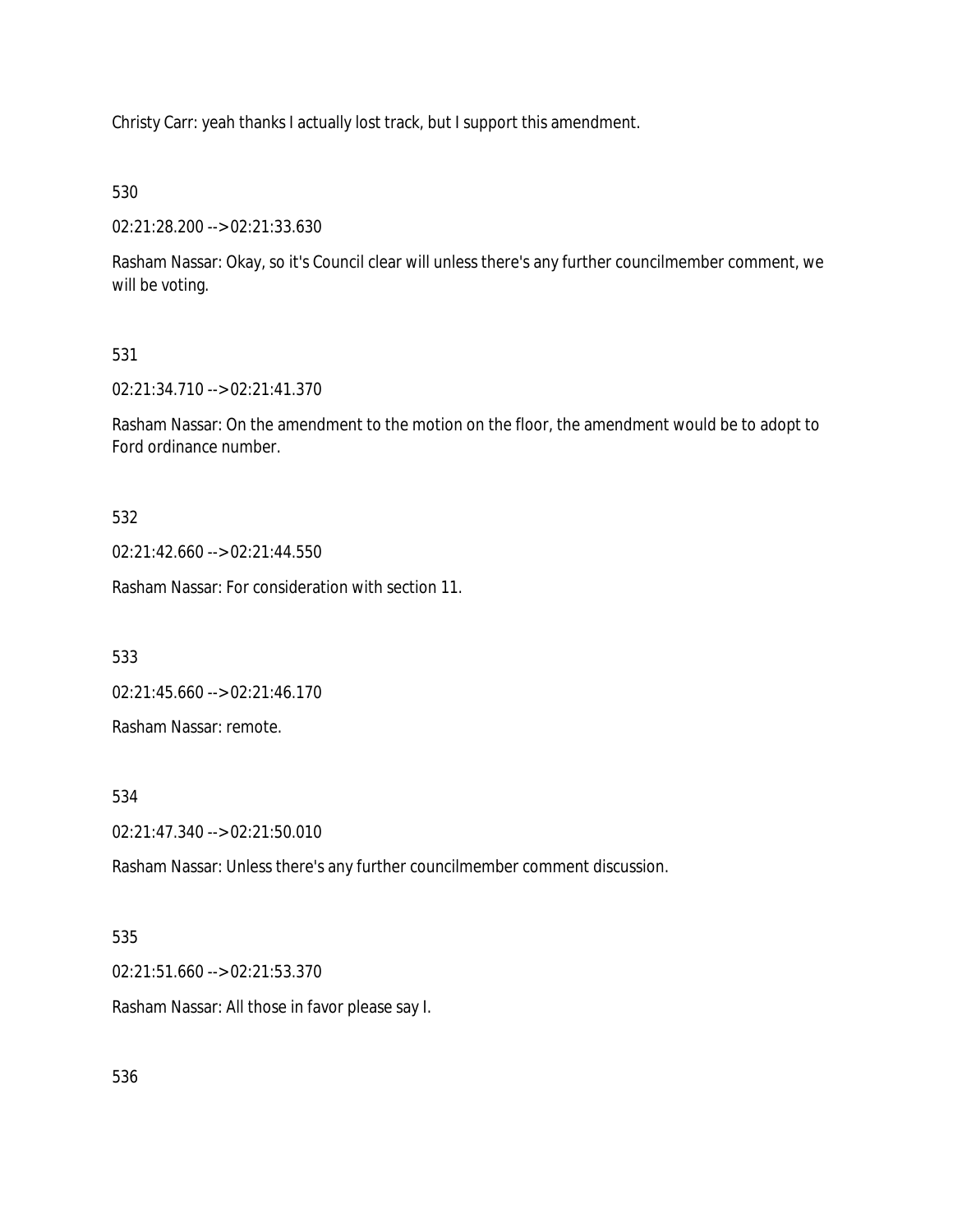02:21:55.830 --> 02:21:56.520

Rasham Nassar: am in a post.

537

02:21:59.730 --> 02:22:02.010

Rasham Nassar: I think that motion fails three to two.

538 02:22:04.050 --> 02:22:04.830 Rasham Nassar: Right what.

539

02:22:08.280 --> 02:22:09.030

Rasham Nassar: city attorney.

540

02:22:09.660 --> 02:22:11.640

Joe Levan: was three in favor to against Brett.

541

02:22:11.940 --> 02:22:14.490

Rasham Nassar: favre to against and before okay.

#### 542

02:22:15.990 --> 02:22:26.610

Rasham Nassar: And i've never i've never run a meeting with to absent, so that was the first for me so that so that motion fails, with three with myself councilmember current customer fan RON Johnson says voting in favor of the amendment.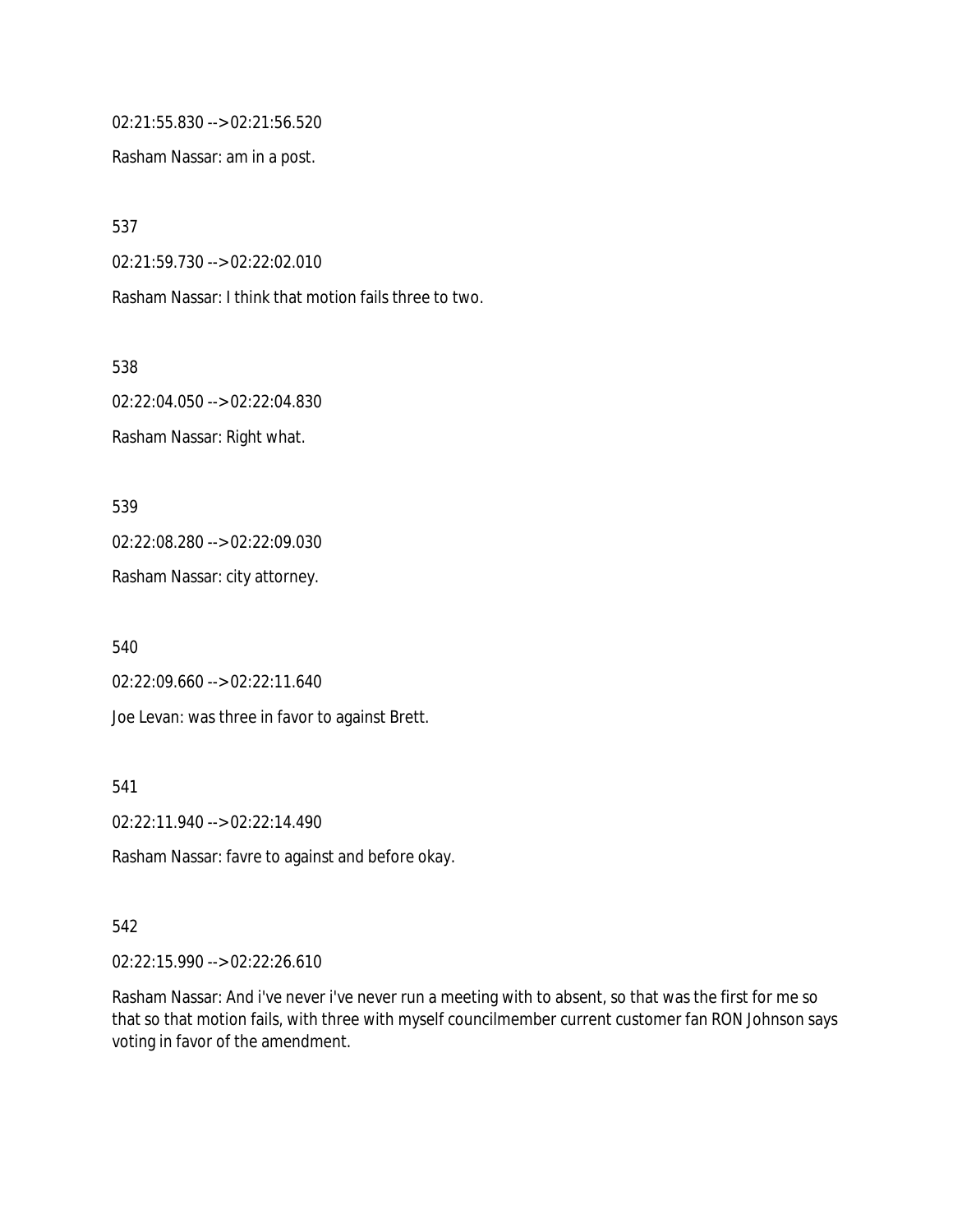02:22:26.970 --> 02:22:30.390

Joe Levan: Know didn't didn't feel like past the past three two right.

544

02:22:31.200 --> 02:22:35.130

Rasham Nassar: So you just need a majority of the Council members that are present not not a majority.

545

02:22:35.280 --> 02:22:37.950 Joe Levan: Well, so the year amendment passed.

546

02:22:38.160 --> 02:22:39.090 Rasham Nassar: The amendment passed.

547

02:22:39.120 --> 02:22:42.120

Joe Levan: yeah but for the Council to pass the ordinance you need four votes.

548 02:22:43.260 --> 02:22:43.650 Rasham Nassar: Okay.

549

02:22:43.680 --> 02:22:44.820

Joe Levan: Good because it's an ordinance.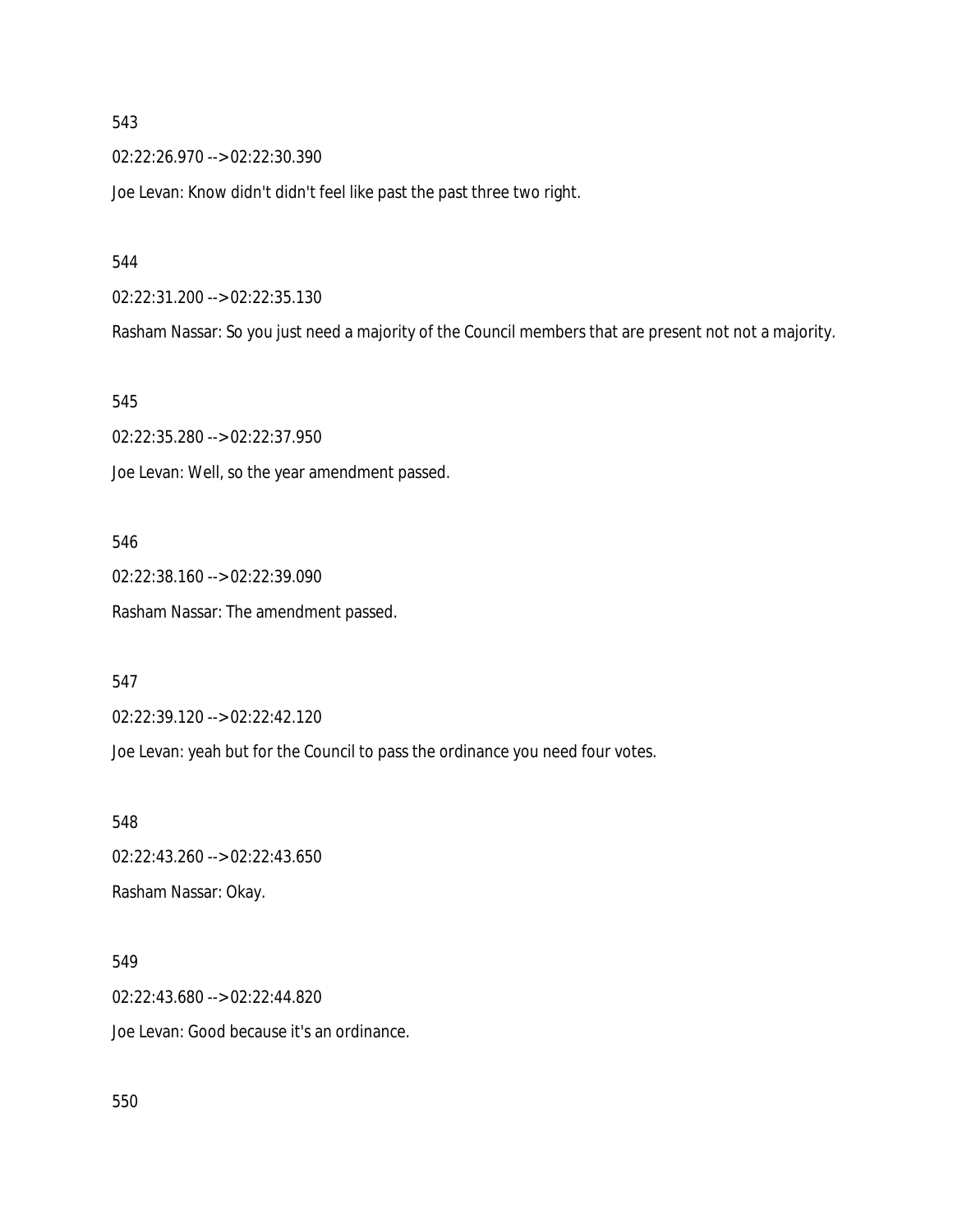02:22:45.360 --> 02:22:58.680

Rasham Nassar: Okay, great super confusing, thank you for that, so the amendment to the ordinances past, so now we are voting on the main motion on the floor, and if we vote to approve it, it will be approved with the amendment.

551

02:22:58.830 --> 02:23:05.580

Joe Levan: correcting we need for coming up approving the revised version of the ordinance which would be section 11 with districts.

552

02:23:06.420 --> 02:23:07.050

Rasham Nassar: everyone's clear.

553

02:23:08.880 --> 02:23:10.470

Rasham Nassar: All those in favor please say I.

554

02:23:13.080 --> 02:23:13.890

Rasham Nassar: And a post.

555 02:23:16.770 --> 02:23:18.240 Rasham Nassar: That motion fails.

556 02:23:19.260 --> 02:23:19.650 Joe Levan: Correct.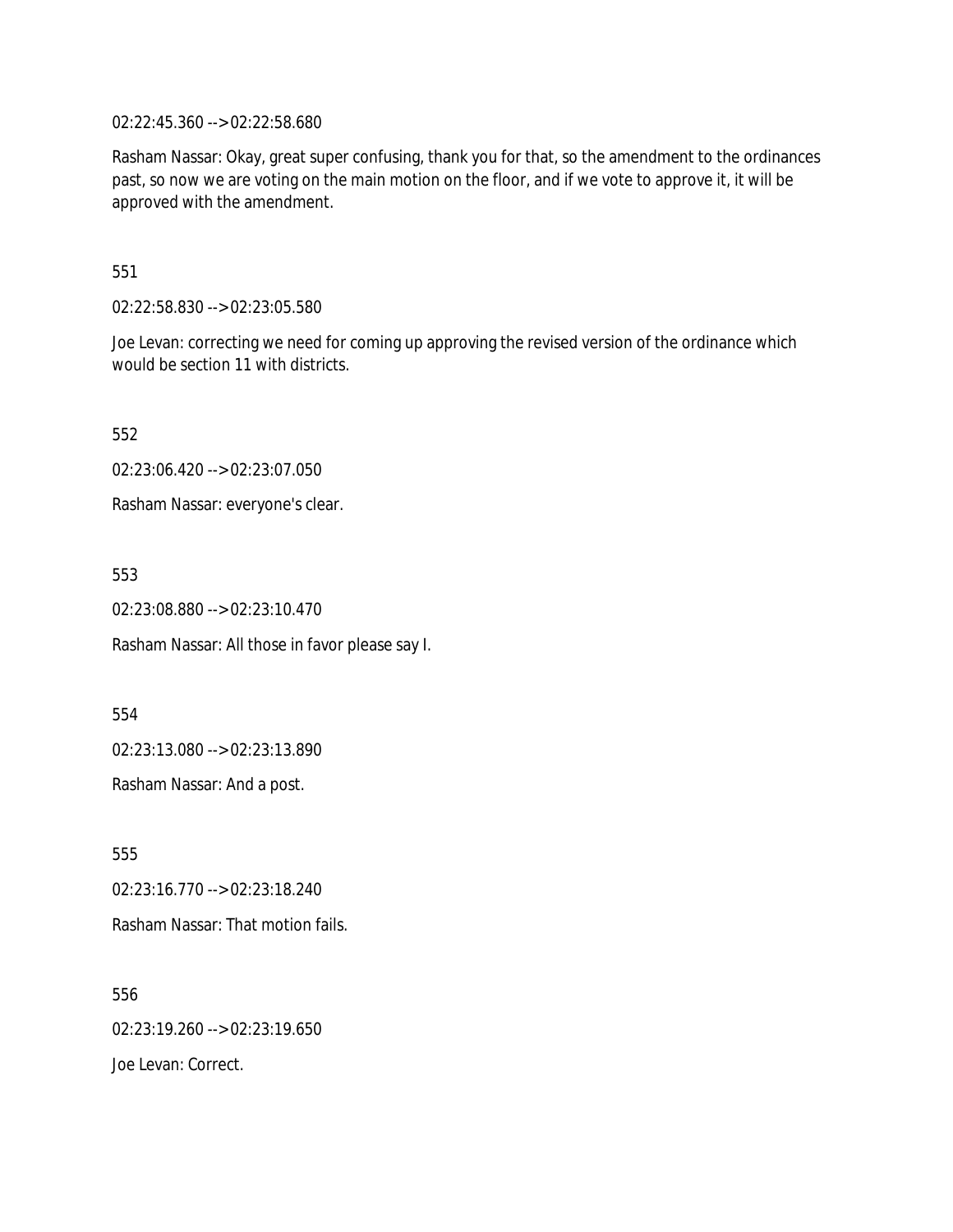02:23:20.340 --> 02:23:29.670

Rasham Nassar: With myself Council member current customer fan right Johnson voting in favor Council members deets and snyder voting against.

558

02:23:30.240 --> 02:23:46.560

Joe Levan: Just for the clarification for the public with an ordinance under State law, the Council needs for votes to pass an ordinance so that's why that even though that received a vote of 322 it still doesn't pass because it doesn't have four votes needed majority of the whole membership.

559

02:23:47.610 --> 02:23:47.820

Joe Levan: Right.

560

02:23:49.860 --> 02:23:57.510

Rasham Nassar: Great um so um is there a customer that would like to put the put another another motion on the floor.

561

02:24:04.410 --> 02:24:05.160

Rasham Nassar: councilmember deeds.

562

02:24:07.200 --> 02:24:07.560

Joe Deets: well.

563

02:24:08.790 --> 02:24:11.790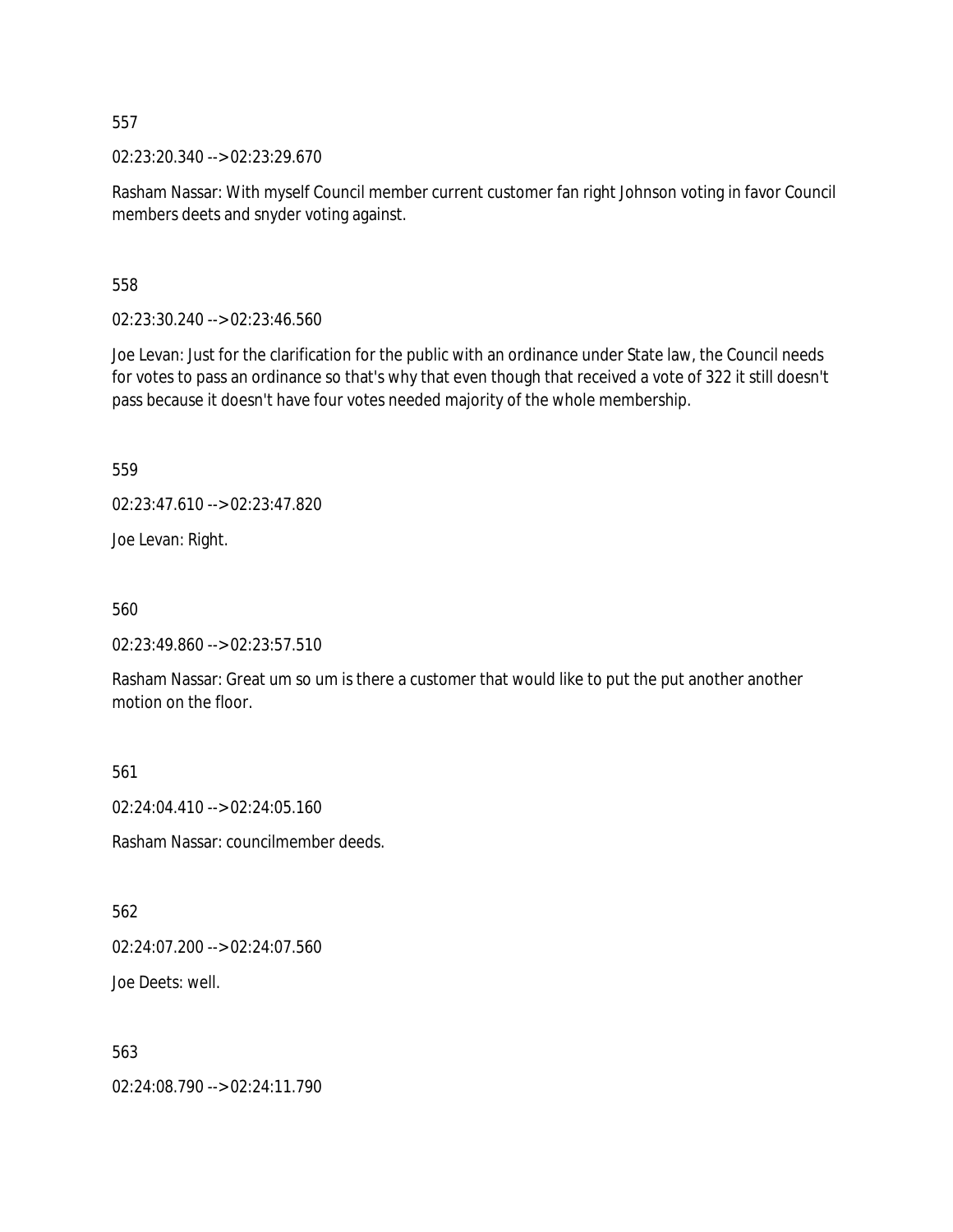Joe Deets: i'd be good to go back to the original motion.

564

02:24:12.930 --> 02:24:14.610

Joe Deets: So just give that a try.

565

02:24:15.450 --> 02:24:15.720

Yes.

566

02:24:16.860 --> 02:24:26.040

Joe Deets: I moved forward ordinance 20 2103 for consideration of approval, as part of the consent agenda for the April 13 2020 2021 City Council meeting.

567

02:24:28.710 --> 02:24:30.060

Joe Levan: So some not a mayor just.

568

02:24:31.110 --> 02:24:50.910

Joe Levan: got a good dog good comment for a man from Jennifer Sutton so what you what's your the motion it wasn't to enact to be clear is the motion to for to consent if it's afford to consent and you don't need for votes for to consent, so if it's if you need for votes to adopt an ordinance.

569

02:24:51.960 --> 02:24:57.300

Joe Levan: But I yeah looking back here you are just the demotion I think was two for to consent at the next.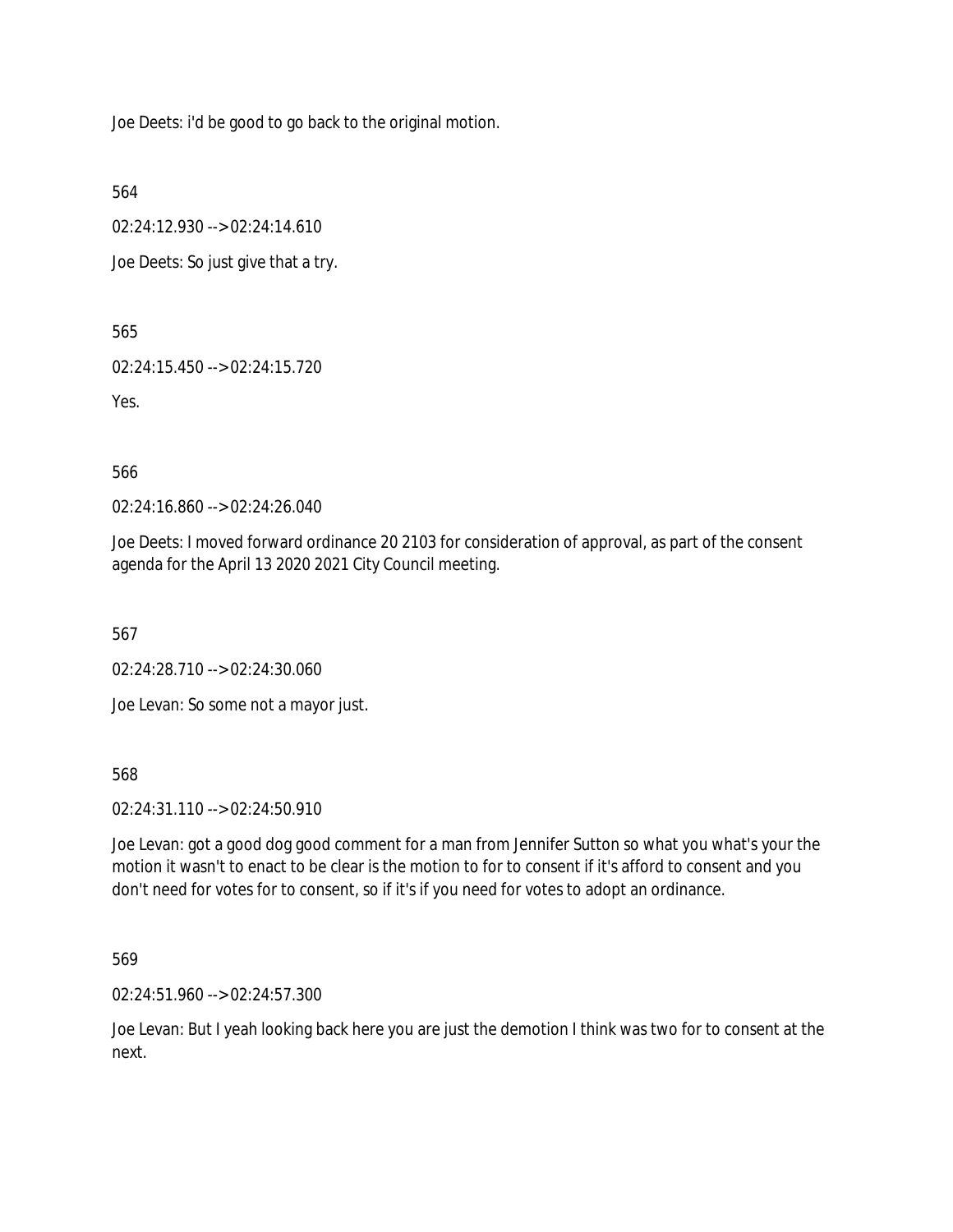02:24:57.420 --> 02:24:59.760

Joe Levan: Business meaning is that right, but yeah.

571

02:25:00.000 --> 02:25:09.330

Joe Levan: So, so that Okay, so that that's so that that would that would have been an effective motion, then, to forward it to the consent agenda for the next business meeting.

572

02:25:10.590 --> 02:25:10.980

Rasham Nassar: Okay.

## 573

02:25:11.100 --> 02:25:16.140

Joe Levan: To clarify, though not a mayor and city clerk that was the motion right, it was the Ford to consent is that right.

574

02:25:18.960 --> 02:25:28.470

Rasham Nassar: that's right yeah cuz consumer car first read the motion from the packet and the notion of support to consent, and then I offered the the the amendment which past three two.

575

02:25:28.560 --> 02:25:29.250

Joe Levan: that's right okay.

576

02:25:29.430 --> 02:25:32.610

Rasham Nassar: And then voted on the main motion as amended right.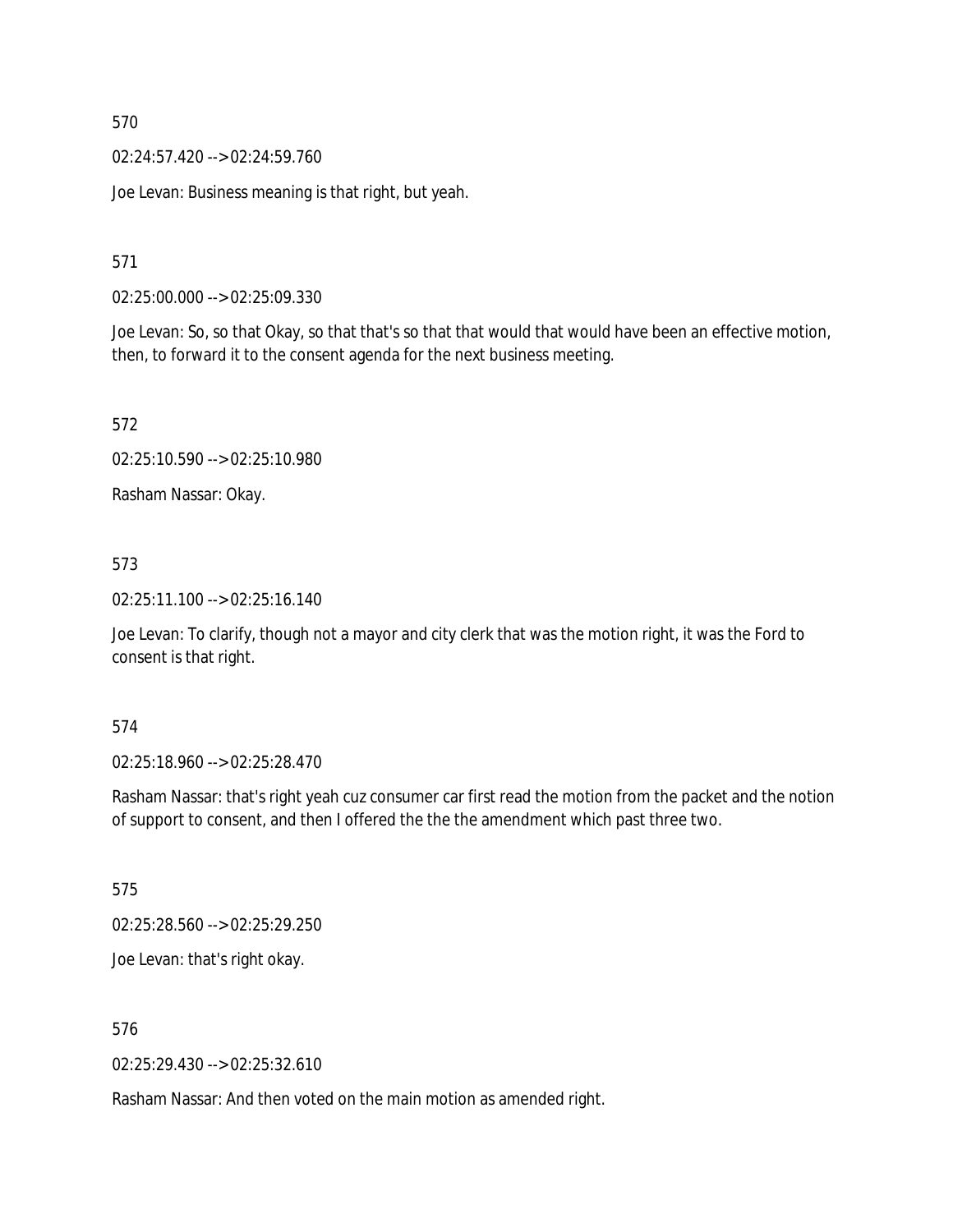577 02:25:32.910 --> 02:25:33.270 Joe Levan: yeah and.

578

02:25:33.420 --> 02:25:44.130

Rasham Nassar: Pass so then so that now we're correcting the record that motion that we thought previously failed because we interpreted as a actually adopting the ordinance actually passed that's right.

579

02:25:44.280 --> 02:25:46.860

Joe Levan: Because it's now you forward it to consent to the next business meeting.

580

02:25:48.480 --> 02:25:48.870 Joe Levan: Right.

581

02:25:49.050 --> 02:25:49.530

Rasham Nassar: So.

582

02:25:50.040 --> 02:26:02.550

Rasham Nassar: In terms of the parlor and parliamentary procedure is that clear enough for the for the record for the Clerk yeah Do I need to restate that that motion passed three to two or city clerk does she city clerk.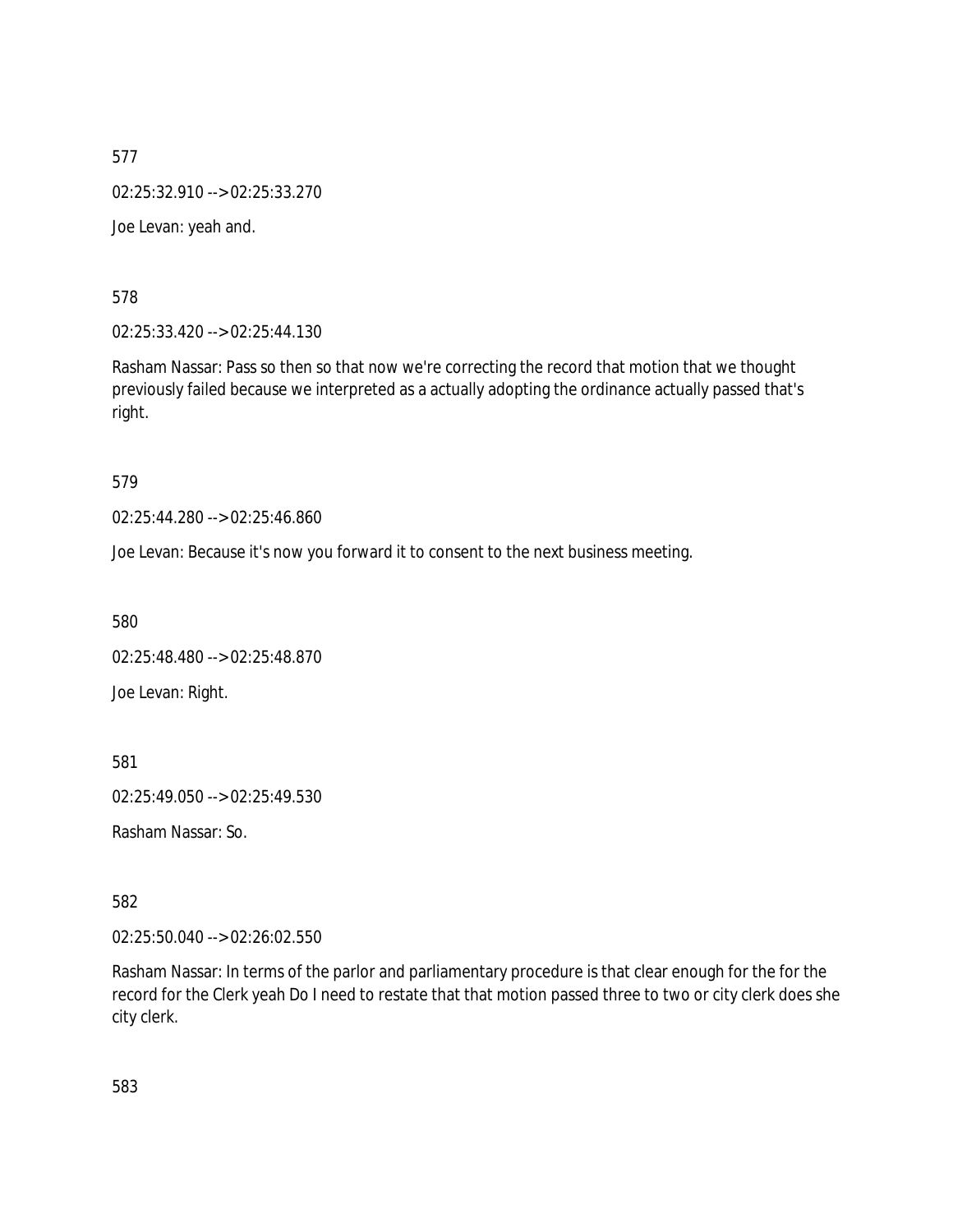02:26:04.350 --> 02:26:06.750

Christine Brown: Jaime yes i've got that recording correctly.

584

02:26:07.620 --> 02:26:11.040

Rasham Nassar: Okay, great, so I think that means we're done.

585

02:26:12.180 --> 02:26:13.380

Rasham Nassar: we're done and we can move on okay.

586

02:26:15.360 --> 02:26:16.110

Rasham Nassar: confusing.

587

02:26:16.170 --> 02:26:25.740

Rasham Nassar: You to know i'm going to take notes and remember this, the next time we have two Council members missing really confusing um we are now moving on our agenda to item.

588

02:26:27.330 --> 02:26:38.370

Rasham Nassar: Nine be review scope of work and work plans for joint land you subcommittee affordable housing Council ad hoc committee and hazard pay Council ad hoc committee interim city manager I think you're leading us off.

589

02:26:39.450 --> 02:26:43.410

Ellen Schroer: i'm happy to make brief introductory comments Council took.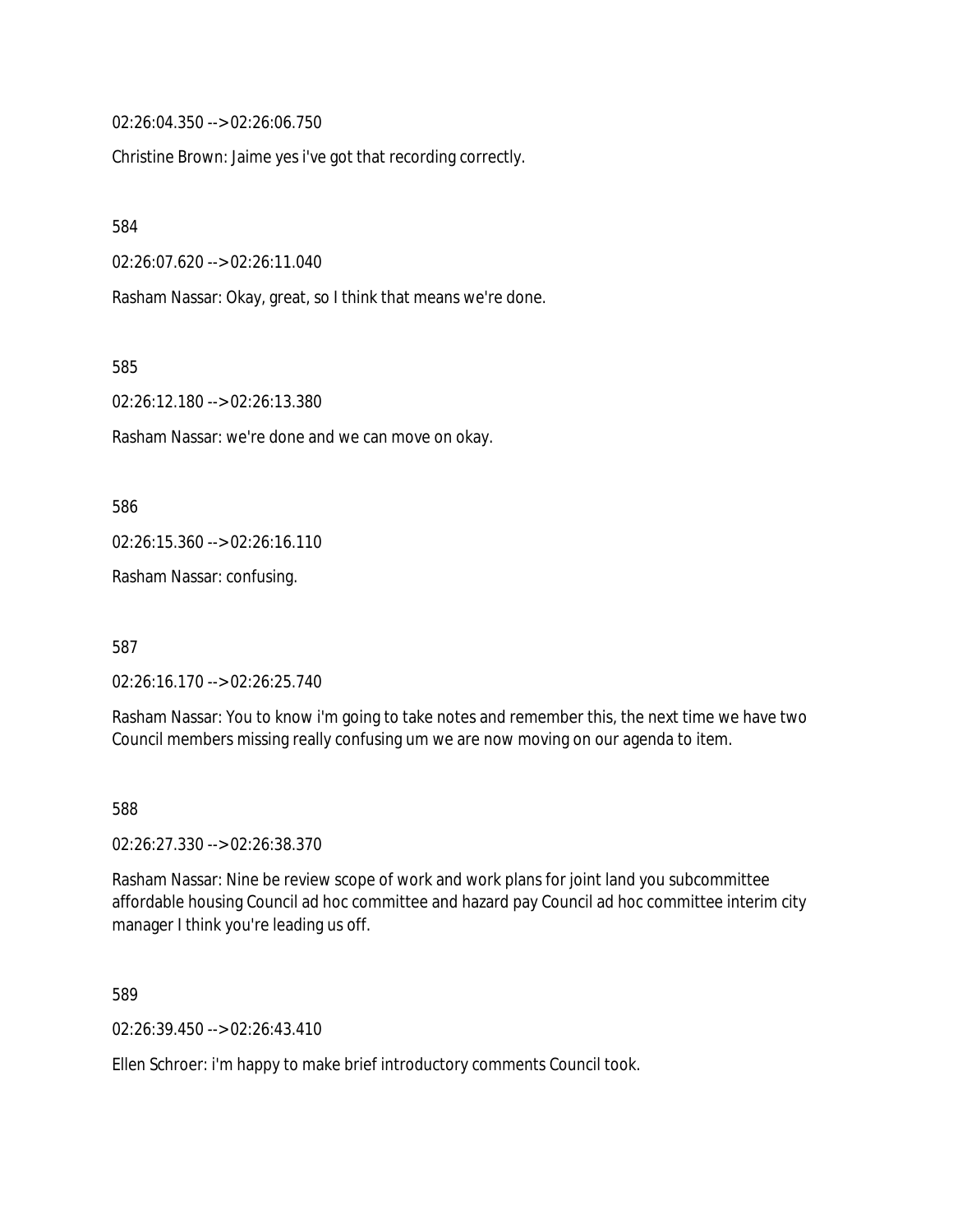02:26:44.280 --> 02:26:53.370

Ellen Schroer: Action in February to form three committees and affordable housing Council ad hoc committee a grocery worker hazard pay Council ad hoc committee.

591

02:26:53.640 --> 02:26:59.940

Ellen Schroer: And a joint land use subcommittee with membership from the city council, the planning Commission and the design review board.

592

02:27:00.480 --> 02:27:08.880

Ellen Schroer: it's your habit to formalize these decisions by having a forum which indicates who's on the committee, and what their work plan is, and so, for all three of those.

593

02:27:09.570 --> 02:27:17.880

Ellen Schroer: Groups we've included that information in your packet with information with the work plans is stated in the creating motions and then for the joint.

594

02:27:18.690 --> 02:27:26.520

Ellen Schroer: Land Use subcommittee we've also included membership from all three boards, as indicated by the Boards between the time of creation and now.

595

02:27:28.410 --> 02:27:36.570

Ellen Schroer: i'm happy to take any questions or turn it over to you for your discussion or to talk with them Members on the subcommittee's if there's information they'd like to correct ran.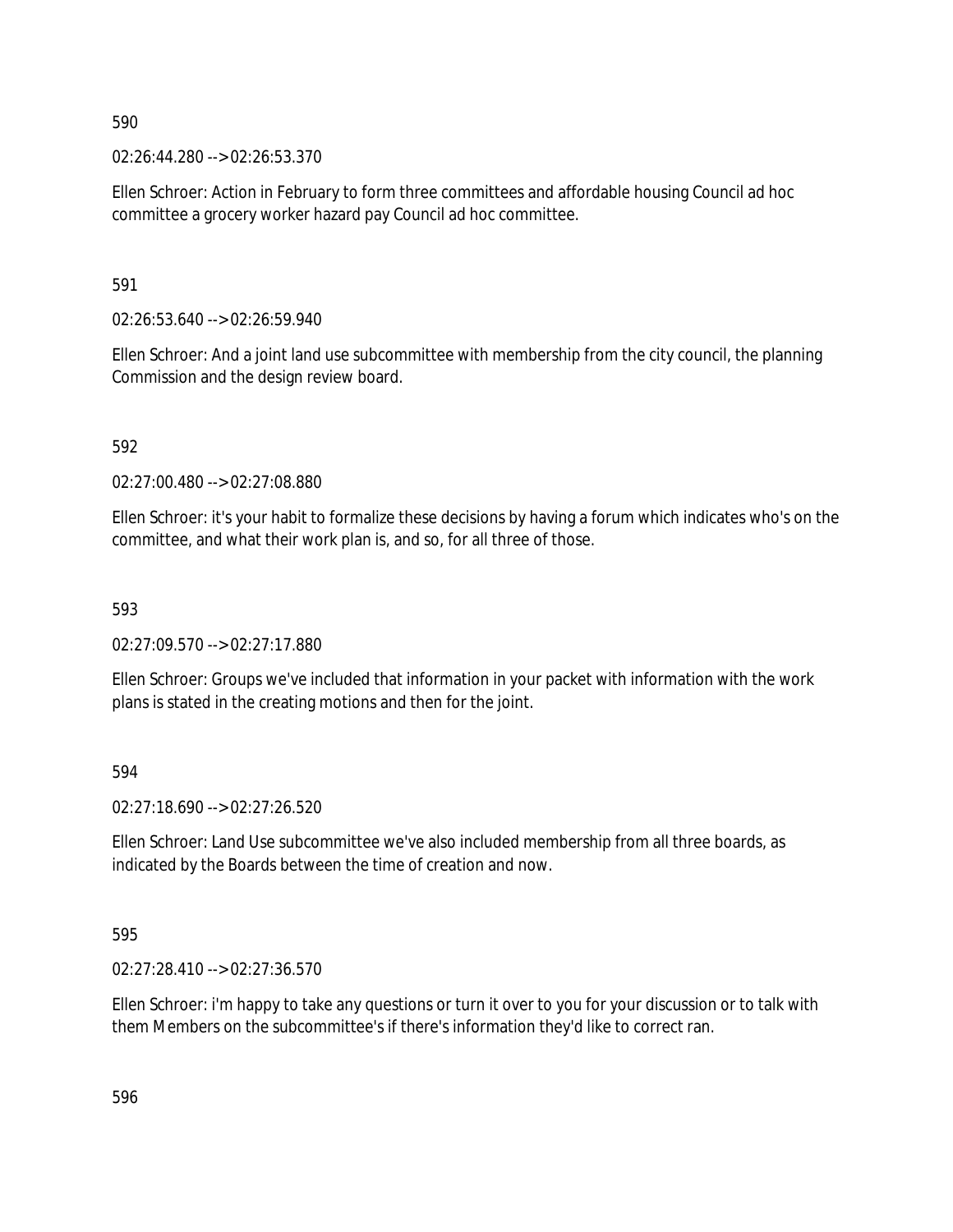02:27:39.930 --> 02:27:40.740

Rasham Nassar: And councilmember car.

597

02:27:44.460 --> 02:27:52.740

Christy Carr: I moved to approve the scope of work and work plans, as described in the committee form submitted for Council review in this March 23 2021 agenda item.

598

02:27:56.160 --> 02:27:59.640

Rasham Nassar: councilmember deets second that motion so any further Council discussion.

599

02:28:03.810 --> 02:28:11.520

Rasham Nassar: I don't see any hands comes from our cards, you have any other comments to make, are ready to move on okay um all those in favor please say Aye.

600

02:28:12.780 --> 02:28:21.840

Rasham Nassar: Aye any opposed that motion passes unanimously, thank you very much for that Moving on now to Item nine see in our packet ordinance number.

601

02:28:23.910 --> 02:28:32.820

Rasham Nassar: Relating to hasn't paid for grocery grocery workers, I have executive here again by this agenda item is that city attorney leading us off.

602

02:28:33.660 --> 02:28:41.790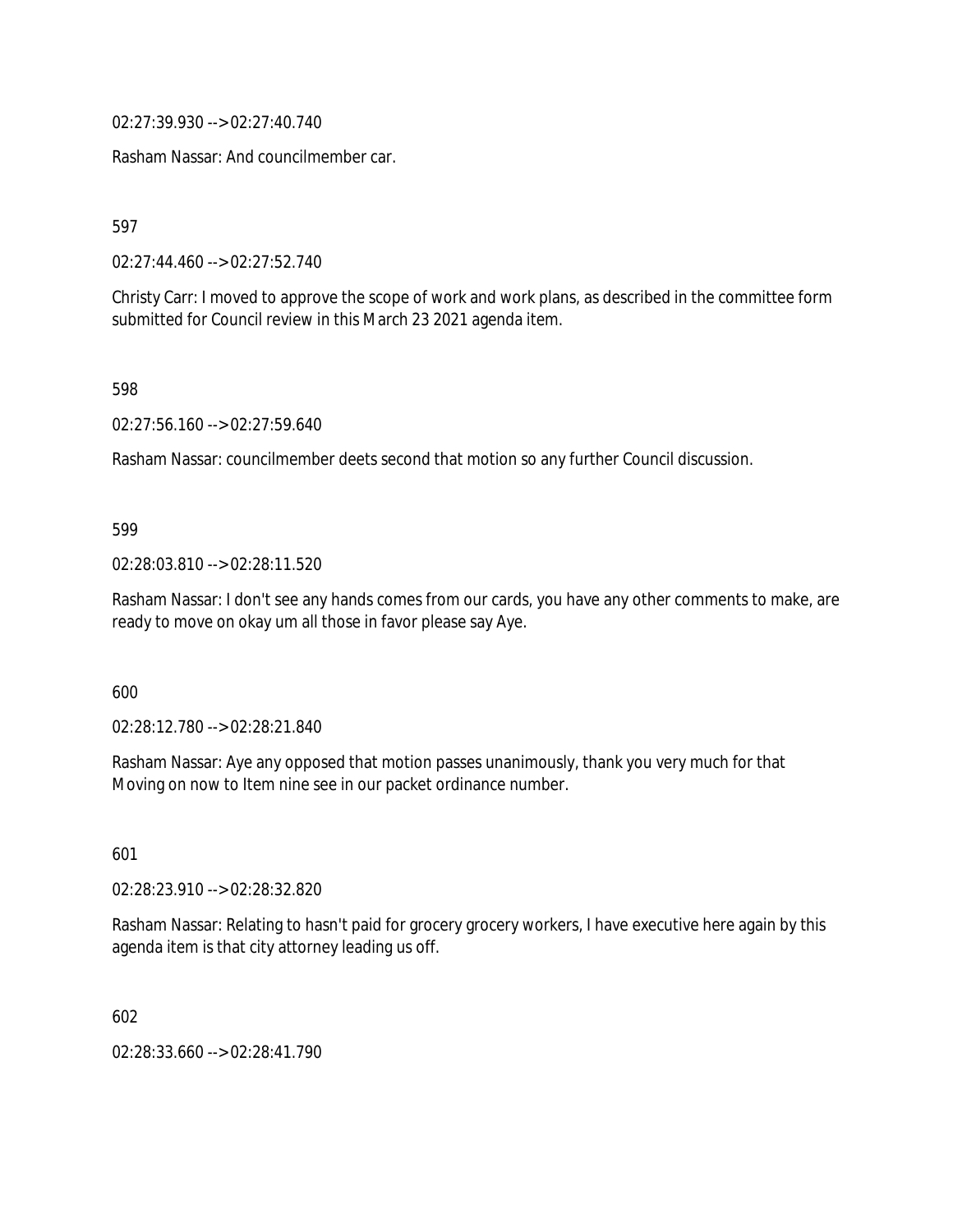Joe Levan: Yes, I can do that, although the two Council members who involved in it to do you want to take the lead on this or and I can fill in any gaps are we going to start out.

603

02:28:43.560 --> 02:28:43.830

Joe Levan: Okay.

604

02:28:44.400 --> 02:28:49.590

Joe Levan: Alright, so face on the council's previous discussion on this item, the Council set of the.

605

02:28:50.130 --> 02:29:03.780

Joe Levan: Committee have to have councilmember effectively Johnson and that's Member deeds to to work with me to look into this issue and prepare an ordinance related to hazard pay for grocery workers on the island.

606

02:29:04.230 --> 02:29:10.590

Joe Levan: And so what we did is we looked at what other local jurisdictions have done so we don't have to reinvent the wheel.

607

02:29:11.490 --> 02:29:23.880

Joe Levan: In particularly looked at what's happening in Seattle and also in King county there was, as identified in the ordinance itself in the warehouse closet there was a whereas clauses, there was a recent Federal Court decision.

608

02:29:25.260 --> 02:29:38.250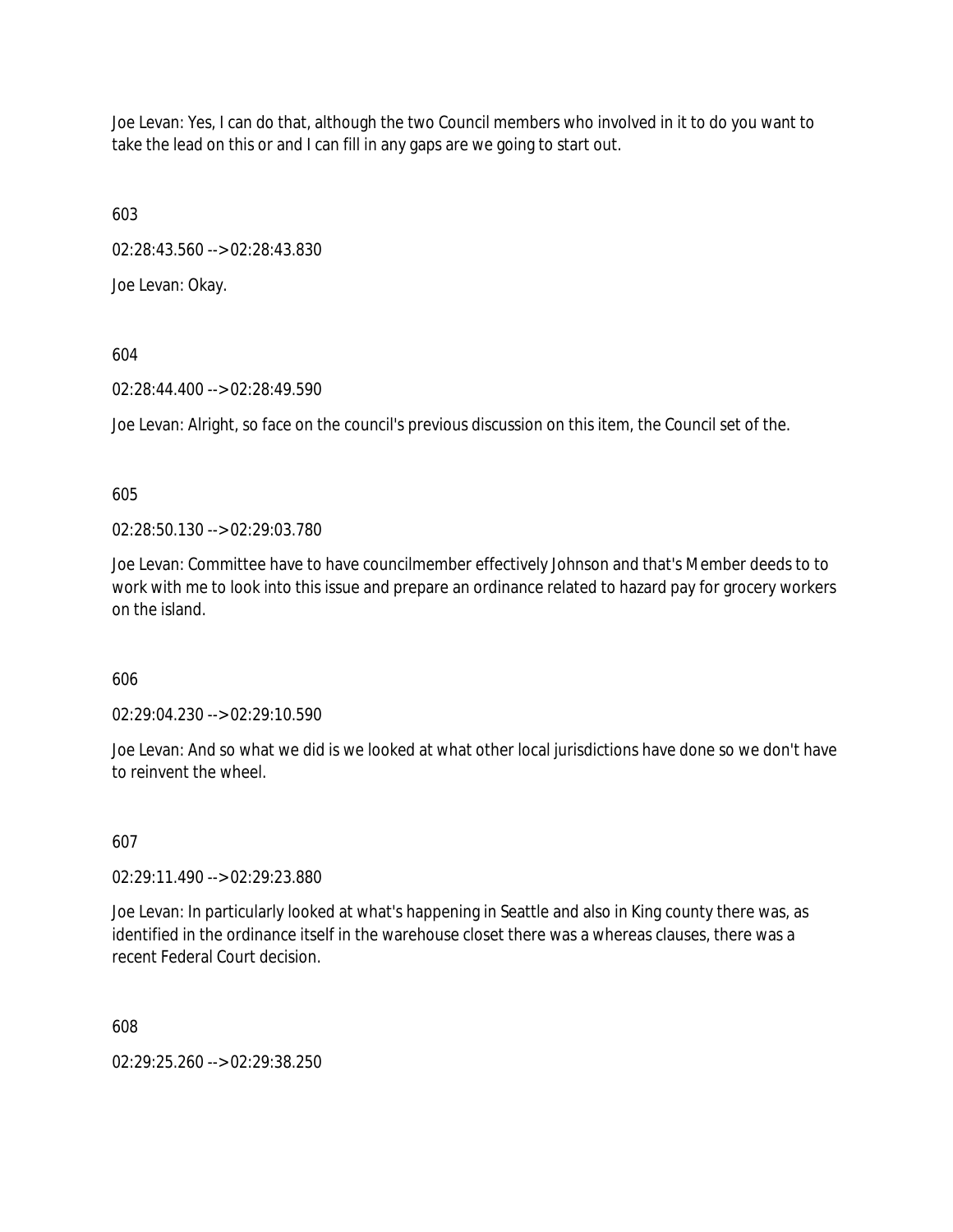Joe Levan: In that relates to the city of seattle's ordinance or the Court basically upheld the ordinance is, as it is so this this ordinance in front of you tonight is quite similar to the Seattle oriented segment to.

609

02:29:39.180 --> 02:29:50.760

Joe Levan: include provisions that that the courts identified is legally sound, as well as provisions are in the King county ordinance the reason that.

# 610

02:29:51.120 --> 02:30:00.000

Joe Levan: Seattle has has a more involved structure, because they have their much bigger city with many more departments and so that was before the Council tonight is.

# 611

## 02:30:01.020 --> 02:30:09.870

Joe Levan: Not not the exact same and Seattle has its again, similar to what King county has a couple points to consider is that.

## 612

02:30:11.190 --> 02:30:20.790

Joe Levan: The whole start taking away by the Council of the counselors can talk about this more in depth, but the concern was, in particular, that the crushing workers are frontline workers.

## 613

02:30:21.390 --> 02:30:31.320

Joe Levan: And as part of this pandemic they've taken a ticket on the special burden special role to to provide for our Community, and this would allow them some.

## 614

02:30:32.130 --> 02:30:43.620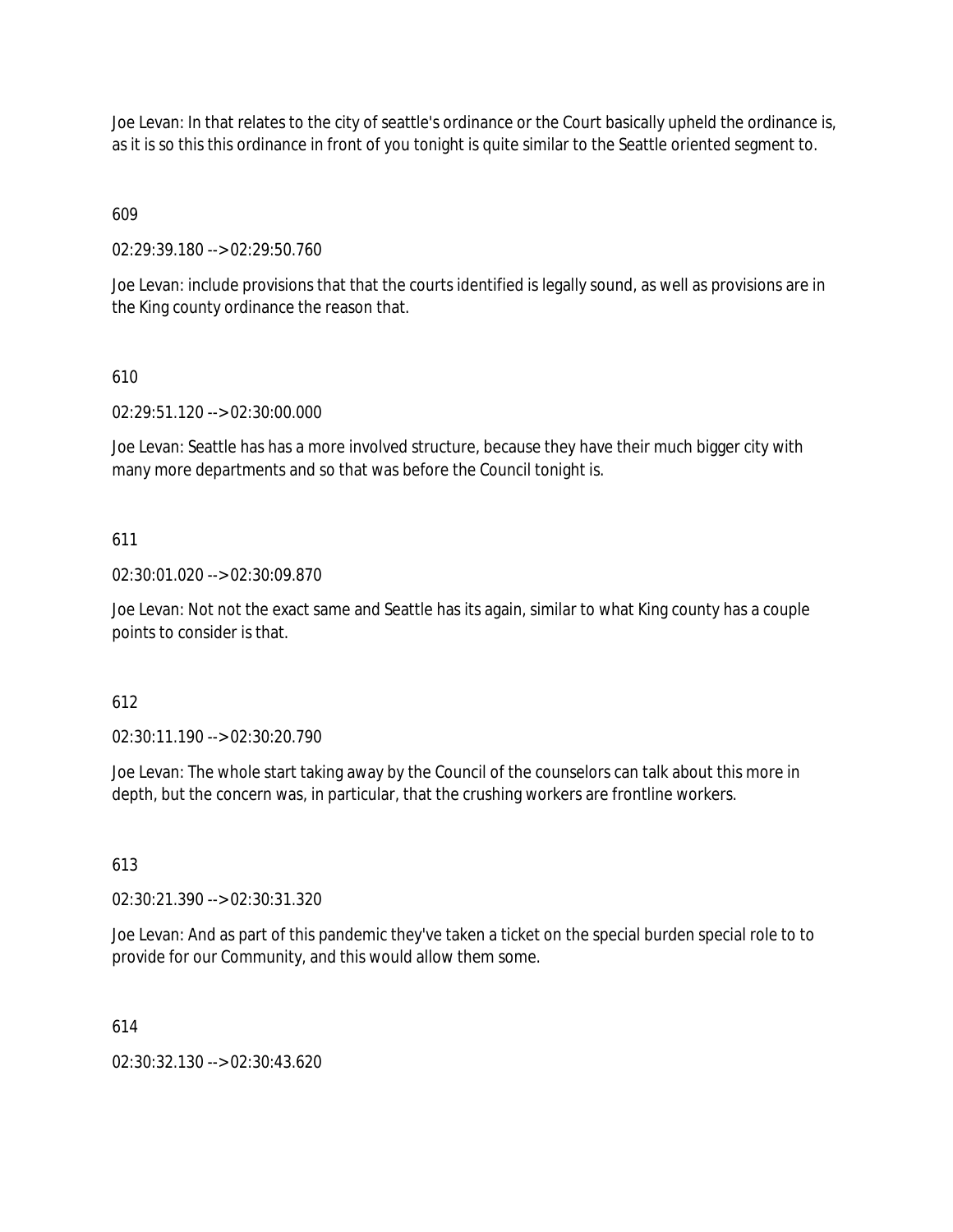Joe Levan: Additional pay going forward from the for those that applies to and what's was what, in terms of the employers on the island, that this would apply to.

615

02:30:44.010 --> 02:30:54.180

Joe Levan: The idea was that this wouldn't to it's meant to apply to the to the businesses that could likely best absorb the cost of this.

# 616

02:30:54.720 --> 02:31:06.480

Joe Levan: So it's based on a tiered approach based on what the Council discussed so that it would apply to any any grocery business as defined in the ordinance that has 500 or more employees worldwide.

# 617

02:31:07.620 --> 02:31:14.280

Joe Levan: But then there's a tearing so for employers that have between 502,000 employees worldwide.

## 618

02:31:15.420 --> 02:31:25.830

Joe Levan: The amount of hazard pay per hour would be an increase of \$2 per hour and then for those that have over 2000 or more employees worldwide, then it would.

## 619

02:31:26.430 --> 02:31:39.840

Joe Levan: Be \$4 per hour of hazard pay and the and again the idea, there being that feels employers that are much bigger with many more employees are more able to absorb the cost of.

620

02:31:41.250 --> 02:31:54.750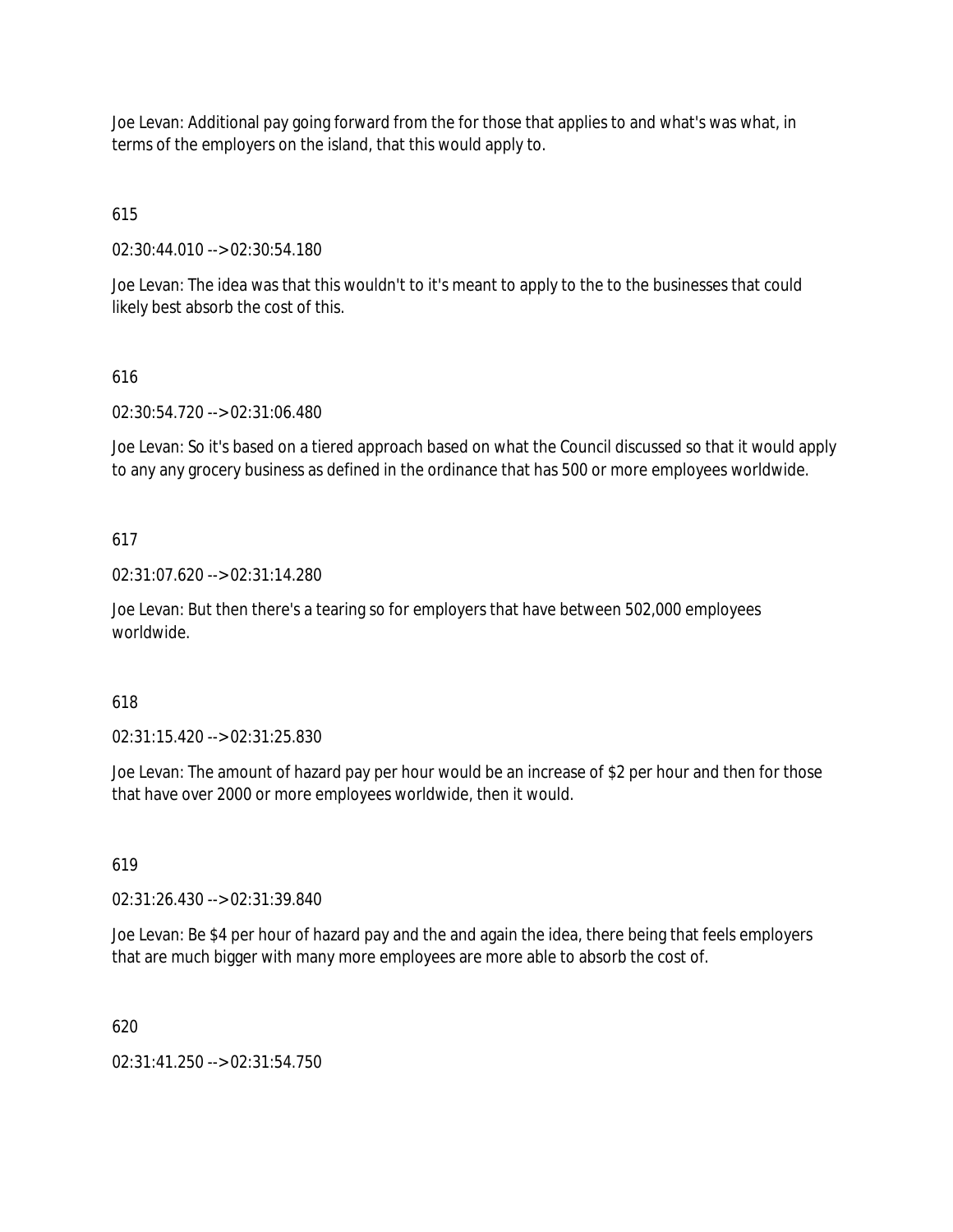Joe Levan: The additional pay and in terms of the articulation of the purpose through similar to what's what's Seattle had in place in King county has in place which the Court noted in the city of Seattle decision.

621

02:31:56.190 --> 02:32:12.120

Joe Levan: That there's additional costs that these workers led to take on terms of buying pee pee and protecting themselves and they serve a special role in our Community, so that that's to be recognized by the extra costs that they've had to incur into.

622

02:32:13.170 --> 02:32:25.470

Joe Levan: In their frontline role that another point I want to make in terms of the ordinance that based on input from the Council members was that the termination clause, which is section 17.

623

02:32:26.640 --> 02:32:29.310

Joe Levan: provides that are our current.

624

02:32:31.410 --> 02:32:38.460

Joe Levan: state of emergency in the city related to the Cobra 19 pandemic is based, first of all on the city manager proclaimed.

625

02:32:38.940 --> 02:32:47.580

Joe Levan: That has had a proclamation of emergency from March 9 of 2020 that was then affirmed ratified by the Council to a resolution.

626

02:32:48.030 --> 02:32:57.930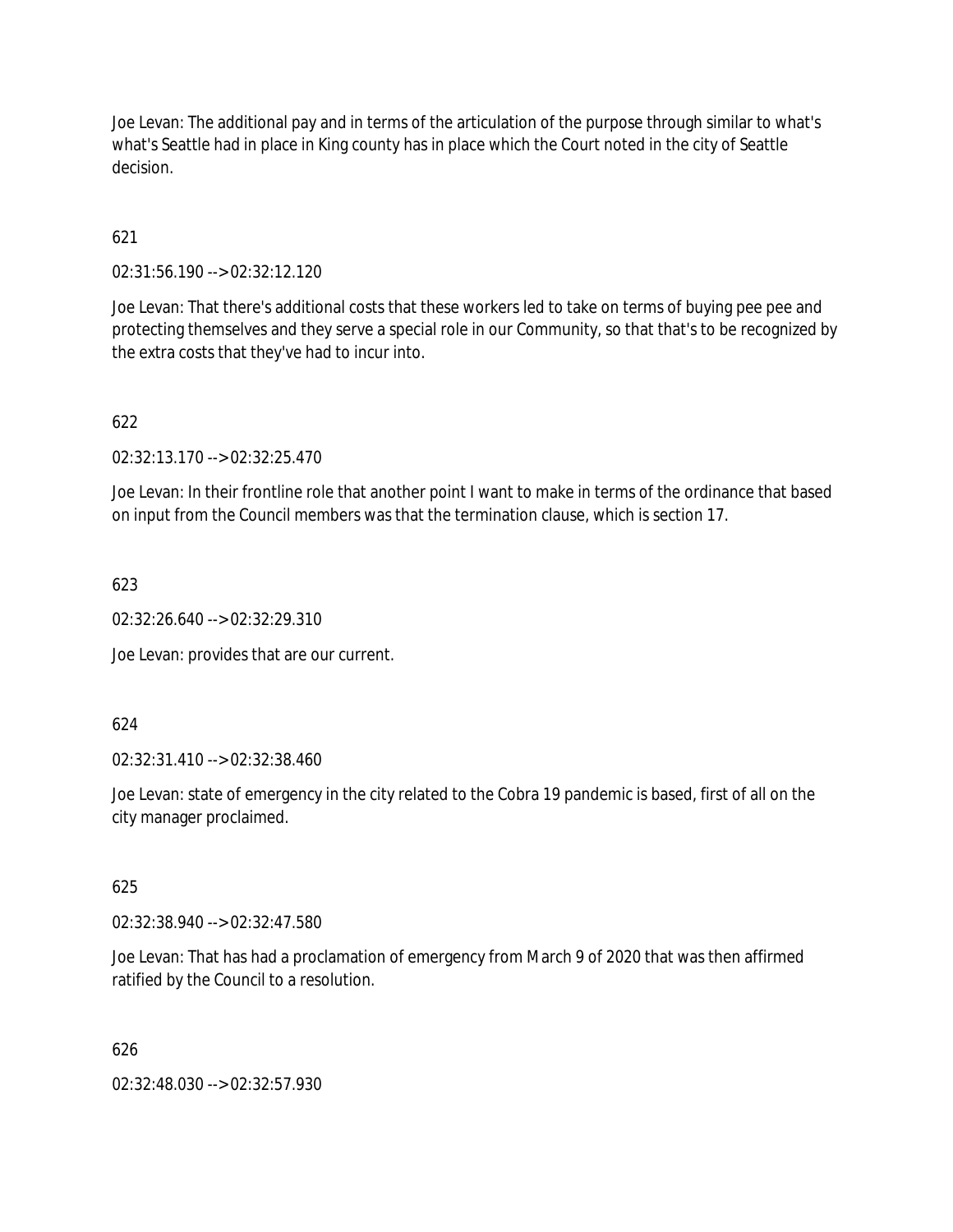Joe Levan: A few days later, so the this ordinance would be tied to the criteria that will be used going forward here by the city manager and the Council related to.

627

02:32:58.380 --> 02:33:06.090

Joe Levan: The proclamation of emergency and the resolution that ratified that so the Council will then based on that.

# 628

02:33:06.540 --> 02:33:18.450

Joe Levan: Decision making that occurs, will be able to decide when it wants this ordinance and this requirement to terminate so possibly at the same time, possibly not it just depends on.

# 629

02:33:18.870 --> 02:33:25.830

Joe Levan: The Council sense of the state of the the situation and the facts at issue at the time that.

630

02:33:26.640 --> 02:33:40.200

Joe Levan: The city manager and the Council, we going through the process determine whether or not the point at which the the state of emergency in the city will be repealed or terminated So those are kind of the highlights, so we today other Council members to speak on this.

631

02:33:43.170 --> 02:33:44.310

Rasham Nassar: councilmember family Johnson.

632

02:33:44.850 --> 02:33:46.620

Brenda Fantroy-Johnson: yeah I was gonna make the motion.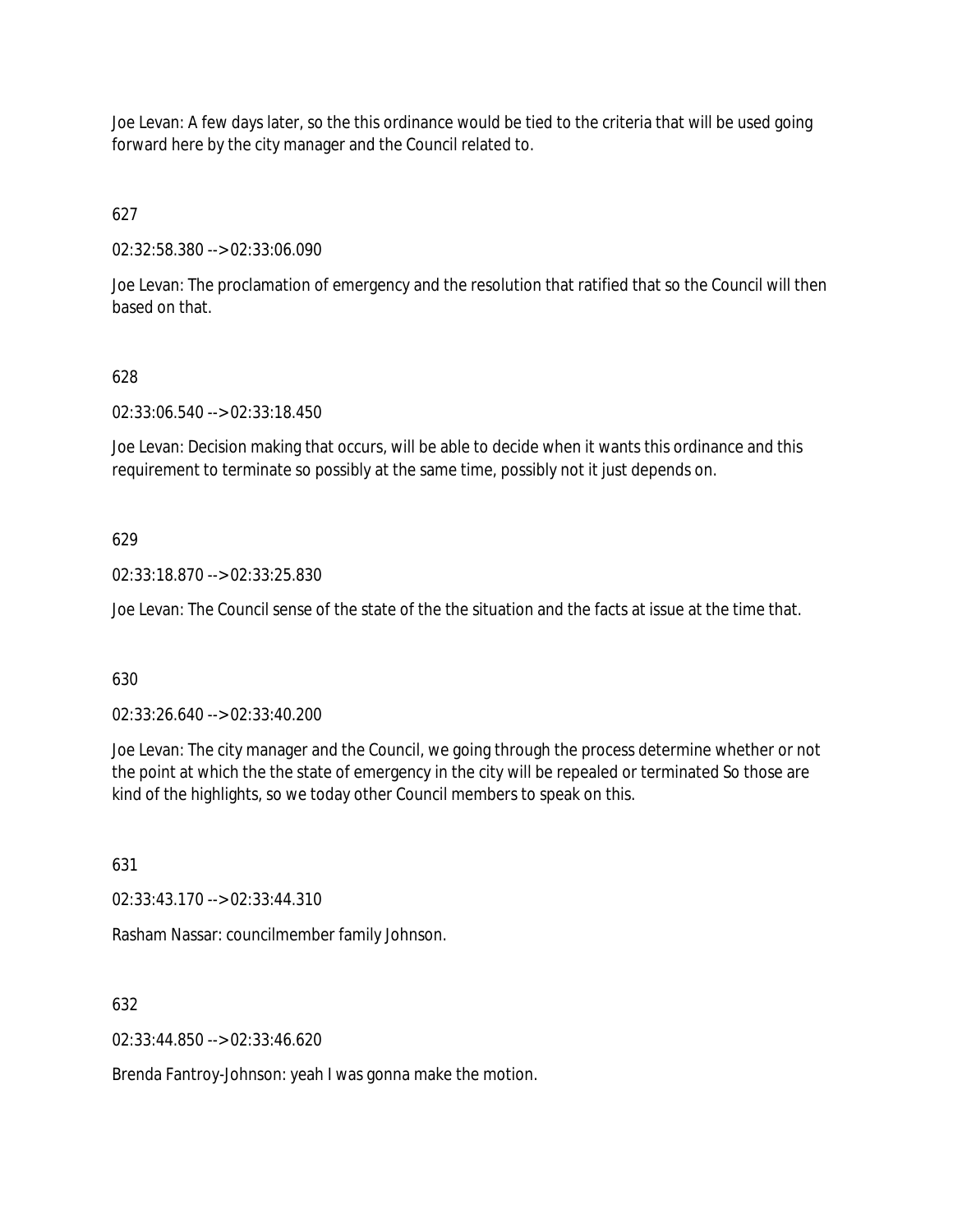633 02:33:48.180 --> 02:33:48.540 Rasham Nassar: Go ahead.

634

02:33:49.080 --> 02:33:51.600

Brenda Fantroy-Johnson: and move to adopt emergency ordinance number.

635

02:33:53.820 --> 02:33:57.330

Brenda Fantroy-Johnson: Related to hazard pay for grocery workers on bainbridge island.

636

02:33:58.290 --> 02:33:59.730

Rasham Nassar: councilmember get second set motion.

637

02:34:00.870 --> 02:34:03.450

Brenda Fantroy-Johnson: Thank you, and I do have a comment to.

638

02:34:04.680 --> 02:34:18.840

Brenda Fantroy-Johnson: Say that you know this ordinance is going to help so many people and the thing about it is you know when this, it seems like it was only yesterday that we all was on lockdown and I can remember.

639

02:34:19.920 --> 02:34:32.010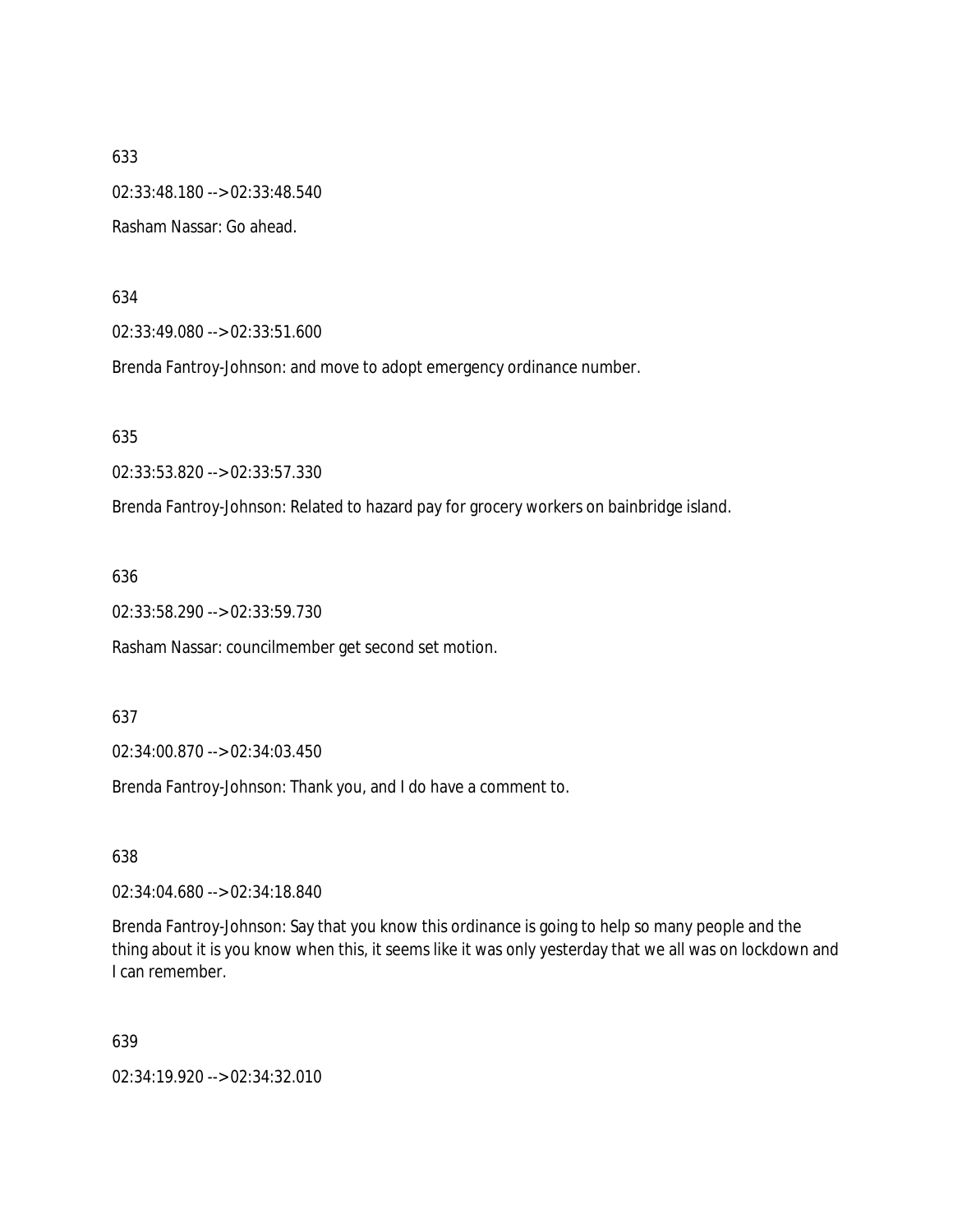Brenda Fantroy-Johnson: being afraid to go to the grocery store, so I can imagine how the people who work there must have felt it was so new and it was so scary and nobody knew what was going on.

640

02:34:33.090 --> 02:34:42.780

Brenda Fantroy-Johnson: And so, my first venture out into the grocery store and nobody you know repelled me they they still was were doing their jobs, and they were happy to do it, you know.

641

02:34:43.380 --> 02:34:52.380

Brenda Fantroy-Johnson: But as time went on, you know those same workers had to put up with everyone's anxious that not being able to find the things on the shelves and.

642

02:34:52.770 --> 02:35:06.090

Brenda Fantroy-Johnson: People who would come in and spout stuff at them about wearing masks and so they've had to put up with with a lot of stuff, and this is the least the city can do to help these people so that's all i'd say.

643

02:35:08.280 --> 02:35:09.270

Rasham Nassar: councilmember snyder.

644

02:35:11.730 --> 02:35:12.600

Leslie Schneider: Thank you very much.

645

02:35:13.500 --> 02:35:28.440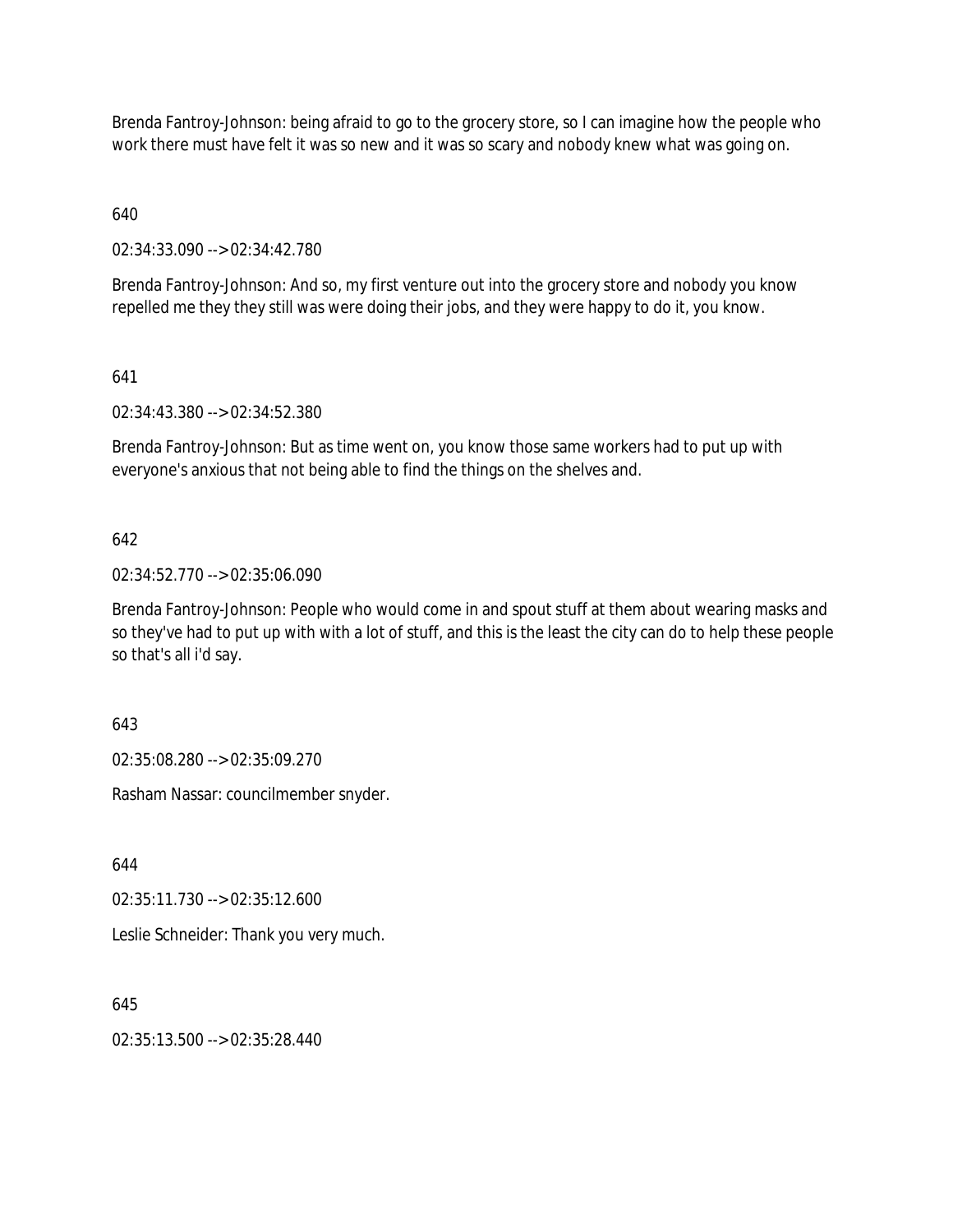Leslie Schneider: So I agree with everything that Council member finra Johnson mentioned about our grocery workers, I to remember how fearful I was going out to the grocery store in the beginning, and therefore how that must have translated to someone who had to be there for.

646

02:35:29.040 --> 02:35:37.650

Leslie Schneider: You know, a full shift, and I also wanted just to thank the many people that made this happen so quickly.

## 647

02:35:38.610 --> 02:35:47.910

Leslie Schneider: This really was kind of remarkable so from the citizens who came to Council requesting it and then the work that the subcommittee did with councilmember.

#### 648

02:35:48.210 --> 02:35:58.980

Leslie Schneider: fat right Johnson and Council member deeds, and then the work that the city attorney put in making sure that we had something that was both going to be effective and defendable.

649

02:35:59.520 --> 02:36:07.920

Leslie Schneider: Anyway, I just want to say that I just think that this was an amazing coordinated effort and i'm proud to support it.

650

02:36:10.530 --> 02:36:11.970

Rasham Nassar: councilmember car.

651

02:36:15.780 --> 02:36:16.320

Christy Carr: Thank you.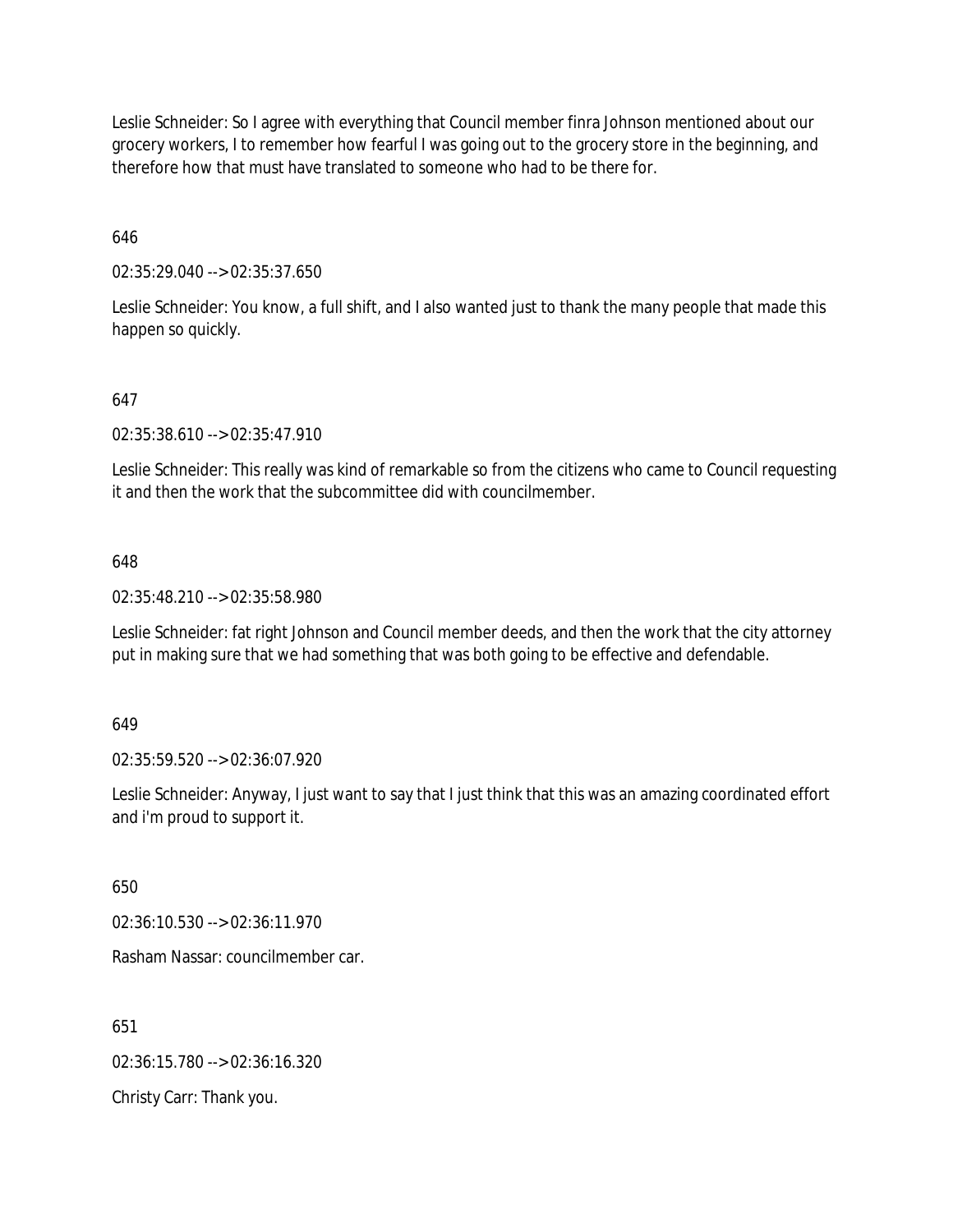02:36:17.820 --> 02:36:21.750

Christy Carr: I also appreciate all the work that people have put into this.

653

02:36:23.160 --> 02:36:32.130

Christy Carr: But I actually don't support it and I know that there's strong support on the Council for this among my colleagues and that it will pass.

654

02:36:33.990 --> 02:36:36.690

Christy Carr: But I think this is a really complex policy issue.

655

02:36:37.710 --> 02:36:40.020

Christy Carr: That we went a little too fast on.

656

02:36:41.280 --> 02:36:51.780

Christy Carr: And something like this makes sense in Seattle, where there are dozens of grocery stores thousands of grocery store workers a stable of city attorneys and an office of Labor standards.

657

02:36:52.590 --> 02:36:58.110

Christy Carr: On bainbridge island, we have to grocery stores and this ordinance effectively only applies to one of them.

658

02:36:59.220 --> 02:37:03.630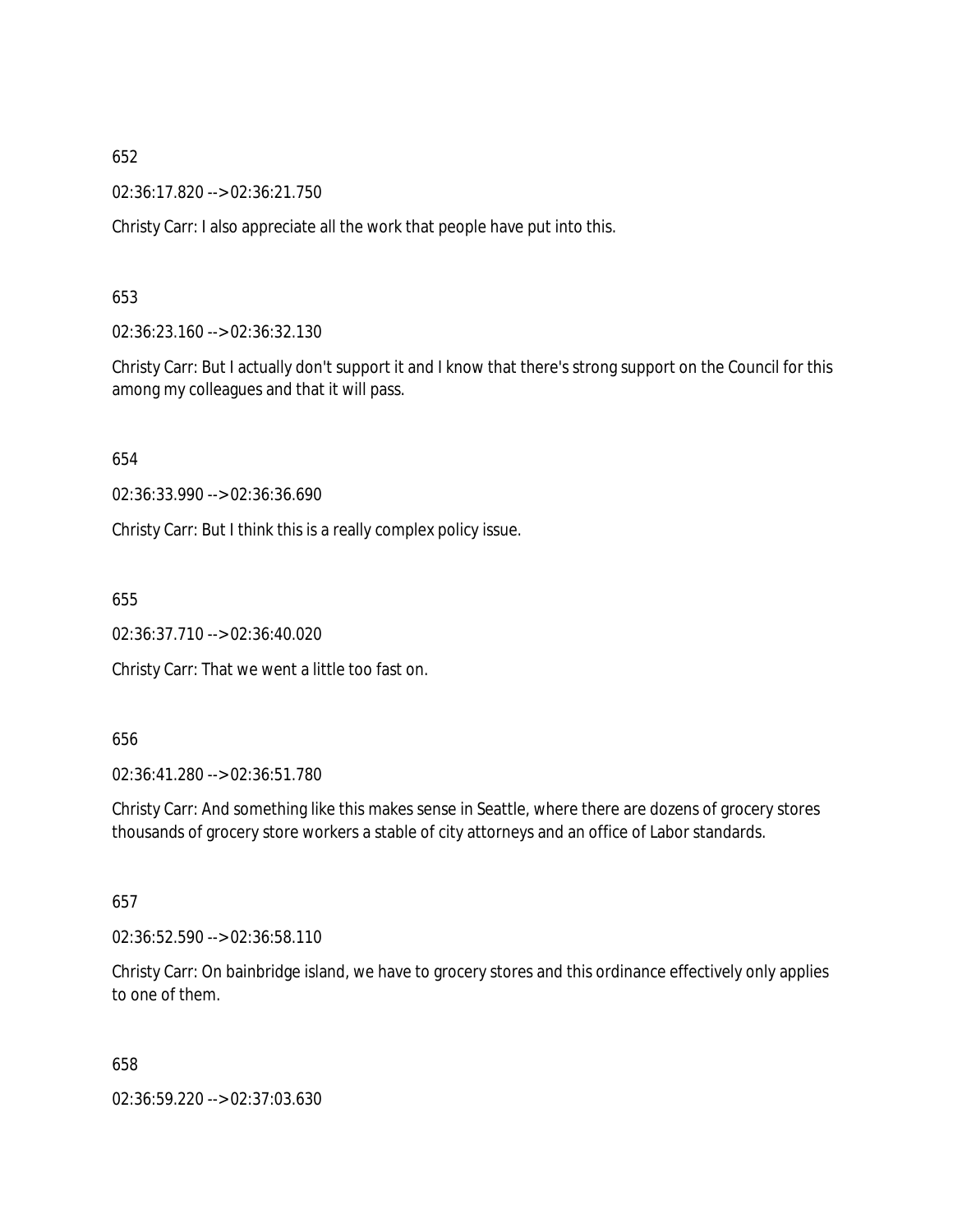Christy Carr: So it's not really an ordinance for grocery store workers it's an ordinance for safeway workers.

# 659

02:37:04.770 --> 02:37:20.520

Christy Carr: safeway is number seven on the city's list of top 10 employers, just over 100 people are employed there 60% of which live off island, this legislation is too cumbersome on our very limited staff and resources to benefit fewer than 50 islanders.

# 660

02:37:21.930 --> 02:37:33.060

Christy Carr: This ordinance demonstrates asymmetrical compassion, what about school bus drivers small business retail workers on one's a little way baristas the employees at righted and walgreens or restaurant workers.

# 661

02:37:34.050 --> 02:37:39.690

Christy Carr: There are hundreds of people working at risk every day to serve us and support their families.

# 662

02:37:40.230 --> 02:37:54.690

Christy Carr: This ordinance is too narrow, we should spend her very limited time and resources figuring out how to cast a wider net be more inclusive and have meaningful positive impact on hundreds, not just 10s of service and retail workers.

## 663

02:37:55.980 --> 02:38:04.350

Christy Carr: grocery workers can get vaccinated they are supported by a Union these protections are not available for hundreds of other island workers on the front lines.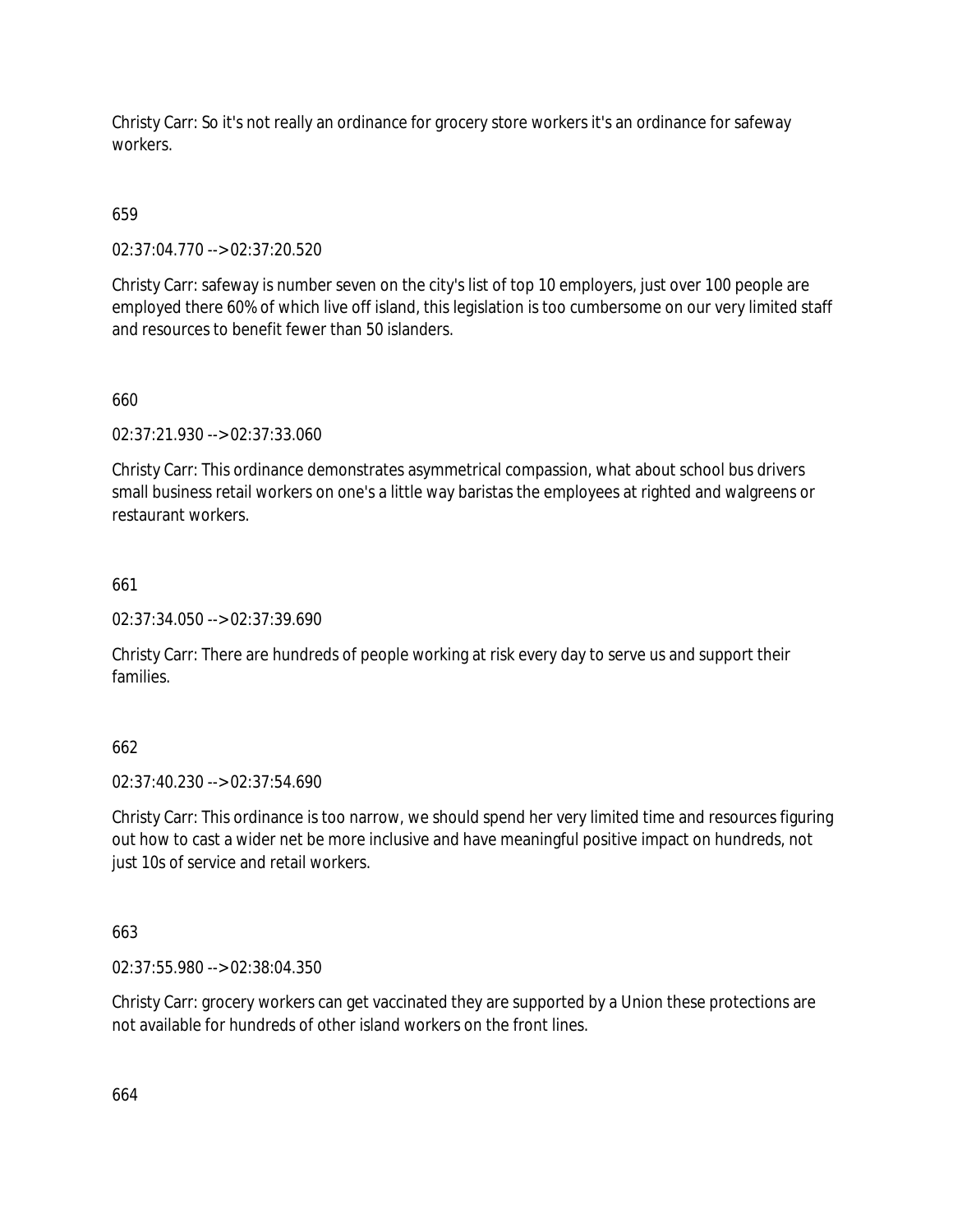02:38:05.430 --> 02:38:13.680

Christy Carr: I don't support this ordinance, not because I don't see support and value grocery workers, but because I would like us to support many more workers.

## 665

02:38:14.400 --> 02:38:28.890

Christy Carr: This pandemic will end and when it does, we will still need more, better paying jobs, I would like to cities foray into Labor wages to not be a narrow temporary fix but instead a more inclusive more impactful more permanent solution.

666

02:38:34.860 --> 02:38:35.910

Rasham Nassar: councilmember deeds.

667

02:38:36.840 --> 02:38:46.140

Joe Deets: Thank you mayor and Thank you everyone for the comments, while i'm in supported this, but I do take my colleague councilmember cars point.

## 668

02:38:46.920 --> 02:38:59.010

Joe Deets: Because I I actually agonized over this and i'm one of the members of the ad hoc committee, it is a very limiting ordinance it doesn't it doesn't support of many, many workers.

669

02:39:01.740 --> 02:39:15.720

Joe Deets: That we you know just think of you know my tea shop so, for example, the folks I go in see quite often it doesn't do anything for them it doesn't do anything for small grocery workers but that's really is a matter of scale.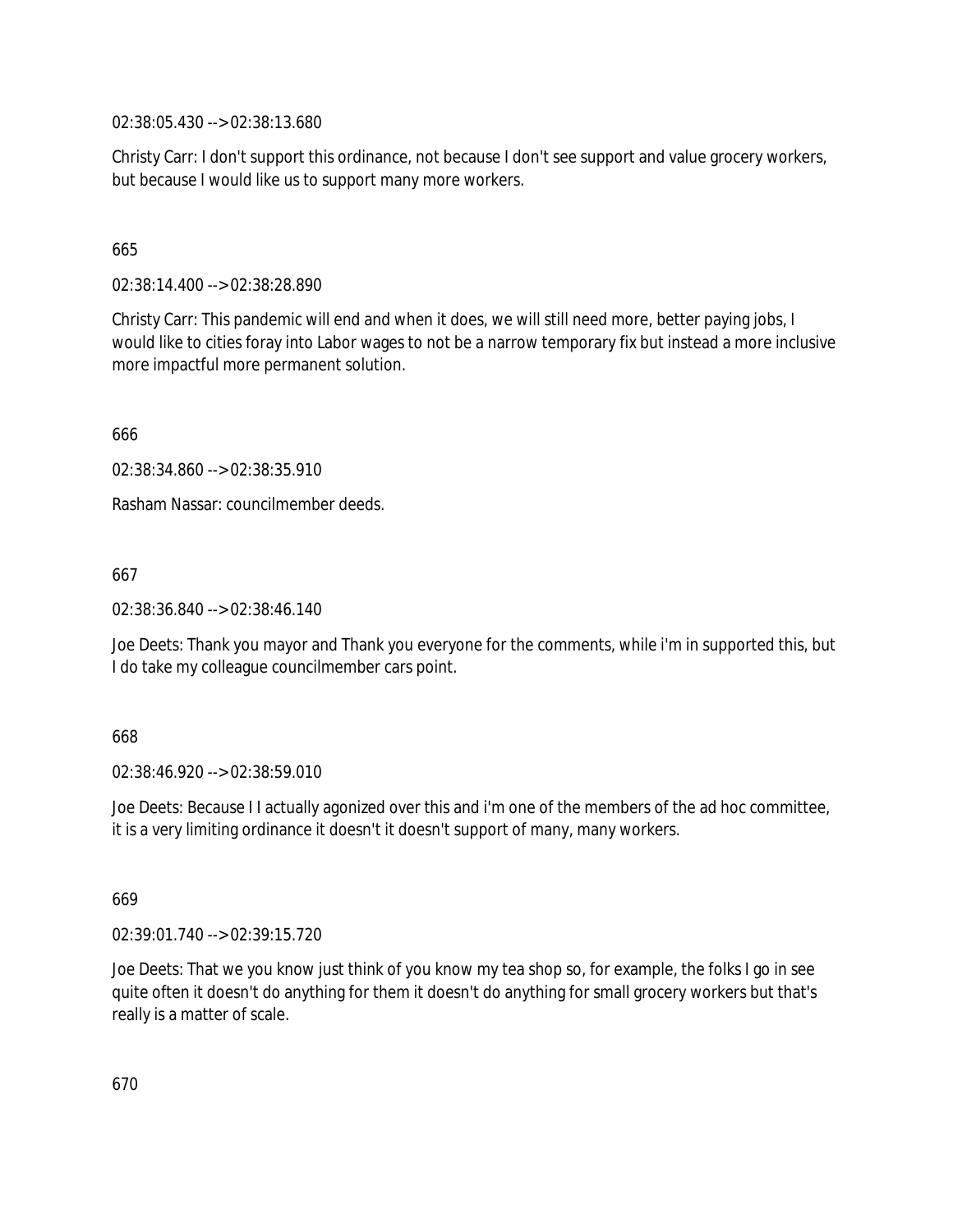02:39:16.800 --> 02:39:31.560

Joe Deets: That go it's the small grocery stores simply cannot afford any increase in wages so there's, it is very limiting but there's there's a practical reason for that that is that.

# 671

02:39:32.550 --> 02:39:53.520

Joe Deets: First off smaller businesses cannot afford this at this time and but certainly large grocery stores let's just say certain grocery stores, we can look up have made some very significant profit so record profits and it's it's these larger stores, they have the scale to be able to afford.

# 672

02:39:54.930 --> 02:40:10.740

Joe Deets: This hazard pay, which actually they did a provide on a temporary basis, I think, maybe ended sometime in the summer, I believe, so I agree it's limiting and and and I could see why people would actually be opposed to this, and so I weighed the pros and cons of do we.

673

 $02.40.12$  480 -->  $02.40.14$  850

Joe Deets: provided an equity feature an.

## 674

 $02:40:15.870 \rightarrow 02:40:25.950$ 

Joe Deets: allowance of recognizing the value of Labor of workers that are often ignored, even though it's limited in scale do we allow for that, or do we not allow it at all.

## 675

02:40:26.580 --> 02:40:37.080

Joe Deets: And again, I could see the rationale of my colleague councilmember car, but I decided that providing some benefits to some workers, I would be in supportive.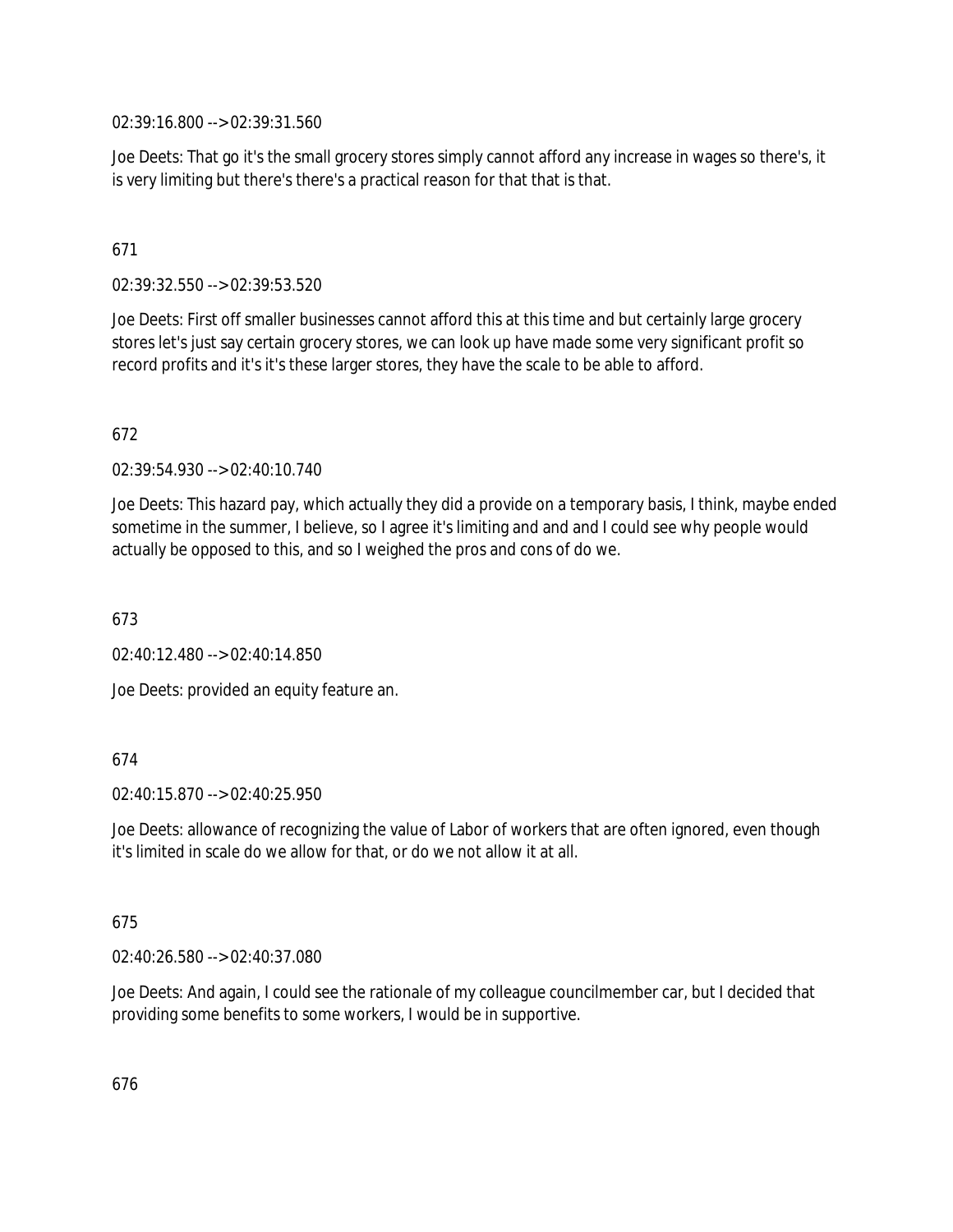02:40:41.940 --> 02:40:42.690

city attorney.

677

02:40:44.340 --> 02:40:50.190

Joe Levan: So if there's any other Council members to speak of the light and speak with they can speak before you vote just want to make a point before you vote.

678

02:40:51.840 --> 02:40:52.050

Joe Levan: I.

679

02:40:52.320 --> 02:40:54.600

Rasham Nassar: don't see any other councilmember hands, so why don't you go ahead.

680

02:40:55.020 --> 02:41:01.920

Joe Levan: OK, so the way this ordinance is written it's written as an emergency ordinance so kind of going back to work i'm not votes.

681

02:41:02.430 --> 02:41:12.690

Joe Levan: So it would require a majority, plus one of the whole memberships that require five votes for it to pass and then the motion and this one is, if I recall, was to adopt it.

682

02:41:13.740 --> 02:41:14.340

Joe Levan: So.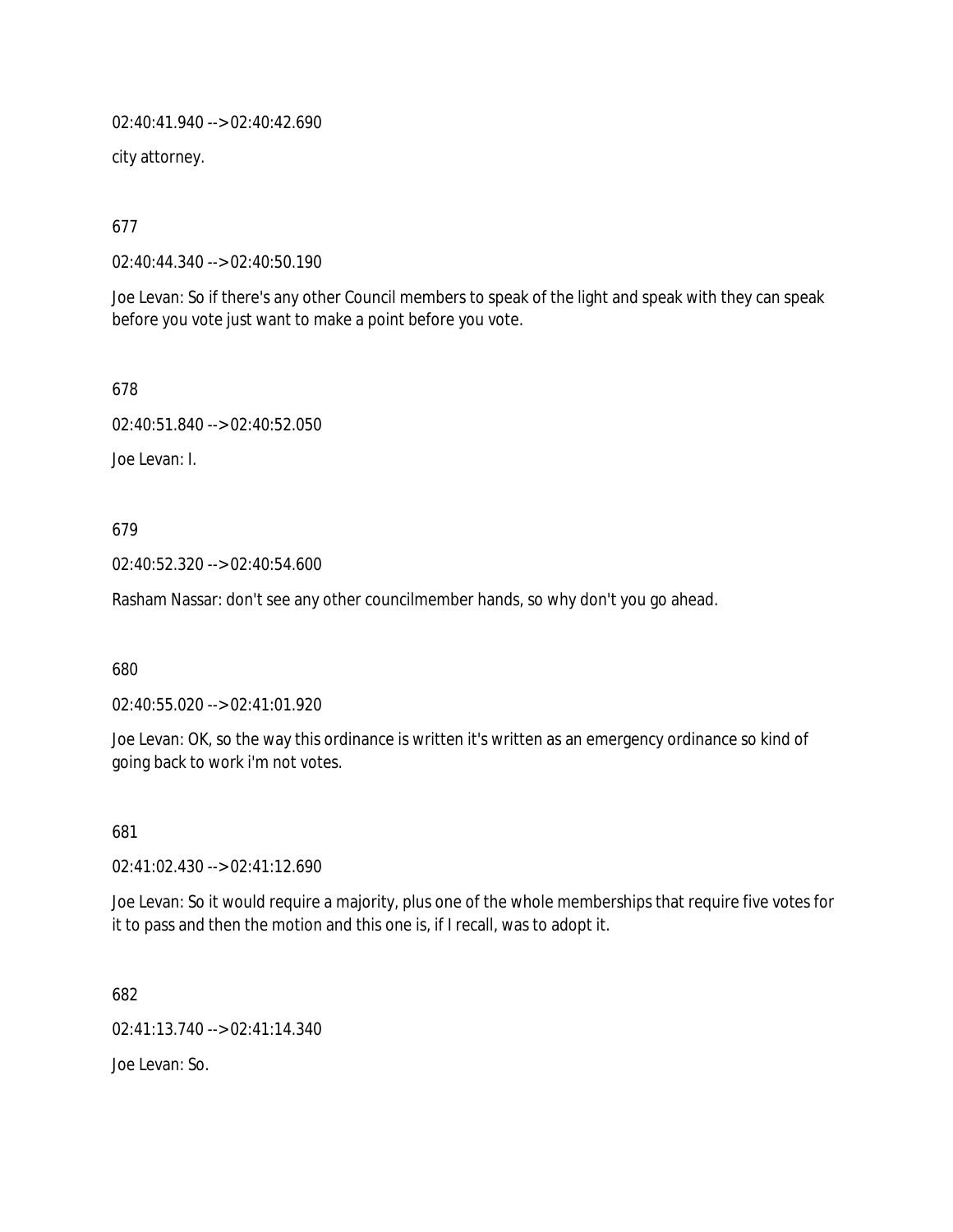02:41:16.590 --> 02:41:22.440

Joe Levan: You don't have five votes one option would be you could change the motion to afford it to consent, the next business meaning.

684

02:41:24.480 --> 02:41:30.420

Joe Levan: That that's an option, just so you're aware or or you could strip out there to see provisions but that's just one more complicated.

685

02:41:33.360 --> 02:41:35.340

Rasham Nassar: councilmember deeds okay.

686

02:41:35.820 --> 02:41:41.100

Joe Deets: Thank you city attorney well, I will make a friendly amendment to the motion to.

687

02:41:42.840 --> 02:41:57.540

Joe Deets: I moved to adopt emergency know how to move it to consent agenda, I moved to move emergency ordinance 2021 and deaths 13 related to hazard pay for groceries workers on bainbridge island to the.

688

02:41:59.370 --> 02:42:02.310

Joe Deets: 13th it yeah Thank you April 13.

689

02:42:03.150 --> 02:42:05.640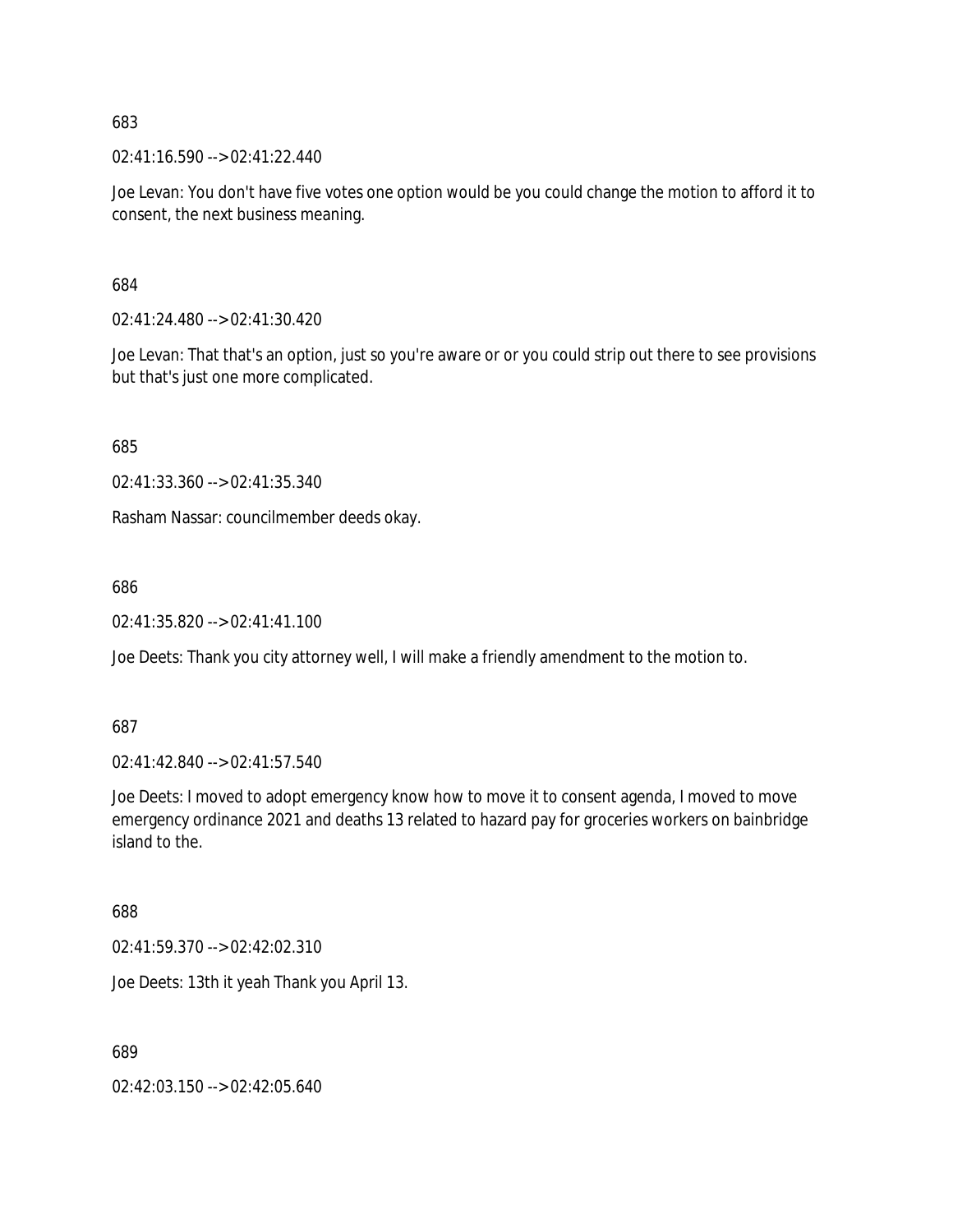Joe Deets: Pretty regular basis or consent agenda.

### 690

02:42:08.460 --> 02:42:21.960

Rasham Nassar: councilmember fatma Johnson second that motion and I understand why we have to do that because we're two Council members short tonight, potentially, of course I can't speak for how they would have voted.

### 691

02:42:23.940 --> 02:42:29.010

Rasham Nassar: But that just delays that into 13 there's and there's no because the six is a study session so there's no.

### 692

02:42:31.140 --> 02:42:33.390

Rasham Nassar: there's no way to adopt it as an.

693

02:42:35.610 --> 02:42:38.190

Rasham Nassar: As an ordinance tonight, we have to.

694

02:42:39.480 --> 02:42:43.260

Rasham Nassar: Is it because that would be amending the ordinance from the diocese right now.

## 695

02:42:44.130 --> 02:42:49.260

Joe Levan: You have to strip out the emergency provisions and keep an eye to the it'd be effective, five days after publication.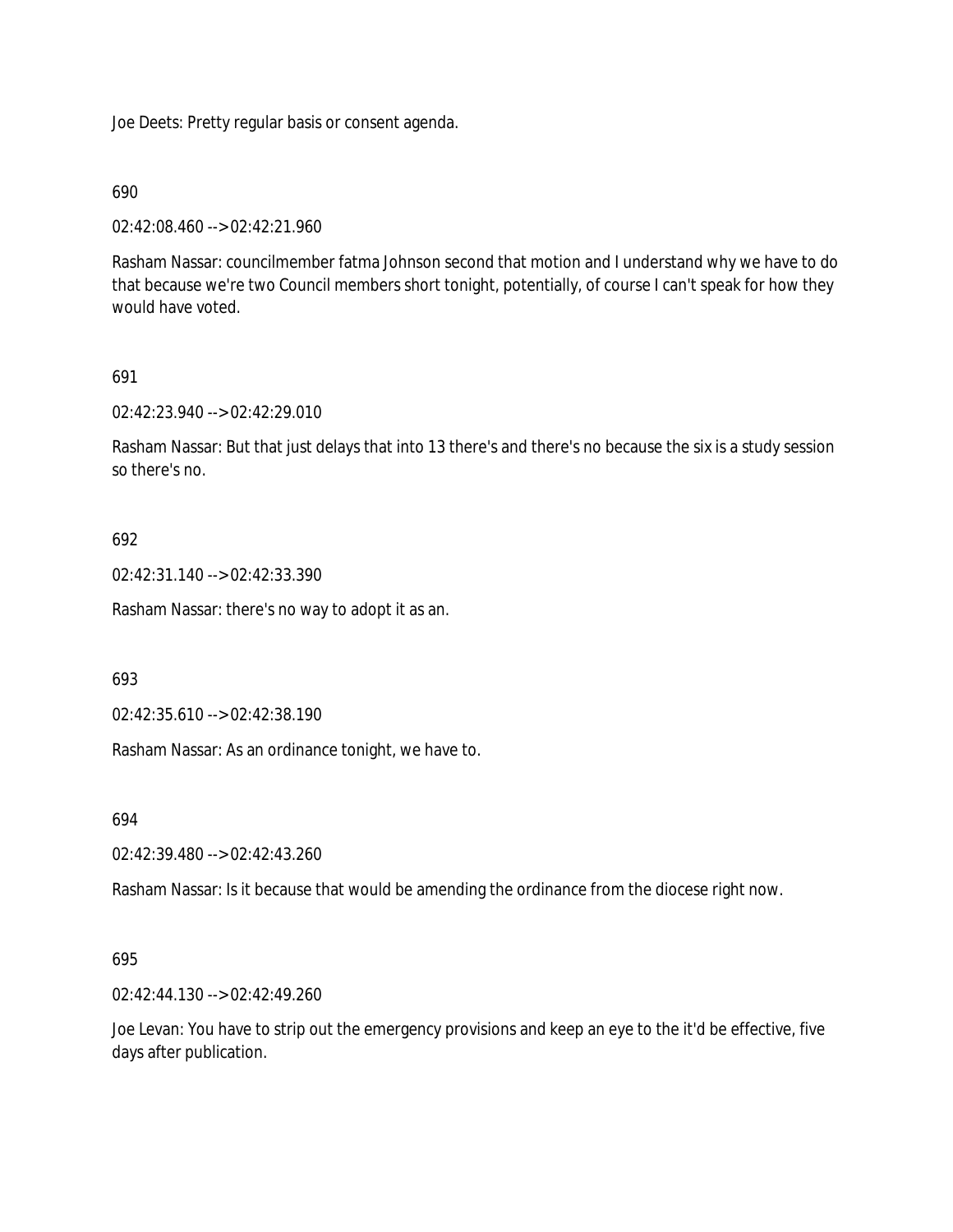02:42:50.310 --> 02:42:53.010

Joe Levan: If it's not a mercy ordinance so.

697

02:42:54.330 --> 02:42:57.630

Joe Levan: they'll see Clark with that date would be so that the dates probably not gonna be that much different.

698

02:42:59.940 --> 02:43:01.860

Joe Levan: Because of the publication requirements.

699

02:43:02.520 --> 02:43:02.820

Okay.

700

02:43:05.940 --> 02:43:09.480

Christy Carr: yeah I will, I will vote in favor of the ordinance.

701

02:43:10.950 --> 02:43:17.280

Christy Carr: I don't support it, but I can see that my colleague support it and i'm not interested in a protest vote.

702

02:43:18.360 --> 02:43:24.120

Christy Carr: You heard what I said and that's how I feel about it, but I don't need to hold it up.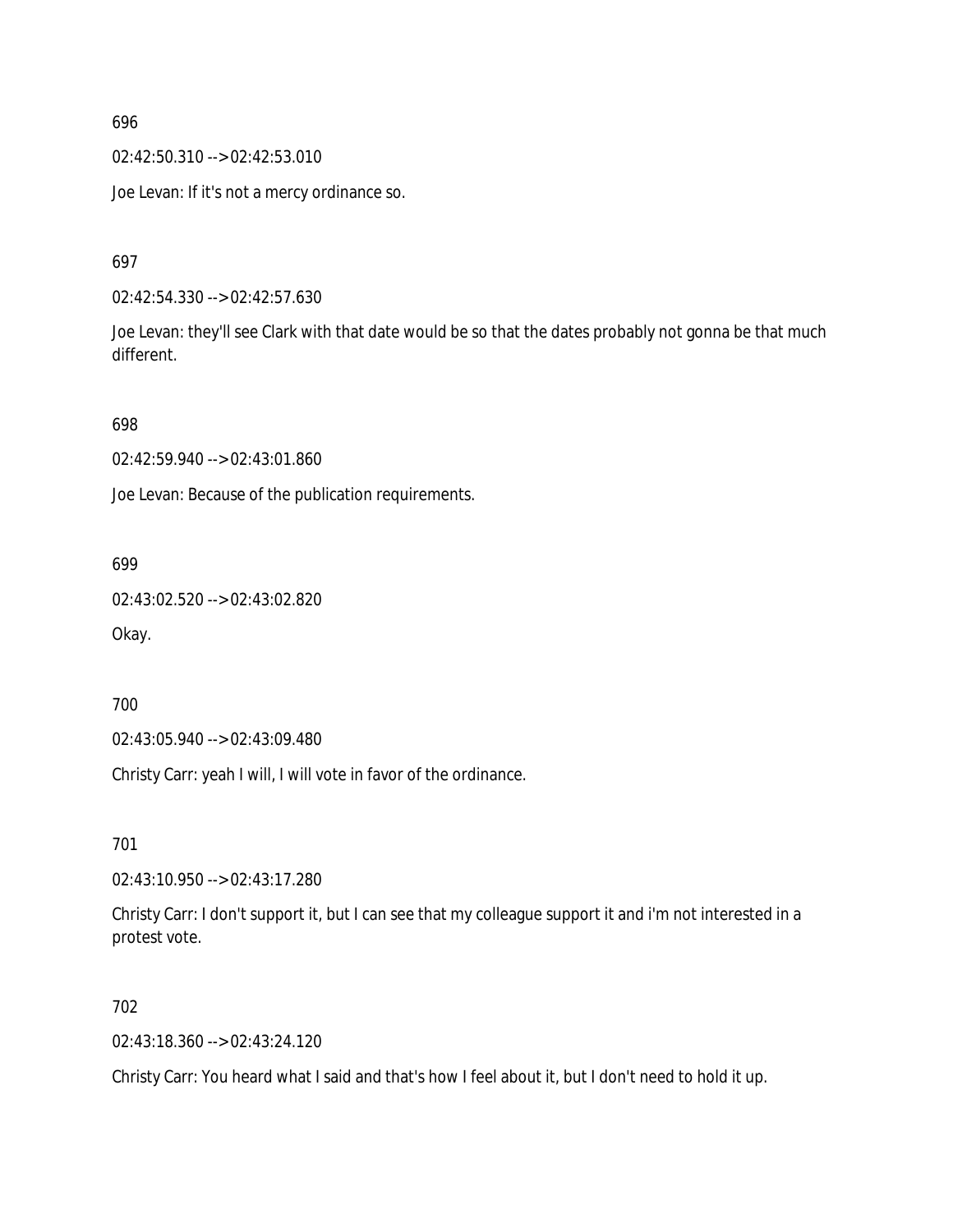02:43:26.340 --> 02:43:28.140

Rasham Nassar: appreciate that, because our.

704

02:43:29.460 --> 02:43:34.020

Rasham Nassar: Council member needs in light of that do you want to repeal the motion that you made okay.

705

02:43:34.140 --> 02:43:35.010

Joe Deets: yeah that just.

706

02:43:35.070 --> 02:43:39.360

Joe Deets: To say mayor, thank you, I repeal my my amendment.

707

02:43:40.470 --> 02:43:43.680

Rasham Nassar: And, and then we would still need a Council member with that with that motion.

708

02:43:43.680 --> 02:43:50.520

Rasham Nassar: withdrawn, and we would now need a Council member, you can do again customer needs to put the motion in the packet on for.

709

02:43:52.440 --> 02:43:55.230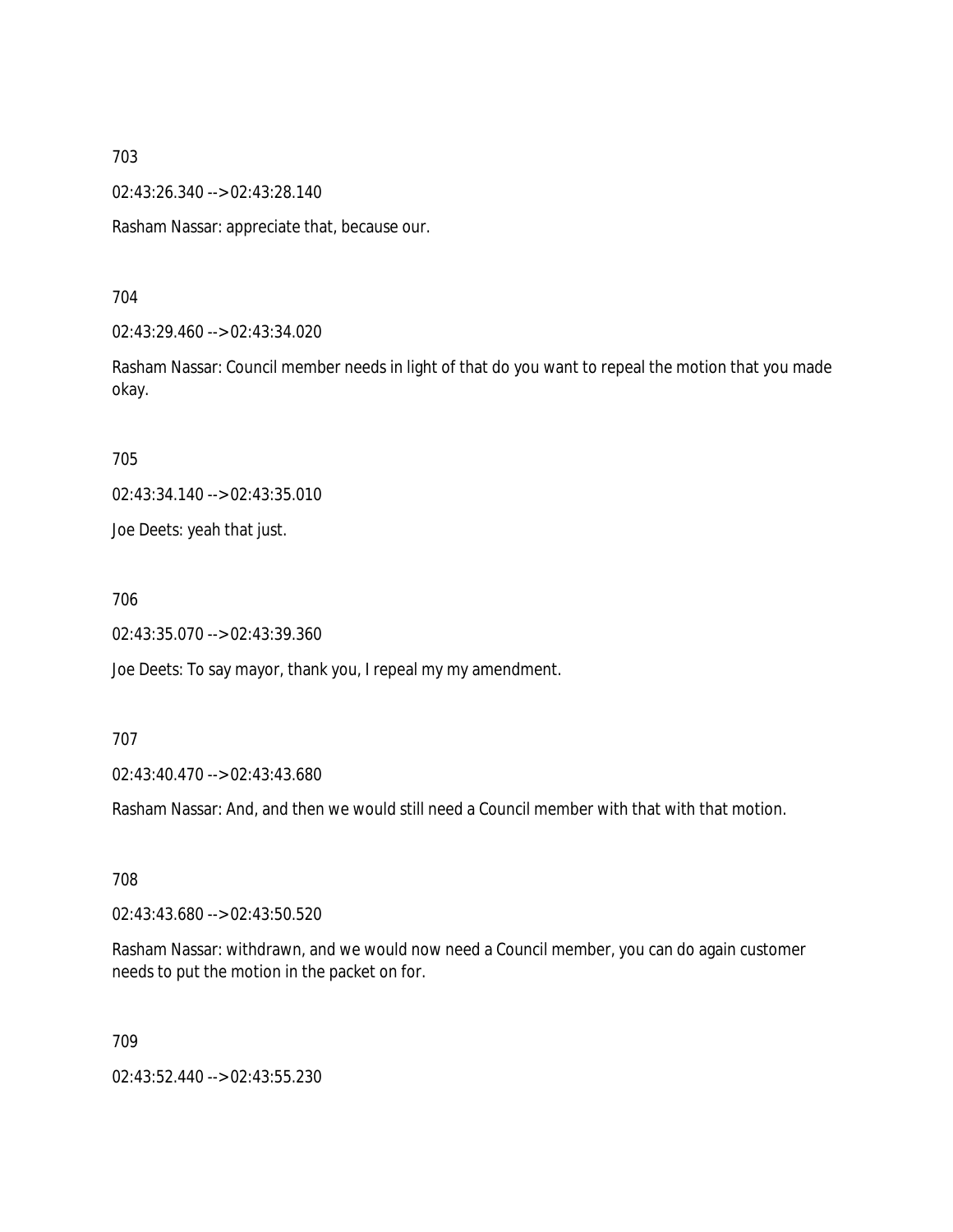Joe Deets: Sure, so I repeat the emotion, the.

710

02:43:55.500 --> 02:43:59.850

Rasham Nassar: emotion, the original one that's in the packet to a doctor ordinance.

### 711

02:44:00.390 --> 02:44:03.420

Joe Deets: Okay, I moved out the emergency ordinance.

712

02:44:04.860 --> 02:44:07.890

Joe Deets: Related to hazard pay for grocery workers on bainbridge island.

### 713

02:44:09.810 --> 02:44:13.050

Rasham Nassar: councilmember Pandora Johnson seconds that motion is there any further Council discussion.

#### 714

02:44:15.300 --> 02:44:16.770

Rasham Nassar: All those in favor say Aye.

715

02:44:18.840 --> 02:44:19.650

Rasham Nassar: Aye opposed.

## 716

02:44:21.060 --> 02:44:27.510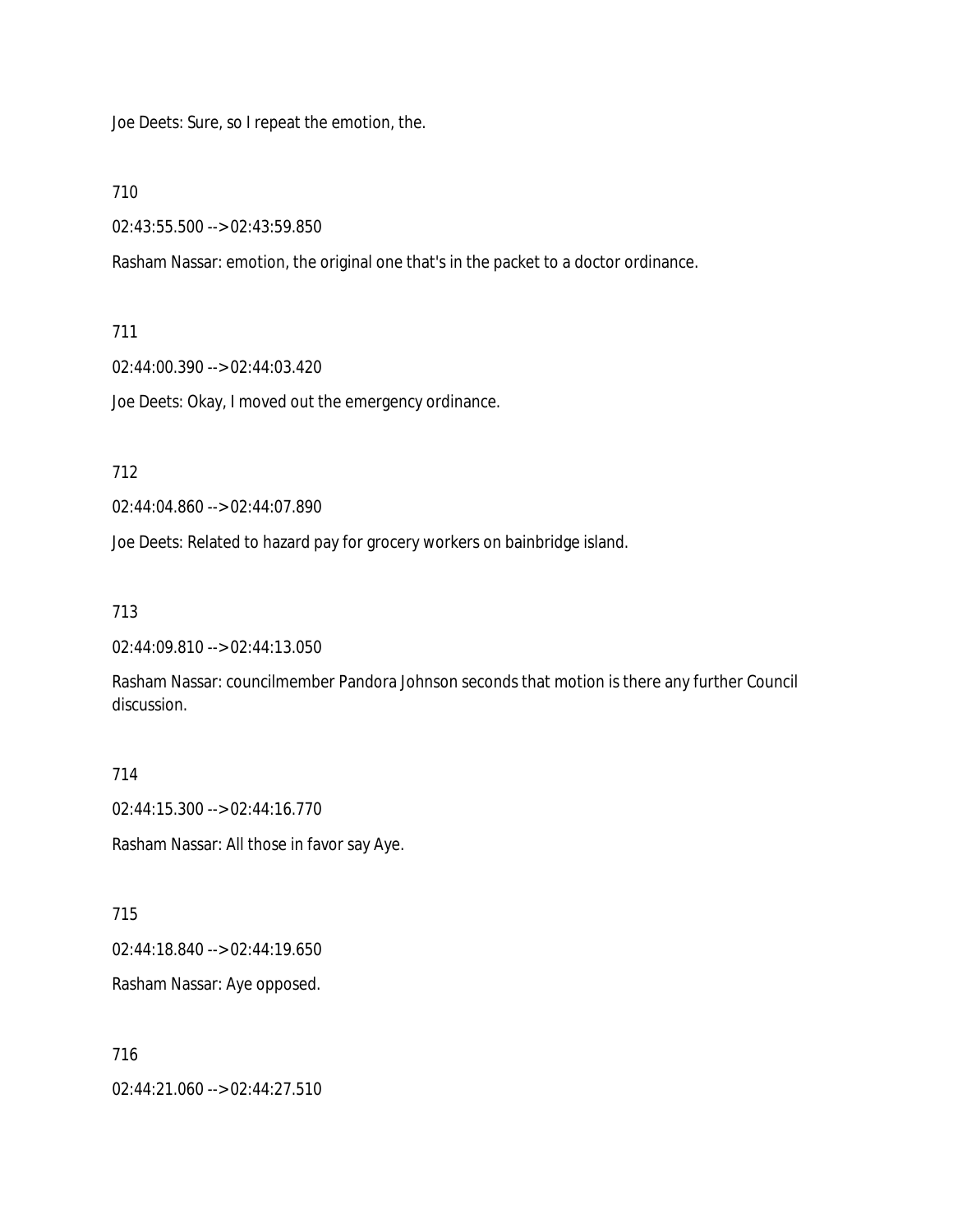Rasham Nassar: That motion passes unanimously, thank you very much, Council and the Attorney for that.

717

02:44:31.620 --> 02:44:40.380

Rasham Nassar: We are now moving on in our agenda to item 90 capital Improvement Plan grant update.

718

02:44:42.120 --> 02:44:44.820

Rasham Nassar: Public Works oh wait for public works director to join.

719

02:44:50.580 --> 02:44:52.230

Rasham Nassar: Back welcome back.

720

02:44:54.600 --> 02:44:55.200

Chris Wierzbicki: Council.

721

02:44:56.370 --> 02:45:10.860

Chris Wierzbicki: This item is related to a number of projects in this tip that when we put together the budget Earlier this year I promised I would bring back to you for further discussion and I will briefly share my screen with you, so you can.

722

02:45:12.750 --> 02:45:14.430

Chris Wierzbicki: see what it is we're talking about.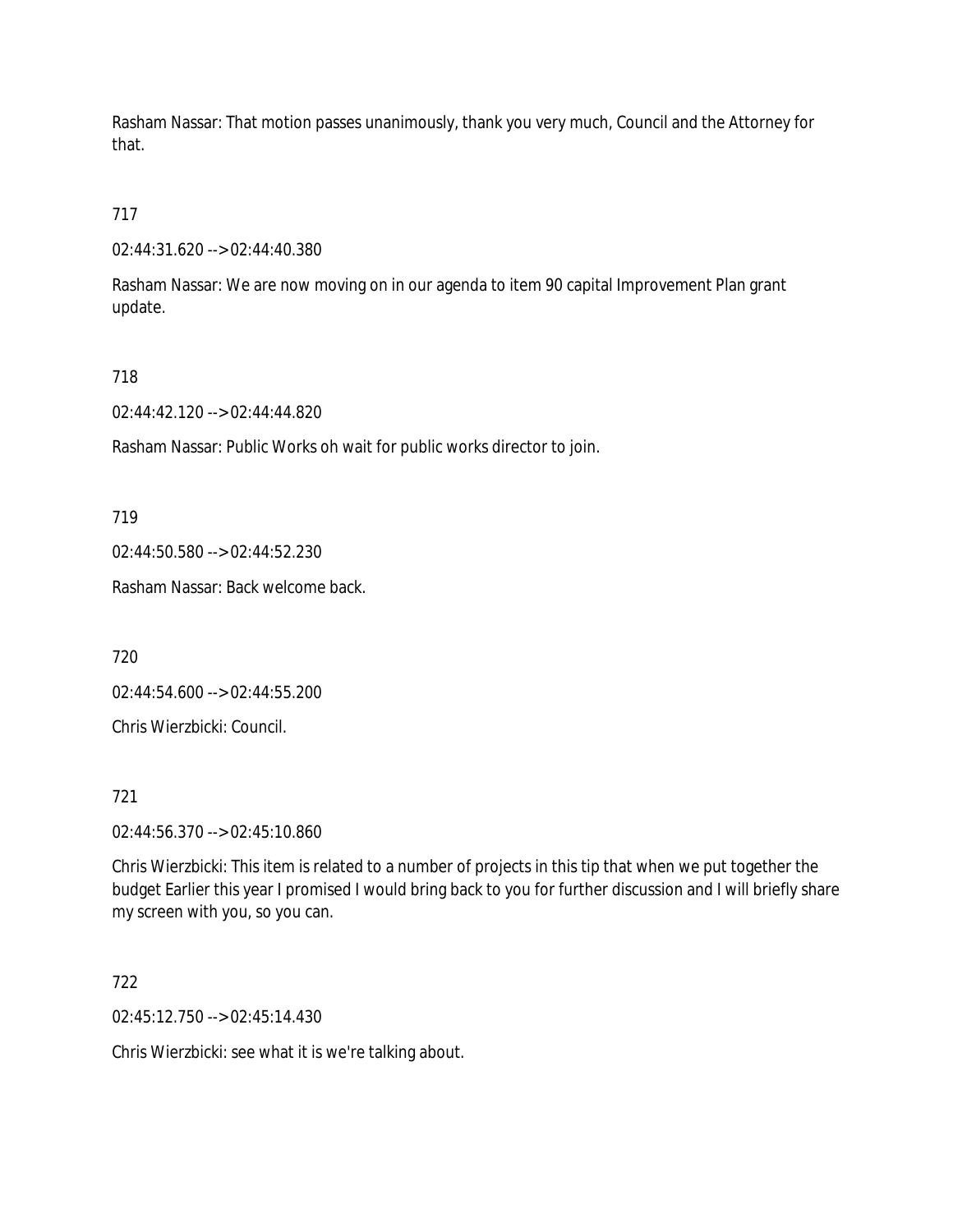02:45:17.400 --> 02:45:18.990

Chris Wierzbicki: Okay, from see that all right.

724

02:45:21.510 --> 02:45:31.110

Chris Wierzbicki: Okay, so there are three projects that we put into this tip three transportation projects that were substantially grant funded because we saw some opportunities to.

725

02:45:31.470 --> 02:45:39.540

Chris Wierzbicki: apply for grants potentially get these projects off the ground, unfortunately we did not receive these grants i'll just briefly tell you what they are.

726

02:45:40.350 --> 02:45:45.780

Chris Wierzbicki: One of them is the bike crossings at high school road and 305 it's the project on the top here.

## 727

02:45:46.560 --> 02:45:56.280

Chris Wierzbicki: That was a \$700,000 grant and we got about \$150,000 worth of city funds match funds for that grant secondly we're non motorized improvements on finch road.

## 728

02:45:57.150 --> 02:46:07.770

Chris Wierzbicki: At finch continuing up to the intersection at sportsman and Nice and high school that was a \$300,000 grant with about \$100,000 in city match funds.

729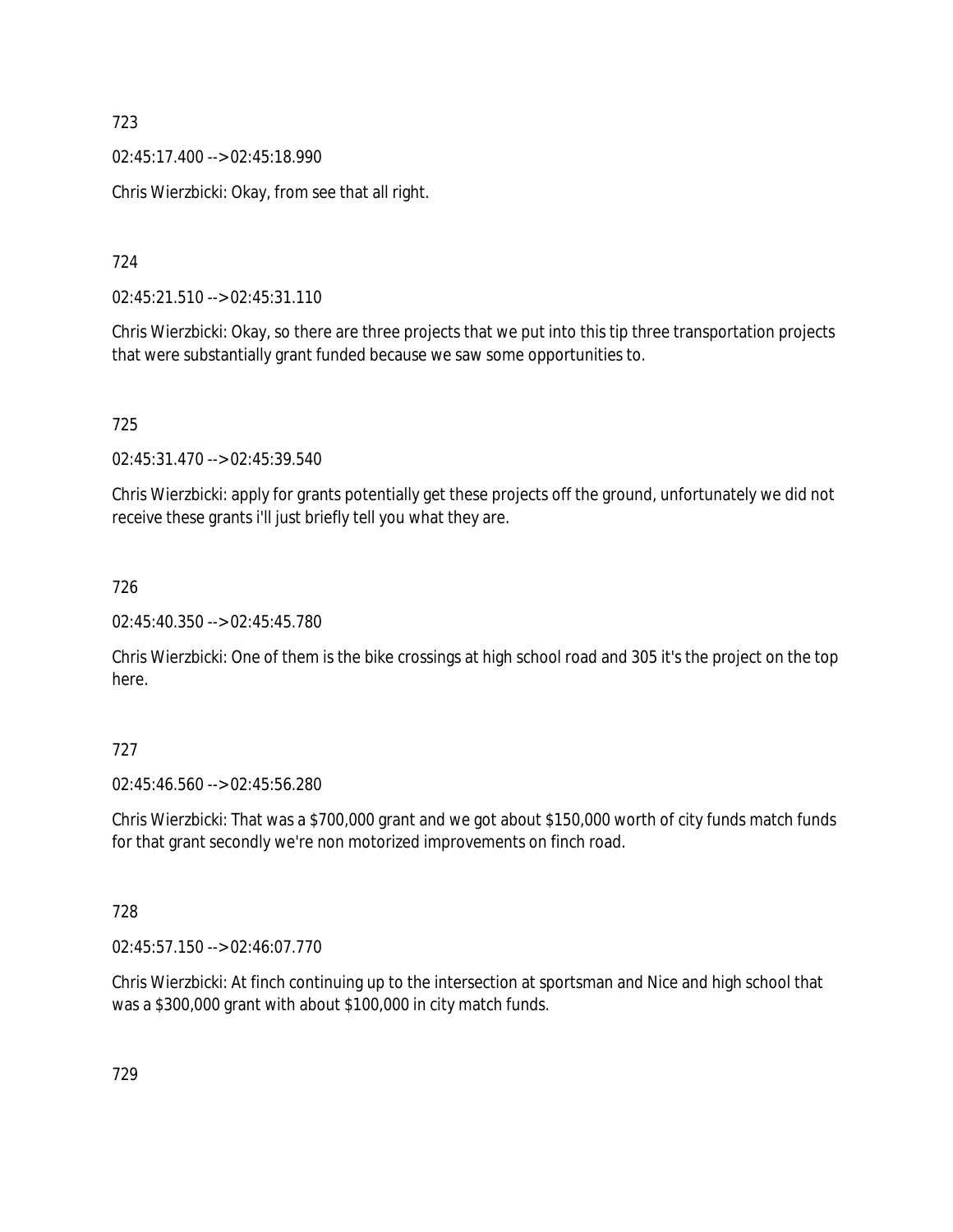02:46:08.880 --> 02:46:19.230

Chris Wierzbicki: And lastly, we had a project on the transportation tip for reconstruction of Madison avenue, this is the section between the roundabout and as our 305.

# 730

02:46:20.460 --> 02:46:27.510

Chris Wierzbicki: We had a 750 thousand dollar grant that we apply for there and we had about 400,000 in city match funds for that project.

## 731

02:46:29.130 --> 02:46:33.840

Chris Wierzbicki: there's a number of reasons why we didn't receive these grants, these were.

# 732

02:46:36.120 --> 02:46:55.410

Chris Wierzbicki: Both the the non motorized projects were our regional pots of money, so all of the greater region was eligible for the funding a significant portion of the grant eligibility and the scoring for these projects was related to equity issues and.

## 733

02:46:56.670 --> 02:47:05.520

Chris Wierzbicki: The City of Cambridge has a is going to have more and more difficulty I think competing for grants that that are looking for a significant equity component.

## 734

02:47:06.420 --> 02:47:12.030

Chris Wierzbicki: Certainly we have information about how to best benefit people in our Community.

735

02:47:12.570 --> 02:47:20.550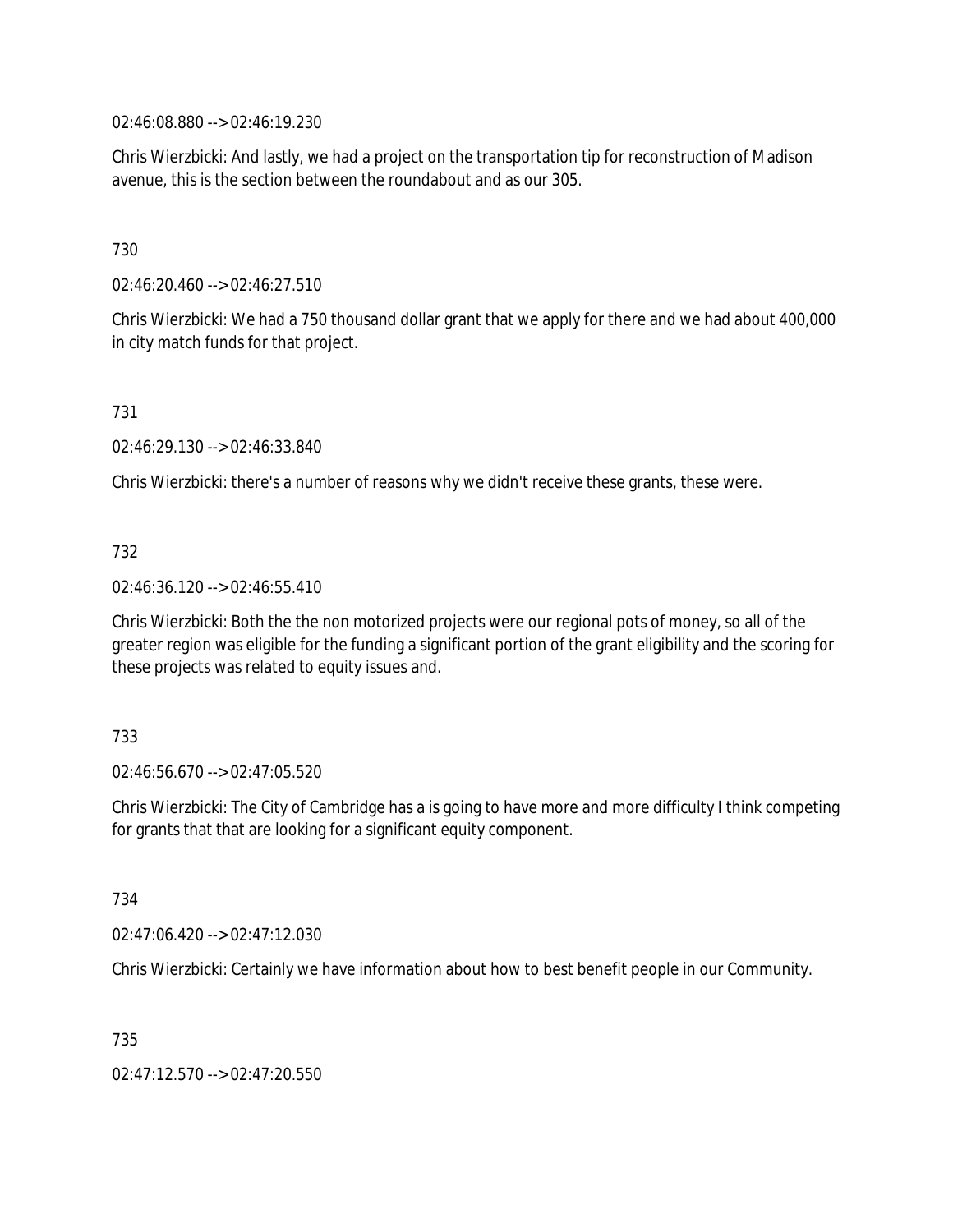Chris Wierzbicki: From equity perspective right and those projects would primarily be in winslow and we can focus on that more in the future, but I think that's something we're gonna have to think about.

736

02:47:21.540 --> 02:47:24.960

Chris Wierzbicki: More and more, as we get into these more regional competitions for grants.

# 737

02:47:25.410 --> 02:47:29.640

Chris Wierzbicki: The last project that reconstruction project was a transportation improvement board grant.

# 738

 $02.47.29.940 -5.02.47.44.910$ 

Chris Wierzbicki: This was also highly competitive, they were not there was only about \$10 million worth of funds for this for our entire region, which includes Jefferson county and gets a county for transportation projects \$10 million is really not a very big big pot so we're again.

739

02:47:46.410 --> 02:47:51.120

Chris Wierzbicki: competing against a lot of other needs in the region, so that said.

# 740

02:47:52.020 --> 02:47:59.820

Chris Wierzbicki: I promised I would bring these back to you because, as you can see, there is quite a bit of city money tied up in these products about \$650,000 and.

# 741

 $02.48:00.480 \rightarrow 02.48:11.040$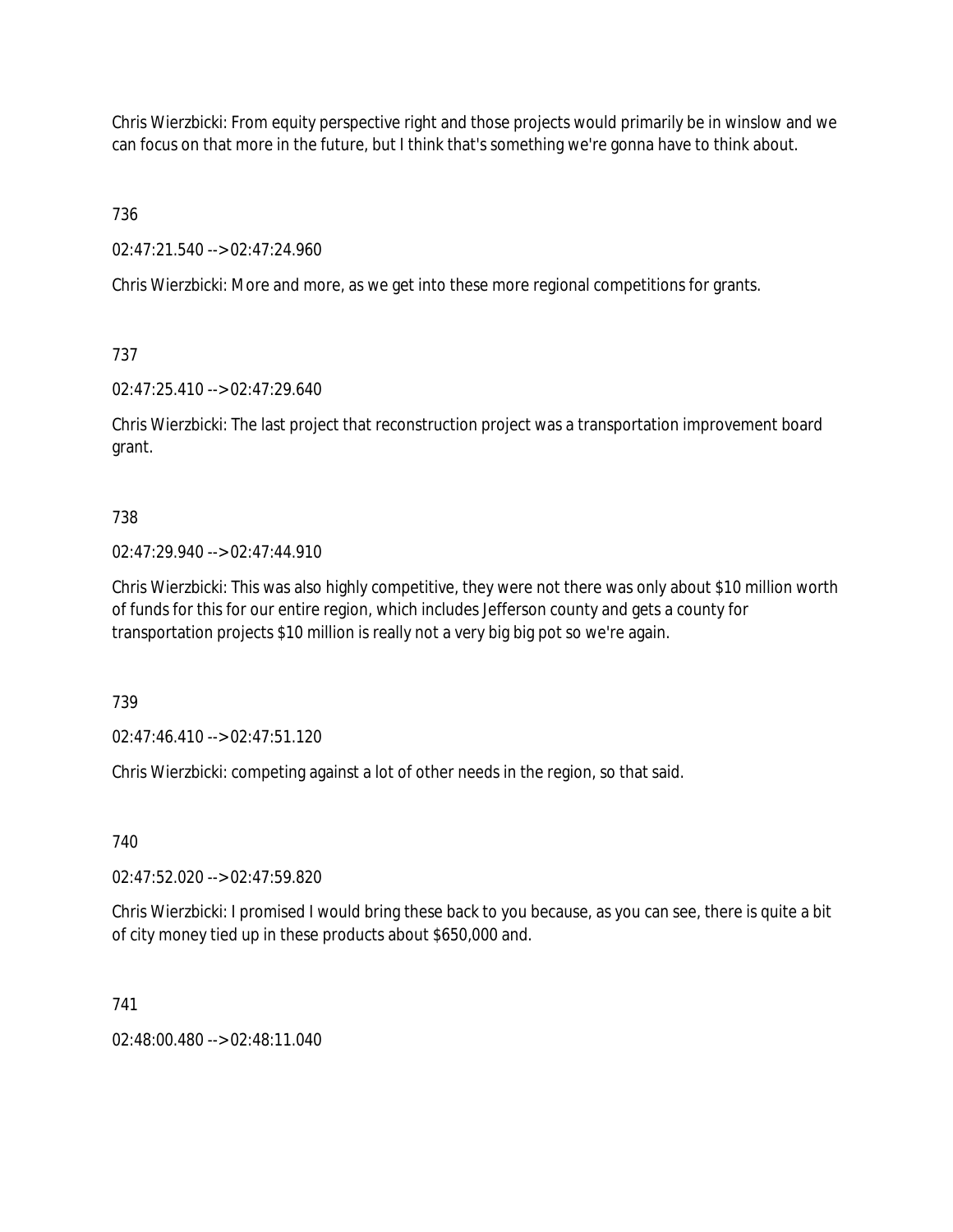Chris Wierzbicki: We probably want to make a decision about whether to leave these projects in the plan and keep that money tied up or or to freed up for other purposes, so what i'm suggesting tonight is that.

# 742

02:48:12.450 --> 02:48:22.290

Chris Wierzbicki: Was that we remove these projects from the CP but that we continue to keep them kind of on the roster of projects that are important to us, and we want to look for other opportunities for funding for.

# 743

02:48:22.950 --> 02:48:33.390

Chris Wierzbicki: I would suggest that we include the non motorized projects, the two out of the three as part of this sustainable transportation plan, I think it makes sense for them to be included with.

## 744

02:48:34.080 --> 02:48:44.970

Chris Wierzbicki: The package of projects that we're going to be selecting through that process, and then, excuse me, in terms of the reconstruction project I think that's reconstruction needs.

## 745

02:48:45.540 --> 02:48:53.010

Chris Wierzbicki: We have those all over the island, I think it makes sense for us to to bring that back as part of the budget update for.

## 746

02:48:53.730 --> 02:49:09.420

Chris Wierzbicki: Later in this year to talk about maybe how to reprogram some of those reconstruction reconstruction dollars, so that that's my suggestion i'm happy to also entertain any other suggestions that the Council has for this for this item but that's all I have.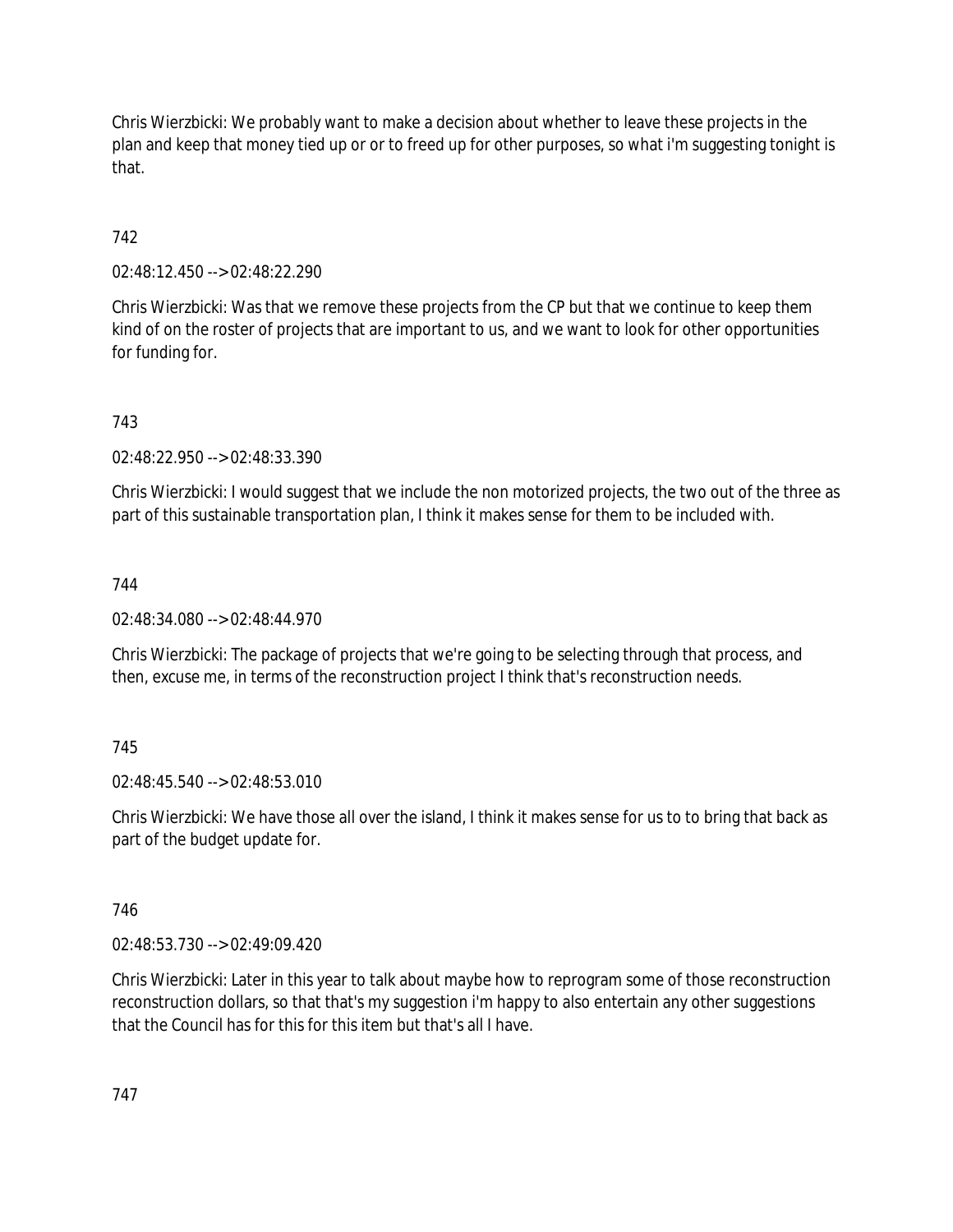02:49:10.260 --> 02:49:15.750

Rasham Nassar: Thanks public works director i'm just real quickly well well Councils getting their hands raised.

## 748

02:49:17.250 --> 02:49:24.120

Rasham Nassar: You mentioned that that there that this equity component in terms of the analysis for distribution of funds is is that.

749

02:49:24.810 --> 02:49:41.640

Rasham Nassar: New and and and is it an x I haven't heard that before and then what are they looking for me, how do we, how do we become competitive on how do we increase the equity or equitability of the products we're proposing that we are as competitive.

750

02:49:43.440 --> 02:49:48.240

Chris Wierzbicki: I guess what I mean when I say equity is you know the projects are.

751

02:49:49.470 --> 02:49:56.070

Chris Wierzbicki: There was, I think it was about a 16% of the 100% total of the scoring was was dedicated to.

752

02:49:58.650 --> 02:50:04.170

Chris Wierzbicki: indicating that the funds would be going to an equity Community so potentially low income communities or communities of color.

753

02:50:06.150 --> 02:50:20.700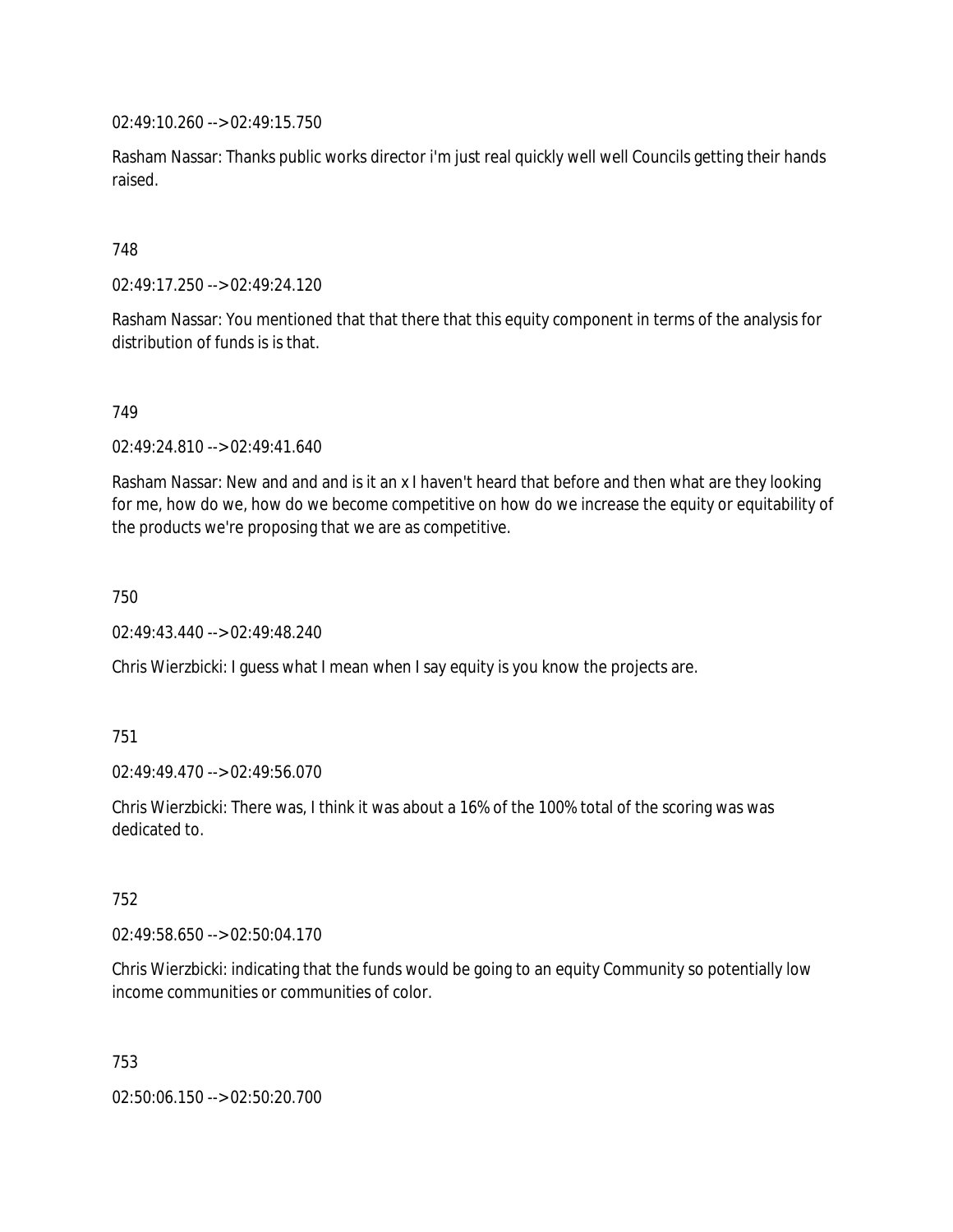Chris Wierzbicki: You know if you have an equity layer to our sustainable transportation plan map that will get published once that project gets underway and and we do, and what that map shows is that the winslow area really is the area that.

754

02:50:21.780 --> 02:50:33.420

Chris Wierzbicki: Of the island that has the highest equity score so if we are to try to serve the most low income people or people of color in our Community that's the place where we've been focused grants.

755

02:50:34.440 --> 02:50:42.630

Chris Wierzbicki: And that's so that's just something that we could think more about as these opportunities come up and as the region continues to prioritize.

## 756

02:50:43.980 --> 02:50:46.470

Chris Wierzbicki: equity for for the distribution and these grants.

### 757

02:50:46.830 --> 02:50:50.730

Rasham Nassar: Are you able to send that to the Council i'm just interested in seeing that that scoring sheet.

## 758

02:50:50.760 --> 02:50:55.380

Rasham Nassar: map, that is, it will you mentioned the scoring sheet like 16 of those points where.

#### 759

02:50:56.280 --> 02:50:57.060 Chris Wierzbicki: yeah I.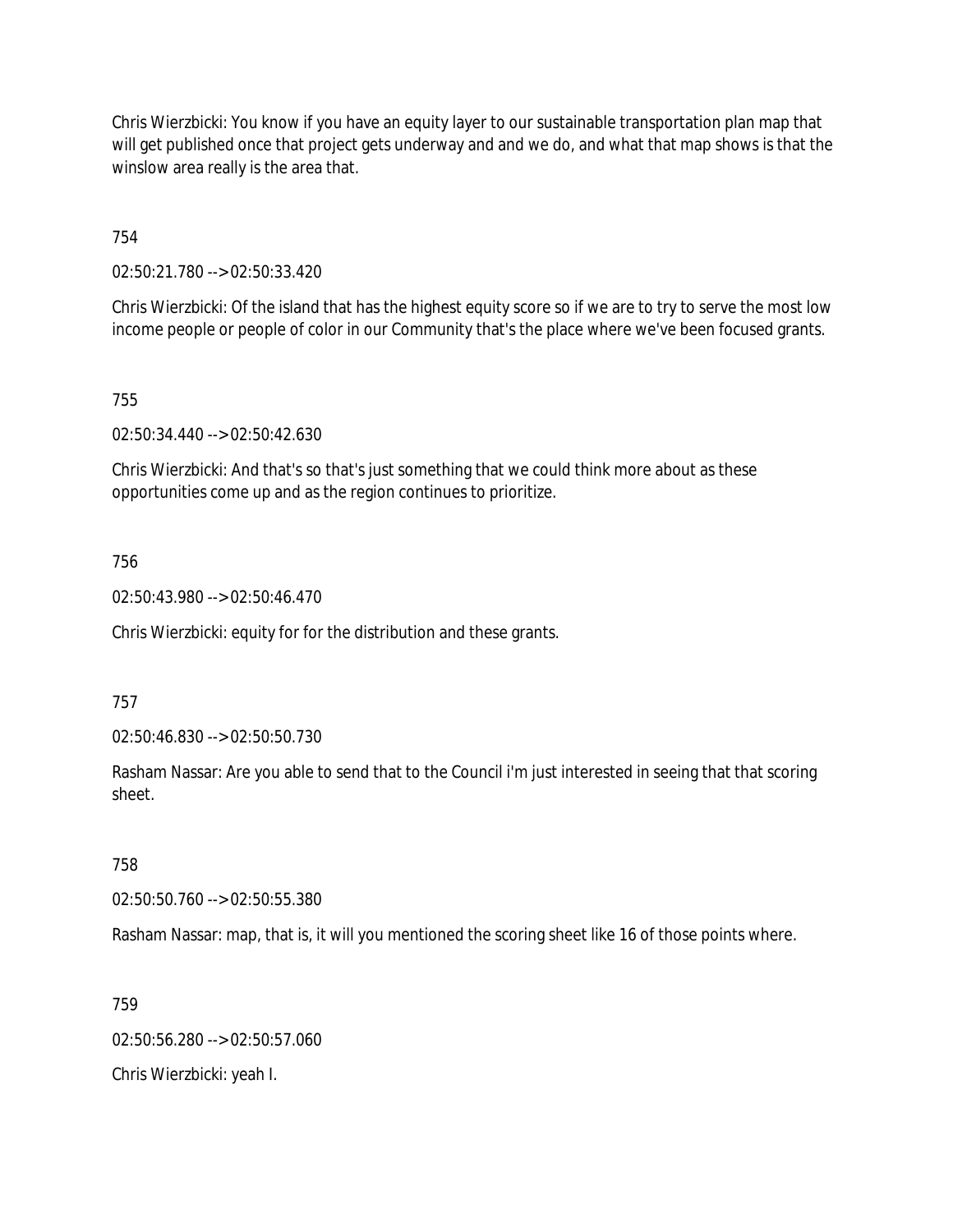02:50:57.360 --> 02:50:58.440

Chris Wierzbicki: Certainly, could do that.

761

02:50:58.530 --> 02:51:01.080

Rasham Nassar: We should mean that and I think are basically advisory committee.

762

02:51:02.760 --> 02:51:11.610

Rasham Nassar: I mean I just think it's really cool and i'm really pleased to hear that and so that that would be great public works director going to go next the Council member far.

763

02:51:14.850 --> 02:51:16.440

Christy Carr: Thanks i'd like to.

764

02:51:18.060 --> 02:51:35.310

Christy Carr: suggest a revised motion than the one that's in the packet which would essentially be to keep the finch road projects in this tip I think you may have seen some communication I had with the public works director about this.

765

02:51:36.570 --> 02:51:45.420

Christy Carr: My recollection is that at least the white and finch project was added to this tip at least somewhat based on.

766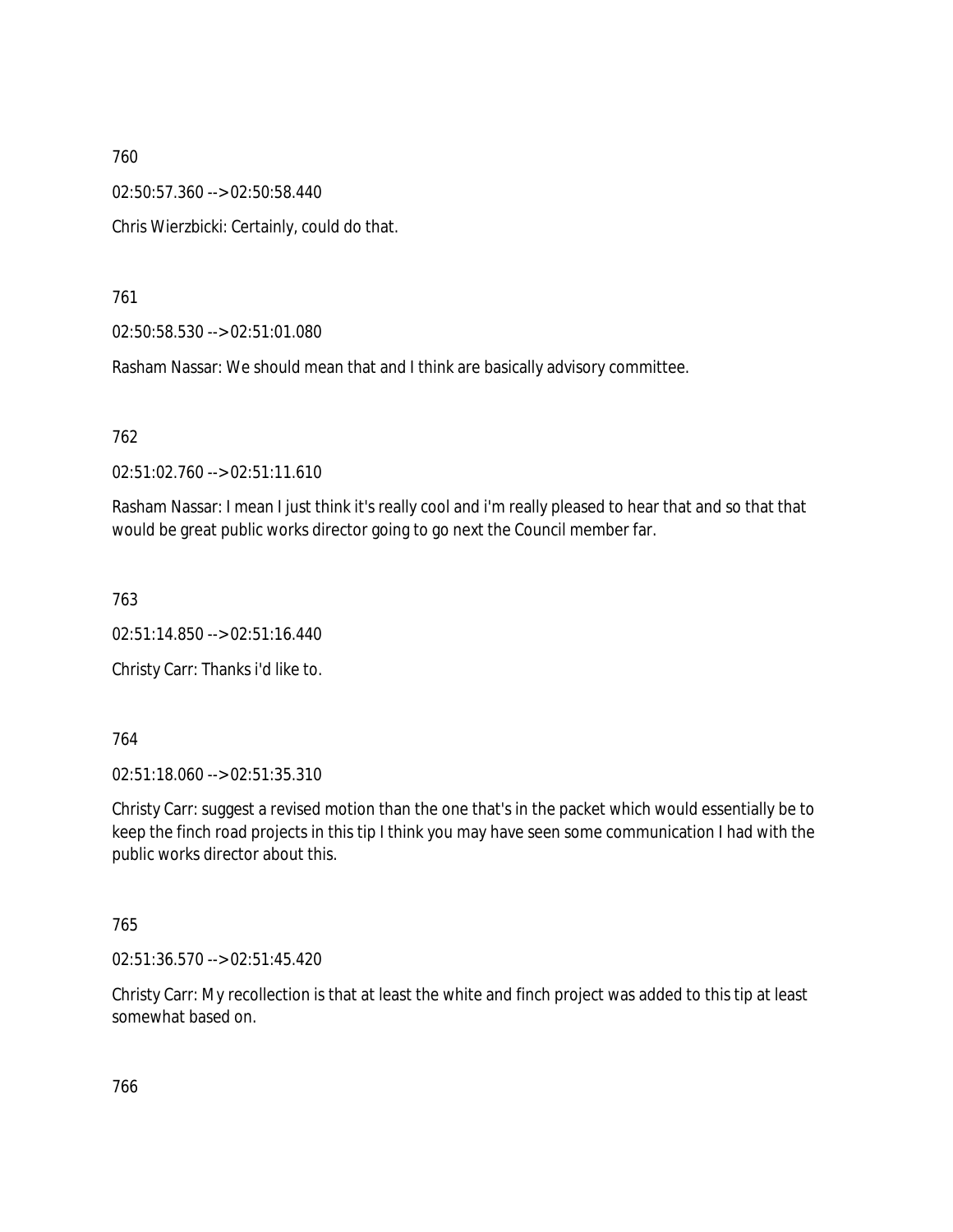02:51:46.050 --> 02:51:57.480

Christy Carr: It appeared on the Community survey related to it, so it was suggested by the Community, and I think that the funding sources that we went after was safe routes to school so it's a it's a school route.

767

02:51:59.130 --> 02:52:08.190

Christy Carr: And it is just a really vital ourself link, not only to the schools, but to a lot of don't a lot of destinations.

768

02:52:08.670 --> 02:52:30.840

Christy Carr: And they're very real existing current safety issues at these intersections and I think that they're pretty relatively small discrete projects that could benefit from even temporary but low cost solutions in the near future so i'd like to see those projects stay on the tip.

769

02:52:32.400 --> 02:52:33.870

Christy Carr: And I can offer that motion if.

770

02:52:35.430 --> 02:52:36.330

Christy Carr: If the Council.

771

02:52:37.530 --> 02:52:38.610

Christy Carr: thinks they might support it.

772

02:52:40.920 --> 02:52:44.190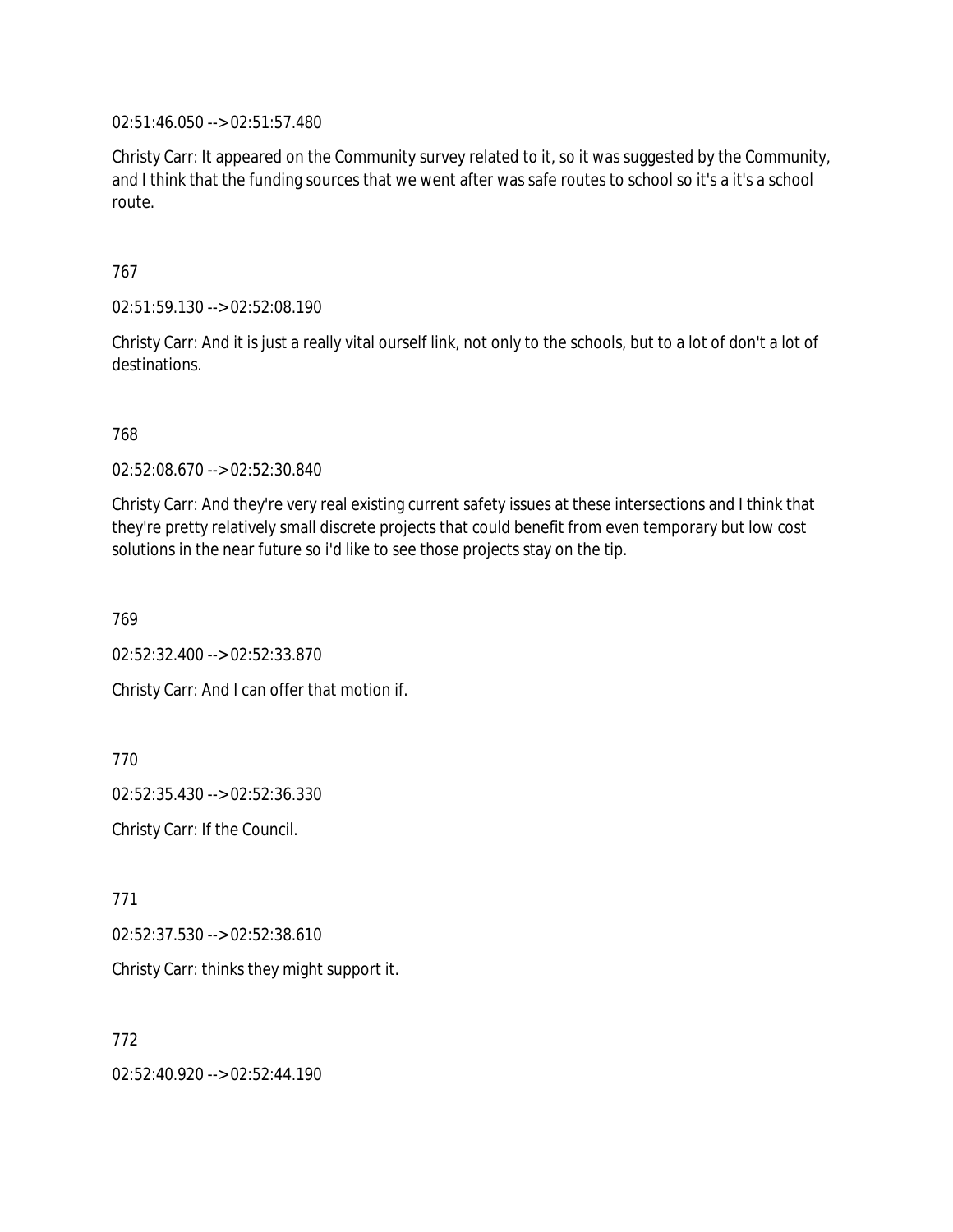Rasham Nassar: I don't see any other hands raised um.

# 773

02:52:45.360 --> 02:52:50.940

Rasham Nassar: I before we go to interim city manager, I certainly support that i'm really familiar with that intersection.

# 774

02:52:51.900 --> 02:53:04.260

Rasham Nassar: I think when the city installed that trail, which was quite it was recently right that development went in, and then the developers were obligated to put that trail and it created a really complicated crossing situation and.

# 775

02:53:05.130 --> 02:53:11.310

Rasham Nassar: And i'm quite aware of the dangers in the hazards there and the lack of visibility from cars, probably north of sportsman club.

## 776

02:53:12.660 --> 02:53:19.410

Rasham Nassar: And yet it's really valuable intersection for pedestrians and crossing because it connects to trails systems a sportsman club trail.

## 777

02:53:19.920 --> 02:53:35.190

Rasham Nassar: right that runs a I caught the church trail to the to the other, to the other trail and newer trail and then also you can access the last valley right from carmela lane so there's another trail there through the city's property that leads to the last Valley.

## 778

02:53:36.390 --> 02:53:42.810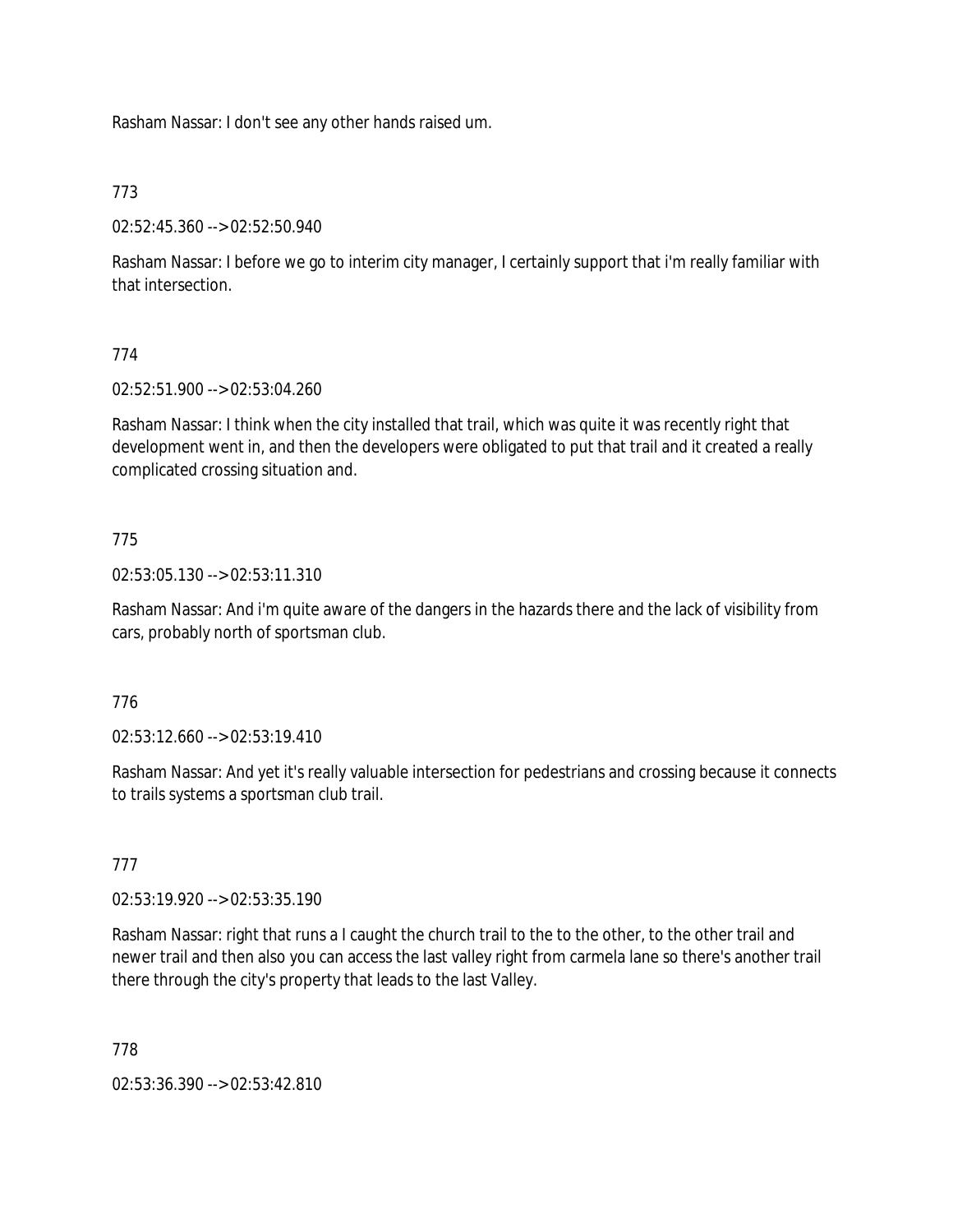Rasham Nassar: Really cool part of the island, and I think because we've installed those trails recently that when we install trails period that the city should.

779

02:53:43.890 --> 02:53:46.560

Rasham Nassar: has an obligation to install whatever safety measures.

780

02:53:47.610 --> 02:53:57.900

Rasham Nassar: At a minimum are required to address some of the safety concerns created by those trails so very much appreciate you bringing that forward Christie Council regarding I would support that.

781

02:53:59.190 --> 02:54:01.620

Rasham Nassar: Interim city manager, you want to say anything I.

782

02:54:01.710 --> 02:54:09.660

Ellen Schroer: just wanted to clarify the emotion and the project as it's currently reflected in the tip contemplates.

783

02:54:10.140 --> 02:54:23.160

Ellen Schroer: Including the grant so is the motion to continue to do something on finch or is the motion to continue to have that same project and to provide different city funding to make up them.

784

02:54:23.550 --> 02:54:27.420

Ellen Schroer: The money that would have been or the part of the project that would have been supported by the grant funding.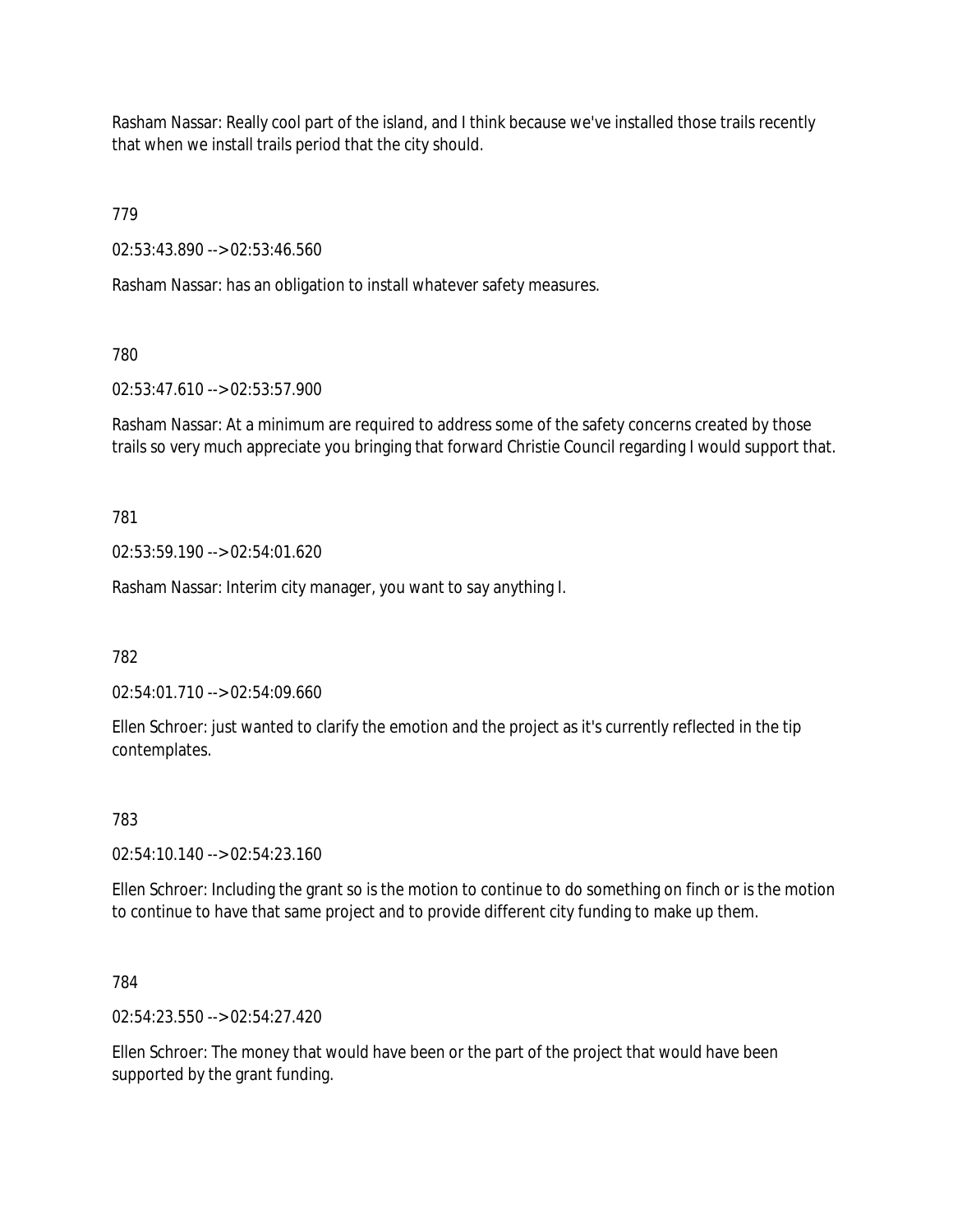785 02:54:32.550 --> 02:54:32.940 Ellen Schroer: there.

786

02:54:33.990 --> 02:54:34.170

Ellen Schroer: yeah.

787

02:54:34.710 --> 02:54:35.010

Christy Carr: I was.

# 788

02:54:35.070 --> 02:54:43.380

Christy Carr: I was just waiting um I think that, where we landed maybe via email and public works director, you can help me out was that just.

## 789

02:54:44.850 --> 02:54:49.950

Christy Carr: To leave it to leave the finch projects in this tip and we can talk about it later.

790

02:54:51.660 --> 02:54:59.370

Christy Carr: I don't I don't think that the project will necessarily look like what is in the CFP currently because we won't have the grant funding.

791

02:55:00.690 --> 02:55:07.740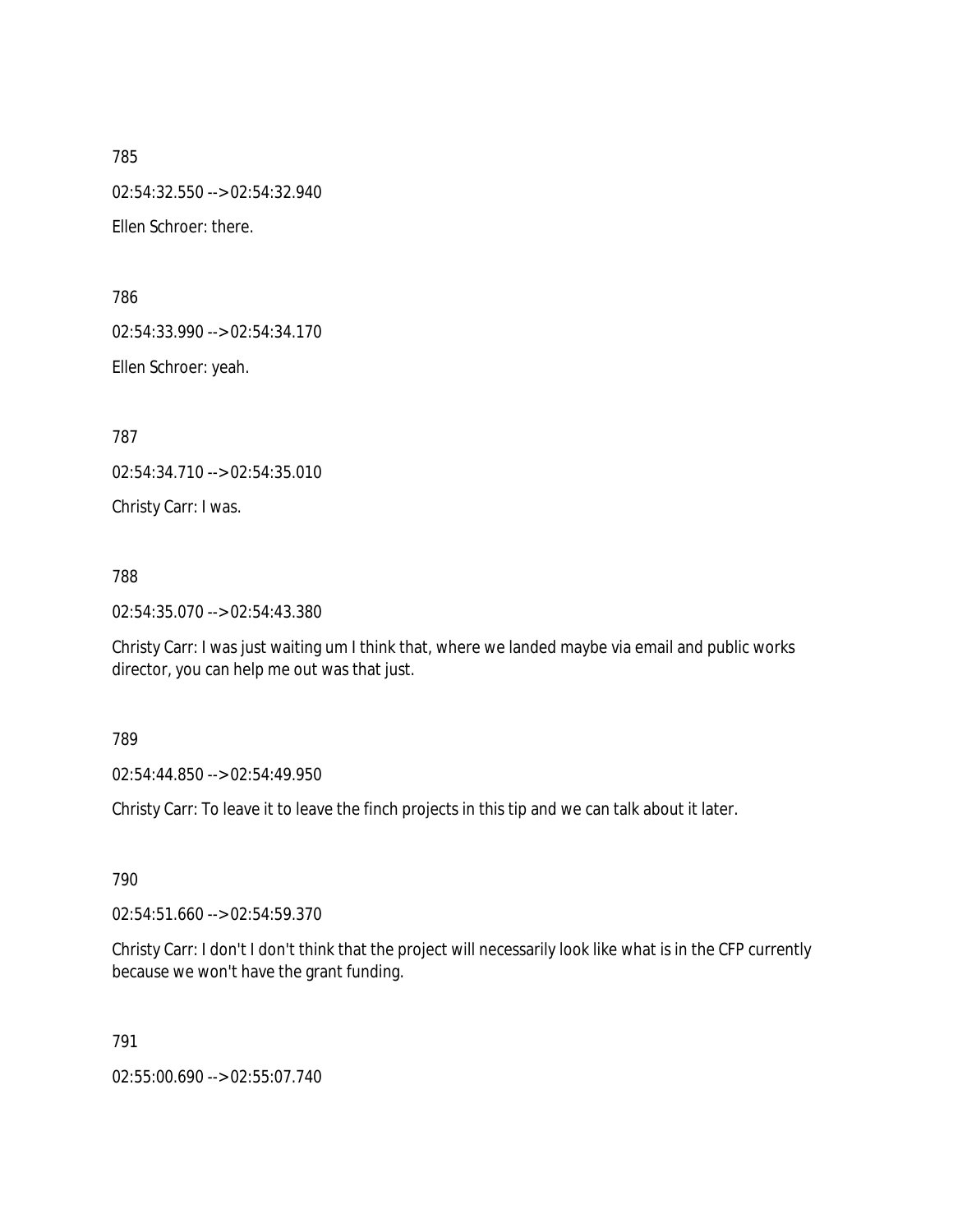Christy Carr: But I don't know what what it is, but the point is to just leave it in the CFP, so that it moves forward.

792

02:55:10.230 --> 02:55:23.280

Christy Carr: So if if you can help me that's all I was going to do in terms of a revised motion was just take that it says moved to remove it says, I moved to remove three projects, it would just be I moved to remove two projects.

793

02:55:24.570 --> 02:55:26.820

Rasham Nassar: I think that's accurate in terms a manager.

# 794

02:55:27.600 --> 02:55:36.780

Ellen Schroer: And I think yeah we'll take this guidance to come back with perhaps a slightly different project with different funding, but to address the same two areas.

795

02:55:38.310 --> 02:55:40.290

Rasham Nassar: Okay i'm Council member Schneider.

796

02:55:41.220 --> 02:55:48.870

Leslie Schneider: yeah Thank you so um I like the suggestion i've also been at that intersection and being pretty weirded out being on my bike.

# 797

02:55:50.040 --> 02:55:58.890

Leslie Schneider: What I would like to clarify, though, is that it sounds like this would be if not now, then soon, a request for.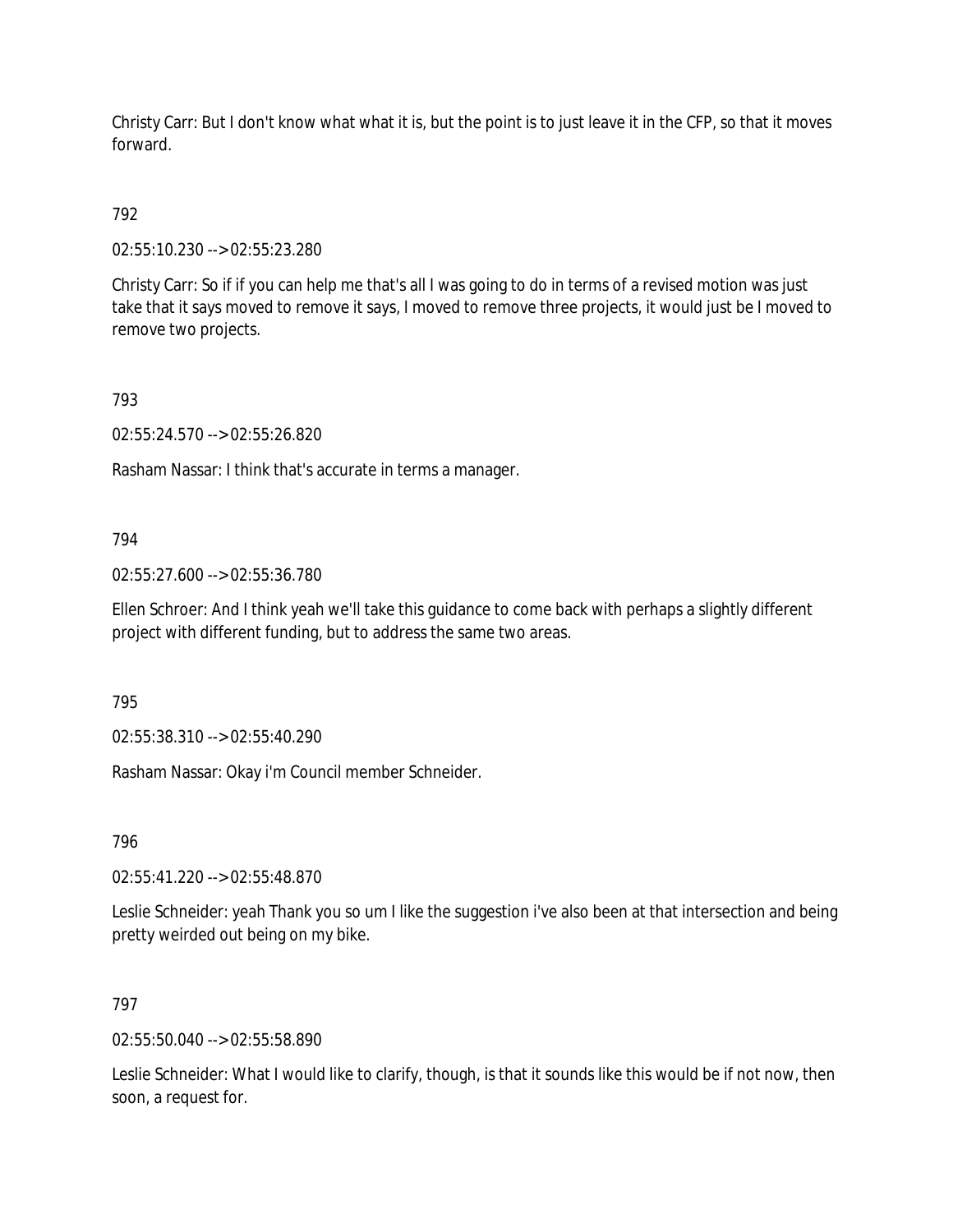02:56:00.750 --> 02:56:06.930

Leslie Schneider: something to get added to the work plan is that is that fair and so maybe we could discuss it as.

799

02:56:08.370 --> 02:56:21.990

Leslie Schneider: You know at the April 20 meeting, if someone could maybe directors vicki if you could weigh in on what you think next next steps might be if we don't remove it from the tip.

800

02:56:26.130 --> 02:56:26.490

Rasham Nassar: Good.

801

02:56:27.990 --> 02:56:29.370

Chris Wierzbicki: We have, so we have some.

802

02:56:30.990 --> 02:56:46.920

Chris Wierzbicki: Budget Authority in in the project now right, so we have city money in there, so we could potentially you know, look at what options could be available for for spending what's what city money is in there, you know that's something we can think about I think I think I said it was 100,000.

803

02:56:52.230 --> 02:56:52.980

Rasham Nassar: councilman the car.

804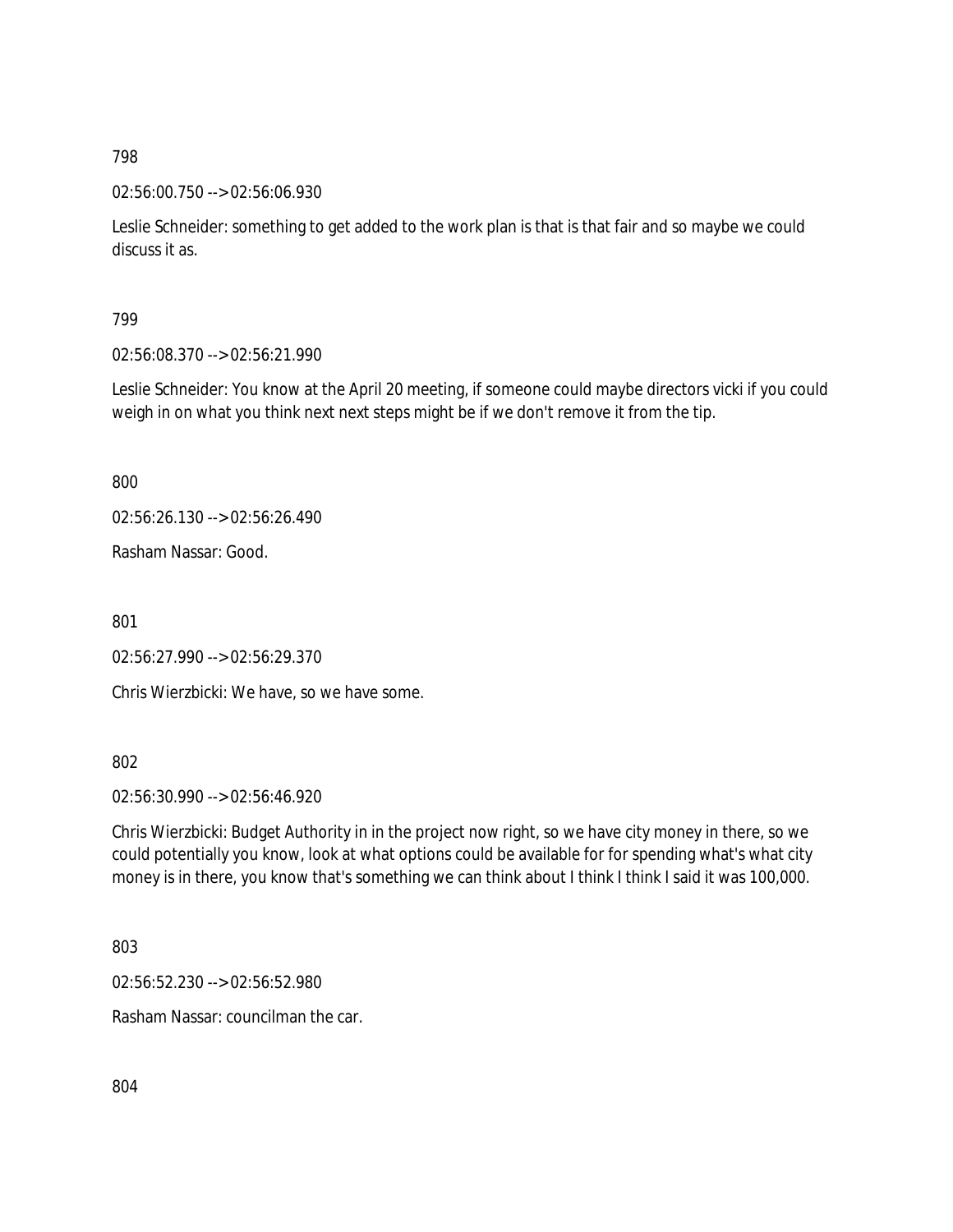02:56:56.100 --> 02:57:02.370

Christy Carr: yeah I just i'll make this motion, but I wanted to clarify for councilmember Schneider it's already in the work plan.

805

02:57:03.540 --> 02:57:08.700

Christy Carr: Because it's in the tip so we're not adding a work plan item by keeping it in this tip.

806

02:57:10.320 --> 02:57:19.800

Christy Carr: So i'm not sure if that's what you were saying was that we have to have a conversation about work plan because we're not we're just not taking it off the work plan.

807

02:57:20.760 --> 02:57:25.560

Leslie Schneider: So we would just be repurposing both the work plan and the.

808

02:57:26.640 --> 02:57:29.730

Leslie Schneider: And the budget at some point in the future right.

809

02:57:31.290 --> 02:57:32.820

Chris Wierzbicki: that's the time yeah.

810

02:57:34.830 --> 02:57:45.210

Rasham Nassar: And I have one one more quick comment to make, we are then pulling the the city's portion of the funding for those two projects so what's the if you were to.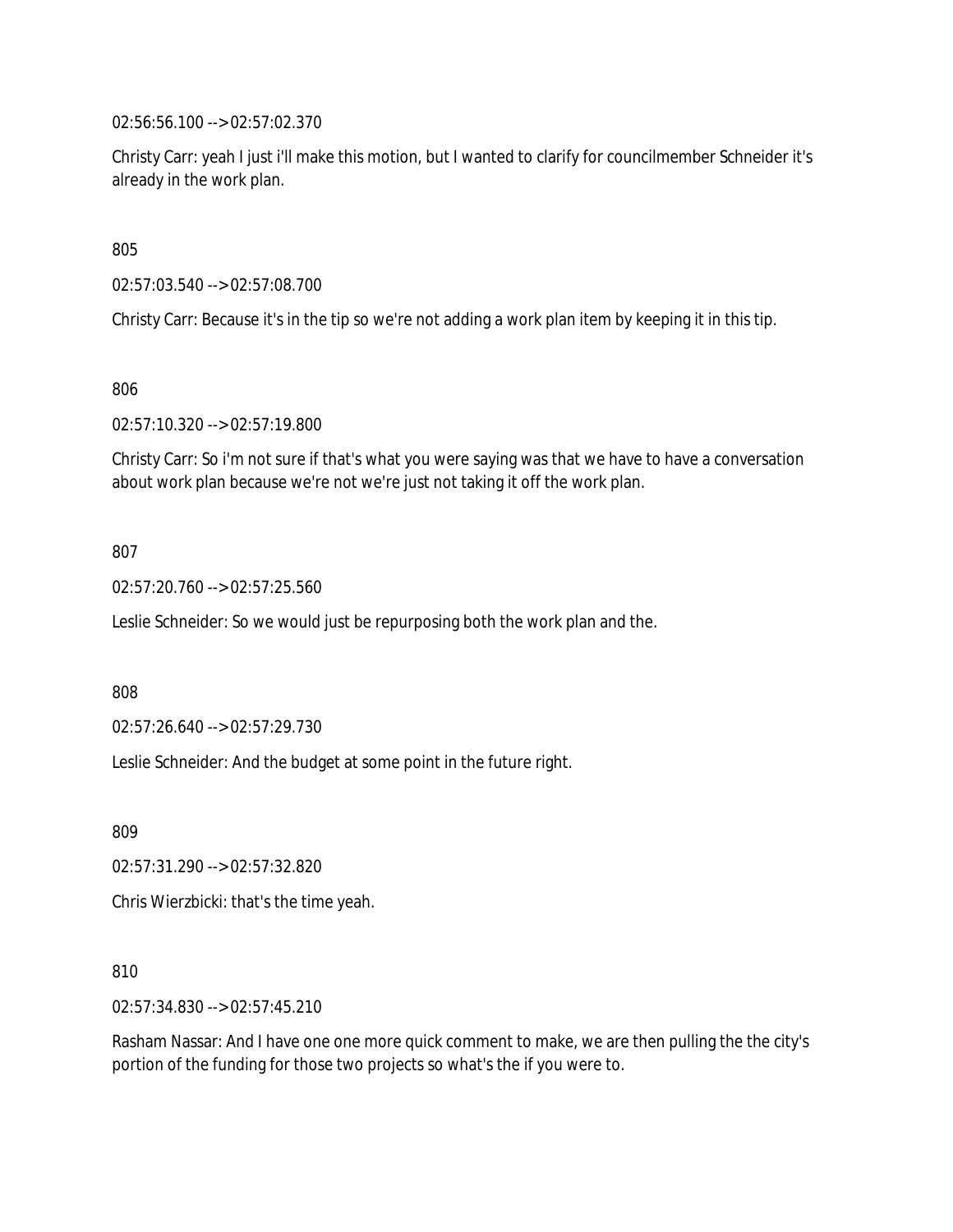02:57:47.760 --> 02:57:50.850

Rasham Nassar: If we could potentially reallocate the funding from the other two projects.

812

02:57:52.740 --> 02:57:56.130

Rasham Nassar: Towards a different project right so that budget discussion happens.

813

02:57:57.150 --> 02:57:58.080

Rasham Nassar: During budget season.

### 814

02:58:00.780 --> 02:58:09.360

Chris Wierzbicki: yeah I think it we tried to structure this conversation, so you didn't have to make too many decisions at once, so right now, we would just say you know these projects aren't funded.

### 815

02:58:09.660 --> 02:58:16.560

Chris Wierzbicki: We would take them out, but we would still you know the kicker the money behind those projects exists and it's in the cities.

### 816

02:58:17.850 --> 02:58:23.940

Chris Wierzbicki: You know ability we can use those funds for other things, but we would make a decision in the future, about how to handle it okay.

817

02:58:24.600 --> 02:58:25.290

Rasham Nassar: councilmember car.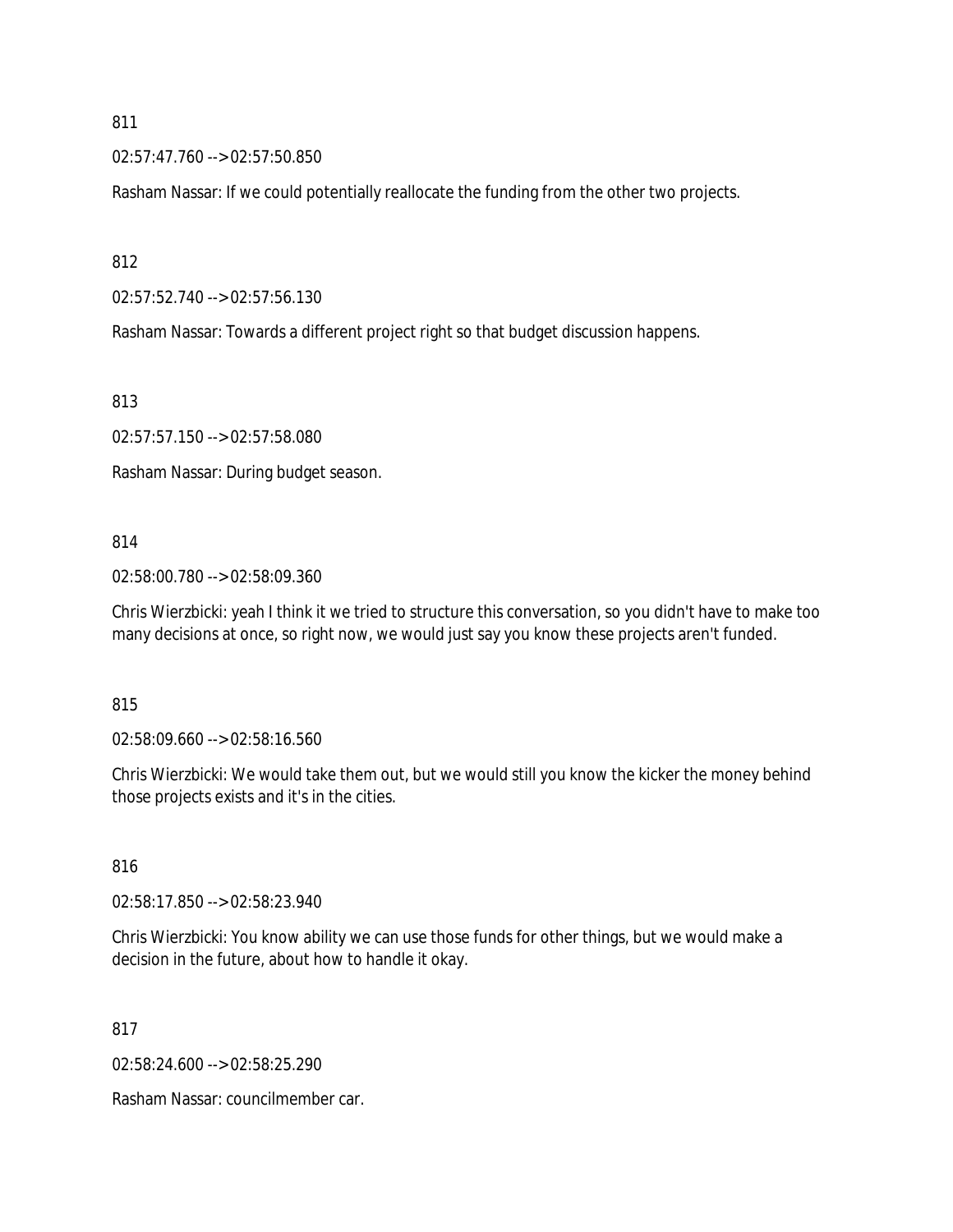02:58:27.000 --> 02:58:39.450

Christy Carr: I moved to remove the high school road state route 305 bite crossing project and the Madison avenue reconstruction project from the 2021 26 capital Improvement Plan.

819

02:58:39.780 --> 02:58:46.920

Christy Carr: and consider the funding for these projects in a future discussion as part of the sustainable transportation plan and the biennial budget update.

820

02:58:48.390 --> 02:58:51.600

Rasham Nassar: councilmember Schneider second set motion sorry for the Council discussion.

821

02:58:53.370 --> 02:59:03.960

Rasham Nassar: All those in favor please say Aye Aye any opposed to that motion passes unanimously, thank you very much public works director, we are now moving on.

822

02:59:04.500 --> 02:59:20.370

Rasham Nassar: In our agenda Council to item 10 real quick time check it's nine we started at six we have 1234 items and then of course commuter ports good of the order just Council one a five minute break.

823

02:59:22.350 --> 03:00:37.980

Rasham Nassar: thumbs up okay let's do it five minutes, which means we will return at 904.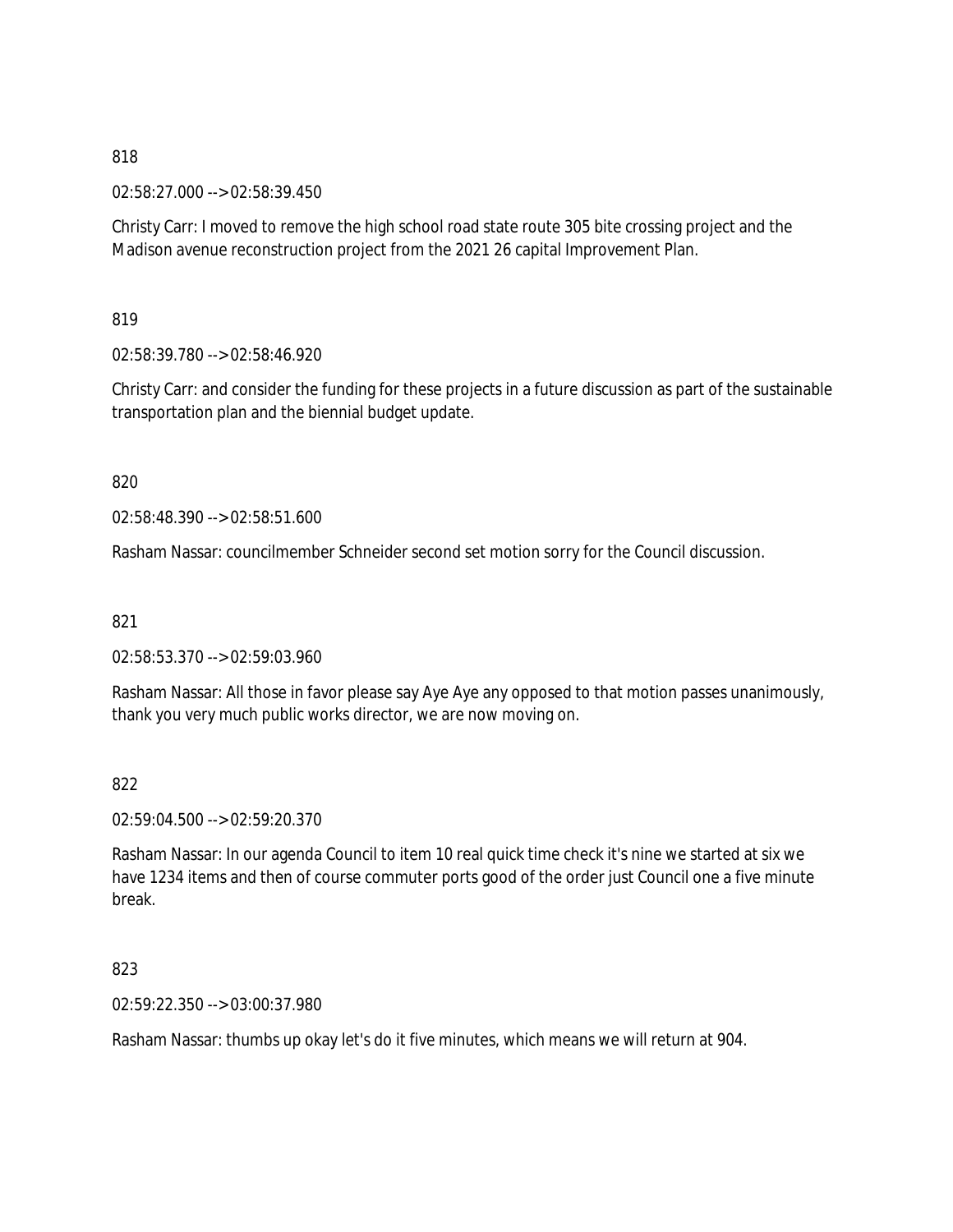03:05:15.420 --> 03:05:18.450 Rasham Nassar: city clerk I think we're ready to.

825

03:05:19.470 --> 03:05:20.490

Rasham Nassar: start again.

826

03:05:22.890 --> 03:05:26.730

Rasham Nassar: Thank you Okay, we have all five Council members back.

## 827

03:05:27.960 --> 03:05:39.210

Rasham Nassar: From break nine to 5pm we are now on item 10 new business I am 10 a Madison avenue non motorized utility project scope discussion again public works director.

## 828

03:05:40.590 --> 03:05:47.820

Chris Wierzbicki: megan Council only one more difficult transportation issue to talk about this evening and you're doing great so far.

## 829

03:05:49.200 --> 03:05:51.900

Chris Wierzbicki: let's see I will share this so you can follow along.

830

03:05:56.910 --> 03:05:57.210

Chris Wierzbicki: Okay.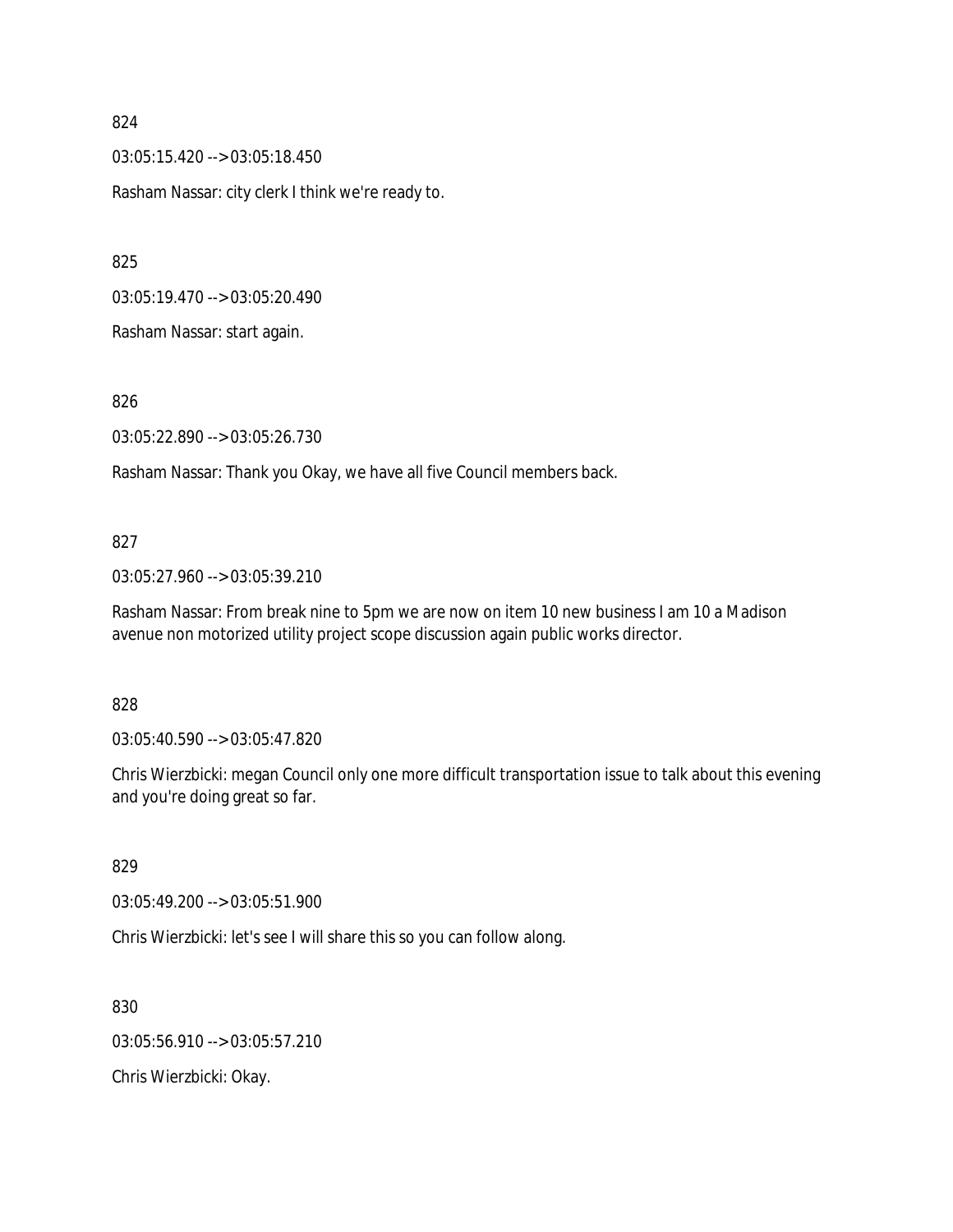03:05:58.650 --> 03:06:10.470

Chris Wierzbicki: So what room talk about briefly here tonight i'll try to keep it simple as possible is this project that we have in this tip presently for the Madison avenue sidewalk whitening.

832

03:06:11.280 --> 03:06:23.580

Chris Wierzbicki: That project is funded with a federal grant it's a \$1.4 million grant and it's planned for design and construction this year for design this year and for construction next year it essentially.

833

03:06:24.720 --> 03:06:38.700

Chris Wierzbicki: is proposing to widen the East side of the sidewalk on Madison avenue from Wyatt up to the high school around about and to basically fix the West side, so that it would be accessible and no.

834

03:06:39.780 --> 03:06:48.060

Chris Wierzbicki: But not necessarily widen the West side, so we are we're about to start procuring design.

## 835

03:06:49.560 --> 03:07:00.510

Chris Wierzbicki: services for that project when we started looking at other things we have on the list on the Madison quarter and thought it might be good idea to bring this to you just for a discussion about what else we might want to consider here.

836

03:07:01.440 --> 03:07:06.720

Chris Wierzbicki: now's the time to evaluate the scope for this project if we want to do it differently and we don't have to do it differently.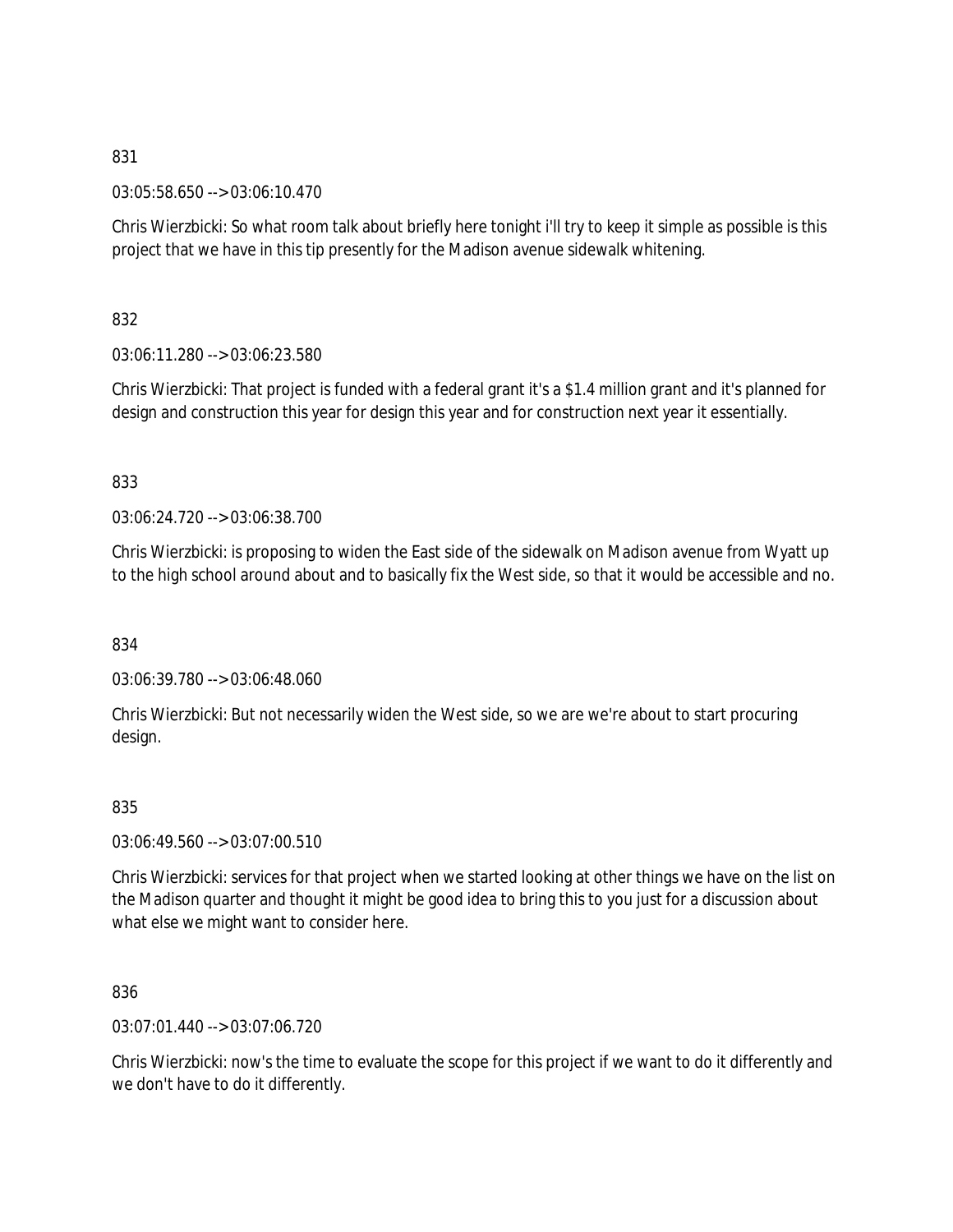03:07:08.100 --> 03:07:19.680

Chris Wierzbicki: But if we do want to incorporate some scope changes, particularly if we want to increase the scope of this project and incorporate other plan city projects as a part of this project, we could potentially move the.

838

03:07:20.460 --> 03:07:26.040

Chris Wierzbicki: grant out to 2023 and have some additional time to complete the design and to.

839

03:07:27.750 --> 03:07:34.530

Chris Wierzbicki: Get the project ready for bed and construction so that's why we're bringing it to you now it's because we're at the point where we either have to.

840

03:07:35.220 --> 03:07:45.510

Chris Wierzbicki: move ahead with the project that's on the books or decide that we want a different one or want to explore a different one so i'm going to be three things that we potentially consider related to the scope of this project.

841

03:07:47.190 --> 03:07:59.760

Chris Wierzbicki: The first one is the fact that we have some other projects along Madison quarter that could potentially be bundled together for some cost and savings efficiency savings efficiencies and resource efficiencies.

842

03:08:00.300 --> 03:08:06.810

Chris Wierzbicki: One of them is the village base and improvements, this is a sewer improvement project that is located out in front of the.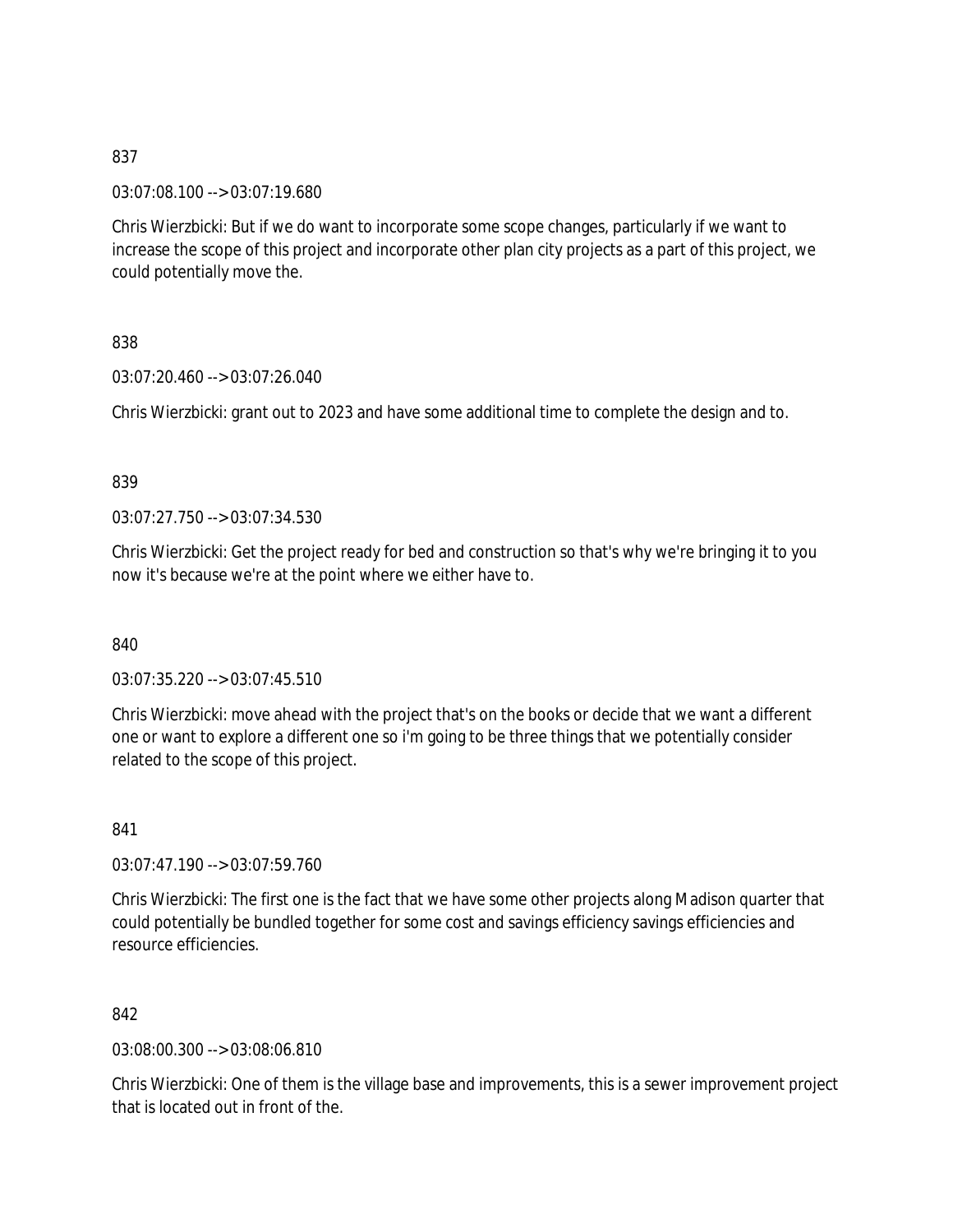03:08:08.190 --> 03:08:17.370

Chris Wierzbicki: High School, so this is from the roundabout North up to the new brooklyn this project is currently in this tip we're about to start the design for that project.

844

03:08:18.420 --> 03:08:24.180

Chris Wierzbicki: Again, we have the Madison sidewalk expansion project that just discussed that's the grant funded project for the sidewalk whining.

845

03:08:24.660 --> 03:08:31.140

Chris Wierzbicki: And then the project that we just discussed in the last item that you just removed from the CFP, which was the reconstruction of Madison avenue.

846

03:08:32.010 --> 03:08:37.110

Chris Wierzbicki: We obviously did not receive the grant for that project, but the need is still there, that that is a highly.

847

03:08:38.010 --> 03:08:45.000

Chris Wierzbicki: trafficked section of road on the island that has poor payment conditions, and we would still be looking for ways to reconstruct.

848

03:08:45.570 --> 03:08:56.670

Chris Wierzbicki: That portion of the road that would be from the ground up north to new brooklyn in the same areas as the sewer so we have some overlapping needs in this quarter that we may want to consider packaging together.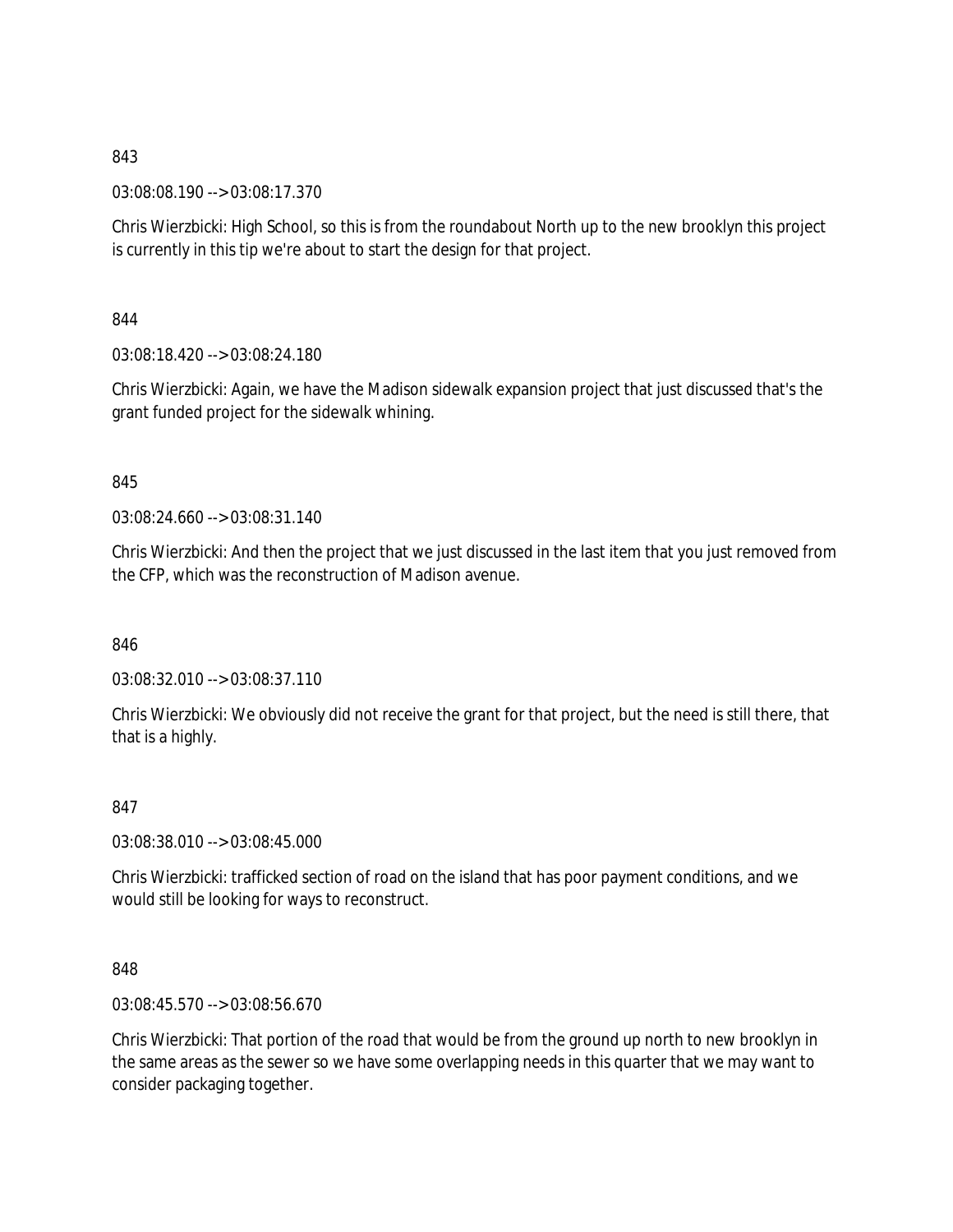03:08:58.590 --> 03:09:01.200

Chris Wierzbicki: As we think about that, and this is the second consideration.

850

03:09:03.330 --> 03:09:06.000

Chris Wierzbicki: What occurs to me about this quarter is that.

851

03:09:07.080 --> 03:09:09.270

Chris Wierzbicki: It has a lot of different.

852

03:09:10.440 --> 03:09:23.850

Chris Wierzbicki: uses right as library as City Hall as it's going to have even more higher density and more units in the future it's got schools as parks it connects a lot of different things, and in north, south quarter through winslow.

## 853

03:09:24.960 --> 03:09:34.410

Chris Wierzbicki: And I think that if we were to package up some of these projects, together, we might want to also consider whether we wanted to build separated by facilities on as.

854

03:09:35.610 --> 03:09:41.640

Chris Wierzbicki: Along three sections of this quarter or potentially you know one or two of them.

855

03:09:43.470 --> 03:09:55.320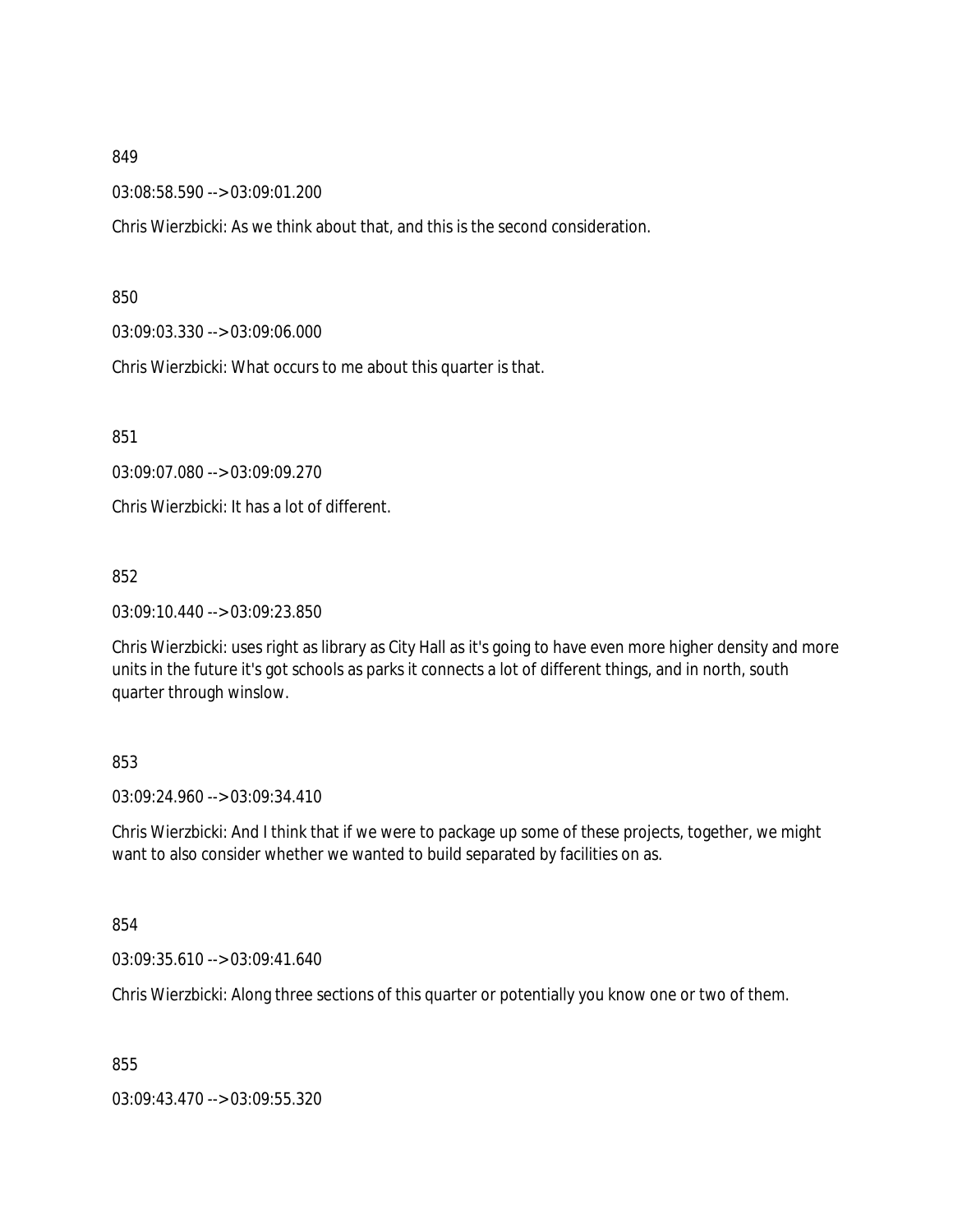Chris Wierzbicki: The cost for building a separate facility looks to be in the ballpark of something that we might want to consider it certainly more than just the sidewalk whitening or the other projects we have on the books.

856

03:09:56.550 --> 03:10:06.660

Chris Wierzbicki: But it we've done a very cursory review this and it looks like it could be in the ballpark of something we might want to explore so that would be an all ages facility.

857

03:10:08.730 --> 03:10:19.770

Chris Wierzbicki: all ages all abilities facility through the northern part of winslow so that that's something we may also want to consider as a part of this, and if we build a wider sidewalk we're pretty much.

## 858

03:10:20.940 --> 03:10:28.590

Chris Wierzbicki: boxing ourselves into having a wider sidewalk on that segment of the street and not doing other improvements along the corridor in the future.

859

03:10:29.760 --> 03:10:38.010

Chris Wierzbicki: Not that the wind sidewalk isn't a good project, I think it is, I just want to make sure we're thinking holistically about all the options that are out there, before we proceed.

860

03:10:39.840 --> 03:10:47.790

Chris Wierzbicki: The Lastly, the thing Oh, and this is supposed to say three sorry it says to that and I can just change it right there on the fly there's The third thing.

861

03:10:49.650 --> 03:10:53.400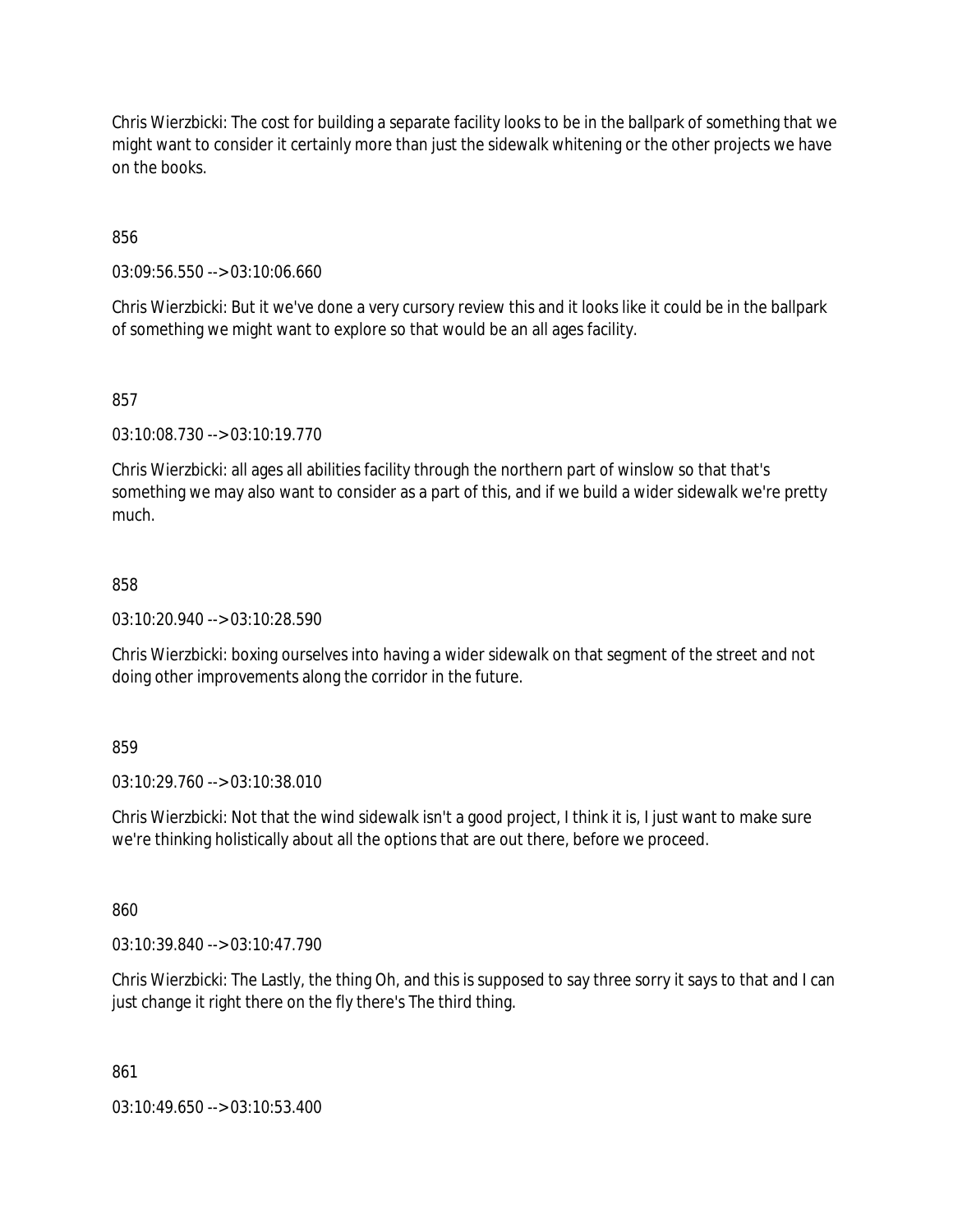Chris Wierzbicki: As was brought up earlier in some email exchanges with Council members.

# 862

03:10:54.270 --> 03:11:04.410

Chris Wierzbicki: There the sample transportation plan is thinking about the right yourself quarter through winslow and where that should exist where they all ages and abilities facility should be.

# 863

03:11:04.830 --> 03:11:09.870

Chris Wierzbicki: And as you can see, on this map, this is a snapshot it Sir it's a little bit small, but you can see.

# 864

03:11:10.620 --> 03:11:20.970

Chris Wierzbicki: right here in the middle here, this is this is Madison avenue right through the Center, then you can see Ericsson, on this side and grow avenue, and that side and the lines you see on the map, are the all ages.

## 865

03:11:21.750 --> 03:11:35.670

Chris Wierzbicki: All abilities network that's being proposed as part of the stp and currently Madison is not on that list because the high amount of traffic, but an Ericsson or grow is considered as potentially being that that north, south route.

## 866

03:11:36.780 --> 03:11:44.400

Chris Wierzbicki: there's advantages and disadvantages to that of course the both of those streets are off away from the some of the main.

## 867

03:11:45.420 --> 03:11:52.230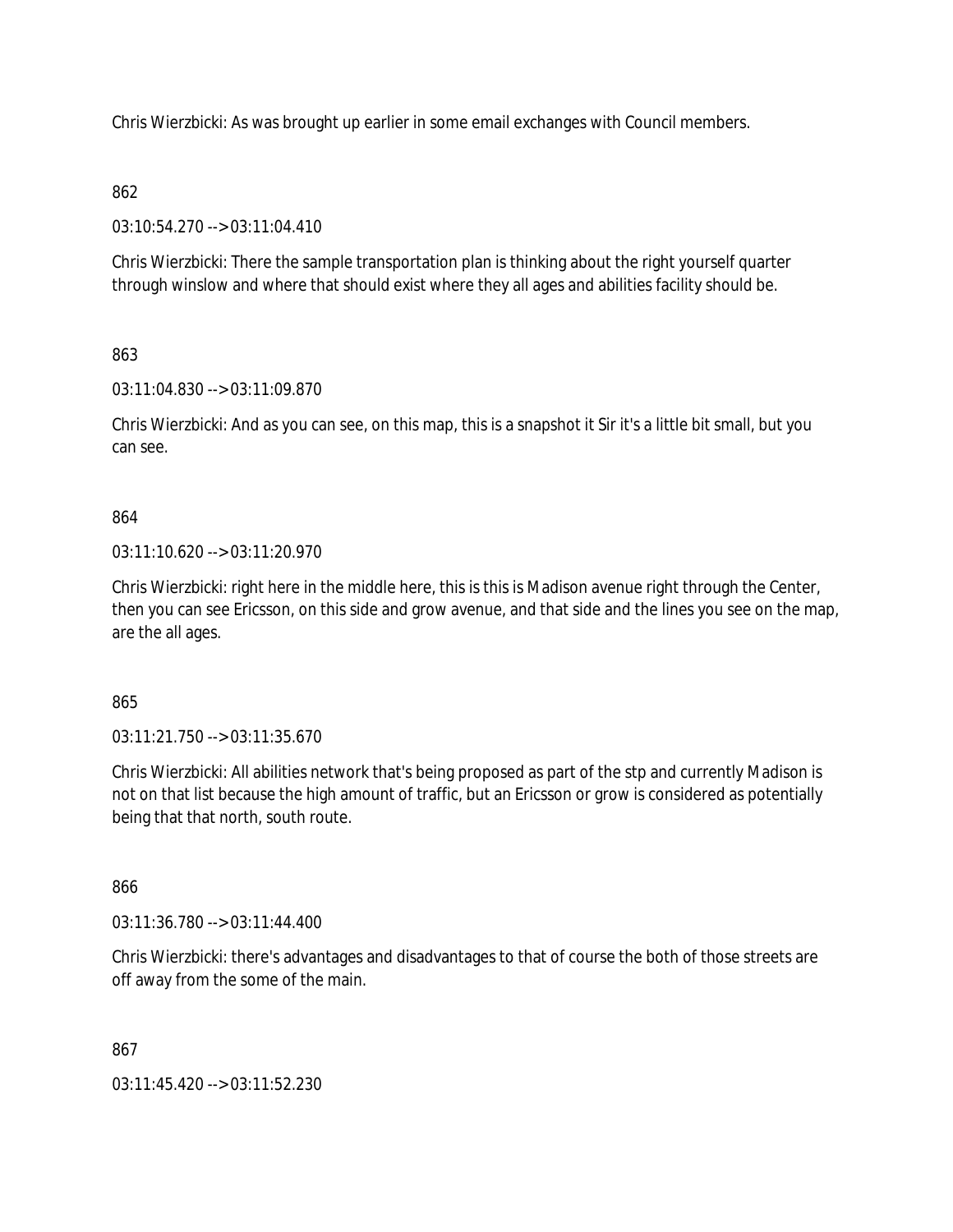Chris Wierzbicki: destinations along Madison avenue, they also have other you know advantages to potentially having less traffic.

868

03:11:52.800 --> 03:12:06.930

Chris Wierzbicki: But disadvantages and that erickson is very narrow and doesn't have a lot of ability for for lots of new facilities there and grow there's there's a lot of mixed opinions about what types of frontage is appropriate for grabbing.

## 869

03:12:08.040 --> 03:12:13.800

Chris Wierzbicki: And that that could prove difficult to come to a consensus about what to do there to make that a safe route.

### 870

 $03:12:14.460 \rightarrow 03:12:25.290$ 

Chris Wierzbicki: So I think it makes sense as a part of this if if the council's interested in exploring this scope, a little further to have someone help us examine the cost.

#### 871

03:12:26.160 --> 03:12:30.810

Chris Wierzbicki: benefit of separated lanes on Madison compared to what else.

### 872

03:12:31.410 --> 03:12:40.980

Chris Wierzbicki: The stp is planning and what is really the right north, south route to choose so we'd be we'd be drilling down a little bit into the planning that the stp is laying out.

#### 873

03:12:41.580 --> 03:12:50.010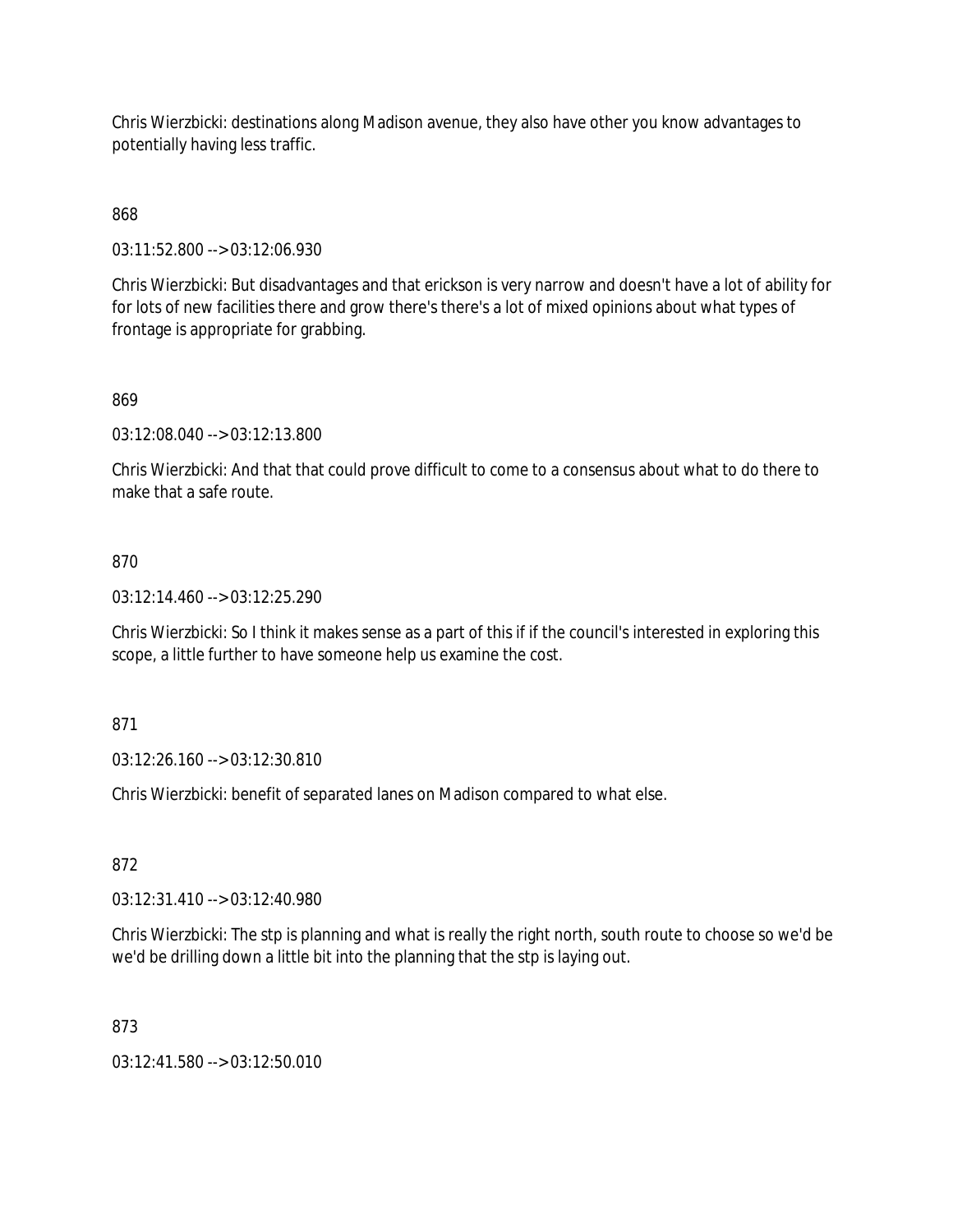Chris Wierzbicki: For this particular area, because we have this project that is driving us to look at this sooner rather than later, that makes sense, so then.

874

03:12:50.970 --> 03:12:57.330

Chris Wierzbicki: Lastly, you know why again, why are we doing this now like I said the grant is driving us to think about this sooner.

# 875

03:12:58.200 --> 03:13:04.800

Chris Wierzbicki: there's also some other advantages here that i'm not wanting to necessarily propose new projects, out of the blue, in the middle of the year.

# 876

03:13:05.430 --> 03:13:17.190

Chris Wierzbicki: But there are some distinct advantages here one of them is obviously we'd be overlapping utility and road reconstruction replacements, which is one of the overall goals of the stp to take advantage of those opportunities.

## 877

03:13:18.330 --> 03:13:28.020

Chris Wierzbicki: we'd also be mitigating staff capacity issues something you've heard me say a lot is that we have limited resources, which is true to build more and more projects.

## 878

03:13:28.410 --> 03:13:34.320

Chris Wierzbicki: This would help to mitigate that because it would combine a number of projects we already have on the books together.

## 879

03:13:35.040 --> 03:13:40.920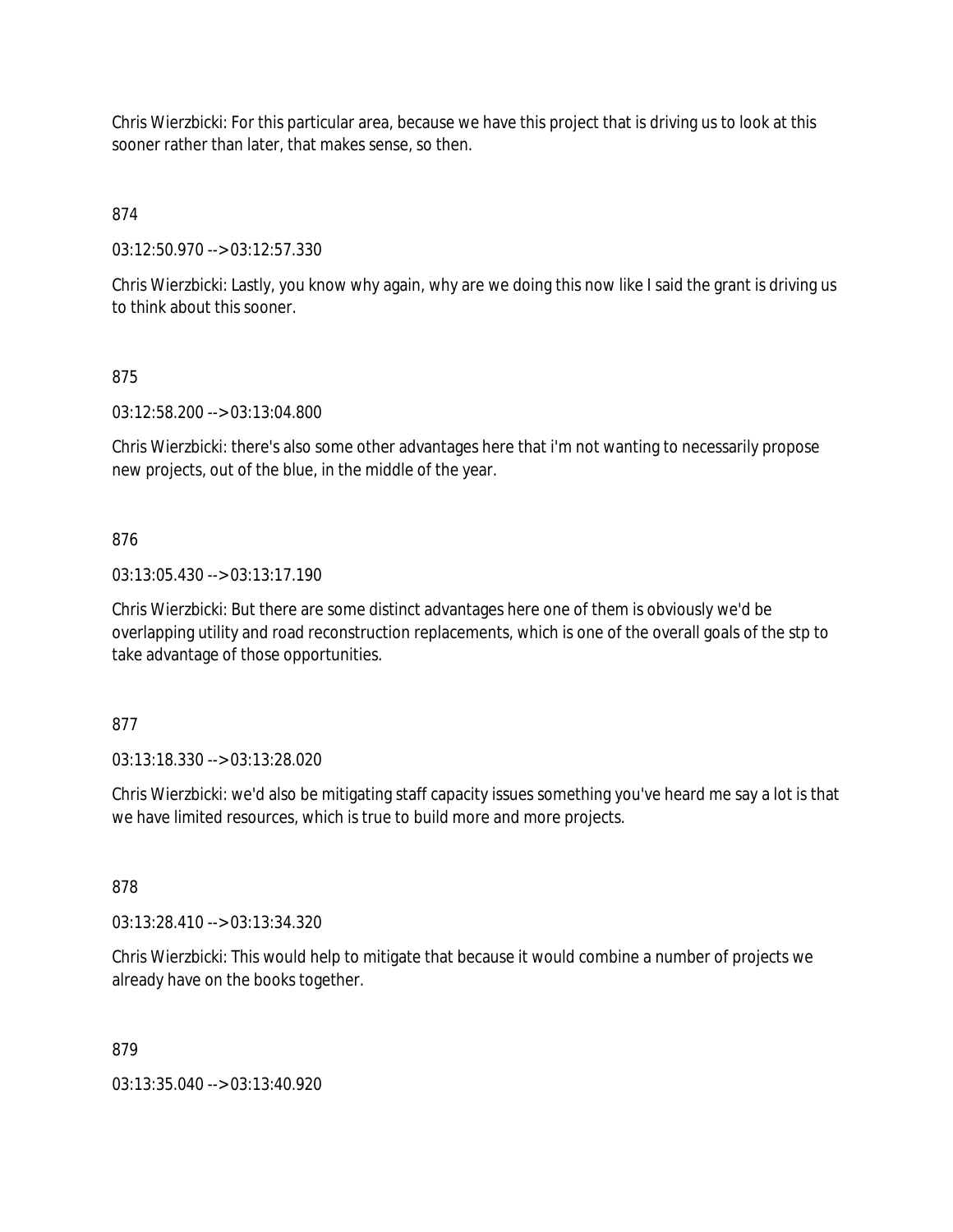Chris Wierzbicki: And they're all in a single quarter and we would do them all together so that would it be easier for us to do than to have.

880

03:13:41.670 --> 03:13:51.270

Chris Wierzbicki: Different and new projects in different locations around the island, at the same time, and of course it addresses a bunch of Madison reconstruction needs, including the pavement.

881

03:13:52.260 --> 03:13:58.440

Chris Wierzbicki: And would potentially provide an all ages on all modes facility on Madison if that's the direction we choose to go.

# 882

03:13:59.910 --> 03:14:07.350

Chris Wierzbicki: So there's a host of things coming together here that seemed to me to make sense to explore if we wanted to move forward with it, I would suggest that we.

883

03:14:08.880 --> 03:14:19.170

Chris Wierzbicki: Put 25,000 into a study of this particular area, something that could be that could happen fairly rapidly within the next couple of months.

884

03:14:19.890 --> 03:14:23.700

Chris Wierzbicki: We don't want to if we decide not to choose.

885

03:14:24.600 --> 03:14:33.030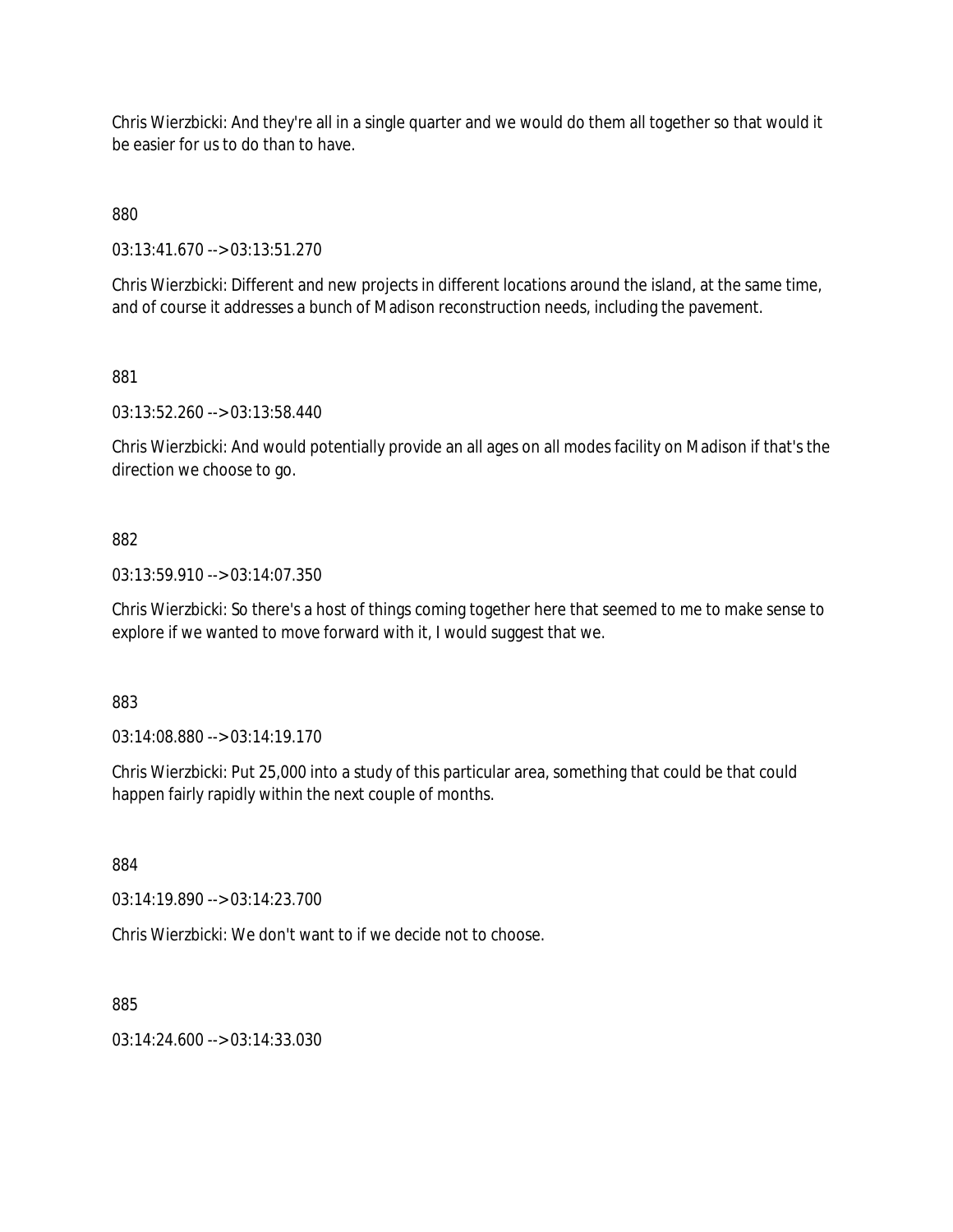Chris Wierzbicki: This alternative that that we come up with a we'd still want to make sure we have time to build the sidewalk widening project within the grant timeframe, so we don't have a lot of time to do this.

# 886

03:14:33.360 --> 03:14:45.090

Chris Wierzbicki: we'd have to do a fairly high level investigation, but I would propose that, if the council's interested, we would spend this money and try to bring some options back sometime early to mid summer of this year.

887

03:14:46.140 --> 03:14:47.670

Chris Wierzbicki: So that's a lot of information.

## 888

 $03:14:49.350 \rightarrow 03:14:51.570$ 

Chris Wierzbicki: But i'm happy to answer any questions about.

889

03:14:55.530 --> 03:14:56.520

Rasham Nassar: councilmember Schneider.

890

03:14:58.800 --> 03:15:18.000

Leslie Schneider: Thank you, so I I love this idea and full disclosure I am trying to ride my bike up and down Madison all the time, and so it really it really feels like it would be a huge benefit plus that they're all the schools, you know along Madison in the connection from the new sekai.

891

03:15:19.560 --> 03:15:27.180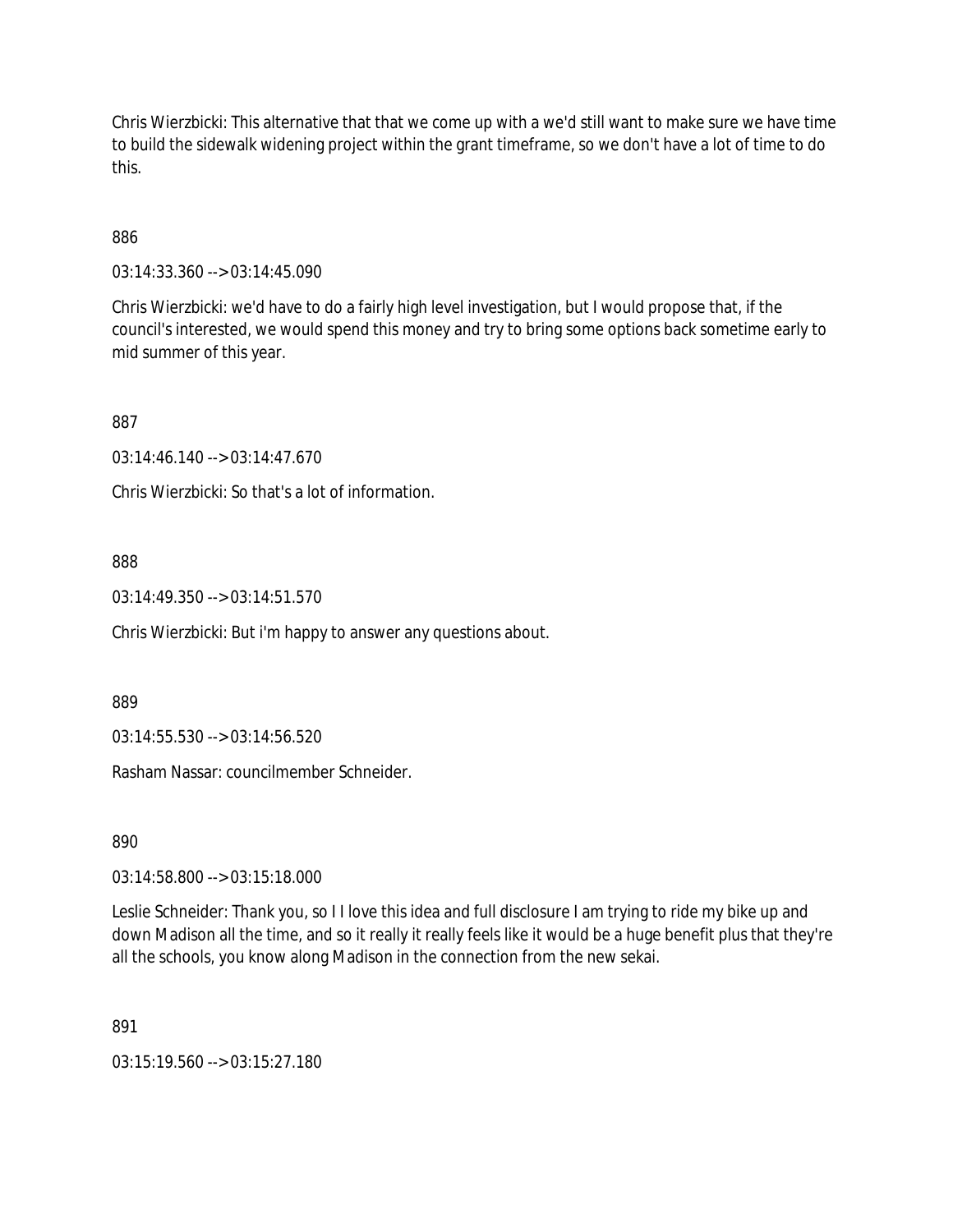Leslie Schneider: The new sekai park trail to crossover and so forth, so I love the idea i'm very much in support of.

892

03:15:28.890 --> 03:15:31.950

Leslie Schneider: doing some design work is some visibility and.

893

03:15:33.210 --> 03:15:43.320

Leslie Schneider: Design work on what the possibilities are and I love the fact that you know, this is really pulling together a bunch of other options that probably have to happen anyway and.

894

 $03:15:44.010 \rightarrow 03:15:52.170$ 

Leslie Schneider: And we can make them happen at the same time, so I hope that we do we go forward with this as to create the option, and I hope that.

895

03:15:53.430 --> 03:16:01.050

Leslie Schneider: We actually have the ability to do this now, of course, we do need to, of course, you know, bring this back to sustainable transportation and.

896

03:16:01.470 --> 03:16:12.780

Leslie Schneider: And just say hey you know if we could do this with this be with this fit the goals of the sustainable transportation project so i'm not suggesting that we do an end run.

897

03:16:13.290 --> 03:16:23.460

Leslie Schneider: Around the sustainable transportation project, but my sense is that you know we haven't gotten very far down the road of evaluating the all ages all abilities network and.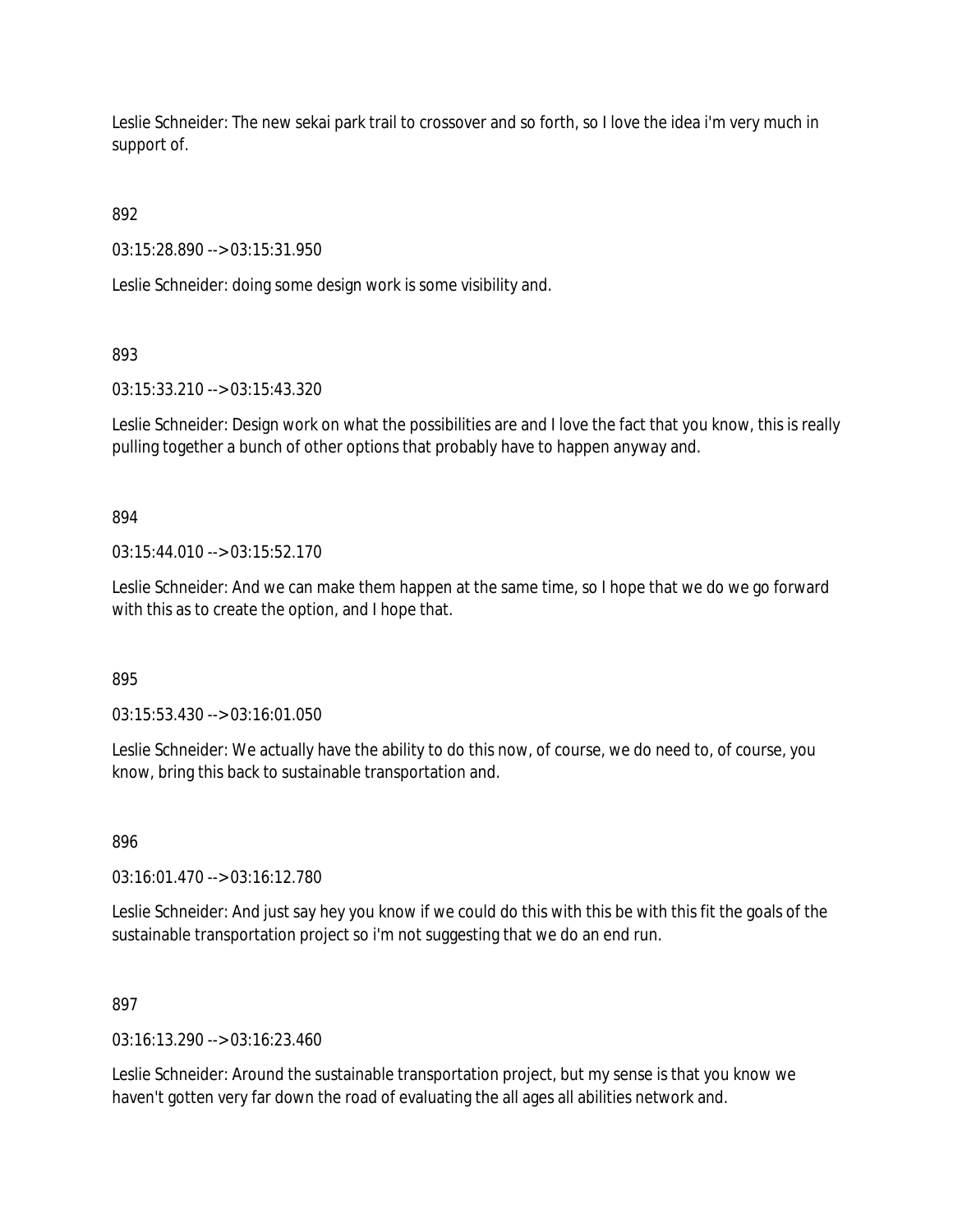03:16:24.150 --> 03:16:37.920

Leslie Schneider: without knowing what the funding options are that you've just brought to us director risky and who would have even thought to propose it, because it would have been such a huge effort, so I appreciate it, thank you.

899

03:16:40.140 --> 03:16:40.950

Rasham Nassar: councilmember card.

900

03:16:42.960 --> 03:16:58.020

Christy Carr: i'm going to authorize \$25,000 from the transportation benefit district fun to evaluate preliminary design options and cost estimates for the Madison avenue non motorized utility project, as discussed at the March 23 2021 Council meeting.

901

03:16:59.490 --> 03:17:02.910

Rasham Nassar: Second, from councilmember deeds, thank you.

902

 $03:17:04.170 \rightarrow 03:17:10.770$ 

Rasham Nassar: One that one um, are there any other counselor comments customer card, did you want to continue.

903

03:17:12.120 --> 03:17:14.760

Christy Carr: yeah actually Thank you, I just wanted to thank.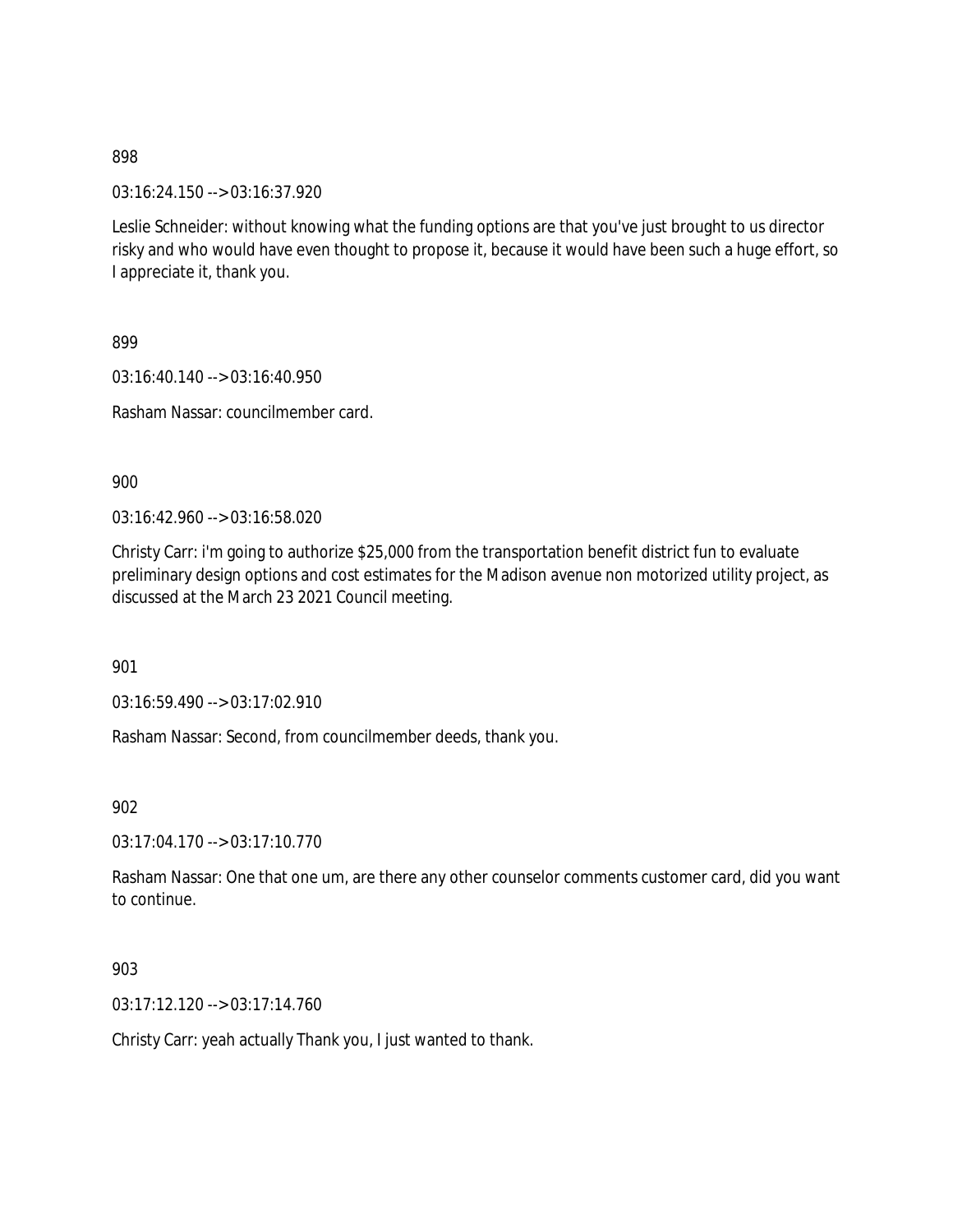03:17:15.990 --> 03:17:21.990

Christy Carr: Public Works director for the creativity and obviously finding efficiencies.

905

03:17:23.550 --> 03:17:29.220

Christy Carr: To be multiple goals and and and achieve multiple benefits, I think it's pretty cool.

906

03:17:30.600 --> 03:17:47.640

Christy Carr: I think a lot of jurisdictions tear up streets again and again and again, and I think that we could really get some good PR for doing it once and doing it right, so I don't know what the final design will look like, but I really appreciate the forward thinking, so thank you.

907

03:17:50.460 --> 03:17:59.400

Rasham Nassar: I have a quick question um is it or is it plan to and I heard councilmember Schneider comment on the sustainable transportation.

908

03:18:00.000 --> 03:18:10.260

Rasham Nassar: plan and checking the design for this preliminary design for consistency with the goals of that plan is that something that you're committed to doing or is that something that you you're planning to get involved.

909

03:18:11.130 --> 03:18:13.590

Chris Wierzbicki: yeah absolutely I think we would have.

910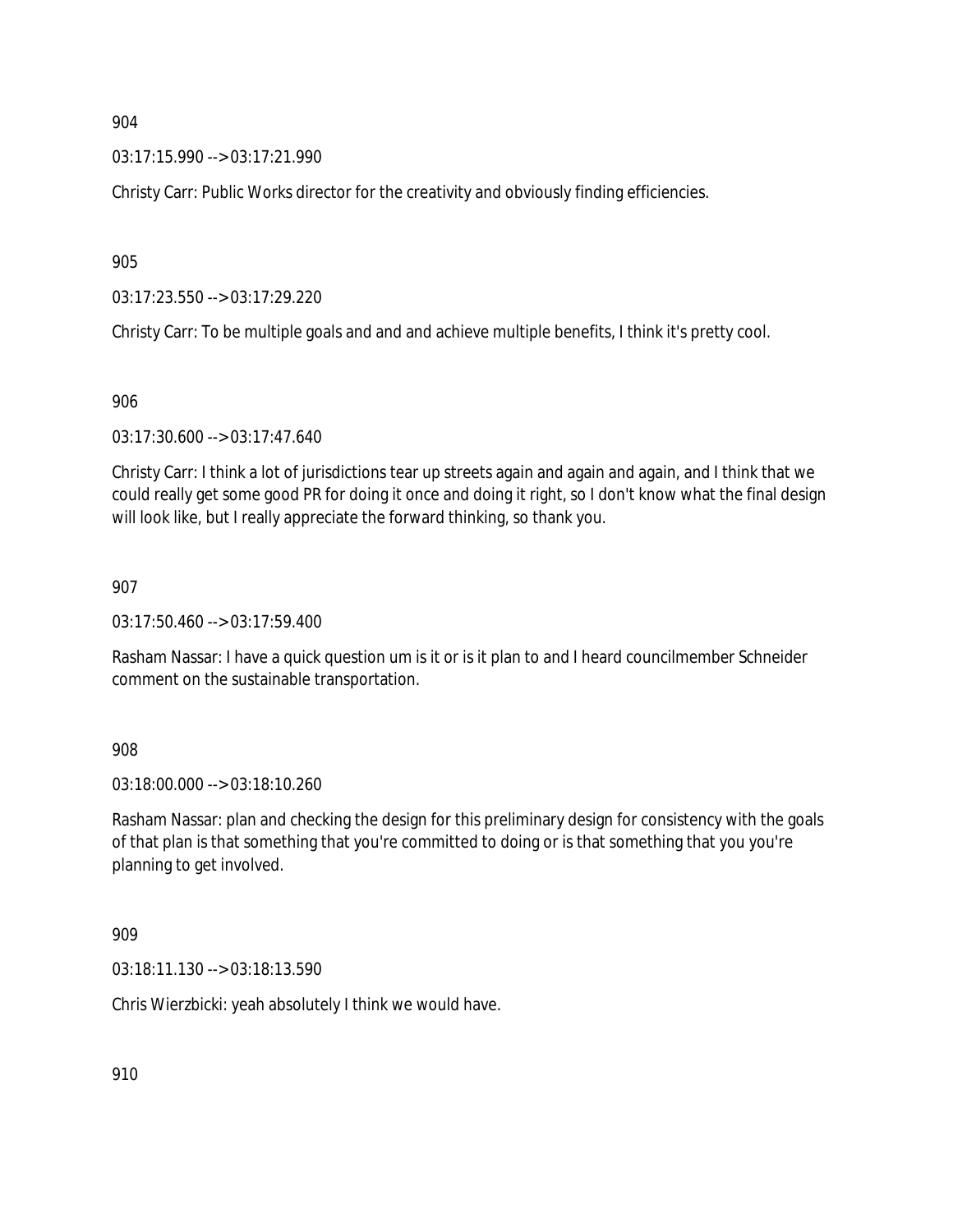03:18:14.670 --> 03:18:22.080

Chris Wierzbicki: An engagement component to this early phase, so we could get some feedback from folks particularly that the task force and the folks working on the plan.

#### 911

03:18:24.570 --> 03:18:30.300

Chris Wierzbicki: I think the network, as it was developed with them on the map that use the way you see it today.

#### 912

03:18:32.040 --> 03:18:47.580

Chris Wierzbicki: didn't necessarily envision that we could have separate facilities, you know in on Madison so makes sense to that that it looks the way it does today, because of that, because it's because it is does come at some considerable expense, but when you look at all of the things together.

#### 913

03:18:49.320 --> 03:19:00.300

Chris Wierzbicki: You know, it seems to make a little bit more sense to potentially explore that potential investment so so i'd be happy to run it by them and bring that feedback, along with with the other findings.

914

```
03:19:01.080 --> 03:19:01.500
```
Okay.

915

03:19:02.670 --> 03:19:04.440

Rasham Nassar: Any other councilman comments.

916

03:19:07.050 --> 03:19:16.650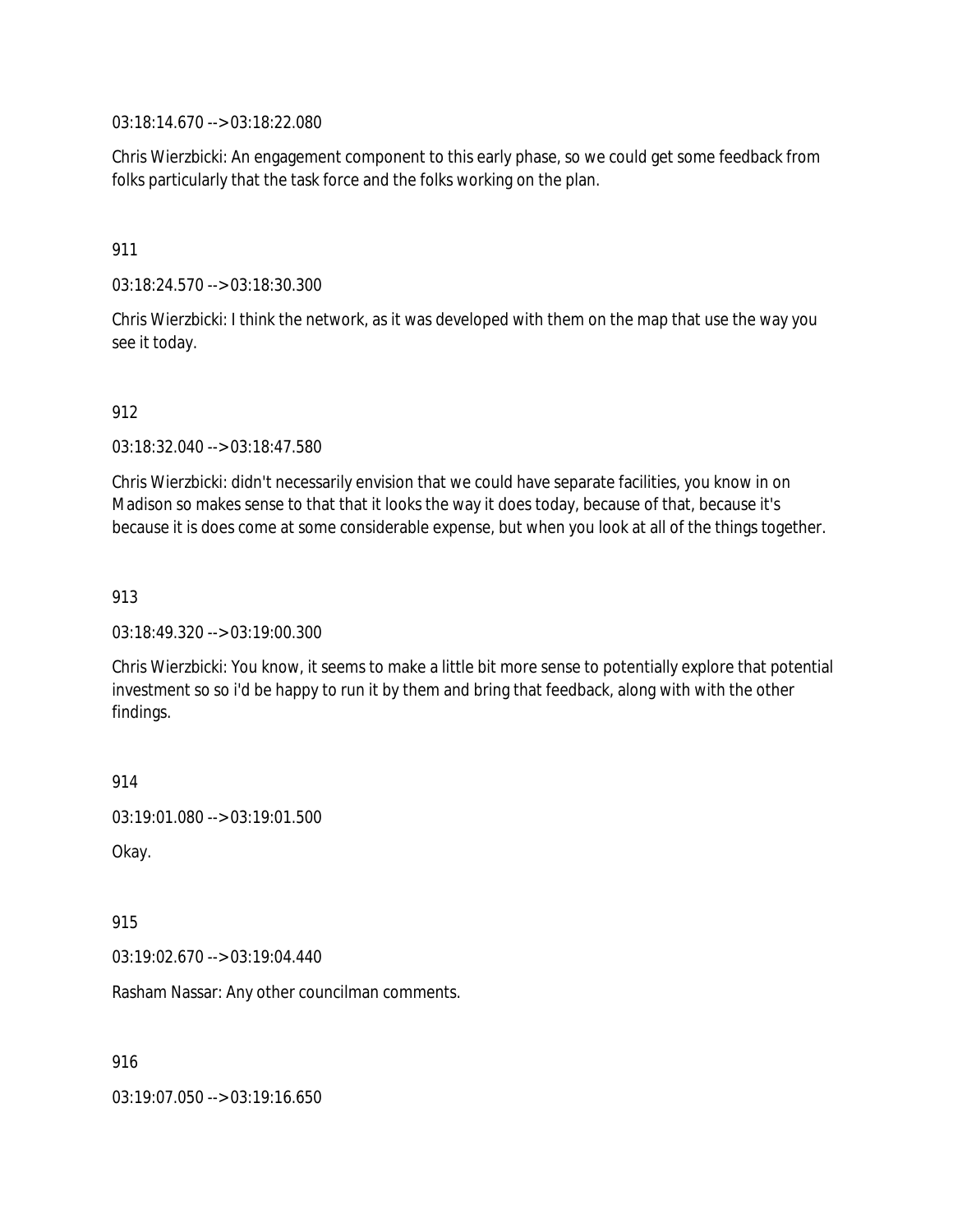Rasham Nassar: And all right all those in favor of the motion on the floor, please say Aye Aye any opposed that passes unanimously, thank you very much public what.

917

03:19:16.710 --> 03:19:17.220

Chris Wierzbicki: Do you counsel.

918

03:19:19.110 --> 03:19:24.690

Rasham Nassar: counsel, we are now moving on in our agenda item 10 be blogging tax advisory committee.

919

03:19:25.860 --> 03:19:28.350

Rasham Nassar: Funding recommendations interim city manager.

920

03:19:29.430 --> 03:19:33.750

Ellen Schroer: i'm happy to take this or to hand it over to councilmember car who chair of this committee.

921

03:19:36.840 --> 03:19:38.400

Christy Carr: i'm happy to have you lead.

922

03:19:39.450 --> 03:19:40.470

Ellen Schroer: Maybe i'll go ahead and do it.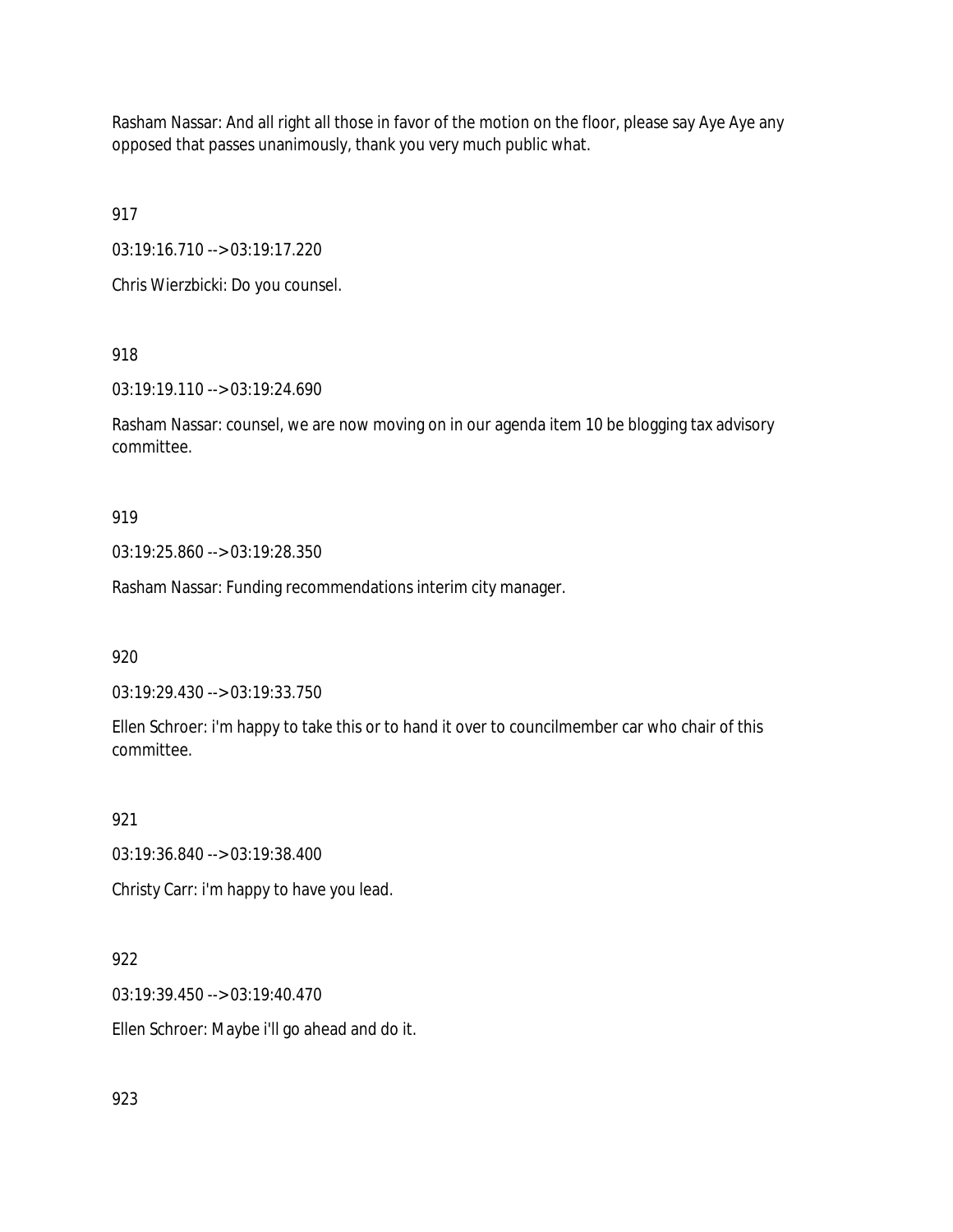03:19:41.520 --> 03:19:50.640

Ellen Schroer: Thank you so every year, the city runs a lodging tax award cycle, this year we did it at a little bit unusual time because of.

## 924

03:19:51.300 --> 03:19:59.790

Ellen Schroer: The COPA pandemic last year, and how we weren't we didn't didn't have the capacity us or the organizations to run a cycle in 2020 so we did a.

## 925

03:20:00.150 --> 03:20:09.330

Ellen Schroer: One early in 2021 and this provides funding to eligible organizations on our island, who are generating lodging tax and.

### 926

03:20:10.230 --> 03:20:18.030

Ellen Schroer: Doing projects to support tourism in our Community, we had a cycle that reviewed 12 proposals which.

### 927

03:20:18.870 --> 03:20:29.430

Ellen Schroer: Had ideas for a little bit over \$460,000 of which 220 \$5,000 were available for a word, based on the rfp that we issued last summer.

### 928

03:20:30.240 --> 03:20:45.150

Ellen Schroer: The organizations make presentations and were evaluated by a committee of four people, including and then also a Council member chair and non voting kosher so those five people made the recommendations which are in your packet.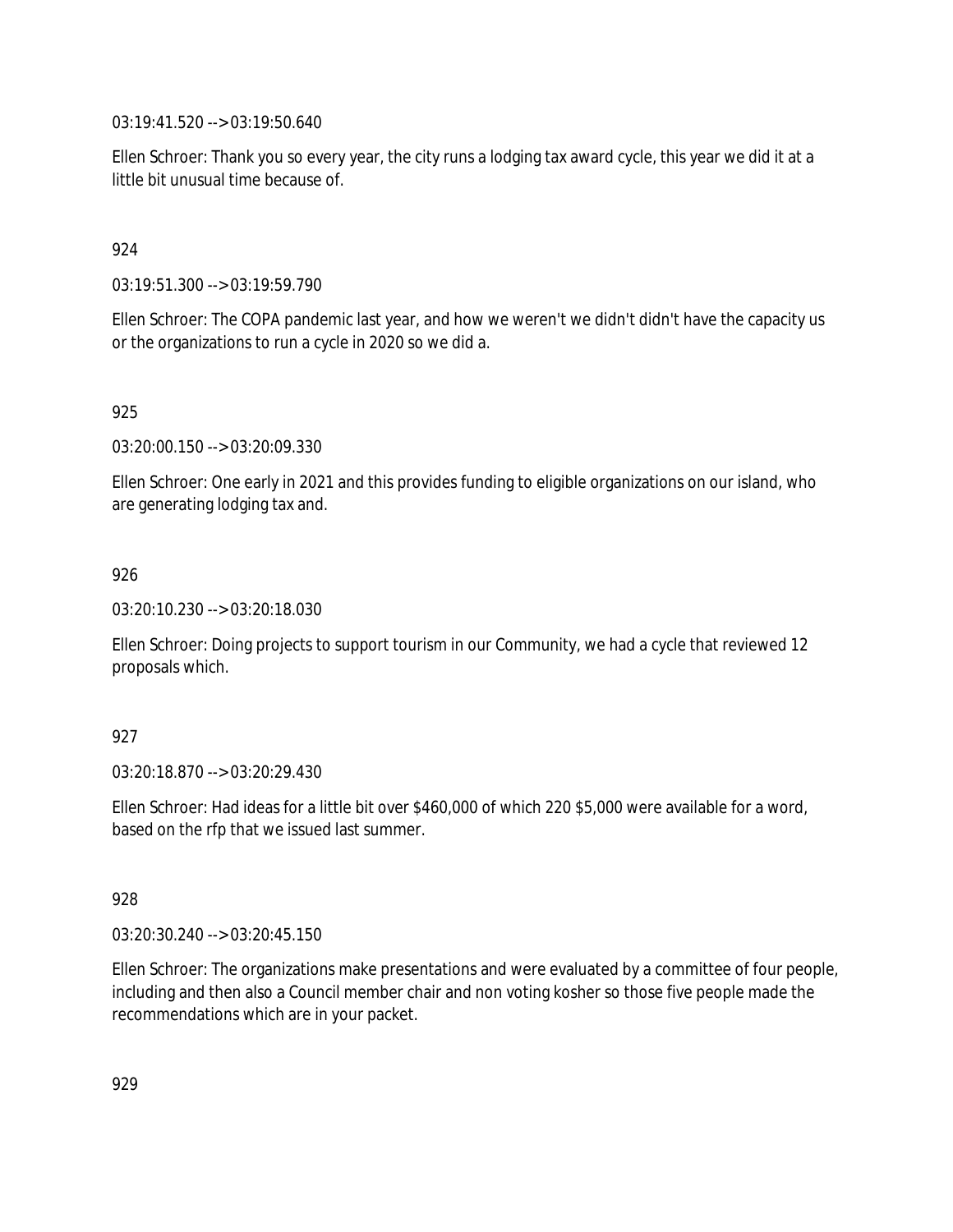03:20:45.900 --> 03:20:59.640

Ellen Schroer: The option at this time is for the Council to approve these recommendations for us to work with the organization's going forward or to refer the information back to the committee for a free assessment and this.

930

03:21:00.120 --> 03:21:06.420

Ellen Schroer: These activities will happen in 2021 and we will be back with you in the fall hopefully to do a.

931

03:21:07.530 --> 03:21:23.100

Ellen Schroer: review for 2022 awards, I would also note that the city's practice is that we have the entire fund balance available at the beginning of the year, so we are able to fully support all the awards suggested in the packet tonight i'm happy to take any questions this time.

932

03:21:28.080 --> 03:21:30.900

Rasham Nassar: Thank you for that interim city manager counselor Schneider.

933

03:21:32.280 --> 03:21:32.850

Rasham Nassar: Thank you.

934

03:21:33.480 --> 03:21:35.250

Leslie Schneider: So um.

935

03:21:37.200 --> 03:21:43.830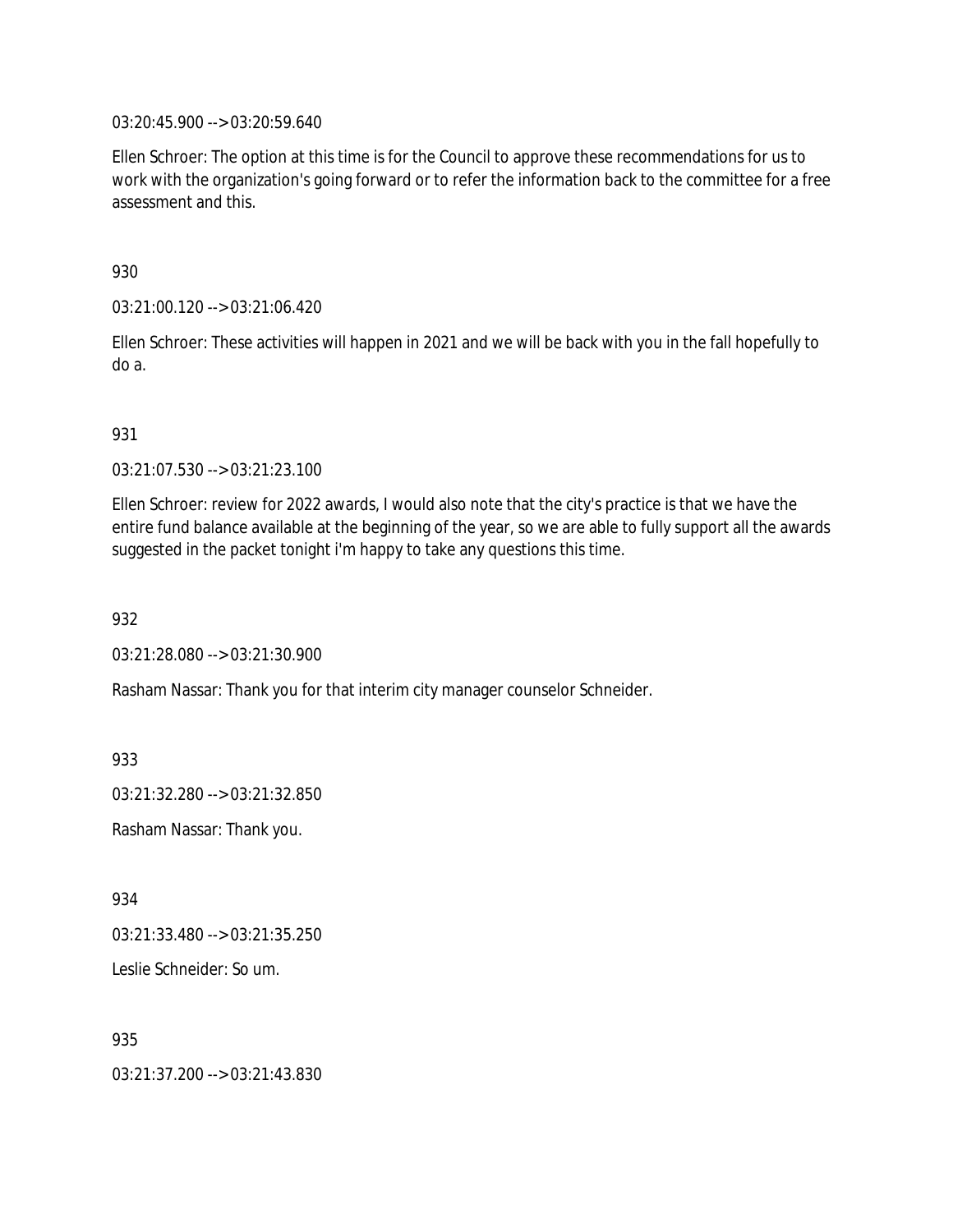Leslie Schneider: I wanted to just ask a quick question about one of the one of the results, so I looked over and and I.

# 936

03:21:44.520 --> 03:22:01.830

Leslie Schneider: I know that what goes on in these meetings and i'm not trying to pick on any particular project, except I did notice that one of the projects received zero funding this mobility for all and i'm assuming that it probably had to do with a sense in the committee about it, not being.

# 937

03:22:02.910 --> 03:22:17.580

Leslie Schneider: meeting the requirements of the projects, I wanted to ask if that's true and if If that is true, is there any recommendation or any thought about advice for how this how such a project could be.

## 938

03:22:19.560 --> 03:22:35.190

Leslie Schneider: reimagined to qualify for these funds I just I just think that this bainbridge bainbridge electric shuttle is something that we need to seriously consider and and potentially fund and maybe this isn't the vehicle for it no pun intended.

# 939

03:22:37.050 --> 03:22:41.280

Leslie Schneider: So there's my question, what about that mobility for all project that got zero funding.

### 940

03:22:42.450 --> 03:22:54.120

Ellen Schroer: Well, I can speak to it from a staff side, which is that we assessed all of the applications for eligibility prior to referring them to the committee, and so we had deemed that the proposal was eligible under the strict.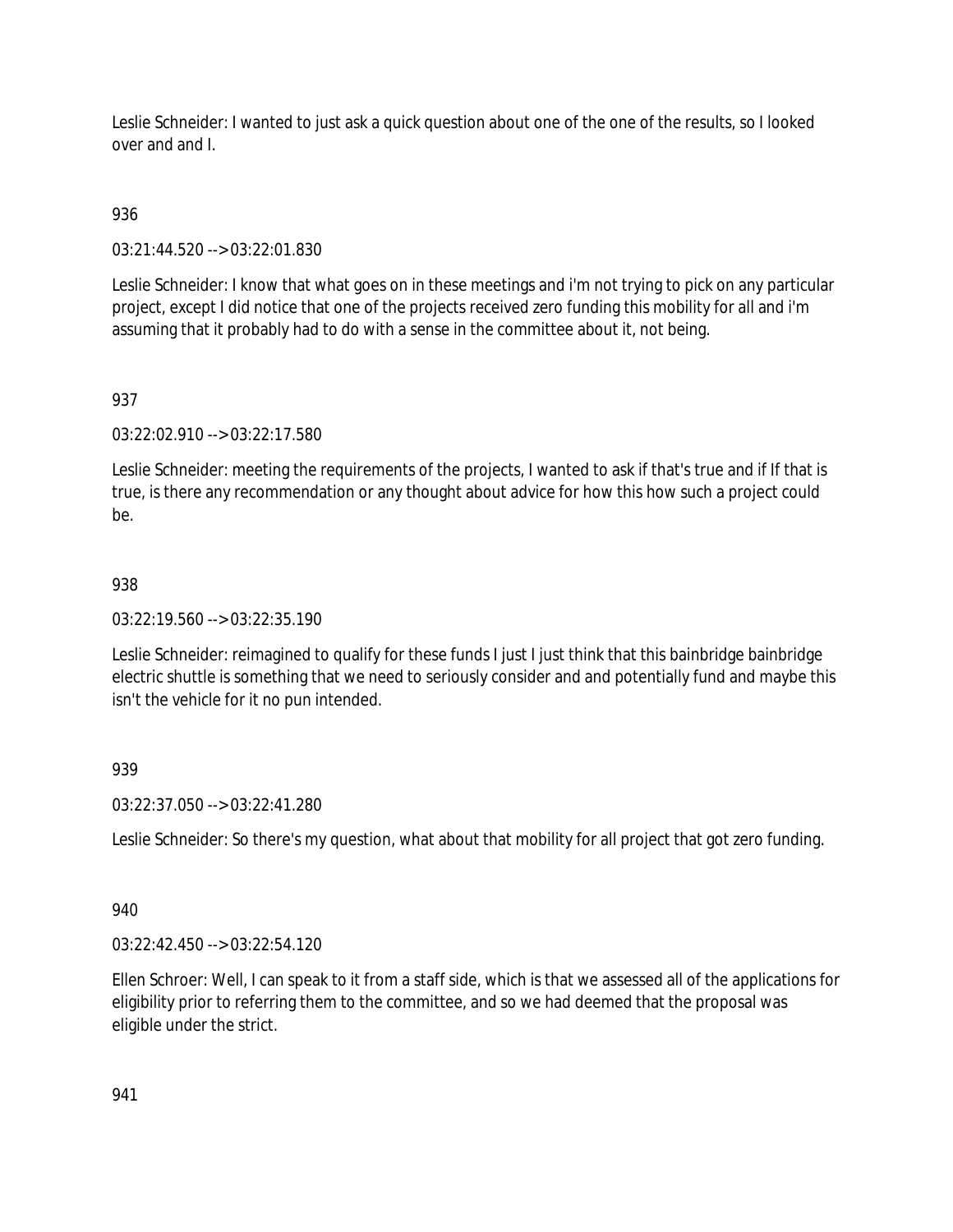03:22:55.110 --> 03:23:10.080

Ellen Schroer: Construction of the attack award eligibility, as provided in the rfp and State law and i'll let councilmember car speak to the committee process because that's not something that staff we support that but we don't participate, so I wasn't actually at the meeting.

942

03:23:12.600 --> 03:23:13.980

Rasham Nassar: councilmember Martin do you like to respond.

943

03:23:15.030 --> 03:23:17.340

Christy Carr: Sure thanks yeah I think that.

### 944

03:23:18.990 --> 03:23:25.560

Christy Carr: While it may, the proposal may have met the strict criteria in the State Law, the committee did not feel that it was.

### 945

03:23:26.130 --> 03:23:36.660

Christy Carr: That it met the criteria for the funding cycle there's a number of criteria that are that the City Council has added, in addition to the State Law so.

946

03:23:37.080 --> 03:23:47.340

Christy Carr: Overall, the committee was really supportive and enthusiastic about the proposal and would have liked to fund it but did not think that it was a tourism related.

947

03:23:48.660 --> 03:24:07.260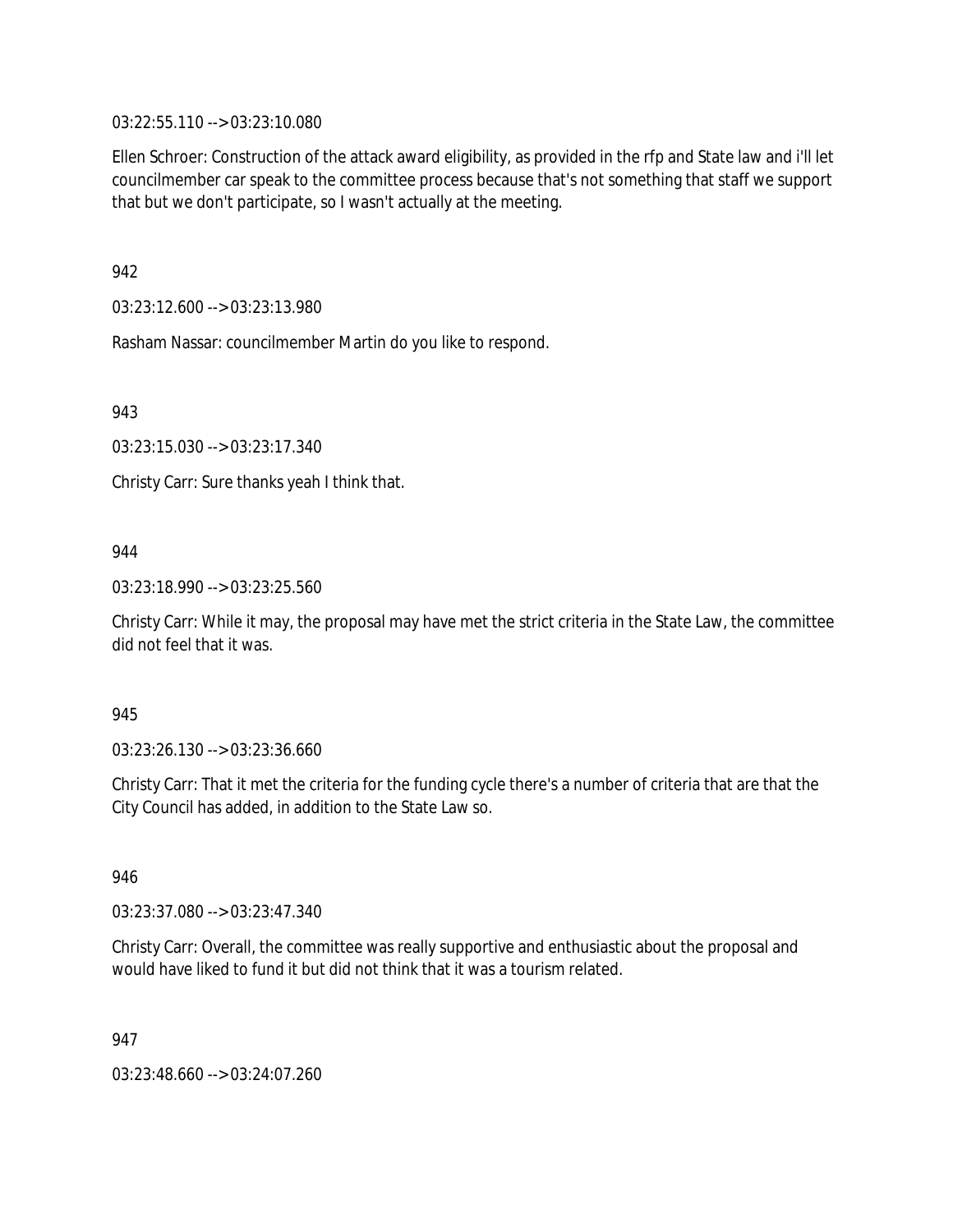Christy Carr: proposal so in terms of I mean, I think that I think we all agreed, it would be great to have something like this, but we just didn't feel like they were in the right funding cycle or funding source so in terms of recommendations I I think I would just suggest a different funding source.

948

03:24:09.090 --> 03:24:10.680

Rasham Nassar: Council member snyder good.

949

03:24:13.020 --> 03:24:23.220

Leslie Schneider: What about I guess my I mean sure we could come up with another funding source that's always possible, but I can imagine that we are very.

### 950

03:24:24.330 --> 03:24:30.750

Leslie Schneider: Very much in favor of people coming over for tourism to not bring their cars.

951

03:24:32.400 --> 03:24:37.770

Leslie Schneider: And so towards that goal, we need to offer them alternatives so do you.

952

03:24:39.180 --> 03:24:47.010

Leslie Schneider: Do you think that Council would want to reconsider some of the additional criteria that made that made this not work.

953

03:24:48.060 --> 03:24:52.170

Leslie Schneider: In this cycle, such that they could be eligible for a future cycle.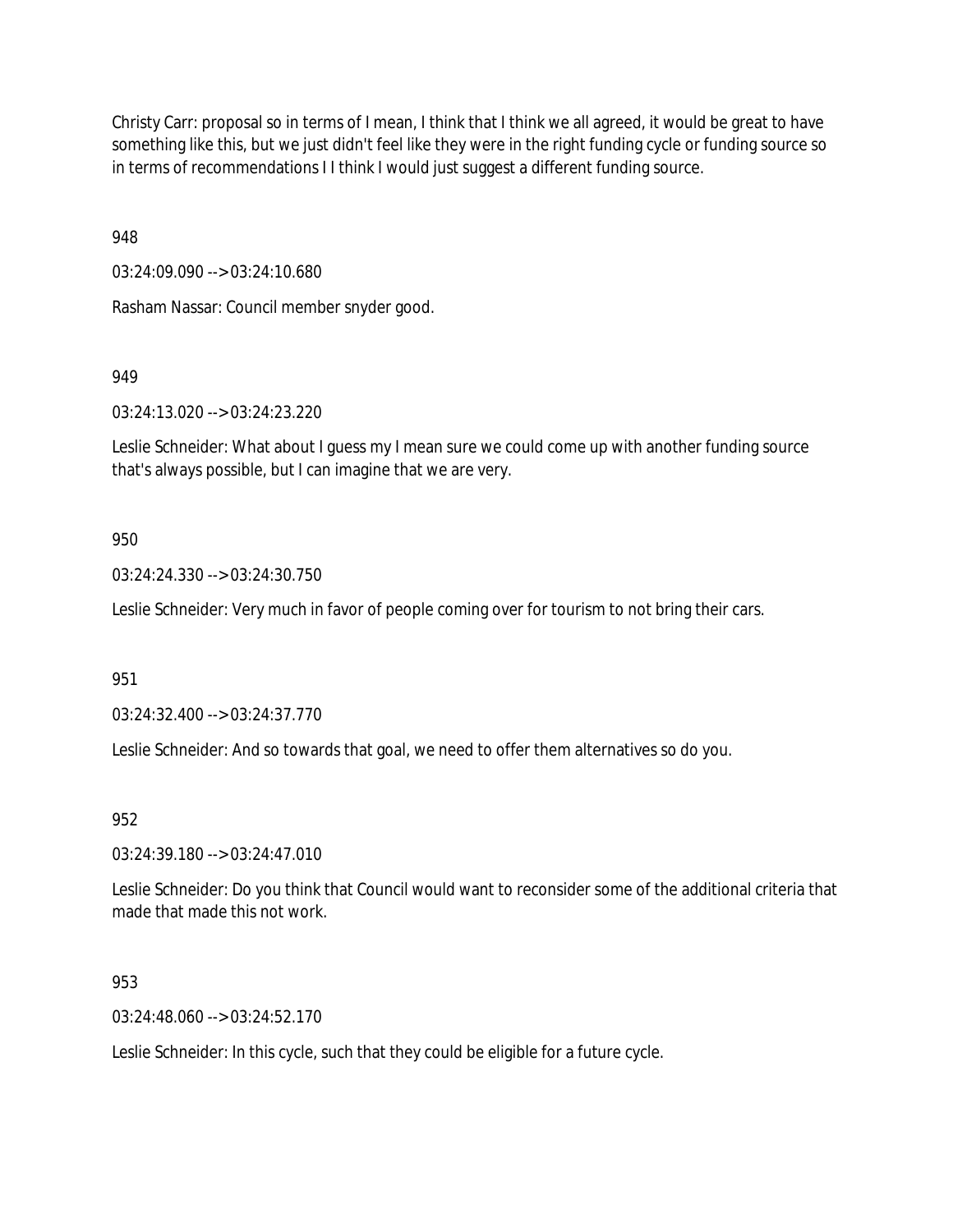03:24:56.580 --> 03:25:10.440

Ellen Schroer: um, I guess, I can speak to that we will come back to you with the chair and co chair of the committee in the summer, where we will reconsider or consider the rfp and that might be a profitable discussion to have at that time.

955

03:25:12.810 --> 03:25:13.440

Okay, thank you.

956

03:25:16.920 --> 03:25:19.890

Rasham Nassar: Okay um I.

957

03:25:21.060 --> 03:25:26.580

Rasham Nassar: I support councilmember Schneider i'm glad that you flagged that because I It makes me think of that.

#### 958

03:25:27.330 --> 03:25:36.750

Rasham Nassar: there's a business a local business that runs a golf cart sort of thing around winslow it's hugely popular and I think it is mostly used by tourists.

#### 959

03:25:37.470 --> 03:25:46.320

Rasham Nassar: And they offer pick up from the barrier close to, and then they circulate them around our downtown area they might even go farther i'm not sure what their route is.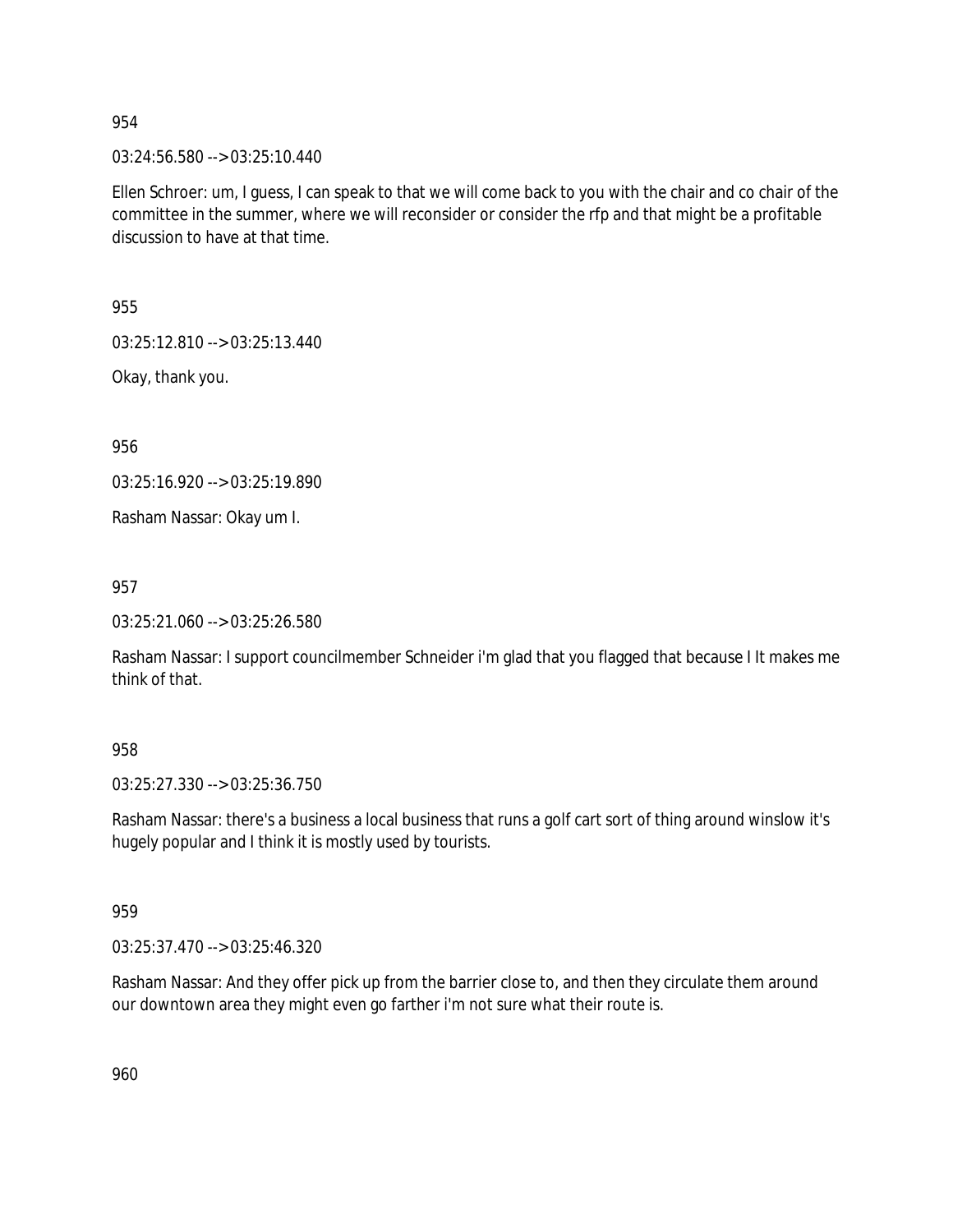03:25:47.760 --> 03:26:02.370

Rasham Nassar: But I always thought that was that was a service at the city should at least be participating in helping to provide supporting and through funding or some cities, a city of emeryville, for example, has their own runs her own parish electric very shuttle service.

961

03:26:03.630 --> 03:26:07.890

Rasham Nassar: For the benefit of the Community and it's got you know clearly the impact.

962

03:26:09.150 --> 03:26:17.730

Rasham Nassar: The benefit, there is a reduction in emissions, which is one of our very top goals, I think it's one of our probably the foremost goal of the Council in the city so.

963

03:26:19.230 --> 03:26:22.020

Rasham Nassar: i'm kind of sad to see that it didn't get any funding, and I wonder.

964

03:26:23.220 --> 03:26:32.010

Rasham Nassar: In concerts consideration customer cars comments, if there is another funding source that we might want to consider and i'm thinking about that climate fund that we created.

965

03:26:32.670 --> 03:26:53.520

Rasham Nassar: With was it 300,000 we put in, or 500,000 I don't remember which one it was five, and I would be really interested in and supporting them coming back with city council for a proposal for for funding and and seriously considering it in the context of our climate goals councilmember deets.

966

03:26:54.060 --> 03:26:59.850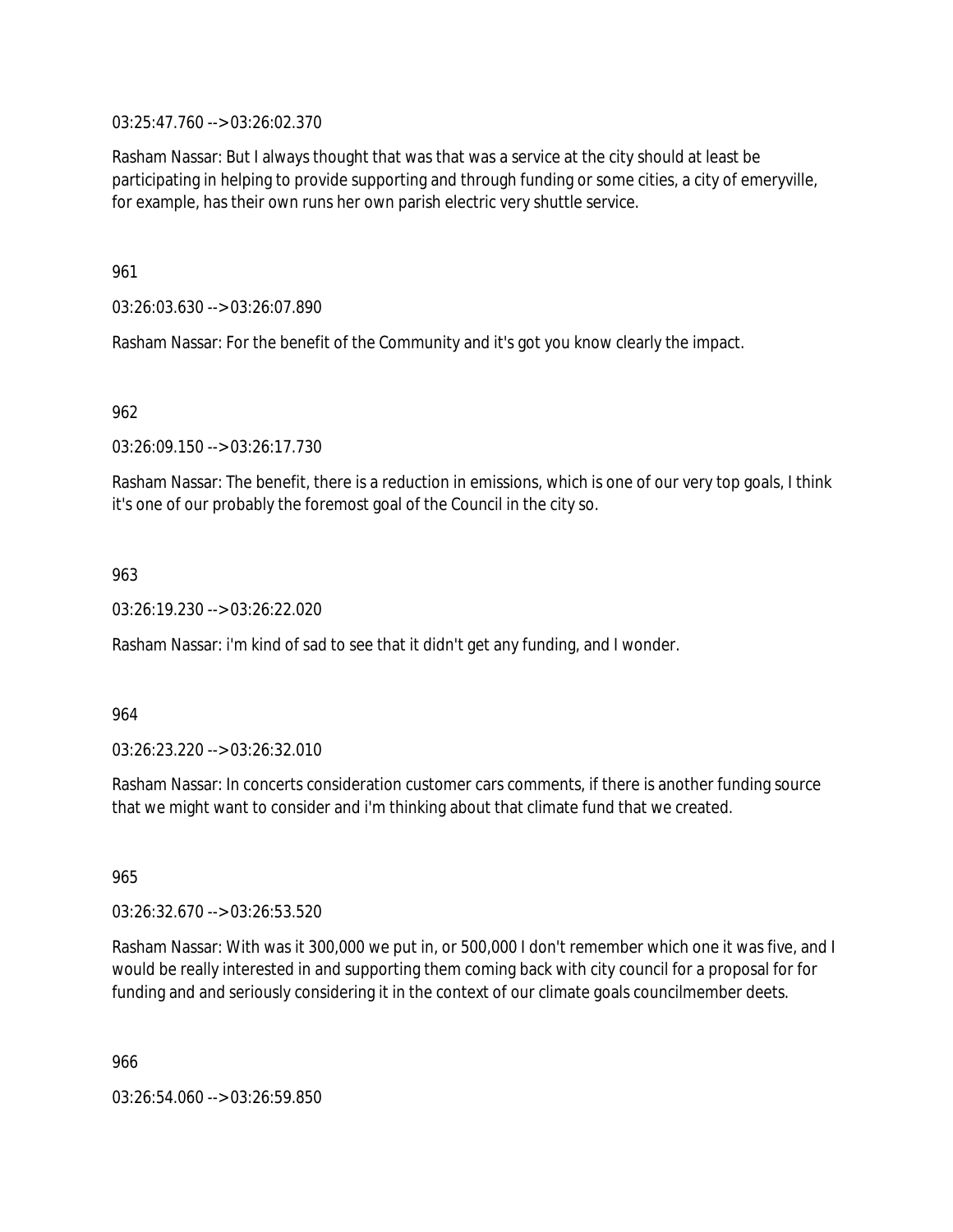Joe Deets: yeah no, thank you, thanks for that suggestion mei mei her that I think that's a that's a great idea.

# 967

03:27:01.830 --> 03:27:16.050

Joe Deets: I know we have that 500,000, but we have not yet made any mechanism process, for you know prudently spending it with whether we're waiting on you know, the new hire the climate officer, but.

## 968

03:27:16.710 --> 03:27:29.730

Joe Deets: Maybe if there's a way we can just put that project aside and just see like you said, we do have that money and maybe that would be I you know, for all the reasons that were that were stated here that could be a good use of those funds.

### 969

 $03:27:32.400 \rightarrow 03:27:42.630$ 

Rasham Nassar: Right um okay um i'll just make a note of that and see top top but interesting manager at what the best follow up would be so we don't lose don't lose track of that item.

### 970

03:27:43.440 --> 03:27:58.860

Rasham Nassar: Meanwhile, we have a motion on the floor that's been second it and I believe, and that was the motion that was in the packet so unless there's any other Council member comments or discussion, we will now vote all those in favor please say Aye Aye.

### 971

03:27:59.970 --> 03:28:03.240

Rasham Nassar: Any opposed that motion passes unanimously.

972

03:28:09.210 --> 03:28:11.550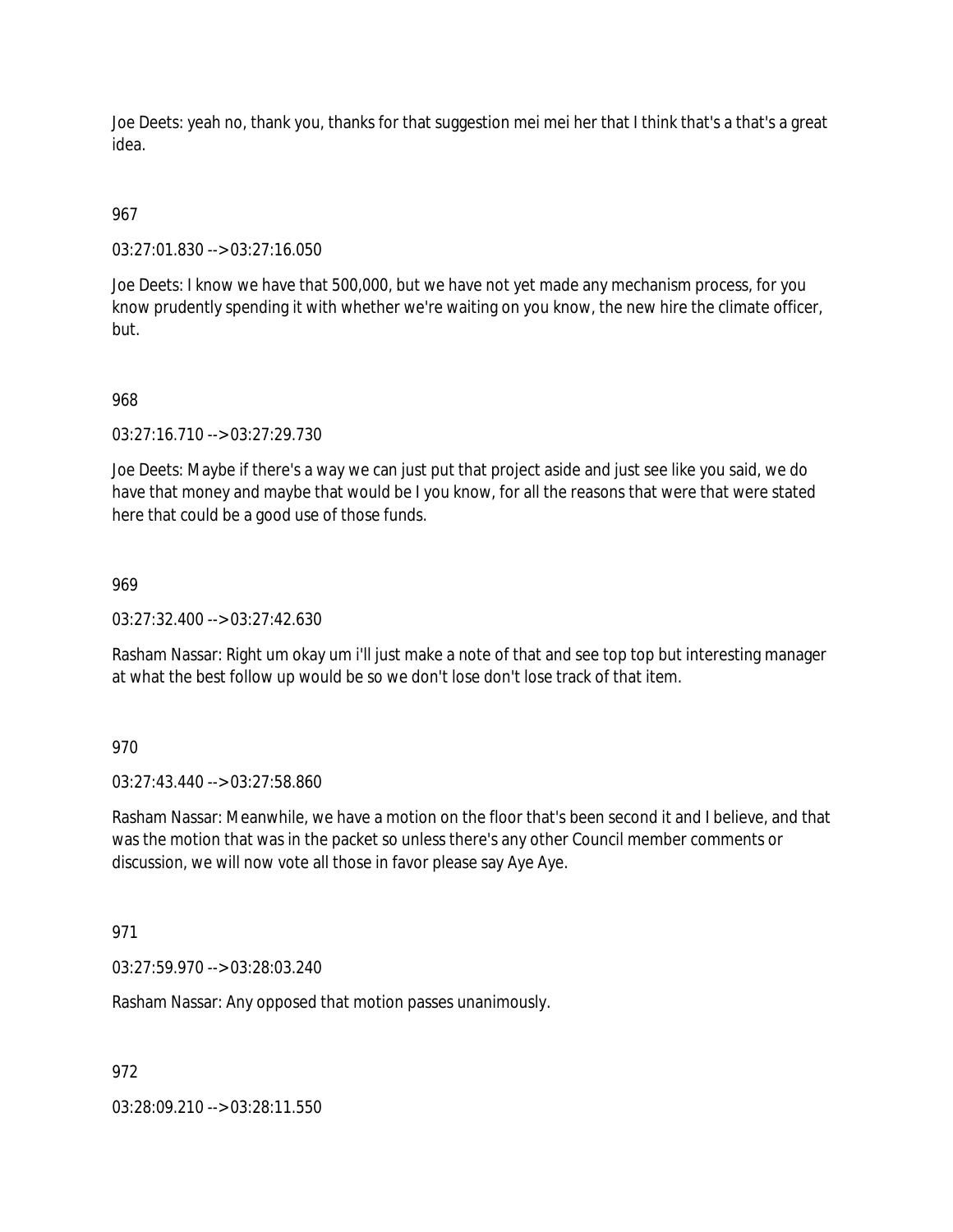Rasham Nassar: There was a motion on the floor wasn't there does it.

973

03:28:12.960 --> 03:28:13.350

Rasham Nassar: Now.

974

03:28:14.520 --> 03:28:14.910

Rasham Nassar: Okay.

975

03:28:17.640 --> 03:28:21.060

Rasham Nassar: So we're going to go back in time for the second time tonight.

976

03:28:22.560 --> 03:28:28.200

Rasham Nassar: And i'm going to ask a Council member, maybe councilmember car, if you would put the motion on the floor, and we will try again.

### 977

03:28:35.400 --> 03:28:50.160

Christy Carr: yeah Thank you, I could not remember that there was emotion I moved to approve the lodging tax advisory committees funding recommendation and authorize the interim city manager to execute the associated funding agreements with recipient organizations.

978

03:28:52.290 --> 03:28:55.230

Rasham Nassar: councilmember deet second set motion Sir any further discussion.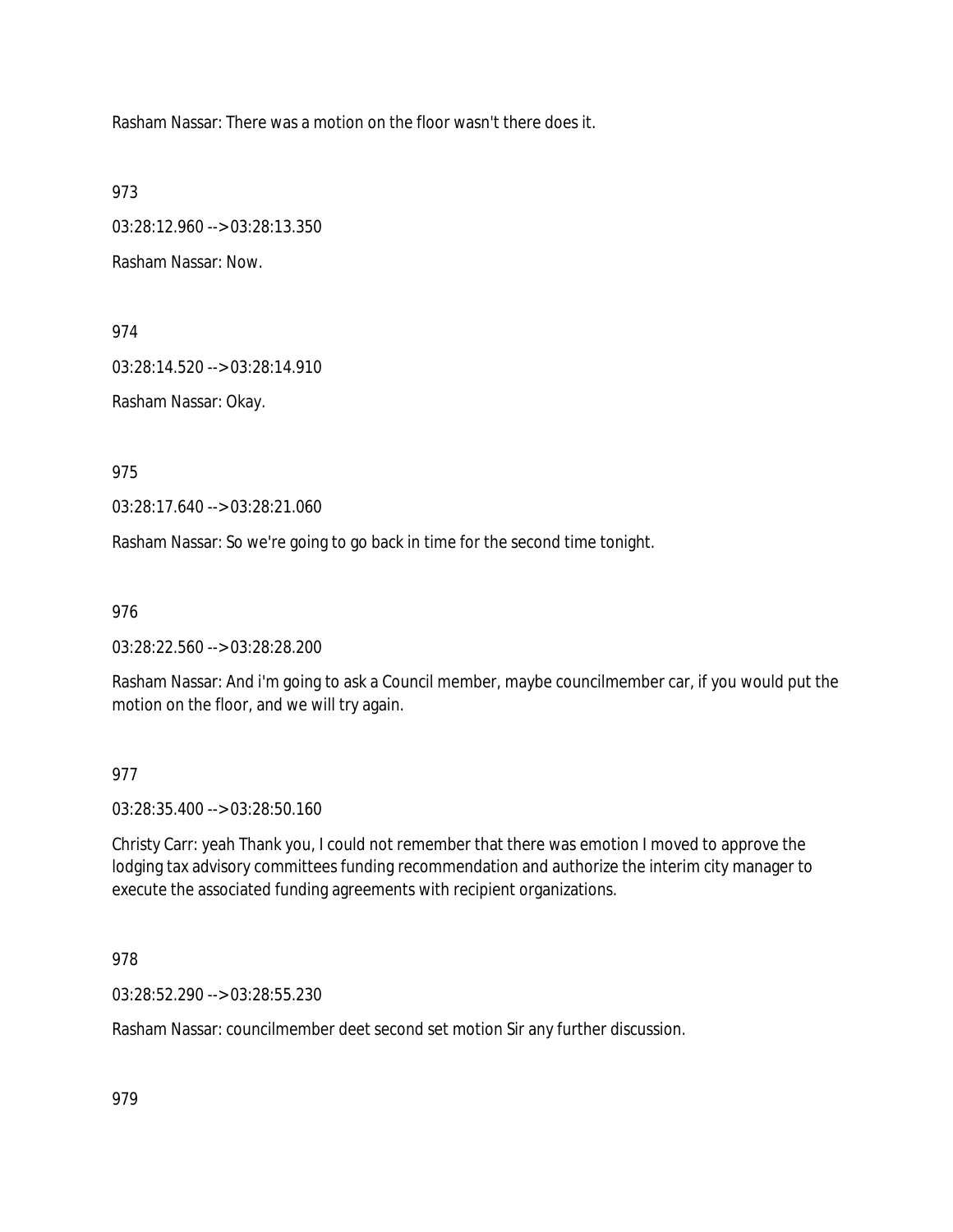03:28:56.880 --> 03:28:58.530

Rasham Nassar: All those in favor please say.

980

03:28:59.640 --> 03:29:00.000

Christy Carr: hi.

981

03:29:01.170 --> 03:29:18.300

Rasham Nassar: And that motion passes unanimously Okay, thank you very much, we are moving on now Council to item 11 in our agenda Council discussion first item, scheduled for Council discussion is item 11 a feedback on proposed changes to governance manual says Council here.

982

03:29:19.440 --> 03:29:21.420

Rasham Nassar: i'm going to turn this over to councilmember Schneider.

983

03:29:22.560 --> 03:29:23.520

Rasham Nassar: If you would be so kind.

984

03:29:26.070 --> 03:29:38.700

Leslie Schneider: Okay, so I it's really difficult, you know, to have an understanding of where we want to go with the governance manual when we're not sort of allowed to talk about it offline and so.

985

03:29:39.180 --> 03:29:47.100

Leslie Schneider: it's too bad that councilmember pollock is not here he's done, the majority of the work on this issue, but I also.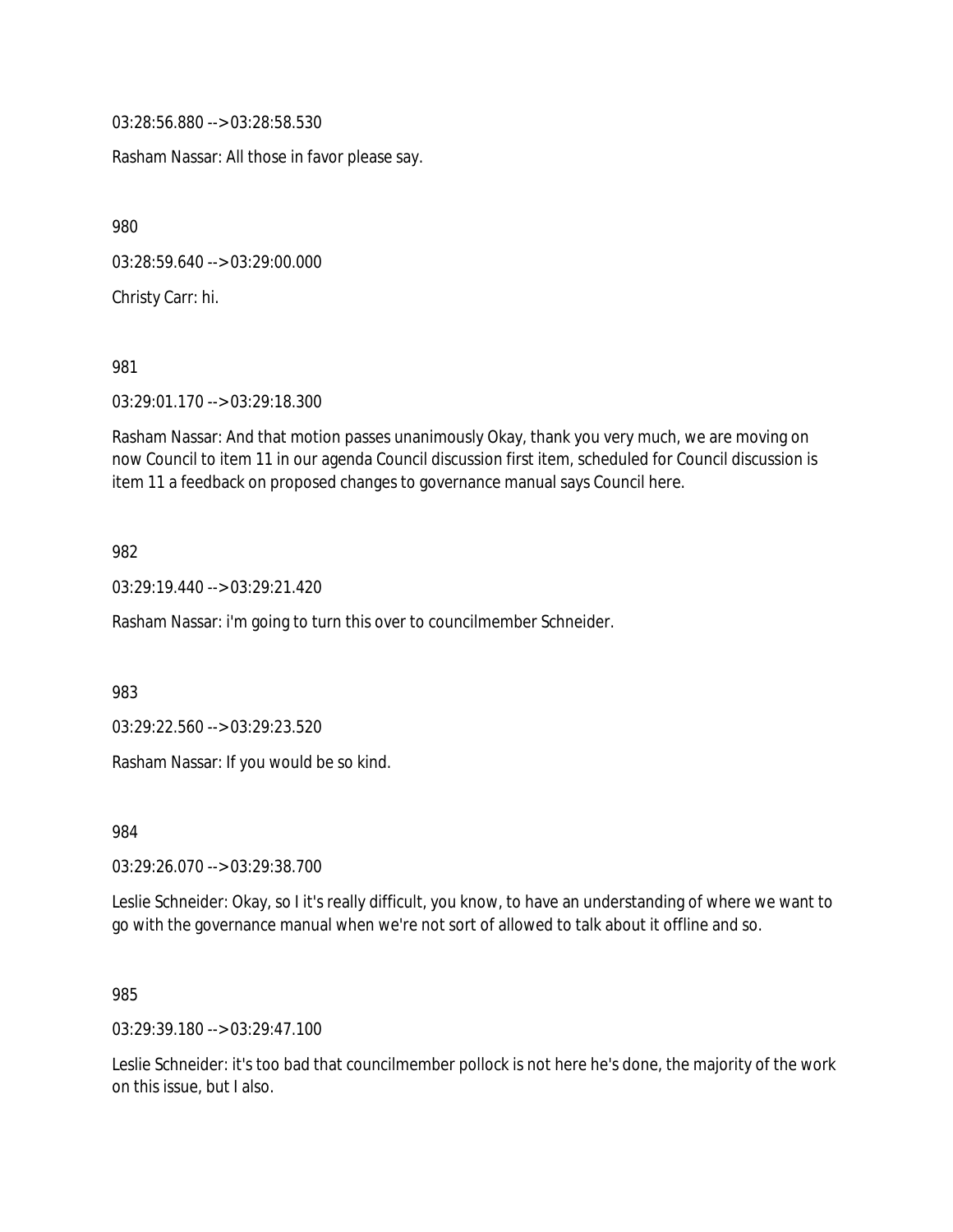03:29:48.450 --> 03:30:04.680

Leslie Schneider: see that, based on what's not in the packet it, it seems like there are no Council members who provided feedback and that could be because of misunderstanding, it could be because of lack of interest, it could be confusing.

987

03:30:05.970 --> 03:30:24.480

Leslie Schneider: So, first of all, I just wanted to be clear did everybody was there, nobody who provided feedback in in this round because that was the intent and then I can I can sort of go from there to maybe ask some other clarifying questions about what we would like to do.

988

03:30:27.090 --> 03:30:27.660

Leslie Schneider: So.

989

03:30:28.380 --> 03:30:29.280

Rasham Nassar: that's Member dates.

990

03:30:29.700 --> 03:30:43.080

Joe Deets: Well, I think it comes from verse fighter, and thank you for trying this that I guess the only feedback I had is the record, I had a question of what exactly are we looking at kind of thing.

991

03:30:44.310 --> 03:30:48.390

Joe Deets: Because, yes, we have a governance manual now and then there's this document.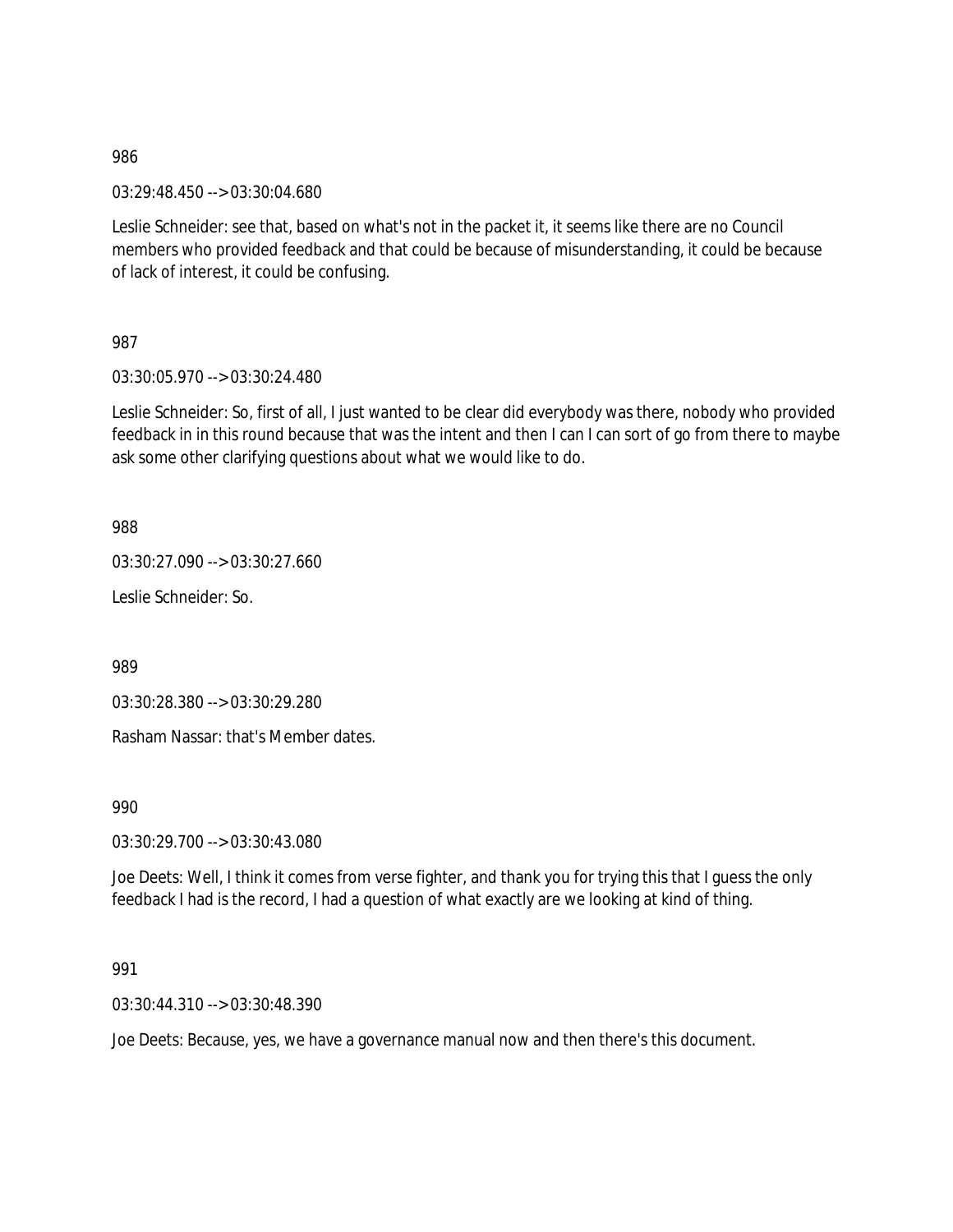03:30:49.590 --> 03:30:54.630

Joe Deets: And it's not cleared So this has been, this is a new, amended governance manual that.

993

03:30:55.110 --> 03:31:09.720

Joe Deets: We should we just be looking at, I guess, maybe framing this for all of us should we be looking at this and saying this is the new governance manual that we would like is that a way of framing that and but then it's not clear to me what has been taken out what has been added.

994

03:31:10.770 --> 03:31:11.490

Joe Deets: So.

995

03:31:12.690 --> 03:31:19.500

Joe Deets: I that's why I was a little bit frozen in in in commenting it was certainly not for lack of interest that it was.

996

03:31:21.540 --> 03:31:23.280

Joe Deets: not entirely clear sorry.

997

03:31:24.450 --> 03:31:26.790

Leslie Schneider: Okay i'm married Okay, if I.

998

03:31:27.780 --> 03:31:28.170

Leslie Schneider: kind of.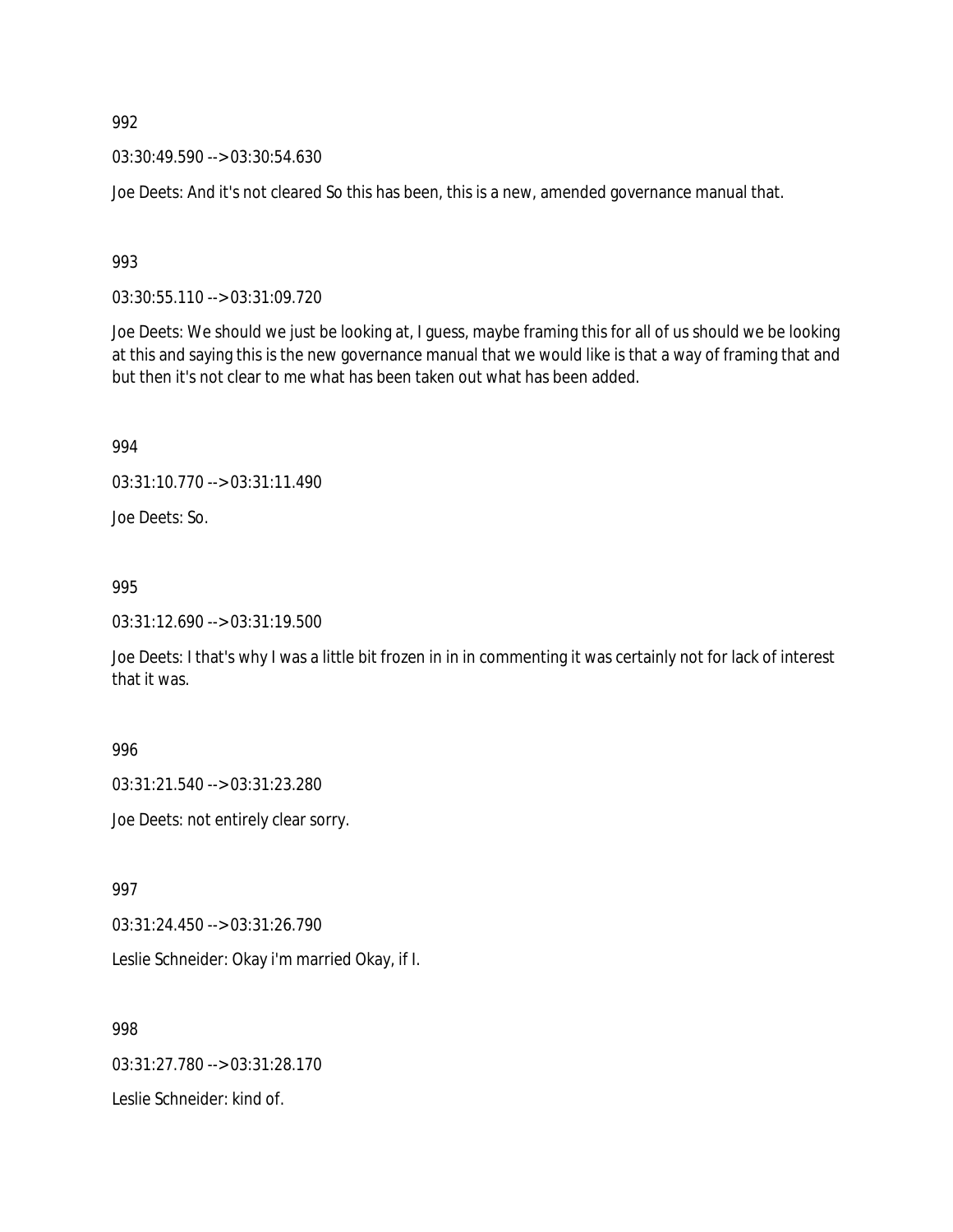03:31:28.590 --> 03:31:32.490

Leslie Schneider: Where I thought we were in and so forth, so i'm.

1000

03:31:33.780 --> 03:31:42.480

Leslie Schneider: kelsey metropolit did a lot of work on a copy of of the governance manual and I agreed to work with him on.

1001

03:31:43.770 --> 03:32:02.070

Leslie Schneider: Bringing that back to counsel and his changes just were the kind of work across many goals and the goals were not clearly called out such that we would know sort of what we were.

1002

03:32:02.670 --> 03:32:08.640

Leslie Schneider: working on, so there were policy goals, there were consistency goals, there was reorganization goals.

1003

03:32:09.420 --> 03:32:18.810

Leslie Schneider: And i'm probably forgetting one or two of them, and I had actually sent an email to him with those suggestions for how to frame it and.

1004

03:32:19.620 --> 03:32:34.110

Leslie Schneider: at the last minute, he either chose not to or forgot to send them out to counsel and that's probably because he didn't understand my framing of it, so we we met like at least three times so it's not not for lack of.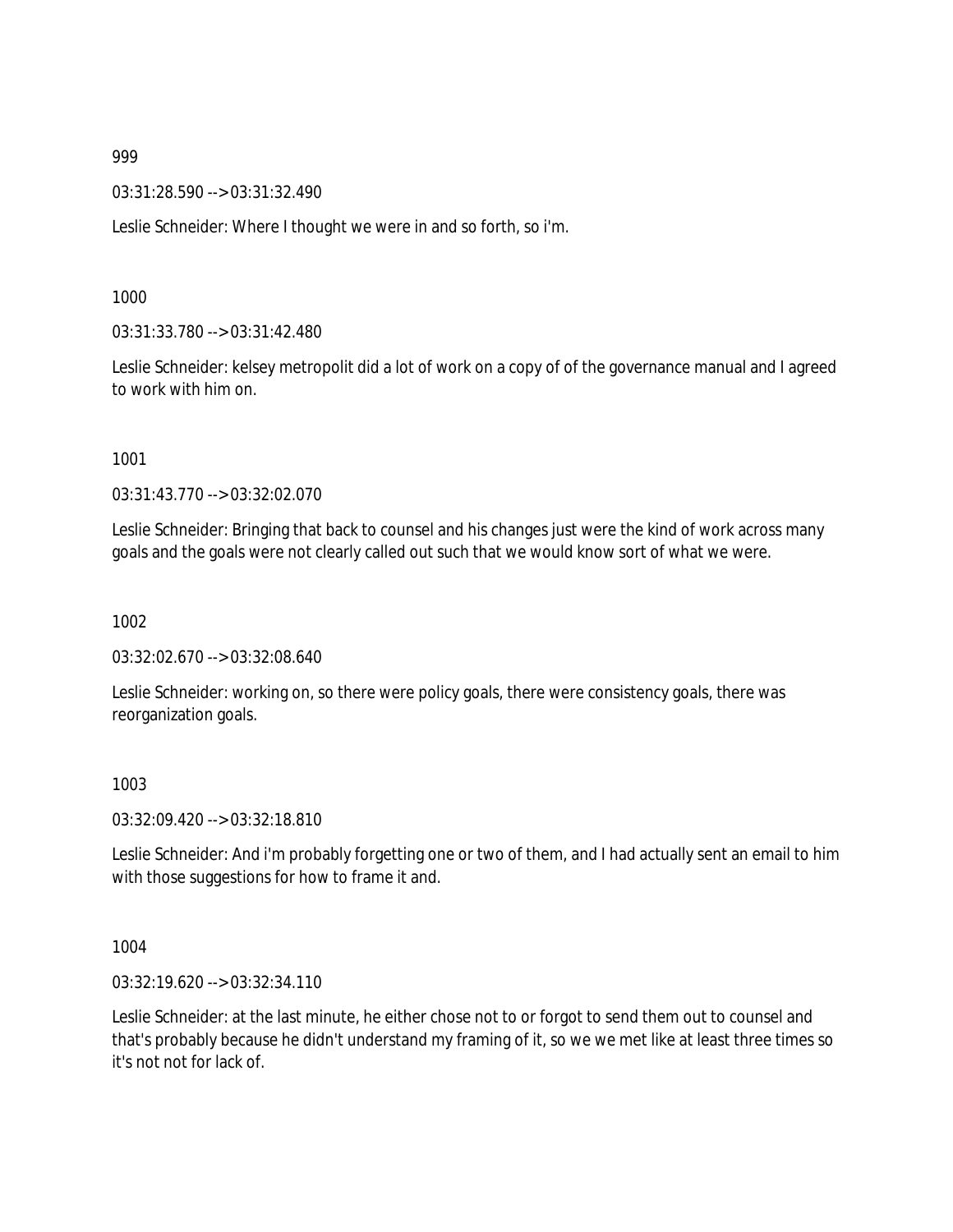03:32:35.220 --> 03:32:38.100

Leslie Schneider: Trying to coordinate and I went through.

1006

03:32:39.300 --> 03:32:56.730

Leslie Schneider: And one of the decisions I made was he had put a lot of his comments in the actual text, but they were comments not changes, and so I went through and pulled out a lot of his comments and put them into the margin as comments, so if you had looked at the.

1007

03:32:58.020 --> 03:33:07.320

Leslie Schneider: The word document with with the with the changes in it, you would have seen a lot of Leslie Schneider comments that then said, Michael underneath them.

1008

03:33:08.400 --> 03:33:21.870

Leslie Schneider: So that was my attempt to try to clean up a lot of the changes in the actual text, and then I wanted to prioritize the consistency, or lack thereof.

1009

03:33:23.040 --> 03:33:32.760

Leslie Schneider: And I also wanted to comment on whether I agreed with or disagreed with councilmember pollock's suggestions, and so I tried to incorporate those into the comments.

1010

03:33:34.170 --> 03:33:34.830

Leslie Schneider: My.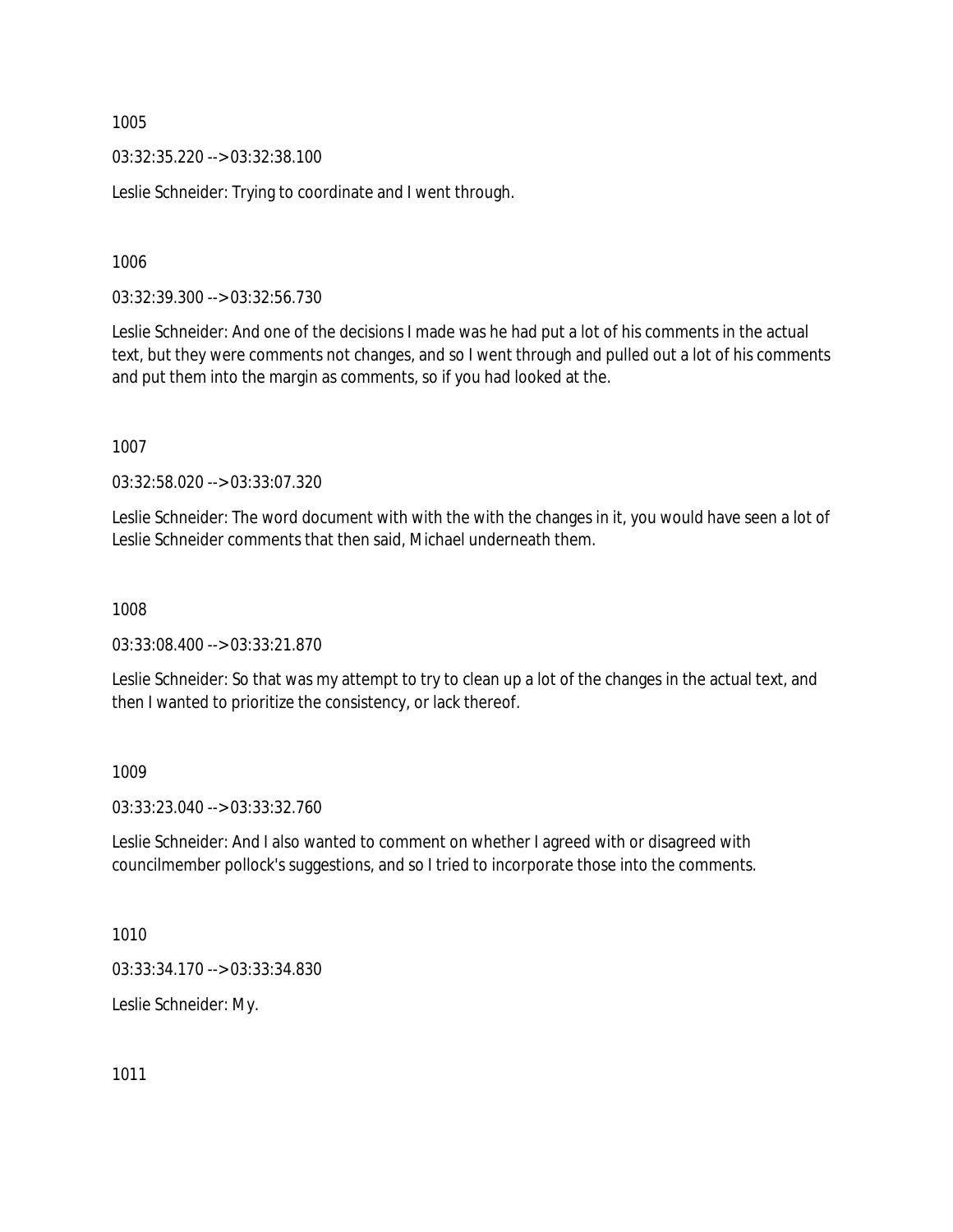03:33:35.940 --> 03:33:51.720

Leslie Schneider: My sense is that this is just too big a job to take you know, even with the efforts that we made to try to narrow it down if this just feels like too big a job for any of us to dive into and manage.

# 1012

03:33:52.740 --> 03:34:06.900

Leslie Schneider: To understand and have a policy for, so I think what I would like to recommend is that we abandon this phase of attempting to get feedback mostly on councilmember politics suggested changes.

## 1013

03:34:07.740 --> 03:34:17.760

Leslie Schneider: And that we consider one goal and figure out how to move forward with that one goal, and then we can come back and address other goals at another time so.

### 1014

03:34:18.840 --> 03:34:28.170

Leslie Schneider: towards the goal of simplifying and or reorganizing the document I do agree that there are pieces that feel like they're.

### 1015

03:34:29.010 --> 03:34:36.840

Leslie Schneider: related pieces that are in multiple places in the document, and it would be better to kind of bring them all together into one place.

### 1016

03:34:37.590 --> 03:34:52.170

Leslie Schneider: But I don't know if its mission critical or not I don't know if we as counsel, are you know ready and motivated to invest that effort one thought I had about that is that we could ask.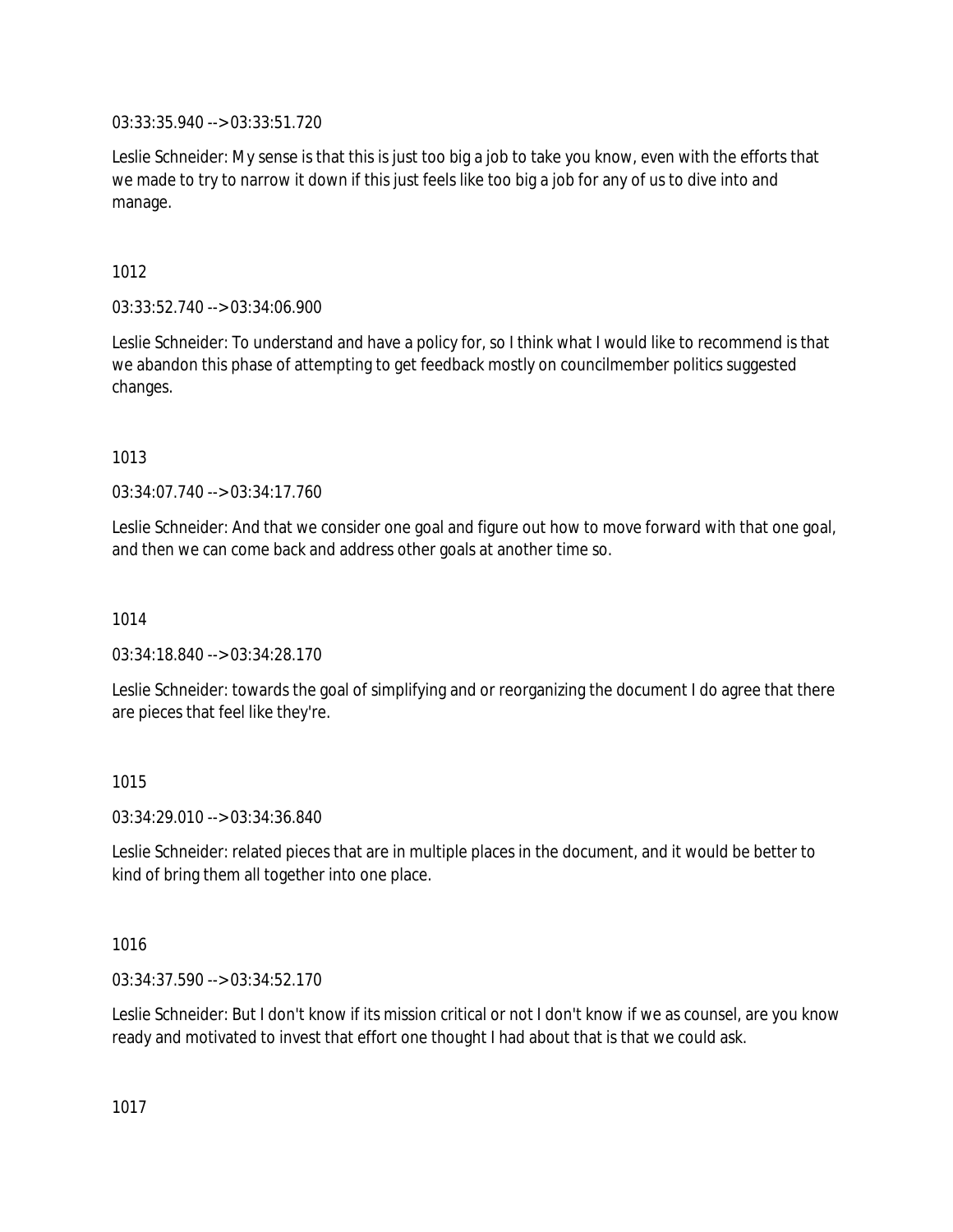03:34:54.810 --> 03:35:04.560

Leslie Schneider: Ask the city manager, to ask the city attorney if maybe the deputy, the new deputy city attorney would like to take a look at the at the governance manual and.

### 1018

03:35:05.850 --> 03:35:23.850

Leslie Schneider: And since he's new, this would be kind of double duty because he'd be getting to know this document of ours and he'd be able to update any of the references to to state code that we have and then make suggestions for how to reorganize it so that it's a tighter.

1019

03:35:25.380 --> 03:35:32.370

Leslie Schneider: More organized document that's option one another option is just do.

1020

03:35:34.050 --> 03:35:45.120

Leslie Schneider: pull out all of the policy changes that we would like to make, and then just address those policy changes, one after the other, and not try to put them all together.

1021

03:35:46.950 --> 03:35:53.700

Leslie Schneider: So we worked hard, I did my best, I think we failed i'm open to suggestion.

1022

03:35:59.700 --> 03:36:00.360

Rasham Nassar: Council members.

1023

03:36:03.090 --> 03:36:03.870

Rasham Nassar: Council member needs.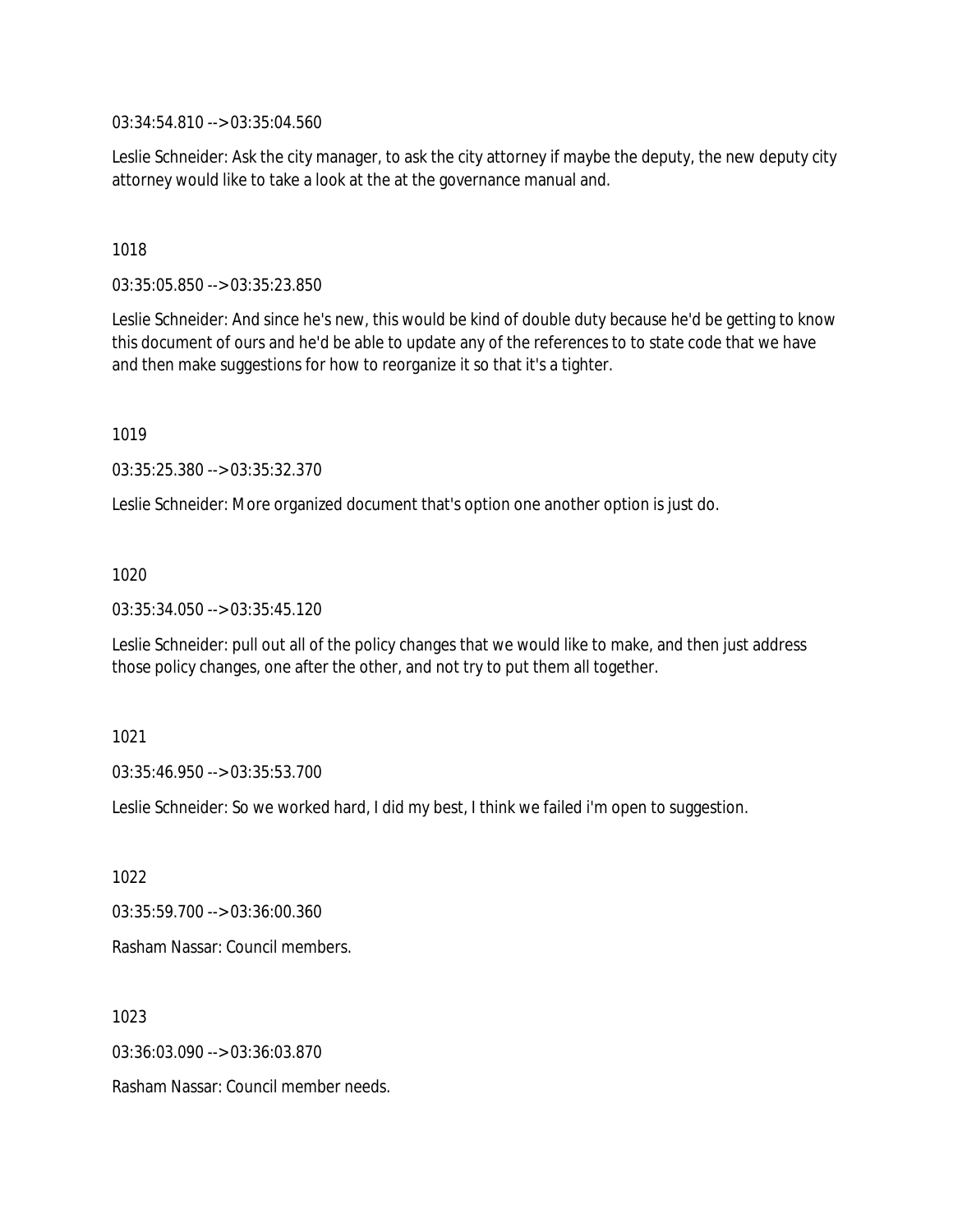03:36:04.920 --> 03:36:19.260

Joe Deets: To say don't be too harsh on yourself, you took on a job that i'll just be honest, I was like I don't think so, so you you traded, where I feared to go, so it was a good.

1025

03:36:20.400 --> 03:36:25.020

Joe Deets: A good a good at Camp and and um yeah.

1026

03:36:26.100 --> 03:36:35.670

Joe Deets: Honestly yeah we have so much to do right now, and I do like the idea of maybe giving this here give it to someone else to do.

1027

03:36:36.540 --> 03:36:45.300

Joe Deets: But we do have a deputy city attorney maybe you know if he sees something have a review does he see something structurally wrong or something that really needs to be cleaned up.

1028

03:36:47.370 --> 03:36:58.590

Joe Deets: Otherwise, you know if we see inconsistent, you know inconsistency or things that we just say no, that no longer applies anymore I don't know why that's there but it doesn't apply anymore take it out or.

1029

03:36:59.130 --> 03:37:02.520

Joe Deets: Contrary there's something that it's not in there, we go, you know, we need to put that in.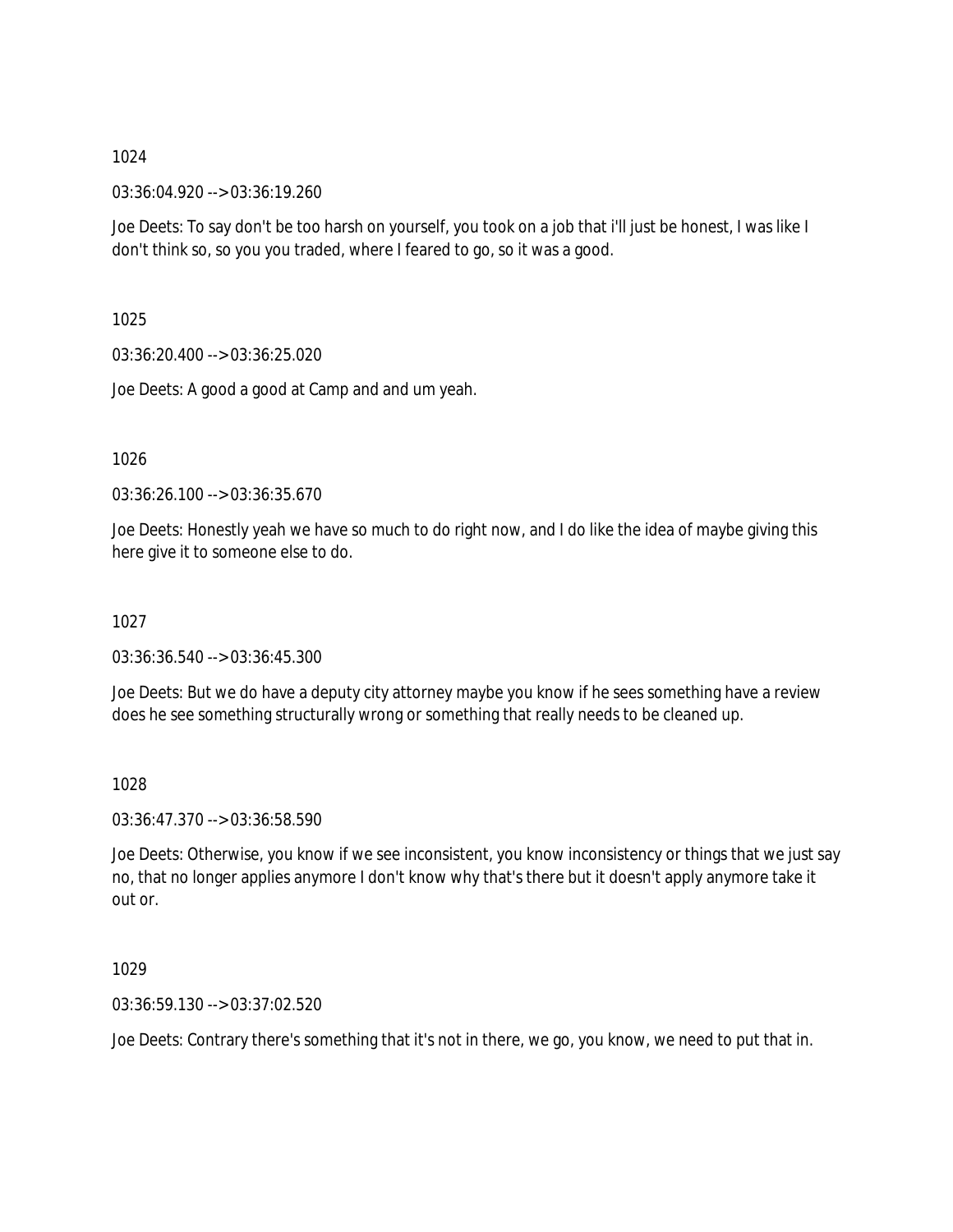03:37:03.300 --> 03:37:17.880

Joe Deets: But it is this is sort of our place to do that, so I don't want to lose track of that, but I think it was an ambitious goal, and maybe we set the bar, perhaps too high, but don't don't you know I appreciate the the attempt.

1031

03:37:19.950 --> 03:37:20.610

Rasham Nassar: See journey.

1032

03:37:22.020 --> 03:37:31.290

Joe Levan: That we so we certainly would would want to help, but this is a this could potentially is a huge undertaking, which would take a lot of time and there's a lot of else obviously going on.

1033

03:37:32.160 --> 03:37:39.690

Joe Levan: And a lot of makeup this being happened with the deputy city attorney because we had that position vacant for a while.

1034

03:37:40.140 --> 03:37:51.360

Joe Levan: So in my experience here since 2016 it seems like you know, first of all, this is a document that what's 44 pages long, and the Council, you know that this Council inherited it and.

1035

03:37:52.590 --> 03:37:59.010

Joe Levan: Thus far, it seems like what's happened, is there a Council members that are taking interest in it and want to make some changes and.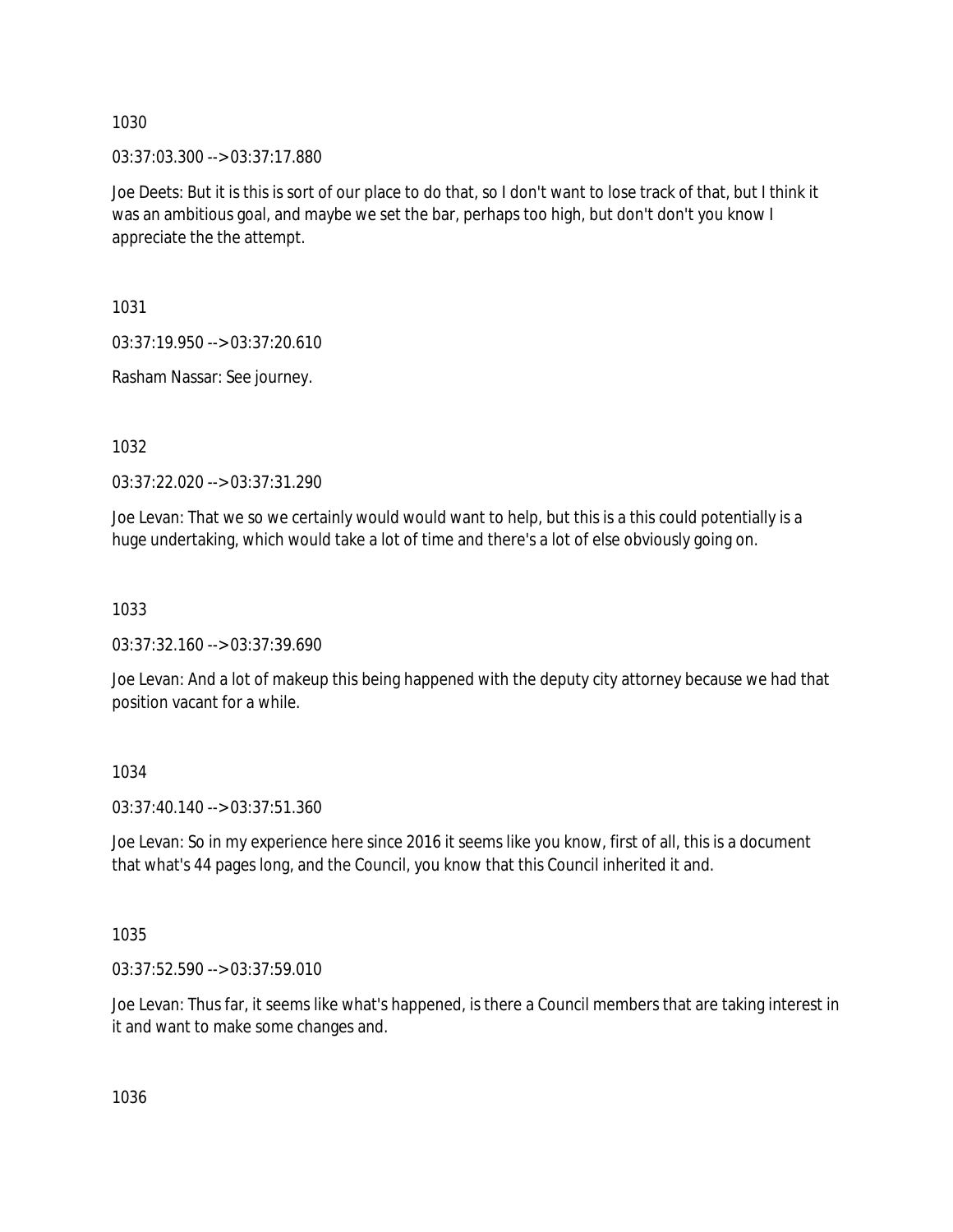03:37:59.940 --> 03:38:05.280

Joe Levan: So you know the peel off certain parts of it are just parts that are official particularly.

1037

03:38:06.240 --> 03:38:23.190

Joe Levan: Of concern you know that that doesn't take a lot of work, you just to identify those and and make an you know, bring a resolution to revise it similar to like the ethics program you don't need to do, the whole thing you know top top you know top to bottom, or you know cover to cover.

1038

03:38:24.420 --> 03:38:33.870

Joe Levan: It may be decided think was meant to be a great resource for the Council, but my experience with the Council has been that it's it's so detailed and so so lengthy.

1039

03:38:34.530 --> 03:38:40.080

Joe Levan: That it's not as much as resources, potentially, as it could be there's a lot of repetition and they're really into a State law already provides for.

1040

03:38:41.010 --> 03:38:51.690

Joe Levan: I mean, so you know one option, so what i'm saying is it'd be it'd be a really a major undertaking for for the deputy city attorney to try to come back with some kind of comprehensive solution.

1041

03:38:52.290 --> 03:38:55.920

Joe Levan: And if there are particular areas of it that you are particularly concerned about.

1042

03:38:56.730 --> 03:39:07.800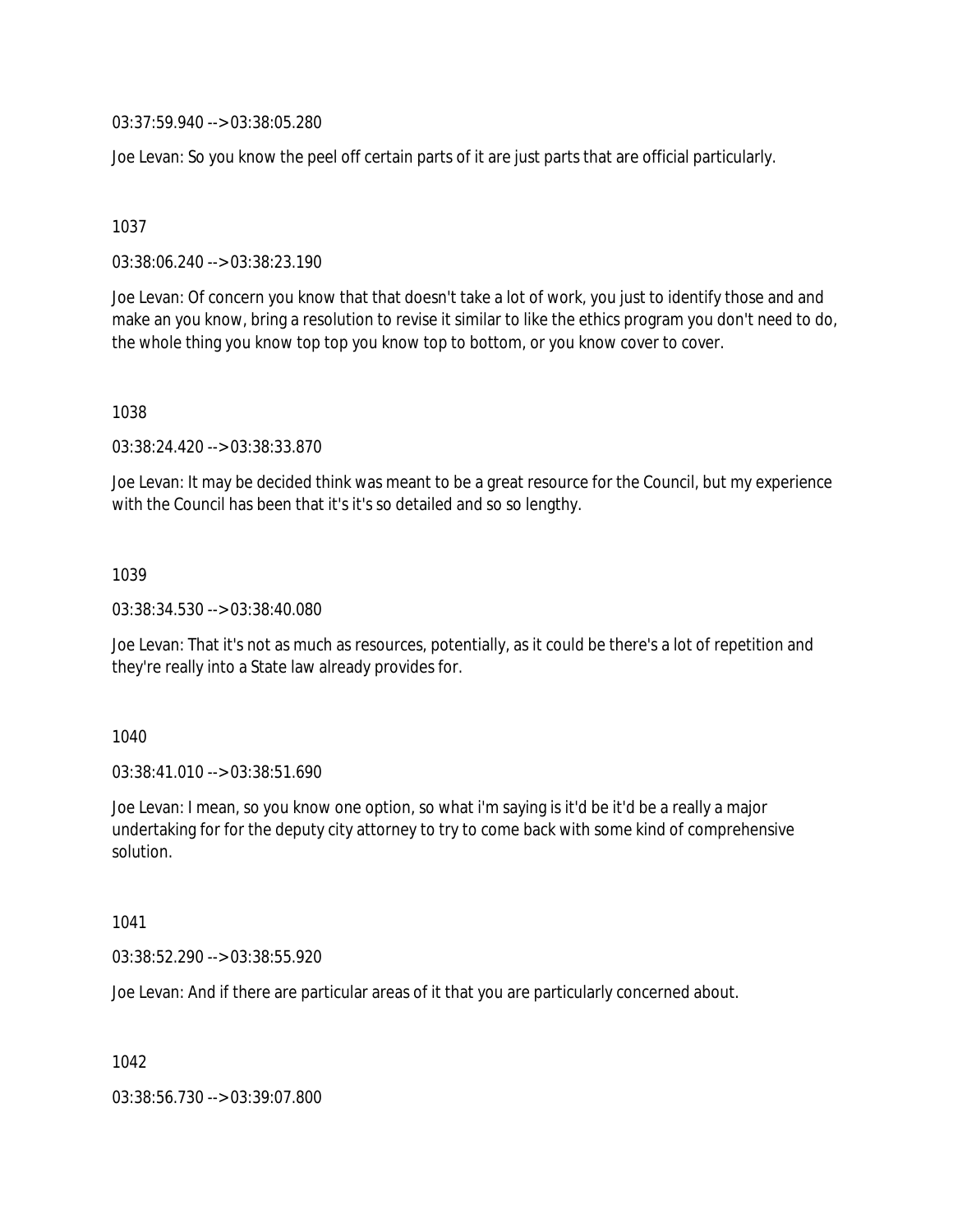Joe Levan: You know, we can work with the interim city manager to figure out how best to attack it for you, but it's just a matter of all the other priorities that are out there, how How important is this to you how much do you use it.

1043

03:39:08.610 --> 03:39:11.520

Joe Levan: You know how much is it driving what you're doing compared to everything else.

1044

03:39:13.740 --> 03:39:14.670

Rasham Nassar: councilmember cider.

1045

03:39:16.260 --> 03:39:33.330

Leslie Schneider: So a quick follow up maybe another option, as I was, I was kind of glad that I did sort of a deep dive into this and try to understand counselor Republic schools and so forth, and I do support quite a few of his goals on this document.

1046

03:39:36.600 --> 03:39:50.700

Leslie Schneider: One of the things that came to me is that a goal for this document should be for it to be, on the one hand, an onboarding document for any new Council member and I don't remember it being.

1047

03:39:52.020 --> 03:40:04.740

Leslie Schneider: called out to me as an important onboarding document and and I think that there I think councilmember pollock pointed out a number of surprises that none of us were really aware of so.

1048

03:40:05.400 --> 03:40:18.000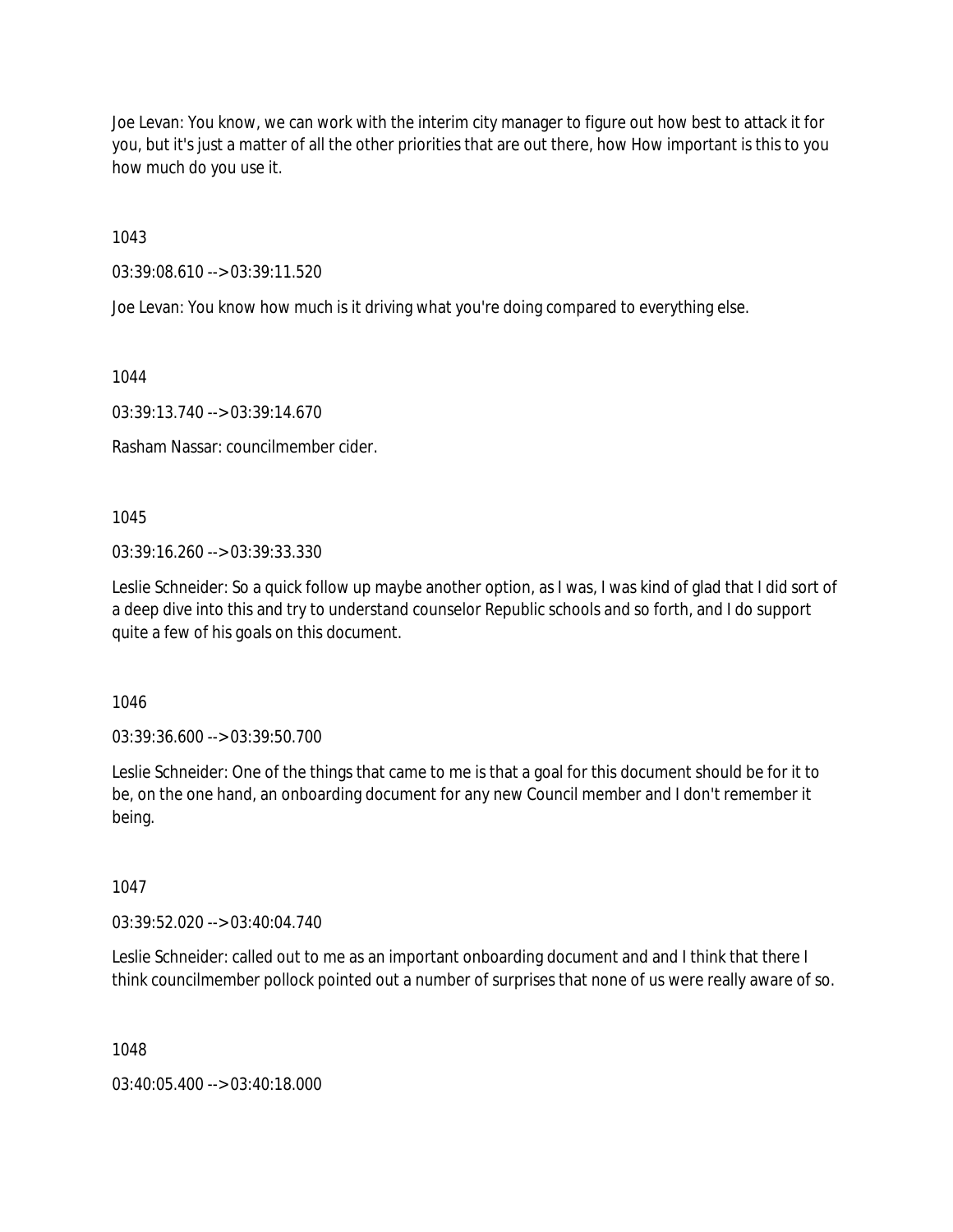Leslie Schneider: And then it should also have the goal of being a quick reference when we have procedure issues we should be dragging it out, and I think we have gotten better at dragging out and then noticing that there it's sort of missing.

1049

03:40:19.830 --> 03:40:24.300

Leslie Schneider: In being specific about certain processes so here's a thought.

1050

03:40:24.810 --> 03:40:39.270

Leslie Schneider: One way that we could add value to this document is simply to note, even without changing what are what the shortcomings are or what our suggestions for improvement are, in other words, could we have a living document that included.

1051

03:40:40.680 --> 03:40:51.810

Leslie Schneider: The comments, and so we don't so that we preserve the comments we preserve the effort that has gone into understanding what the deficiencies are or.

1052

03:40:52.980 --> 03:41:02.160

Leslie Schneider: or suggesting some alternative improvements, but we don't commit ourselves to fixing them right away so it's a it's a living document with criticism.

1053

03:41:02.820 --> 03:41:14.970

Leslie Schneider: And baked into it now I don't know how we then publish it with the comments in it, and maybe we don't maybe it gets published as a clean copy that's still a PDF, but we know that there is.

1054

03:41:16.440 --> 03:41:36.180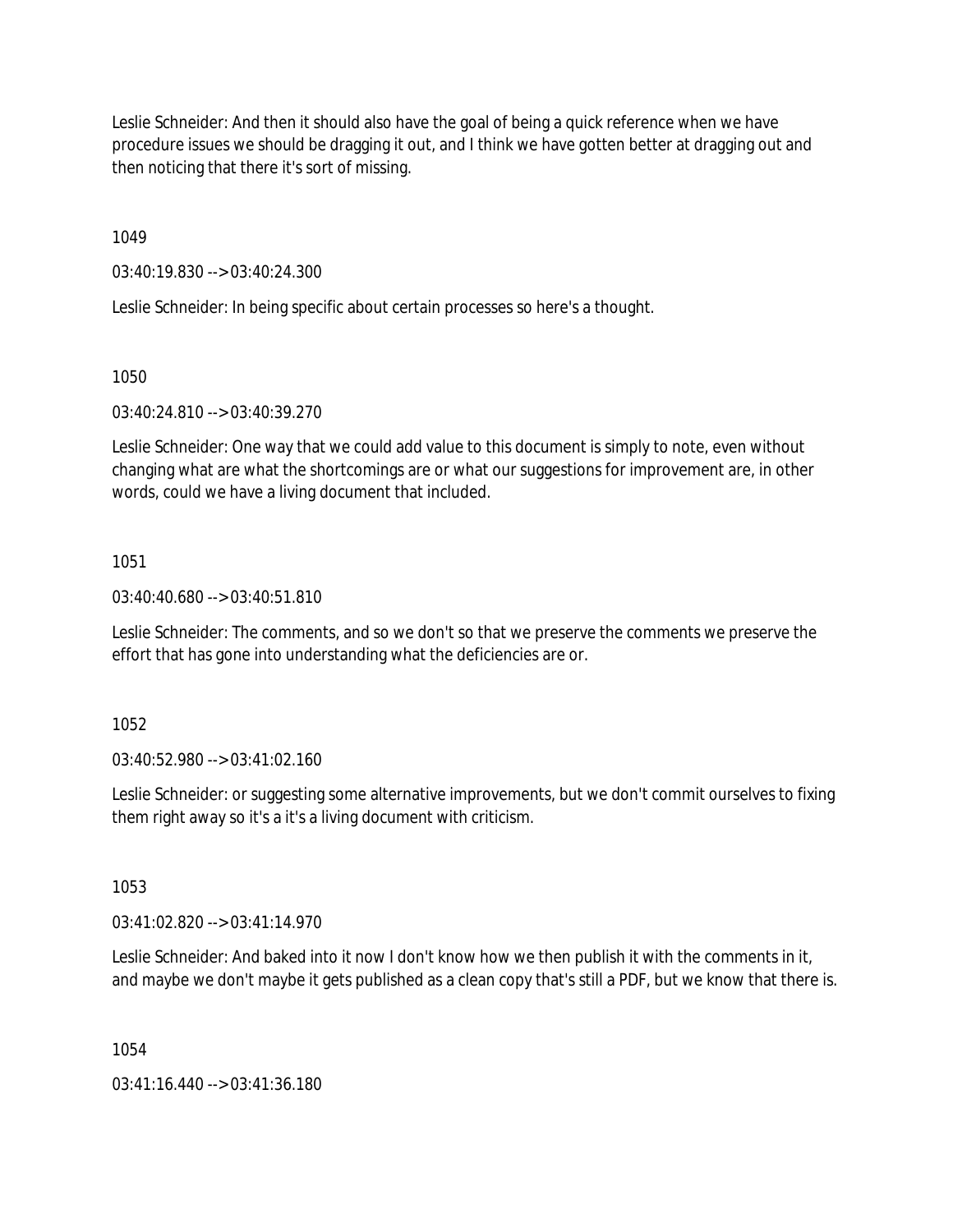Leslie Schneider: A copy somewhere that has these comments in it so that's just kind of a technical issue on how to publish it with comments in it, so does that suggestion ring true to our our Members and I had given so then when we hand this off to a new Council member.

1055

03:41:37.770 --> 03:41:48.900

Leslie Schneider: We they know that there's discussion about these points or that there's lack of process about these points they can kind of come up to speed on where we are with the.

1056

03:41:52.470 --> 03:41:54.450

Leslie Schneider: The pros and cons of the document.

1057

03:42:01.980 --> 03:42:03.120

Rasham Nassar: i'm councilman ready.

1058

03:42:05.340 --> 03:42:07.740

Joe Deets: seem to be the only other one wants to talk about this.

1059

03:42:09.720 --> 03:42:15.630

Joe Deets: I like the idea for her first off councilmember Schneider and councilmember pollock put a ton of work in this.

1060

03:42:16.500 --> 03:42:20.700

Joe Deets: And and and that needs to be recognized and so I think.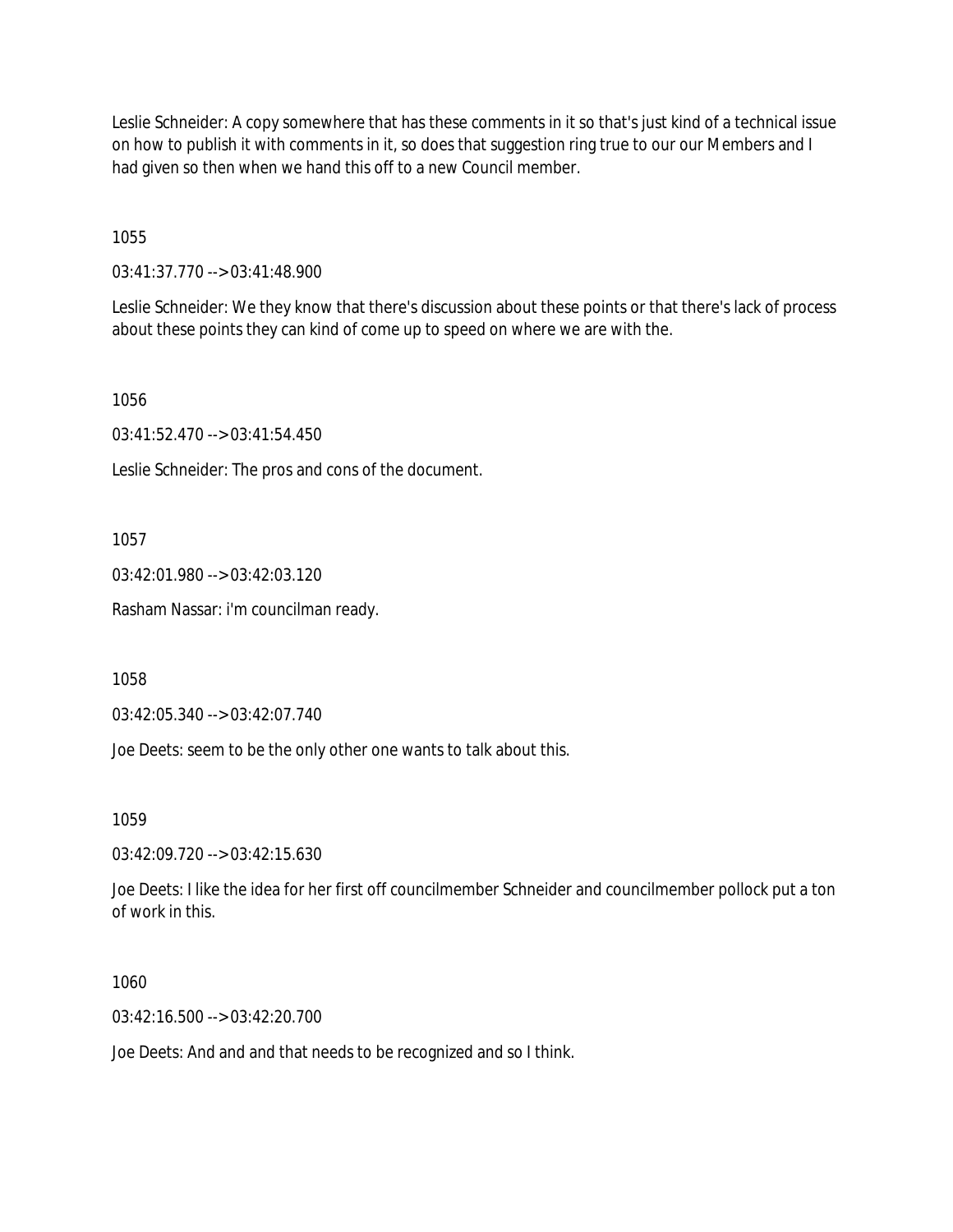$03:42:21.390 \rightarrow 03:42:32.610$ 

Joe Deets: helps me with schneider's suggestion and maybe sort of a living document quote first off, it is our governance manual it is there, it is sort of our official document, but then, as we.

1062

03:42:33.510 --> 03:42:43.080

Joe Deets: make comments and go like I don't understand why this is here or we're missing if we had just sort of putting those in so that we do have.

1063

03:42:43.740 --> 03:42:58.170

Joe Deets: When we have capacity, do you have time to go, you know we've been putting over the last such a period of time, the number of comments, maybe this is the time, where we can focus and clean some of this up, so, in other words, taking advantage of the work that's been done.

1064

03:42:59.670 --> 03:43:07.110

Joe Deets: So that doesn't go to waste, so I, I would say, you know as far as what gets published what's gets published is what we've actually approved.

1065

03:43:07.500 --> 03:43:20.400

Joe Deets: And the living document is not really an approved document per se, maybe it's sort of a ongoing thinking draft kind of thing, so I I like that idea for now I mean I certainly don't want the work to go to waste.

1066

03:43:22.800 --> 03:43:23.970

Rasham Nassar: councilmember Patrick Johnson.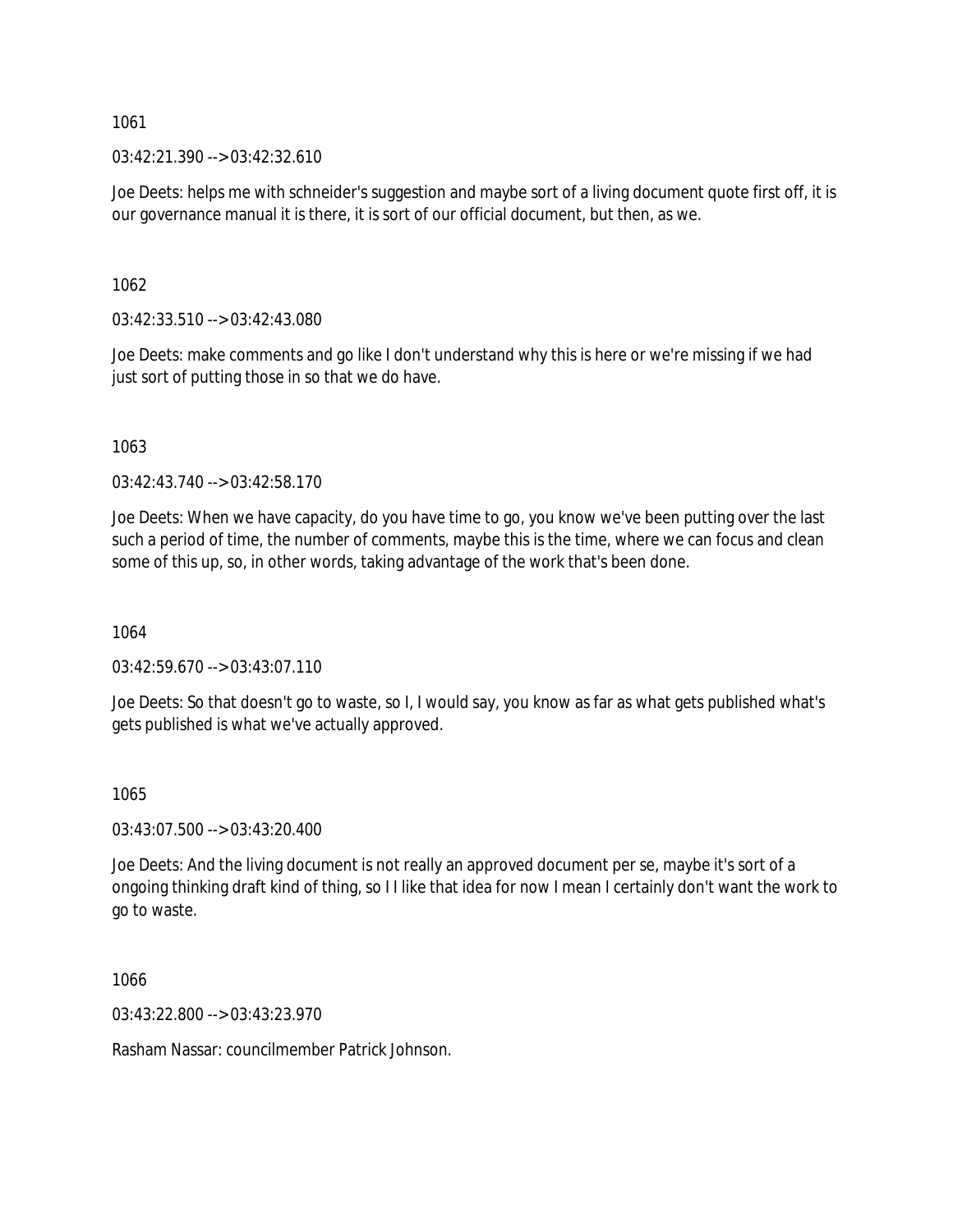03:43:24.720 --> 03:43:32.580

Brenda Fantroy-Johnson: yeah I think you guys put in a lot of work and I don't want it to go to waste, either as the newest Council member.

1068

03:43:33.660 --> 03:43:37.050

Brenda Fantroy-Johnson: I wish it would have been a better resource to onboard me.

1069

03:43:38.550 --> 03:43:50.100

Brenda Fantroy-Johnson: Because you know you come into this and you don't know the policies you don't know what the procedures and you know it's kinda like we spent a lot of time on process.

1070

03:43:50.580 --> 03:43:57.120

Brenda Fantroy-Johnson: and not as much time on the content that we're trying to get through and it's because everybody's.

1071

03:43:57.690 --> 03:44:15.540

Brenda Fantroy-Johnson: You know their idea of what the process should be and it's some of it is process that was handed down verbally and some of its not so it would be very good to have a document where everybody can agree that this is really the process.

1072

03:44:16.740 --> 03:44:27.840

Brenda Fantroy-Johnson: And I don't want to lose those comments that that you you've already put in there, so I agree that what what you already had approved should be what is published.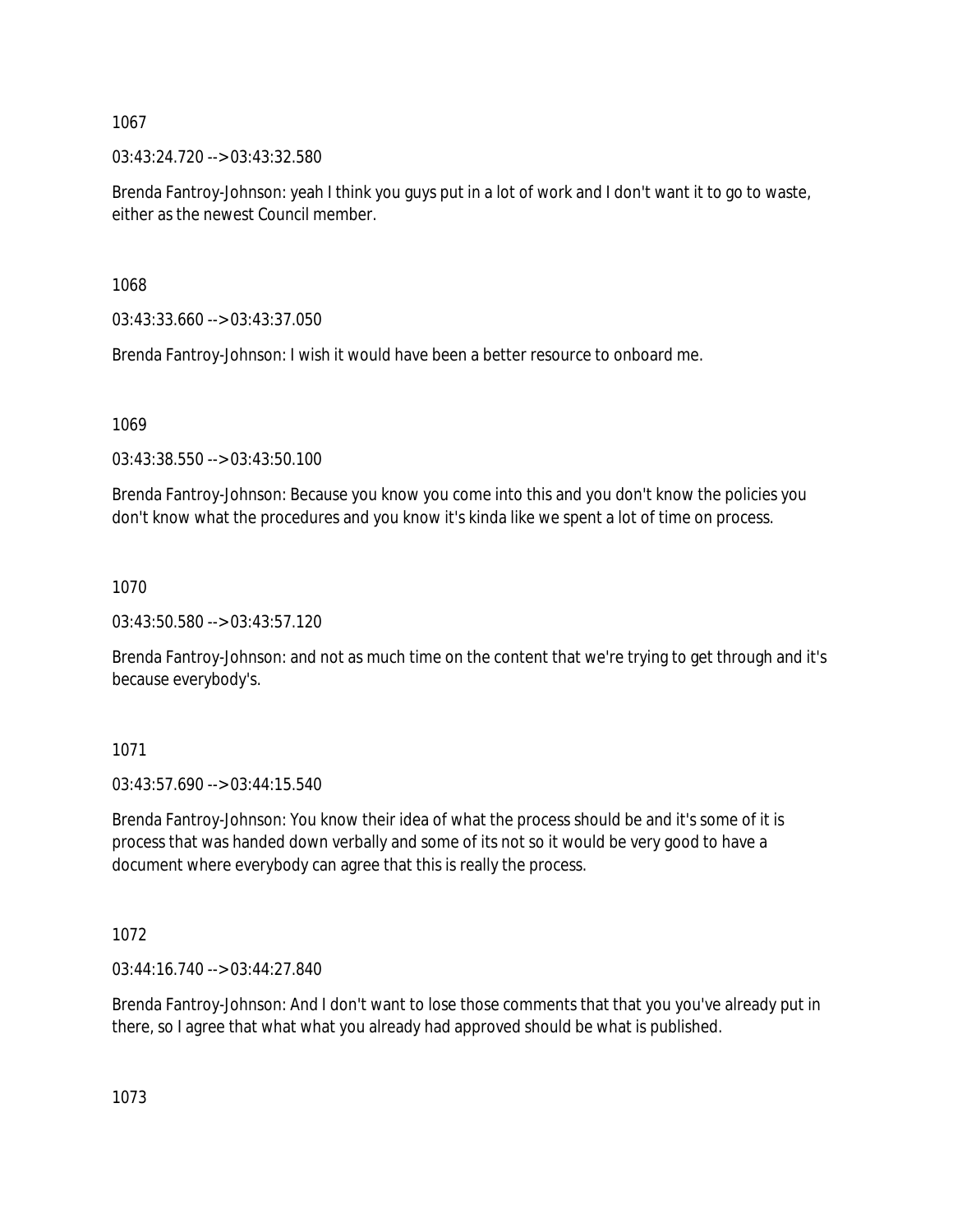03:44:28.710 --> 03:44:44.940

Brenda Fantroy-Johnson: Because that is the you know the parent document and anything else is just a draft that we get to try to look through and see where we might be able to add some input or see where, if we can identify something that really.

1074

03:44:46.200 --> 03:44:48.240

Brenda Fantroy-Johnson: may not even apply so.

1075

03:44:53.250 --> 03:44:54.240

Rasham Nassar: Go ahead counselor sugar.

## 1076

03:44:55.230 --> 03:45:09.390

Leslie Schneider: I was just going to suggest that I touch base with councilmember pollock after this and and just say, you know how do we want to sort of.

### 1077

03:45:11.010 --> 03:45:22.170

Leslie Schneider: Pack this up and set it aside for now, because I don't think that there's Council support for putting more energy into doing any sort of wholesale cleanup of this document.

1078

03:45:22.500 --> 03:45:33.930

Leslie Schneider: And then we it just it comes back to counsel that anything that we care about we should bring it one item at a time back to Council so that we can whether it's a cleanup reordered item.

1079

03:45:34.800 --> 03:45:43.860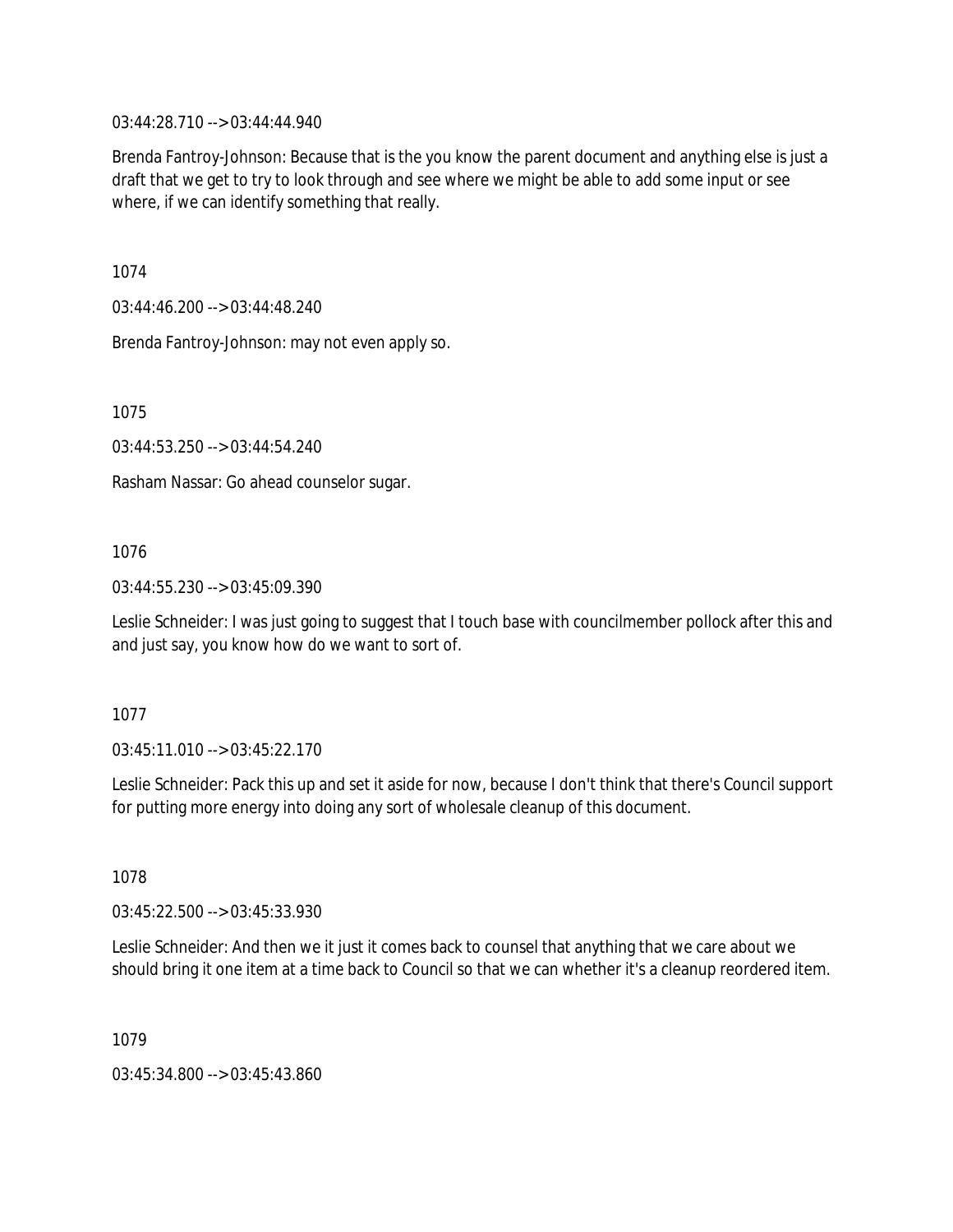Leslie Schneider: or or a policy issue or a consistency issue we just agree that will take these you know very small steps at a time.

1080

03:45:45.600 --> 03:45:46.080

Leslie Schneider: and

1081

03:45:47.190 --> 03:45:56.730

Leslie Schneider: That we don't try to tackle this in in such a big way that's that's my that would be what I will take back to him, unless I hear otherwise from from any of you.

1082

03:45:58.500 --> 03:46:01.050

Rasham Nassar: counsel repent for Johnson is your hands still up or.

1083

03:46:02.580 --> 03:46:09.330

Rasham Nassar: Is that is the direction that Council resign or just described, consistent with what Council members majority Council members would like to see.

1084

03:46:12.690 --> 03:46:13.740

Rasham Nassar: Okay councilmember part.

1085

03:46:16.020 --> 03:46:27.660

Christy Carr: yeah Thank you, it makes sense to me I councilmember schneider's term of mission critical I think is a good one to keep in mind, because we do have a full plan and.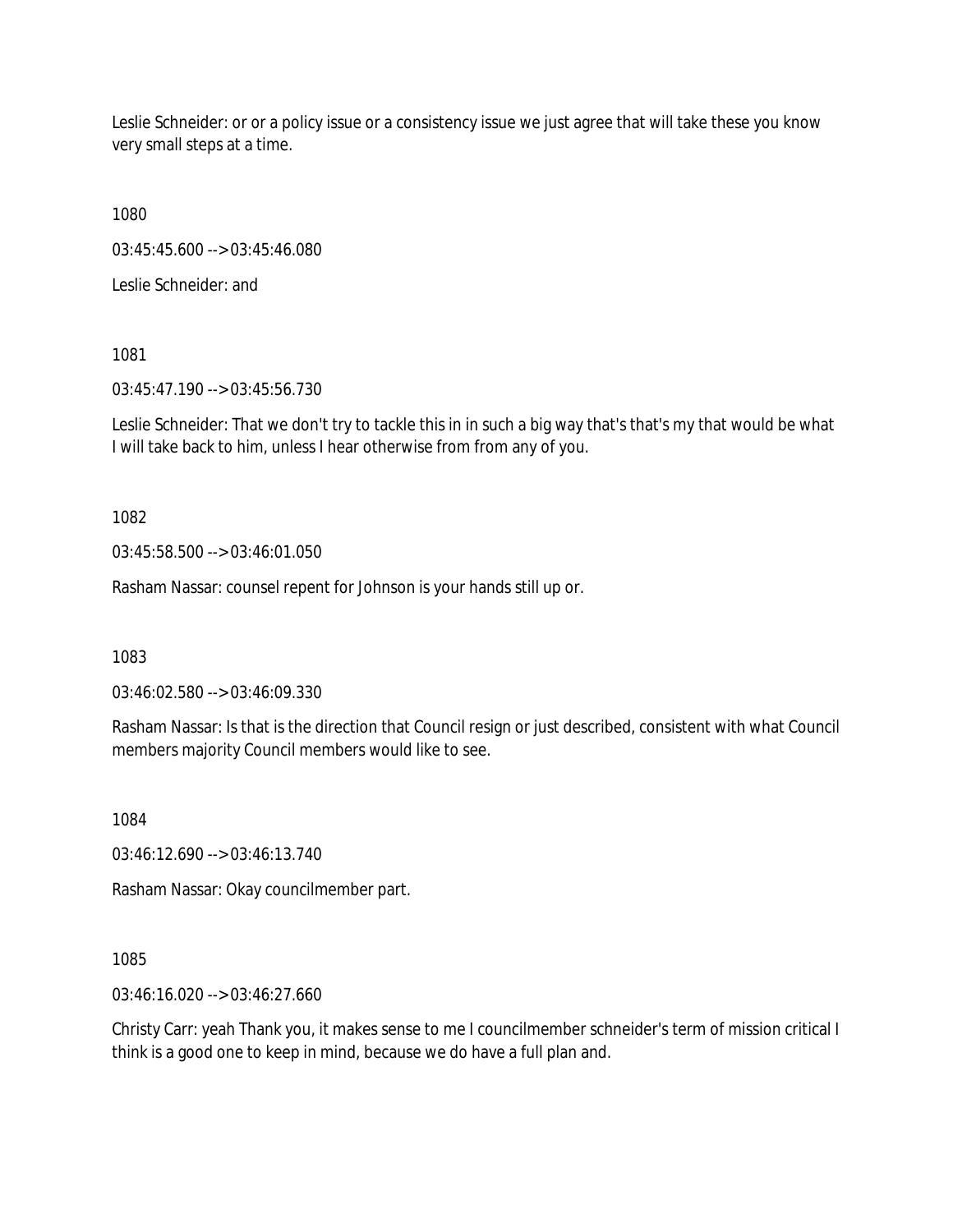03:46:29.340 --> 03:46:35.070

Christy Carr: The people who have tried to take this on have been challenged they've done a lot of work and.

1087

03:46:35.820 --> 03:46:46.050

Christy Carr: it's just a big job that doesn't seem like we can handle comprehensively right now, I think that there I feel like some Council members have had some real.

1088

03:46:46.590 --> 03:46:55.200

Christy Carr: heartache over some pieces of our governance manual and so, if a part of councilmember Schneider and pollux revisit.

1089

 $03:46:56.160 \rightarrow 03:47:11.700$ 

Christy Carr: Maybe would include that if there is a list of five things that are egregious in consistencies or have been posing continuous problems for us, I haven't tracked that but I know others have and so.

1090

 $03:47:12.420 \rightarrow 03:47:22.500$ 

Christy Carr: I don't want to lose that because it seems like we have had this discussion, a number of times, and so I think if its mission critical in terms of addressing.

1091

03:47:23.580 --> 03:47:39.810

Christy Carr: A policy issue that we should we should do that, I would agree that a full sail cleanup or reorganize isn't probably weren't it at this time just due to capacity, but I would welcome, and if you want to consult with the city attorney or.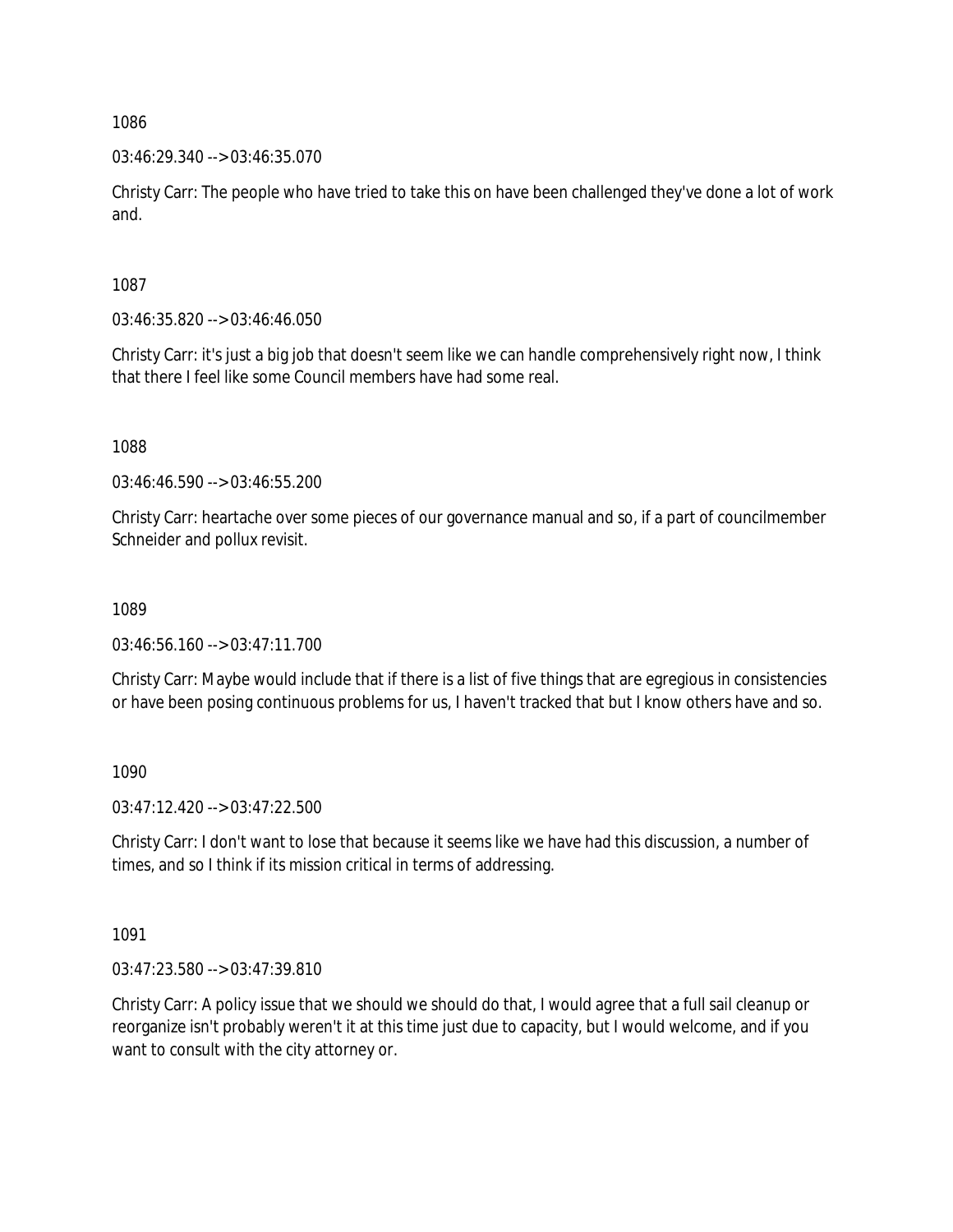03:47:40.980 --> 03:47:48.480

Christy Carr: To see what capacity might be for some of those policy issues for the deputy city attorney I think that would be a good next step.

1093

03:47:50.820 --> 03:48:04.350

Leslie Schneider: I like the idea of five changes that feels manageable, so I I can have that discussion with councilmember pollock and since this was mostly his initial work and I was mostly commenting on his comments.

1094

03:48:06.030 --> 03:48:19.260

Leslie Schneider: He you know he can suggest five to me, and I can help him, you know, bring that here, if he wants to, or he can just do it on his own he doesn't have to have my help on it, but we don't have tolerance for.

1095

03:48:19.680 --> 03:48:20.070

Rasham Nassar: A whole.

1096

03:48:20.130 --> 03:48:22.080

Leslie Schneider: bunch of issues all at one time.

1097

03:48:23.430 --> 03:48:25.560

Leslie Schneider: All right, I appreciate it very much thank you all.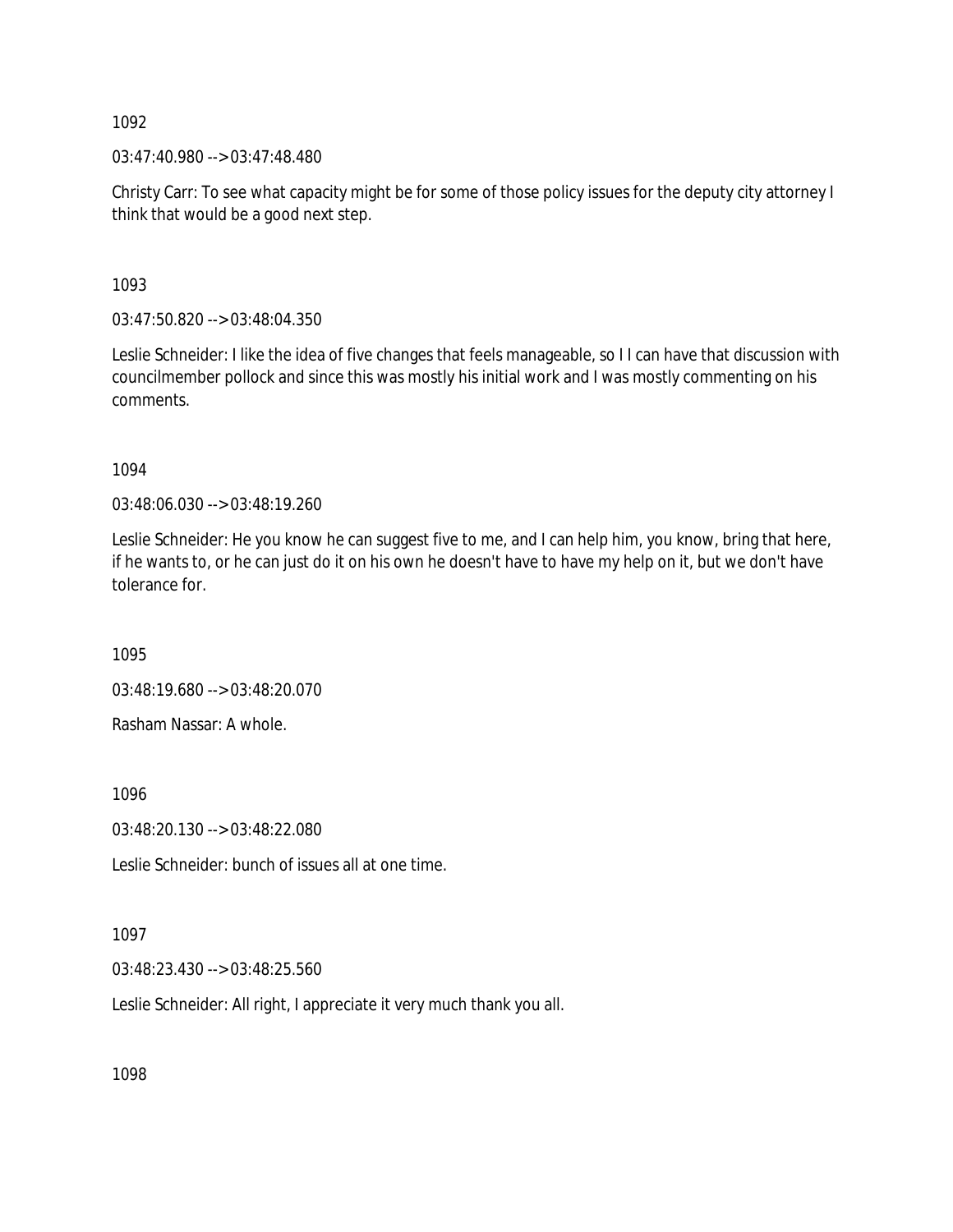03:48:26.010 --> 03:48:26.340

and

1099

03:48:27.390 --> 03:48:36.570

Rasham Nassar: I i'd like to comment first habit, but I see the interim waiting for Council to bed and i'm going to jump in like an amateur as a manager, you want to say something at this point.

1100

03:48:37.770 --> 03:48:38.400

Rasham Nassar: i'm happy to wait.

1101

03:48:41.220 --> 03:48:48.450

Rasham Nassar: No okay it's a little bit of a difference of opinion, I mean I guess that we're we all recognize that the fact that the governance manual.

1102

03:48:49.500 --> 03:49:03.480

Rasham Nassar: needs to work so i'm happy to hear us all acknowledge that I don't think anyone's saying they don't want to work on it it's just how are we going to work on it that takes into consideration, our workload our busy schedules and the fact that this is a really dense.

1103

03:49:05.100 --> 03:49:13.830

Rasham Nassar: package of material i'm really surprised that a Council was actually able to put it together and adopted because it's a lot of stuff.

1104

03:49:15.000 --> 03:49:24.180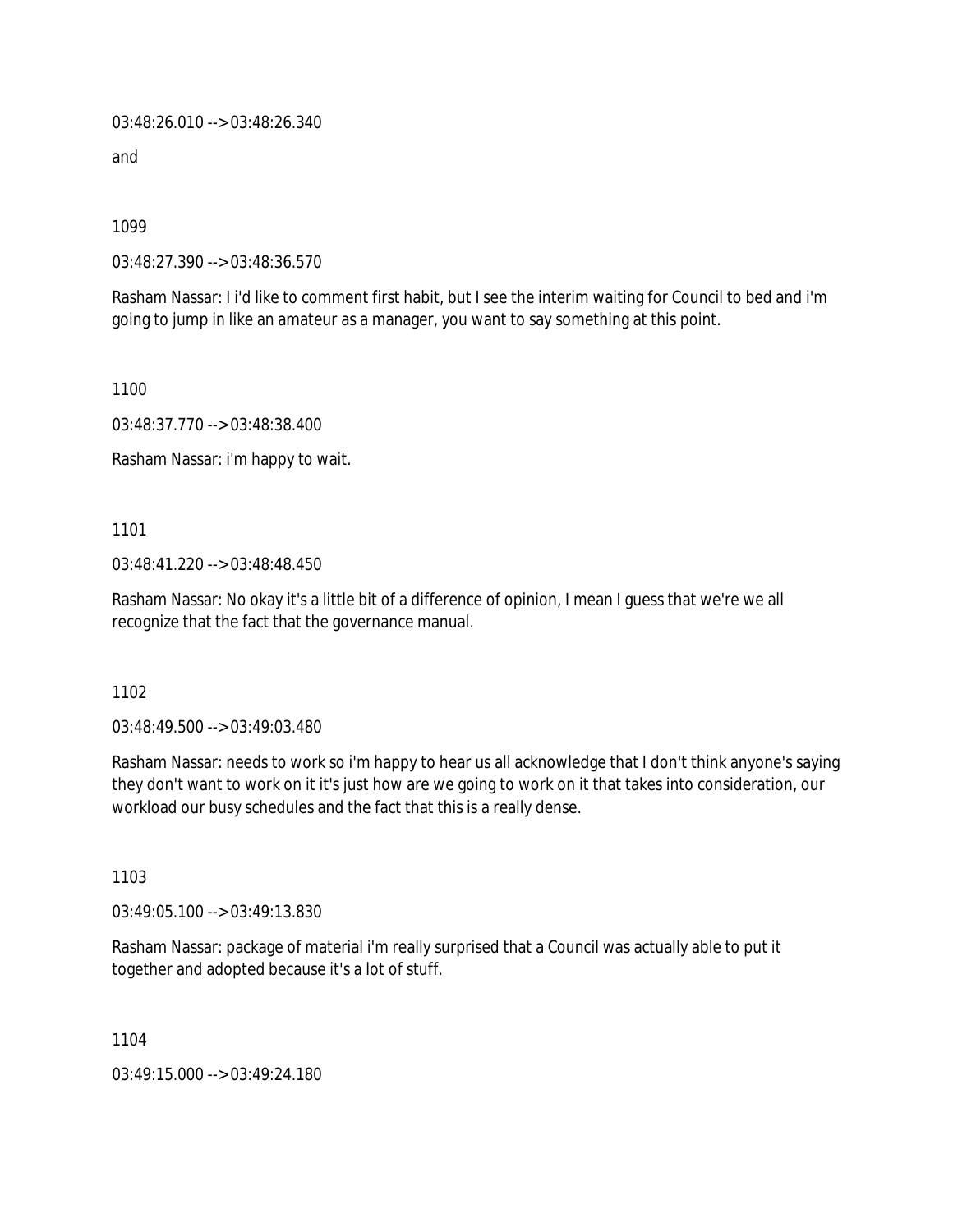Rasham Nassar: In the problems are not necessarily policy changes that I that I see when I got on the Council in 2018, the first thing I thought to do was to revisit and revise the governance call.

1105

03:49:24.510 --> 03:49:29.730

Rasham Nassar: And that's because it's inconsistent has a lot of inconsistency is there's a lot of carryover from the mayor former government.

1106

03:49:31.290 --> 03:49:37.500

Rasham Nassar: powers that we've granted the mayor that we don't practice as a Council or having practice for a while.

#### 1107

03:49:37.980 --> 03:49:46.710

Rasham Nassar: I don't necessarily see those changes as controversial changes or changes that would require intense Council debate really just cleaning up.

1108

03:49:47.340 --> 03:49:57.780

Rasham Nassar: And I actually i'm surprised that I don't know if i'm looking at the right draft because the one that I have in the packet doesn't have any edits it's just a consistent document is that way counselor deeds pointed out.

1109

03:49:58.320 --> 03:50:06.660

Rasham Nassar: Because I was hoping to have a word document, where I can see the changes is that available comes from which it is OK so that's something that was provided on the record.

1110

03:50:07.290 --> 03:50:14.430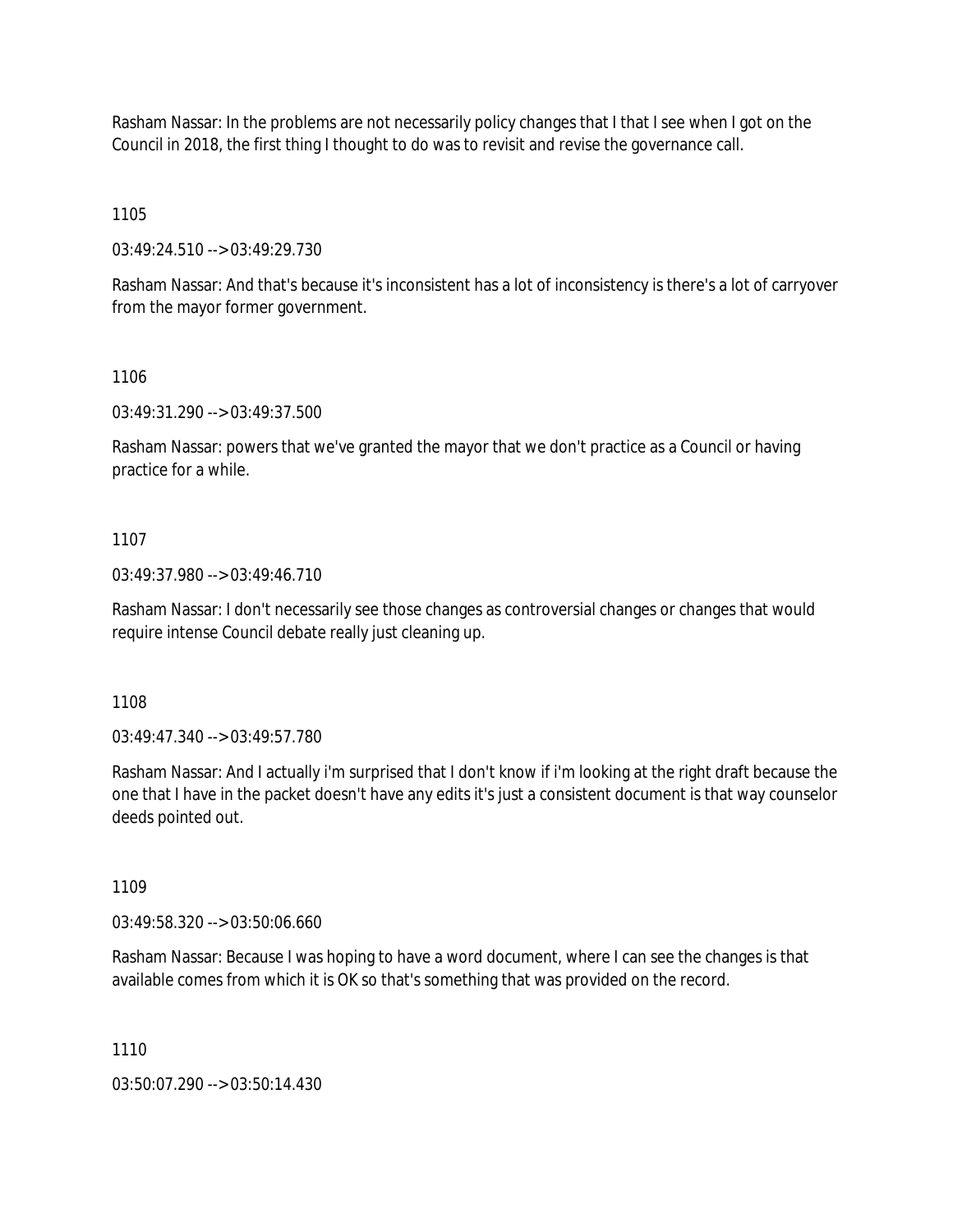Leslie Schneider: It was sent yeah it was provided by councilmember pollock as a word document as a marked up word document.

1111

03:50:15.270 --> 03:50:26.850

Rasham Nassar: that's the one that you're referring to in the comments um so I have two questions, one for customer shiner does does Michael just Council member pollock support the your your suggested.

1112

03:50:27.960 --> 03:50:28.620

Rasham Nassar: direction.

1113

03:50:29.850 --> 03:50:34.080

Rasham Nassar: that's my first question and then and then my second question is.

1114

03:50:35.280 --> 03:50:36.420

Rasham Nassar: Would it be.

1115

03:50:39.000 --> 03:50:48.900

Rasham Nassar: What the Council agreed to schedule another touching on this I don't know like a month or so as a 10 another 10 minutes or 20 minutes agenda item.

### 1116

03:50:49.830 --> 03:51:00.060

Rasham Nassar: Where we can just tackle one specific portion of the governance manual one little thing that we continue to workshop it little bits at a time for small amounts of time.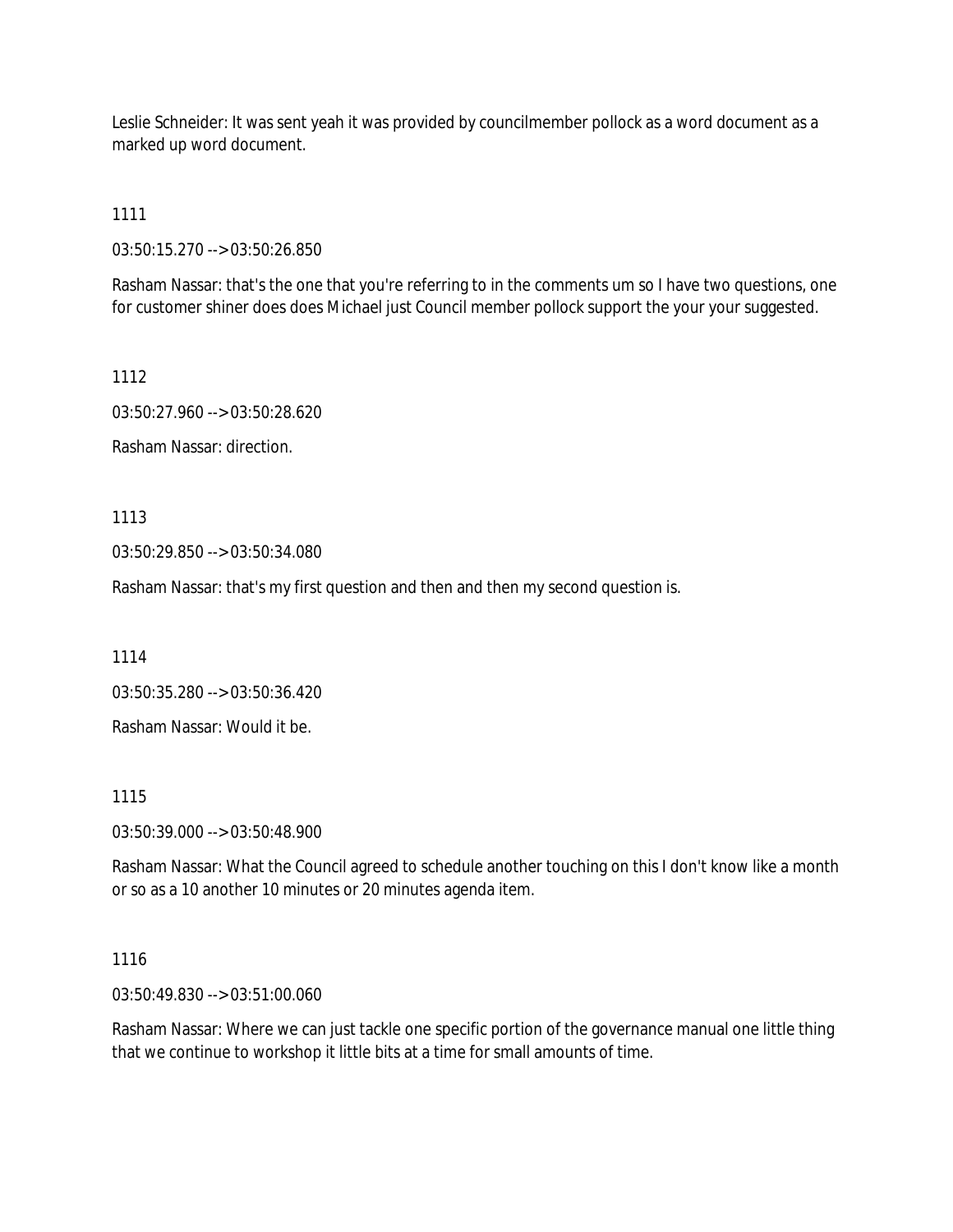03:51:00.810 --> 03:51:07.230

Rasham Nassar: So we don't lose track of the work that's been done so, I had a question never counselor snyder first and then the question that the Council.

1118

03:51:07.860 --> 03:51:10.080

Leslie Schneider: Well, I guess what I would say is.

1119

03:51:11.610 --> 03:51:14.400

Leslie Schneider: I hear and kind of agree with.

# 1120

03:51:15.450 --> 03:51:27.390

Leslie Schneider: Like councilmember deets and and others who have just been kind of confused by what we've been trying to do so, I think that councilmember pollock needs to.

# 1121

 $03:51:27.990 \rightarrow 03:51:41.130$ 

Leslie Schneider: Create his priority list of five things that he would like to change and those have to you know and then he can just provide that document, and he can give us a heads up that it's coming I mean we did the best we could.

# 1122

03:51:42.540 --> 03:51:54.120

Leslie Schneider: And I mentioned it a couple different meetings that you know that this document was coming and that we needed people to give their feedback by a certain time so that it could all be compiled into into the packet and.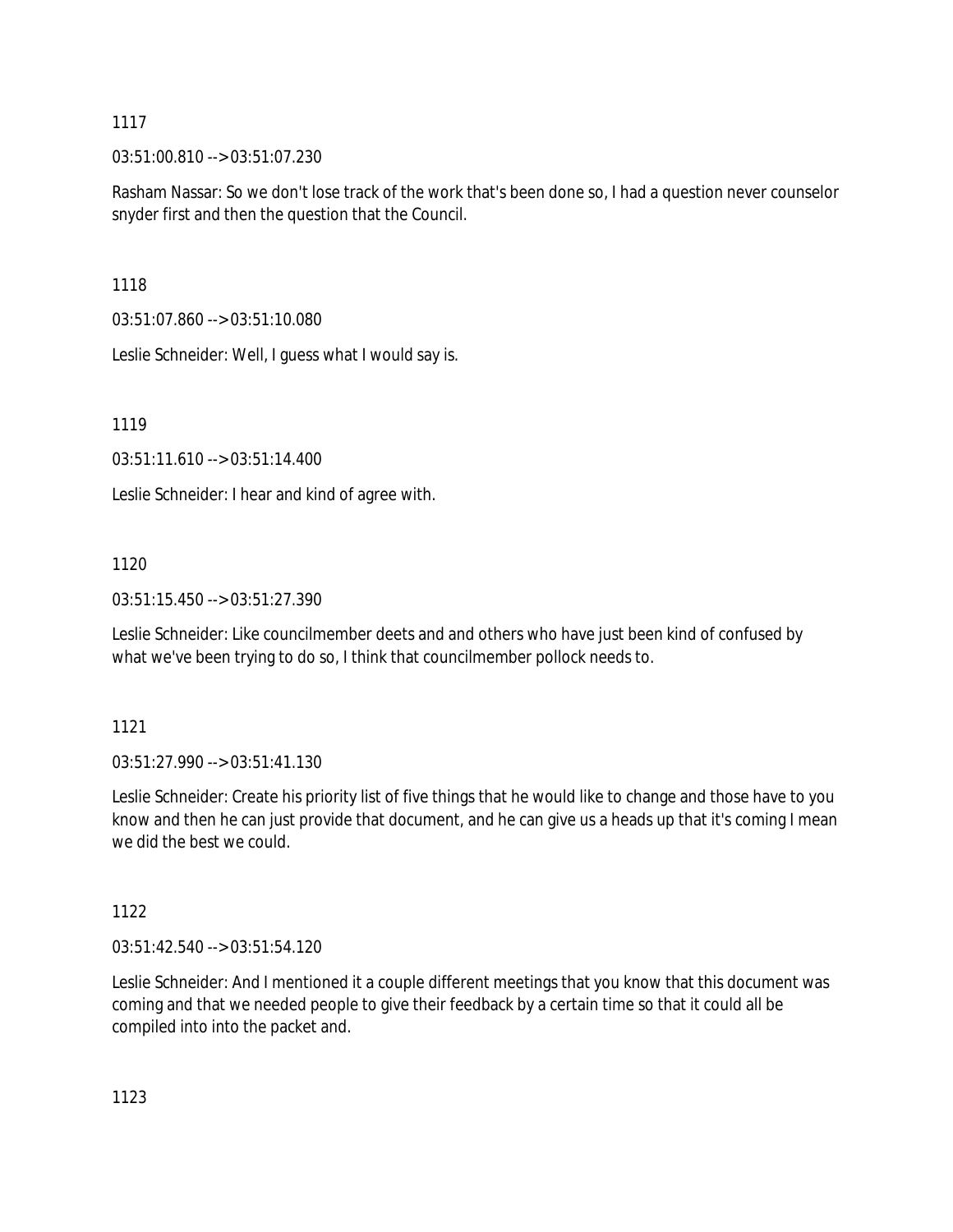03:51:55.140 --> 03:51:59.820

Leslie Schneider: So I think I am out I think i'm done.

1124

03:52:00.840 --> 03:52:11.880

Leslie Schneider: Michael pollock customer pollock and I had a lot of good conversation So this was not a friction filled exercise, but it was a lot of hard work, and I do recognize that.

1125

03:52:12.840 --> 03:52:18.750

Leslie Schneider: He is many of his ideas are good and worthy, but I just think that we have to be able to.

1126

03:52:19.140 --> 03:52:35.010

Leslie Schneider: Take smaller bites, and so I think, each of us my own proposal is that each of us take responsibility for our top priority changes, whether they're in consistencies or outdated information or whatever and provide no more than five changes.

1127

03:52:36.240 --> 03:52:42.930

Leslie Schneider: To counsel, at a time, and hopefully they will be obvious ones, and we can make them easily and just do incremental updates.

1128

03:52:45.720 --> 03:52:46.680

Rasham Nassar: That sounds great.

1129

03:52:48.000 --> 03:52:58.800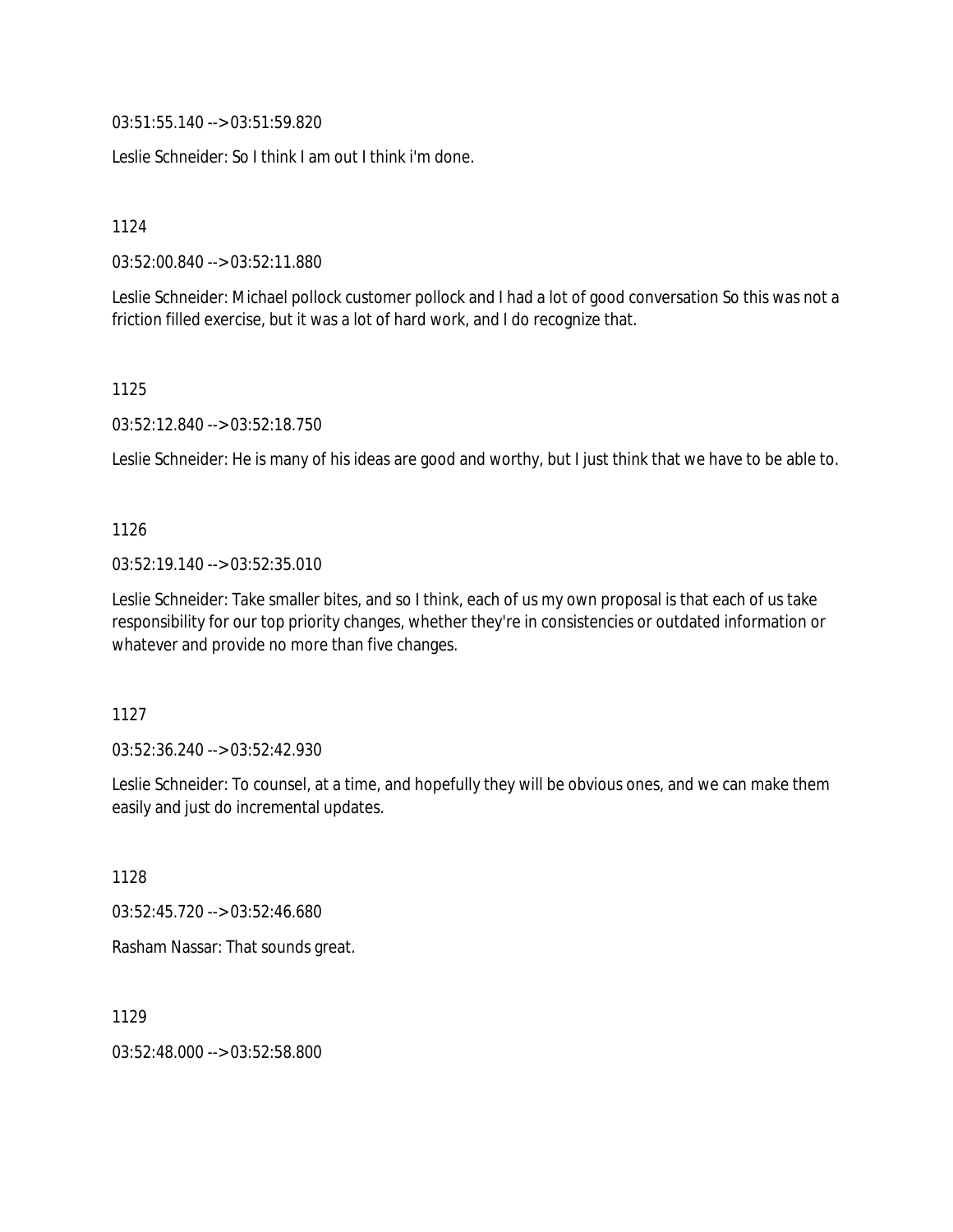Rasham Nassar: This Council, or we did we land somewhere, I feel like we've landed somewhere and that that that is that counselor shiner we relay this conversation back to Council member pollock and discuss this new approach and.

1130

03:52:59.370 --> 03:53:03.750

Rasham Nassar: And then, if you'd like you can put the onus on him to communicate around scheduling.

1131

03:53:04.920 --> 03:53:08.220

Rasham Nassar: and isolating little bits at a time when appropriate.

1132

03:53:09.180 --> 03:53:23.400

Leslie Schneider: i'm happy to relate that back to him and i'm also happy to be a sounding board for any other member who you know, wants to make changes or has suggestions, but they're not really sure I mean it's complicated when you get down into it, if you're trying to make you know reorganization.

1133

03:53:24.990 --> 03:53:29.460

Leslie Schneider: It sounds like it would be simple, just to identify all the inconsistencies it's not.

1134

03:53:30.930 --> 03:53:45.120

Leslie Schneider: But I think if we do it piecemeal it's really the only way that we can do it, and so we each just need to take responsibility, but i'm willing to be a sounding board and help other Members, if they want, if they want help on their.

1135

03:53:45.720 --> 03:53:51.540

Leslie Schneider: Priority suggestions for changes my only suggestion is to separate out.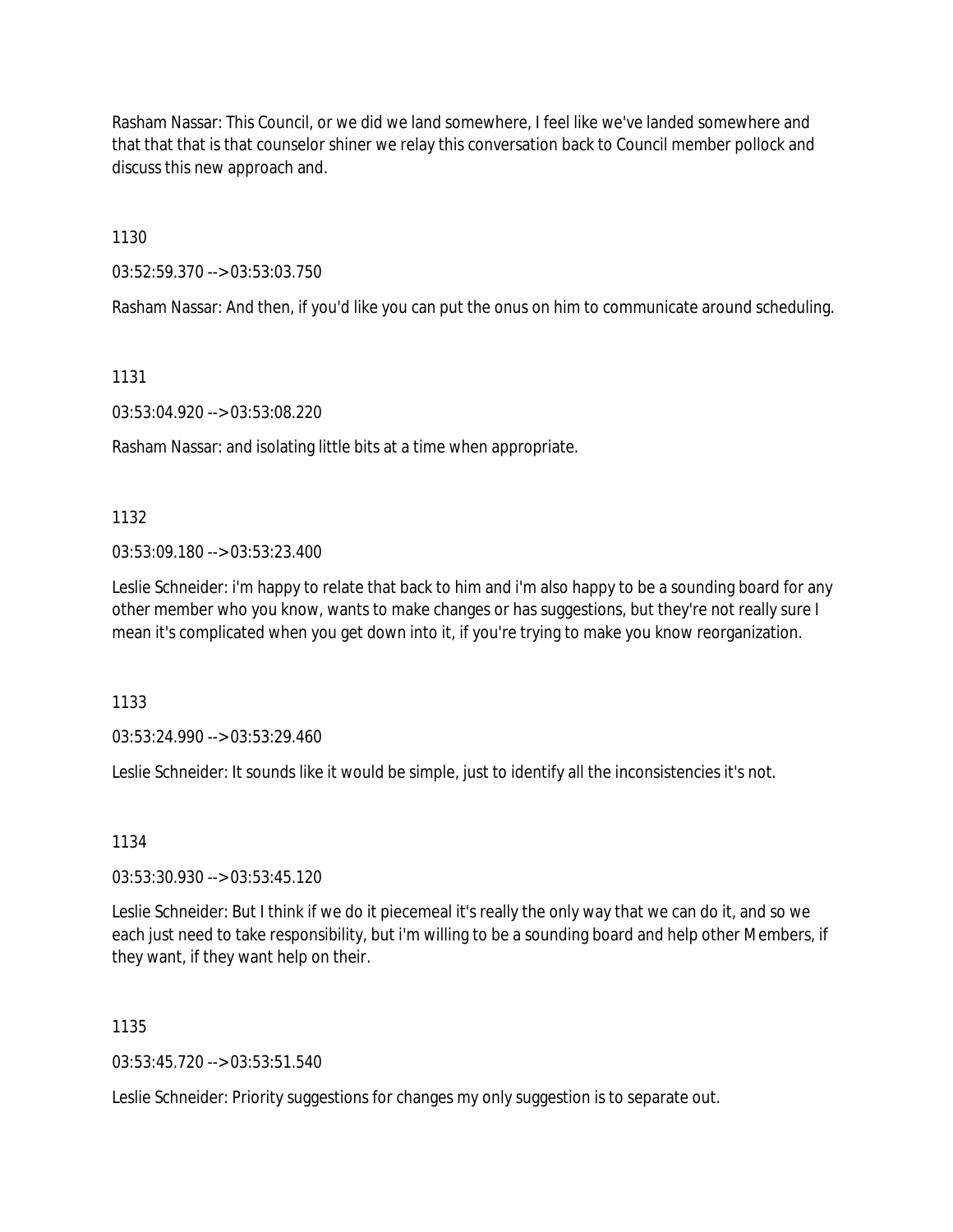03:53:52.470 --> 03:54:11.580

Leslie Schneider: sort of in consistencies and organization from policy and we just, we need to acknowledge that we need to have policy discussions about policy changes and just be clear to your colleagues, if what you're looking at is a policy change versus some housekeeping issues.

1137

03:54:13.140 --> 03:54:13.590

Rasham Nassar: I agree.

1138

03:54:15.300 --> 03:54:17.850

Rasham Nassar: And I think Councils in agreement.

1139

03:54:19.440 --> 03:54:20.430

Rasham Nassar: More or less so.

1140

03:54:21.840 --> 03:54:30.750

Rasham Nassar: counselor say, to thank you for communicating that back to counsel them holic appreciate your work on this for sure, and I see the city attorney has his hand raised.

1141

03:54:31.620 --> 03:54:42.090

Joe Levan: or just on that front offer as a to the Council itself the direction you're going is don't have the perfect getaway the good, you can just similar to Toronto you're having a discussion.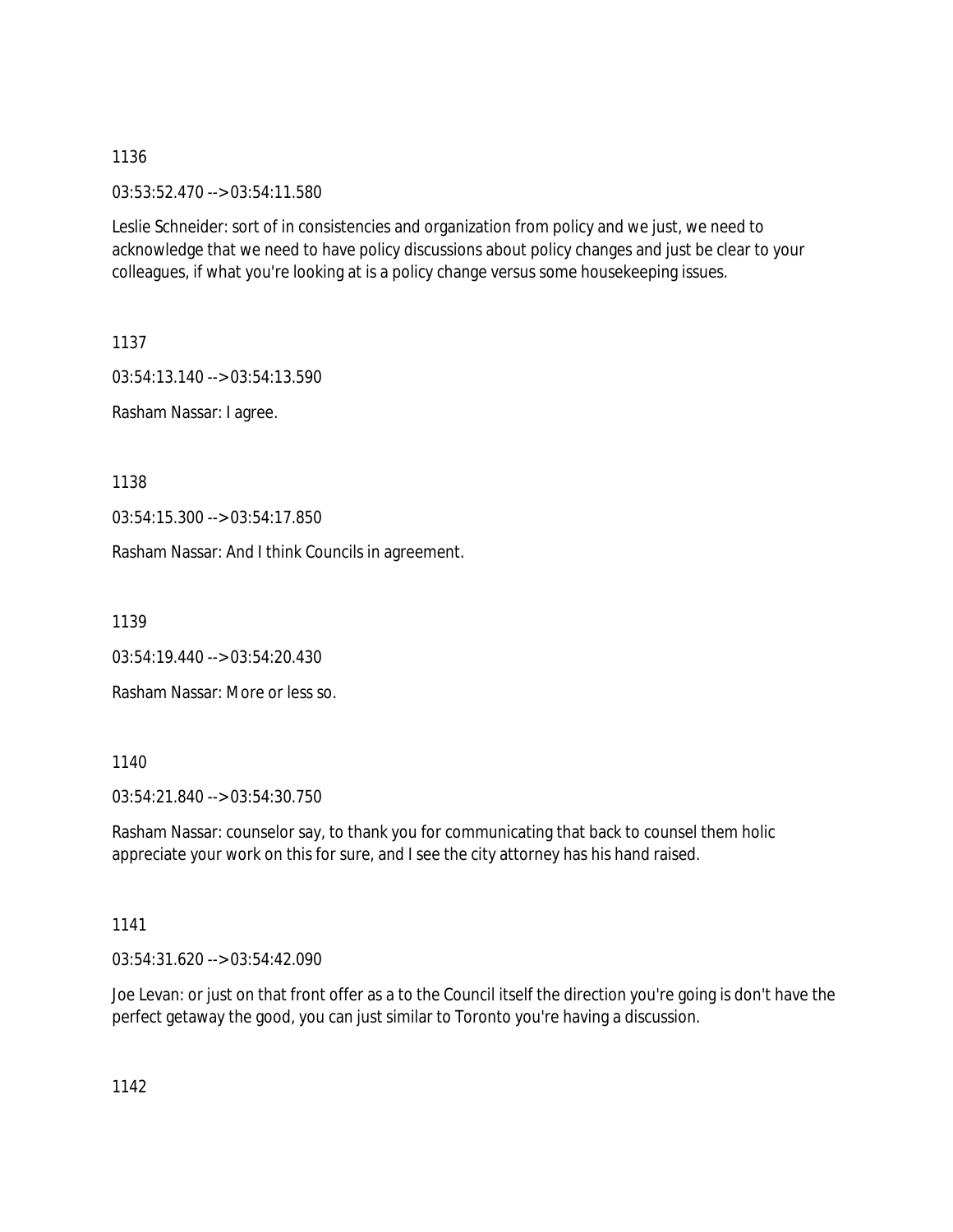03:54:42.690 --> 03:54:53.070

Joe Levan: about the ethics program and potential changes to it tweaks to it same kind of thing here if there's different tweaks to the Council wants to consider along the way, and certainly the.

### 1143

03:54:53.670 --> 03:55:00.570

Joe Levan: city attorney's office will review those any changes that you put in the packet and we can look at the program and see if we can assist with that.

1144

03:55:01.470 --> 03:55:11.850

Joe Levan: But there's that that'd be a more manageable approach than trying to do a comprehensive overhaul the whole process or the whole manual The other thing is, it seems like the council's identified.

### 1145

03:55:13.770 --> 03:55:21.360

Joe Levan: More kind of procedural and process questions kind of what what's our what's our parliamentary procedure, how are we going to handle our meetings, what are we going to.

### 1146

03:55:21.960 --> 03:55:28.500

Joe Levan: deal with each other in meetings, as opposed to some of the other material that's in the manual that has to do is just kind of background information about.

1147

03:55:28.800 --> 03:55:37.200

Joe Levan: about the city and about was what equation additional matter is, and all this kind of background that you find so much this information within MRI CT materials.

1148

03:55:37.560 --> 03:55:43.140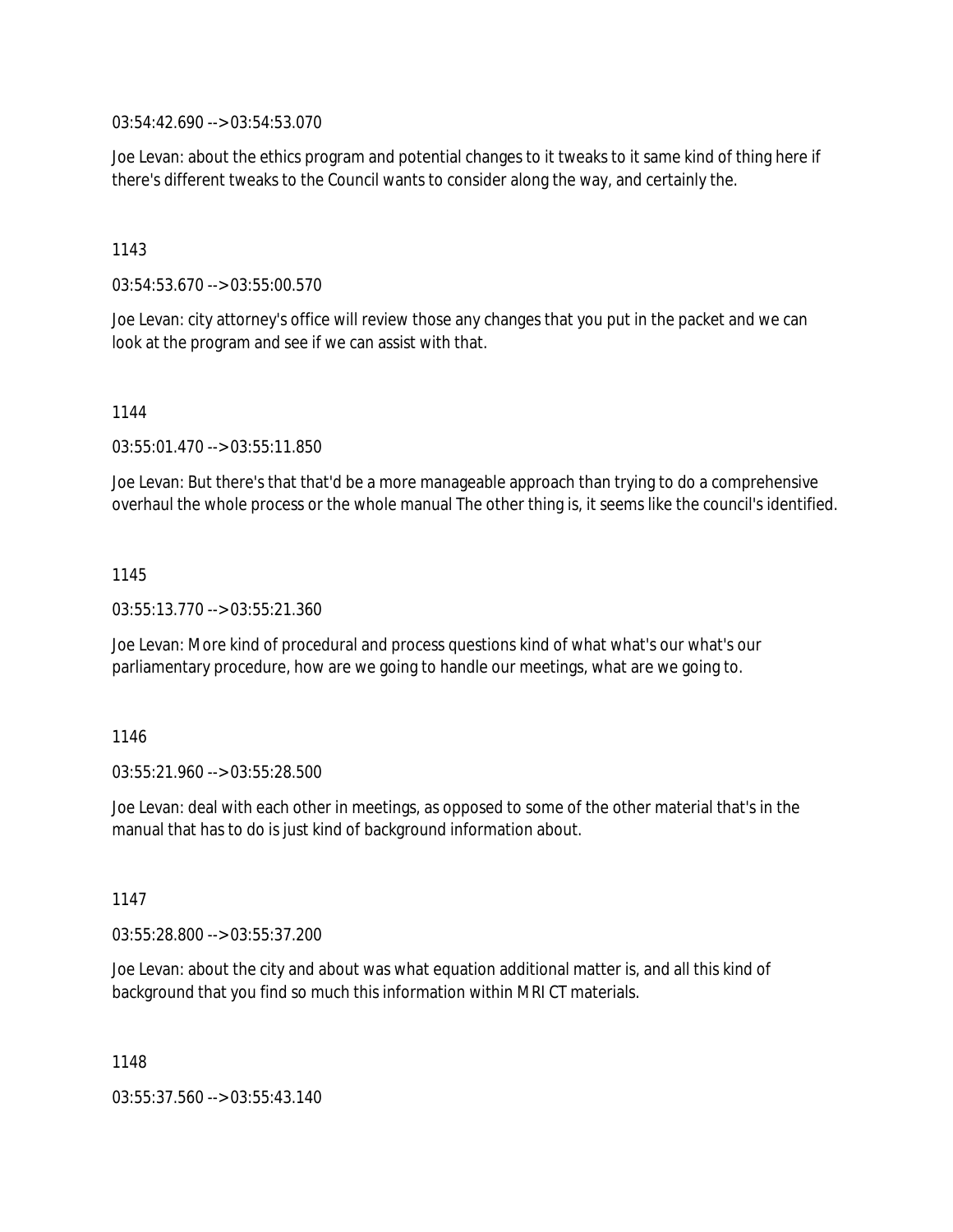Joe Levan: The so that's that's kind of a question going forward is how the extent to which that needs to be included within a manual that.

1149

03:55:43.650 --> 03:55:59.400

Joe Levan: If this is a become on workable because it's so long that people don't use it very much so, whenever I do look forward to to working with Council members to try to have a better product so it's usable for you all, because it is, it can be a really important resource should stop right.

1150

03:56:00.750 --> 03:56:13.110

Rasham Nassar: Thank you for that, so the Attorney I think it's it's important it's important for so many reasons late and counselor bammer Johnson said it perfectly it's so important for Council members to all be on the same page with regard to what our operating rules and procedures.

1151

03:56:14.190 --> 03:56:16.800

Rasham Nassar: Are for a number of reasons and.

1152

03:56:18.090 --> 03:56:22.500

Rasham Nassar: So I look forward to this new direction.

1153

03:56:23.550 --> 03:56:27.060

Rasham Nassar: And I trust that we will tackle it one little bite at a time.

1154

03:56:29.640 --> 03:56:34.500

Rasham Nassar: Is there anything else on this agenda item there's no motion and packet so we're done discussing we can move on.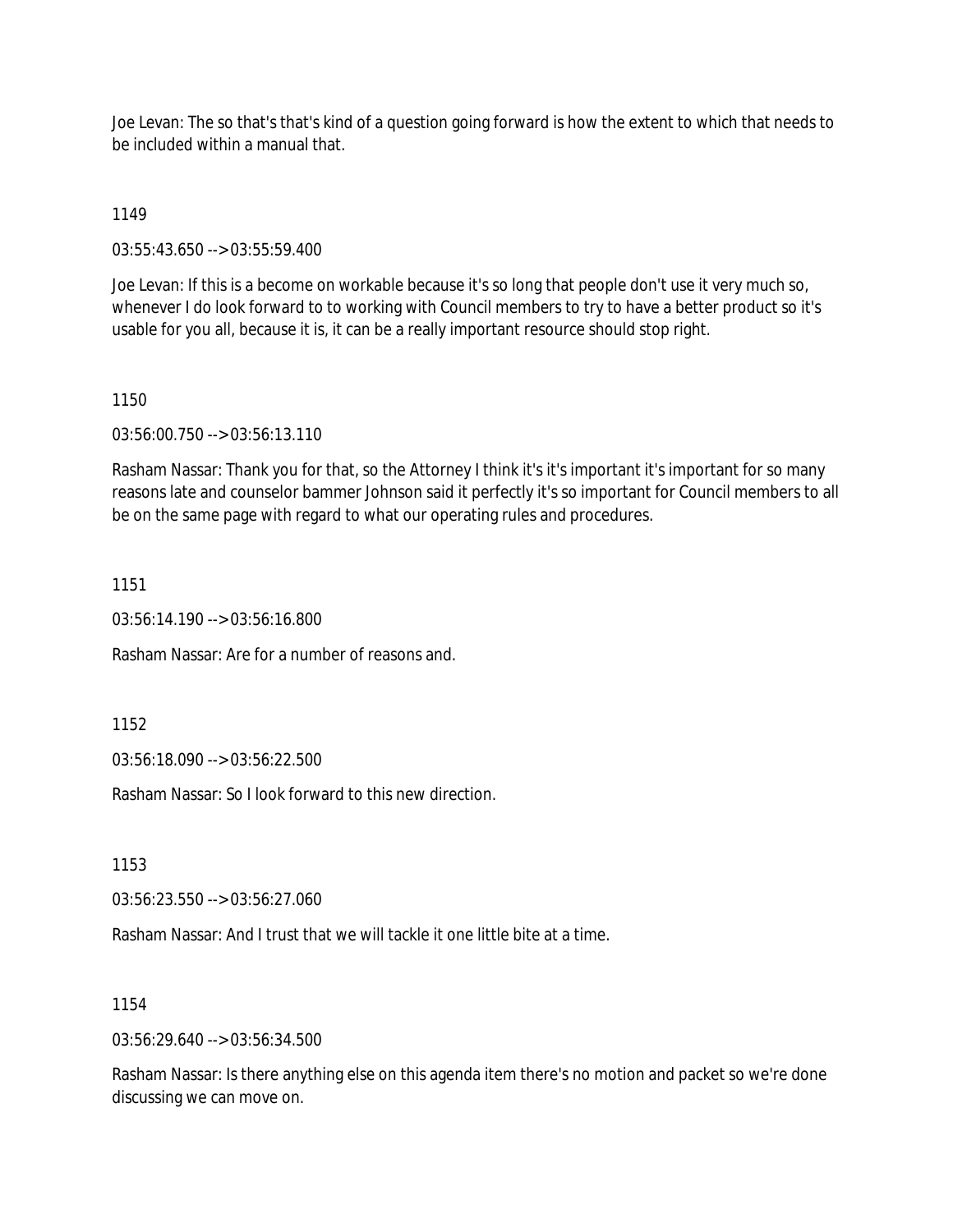03:56:35.940 --> 03:56:49.110

Rasham Nassar: Okay, moving on to our new item 11 be, this is an item that Council member gets added requested to add Council added it started our meeting I am.

1156

03:56:49.800 --> 03:56:59.310

Rasham Nassar: Instead of trying I didn't write down the topic the title that you require that you requested this be named under councilmember deed, so if you could introduce the item.

1157

03:57:00.480 --> 03:57:00.840

Rasham Nassar: And then.

1158

03:57:00.870 --> 03:57:01.980

Go ahead and.

1159

03:57:04.230 --> 03:57:19.170

Joe Deets: I think urine and thank you, colleagues for agreeing to the agenda, so I did forward to just the public knows I did forward the full motion to my colleagues I think they were.

1160

03:57:20.580 --> 03:57:28.290

Joe Deets: Yesterday, so I had a chance to look at it, but just to give you a heads up, so why are we doing this Why am I proposing.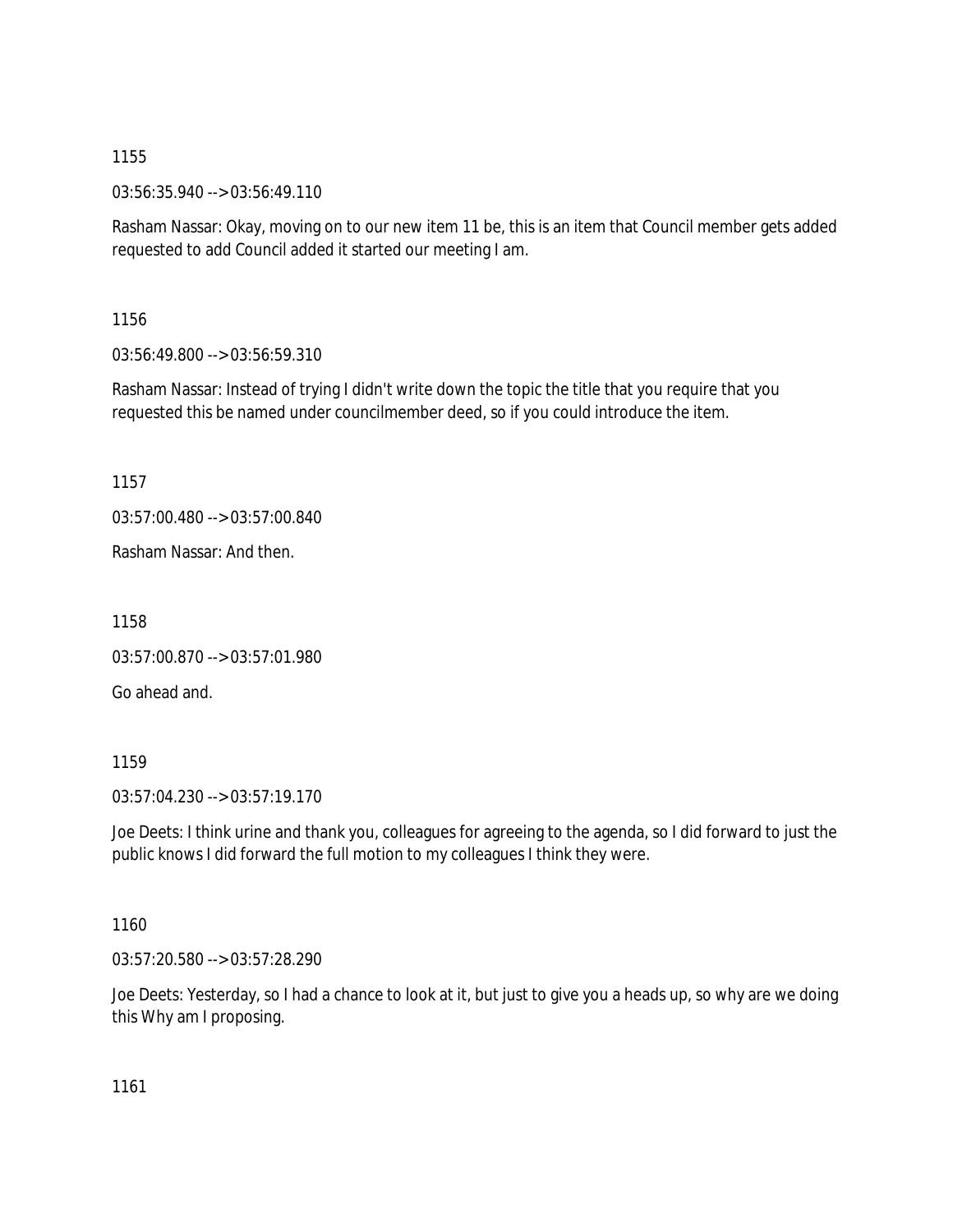03:57:29.520 --> 03:57:34.830

Joe Deets: Creating a resolution condemning hate racism and tolerance against Asians and Pacific islanders.

1162

03:57:35.340 --> 03:57:49.740

Joe Deets: It i'll just say it really came out of what happened in Atlanta recently and it like so many things in our country that particular events raised awareness of issues that have been long standing and.

1163

03:57:51.480 --> 03:57:58.020

Joe Deets: I, on a personal basis I have a daughter, who worries about family members.

### 1164

03:57:59.250 --> 03:58:19.890

Joe Deets: And in different parts of the country and just hearing that and just saying, maybe this is a time for us to do something now for bainbridge we do have a look at statistics Asians represent the largest minority on the island at 3% 5% of the population is two or more races.

1165

03:58:20.970 --> 03:58:27.000

Joe Deets: Which invariably would include Asian ethnicity, so it is not insignificant for bainbridge.

1166

03:58:28.500 --> 03:58:40.950

Joe Deets: So I wanted to put present this forward but rather than having say me draft, the resolution, I felt we do have a race equity advisory committee, and this is.

1167

03:58:41.370 --> 03:58:51.300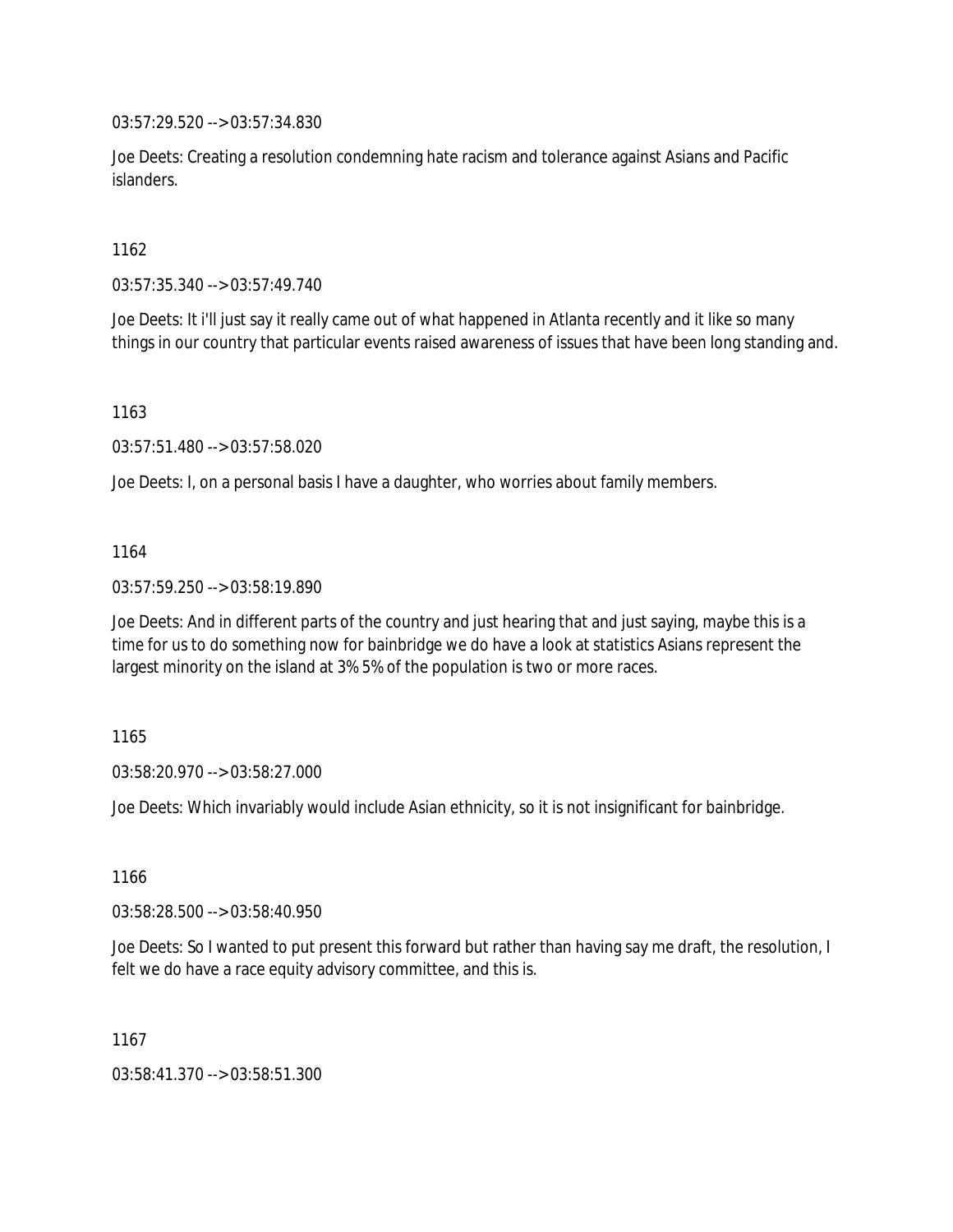Joe Deets: To me, this will be a great opportunity, you know, to pass it to them to do the research and with the parameters that I provided so i'm going to go ahead and read the motion, so people know what i'm talking about.

1168

03:58:52.350 --> 03:59:01.830

Joe Deets: I moved to direct the race equity advisory committee to present the Council a resolution condemning hate racism and tolerance against Asians and Pacific islanders.

1169

03:59:02.520 --> 03:59:14.370

Joe Deets: The resolution will acknowledge that well anti Asian racism has existed long before the covert 19 pandemic, there has been a rise and discrimination and violence in the country, since the pandemic.

1170

03:59:15.360 --> 03:59:20.970

Joe Deets: The resolution will state that the city strives to make bainbridge island a safe and equitable place for all.

1171

03:59:24.540 --> 03:59:25.530

Joe Deets: it'd be nice to get a second.

1172

03:59:26.430 --> 03:59:26.940

A second.

1173

03:59:30.060 --> 03:59:35.190

Rasham Nassar: Is there any Council discussion on this item for hands raised counselor family Johnson.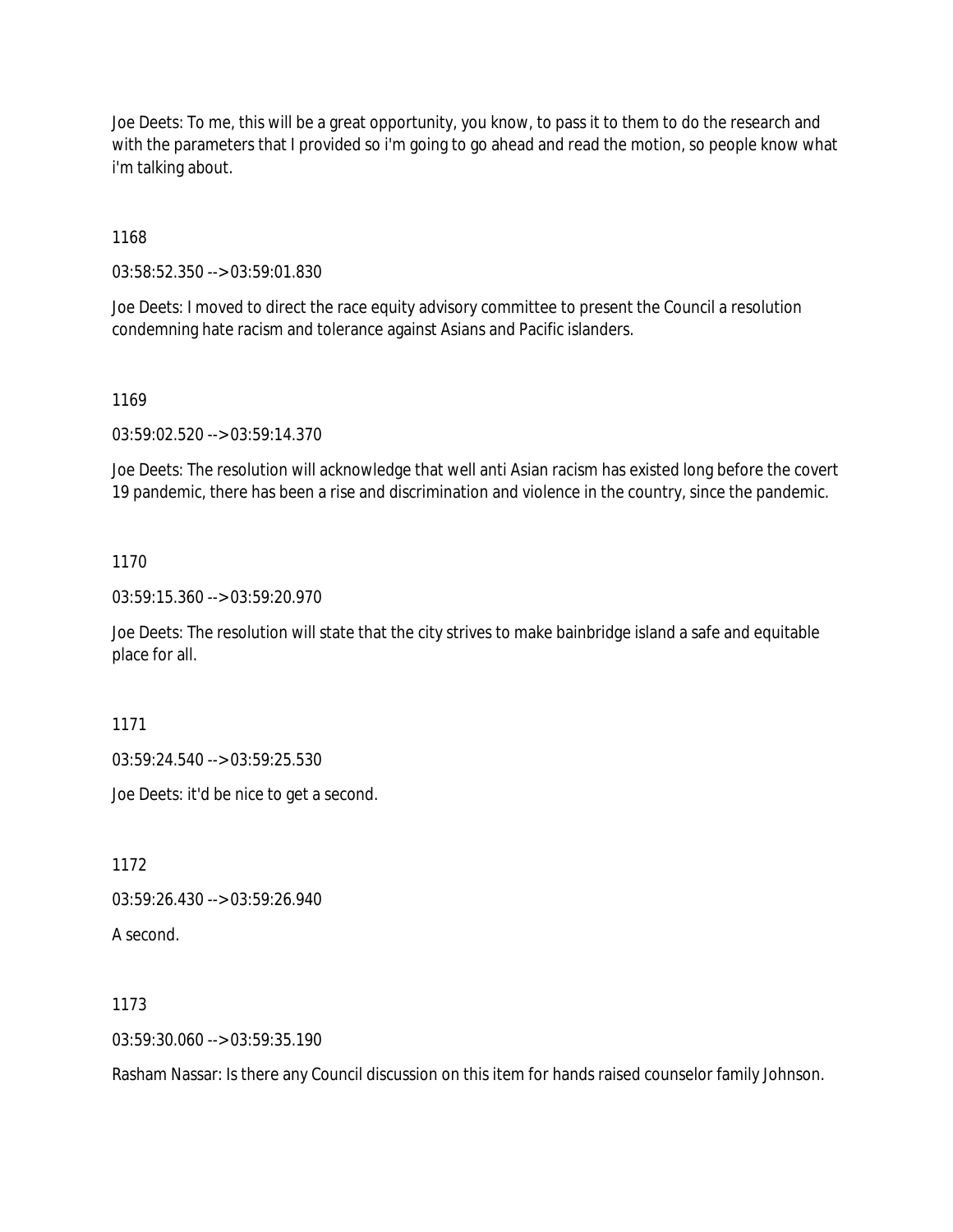03:59:37.080 --> 03:59:45.690

Brenda Fantroy-Johnson: yeah, thank you for bringing this to the race equity Task Force I you know i'd be remiss if I didn't say I I.

1175

03:59:46.140 --> 04:00:04.620

Brenda Fantroy-Johnson: I wish that we brought more stuff to them so that they could be able to do the job that they were supposed to do, and you know this is a crazy time now, you know, there are a lot of marginalized people being attacked and being singled out for being other than white.

1176

04:00:05.760 --> 04:00:16.230

Brenda Fantroy-Johnson: And so I just I just want to be able to say that, without anybody turning red or getting in an uproar but that's exactly what it's about.

1177

04:00:16.710 --> 04:00:22.710

Brenda Fantroy-Johnson: it's about white people and not just white people there's people all over the world, attacking people for no reason.

1178

04:00:23.700 --> 04:00:37.260

Brenda Fantroy-Johnson: So, but it's it's people who look like you, Joe that's going to have to do something to change this, because for years we've been trying to change it, and it hasn't been going anywhere, so I I do support this.

1179

04:00:42.000 --> 04:00:42.480

And the other.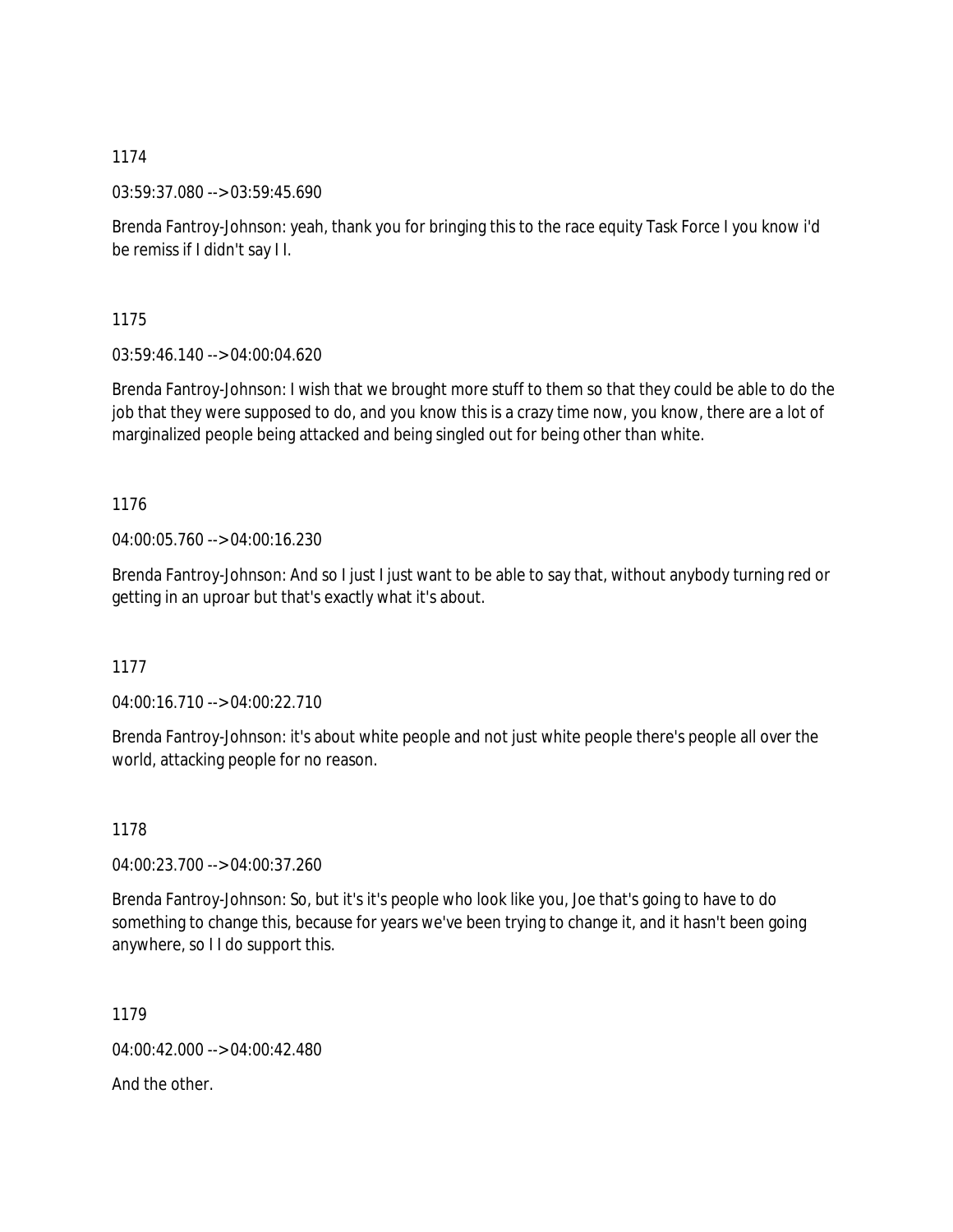04:00:43.650 --> 04:00:44.580

Rasham Nassar: Council member comments.

1181

04:00:46.770 --> 04:00:47.760

Rasham Nassar: Council members fighter.

1182

04:00:49.380 --> 04:01:04.920

Leslie Schneider: I appreciate councilmember deeds for bringing it up, it is something that we're newly focusing on with another national tragedy, and I think that it it really does our Community good to hear from their counsel that.

1183

04:01:06.930 --> 04:01:12.480

Leslie Schneider: That we're reacting as well, and so, yes, I appreciate that.

1184

04:01:13.890 --> 04:01:15.390

Leslie Schneider: The suggestion and I support it.

1185

04:01:19.710 --> 04:01:21.060

Rasham Nassar: Any other councilmember comments.

1186

04:01:25.800 --> 04:01:31.830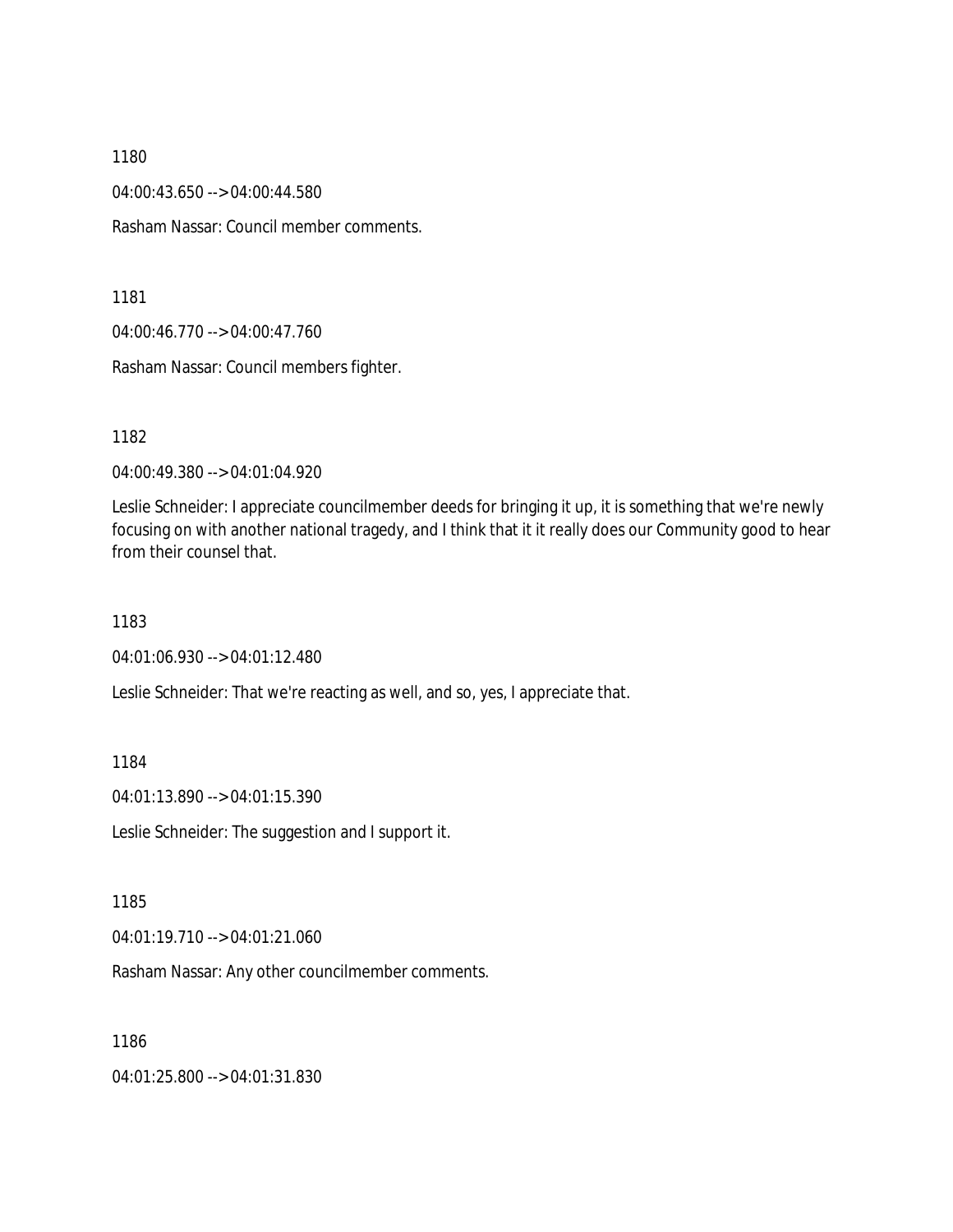Rasham Nassar: I just want to thank you councilmember deets for taking the initiative, bringing this forward i'm.

1187

04:01:33.300 --> 04:01:41.700

Rasham Nassar: really important, I think I said it said at the beginning, when you're proposing to add it that anytime that we can take meaningful action.

1188

04:01:42.750 --> 04:01:45.660

Rasham Nassar: Related to matters of race and equity.

1189

04:01:47.430 --> 04:01:59.100

Rasham Nassar: We should take it, and this is just another moment in time, where i'm really proud of the Council and i'm really proud of you for being proactive and bringing this bringing this to the into the public realm so.

1190

04:02:00.390 --> 04:02:02.490

Rasham Nassar: i'm really grateful to you for.

1191

04:02:04.230 --> 04:02:04.830

Rasham Nassar: for doing that.

1192

04:02:06.000 --> 04:02:10.590

Rasham Nassar: And if there's a little councilmember comments we have a motion on the floor and it's been seconded right.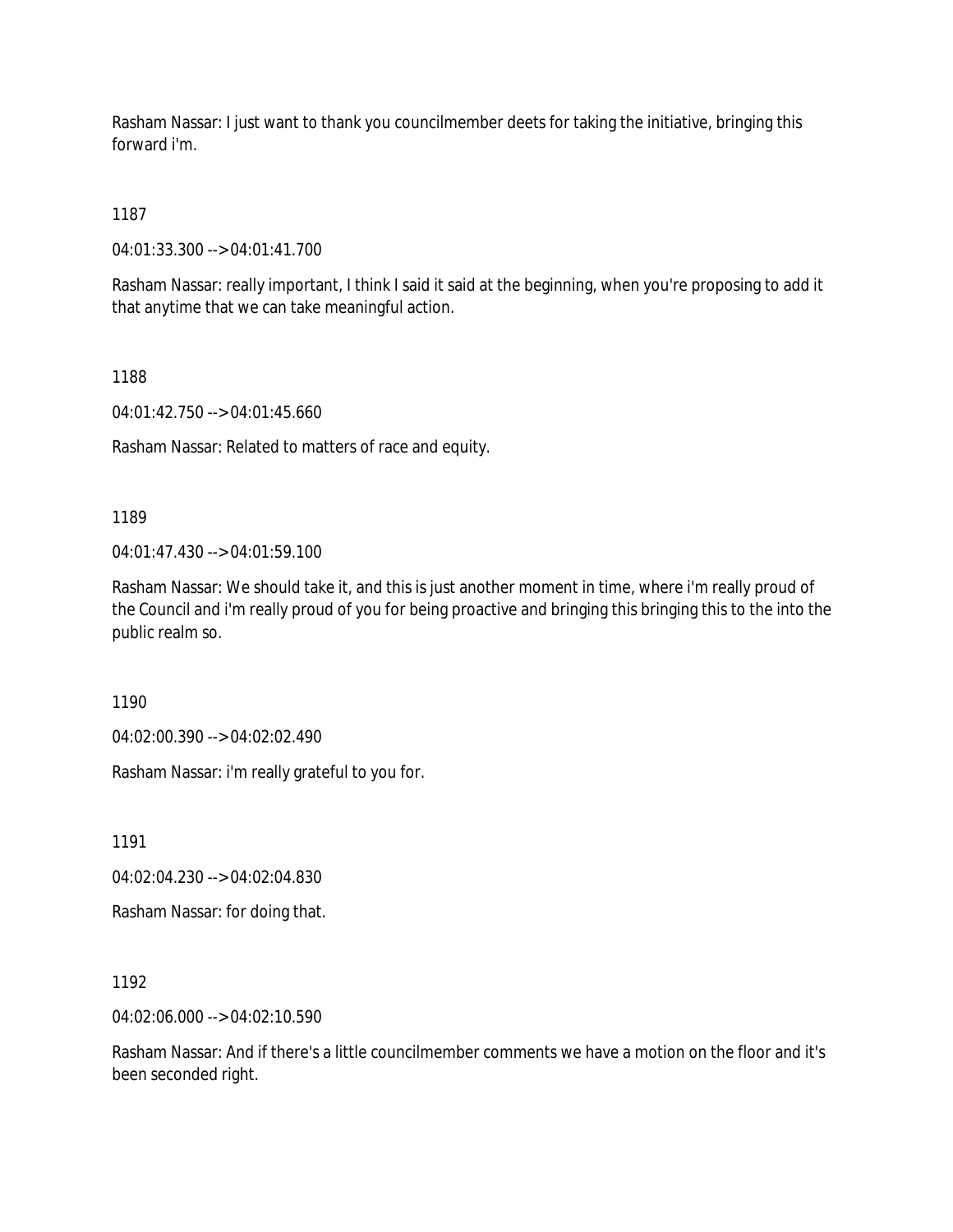04:02:11.910 --> 04:02:14.070

Rasham Nassar: Okay, but I should ask this time.

1194

04:02:15.570 --> 04:02:19.830

Rasham Nassar: All those in favor please say Aye Aye any opposed.

1195

04:02:21.210 --> 04:02:34.140

Rasham Nassar: To that motion passes unanimously and then counselor deets you provided the motion on the record to the full Council so either myself or counseling or Pandora Johnson will forward it to the react committee.

1196

04:02:35.250 --> 04:02:42.990

Rasham Nassar: With a suggestion if it's Okay, with the Council that they discuss it at their earliest convenience that sound okay.

1197

04:02:44.190 --> 04:02:44.730

Rasham Nassar: Okay, great.

1198

04:02:46.800 --> 04:02:52.860

Rasham Nassar: Okay, we are done with the agenda item 11 we are now on agenda item 12 committee reports.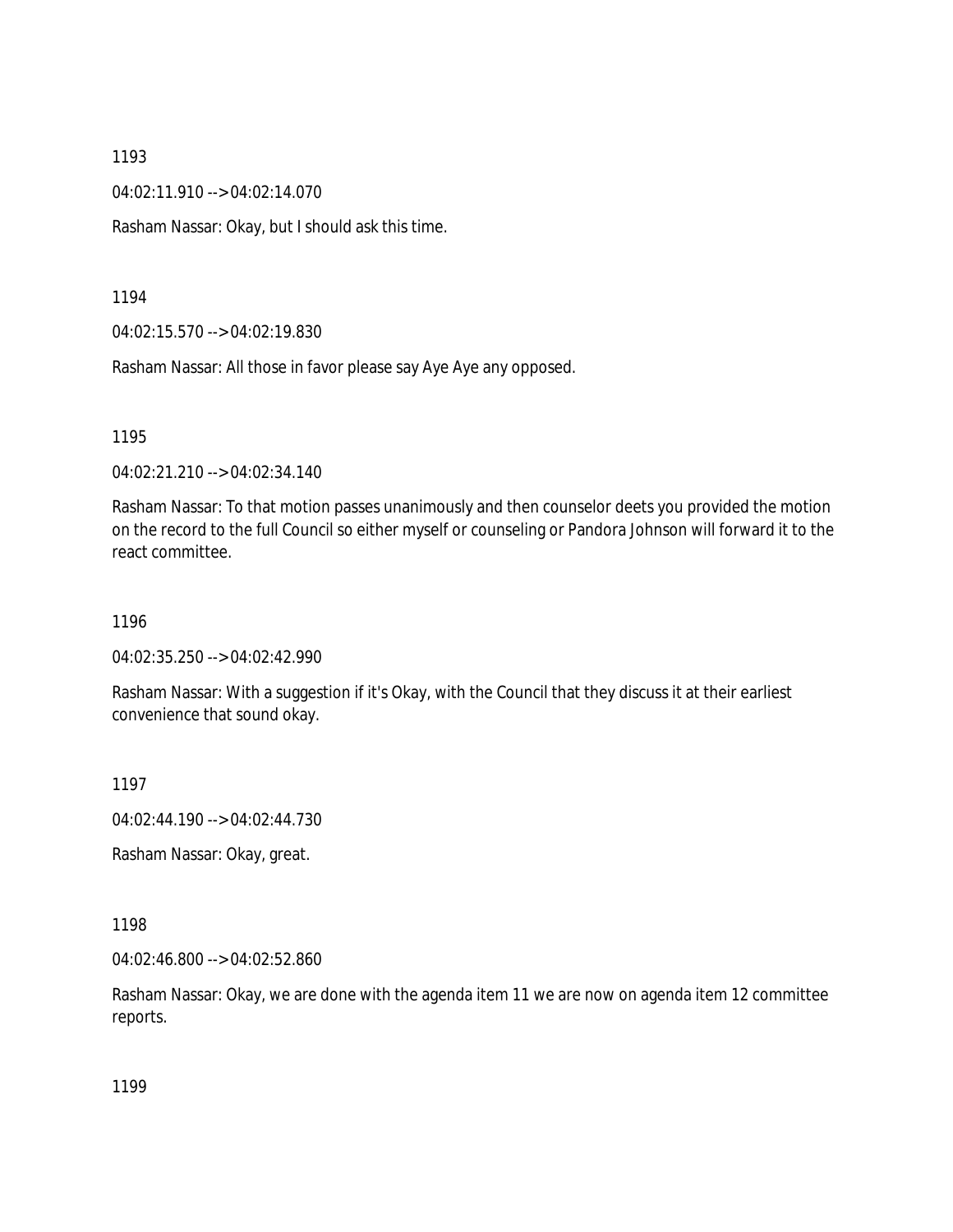04:02:54.990 --> 04:02:57.570

Rasham Nassar: Anyone have anything for committee reports councilmember deets.

## 1200

04:02:58.770 --> 04:03:12.600

Joe Deets: Sure, I like committee reports back back I here's the thing I wouldn't mind having committee reports earlier in the meeting so we're a little fresher to talk about what all the other things we're doing so tonight i'd like to just talk about sort of the business side.

## 1201

04:03:13.620 --> 04:03:23.370

Joe Deets: i'm I guess you say Council liaison to the business community, whatever that exactly means, but I, so I attend Chamber of Commerce board meetings and just.

## 1202

04:03:23.880 --> 04:03:40.740

Joe Deets: i'll just say make myself active in the business community so just a few things, I just wanted to give you some updates you remember, we did an rfp we've been talking about a digital store digital general store for island businesses list was printed the last fall.

# 1203

 $04.03.41.910 -> 04.04.01.920$ 

Joe Deets: And that store has been was launched, I think, in December and it's still ongoing, and there was some questions whether the city needed to do any funding, so I just we had an rfp to do this, but we pause the rfp because basically a digital store.

# 1204

04:04:03.000 --> 04:04:10.680

Joe Deets: Product, if you will, was launched, and so it didn't seem to make sense, why, why do we need to do this when there's already one out there and.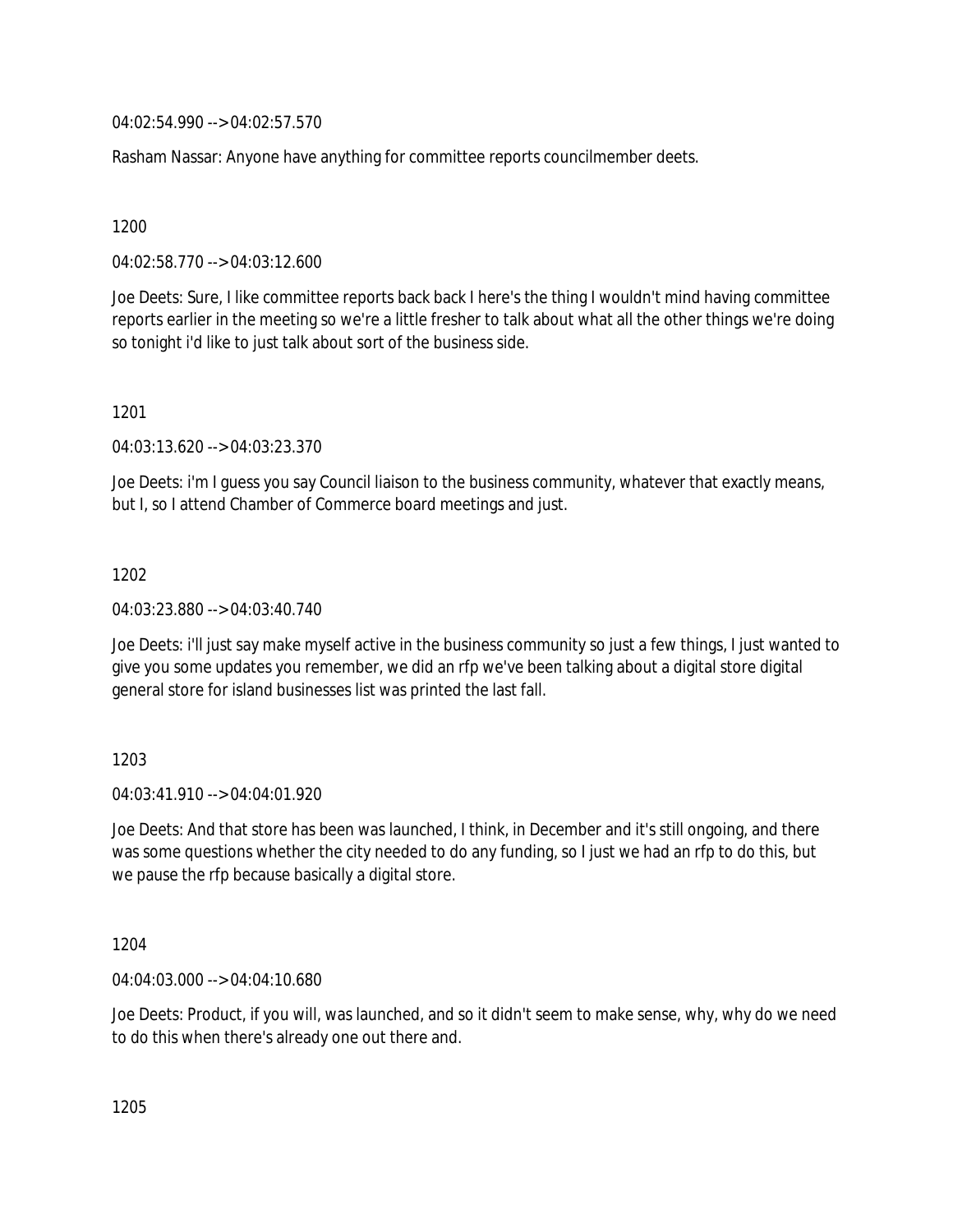04:04:11.190 --> 04:04:22.080

Joe Deets: I just talked with Stephen goldie from the Chamber and he just advised me that the Chamber is basically kind of taken over the store, if you will take an adwords management and.

1206

04:04:23.280 --> 04:04:30.360

Joe Deets: They are continuing with it, with it, and at this time, they don't need any city funding, so I just want to report out.

1207

04:04:32.520 --> 04:04:49.470

Joe Deets: stores still exists it's still going on they're looking at taking it to the next level but don't expect, at least in the time period any funding requests second thing small business grants the interim city manager talked about this last week checked.

1208

04:04:50.880 --> 04:05:00.990

Joe Deets: There was at least or over 45 completed applications so i'll just say there's gonna be no problem spending the money of the \$200,000 we have.

1209

 $04.05.01.560 -> 04.05.22.140$ 

Joe Deets: It looks like more than enough more than businesses, and we have money, perhaps we may need to some thinking about do we give every sort of the maximum \$10,000 to 20 businesses or say \$5,000 to 40 businesses, I think that's a decision that will probably be forthcoming.

1210

04:05:23.220 --> 04:05:34.950

Joe Deets: And let's see, I just want to highlight some statistics that this deputy city manager gave me last fall and then gave me updates that relating to.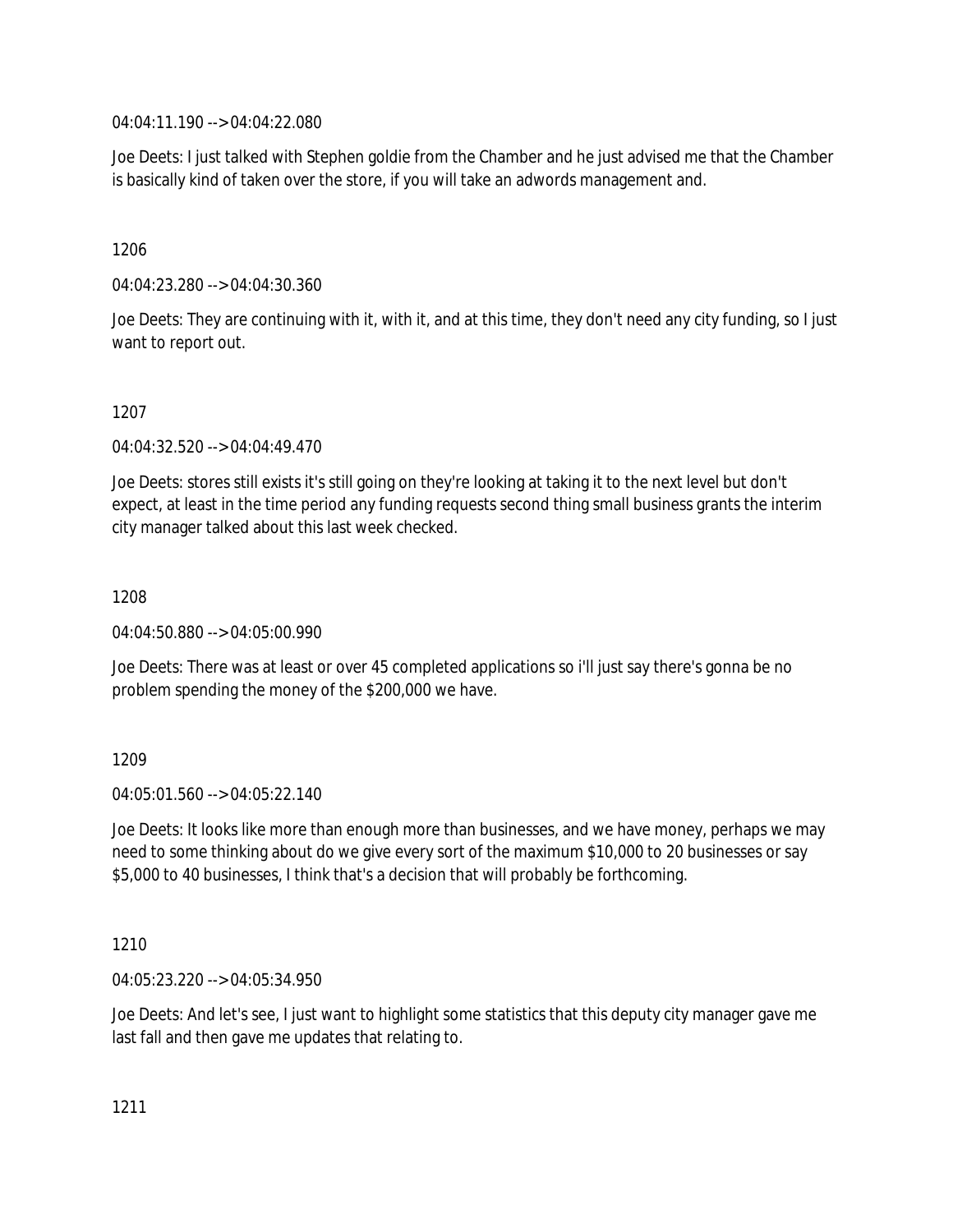04:05:35.280 --> 04:05:52.440

Joe Deets: The retail sales tax revenues, the city's been receiving I think this is an important thing for colleagues and the public to be aware of is that while spending by islanders has increased, as evidenced by the retail sector sales tax revenues, the city is getting more.

1212

04:05:53.490 --> 04:05:57.630

Joe Deets: Of these revenues, then in 2020 competitor to.

1213

04:05:59.280 --> 04:06:10.560

Joe Deets: The percentage of that coming from businesses with 9811 zip codes, that is our local businesses has declined, so I find this very troubling that.

## 1214

04:06:11.400 --> 04:06:24.480

Joe Deets: Spending up, I mean as island different we're spending money but we're not spending as much as we used to to local businesses, so this is something to me to be aware of that we have work to do, if we want to help our local.

# 1215

04:06:25.260 --> 04:06:31.590

Joe Deets: Local businesses so happy to share more information is anyone wish so that's it for now.

1216

04:06:32.880 --> 04:06:37.080

Rasham Nassar: Thank you councilmember these any other Council members like to issue a committee reports.

1217

04:06:40.320 --> 04:06:44.310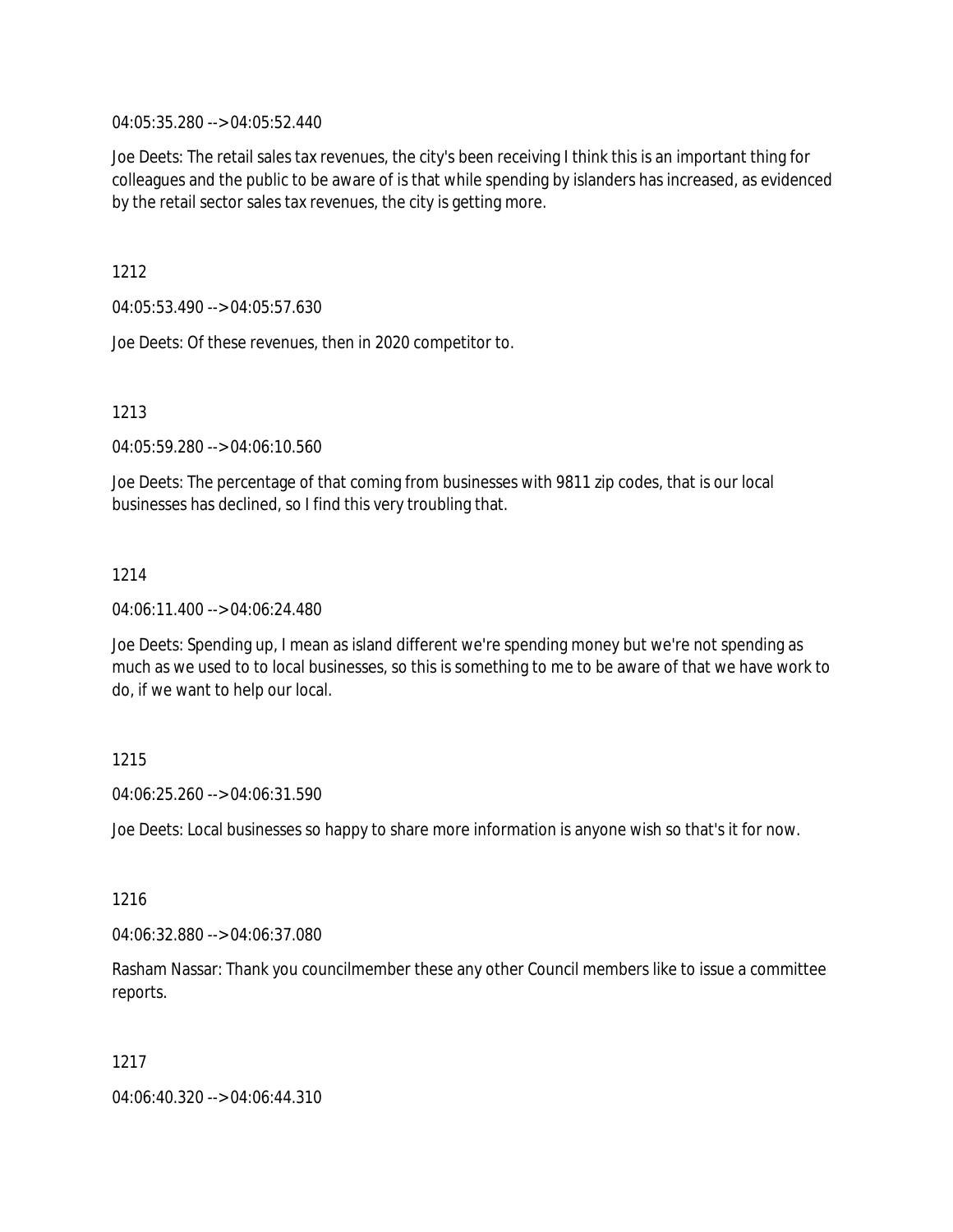Rasham Nassar: Casey none, we will move on to item 13 for the good of the order.

1218

04:06:48.030 --> 04:06:48.960

Rasham Nassar: councilmember deeds.

## 1219

04:06:49.470 --> 04:06:59.160

Joe Deets: guess just be well I see others, I just wanted to say, the one thing that is continually to amaze me is our vaccination efforts on the island.

## 1220

04:07:00.300 --> 04:07:12.480

Joe Deets: Again, the interim city manager talked about the the mass vaccination clinic at Commodore high school now we've had I think three full weekends Saturday and Sunday of.

# 1221

 $04.07.13.530 -> 04.07.29.520$ 

Joe Deets: vaccinating people and I don't I didn't get the actual numbers from last weekend, but the previous two weekends, it was about 1200 people each time so I suspect that was probably similar last weekend, so the numbers are adding up and really.

# 1222

04:07:30.960 --> 04:07:43.860

Joe Deets: On a percentage basis, I think 80% of islanders 65 and over have been vaccinated 41% of islanders 16 and over happened vaccinated and folks this is higher.

# 1223

04:07:44.520 --> 04:07:54.450

Joe Deets: than pretty much anywhere you look around and certainly in kits APP and I i'm I think we're we are really, really doing well in this Community, so I just wanted to share that.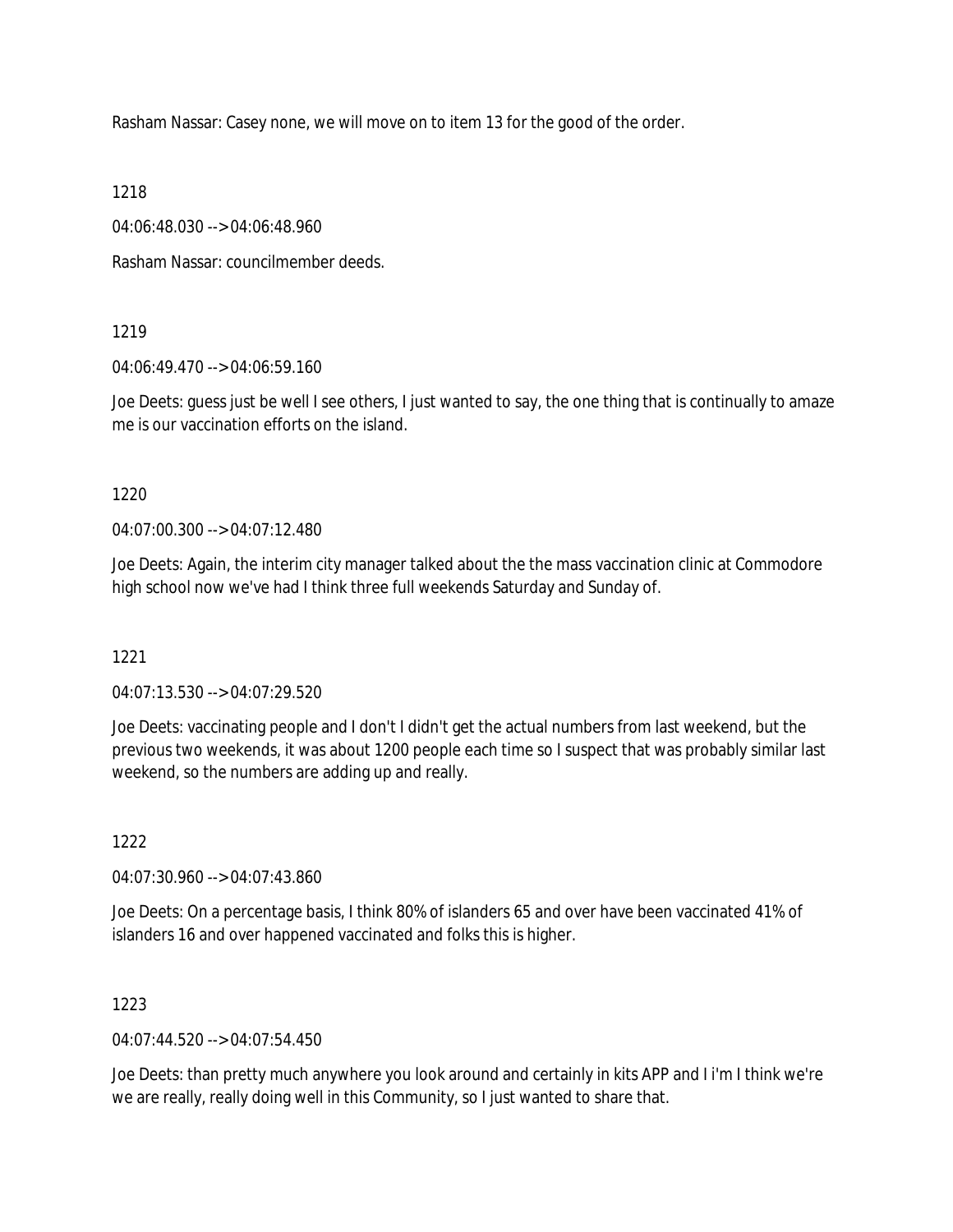04:07:56.340 --> 04:07:56.640

Rasham Nassar: Thank you.

1225

04:07:56.670 --> 04:07:59.670

Rasham Nassar: councilmember beats councilmember camper Johnson.

1226

04:08:00.480 --> 04:08:07.350

Brenda Fantroy-Johnson: yeah I wanted to make everybody aware of a Community event that's coming up.

1227

04:08:08.490 --> 04:08:09.300

I wanted to.

1228

04:08:10.830 --> 04:08:26.190

Brenda Fantroy-Johnson: share my screen real quick, they just pulled together the website so Saturday march 27 at the right language pavilion there are Community groups coming together to try to help kids and parents.

1229

04:08:27.210 --> 04:08:33.210

Brenda Fantroy-Johnson: With the recent tragedy that happened it's free, even though they want you to register.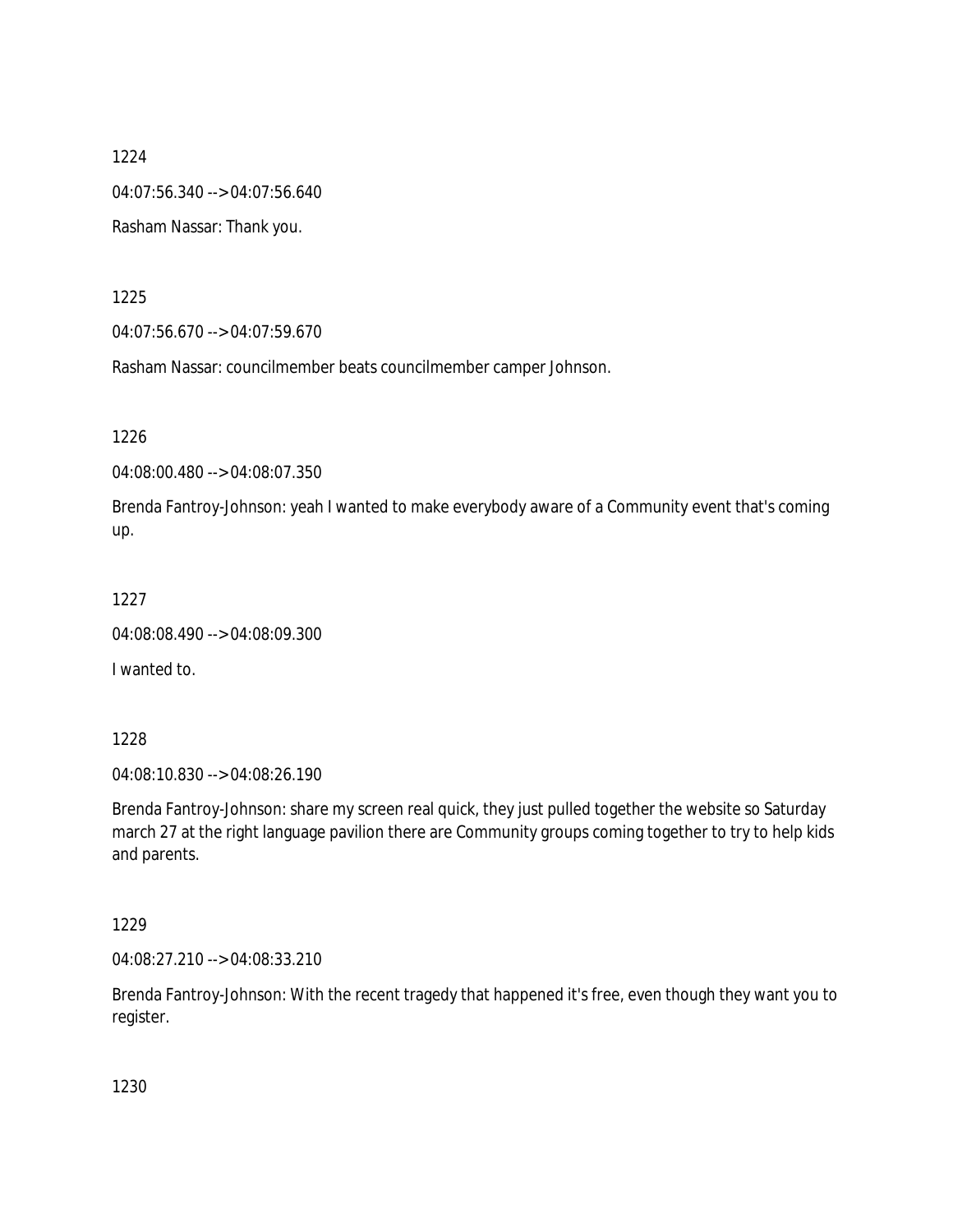04:08:34.020 --> 04:08:46.260

Brenda Fantroy-Johnson: And it's going to be at the pavilion so it's going to be, these are theaters that they're going to be using for these specific events, a teen hangout room a parent support room art room quiet room and a prayer room.

1231

04:08:47.490 --> 04:08:54.750

Brenda Fantroy-Johnson: And as you can see, at the bottom, that the main room is going to be the panelists where the panelists are, and you can see who's there.

1232

04:08:55.380 --> 04:09:01.500

Brenda Fantroy-Johnson: And from what I understand the city is going to be represented at well the fire department will be there.

## 1233

04:09:02.160 --> 04:09:15.630

Brenda Fantroy-Johnson: someone from the police department will be there and they're asking that the Council show up and support, and so I don't know how many would want to go, but if there's a majority, I know, we would have to.

### 1234

04:09:16.770 --> 04:09:28.350

Brenda Fantroy-Johnson: notice it I can send the email link out to everybody, but I need to know if they saw how many people are interested in going so that, if we need to notice it, we can do that.

### 1235

04:09:30.180 --> 04:09:31.590

Brenda Fantroy-Johnson: Is there anybody interested.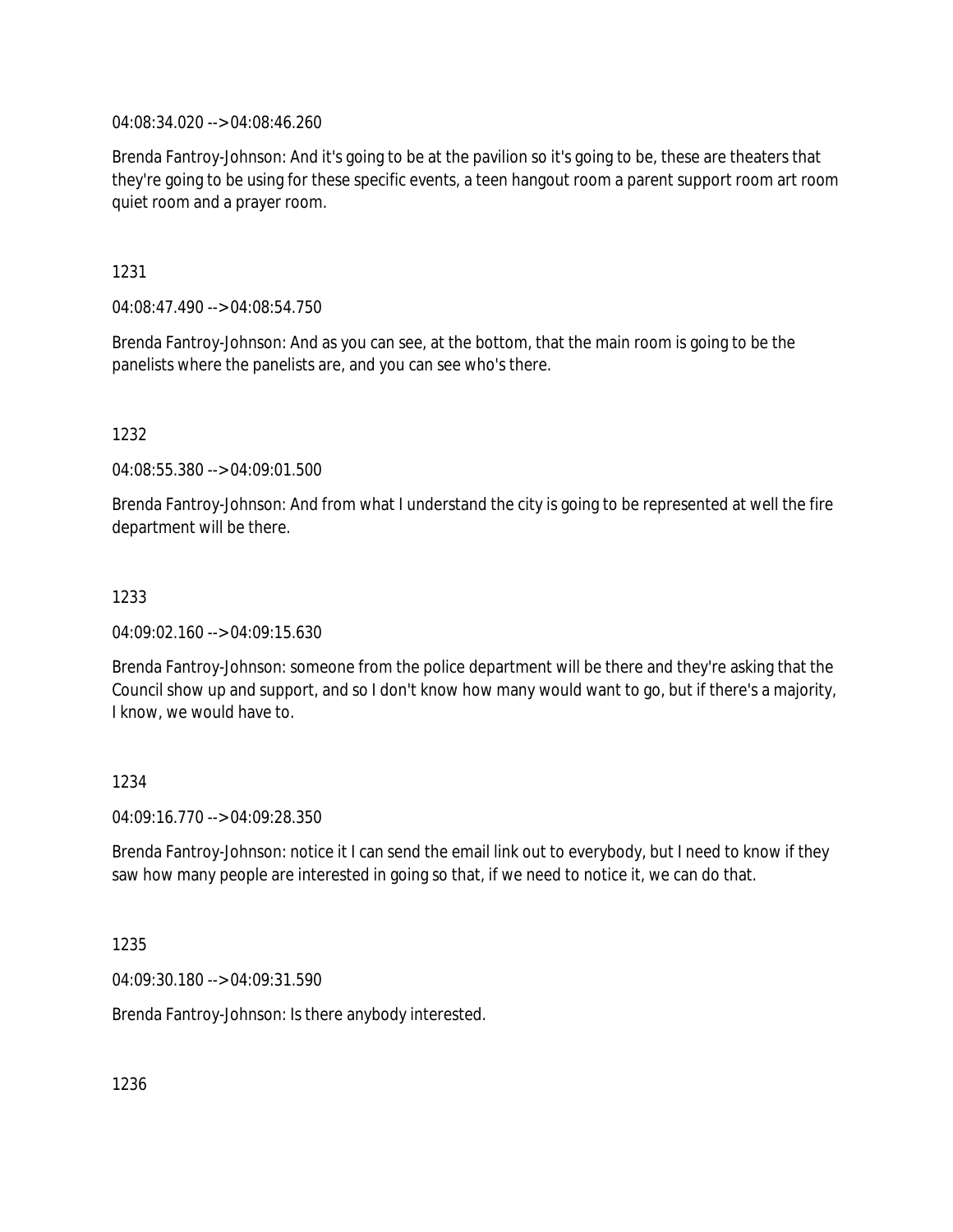04:09:32.070 --> 04:09:32.970

I guess it's the next.

1237

04:09:34.230 --> 04:09:36.150

Joe Deets: One what was the date and time of that.

1238

04:09:37.470 --> 04:09:42.960

Brenda Fantroy-Johnson: Saturday march 27 at between 10 and 1130.

1239 04:09:46.110 --> 04:09:47.820 Joe Deets: i'm at the vaccination clinic.

1240 04:09:49.740 --> 04:09:51.210 Rasham Nassar: i'm telling me it's one thing.

1241 04:09:51.600 --> 04:09:53.100 Brenda Fantroy-Johnson: So let's.

1242 04:09:54.660 --> 04:09:57.120 Rasham Nassar: counselor Saturday, you are, you know.

1243 04:09:57.990 --> 04:10:01.170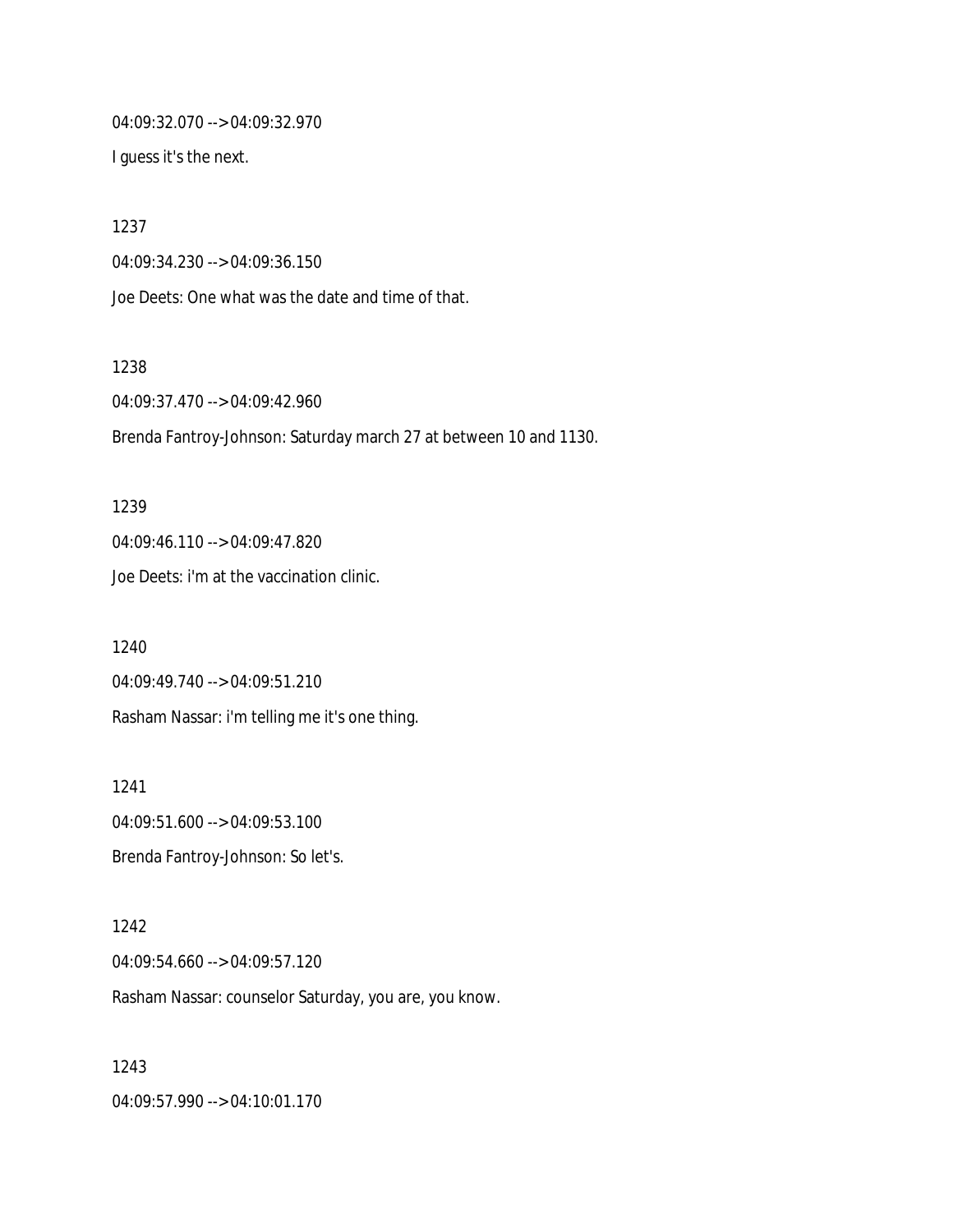Leslie Schneider: know that that particular I can't do it that day.

1244 04:10:01.620 --> 04:10:01.860 Okay.

1245 04:10:02.910 --> 04:10:04.140 Rasham Nassar: Well, you might.

1246

04:10:04.320 --> 04:10:07.380

Rasham Nassar: still consider sending the invite out to Council members and topless and.

1247

04:10:07.440 --> 04:10:09.780

Rasham Nassar: polycom event that the Rangers tell me.

### 1248

04:10:10.350 --> 04:10:16.890

Brenda Fantroy-Johnson: And then, it was some stuff everybody, just in case well i'll send it to ELENA and ELENA send to everybody.

### 1249

04:10:17.250 --> 04:10:24.750

Rasham Nassar: And then they'll collect the attendees right and then proceed with the proper noticing procedures if it's more than we are interested in and.